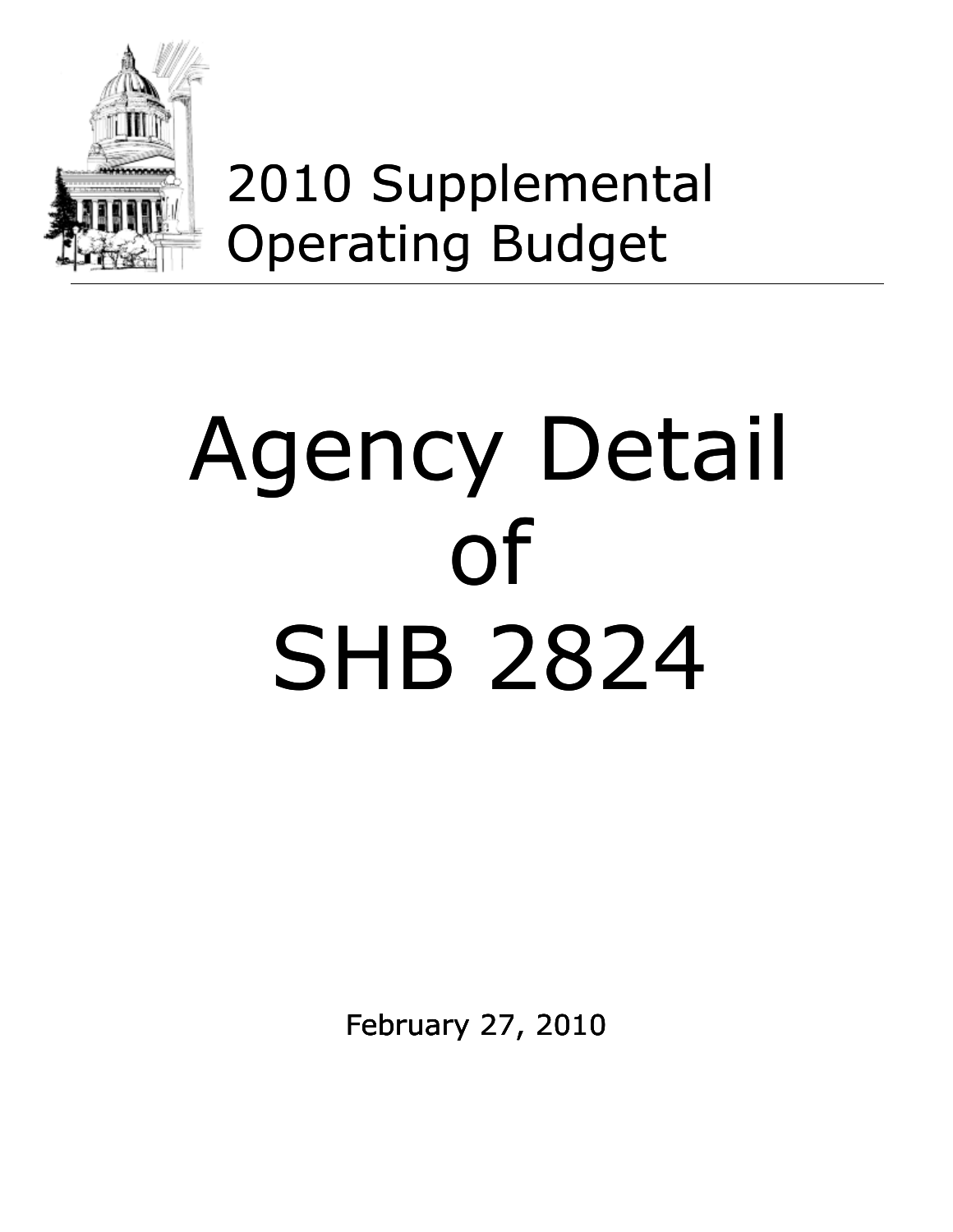#### February 27, 2010 7:56 pm

## **2009-11 Revised Omnibus Operating Budget (2010 Supp)**

## **House Committee Passed**

**Near General Fund - State** (Dollars in Thousands)

|                                            | Original 2009-11<br><b>Approps</b> | 2010 Supplemental | <b>Revised 2009-11</b><br><b>Approps</b> |
|--------------------------------------------|------------------------------------|-------------------|------------------------------------------|
| Legislative                                | 156,095                            | $-3,034$          | 153,061                                  |
| Judicial                                   | 229,184                            | $-610$            | 228,574                                  |
| Governmental Operations                    | 473,144                            | $-15,504$         | 457,640                                  |
| <b>Other Human Services</b>                | 2,285,076                          | $-65,621$         | 2,219,455                                |
| <b>DSHS</b>                                | 8.933.257                          | $-184,612$        | 8,748,645                                |
| <b>Natural Resources</b>                   | 375,990                            | $-4,186$          | 371,804                                  |
| Transportation                             | 83,205                             | $-7,350$          | 75,855                                   |
| Public Schools                             | 13,310,462                         | 138,563           | 13,449,025                               |
| <b>Higher Education</b>                    | 3,262,624                          | $-75,045$         | 3,187,579                                |
| Other Education                            | 165,778                            | $-140$            | 165,638                                  |
| Special Appropriations                     | 2,068,266                          | $-101,187$        | 1,967,079                                |
| <b>Total Budget Bill</b>                   | 31,343,081                         | $-318,726$        | 31,024,355                               |
| <b>Appropriations in Other Legislation</b> | <b>160</b>                         | $\boldsymbol{0}$  | 160                                      |
| <b>Statewide Total</b>                     | 31, 343, 241                       | $-318,726$        | 31,024,515                               |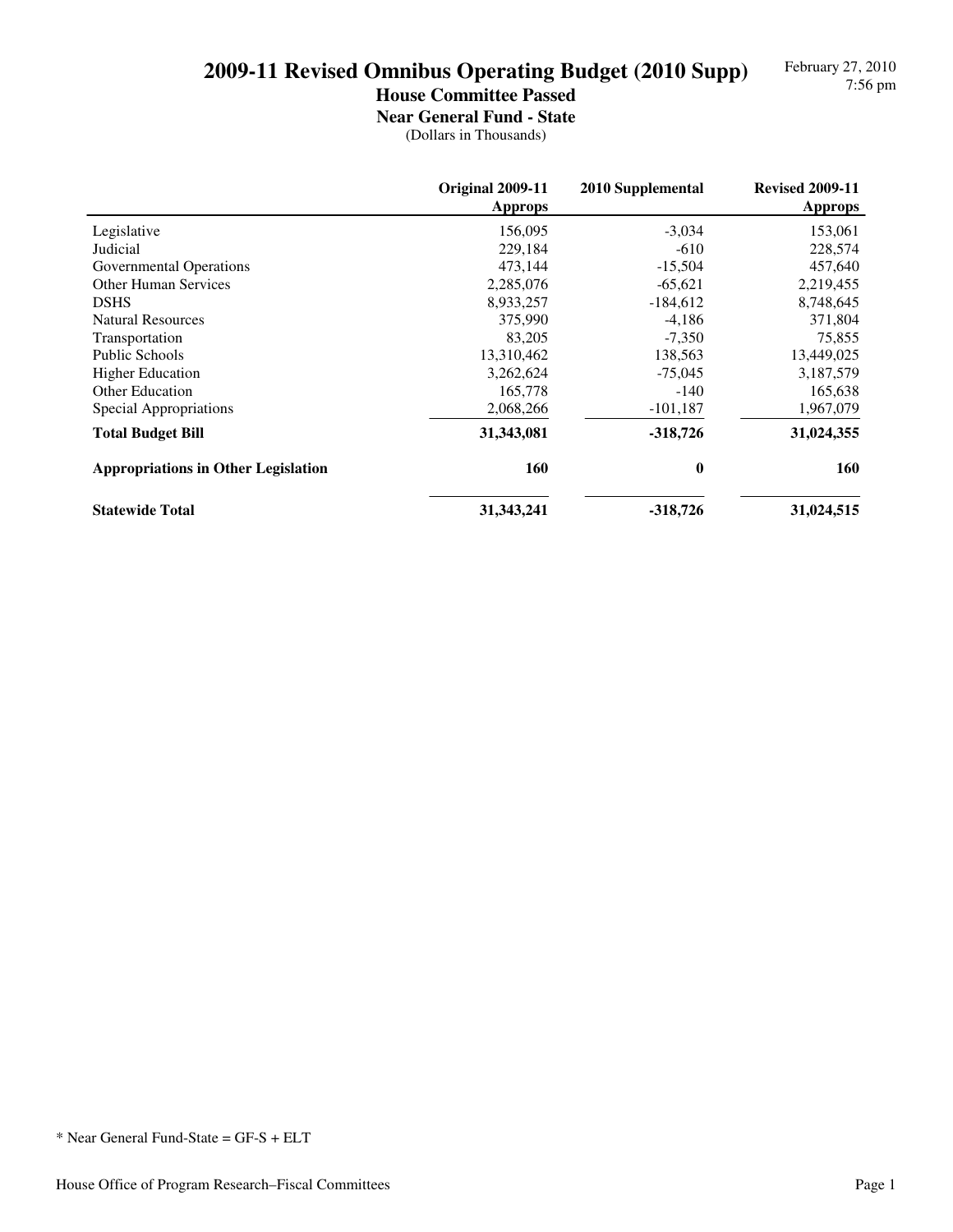#### **House Committee Passed**

**Near General Fund - State**

|                                     | Original 2009-11<br><b>Approps</b> | 2010 Supplemental | <b>Revised 2009-11</b><br><b>Approps</b> |
|-------------------------------------|------------------------------------|-------------------|------------------------------------------|
| Legislative                         |                                    |                   |                                          |
| House of Representatives            | 66,879                             | $-1,580$          | 65,299                                   |
| Senate                              | 52,139                             | $-1,770$          | 50,369                                   |
| Jt Leg Audit & Review Committee     | 5,758                              | $-100$            | 5,658                                    |
| <b>LEAP Committee</b>               | 3,675                              | $\Omega$          | 3,675                                    |
| Office of the State Actuary         | 225                                | $\Omega$          | 225                                      |
| Joint Legislative Systems Comm      | 17,170                             | 46                | 17,216                                   |
| <b>Statute Law Committee</b>        | 9,639                              | $-135$            | 9,504                                    |
| <b>Redistricting Commission</b>     | 610                                | 505               | 1,115                                    |
| <b>Total Legislative</b>            | 156,095                            | $-3,034$          | 153,061                                  |
| <b>Judicial</b>                     |                                    |                   |                                          |
| Supreme Court                       | 13,860                             | -81               | 13,779                                   |
| State Law Library                   | 3,846                              | $\overline{2}$    | 3,848                                    |
| Court of Appeals                    | 31,688                             | $-189$            | 31,499                                   |
| Commission on Judicial Conduct      | 2,114                              | 22                | 2,136                                    |
| Administrative Office of the Courts | 105,419                            | $-364$            | 105,055                                  |
| Office of Public Defense            | 49,977                             | $\theta$          | 49,977                                   |
| Office of Civil Legal Aid           | 22,280                             | $\theta$          | 22,280                                   |
| <b>Total Judicial</b>               | 229,184                            | $-610$            | 228,574                                  |
| <b>Total Legislative/Judicial</b>   | 385,279                            | $-3,644$          | 381,635                                  |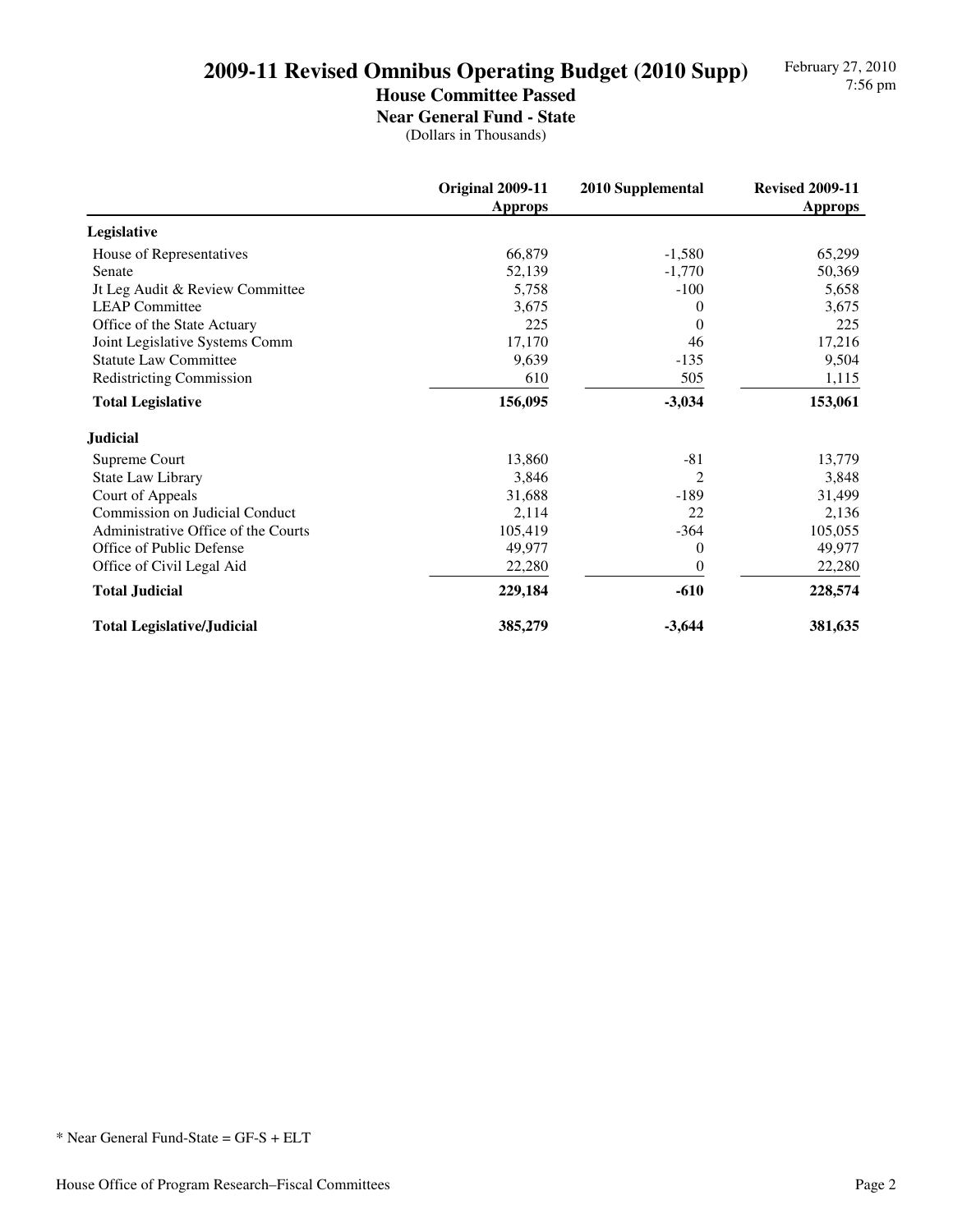**House Committee Passed**

**Near General Fund - State**

|                                      | <b>Original 2009-11</b><br>Approps | 2010 Supplemental | <b>Revised 2009-11</b><br>Approps |
|--------------------------------------|------------------------------------|-------------------|-----------------------------------|
| <b>Governmental Operations</b>       |                                    |                   |                                   |
| Office of the Governor               | 11,756                             | $-327$            | 11,429                            |
| Office of the Lieutenant Governor    | 1,558                              | $-60$             | 1,498                             |
| <b>Public Disclosure Commission</b>  | 4,531                              | $\Omega$          | 4,531                             |
| Office of the Secretary of State     | 38,382                             | $-1,838$          | 36,544                            |
| Governor's Office of Indian Affairs  | 542                                | $-10$             | 532                               |
| Asian-Pacific-American Affrs         | 460                                | $-8$              | 452                               |
| Office of the State Auditor          | 1,451                              | $-363$            | 1,088                             |
| Comm Salaries for Elected Officials  | 377                                | -6                | 371                               |
| Office of the Attorney General       | 10,899                             | 596               | 11,495                            |
| <b>Caseload Forecast Council</b>     | 1,525                              | $\Omega$          | 1,525                             |
| Department of Commerce               | 102,828                            | $-12,897$         | 89,931                            |
| Economic & Revenue Forecast Council  | 1,496                              | 0                 | 1,496                             |
| Office of Financial Management       | 42,269                             | $-105$            | 42,164                            |
| WA State Comm on Hispanic Affairs    | 513                                | -9                | 504                               |
| African-American Affairs Comm        | 487                                | -9                | 478                               |
| Department of Revenue                | 215,210                            | 72                | 215,282                           |
| Board of Tax Appeals                 | 2,688                              | $\Omega$          | 2,688                             |
| Dept of General Administration       | 1,626                              | 3,006             | 4,632                             |
| Department of Information Services   | 2,172                              | $\Omega$          | 2,172                             |
| Military Department                  | 20,274                             | $-2,448$          | 17,826                            |
| Public Employment Relations Comm     | 6,208                              | $-807$            | 5,401                             |
| Archaeology & Historic Preservation  | 2,720                              | $-200$            | 2,520                             |
| Growth Management Hearings Board     | 3,172                              | $-91$             | 3,081                             |
| <b>Total Governmental Operations</b> | 473,144                            | -15,504           | 457,640                           |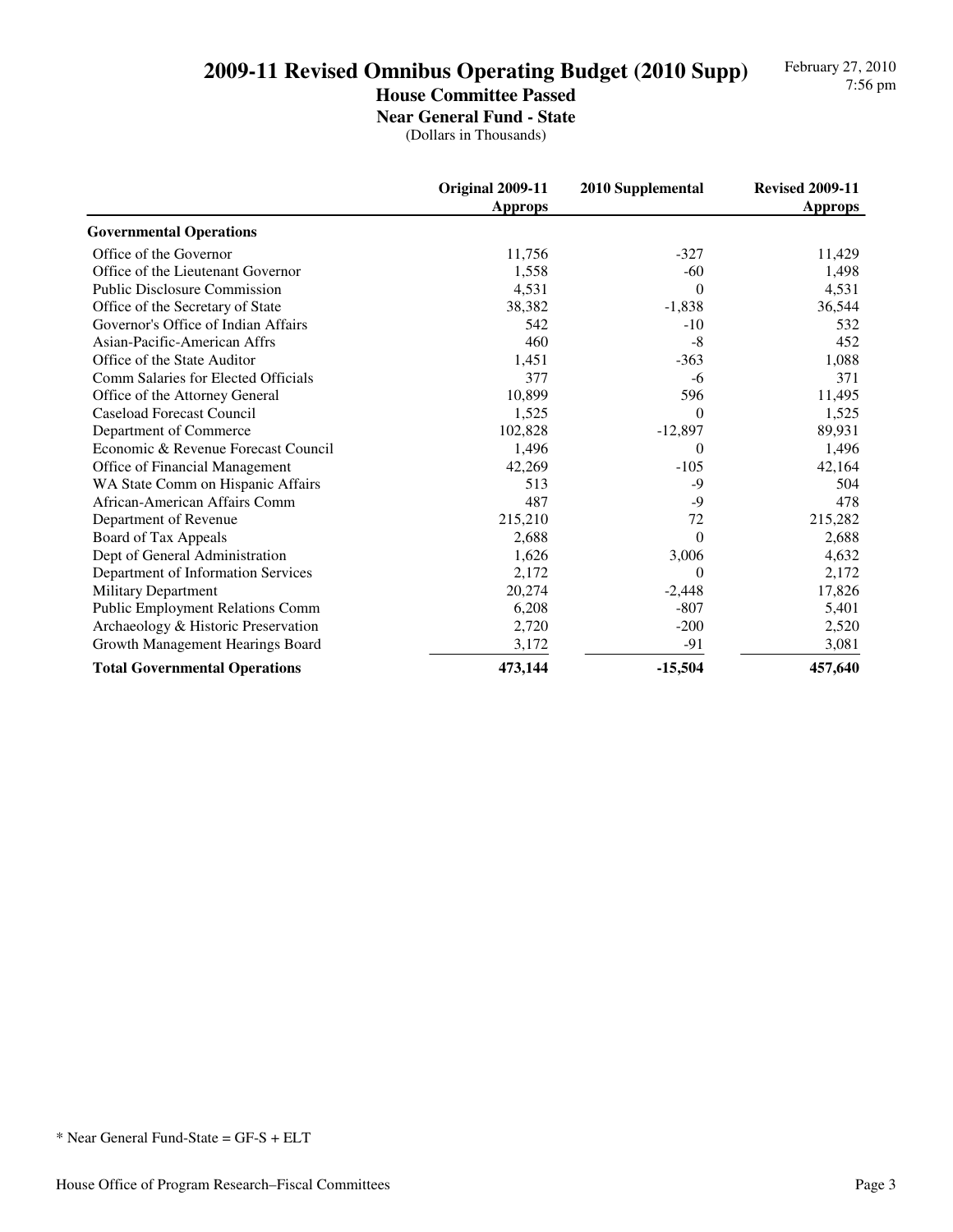**House Committee Passed**

**Near General Fund - State**

|                                       | Original 2009-11<br><b>Approps</b> | 2010 Supplemental | <b>Revised 2009-11</b><br><b>Approps</b> |
|---------------------------------------|------------------------------------|-------------------|------------------------------------------|
| <b>Other Human Services</b>           |                                    |                   |                                          |
| WA State Health Care Authority        | 388,433                            | $-47,951$         | 340,482                                  |
| Human Rights Commission               | 5,171                              | $\theta$          | 5,171                                    |
| Criminal Justice Training Comm        | 38,322                             | $-2,449$          | 35,873                                   |
| Department of Labor and Industries    | 48,489                             | $-1,915$          | 46,574                                   |
| Indeterminate Sentence Review Board   | 3,768                              | $-1,886$          | 1,882                                    |
| Home Care Quality Authority           | 2,450                              | $\Omega$          | 2,450                                    |
| Department of Health                  | 190,219                            | $-12,636$         | 177,583                                  |
| Department of Veterans' Affairs       | 20,123                             | $-878$            | 19,245                                   |
| Department of Corrections             | 1,573,978                          | 2,193             | 1,576,171                                |
| Dept of Services for the Blind        | 5,094                              | $-81$             | 5,013                                    |
| Sentencing Guidelines Commission      | 1,922                              | $-18$             | 1,904                                    |
| <b>Employment Security Department</b> | 7,107                              | $\theta$          | 7,107                                    |
| <b>Total Other Human Services</b>     | 2,285,076                          | $-65,621$         | 2,219,455                                |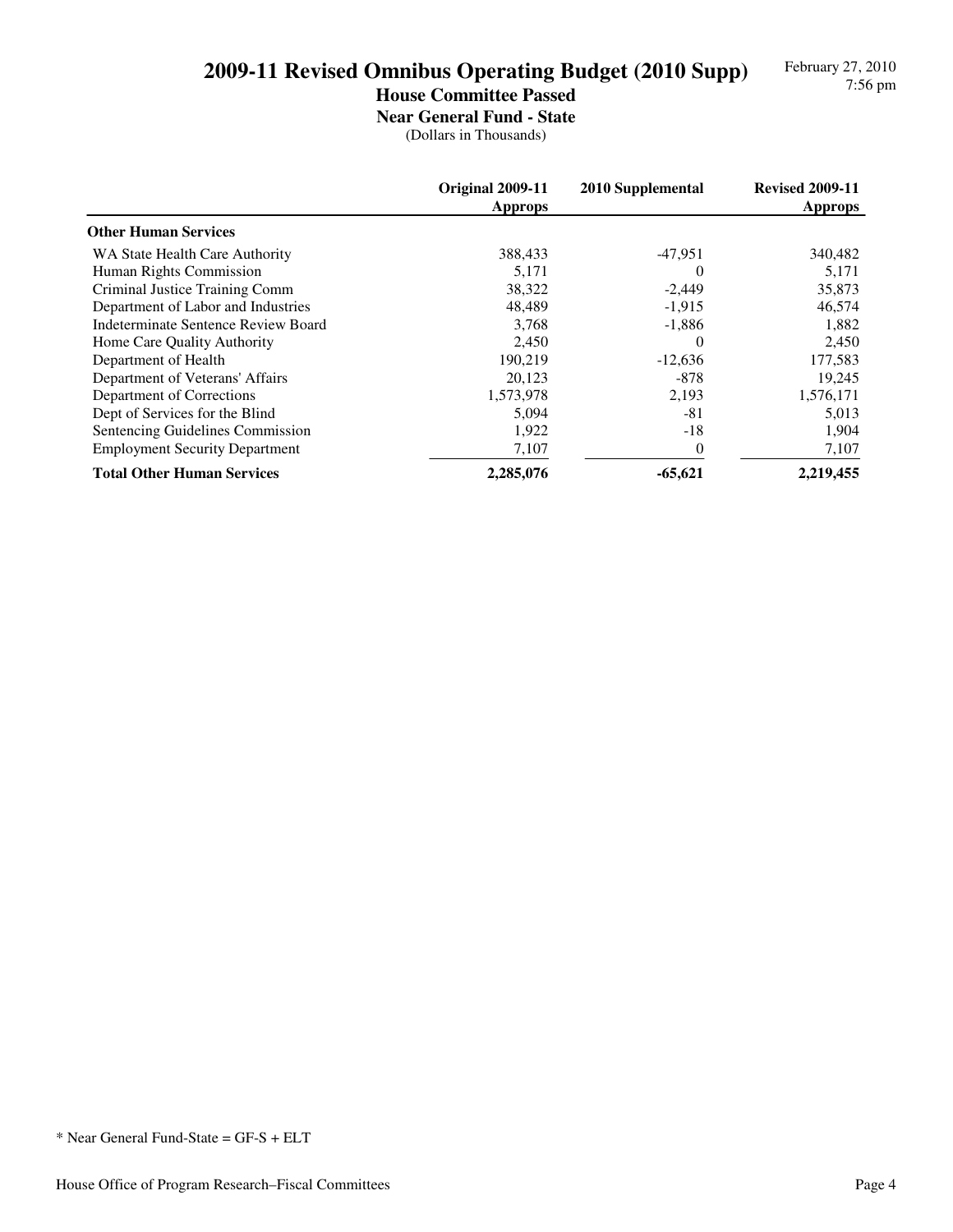#### **House Committee Passed**

**Near General Fund - State**

|                                    | Original 2009-11<br>Approps | 2010 Supplemental | <b>Revised 2009-11</b><br>Approps |
|------------------------------------|-----------------------------|-------------------|-----------------------------------|
| <b>DSHS</b>                        |                             |                   |                                   |
| Children and Family Services       | 631,604                     | $-9,023$          | 622,581                           |
| Juvenile Rehabilitation            | 196,577                     | 7,144             | 203,721                           |
| Mental Health                      | 820,730                     | $-13,919$         | 806,811                           |
| Developmental Disabilities         | 816,697                     | $-43,897$         | 772,800                           |
| Long-Term Care                     | 1,278,066                   | $-26,836$         | 1,251,230                         |
| Economic Services Administration   | 1,145,425                   | $-35,935$         | 1,109,490                         |
| Alcohol & Substance Abuse          | 166,710                     | $-2,810$          | 163,900                           |
| <b>Medical Assistance Payments</b> | 3,583,840                   | $-67,557$         | 3,516,283                         |
| <b>Vocational Rehabilitation</b>   | 20,576                      | $-434$            | 20,142                            |
| <b>Administration/Support Svcs</b> | 69,052                      | $-4,049$          | 65,003                            |
| Special Commitment Center          | 97,077                      | $-1,263$          | 95,814                            |
| Payments to Other Agencies         | 106,903                     | 13,967            | 120,870                           |
| <b>Total DSHS</b>                  | 8,933,257                   | $-184,612$        | 8,748,645                         |
| <b>Total Human Services</b>        | 11,218,333                  | $-250,233$        | 10,968,100                        |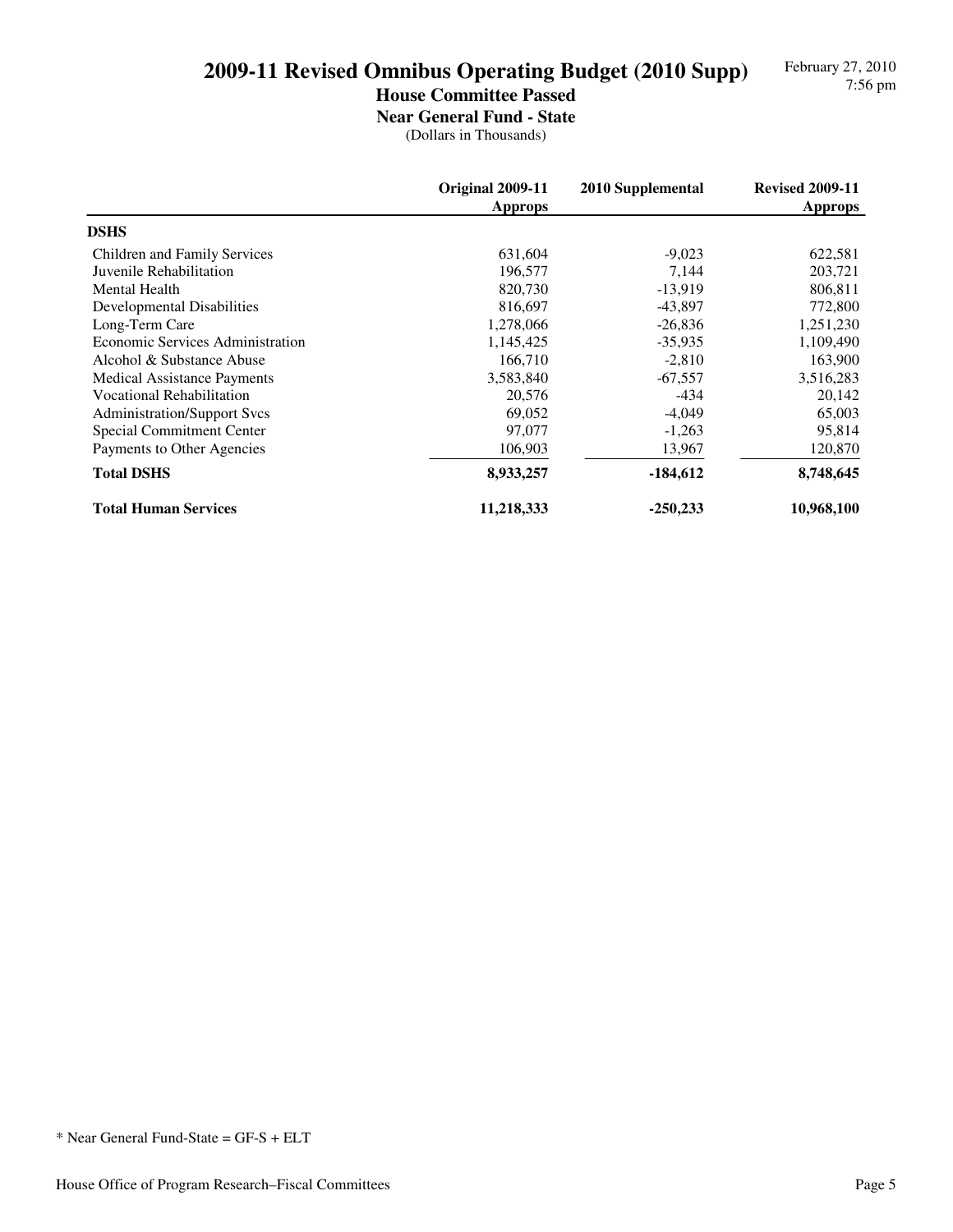#### **House Committee Passed**

**Near General Fund - State**

|                                        | Original 2009-11<br><b>Approps</b> | 2010 Supplemental | <b>Revised 2009-11</b><br><b>Approps</b> |
|----------------------------------------|------------------------------------|-------------------|------------------------------------------|
| <b>Natural Resources</b>               |                                    |                   |                                          |
| Columbia River Gorge Commission        | 886                                | $-300$            | 586                                      |
| Department of Ecology                  | 118,038                            | $-7,681$          | 110,357                                  |
| <b>State Parks and Recreation Comm</b> | 46,055                             | $-2,542$          | 43,513                                   |
| Rec and Conservation Funding Board     | 3,069                              | $-252$            | 2.817                                    |
| <b>Environmental Hearings Office</b>   | 2,153                              | 76                | 2,229                                    |
| <b>State Conservation Commission</b>   | 15,165                             | $-250$            | 14,915                                   |
| Dept of Fish and Wildlife              | 79,577                             | $-2,908$          | 76,669                                   |
| <b>Puget Sound Partnership</b>         | 6,315                              | $-134$            | 6,181                                    |
| Department of Natural Resources        | 81,132                             | 4,952             | 86,084                                   |
| Department of Agriculture              | 23,600                             | 4,853             | 28,453                                   |
| <b>Total Natural Resources</b>         | 375,990                            | $-4,186$          | 371,804                                  |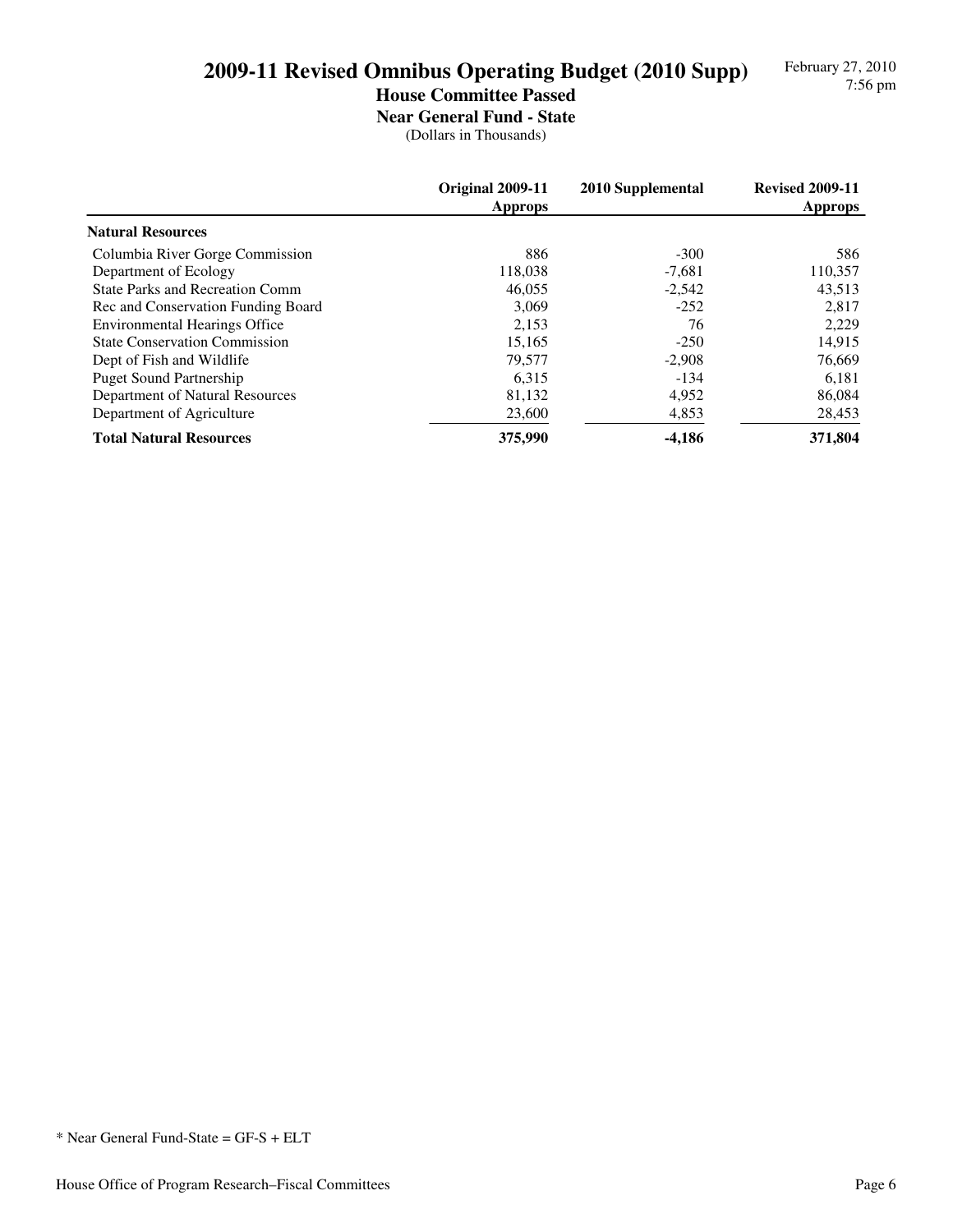#### February 27, 2010 7:56 pm

## **2009-11 Revised Omnibus Operating Budget (2010 Supp)**

## **House Committee Passed**

**Near General Fund - State** (Dollars in Thousands)

|                             | Original 2009-11<br><b>Approps</b> | 2010 Supplemental | <b>Revised 2009-11</b><br><b>Approps</b> |
|-----------------------------|------------------------------------|-------------------|------------------------------------------|
| <b>Transportation</b>       |                                    |                   |                                          |
| Washington State Patrol     | 80,234                             | $-7,350$          | 72,884                                   |
| Department of Licensing     | 2,971                              | $\Omega$          | 2,971                                    |
| <b>Total Transportation</b> | 83,205                             | $-7,350$          | 75,855                                   |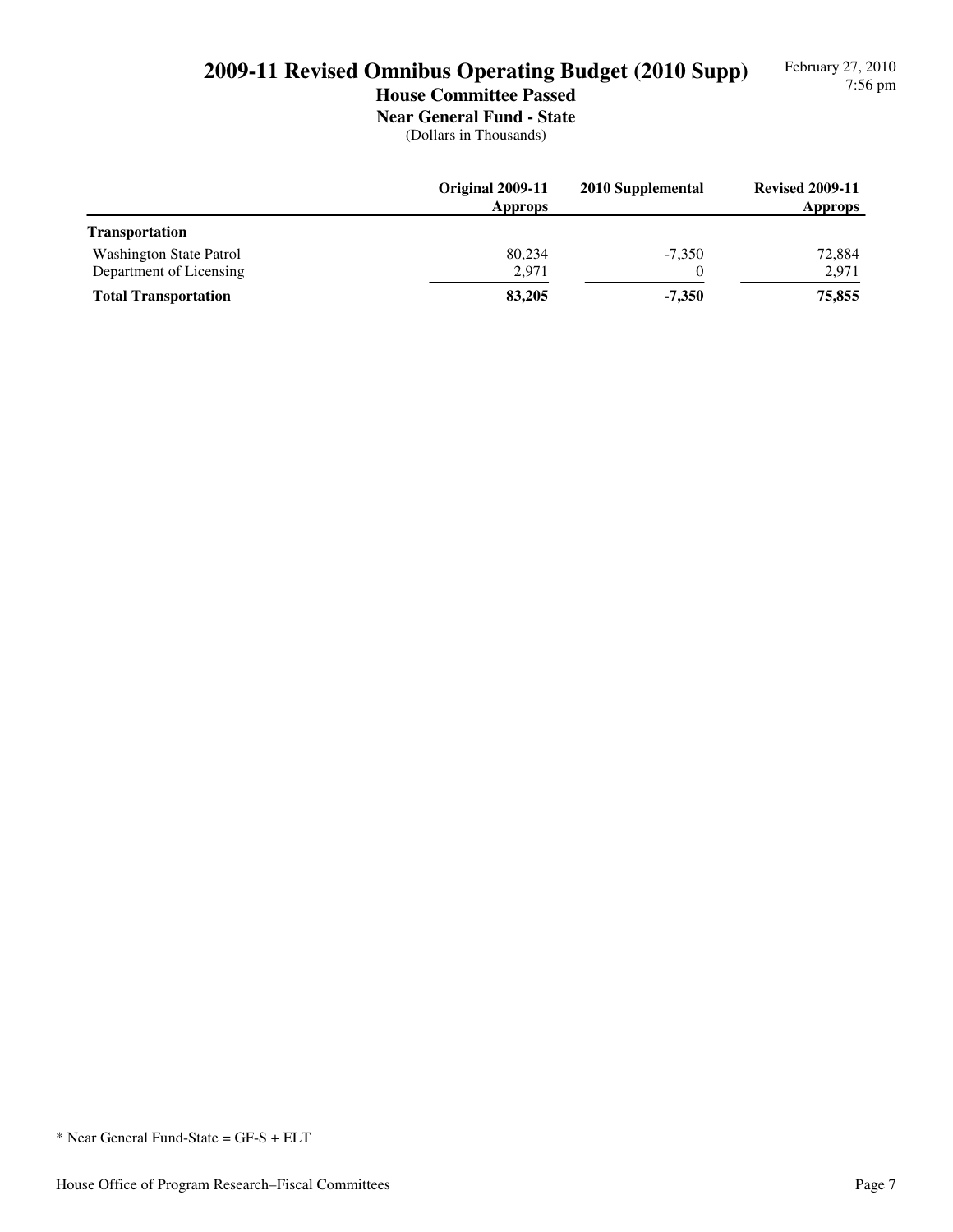#### **House Committee Passed**

**Near General Fund - State**

|                                           | Original 2009-11<br><b>Approps</b> | 2010 Supplemental | <b>Revised 2009-11</b><br>Approps |
|-------------------------------------------|------------------------------------|-------------------|-----------------------------------|
| <b>Public Schools</b>                     |                                    |                   |                                   |
| <b>OSPI &amp; Statewide Programs</b>      | 67,767                             | $-3,080$          | 64,687                            |
| General Apportionment                     | 10,186,760                         | 117,954           | 10,304,714                        |
| <b>Pupil Transportation</b>               | 614,427                            | $-581$            | 613,846                           |
| <b>School Food Services</b>               | 6,318                              | $\overline{0}$    | 6,318                             |
| Special Education                         | 1,294,103                          | $-9,962$          | 1,284,141                         |
| <b>Educational Service Districts</b>      | 16,789                             | -76               | 16,713                            |
| Levy Equalization                         | 252,918                            | 110,673           | 363,591                           |
| <b>Institutional Education</b>            | 36,935                             | $-1,612$          | 35,323                            |
| Ed of Highly Capable Students             | 18,867                             | -490              | 18,377                            |
| Student Achievement Program               | 104,101                            | $-59,111$         | 44,990                            |
| <b>Education Reform</b>                   | 291,305                            | $-4,952$          | 286,353                           |
| <b>Transitional Bilingual Instruction</b> | 158,931                            | $-4,840$          | 154,091                           |
| Learning Assistance Program (LAP)         | 251,284                            | 10,873            | 262,157                           |
| <b>Compensation Adjustments</b>           | 9,957                              | $-16,233$         | $-6,276$                          |
| <b>Total Public Schools</b>               | 13,310,462                         | 138,563           | 13,449,025                        |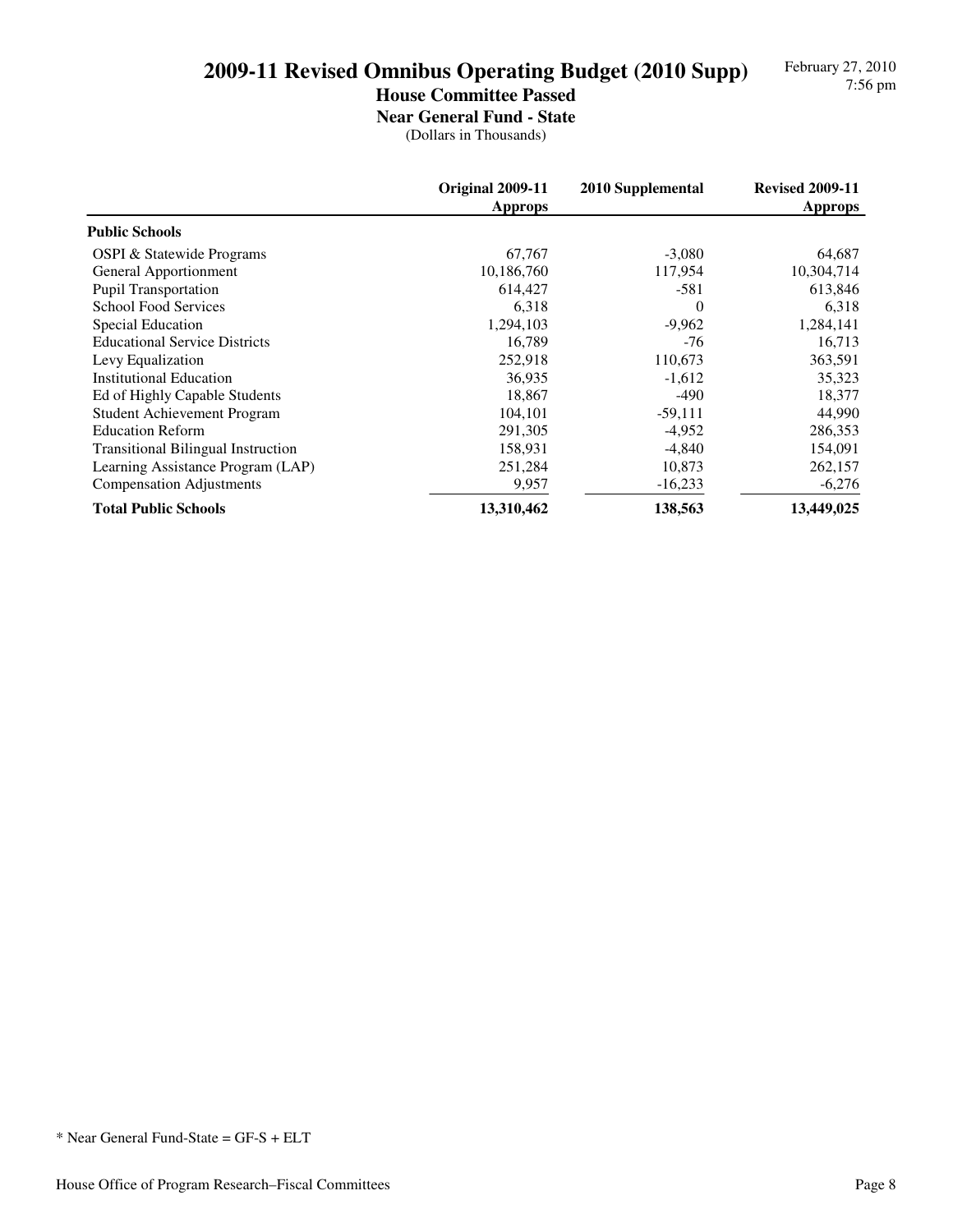#### **House Committee Passed**

**Near General Fund - State**

|                                            | <b>Original 2009-11</b><br><b>Approps</b> | 2010 Supplemental | <b>Revised 2009-11</b><br><b>Approps</b> |
|--------------------------------------------|-------------------------------------------|-------------------|------------------------------------------|
| <b>Higher Education</b>                    |                                           |                   |                                          |
| <b>Higher Education Coordinating Board</b> | 534,919                                   | $-16,691$         | 518,228                                  |
| University of Washington                   | 621,090                                   | $-30,925$         | 590,165                                  |
| <b>Washington State University</b>         | 409,437                                   | $-5,501$          | 403,936                                  |
| Eastern Washington University              | 91,568                                    | $-1,457$          | 90,111                                   |
| Central Washington University              | 86,940                                    | $-1,404$          | 85,536                                   |
| The Evergreen State College                | 48,827                                    | $-789$            | 48,038                                   |
| Spokane Intercoll Rsch & Tech Inst         | 3,209                                     | $-100$            | 3,109                                    |
| Western Washington University              | 108,929                                   | $-1,757$          | 107,172                                  |
| Community/Technical College System         | 1,357,705                                 | $-16,421$         | 1,341,284                                |
| <b>Total Higher Education</b>              | 3,262,624                                 | $-75,045$         | 3,187,579                                |
| <b>Other Education</b>                     |                                           |                   |                                          |
| State School for the Blind                 | 11,810                                    | -64               | 11,746                                   |
| Childhood Deafness & Hearing Loss          | 17,248                                    | $-45$             | 17,203                                   |
| Workforce Trng & Educ Coord Board          | 3,143                                     | $-275$            | 2,868                                    |
| Department of Early Learning               | 121,323                                   | 1,200             | 122,523                                  |
| <b>Washington State Arts Commission</b>    | 3,759                                     | $-556$            | 3,203                                    |
| <b>Washington State Historical Society</b> | 5,228                                     | $-246$            | 4,982                                    |
| East Wash State Historical Society         | 3,267                                     | $-154$            | 3,113                                    |
| <b>Total Other Education</b>               | 165,778                                   | $-140$            | 165,638                                  |
| <b>Total Education</b>                     | 16,738,864                                | 63,378            | 16,802,242                               |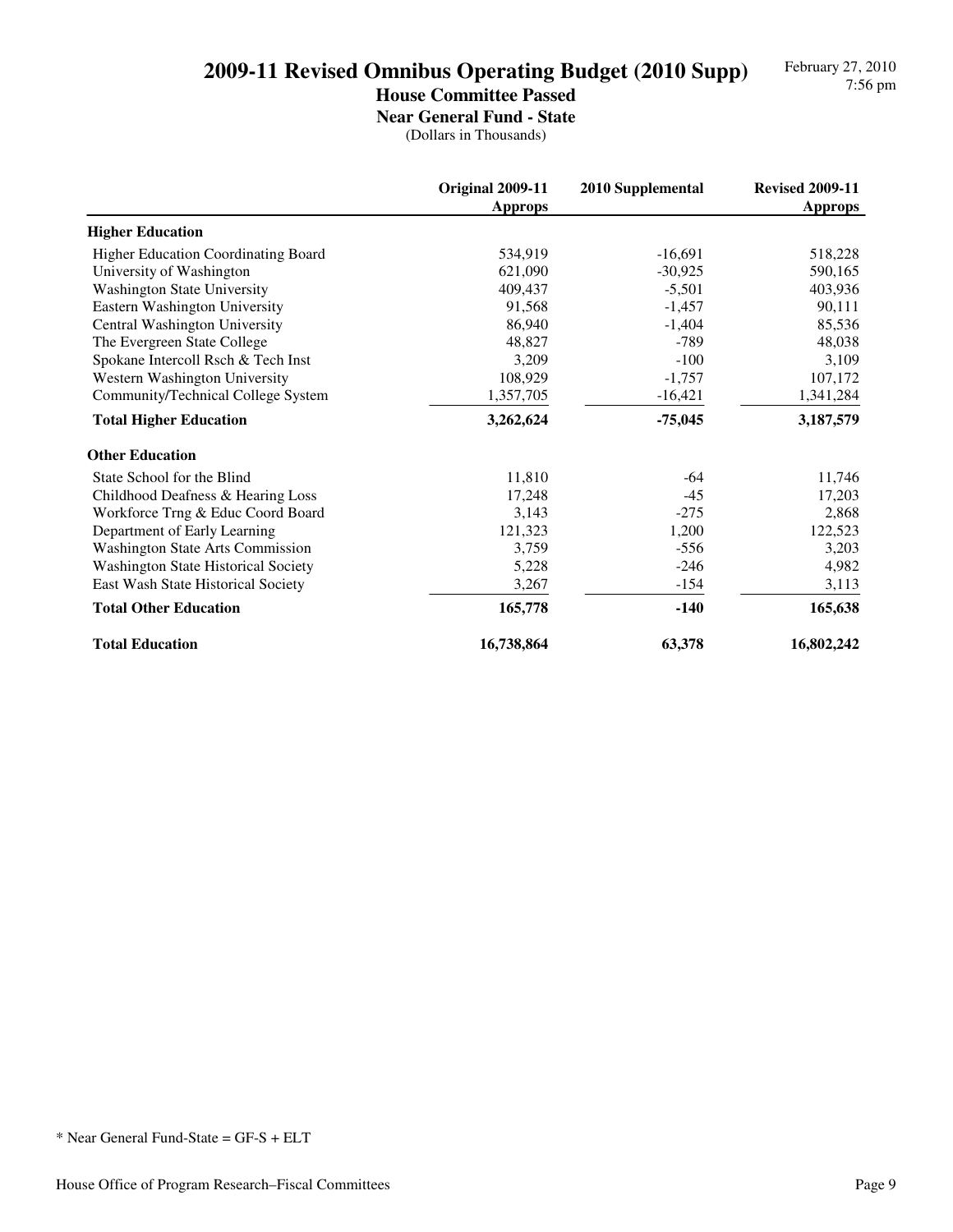**House Committee Passed**

**Near General Fund - State**

|                                     | Original 2009-11<br><b>Approps</b> | 2010 Supplemental | <b>Revised 2009-11</b><br><b>Approps</b> |
|-------------------------------------|------------------------------------|-------------------|------------------------------------------|
| <b>Special Appropriations</b>       |                                    |                   |                                          |
| <b>Bond Retirement and Interest</b> | 1,813,244                          | $-19.447$         | 1,793,797                                |
| Special Approps to the Governor     | 123.992                            | $-32.634$         | 91,358                                   |
| Sundry Claims                       | $\Omega$                           | 809               | 809                                      |
| State Employee Compensation Adjust  | 800                                | $-49.015$         | $-48,215$                                |
| Contributions to Retirement Systems | 130,230                            | $-900$            | 129,330                                  |
| <b>Total Special Appropriations</b> | 2,068,266                          | $-101,187$        | 1,967,079                                |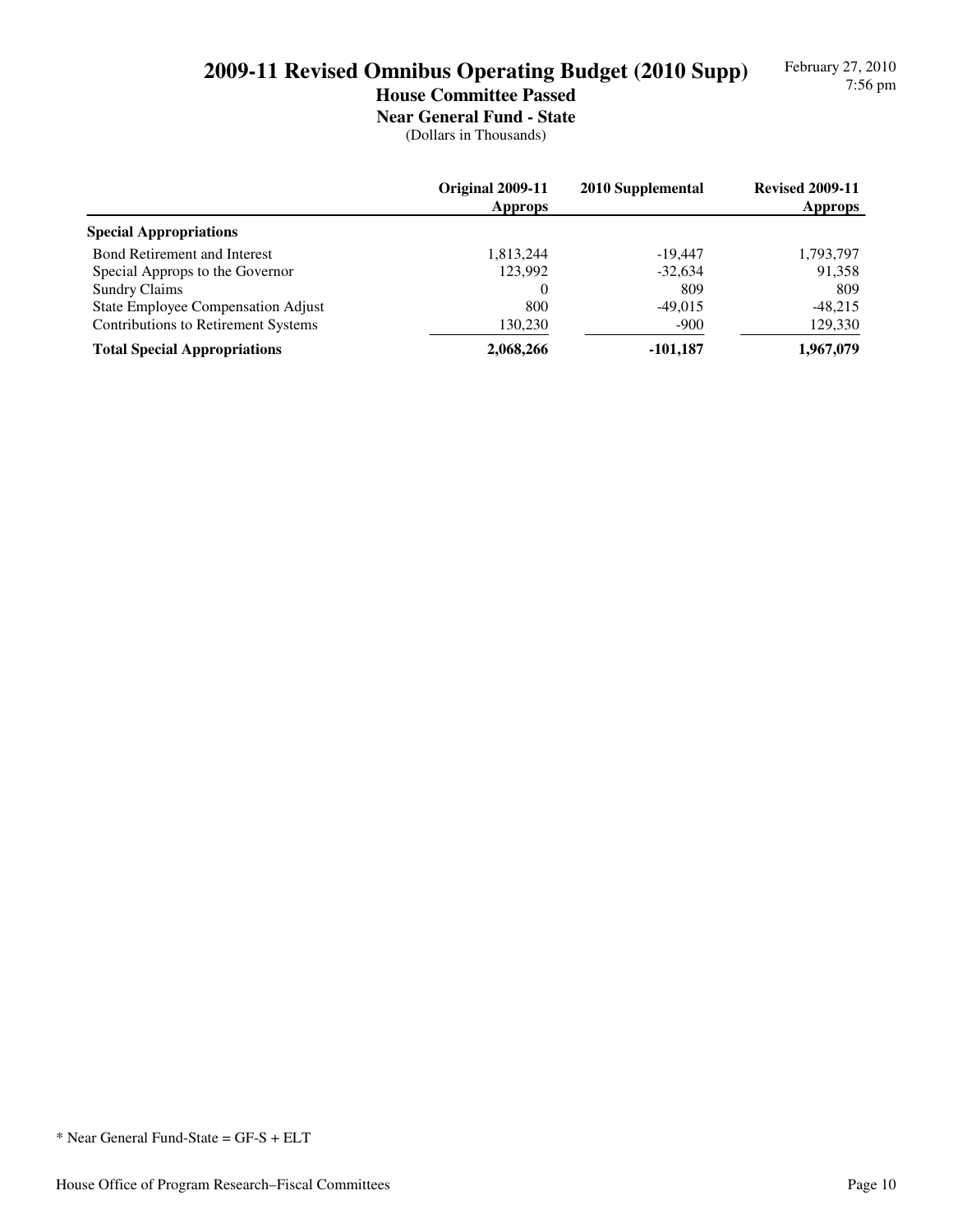## Agency 011 **2009-11 Revised Omnibus Operating Budget (2010 Supp)**

**House of Representatives** (Dollars in Thousands)

|                                                 | <b>House Committee Passed</b> |           |              |
|-------------------------------------------------|-------------------------------|-----------|--------------|
|                                                 | <b>FTEs</b>                   | Near GF-S | <b>Total</b> |
| 2009-11 Original Appropriations                 | 394.4                         | 66,879    | 66,879       |
| 2009-11 Maintenance Level                       | 394.4                         | 66.889    | 66,889       |
| <b>2010 Policy Non-Comp Changes:</b>            |                               |           |              |
| <b>Facilities Services Accountability</b><br>1. | $0.0\,$                       | $-1,590$  | $-1,590$     |
| Policy -- Non-Comp Total                        | 0.0                           | $-1,590$  | $-1,590$     |
| <b>Total Policy Changes</b>                     | 0.0                           | $-1,590$  | $-1,590$     |
| 2009-11 Revised Appropriations                  | 394.4                         | 65,299    | 65,299       |
| Difference from Original Appropriations         | 0.0                           | $-1,580$  | $-1,580$     |
| % Change from Original Appropriations           | $0.0\%$                       | $-2.4\%$  | $-2.4\%$     |

#### *Comments:*

 **1. Facilities Services Accountability -** Funding for facilities services charges, utilities and contracts charges, and public and historic facilities charges is transferred to the General Administration. Performance standards and quality assurance provisions must be established.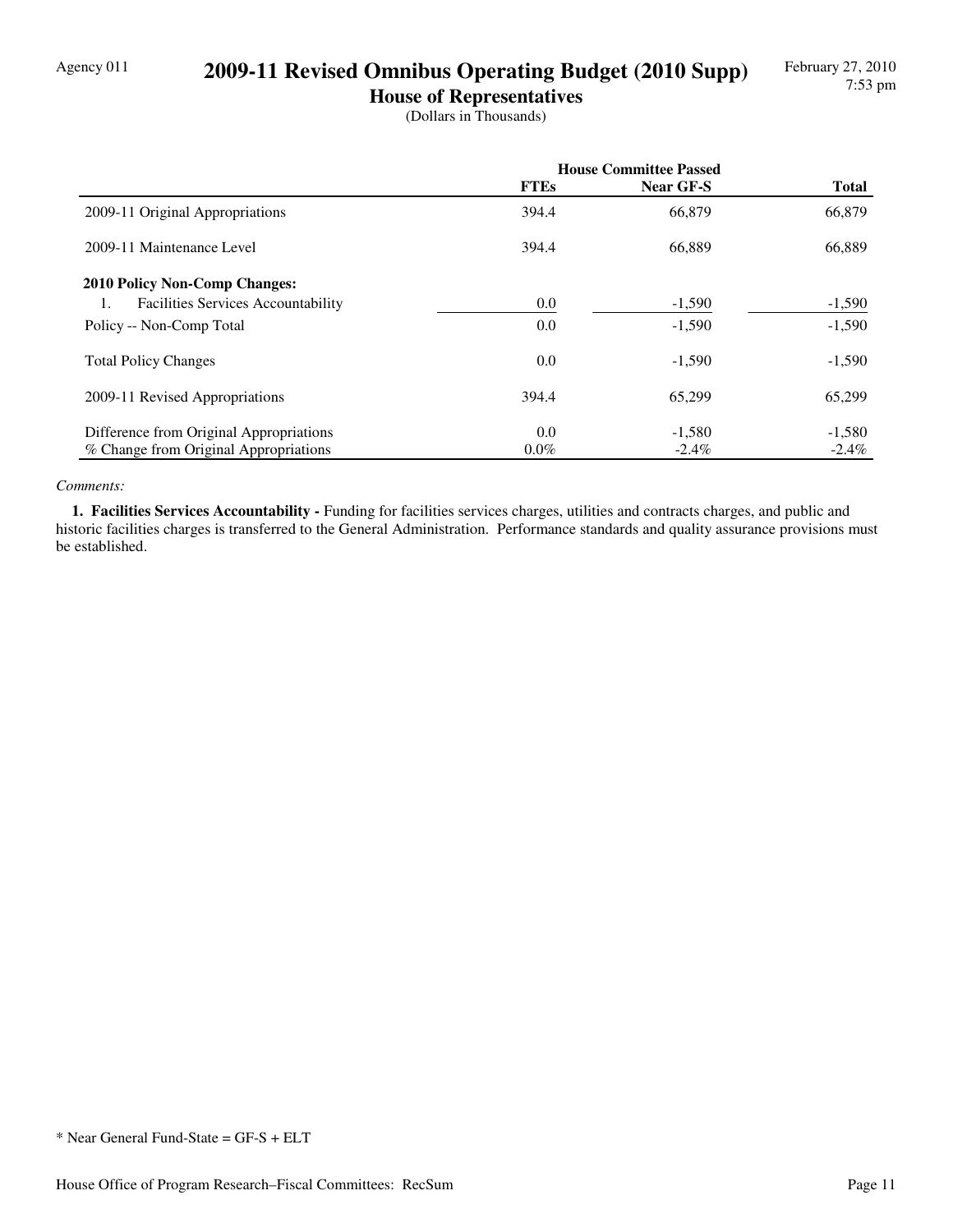## Agency 012 **2009-11 Revised Omnibus Operating Budget (2010 Supp)**

**Senate**

(Dollars in Thousands)

|                                           | <b>House Committee Passed</b> |           |              |
|-------------------------------------------|-------------------------------|-----------|--------------|
|                                           | <b>FTEs</b>                   | Near GF-S | <b>Total</b> |
| 2009-11 Original Appropriations           | 279.2                         | 52,139    | 52,139       |
| 2009-11 Maintenance Level                 | 279.2                         | 52,145    | 52,145       |
| <b>2010 Policy Non-Comp Changes:</b>      |                               |           |              |
| <b>Facilities Services Accountability</b> | 0.0                           | $-1,776$  | $-1,776$     |
| Policy -- Non-Comp Total                  | 0.0                           | $-1,776$  | $-1,776$     |
| <b>Total Policy Changes</b>               | 0.0                           | $-1,776$  | $-1,776$     |
| 2009-11 Revised Appropriations            | 279.2                         | 50,369    | 50,369       |
| Difference from Original Appropriations   | 0.0                           | $-1,770$  | $-1,770$     |
| % Change from Original Appropriations     | $0.0\%$                       | $-3.4\%$  | $-3.4\%$     |

#### *Comments:*

 **1. Facilities Services Accountability -** Funding for facilities services charges, utilities and contracts charges, and public and historic facilities charges is transferred to the General Administration. Performance standards and quality assurance provisions must be established.

<sup>\*</sup> Near General Fund-State = GF-S + ELT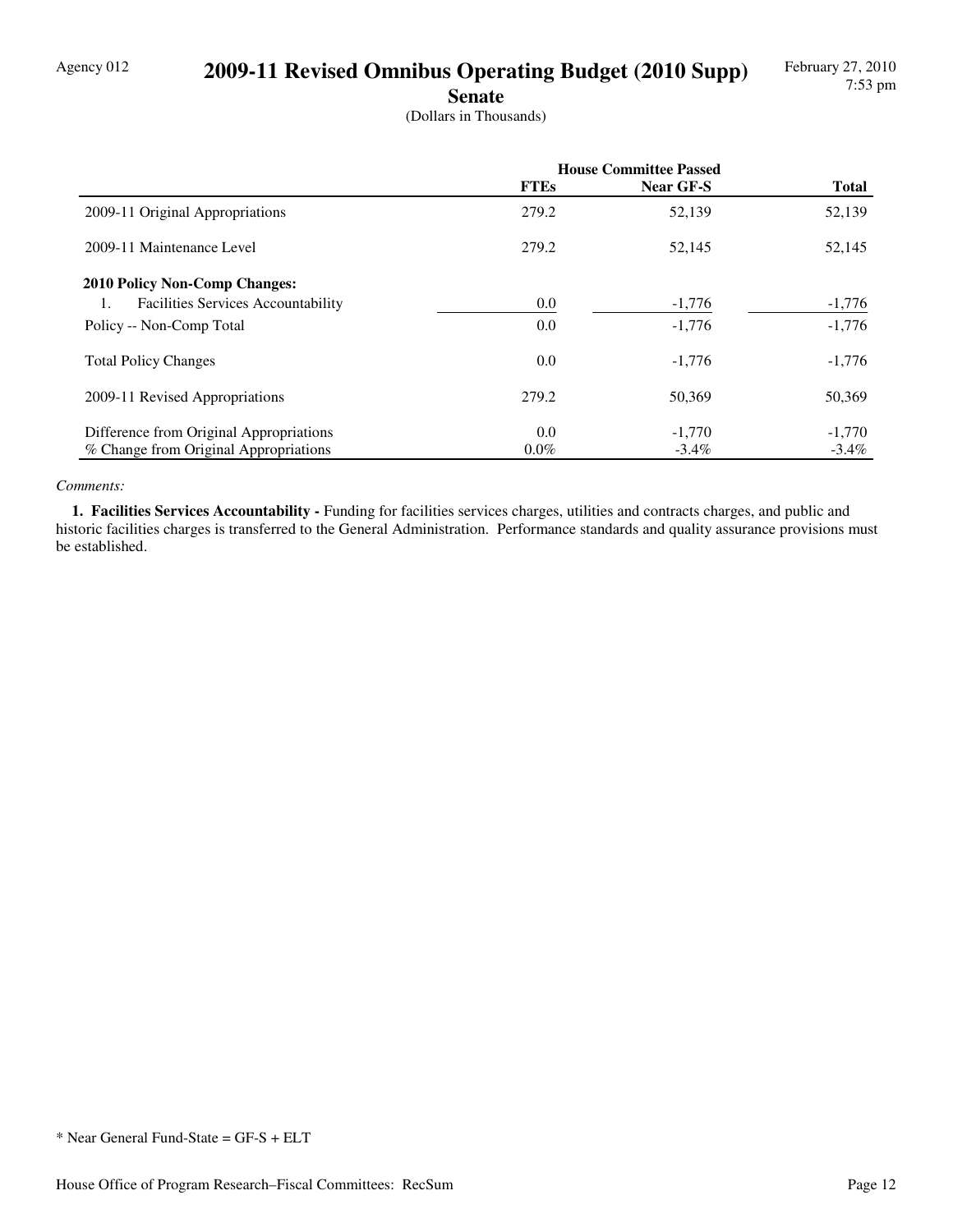## Agency 014 **2009-11 Revised Omnibus Operating Budget (2010 Supp)**

**Jt Leg Audit & Review Committee** (Dollars in Thousands)

|                                         | <b>House Committee Passed</b> |           |              |
|-----------------------------------------|-------------------------------|-----------|--------------|
|                                         | <b>FTEs</b>                   | Near GF-S | <b>Total</b> |
| 2009-11 Original Appropriations         | 22.5                          | 5,758     | 5,758        |
| 2009-11 Maintenance Level               | 22.5                          | 5,758     | 5,758        |
| <b>2010 Policy Non-Comp Changes:</b>    |                               |           |              |
| One Time Savings<br>1.                  | 0.0                           | $-100$    | $-100$       |
| Policy -- Non-Comp Total                | 0.0                           | $-100$    | $-100$       |
| <b>Total Policy Changes</b>             | 0.0                           | $-100$    | $-100$       |
| 2009-11 Revised Appropriations          | 22.5                          | 5,658     | 5,658        |
| Difference from Original Appropriations | 0.0                           | $-100$    | $-100$       |
| % Change from Original Appropriations   | $0.0\%$                       | $-1.7\%$  | $-1.7\%$     |

#### *Comments:*

 **1. One Time Savings -** Funding is reduced in FY 2010 to reflect one-time temporary salary savings.

<sup>\*</sup> Near General Fund-State = GF-S + ELT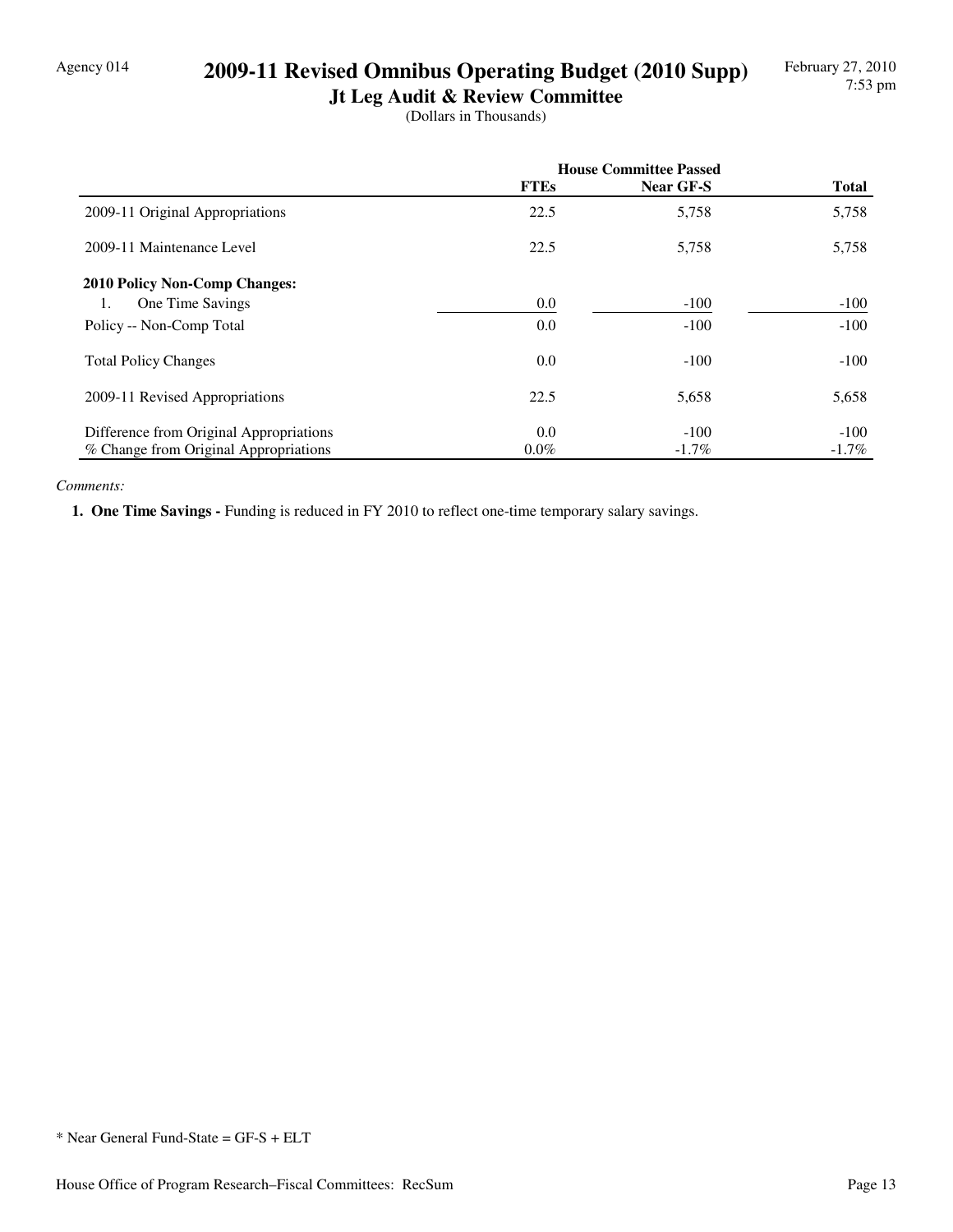## Agency 035 **2009-11 Revised Omnibus Operating Budget (2010 Supp)**

**Office of the State Actuary** (Dollars in Thousands)

|                                         | <b>House Committee Passed</b> |                |              |
|-----------------------------------------|-------------------------------|----------------|--------------|
|                                         | <b>FTEs</b>                   | Near GF-S      | <b>Total</b> |
| 2009-11 Original Appropriations         | 12.5                          | 225            | 3,514        |
| 2009-11 Maintenance Level               | 12.5                          | 225            | 3,514        |
| 2010 Policy Non-Comp Changes:           |                               |                |              |
| Disability Study<br>1.                  | 0.0                           | 0              | 30           |
| Policy -- Non-Comp Total                | 0.0                           | $\theta$       | 30           |
| <b>Total Policy Changes</b>             | 0.0                           | $\overline{0}$ | 30           |
| 2009-11 Revised Appropriations          | 12.5                          | 225            | 3,544        |
| Difference from Original Appropriations | 0.0                           | $\Omega$       | 30           |
| % Change from Original Appropriations   | $0.0\%$                       | $0.0\%$        | $0.9\%$      |

#### *Comments:*

 **1. Disability Study -** Funding is provided for the Office of the State Actuary to contract with the Washington State Institute for Public Policy for continued study of the disability benefits provided to the Plan 2 and Plan 3 members of the Public Employees' Retirement System, Teachers' Retirement System, and School Employees' Retirement System. (Department of Retirement Systems Expense Account-State)

<sup>\*</sup> Near General Fund-State = GF-S + ELT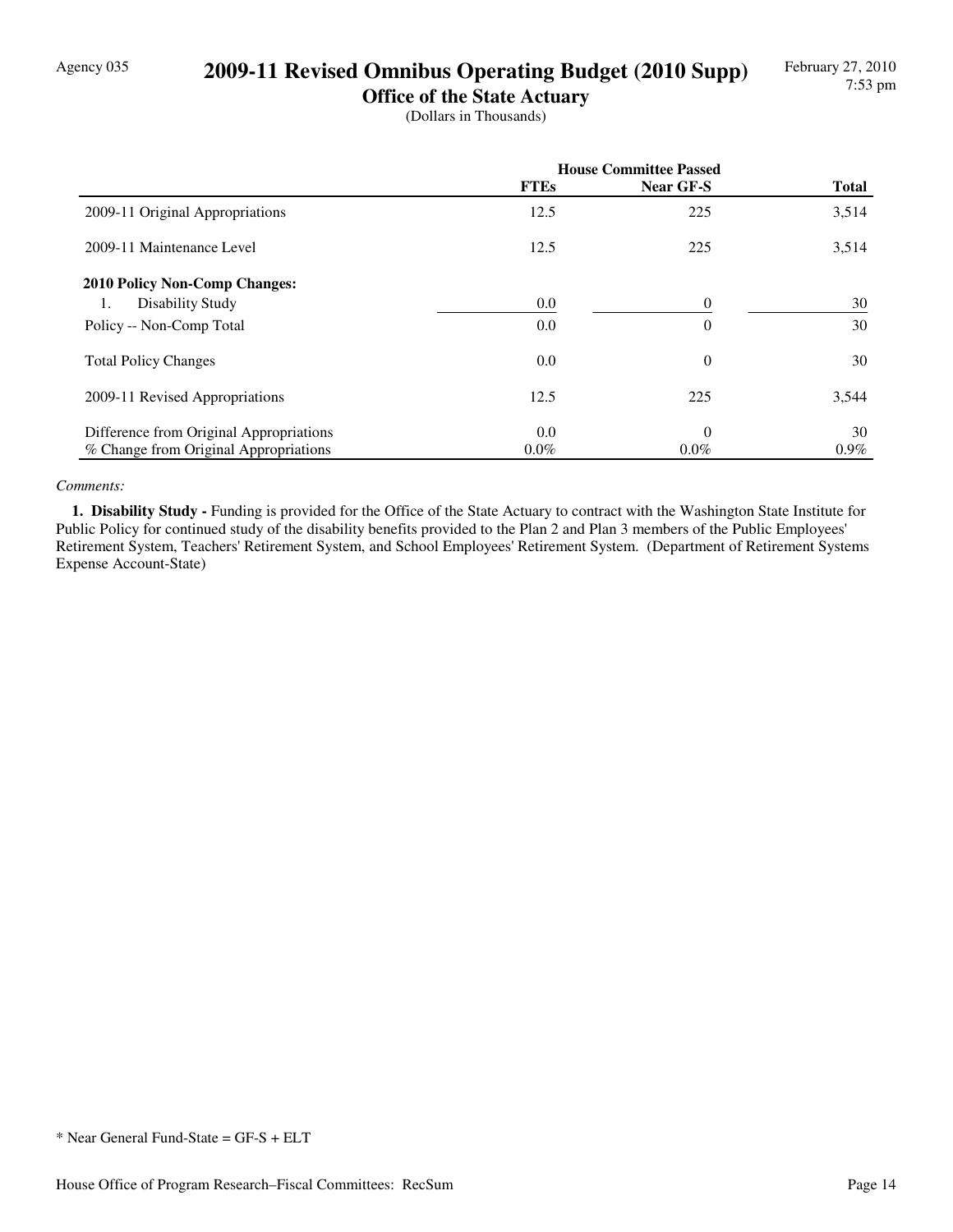## Agency 038 **2009-11 Revised Omnibus Operating Budget (2010 Supp)**

**Joint Legislative Systems Comm** (Dollars in Thousands)

|                                          | <b>House Committee Passed</b> |           |              |
|------------------------------------------|-------------------------------|-----------|--------------|
|                                          | <b>FTEs</b>                   | Near GF-S | <b>Total</b> |
| 2009-11 Original Appropriations          | 46.6                          | 17,170    | 17,170       |
| 2009-11 Maintenance Level                | 46.6                          | 17,172    | 17,172       |
| <b>2010 Policy Non-Comp Changes:</b>     |                               |           |              |
| <b>Redistricting Efforts</b><br>1.       | 0.0                           | 86        | 86           |
| 2.<br>Facilities Services Accountability | 0.0                           | $-42$     | $-42$        |
| Policy -- Non-Comp Total                 | 0.0                           | 44        | 44           |
| <b>Total Policy Changes</b>              | 0.0                           | 44        | 44           |
| 2009-11 Revised Appropriations           | 46.6                          | 17,216    | 17,216       |
| Difference from Original Appropriations  | 0.0                           | 46        | 46           |
| % Change from Original Appropriations    | $0.0\%$                       | $0.3\%$   | $0.3\%$      |

#### *Comments:*

 **1. Redistricting Efforts -** One-time funding is provided for the support of legislative redistricting efforts. This funding may be spent only with authorization from the Chief Clerk of the House of Representatives and the Secretary of the Senate.

 **2. Facilities Services Accountability -** Funding for facilities services charges, utilities and contracts charges, and public and historic facilities charges is transferred to the General Administration. Performance standards and quality assurance provisions must be established.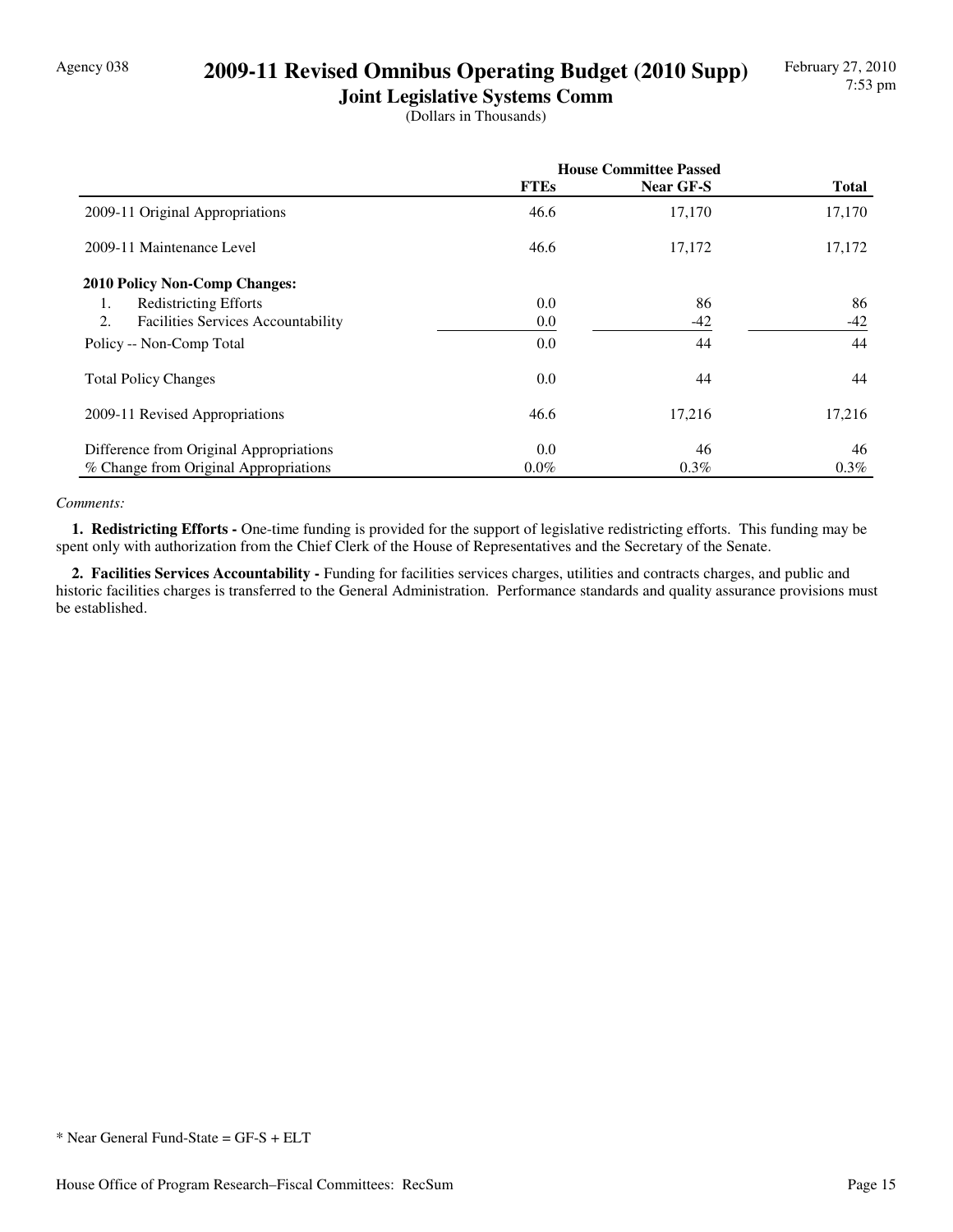## Agency 040 **2009-11 Revised Omnibus Operating Budget (2010 Supp)**

**Statute Law Committee** (Dollars in Thousands)

|                                                 | <b>House Committee Passed</b> |                  |              |
|-------------------------------------------------|-------------------------------|------------------|--------------|
|                                                 | <b>FTEs</b>                   | <b>Near GF-S</b> | <b>Total</b> |
| 2009-11 Original Appropriations                 | 46.6                          | 9,639            | 10,711       |
| 2009-11 Maintenance Level                       | 46.6                          | 9,641            | 10,713       |
| 2010 Policy Non-Comp Changes:                   |                               |                  |              |
| <b>Facilities Services Accountability</b><br>1. | 0.0                           | $-137$           | $-137$       |
| Policy -- Non-Comp Total                        | 0.0                           | $-137$           | $-137$       |
| <b>Total Policy Changes</b>                     | 0.0                           | $-137$           | $-137$       |
| 2009-11 Revised Appropriations                  | 46.6                          | 9,504            | 10,576       |
| Difference from Original Appropriations         | 0.0                           | $-135$           | $-135$       |
| % Change from Original Appropriations           | $0.0\%$                       | $-1.4\%$         | $-1.3\%$     |

#### *Comments:*

 **1. Facilities Services Accountability -** Funding for facilities services charges, utilities and contracts charges, and public and historic facilities charges is transferred to the General Administration. Performance standards and quality assurance provisions must be established.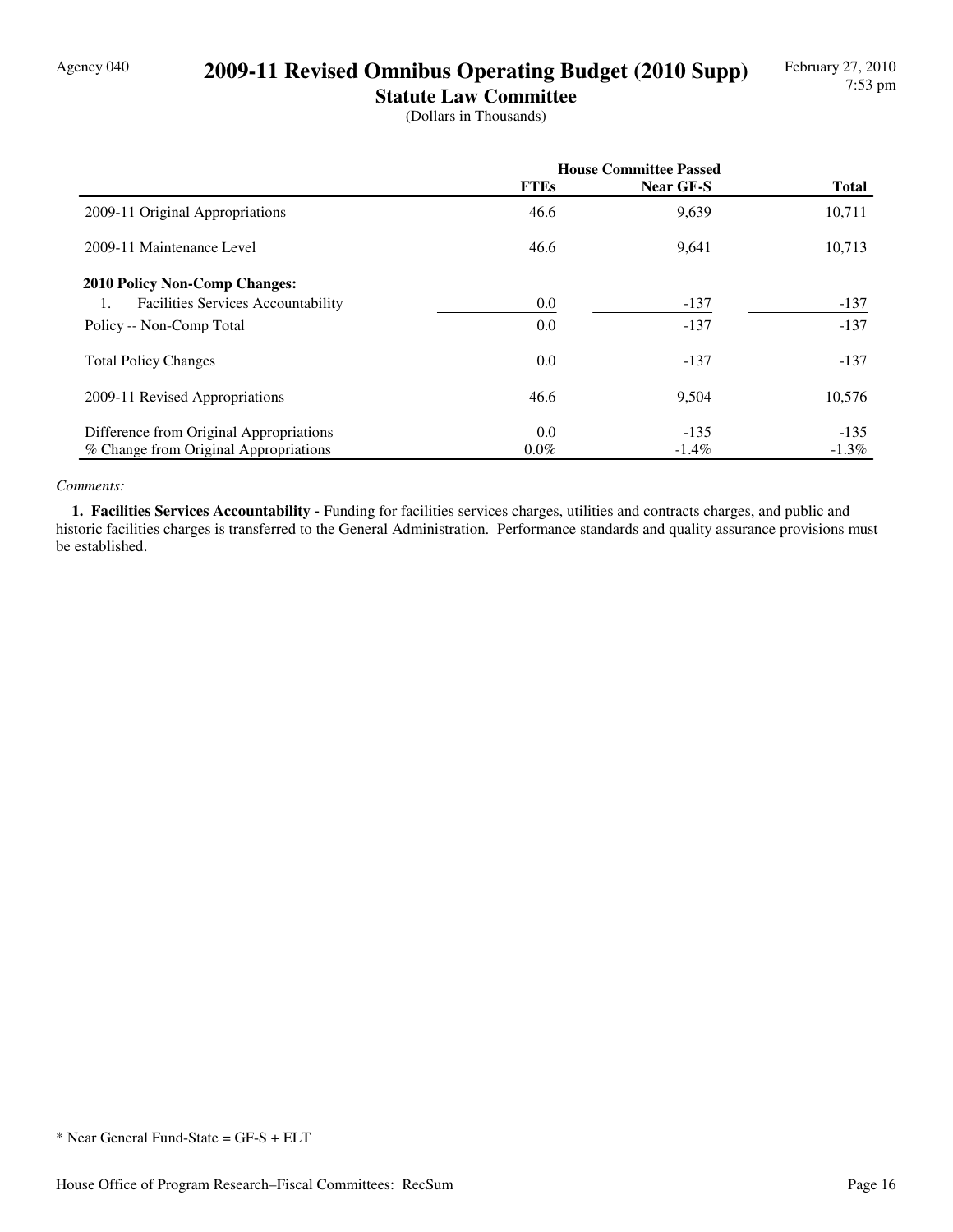## Agency 091 **2009-11 Revised Omnibus Operating Budget (2010 Supp)**

**Redistricting Commission** (Dollars in Thousands)

|                                         | <b>House Committee Passed</b> |           |              |
|-----------------------------------------|-------------------------------|-----------|--------------|
|                                         | <b>FTEs</b>                   | Near GF-S | <b>Total</b> |
| 2009-11 Original Appropriations         | 3.5                           | 610       | 610          |
| 2009-11 Maintenance Level               | 3.5                           | 610       | 610          |
| 2010 Policy Non-Comp Changes:           |                               |           |              |
| Redistricting Data & Analysis<br>1.     | 0.0                           | 505       | 505          |
| Policy -- Non-Comp Total                | 0.0                           | 505       | 505          |
| <b>Total Policy Changes</b>             | 0.0                           | 505       | 505          |
| 2009-11 Revised Appropriations          | 3.5                           | 1,115     | 1,115        |
| Difference from Original Appropriations | 0.0                           | 505       | 505          |
| % Change from Original Appropriations   | $0.0\%$                       | 82.8%     | 82.8%        |

#### *Comments:*

 **1. Redistricting Data & Analysis -** One-time funding is provided for the support of legislative redistricting efforts. This funding may be spent only with authorization from the Chief Clerk of the House of Representatives and the Secretary of the Senate.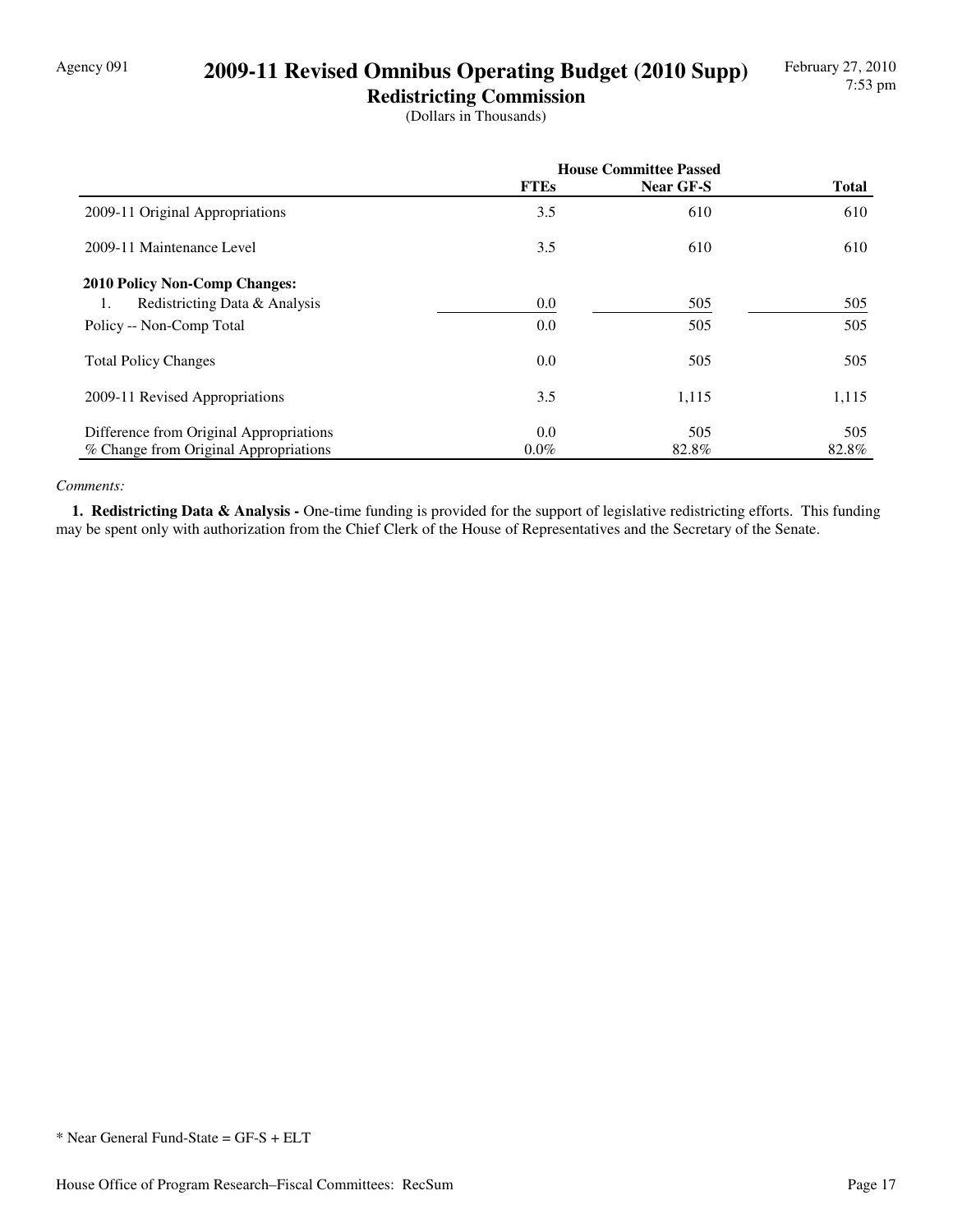## Agency 045 **2009-11 Revised Omnibus Operating Budget (2010 Supp)**

**Supreme Court**

(Dollars in Thousands)

|                                         | <b>House Committee Passed</b> |                  |              |
|-----------------------------------------|-------------------------------|------------------|--------------|
|                                         | <b>FTEs</b>                   | <b>Near GF-S</b> | <b>Total</b> |
| 2009-11 Original Appropriations         | 60.9                          | 13,860           | 13,860       |
| 2009-11 Maintenance Level               | 60.9                          | 13,883           | 13,883       |
| <b>2010 Policy Non-Comp Changes:</b>    |                               |                  |              |
| Agency Wide Reduction<br>1.             | 0.0                           | $-104$           | $-104$       |
| Policy -- Non-Comp Total                | 0.0                           | $-104$           | $-104$       |
| <b>Total Policy Changes</b>             | 0.0                           | $-104$           | $-104$       |
| 2009-11 Revised Appropriations          | 60.9                          | 13.779           | 13,779       |
| Difference from Original Appropriations | 0.0                           | $-81$            | $-81$        |
| % Change from Original Appropriations   | $0.0\%$                       | $-0.6\%$         | $-0.6\%$     |

#### *Comments:*

 **1. Agency Wide Reduction -** Funding is reduced in recognition of efficiency efforts by judicial branch agencies.

<sup>\*</sup> Near General Fund-State = GF-S + ELT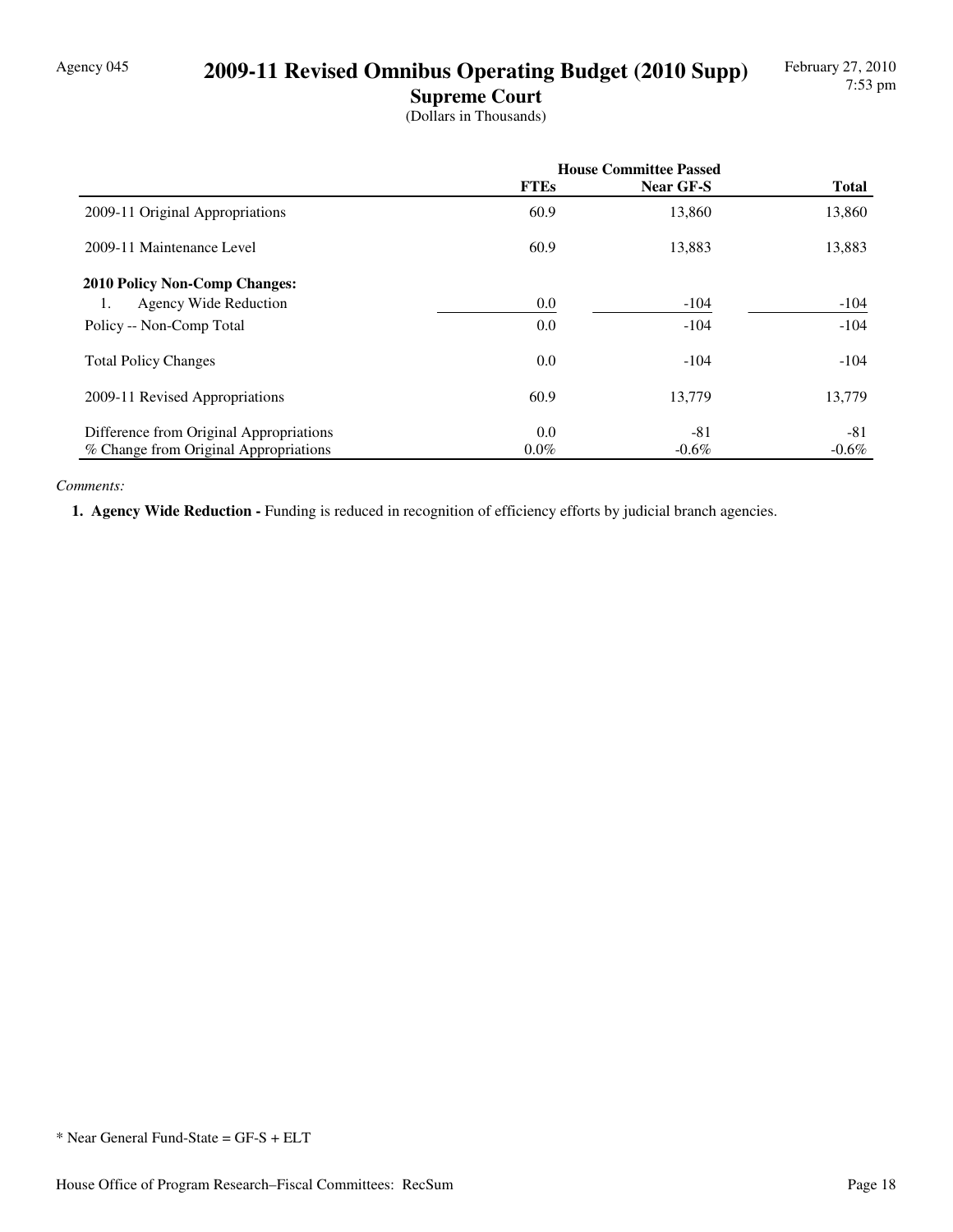## Agency 046 **2009-11 Revised Omnibus Operating Budget (2010 Supp)**

**State Law Library** (Dollars in Thousands)

|                                         | <b>House Committee Passed</b> |           |              |
|-----------------------------------------|-------------------------------|-----------|--------------|
|                                         | <b>FTEs</b>                   | Near GF-S | <b>Total</b> |
| 2009-11 Original Appropriations         | 13.8                          | 3,846     | 3,846        |
| 2009-11 Maintenance Level               | 13.8                          | 3.848     | 3,848        |
| 2009-11 Revised Appropriations          | 13.8                          | 3,848     | 3,848        |
| Difference from Original Appropriations | 0.0                           | っ         |              |
| % Change from Original Appropriations   | $0.0\%$                       | $0.1\%$   | $0.1\%$      |

*Comments:*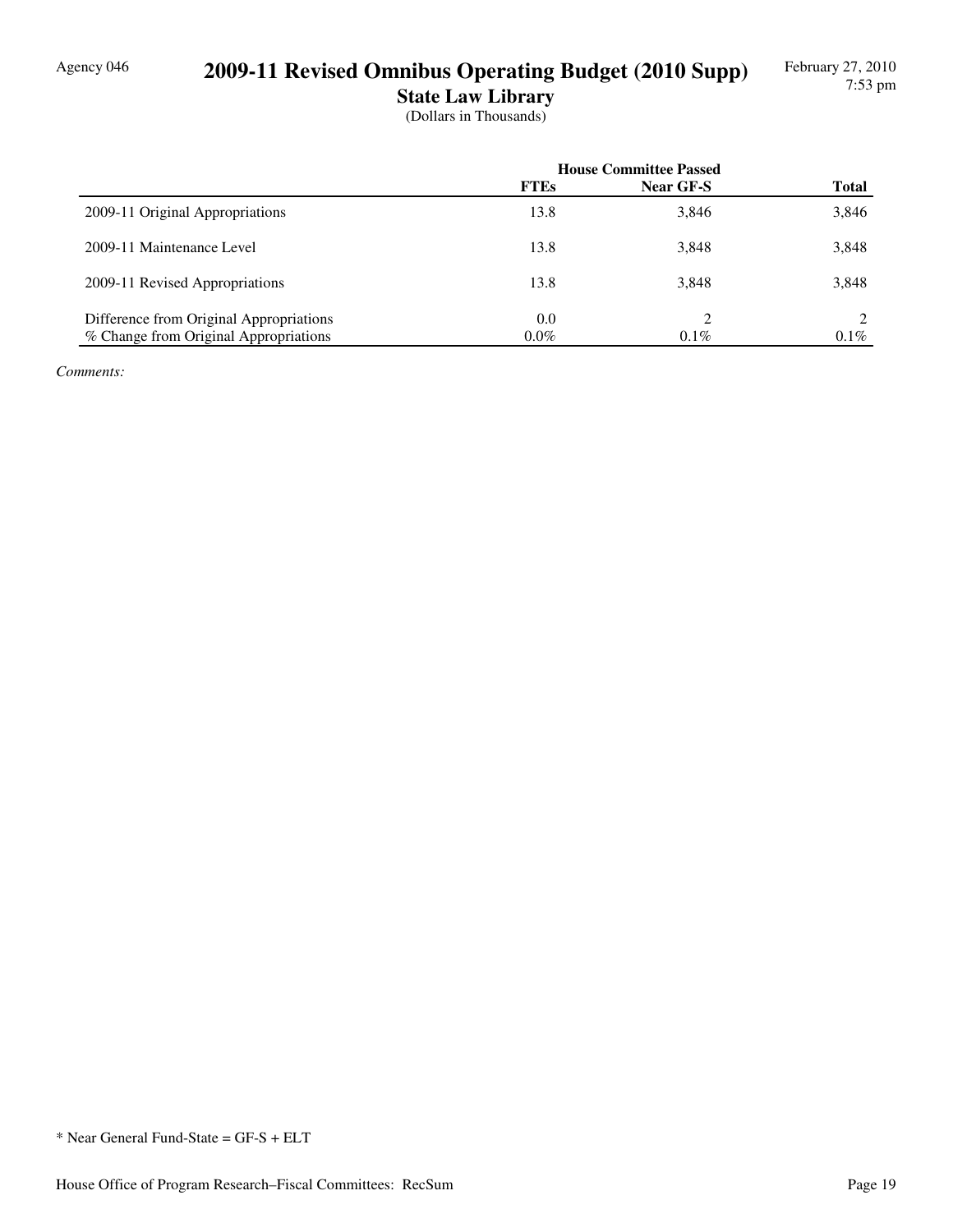## Agency 048 **2009-11 Revised Omnibus Operating Budget (2010 Supp)**

**Court of Appeals** (Dollars in Thousands)

|                                         | <b>House Committee Passed</b> |                  |              |
|-----------------------------------------|-------------------------------|------------------|--------------|
|                                         | <b>FTEs</b>                   | <b>Near GF-S</b> | <b>Total</b> |
| 2009-11 Original Appropriations         | 139.6                         | 31,688           | 31,688       |
| 2009-11 Maintenance Level               | 139.6                         | 31,735           | 31,735       |
| 2010 Policy Non-Comp Changes:           |                               |                  |              |
| Agency Wide Reduction<br>1.             | 0.0                           | $-236$           | $-236$       |
| Policy -- Non-Comp Total                | 0.0                           | $-236$           | $-236$       |
| <b>Total Policy Changes</b>             | 0.0                           | $-236$           | $-236$       |
| 2009-11 Revised Appropriations          | 139.6                         | 31,499           | 31,499       |
| Difference from Original Appropriations | 0.0                           | $-189$           | -189         |
| % Change from Original Appropriations   | $0.0\%$                       | $-0.6\%$         | $-0.6\%$     |

#### *Comments:*

 **1. Agency Wide Reduction -** Funding is reduced in recognition of efficiency efforts by judicial branch agencies.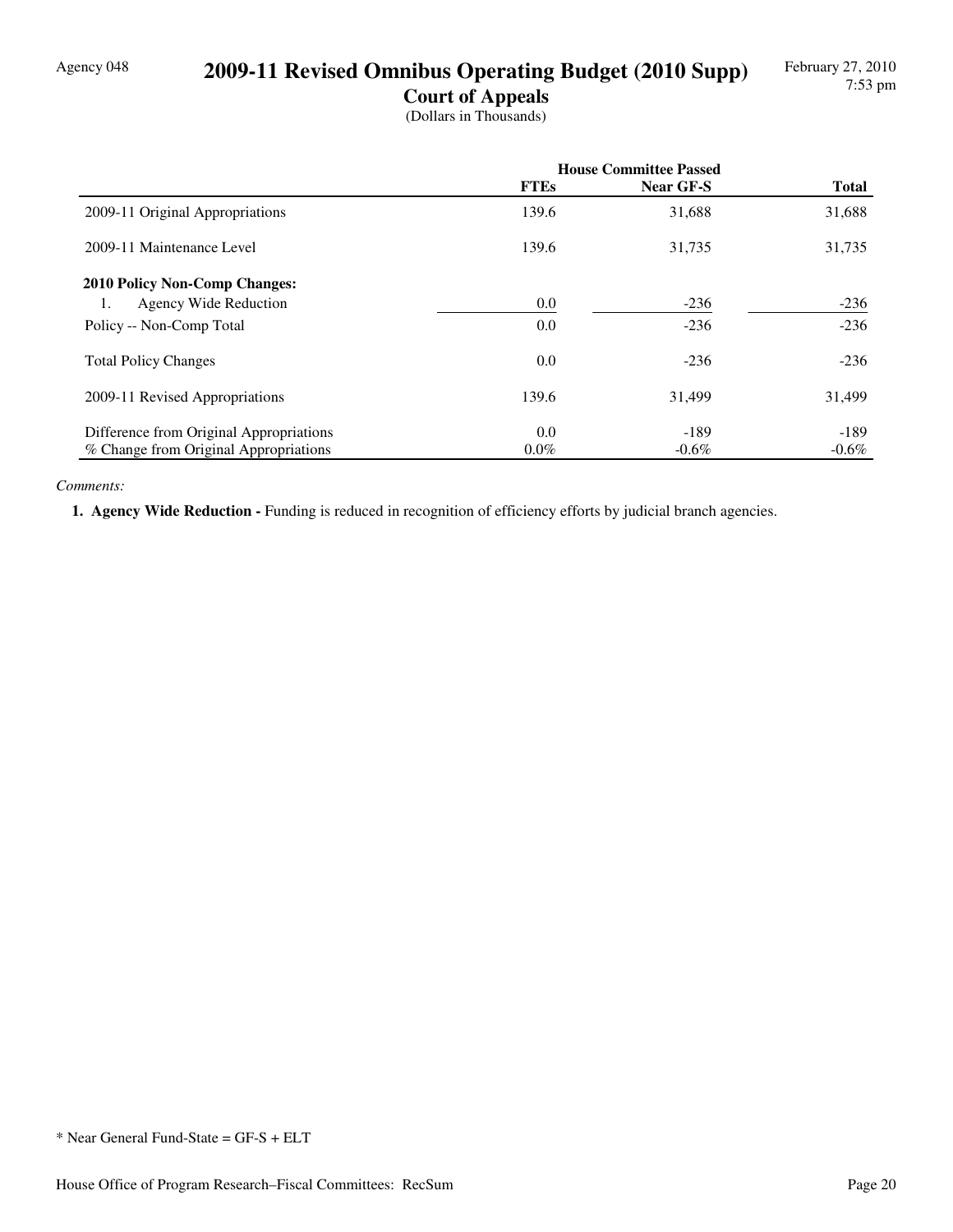## Agency 050 **2009-11 Revised Omnibus Operating Budget (2010 Supp)**

**Commission on Judicial Conduct** (Dollars in Thousands)

|                                         | <b>House Committee Passed</b> |                  |              |
|-----------------------------------------|-------------------------------|------------------|--------------|
|                                         | <b>FTEs</b>                   | <b>Near GF-S</b> | <b>Total</b> |
| 2009-11 Original Appropriations         | 9.5                           | 2,114            | 2,114        |
| 2009-11 Maintenance Level               | 9.5                           | 2.136            | 2,136        |
| 2009-11 Revised Appropriations          | 9.5                           | 2,136            | 2,136        |
| Difference from Original Appropriations | 0.0                           | 22               | 22           |
| % Change from Original Appropriations   | $0.0\%$                       | $1.0\%$          | $1.0\%$      |

*Comments:*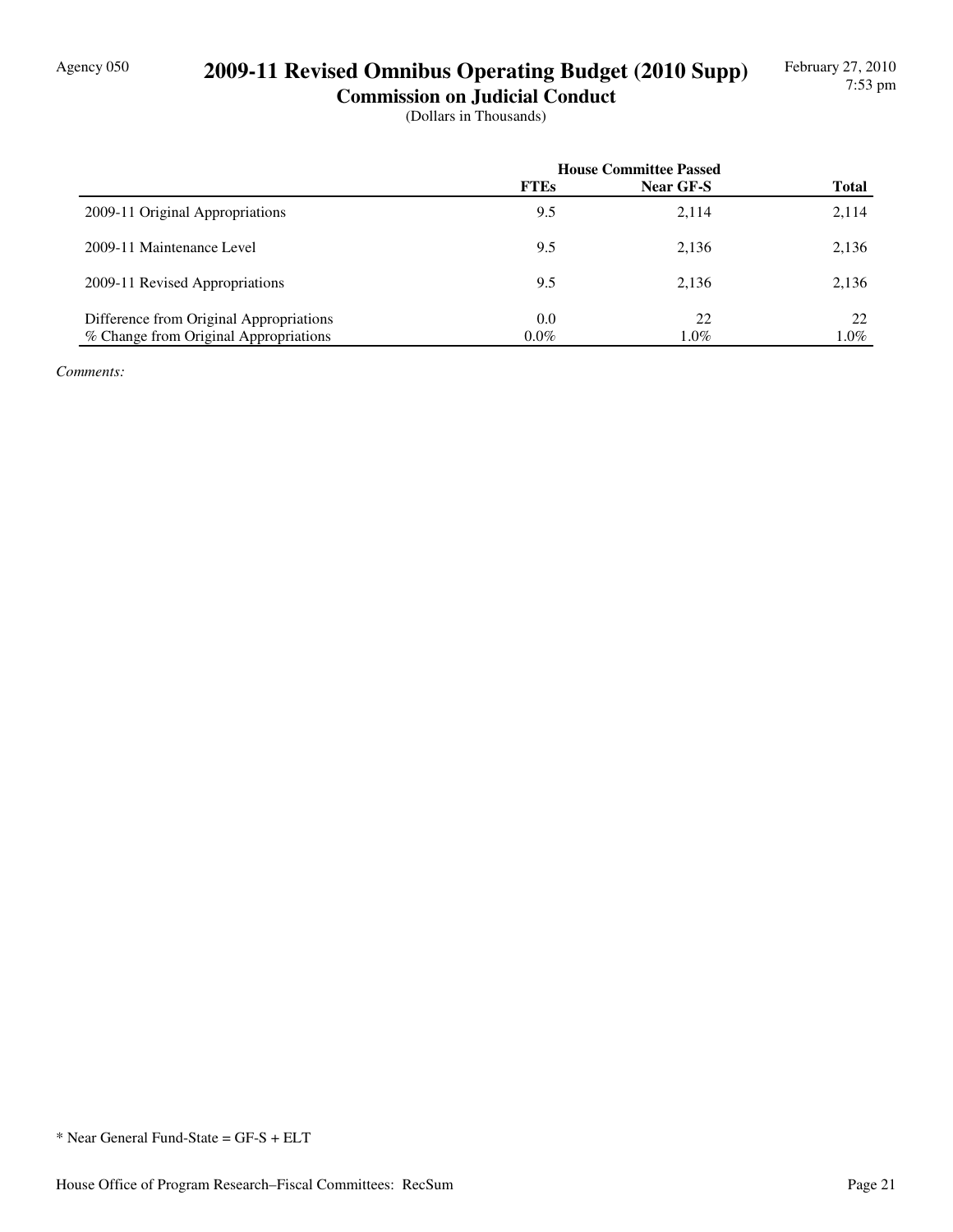## Agency 055 **2009-11 Revised Omnibus Operating Budget (2010 Supp)**

**Administrative Office of the Courts** (Dollars in Thousands)

|                                         | <b>House Committee Passed</b> |                  |              |
|-----------------------------------------|-------------------------------|------------------|--------------|
|                                         | <b>FTEs</b>                   | <b>Near GF-S</b> | <b>Total</b> |
| 2009-11 Original Appropriations         | 353.0                         | 105,419          | 141,693      |
| 2009-11 Maintenance Level               | 353.0                         | 105,607          | 142,862      |
| 2010 Policy Non-Comp Changes:           |                               |                  |              |
| <b>Transfers</b><br>1.                  | 0.0                           | $\Omega$         | $\theta$     |
| 2.<br><b>Agency Reduction</b>           | 0.0                           | $-552$           | $-552$       |
| 3.<br>Guardianship Program              | 0.0                           | $\Omega$         | 44           |
| 4.<br>Office of Public Guardianship     | 0.0                           | 274              | 274          |
| 5.<br><b>Becca/Truancy Reduction</b>    | 0.0                           | $-274$           | $-274$       |
| Policy -- Non-Comp Total                | 0.0                           | $-552$           | $-508$       |
| <b>Total Policy Changes</b>             | 0.0                           | $-552$           | $-508$       |
| 2009-11 Revised Appropriations          | 353.0                         | 105,055          | 142,354      |
| Difference from Original Appropriations | 0.0                           | $-364$           | 661          |
| % Change from Original Appropriations   | $0.0\%$                       | $-0.4\%$         | $0.5\%$      |

*Comments:*

 **1. Transfers -** \$1 million in General Fund-State (GF-S) expenditure authority is transferred from FY 2010 to FY 2011.

 **2. Agency Reduction -** Funding is reduced in recognition of efficiency efforts by judicial branch agencies.

 **3. Guardianship Program -** One-time funding is provided to the Administrative Office of the Courts for computer programming costs associated with implementation of Substitute House Bill 2680 (guardianship program).

 **4. Office of Public Guardianship -** Funding is provided for the Office of Public Guardianship (OPG) to provide guardianship services for low-income incapacitated persons. This funding restores funding reduced in the 09-11 biennial budget and will allow the OPG to serve the additional 50 clients necessary to complete the study being conducted on the effectiveness of the program by the Washington State Institute for Public Policy.

 **5. Becca/Truancy Reduction -** Funding is reduced for the costs of processing truancy, children in need of services, and at-risk youth petitions in juvenile courts.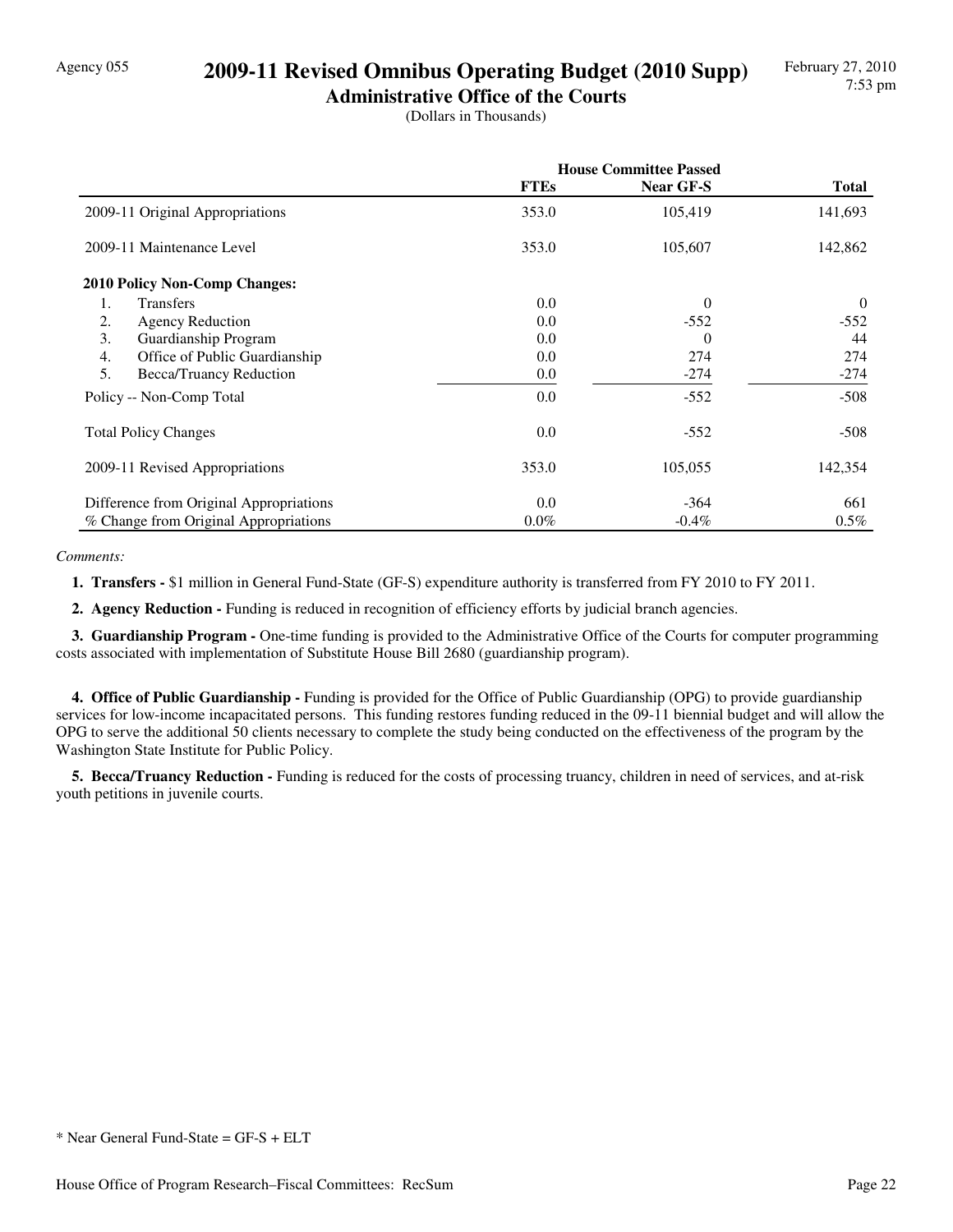## Agency 075 **2009-11 Revised Omnibus Operating Budget (2010 Supp)**

**Office of the Governor** (Dollars in Thousands)

|                                               | <b>House Committee Passed</b> |                  |              |
|-----------------------------------------------|-------------------------------|------------------|--------------|
|                                               | <b>FTEs</b>                   | <b>Near GF-S</b> | <b>Total</b> |
| 2009-11 Original Appropriations               | 55.6                          | 11,756           | 13,256       |
| 2009-11 Maintenance Level                     | 55.6                          | 11,758           | 13,258       |
| 2010 Policy Non-Comp Changes:                 |                               |                  |              |
| <b>Office Administrative Reductions</b><br>1. | $-1.1$                        | $-207$           | $-207$       |
| 2.<br><b>Education Ombudsman</b>              | 0.0                           | $-47$            | -47          |
| 3.<br>Family & Children's Ombudsman           | 0.0                           | $-75$            | $-75$        |
| Policy -- Non-Comp Total                      | $-1.1$                        | $-329$           | $-329$       |
| <b>Total Policy Changes</b>                   | $-1.1$                        | $-329$           | $-329$       |
| 2009-11 Revised Appropriations                | 54.5                          | 11,429           | 12,929       |
| Difference from Original Appropriations       | $-1.1$                        | $-327$           | $-327$       |
| % Change from Original Appropriations         | $-2.0\%$                      | $-2.8\%$         | $-2.5\%$     |

#### *Comments:*

 **1. Office Administrative Reductions -** Public liaison and office administrative positions are consolidated and reduced.

 **2. Education Ombudsman -** Reductions are made to the Office of the Education Ombudsman. The Education Ombudsman was created to advocate on behalf of elementary and secondary students and to provide information and investigative services to parents, students, and others regarding their rights and responsibilities in the state's public elementary and secondary education system, and advocating on behalf of elementary and secondary schools.

 **3. Family & Children's Ombudsman -** Reductions are made to the Office of the Family and Children's Ombudsman (OFCO). The Office of the Family and Children's Ombudsman is responsible for investigating complaints against state agencies involving the protection of children from abuse and neglect, and/or the provision of child welfare services. The OFCO researches issues facing the child protection/welfare system and recommends improvements.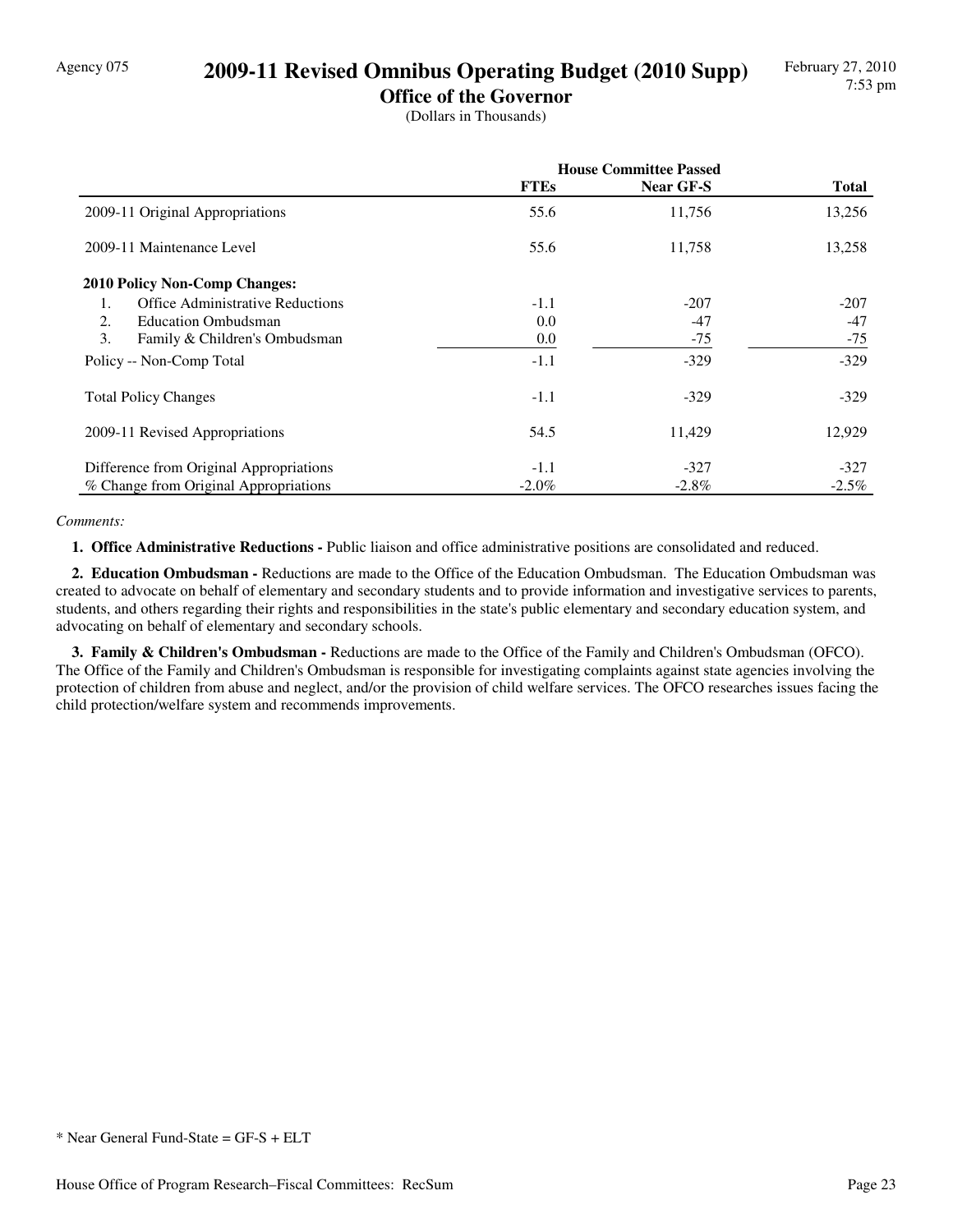## Agency 080 **2009-11 Revised Omnibus Operating Budget (2010 Supp)**

**Office of the Lieutenant Governor** (Dollars in Thousands)

|                                         | <b>House Committee Passed</b> |           |              |
|-----------------------------------------|-------------------------------|-----------|--------------|
|                                         | <b>FTEs</b>                   | Near GF-S | <b>Total</b> |
| 2009-11 Original Appropriations         | 6.9                           | 1,558     | 1,653        |
| 2009-11 Maintenance Level               | 6.9                           | 1,558     | 1,653        |
| 2010 Policy Non-Comp Changes:           |                               |           |              |
| Administrative Efficiencies             | $-0.1$                        | $-60$     | $-60$        |
| Policy -- Non-Comp Total                | $-0.1$                        | $-60$     | $-60$        |
| <b>Total Policy Changes</b>             | $-0.1$                        | $-60$     | $-60$        |
| 2009-11 Revised Appropriations          | 6.8                           | 1,498     | 1,593        |
| Difference from Original Appropriations | $-0.1$                        | -60       | -60          |
| % Change from Original Appropriations   | $-1.5\%$                      | $-3.9\%$  | $-3.6\%$     |

#### *Comments:*

 **1. Administrative Efficiencies -** The Lieutenant Governor's Office will reduce spending for printing costs, employee training, travel, and equipment purchases, and by enacting staff furloughs.

<sup>\*</sup> Near General Fund-State = GF-S + ELT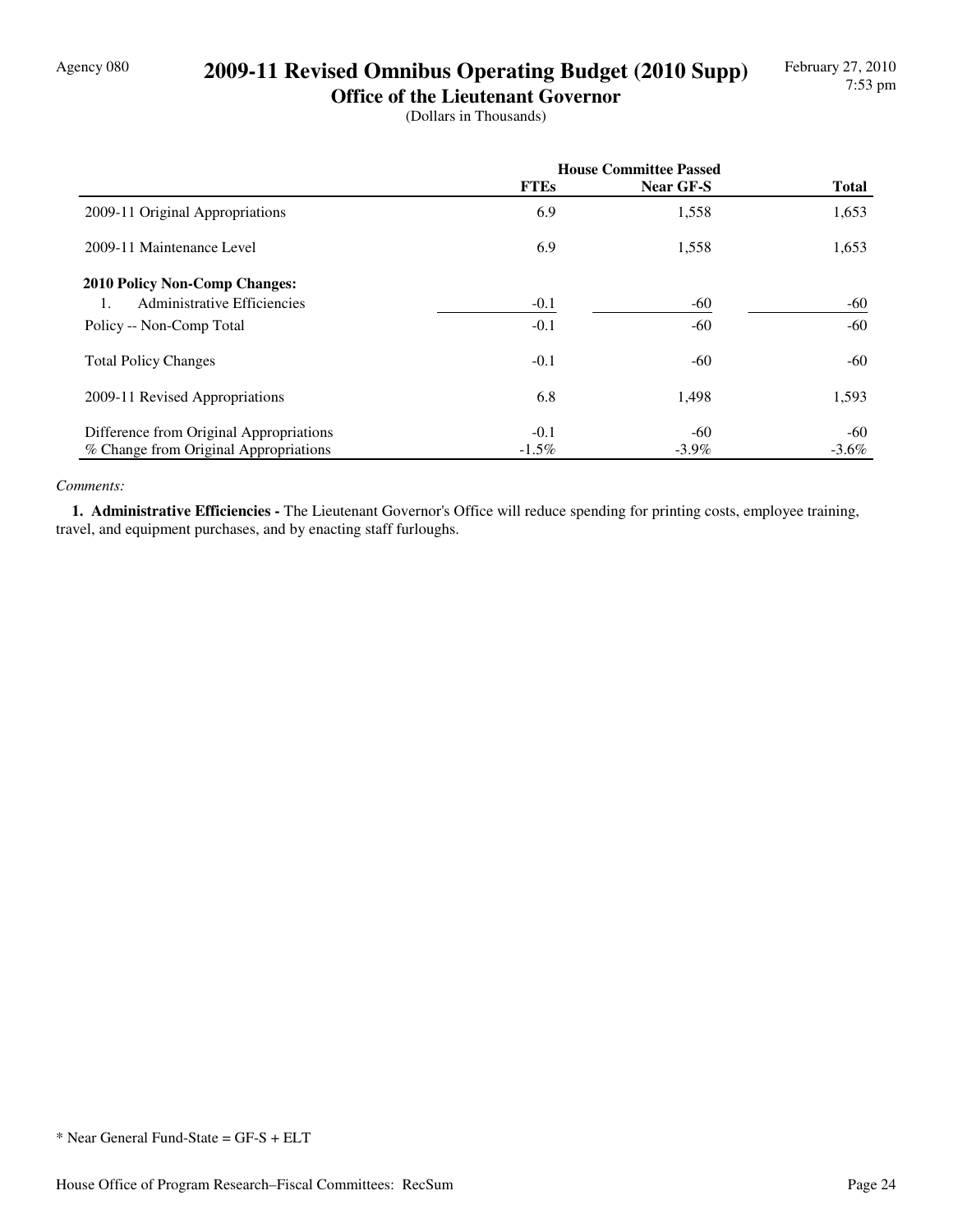## Agency 082 **2009-11 Revised Omnibus Operating Budget (2010 Supp)**

**Public Disclosure Commission**

(Dollars in Thousands)

|                                         | <b>House Committee Passed</b> |           |              |
|-----------------------------------------|-------------------------------|-----------|--------------|
|                                         | <b>FTEs</b>                   | Near GF-S | <b>Total</b> |
| 2009-11 Original Appropriations         | 23.5                          | 4,531     | 4,531        |
| 2009-11 Maintenance Level               | 23.5                          | 4,531     | 4,531        |
| <b>2010 Policy Non-Comp Changes:</b>    |                               |           |              |
| Lobbying report filing#<br>1.           | 1.6                           | $\Omega$  | 353          |
| Policy -- Non-Comp Total                | 1.6                           | $\theta$  | 353          |
| <b>Total Policy Changes</b>             | 1.6                           | $\theta$  | 353          |
| 2009-11 Revised Appropriations          | 25.1                          | 4,531     | 4,884        |
| Difference from Original Appropriations | 1.6                           | $\theta$  | 353          |
| % Change from Original Appropriations   | $6.6\%$                       | $0.0\%$   | $7.8\%$      |

#### *Comments:*

 **1. Lobbying report filing# -** Second Substitute House Bill 1436 (Lobbyist report filing) directs the Public Disclosure Commission to develop and implement an Internet-based system for receiving and making available lobbyist disclosure reports. (Lobbyist Electronic Filing Account-State)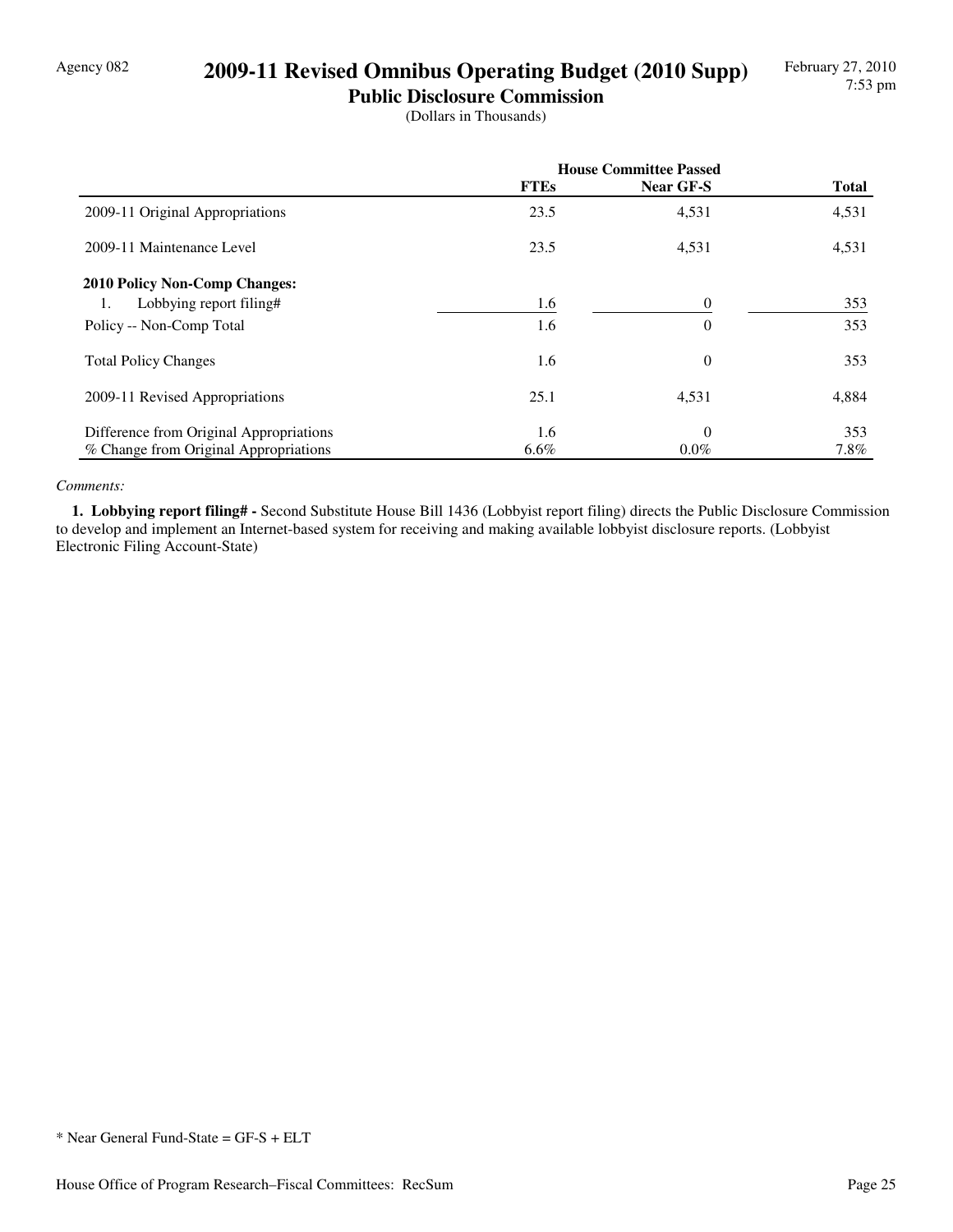## Agency 085 **2009-11 Revised Omnibus Operating Budget (2010 Supp)**

**Office of the Secretary of State** (Dollars in Thousands)

|                                               | <b>House Committee Passed</b> |                  |         |
|-----------------------------------------------|-------------------------------|------------------|---------|
|                                               | <b>FTEs</b>                   | <b>Near GF-S</b> | Total   |
| 2009-11 Original Appropriations               | 336.3                         | 38,382           | 106,011 |
| 2009-11 Maintenance Level                     | 336.3                         | 39,309           | 106,711 |
| 2010 Policy Non-Comp Changes:                 |                               |                  |         |
| 1.<br><b>State Library Services</b>           | $-3.5$                        | $-432$           | $-432$  |
| 2.<br><b>Additional Records Storage Space</b> | 0.0                           | $\Omega$         | 156     |
| 3.<br>Elections                               | $-1.5$                        | $-196$           | $-196$  |
| 4.<br>Corporations & Charities Fees           | 0.0                           | $-1,888$         | 697     |
| 5.<br>Help America Vote Act                   | 0.0                           | $\Omega$         | 1,541   |
| 6.<br>Administrative/Executive Savings        | $-2.0$                        | $-249$           | $-249$  |
| Policy -- Non-Comp Total                      | $-7.0$                        | $-2,765$         | 1,517   |
| <b>Total Policy Changes</b>                   | $-7.0$                        | $-2,765$         | 1,517   |
| 2009-11 Revised Appropriations                | 329.3                         | 36,544           | 108,228 |
| Difference from Original Appropriations       | $-7.0$                        | $-1,838$         | 2,217   |
| % Change from Original Appropriations         | $-2.1\%$                      | $-4.8\%$         | 2.1%    |

#### *Comments:*

 **1. State Library Services -** Library services supported with state funding are reduced. Reductions will be made to library services in state institutions, digital and general historical collections, and depository collections.

 **2. Additional Records Storage Space -** A recent agreement to accept 25,000 storage boxes from the Department of Social and Health Services into the State Records Center immediately reduces the space available to within six months of capacity. Additional funding is provided for the State Records Center to obtain additional storage space. (Archives and Records Management Account-State)

 **3. Elections -** Reductions are made to the Elections Division.

 **4. Corporations & Charities Fees -** Fees in the Corporations and Charities division are restructured which allows for a decrease in General Fund-State (GF-S) funding (see Substitute House Bill 2576), while funding from the Secretary of State's Revolving Account (account 407-6) is increased.

 **5. Help America Vote Act -** State funds in the amount of \$77,000 will leverage \$1,464,000 in federal funding for Help America Vote Act (HAVA) programs.

 **6. Administrative/Executive Savings -** Reductions are made to the Offices administrative and executive functions.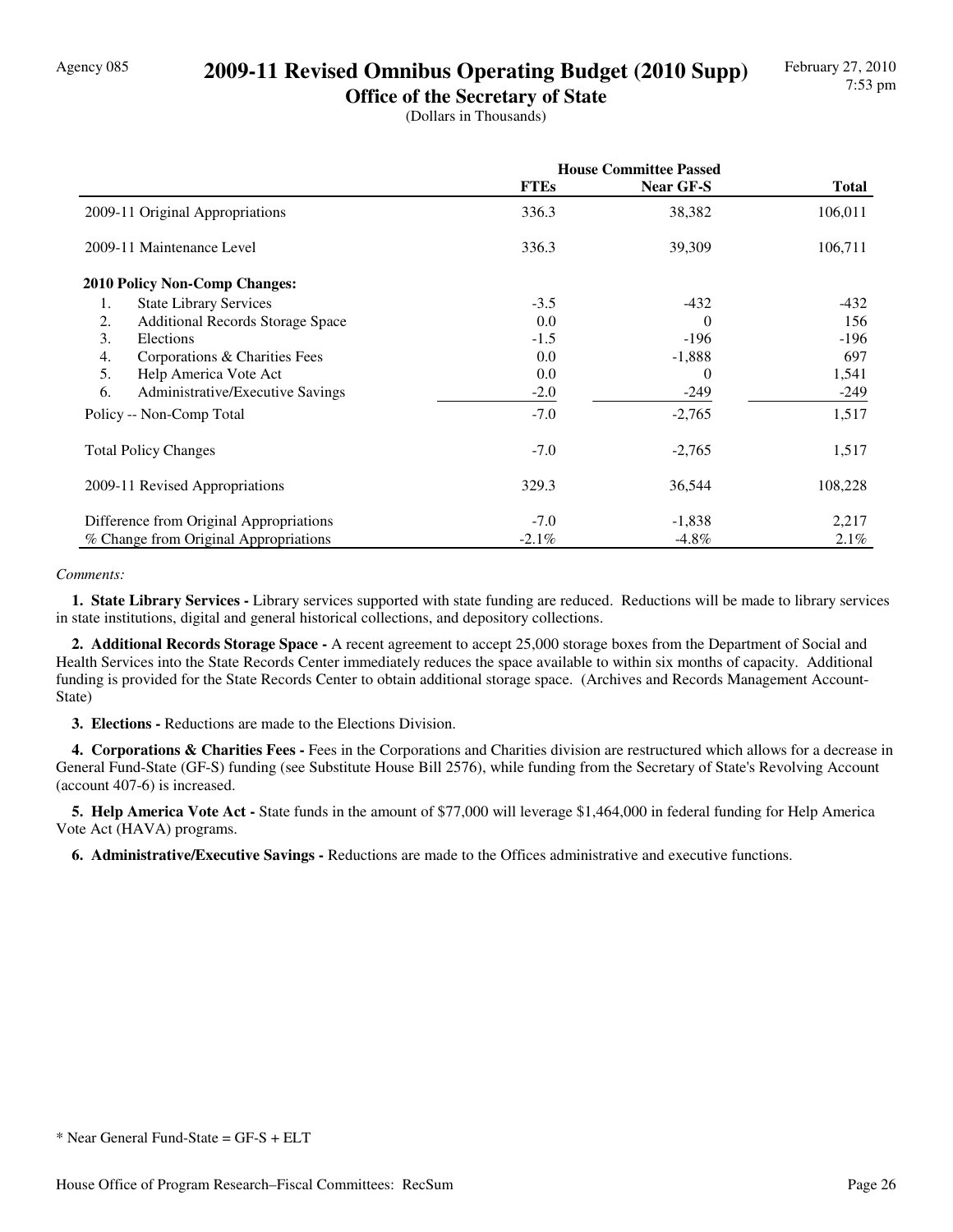## Agency 086 **2009-11 Revised Omnibus Operating Budget (2010 Supp)**

**Governor's Office of Indian Affairs** (Dollars in Thousands)

|                                         | <b>House Committee Passed</b> |           |                |
|-----------------------------------------|-------------------------------|-----------|----------------|
|                                         | <b>FTEs</b>                   | Near GF-S | <b>Total</b>   |
| 2009-11 Original Appropriations         | 2.5                           | 542       | 542            |
| 2009-11 Maintenance Level               | 2.5                           | 542       | 542            |
| <b>2010 Policy Non-Comp Changes:</b>    |                               |           |                |
| Reduce Administrative Expenditures      | $-0.5$                        | $-10$     | $-10$          |
| <b>Fiscal Year Shift</b><br>2.          | 0.0                           | 0         | $\overline{0}$ |
| Policy -- Non-Comp Total                | $-0.5$                        | $-10$     | $-10$          |
| <b>Total Policy Changes</b>             | $-0.5$                        | $-10$     | $-10$          |
| 2009-11 Revised Appropriations          | 2.0                           | 532       | 532            |
| Difference from Original Appropriations | $-0.5$                        | $-10$     | $-10$          |
| % Change from Original Appropriations   | $-20.0\%$                     | $-1.9\%$  | $-1.9\%$       |

#### *Comments:*

 **1. Reduce Administrative Expenditures -** The Governor's Office of Indian Affairs will reduce staffing levels and expenditures for travel, goods, and services.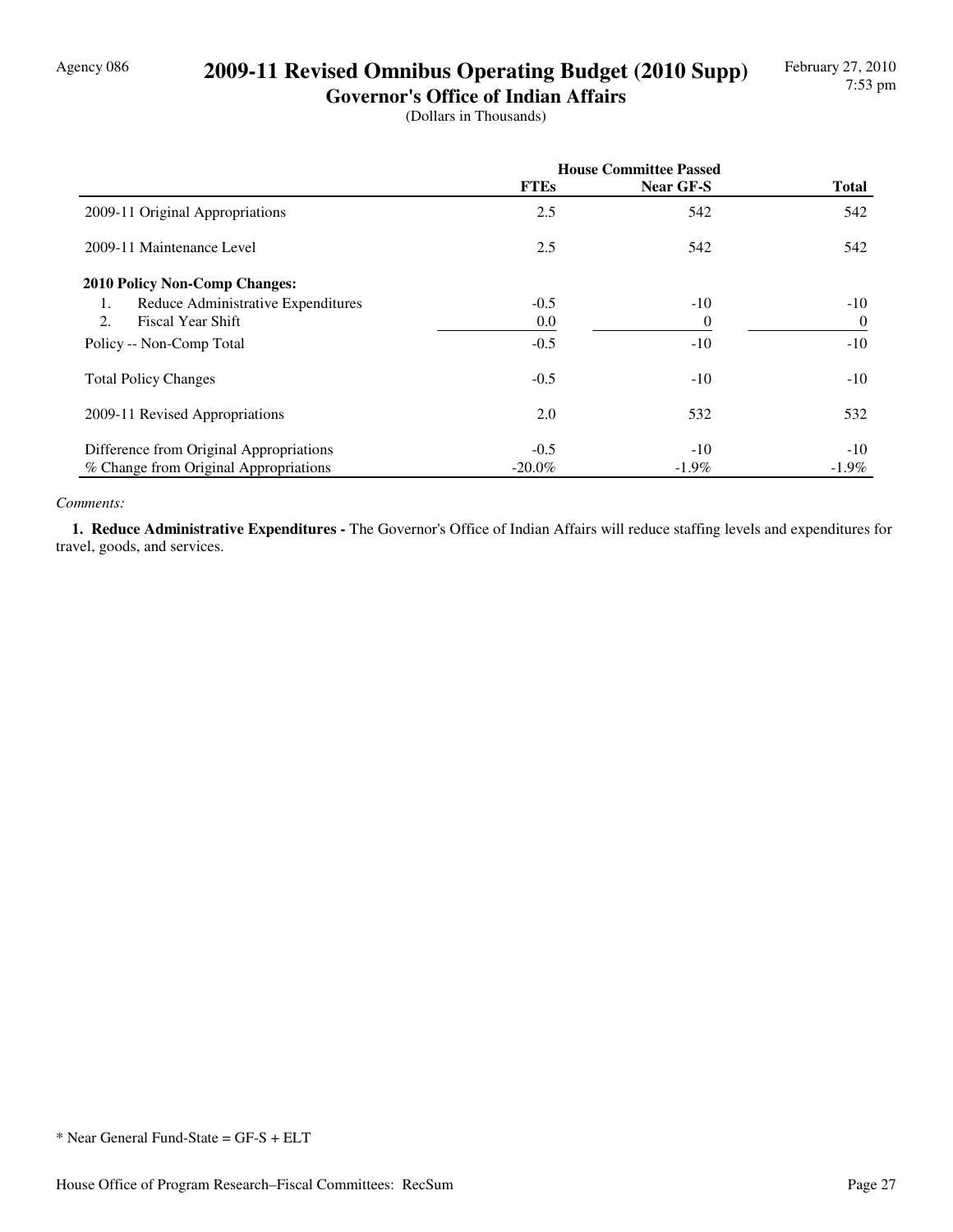## Agency 087 **2009-11 Revised Omnibus Operating Budget (2010 Supp)**

**Asian-Pacific-American Affrs**

(Dollars in Thousands)

|                                          | <b>House Committee Passed</b> |                  |              |
|------------------------------------------|-------------------------------|------------------|--------------|
|                                          | <b>FTEs</b>                   | <b>Near GF-S</b> | <b>Total</b> |
| 2009-11 Original Appropriations          | 2.0                           | 460              | 460          |
| 2009-11 Maintenance Level                | 2.0                           | 460              | 460          |
| 2010 Policy Non-Comp Changes:            |                               |                  |              |
| <b>Adjust Fiscal Year Split</b><br>1.    | 0.0                           | 0                | $\theta$     |
| Reduce Administrative Expenditures<br>2. | 0.0                           | $-8$             | $-8$         |
| Policy -- Non-Comp Total                 | 0.0                           | $-8$             | $-8$         |
| <b>Total Policy Changes</b>              | 0.0                           | -8               | -8           |
| 2009-11 Revised Appropriations           | 2.0                           | 452              | 452          |
| Difference from Original Appropriations  | 0.0                           | $-8$             | -8           |
| % Change from Original Appropriations    | $0.0\%$                       | $-1.7\%$         | $-1.7\%$     |

#### *Comments:*

 **1. Adjust Fiscal Year Split -** Funds are transferred from FY 2010 to FY 2011 to address the timing of specific expenditures. This is a one-time transfer of funds.

 **2. Reduce Administrative Expenditures -** The Commission will reduce expenditures for travel, goods, and services. It also achieved savings by delaying the hire of its executive director.

<sup>\*</sup> Near General Fund-State = GF-S + ELT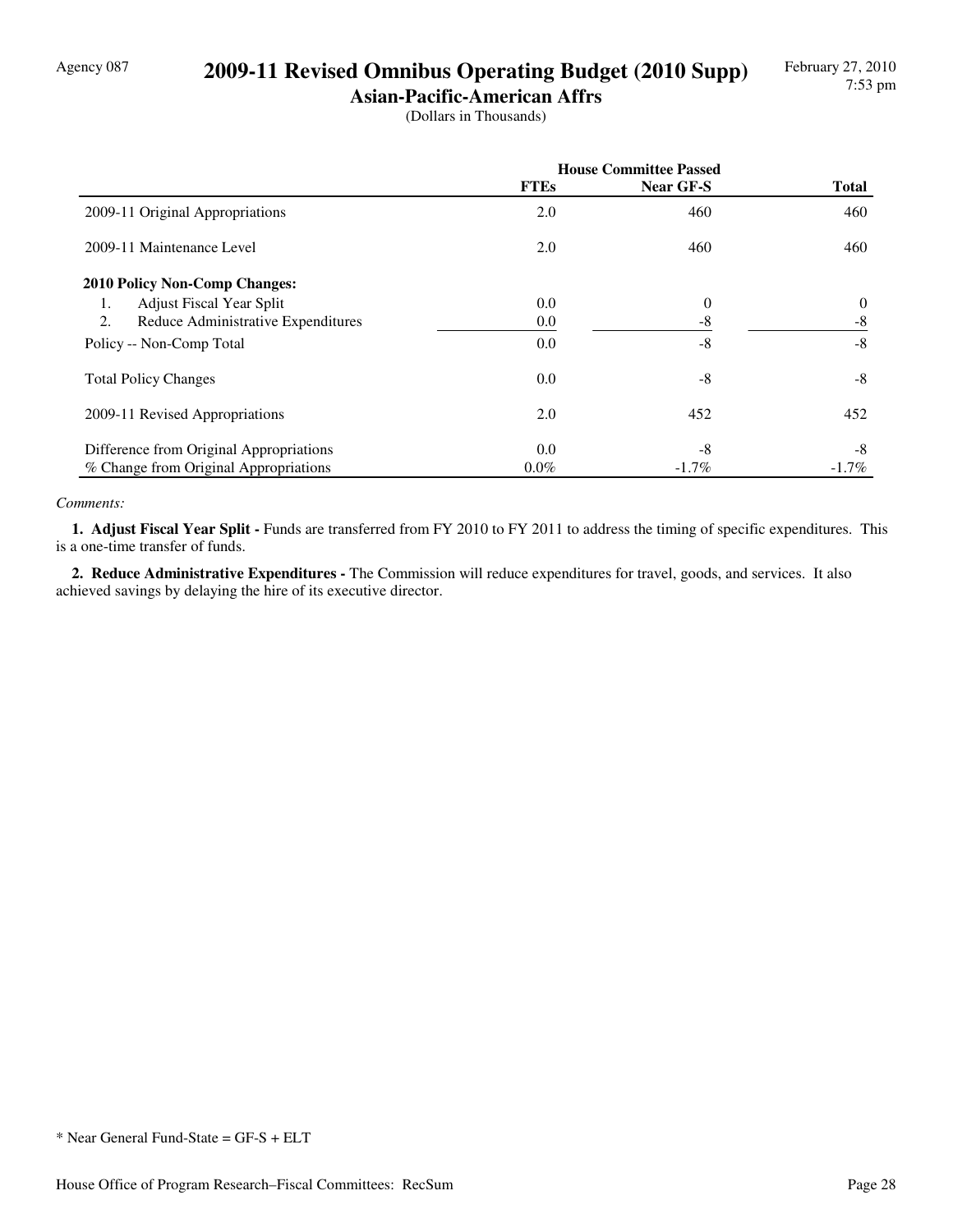## Agency 090 **2009-11 Revised Omnibus Operating Budget (2010 Supp)**

**Office of the State Treasurer**

(Dollars in Thousands)

|                                         | <b>House Committee Passed</b> |                  |              |
|-----------------------------------------|-------------------------------|------------------|--------------|
|                                         | <b>FTEs</b>                   | <b>Near GF-S</b> | <b>Total</b> |
| 2009-11 Original Appropriations         | 71.3                          | 0                | 14,802       |
| 2009-11 Maintenance Level               | 71.3                          | 0                | 14,804       |
| 2009-11 Revised Appropriations          | 71.3                          | 0                | 14,804       |
| Difference from Original Appropriations | 0.0                           | 0                |              |
| % Change from Original Appropriations   | $0.0\%$                       | $0.0\%$          | $0.0\%$      |

*Comments:*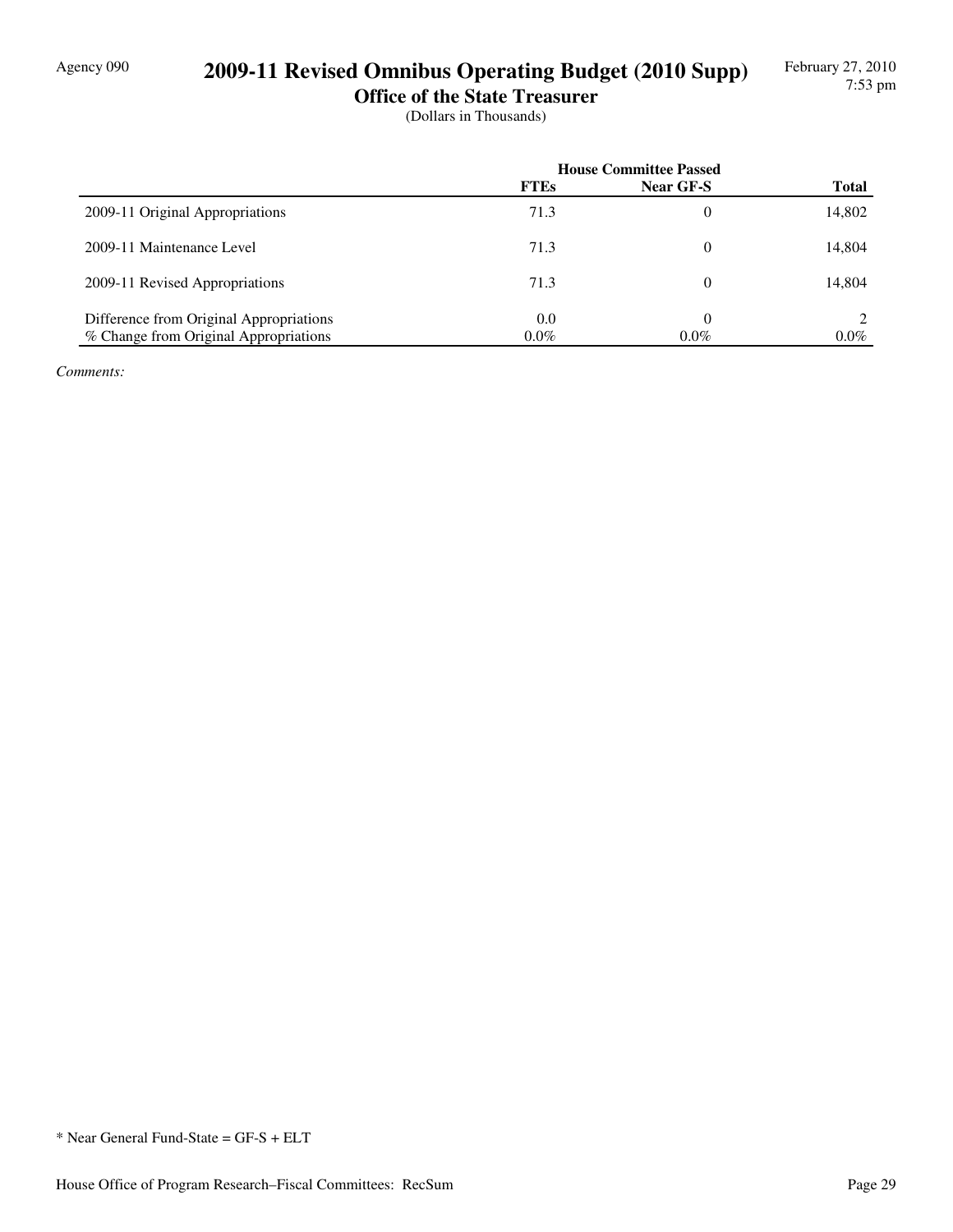## Agency 095 **2009-11 Revised Omnibus Operating Budget (2010 Supp)**

**Office of the State Auditor** (Dollars in Thousands)

|                                         | <b>House Committee Passed</b> |                  |              |
|-----------------------------------------|-------------------------------|------------------|--------------|
|                                         | <b>FTEs</b>                   | <b>Near GF-S</b> | <b>Total</b> |
| 2009-11 Original Appropriations         | 343.0                         | 1,451            | 78,335       |
| 2009-11 Maintenance Level               | 343.0                         | 1,451            | 78,347       |
| <b>2010 Policy Non-Comp Changes:</b>    |                               |                  |              |
| Reduce Review of School District<br>1.  | $-1.9$                        | $-363$           | $-363$       |
| 2.<br><b>State Audit Reduction</b>      | $-3.4$                        | $\theta$         | $-1,206$     |
| 3.<br>Reduce Performance Audit Activity | $-2.2$                        | 0                | $-3,292$     |
| Policy -- Non-Comp Total                | $-7.5$                        | $-363$           | $-4,861$     |
| <b>Total Policy Changes</b>             | $-7.5$                        | $-363$           | $-4,861$     |
| 2009-11 Revised Appropriations          | 335.6                         | 1,088            | 73,486       |
| Difference from Original Appropriations | $-7.5$                        | $-363$           | $-4,849$     |
| % Change from Original Appropriations   | $-2.2\%$                      | $-25.0\%$        | $-6.2\%$     |

#### *Comments:*

 **1. Reduce Review of School District -** Funding is reduced by 25 percent for the audits of school district data that is submitted for state funding purposes. The State Auditor conducts audits of the school districts to verify the accuracy of the information submitted.

 **2. State Audit Reduction -** Funding for state agency audit activities and associated administrative costs are reduced. The audit of state government activities consists of periodic compliance audits of state government spending, investigation of improper government actions (whistleblower cases), and audits of Washington State's Comprehensive Annual Financial Report (CAFR) and the Single State Federal audits. The Office of the State Auditor must continue to complete the CAFR and the Single State Federal audits. (Auditing Services Revolving Account-State)

 **3. Reduce Performance Audit Activity -** Expenditure authority for the Performance Audits of Government Account is reduced to match the current spending plan submitted by the agency. Excess funds are transferred to the state general fund. (Performance Audits of Government Account-Nonappropriated)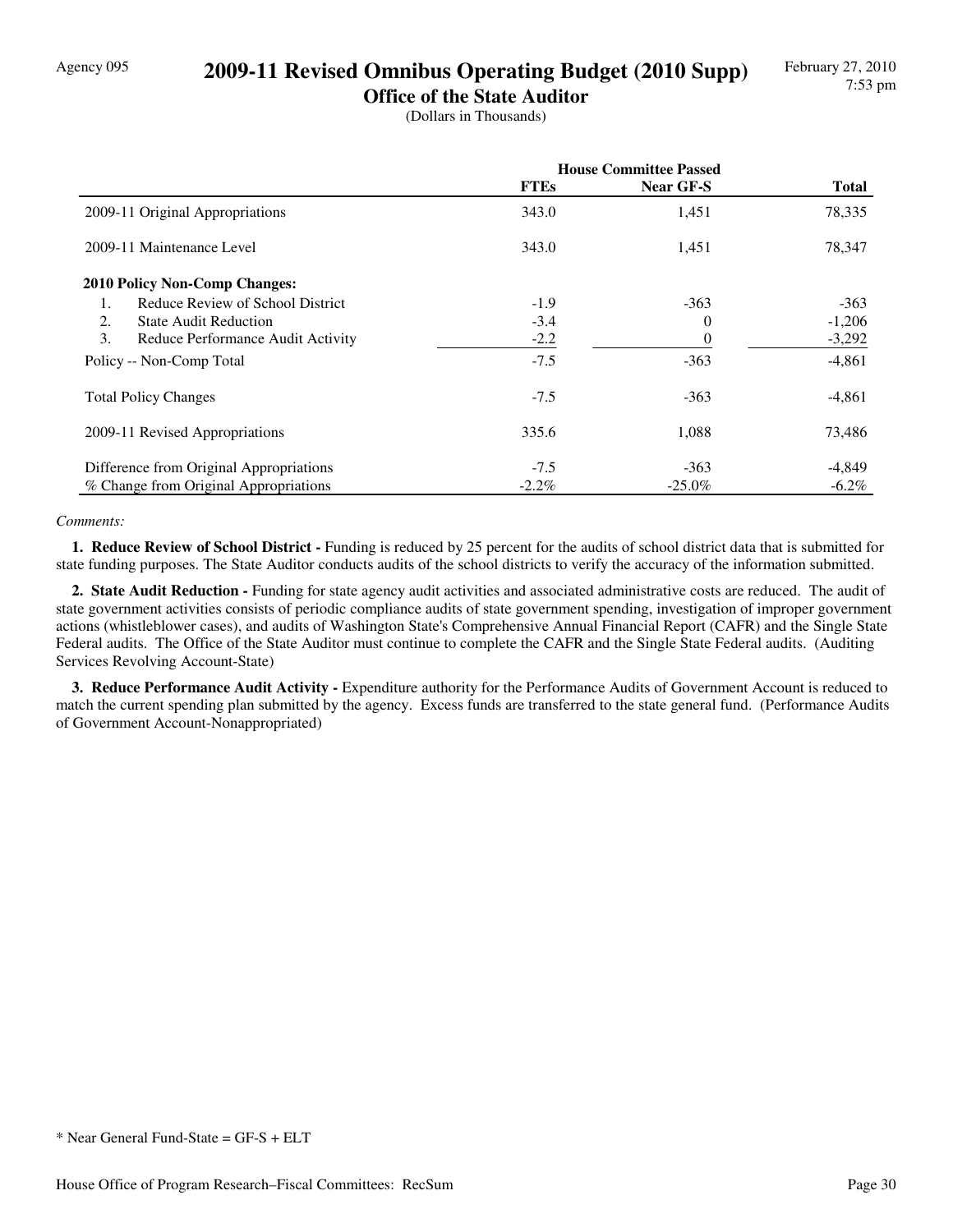## Agency 099 **2009-11 Revised Omnibus Operating Budget (2010 Supp)**

**Comm Salaries for Elected Officials** (Dollars in Thousands)

|                                         | <b>House Committee Passed</b> |           |              |
|-----------------------------------------|-------------------------------|-----------|--------------|
|                                         | <b>FTEs</b>                   | Near GF-S | <b>Total</b> |
| 2009-11 Original Appropriations         | 1.4                           | 377       | 377          |
| 2009-11 Maintenance Level               | 1.4                           | 377       | 377          |
| <b>2010 Policy Non-Comp Changes:</b>    |                               |           |              |
| Reduce Administrative Expenditures      | 0.0                           | -6        | -6           |
| Policy -- Non-Comp Total                | 0.0                           | -6        | -6           |
| <b>Total Policy Changes</b>             | 0.0                           | -6        | -6           |
| 2009-11 Revised Appropriations          | 1.4                           | 371       | 371          |
| Difference from Original Appropriations | 0.0                           | -6        | -6           |
| % Change from Original Appropriations   | $0.0\%$                       | $-1.6\%$  | $-1.6\%$     |

#### *Comments:*

 **1. Reduce Administrative Expenditures -** The Commission will reduce expenditures for travel, goods and services, and equipment.

<sup>\*</sup> Near General Fund-State = GF-S + ELT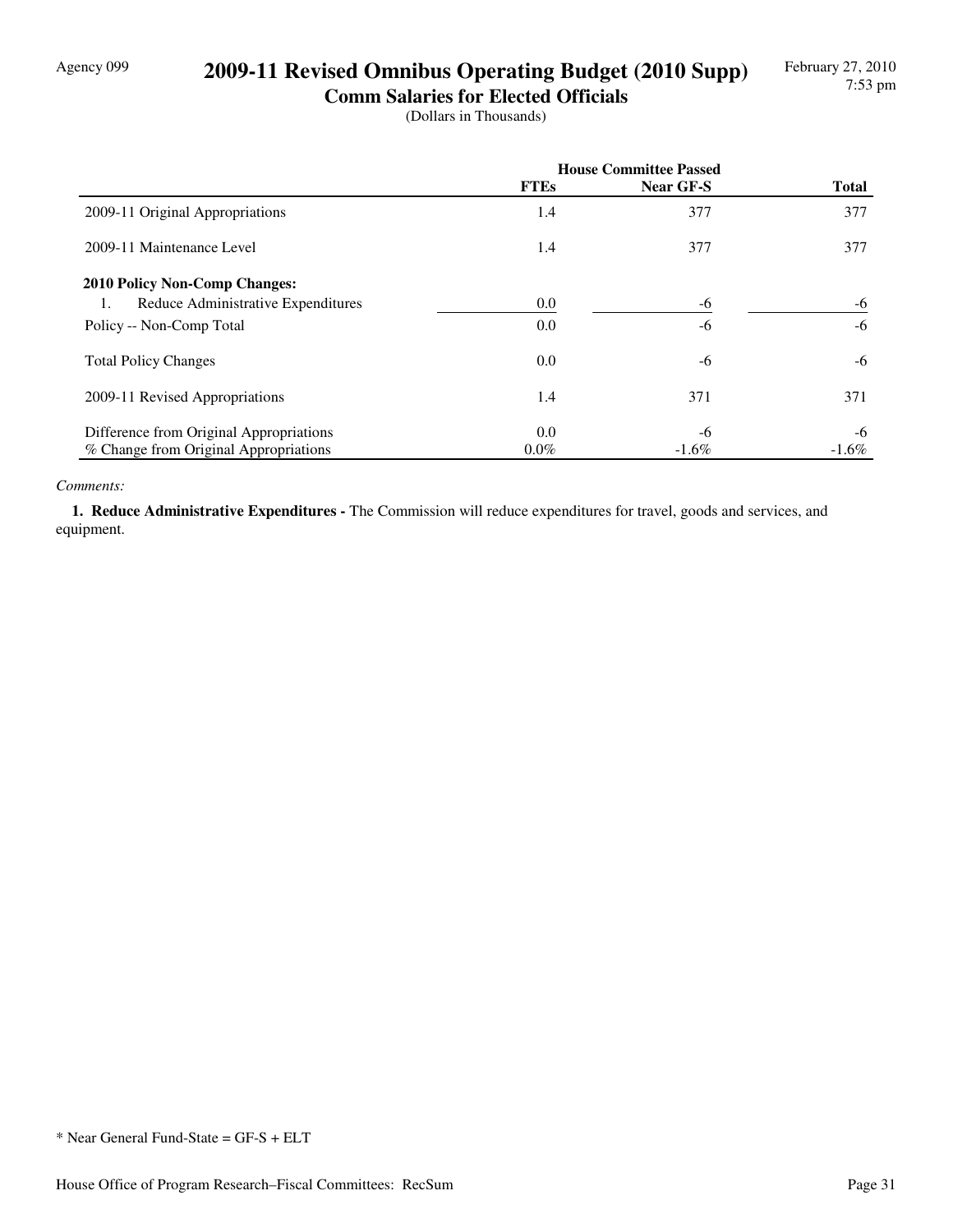## Agency 100 **2009-11 Revised Omnibus Operating Budget (2010 Supp)**

**Office of the Attorney General** (Dollars in Thousands)

|                                                      | <b>House Committee Passed</b> |                  |              |
|------------------------------------------------------|-------------------------------|------------------|--------------|
|                                                      | <b>FTEs</b>                   | <b>Near GF-S</b> | <b>Total</b> |
| 2009-11 Original Appropriations                      | 1,138.9                       | 10,899           | 241,878      |
| 2009-11 Maintenance Level                            | 1,148.7                       | 11,693           | 246,113      |
| 2010 Policy Non-Comp Changes:                        |                               |                  |              |
| Legal Services to State Agencies<br>1.               | $-8.5$                        | $\Omega$         | $-5,583$     |
| Sunshine Committee - Eliminate<br>2.                 | 0.0                           | $-24$            | $-24$        |
| 3.<br>Admin. Legal Services Reductions               | $-1.7$                        | $-174$           | $-174$       |
| $\overline{4}$ .<br>Eliminate Executive Ethics Board | 0.0                           | 0                | -492         |
| 5.<br>Water Right Permits                            | 2.8                           | 0                | 382          |
| Policy -- Non-Comp Total                             | $-7.4$                        | $-198$           | $-5,891$     |
| <b>Total Policy Changes</b>                          | $-7.4$                        | $-198$           | $-5,891$     |
| 2009-11 Revised Appropriations                       | 1,141.3                       | 11,495           | 240,222      |
| Difference from Original Appropriations              | 2.5                           | 596              | $-1,656$     |
| % Change from Original Appropriations                | $0.2\%$                       | 5.5%             | $-0.7\%$     |

#### *Comments:*

 **1. Legal Services to State Agencies -** The Legal Services Revolving Appropriation is reduced by 5 percent. For the remainder of the 2009-11 biennium, the Attorney General's Office will work with client agencies to reduce the overall cost and usage of legal services. (Legal Services Revolving Account-State)

 **2. Sunshine Committee - Eliminate -** The Public Records Exemptions Accountability Committee (Sunshine Committee) is eliminated. The Committee reviews all exemptions to the Public Disclosure Act on an annual basis and makes recommendations to repeal or amend exemptions to the Public Records Act.

 **3. Admin. Legal Services Reductions -** Administrative costs are reduced for Criminal Division litigation functions, Consumer Protection Division functions, and Homicide Investigation Tracking Unit functions.

 **4. Eliminate Executive Ethics Board -** Eliminates funding for the Executive Ethics Board for fiscal year 2011. (Legal Services Revolving Account-State)

 **5. Water Right Permits -** Funding is provided for Second Substitute House Bill 2591 (Water rights permits). The bill adjusts fees relating to the processing of water right applications and change applications. The Office of the Attorney General will provide additional legal advice and support related to the appeal of water right applications to the Department of Ecology. (Legal Services Revolving Fund-State)

<sup>\*</sup> Near General Fund-State = GF-S + ELT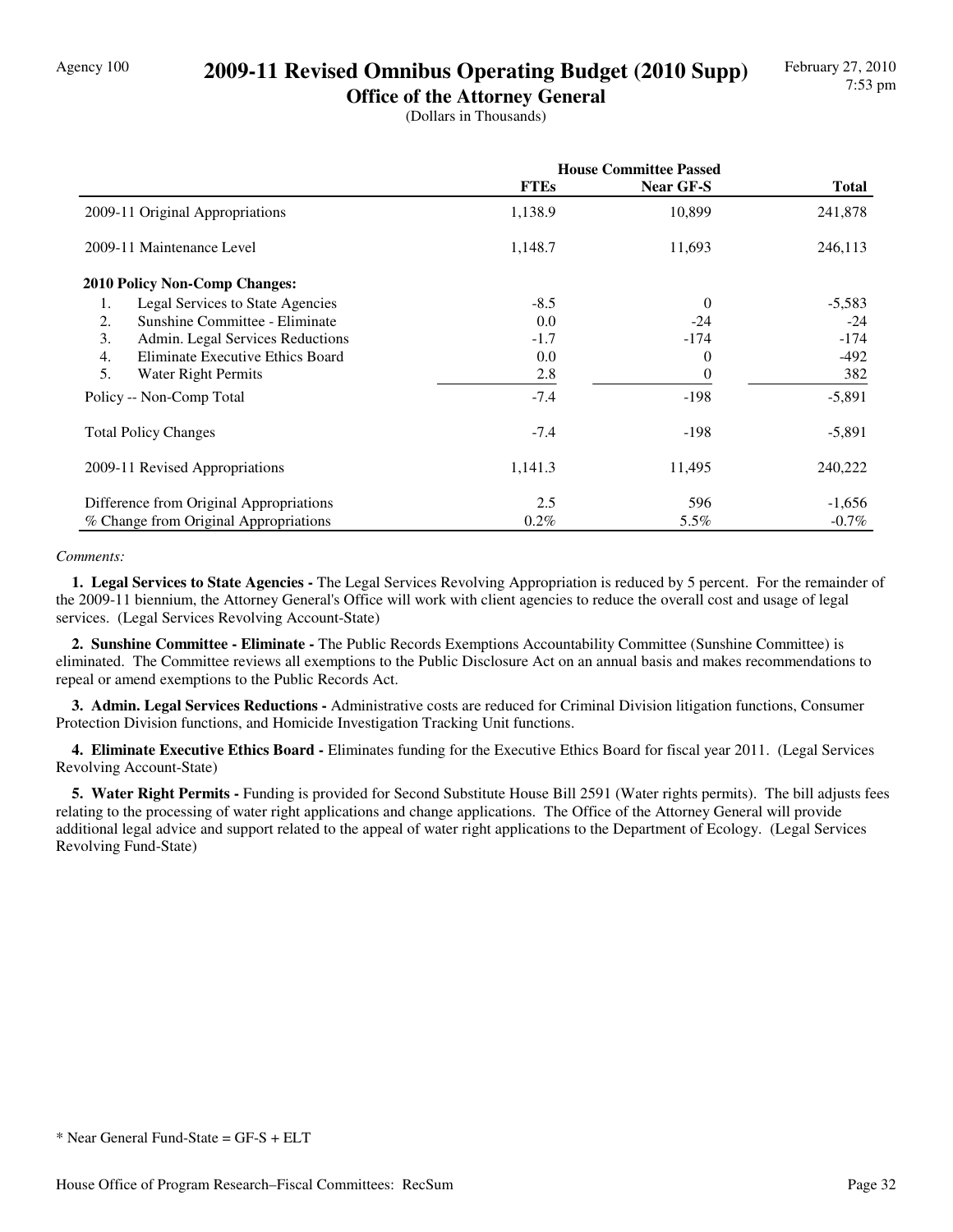## Agency 102 **2009-11 Revised Omnibus Operating Budget (2010 Supp)**

**Dept of Financial Institutions** (Dollars in Thousands)

|                                             | <b>House Committee Passed</b> |                |                |
|---------------------------------------------|-------------------------------|----------------|----------------|
|                                             | <b>FTEs</b>                   | Near GF-S      | <b>Total</b>   |
| 2009-11 Original Appropriations             | 186.2                         | 0              | 44,197         |
| 2009-11 Maintenance Level                   | 186.2                         | 0              | 44,453         |
| 2010 Policy Non-Comp Changes:               |                               |                |                |
| Elimination of Mortgage Brks Comm#<br>1.    | $-0.1$                        | 0              | $-13$          |
| Licensing for Loan Modifiers#<br>2.         | 0.5                           | 0              | 73             |
| 3.<br>Money Transmitters#                   | 0.1                           |                | 10             |
| $\overline{4}$ .<br>Escrow Agent Licensing# | 0.0                           | 0              | $\overline{4}$ |
| Policy -- Non-Comp Total                    | 0.5                           | $\theta$       | 74             |
| <b>Total Policy Changes</b>                 | 0.5                           | 0              | 74             |
| 2009-11 Revised Appropriations              | 186.7                         | $\overline{0}$ | 44,527         |
| Difference from Original Appropriations     | 0.5                           | 0              | 330            |
| % Change from Original Appropriations       | $0.3\%$                       | $0.0\%$        | $0.8\%$        |

#### *Comments:*

 **1. Elimination of Mortgage Brks Comm # -** House Bill 2608 (residential mortgage loans) directs the Department of Financial Institutions to establish a licensing requirement for persons performing residential loan modifications. Indeterminate receipts are expected from license fees. (Financial Services Regulation Account-Nonappropriated)

 **2. Licensing for Loan Modifiers# -** The Department of Financial Institutions will establish a licensing requirement for persons performing residential loan modifications. Indeterminate receipts are expected from license fees. (Financial Services Regulation Account-Nonappropriated)

 **3. Money Transmitters# -** Substitute House Bill 2636 (money transmitters) directs the Department of Financial Institutions to establish licensing requirements for money transmitters. (Financial Services Regulation Account-Nonappropriated)

 **4. Escrow Agent Licensing# -** Engrossed Substitute House Bill 2564 (escrow agent licensing) increases expenditure authority to account for fees paid by additional escrow agent license applicants. These fees will be paid to the Washington State Patrol for fingerprint background checks. (Financial Services Regulatory Account-Non-appropriated)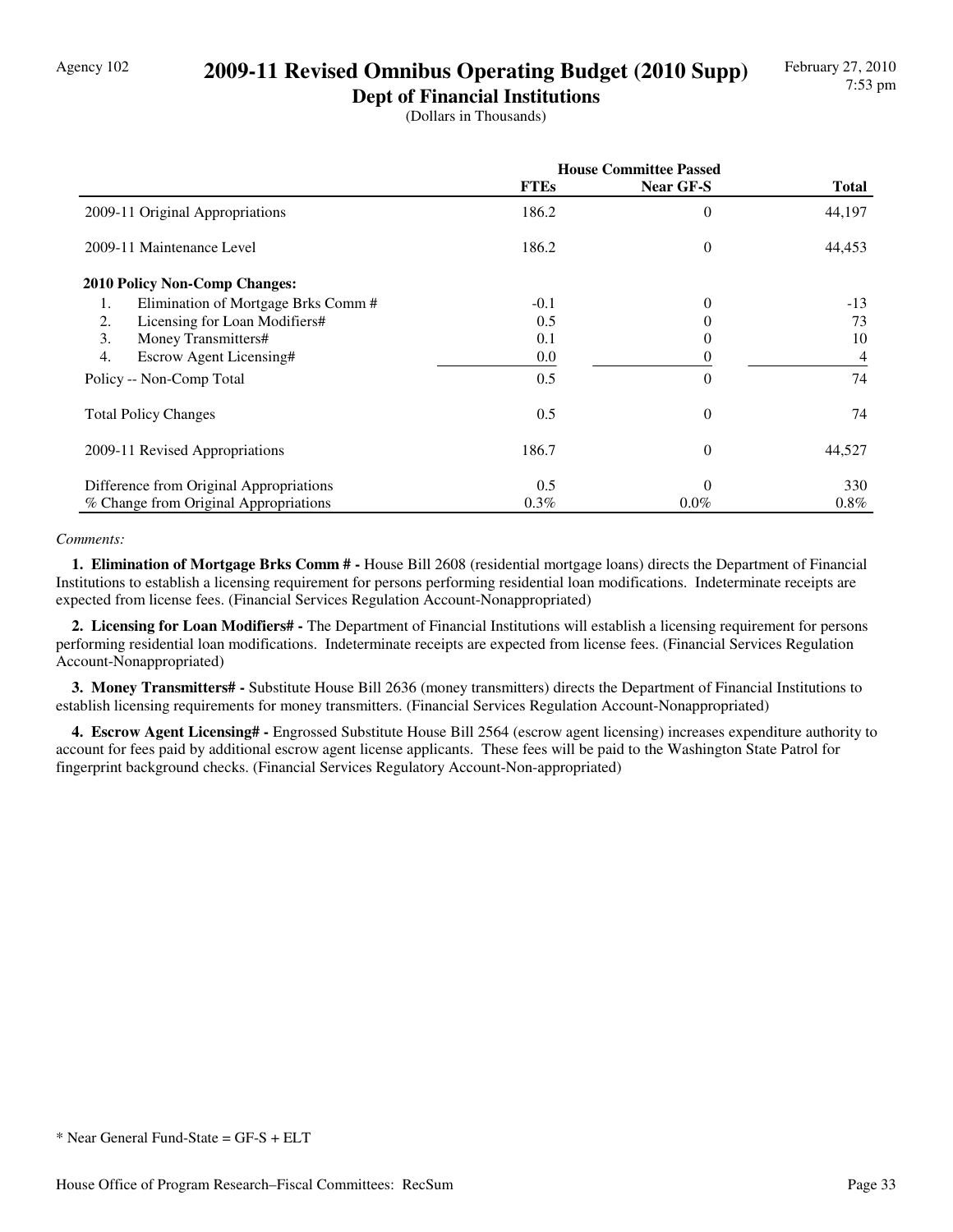## Agency 103 **2009-11 Revised Omnibus Operating Budget (2010 Supp)**

**Department of Commerce**

|     |                                          | <b>House Committee Passed</b> |                  |                |
|-----|------------------------------------------|-------------------------------|------------------|----------------|
|     |                                          | <b>FTEs</b>                   | <b>Near GF-S</b> | <b>Total</b>   |
|     | 2009-11 Original Appropriations          | 294.0                         | 102,828          | 591,822        |
|     | 2009-11 Maintenance Level                | 294.0                         | 102,832          | 590,009        |
|     | 2010 Policy Non-Comp Changes:            |                               |                  |                |
| 1.  | <b>Community Services Reduction</b>      | $-0.7$                        | $-382$           | $-382$         |
| 2.  | New Americans                            | 0.0                           | 40               | 40             |
| 3.  | <b>Asset Building Coalitions</b>         | 0.0                           | 69               | 69             |
| 4.  | Growth Management Reduction              | $-0.2$                        | $-115$           | $-115$         |
| 5.  | <b>Rural Narcotics Enforcement</b>       | 0.0                           | $\theta$         | $\theta$       |
| 6.  | <b>Rural Narcotics Enforcement FY11</b>  | 0.0                           | 1,500            | 1,500          |
| 7.  | Transfer Residential Substance Abu#      | 0.0                           | $\theta$         | $-133$         |
| 8.  | Transfer Emergency Food Program #        | $-1.2$                        | $-5,030$         | $-5,030$       |
| 9.  | Transfer Juvenile Drug Courts #          | 0.0                           | $-566$           | $-566$         |
| 10. | Transfer Forensic Sciences #             | 0.0                           | 0                | $-288$         |
| 11. | Transfer DNA Analysis #                  | 0.0                           | $\overline{0}$   | $-313$         |
| 12. | Transfer Drug Prosecution Assist #       | 0.0                           | $-212$           | $-212$         |
| 13. | Transfer Project Safe Neighborhd #       | 0.0                           | $\boldsymbol{0}$ | $-228$         |
| 14. | Economic Development Commission          | $-0.2$                        | $-50$            | $-50$          |
| 15. | Washington Technology Center             | 0.0                           | 284              | 284            |
| 16. | <b>Regional Services</b>                 | $-3.5$                        | $-356$           | $-356$         |
| 17. | <b>Community Mobilization</b>            | $-1.3$                        | $-629$           | $-629$         |
| 18. | <b>Community Services Administration</b> | $-0.1$                        | $-35$            | $-35$          |
| 19. | Retired Senior Volunteer Program         | $-0.1$                        | $-31$            | $-31$          |
| 20. | Crime Victims Advocacy                   | $-1.5$                        | $\boldsymbol{0}$ | $\overline{0}$ |
| 21. | Developmental Disabilities Council       | 0.0                           | $-87$            | $-87$          |
| 22. | Local Government Administration          | 0.0                           | $-26$            | $-26$          |
| 23. | <b>Growth Management Grants</b>          | $0.0\,$                       | $-3,762$         | $-3,762$       |
| 24. | Transfer Municipal Research Servic#      | 0.0                           | $\boldsymbol{0}$ | 2,726          |
| 25. | Transfer DD Council #                    | $-4.5$                        | $-57$            | $-2,149$       |
| 26. | State Energy Strategy #                  | 1.2                           | 858              | 858            |
| 27. | Merge OMWBE to Dept. of Commerce #       | 8.0                           | $\boldsymbol{0}$ | 1,804          |
| 28. | Community & Surplus Schools              | 1.3                           | $\boldsymbol{0}$ | 295            |
| 29. | Reduce Drug Prosecution Assistance       | $0.0\,$                       | $-24$            | $-24$          |
| 30. | Federal Way Incubator - Elim.            | $0.0\,$                       | $-125$           | $-125$         |
| 31. | Reduce ITED Division by 20%              | $-5.9$                        | $-3,182$         | $-3,182$       |
| 32. | Main Street Transfer #                   | $-0.5$                        | $-121$           | $-121$         |
| 33. | <b>State Drug Task Force</b>             | 0.0                           | $-226$           | $-226$         |
| 34. | <b>GMA</b> Technical Assistance          | 0.0                           | $-625$           | $-625$         |
| 35. | Administrative FTE Adjustment            | 0.1                           | $\mathbf{0}$     | $\theta$       |
| 36. | Refocusing Department of Commerce        | 0.0                           | -11              | $-11$          |
| 37. | Comm. and Econ. Hsng. Spend. Auth.       | 0.0                           | 0                | 5,400          |
| 38. | Home Security Spending Authority         | 0.0                           | 0                | 3,800          |
| 39. | Prostitution Prevention Authority        | $0.0\,$                       | 0                | 125            |
| 40. | EPA Renovation Rule *                    | 0.7                           | 0                | 139            |
|     | Policy -- Non-Comp Total                 | $-8.2$                        | $-12,901$        | $-1,666$       |
|     | <b>Total Policy Changes</b>              | $-8.2$                        | $-12,901$        | $-1,666$       |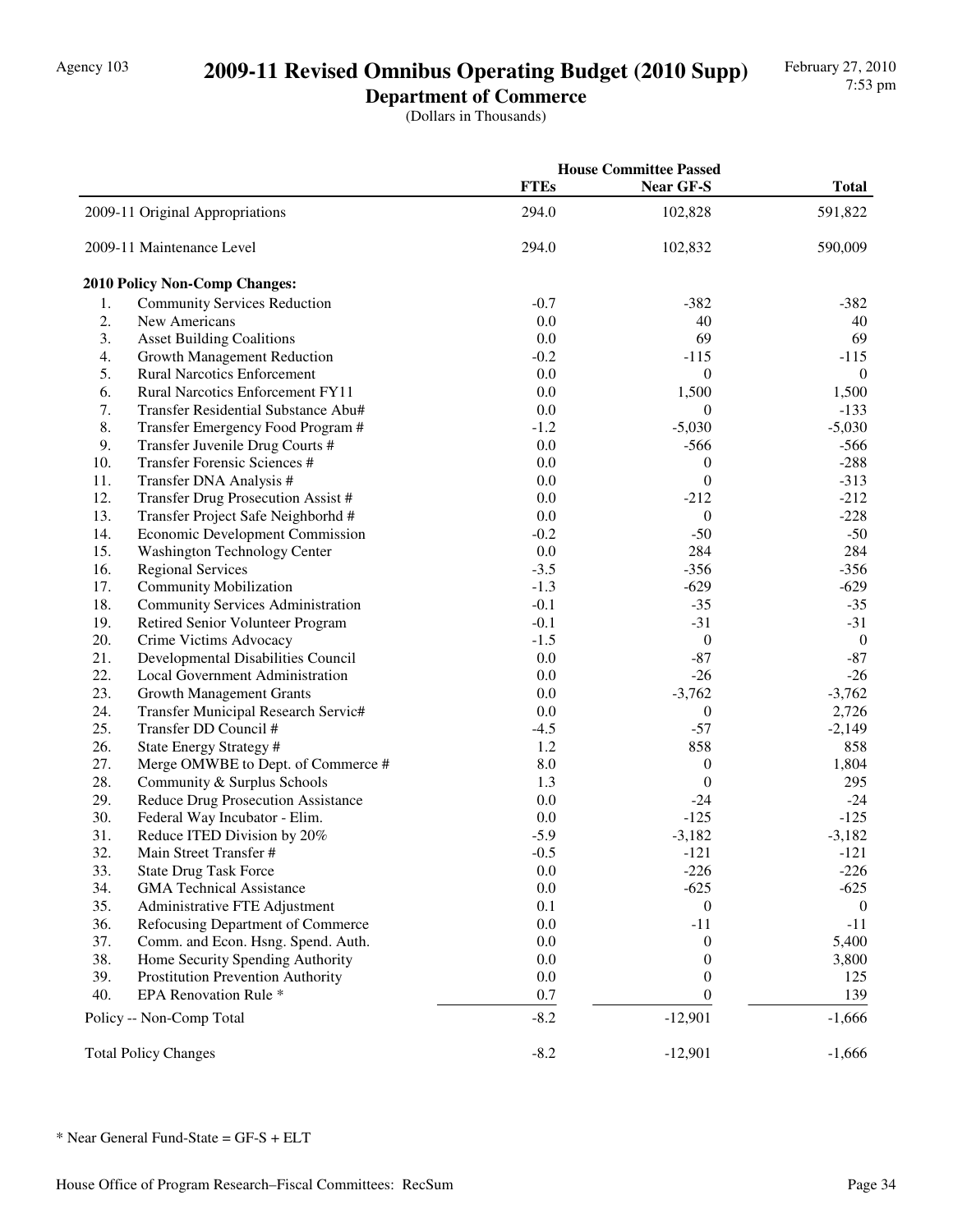## Agency 103 **2009-11 Revised Omnibus Operating Budget (2010 Supp)**

**Department of Commerce** (Dollars in Thousands)

|                                         | <b>House Committee Passed</b> |           |          |
|-----------------------------------------|-------------------------------|-----------|----------|
|                                         | <b>FTEs</b>                   | Near GF-S | Total    |
| 2009-11 Revised Appropriations          | 285.8                         | 89.931    | 588,343  |
| Difference from Original Appropriations | $-8.2$                        | $-12.897$ | $-3.479$ |
| % Change from Original Appropriations   | $-2.8\%$                      | $-12.5\%$ | $-0.6\%$ |

#### *Comments:*

 **1. Community Services Reduction -** Reductions are made to numerous Community Services Division activities including: Long Term Care Ombudsman, Domestic Violence Legal Advocacy, Sexual Assault Services, Community Sexual Assault Programs, Crime Victims Service Centers, Victim Witness Program, Community Mobilization, State Drug Prosecution Assistance, Multijurisdictional State Drug Task Forces, and Juvenile Drug Courts. Reductions are not made to the Washington New Americans Program or to Washington Asset Building Coalitions.

 **2. New Americans -** Funding reduced in the biennial budget for the Washington New Americans program is restored.

 **3. Asset Building Coalitions -** Funding reduced in the biennial budget for Asset Building Coalitions is restored.

**4. Growth Management Reduction - Funding for local growth management grants is eliminated for FY 2011.** 

 **5. Rural Narcotics Enforcement -** Funds for the Rural Narcotics Enforcement Program are transferred from 2011 to 2010 to meet program objectives.

 **6. Rural Narcotics Enforcement FY11 -** Funding is provided for the Rural Narcotics Task Force for FY 2011.

 **7. Transfer Residential Substance Abu# -** Funding for the Residential Substance Abuse Treatment Program is transferred from the Department of Commerce to the Department of Social and Health Services. The program helps state and local correctional facilities implement substance abuse programs for prisoners that are incarcerated for long periods. (General Fund-Federal)

 **8. Transfer Emergency Food Program # -** Pursuant to Substitute House Bill 2863 (Food assistance), the Department of Commerce's Emergency Food Assistance Program is transferred to the Department of Agriculture, effective July 1, 2010.

 **9. Transfer Juvenile Drug Courts # -** Funding for the Juvenile Drug Courts are transferred from the Department of Commerce to the Department of Social and Health Services. The Juvenile Drug Court Program improves the capacity of juvenile drug courts statewide.

 **10. Transfer Forensic Sciences # -** The Forensic Sciences Improvement Program is transferred from the Department of Commerce to the Washington State Patrol. The program supports forensic science services and medical examiner services provided by state and local governments. (General Fund-Federal)

 **11. Transfer DNA Analysis # -** Funding for the Post-Conviction DNA Analysis Program is transferred from Department of Commerce to the Washington State Patrol. The program provides testing of old evidence to determine if the DNA analysis substantiates prior convictions. (General Fund-Federal)

 **12. Transfer Drug Prosecution Assist # -** Funding for the Drug Prosecution Assistance activity is transferred from the Department of Commerce to the Washington Criminal Justice Training Commission effective July 1, 2010. Drug Prosecution Assistance funds are used to handle the increased caseloads due to drug interdiction programs.

 **13. Transfer Project Safe Neighborhd # -** Funding for the Project Safe Neighborhoods program is transferred from the Department of Commerce to the Criminal Justice Training Commission effective July 1, 2010. The Project Safe Neighborhood program aims to reduce the incidence of gun crime and gang violence in communities. (General Fund-Federal)

 **14. Economic Development Commission -** Funding is reduced for the Economic Development Commission's administrative costs.

 **15. Washington Technology Center -** Restores funding for the Washington Technology Center in the last legislative session, and reduces the center by 3 percent. The Center, headquartered at the University of Washington, was created to be a collaborative effort between the state's universities, private industry, and government.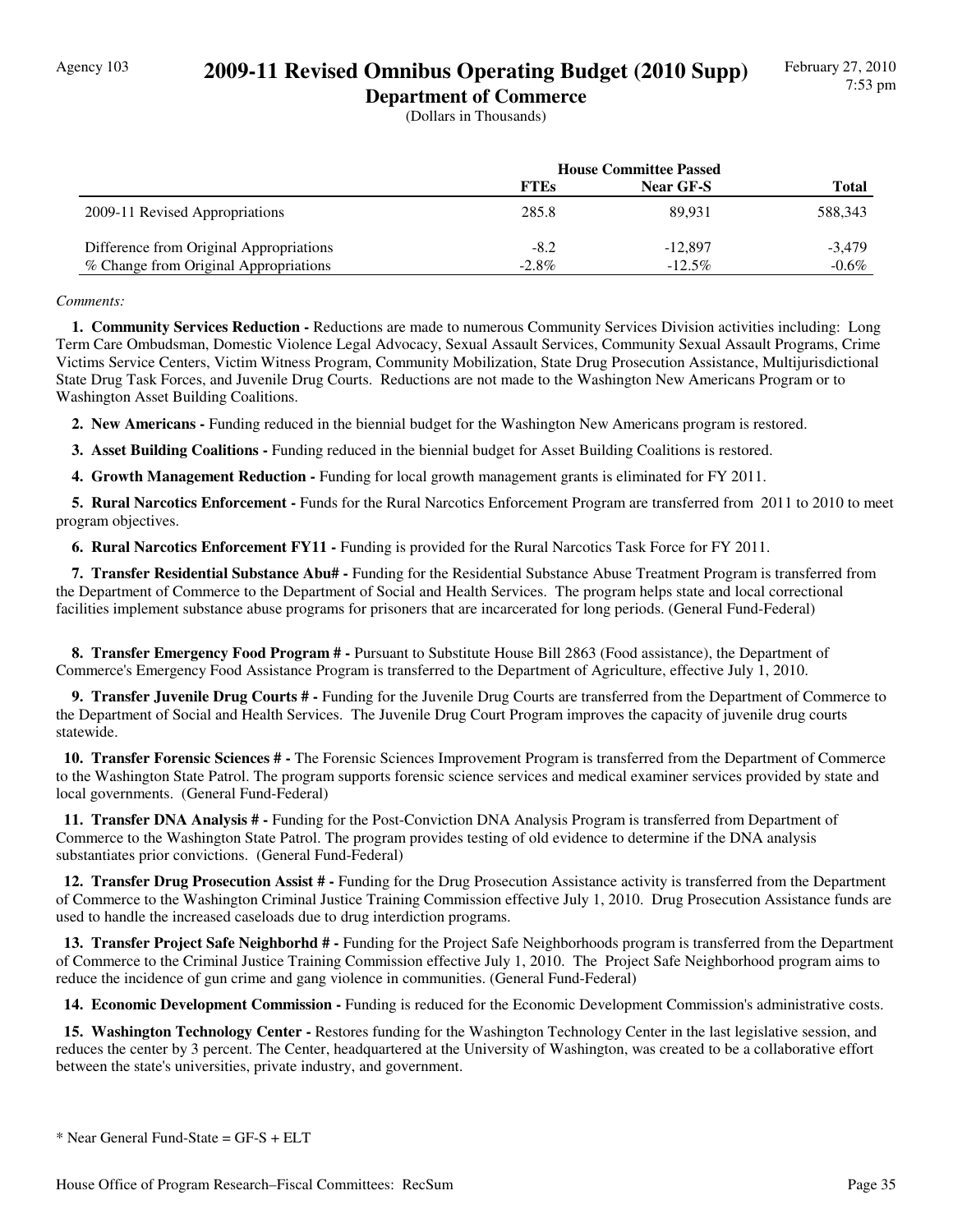**16. Regional Services -** Reductions are made to Regional Services. Regional Services partners with local organizations, state agencies, and service providers to maximize private sector job creation and investment, and to promote retention, growth, and the expansion of businesses.

 **17. Community Mobilization -** Funding for this activity is reduced by 30 percent in 2011. The Community Mobilization Program organizes local communities to address problems of substance abuse and violence.

 **18. Community Services Administration -** Administrative costs for the Community Services Administration activity are reduced by 10 percent.

 **19. Retired Senior Volunteer Program -** Funding for the Retired Senior Volunteer Program is eliminated in 2011. This program recruits citizens over age 55 to help with community problems and needs.

 **20. Crime Victims Advocacy -** Funding for the Crime Victims Advocacy and Policy Program is restored in 2011. This activity advises local and state government regarding practices, policies, and priorities on crime victim related issues.

 **21. Developmental Disabilities Council -** Funding for the Developmental Disabilities Council's administrative costs are reduced.

 **22. Local Government Administration -** Administrative costs are reduced for local government administration.

 **23. Growth Management Grants -** Grants to local governments to develop growth management plans are eliminated for FY 2011. (Legislation will be proposed to extend the local growth management plan update cycle time frame.)

 **24. Transfer Municipal Research Servic# -** Funding for administering the contract with the Municipal Research Services Center (MRSC) is transferred from the Municipal Research Council to the Department of Commerce. Under this contract, the MRSC responds to requests for advice and information on topics of interest to city governments, including but not limited to municipal law, finance, and growth management. (County Research Services Account-State, City and Town Research Services Account-State)

 **25. Transfer DD Council # -** The Developmental Disabilities Council and Endowment Trust Fund (Trust Fund) are transferred from the Department of Commerce to the Department of Health. The Developmental Disabilities Council works with people with developmental disabilities and their families to promote a comprehensive system of services, and serve as an advocate and a planning body for Washington State's citizens with developmental disabilities. The Trust Fund works with families and individuals with developmental disabilities to prepare for their future financial stability.

 **26. State Energy Strategy # -** Funding is restored to allow the Department of Commerce to update the State Energy Strategy. The 2009-11 budget removed all unrestricted General Fund-State dollars from the Energy Policy Division's funding for FY 2011.

 **27. Merge OMWBE to Dept. of Commerce # -** Funding for the Office of Minority and Women's Business Enterprises (OMWBE) is transferred to the Department of Commerce. The OMWBE promotes minority and women-owned businesses' participation in state government contracting. (OMWBE Account-State)

 **28. Community & Surplus Schools -** Funding is provided for Third Substitute House Bill 1618 (community and surplus schools).

 **29. Reduce Drug Prosecution Assistance -** Funding for the Drug Prosecution Assistance activity is reduced by 10 percent. The Drug Prosecution Assistance Program provides funding for special drug prosecutors to handle large court case loads.

 **30. Federal Way Incubator - Elim. -** Funding for the Federal Way Incubator is eliminated for FY 2011.

 **31. Reduce ITED Division by 20% -** Funding for the Department of Commerce's International Trade and Economic Development division is reduced by 20 percent for FY 2011, except for the Washington Technology Center.

 **32. Main Street Transfer # -** Substitute House Bill 2704 (Washington main street program) transfers the program from the Department of Commerce to the Department of Archaeology and Historic Preservation. The Washington State Main Street Program (WSMSP) helps communities revitalize the economy, appearance, and image of their traditional commercial districts through training, technical assistance, and organization of local resources.

 **33. State Drug Task Force -** The State Drug Task Force is reduced by 15 percent for FY 2011.

 **34. GMA Technical Assistance -** Funding is reduced for Growth Management Act (GMA) Technical Assistance. GMA Technical assistance helps local governments carry out their responsibilities under the GMA. They facilitate policy discussions to address stakeholder issues, provide legislative support on land use planning issues, and administer financial assistance for land use and environmental planning projects as directed by the Legislature.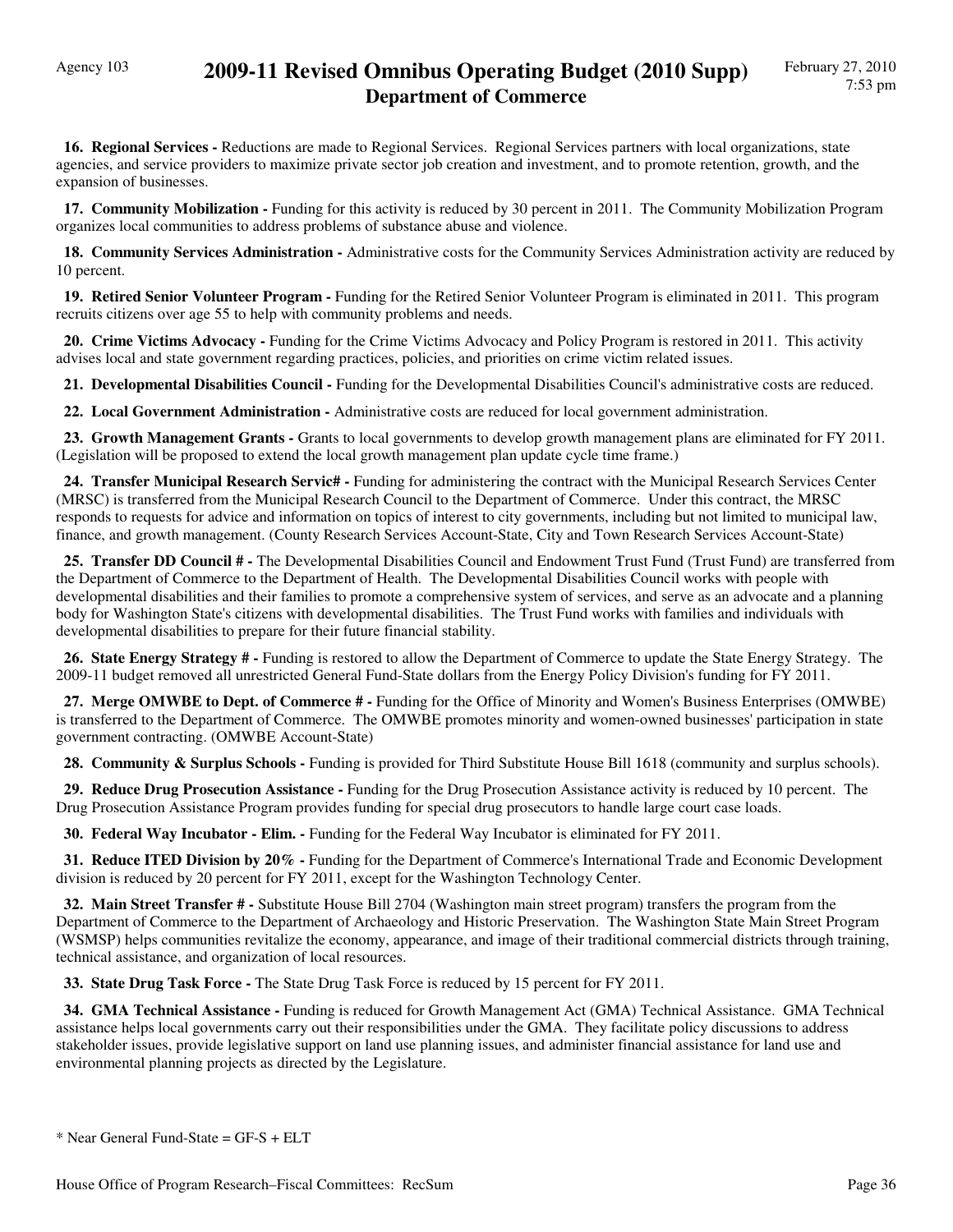### Agency 103 **2009-11 Revised Omnibus Operating Budget (2010 Supp) Department of Commerce**

 **35. Administrative FTE Adjustment -** An FTE correction is made for an "Administration Reduction" item in the Early Savings Bill, Chapter 3, Laws of 2010 (ESHB 2921).

 **36. Refocusing Department of Commerce -** Savings from the the absorption of the Municpal Research Council are achieved through Engrossed Second Substitute House Bill 2658 (Refocusing the Department of Commerce).

 **37. Comm. and Econ. Hsng. Spend. Auth. -** The increased expenditure authority in the Community and Economic Development Fee Account must be used solely for five purposes. \$1,000,000 is for services for homeless families through the Washington Families Fund, \$2,600,000 is for Housing Trust Fund operations and maintenance, \$800,000 is for Housing Trust Fund portfolio management, \$500,000 is for foreclosure counseling and support, and \$500,000 is for use as a reserve in the account.

**38. Home Security Spending Authority - \$3.8 million of the home security fund--state appropriation is provided for the homeless** grant assistance program. (Home Security Fund Account-State)

 **39. Prostitution Prevention Authority -** The Department of Commerce provides a grant to the City of Seattle to operate a Prostitution Prevention and Intervention Program. The city leverages these funds with a federal Justice Assistance Grant award. Additional expenditure authority is provided for the City of Seattle to hire a staff member to conduct prostitution and prevention activities including counseling, parenting skills training, housing relief, education, and vocational training for people leaving or avoiding prostitution. (Prostitution Prevention and Intervention Account-State)

 **40. EPA Renovation Rule \* -** Expenditure authority is provided to administer the Environmental Protection Agency's Renovation, Repair, and Painting rule, which goes into effect April 2010. This rule requires people who update, maintain, or modify pre-1978 buildings containing lead-based paint to be trained and certified to follow work practices that minimize lead hazards to children. (General Fund-Federal, Lead Paint Account-State)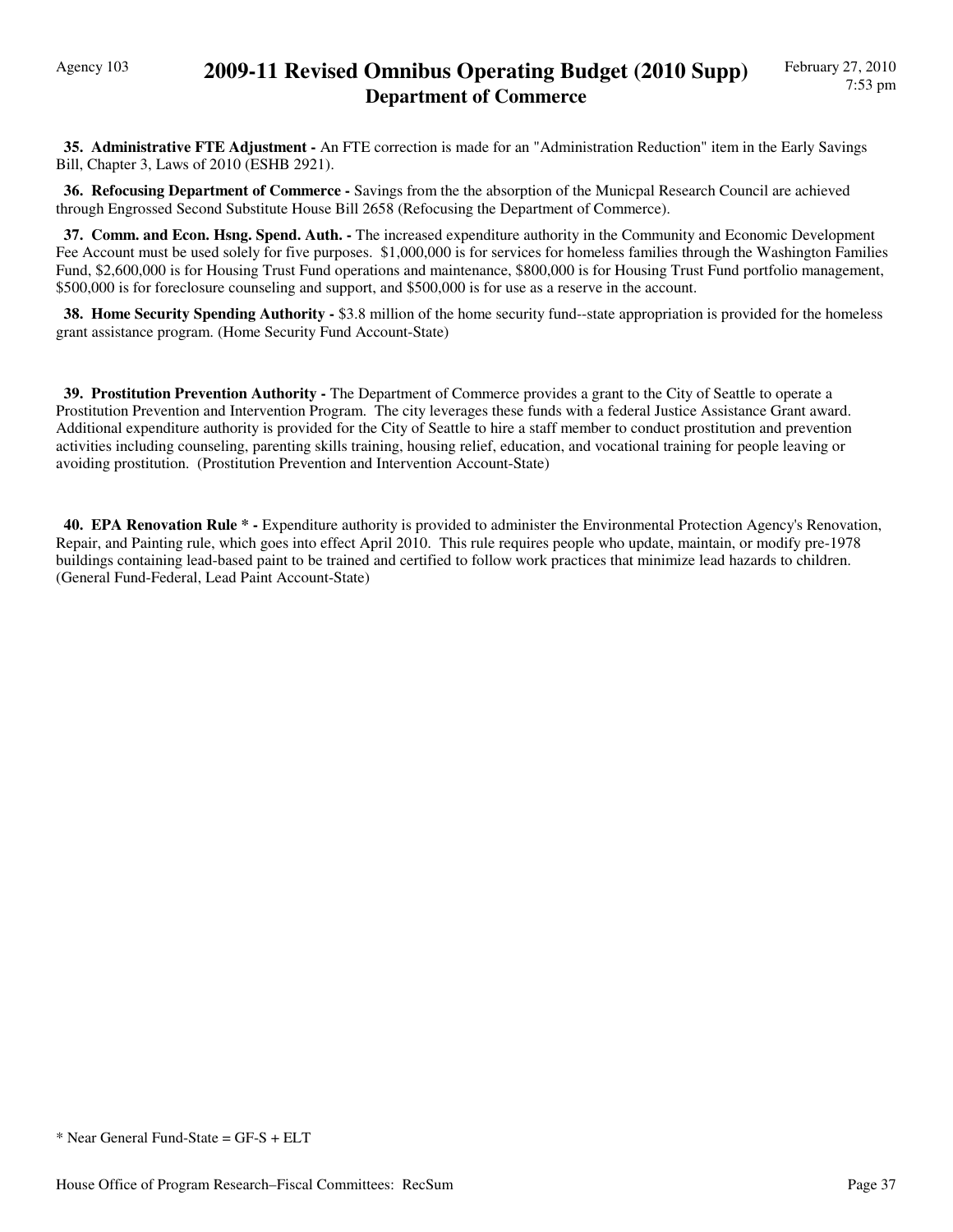# Agency 105 **2009-11 Revised Omnibus Operating Budget (2010 Supp)**

**Office of Financial Management**

(Dollars in Thousands)

|                                                  | <b>House Committee Passed</b> |           |              |
|--------------------------------------------------|-------------------------------|-----------|--------------|
|                                                  | <b>FTEs</b>                   | Near GF-S | <b>Total</b> |
| 2009-11 Original Appropriations                  | 314.7                         | 42,269    | 135,820      |
| 2009-11 Maintenance Level                        | 314.7                         | 42,275    | 135,830      |
| <b>2010 Policy Non-Comp Changes:</b>             |                               |           |              |
| <b>Education Reform</b><br>1.                    | $0.0\,$                       | 200       | 200          |
| 2.<br><b>Operational Reductions</b>              | $-14.0$                       | $-586$    | -586         |
| 3.<br>Child Care Center Bargaining               | $0.0\,$                       | 50        | 50           |
| <b>Strategic Health Planning Committee</b><br>4. | 0.0                           | $-25$     | $-25$        |
| 5.<br><b>GMAP</b> Reduction                      | 0.0                           | $-25$     | $-25$        |
| <b>WSQA Training</b><br>6.                       | 0.0                           | 25        | 25           |
| 7.<br>Language Access Provider Bargaining        | 0.0                           | 50        | 50           |
| 8.<br>Strategic Health Grant                     | 0.0                           | $\Omega$  | 3,512        |
| 9.<br><b>RHC</b> Transition Effort               | 0.0                           | 200       | 200          |
| Policy -- Non-Comp Total                         | $-14.0$                       | $-111$    | 3,401        |
| <b>Total Policy Changes</b>                      | $-14.0$                       | $-111$    | 3,401        |
| 2009-11 Revised Appropriations                   | 300.7                         | 42,164    | 139,231      |
| Difference from Original Appropriations          | $-14.0$                       | $-105$    | 3,411        |
| % Change from Original Appropriations            | $-4.5\%$                      | $-0.3\%$  | $2.5\%$      |

#### *Comments:*

 **1. Education Reform -** Funding is provided to support preparation of the state's "Race to the Top" application. This federal grant program will provide additional federal funding to successful applicant states to aid them in their education reform efforts.

 **2. Operational Reductions -** The agency will eliminate some work processes and products which will result in staff reductions. Savings also will be achieved by reducing spending on equipment, leases and other support costs.

 **3. Child Care Center Bargaining -** Funding is provided to support legal and administrative costs related to the implementaton of Substitute House Bill 1329 (childcare center collective bargaining).

 **4. Strategic Health Planning Committee -** Pursuant to Substitute House Bill 2617 (Boards and commissions), the Strategic Health Planning Office Technical Advisory Committee is eliminated in the Office of Financial Management.

 **5. GMAP Reduction -** Funding is reduced for the Government Management Accountability and Performance (GMAP) program.

 **6. WSQA Training -** Funding is provided for a contract with the Washington State Quality Award (WSQA) for training for state managers and employees.

 **7. Language Access Provider Bargaining -** Funding is provided to support legal and administrative costs related to the implementaton of Substitute House Bill 3062 (language access provider).

 **8. Strategic Health Grant -** These Strategic Health Grant funds represent the first year of a five-year federal grant to support access to health insurance for low-income working families. OFM will pass through these funds to the Health Care Authority and Department of Social and Health Services.

 **9. RHC Transition Effort -** Funding is provided for an independent assessment of individual client needs at each Residential Habilitation Center.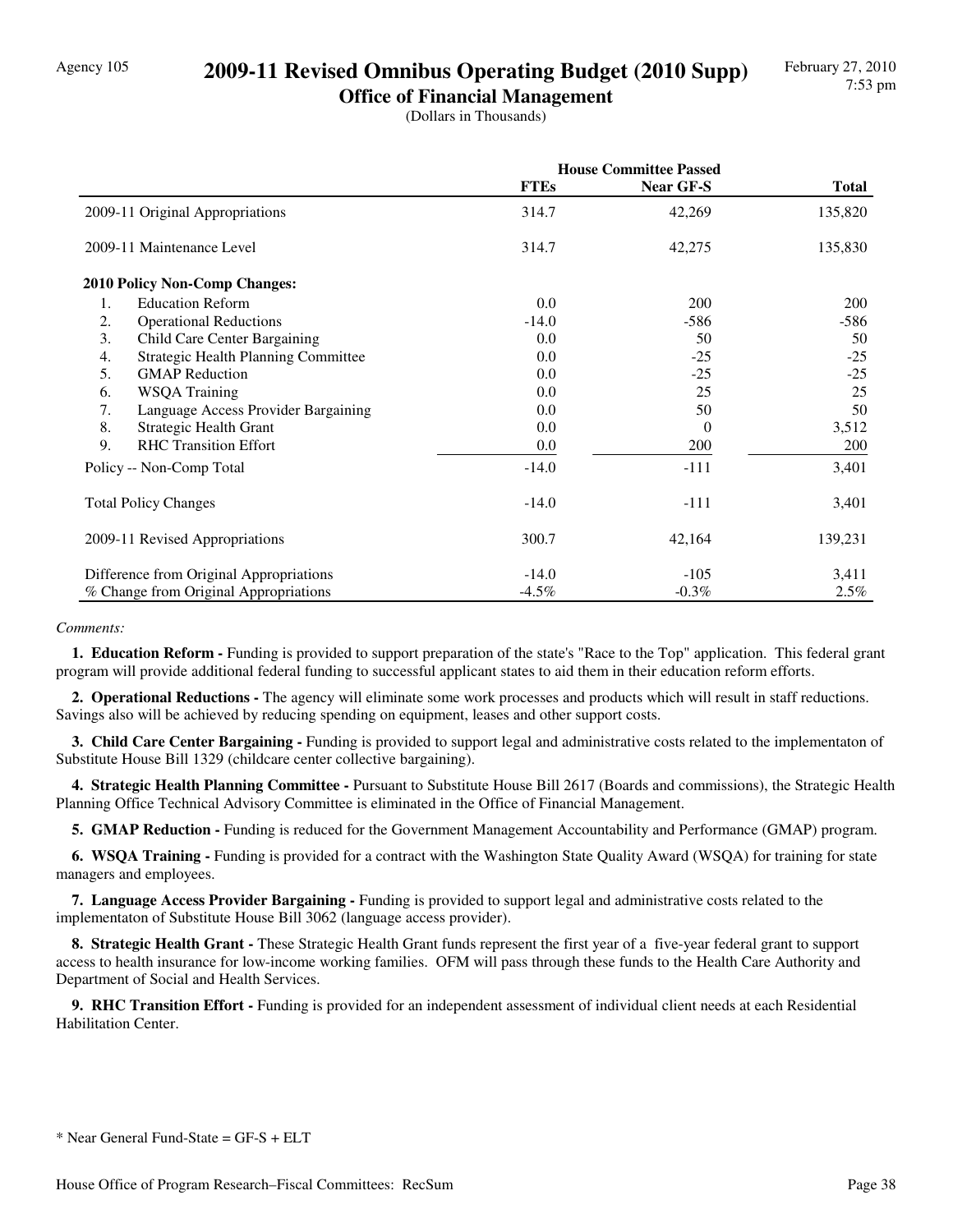# Agency 110 **2009-11 Revised Omnibus Operating Budget (2010 Supp)**

**Office of Administrative Hearings** (Dollars in Thousands)

|                                         | <b>House Committee Passed</b> |                |              |
|-----------------------------------------|-------------------------------|----------------|--------------|
|                                         | <b>FTEs</b>                   | Near GF-S      | <b>Total</b> |
| 2009-11 Original Appropriations         | 166.7                         | $\theta$       | 33,523       |
| 2009-11 Maintenance Level               | 166.7                         | $\theta$       | 33,527       |
| <b>2010 Policy Non-Comp Changes:</b>    |                               |                |              |
| <b>Implement SACS Directive</b><br>1.   | $-1.5$                        | 0              | 17           |
| Policy -- Non-Comp Total                | $-1.5$                        | $\overline{0}$ | 17           |
| <b>Total Policy Changes</b>             | $-1.5$                        | $\theta$       | 17           |
| 2009-11 Revised Appropriations          | 165.2                         | $\theta$       | 33,544       |
| Difference from Original Appropriations | $-1.5$                        | $\Omega$       | 21           |
| % Change from Original Appropriations   | $-0.9\%$                      | $0.0\%$        | $0.1\%$      |

#### *Comments:*

 **1. Implement SACS Directive -** Small agencies will use the Office of Financial Management's Small Agency Client Services (SACS) to provide centralized accounting, payroll, and budgeting services. One-time costs for FY 2010 include leave buyout and unemployment insurance. These will be offset in the future by savings from this initiative. (Administrative Hearings Revolving Account-State)

<sup>\*</sup> Near General Fund-State = GF-S + ELT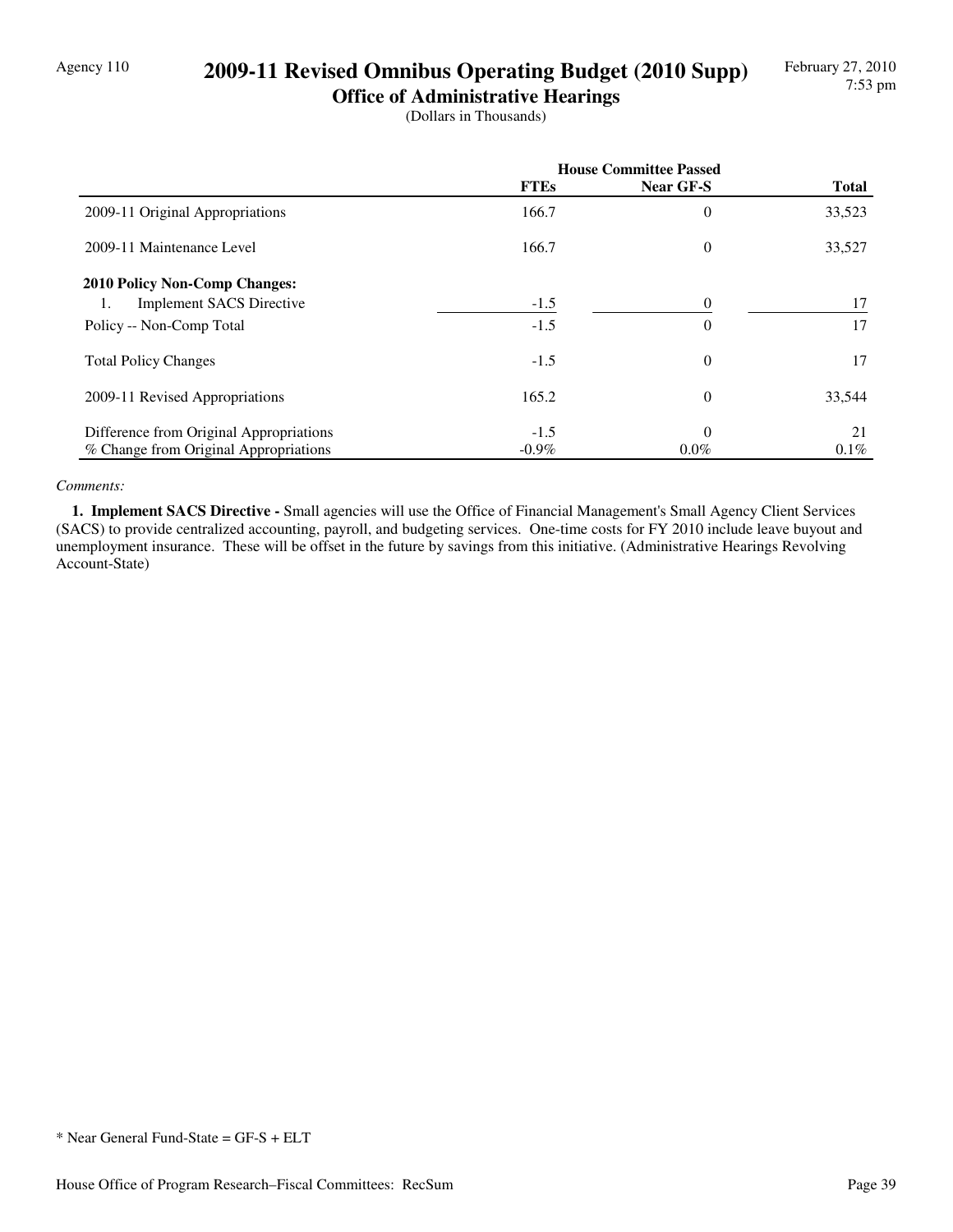### Agency 111 **2009-11 Revised Omnibus Operating Budget (2010 Supp)**

**Department of Personnel** (Dollars in Thousands)

|                                         | <b>House Committee Passed</b> |                  |              |
|-----------------------------------------|-------------------------------|------------------|--------------|
|                                         | <b>FTEs</b>                   | <b>Near GF-S</b> | <b>Total</b> |
| 2009-11 Original Appropriations         | 210.6                         | $\theta$         | 65,459       |
| 2009-11 Maintenance Level               | 210.6                         | $\Omega$         | 65,465       |
| <b>2010 Policy Non-Comp Changes:</b>    |                               |                  |              |
| Manage IT Vacancies<br>1.               | 0.0                           | $\theta$         | $-1,458$     |
| 2.<br>Reduce Travel and Training        | 0.0                           | 0                | $-118$       |
| 3.<br>Eliminate Executive Recruitment   | $-3.8$                        | 0                | $-208$       |
| 4.<br>Reduce Training and Development   | $-11.3$                       | 0                | $-1,697$     |
| Policy -- Non-Comp Total                | $-15.0$                       | $\theta$         | $-3,481$     |
| <b>Total Policy Changes</b>             | $-15.0$                       | $\theta$         | $-3,481$     |
| 2009-11 Revised Appropriations          | 195.6                         | $\theta$         | 61,984       |
| Difference from Original Appropriations | $-15.0$                       | $\theta$         | $-3,475$     |
| % Change from Original Appropriations   | $-7.1\%$                      | $0.0\%$          | $-5.3\%$     |

#### *Comments:*

 **1. Manage IT Vacancies -** The Department of Personnel will continue to manage vacancies in the Information Services Division. (Data Processing Revolving Account-Nonappropriated)

 **2. Reduce Travel and Training -** The Department will reduce costs related to employee training and associated travel. (Data Processing Revolving Account-Nonappropriated)

 **3. Eliminate Executive Recruitment -** The Executive Recruitment program is eliminated. Agencies will perform their own executive recruitment efforts. (Department of Personnel Services Account-State, Higher Education Personnel Services Account-State)

 **4. Reduce Training and Development -** Employee training costs are reduced by providing only mandatory training. Reductions apply to both training provided by department staff and through contracted services. In addition, the department will not offer agencies as much consultation in organizational development. (Department of Personnel Service Account-State, Higher Education Personnel Services Account-State)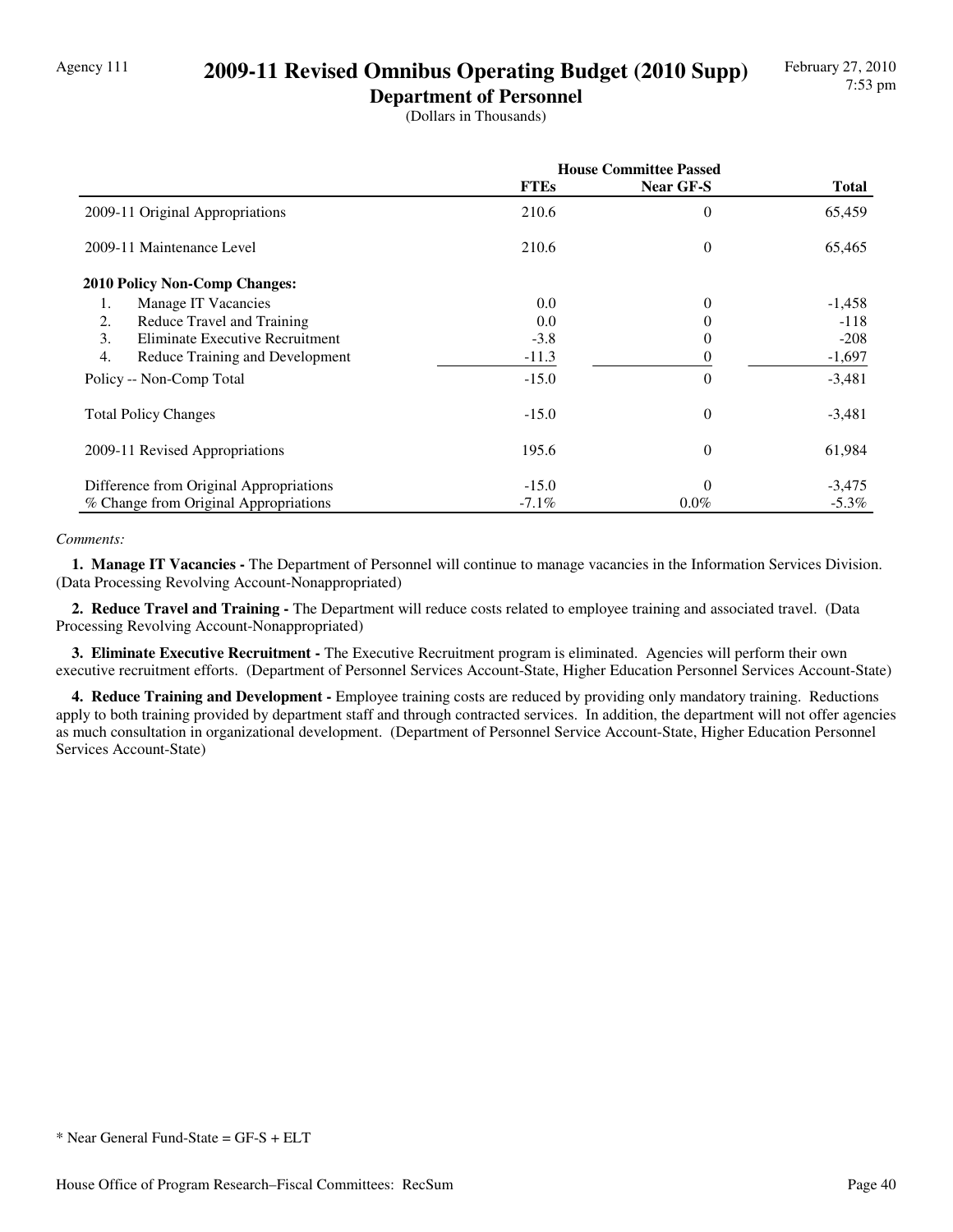### Agency 116 **2009-11 Revised Omnibus Operating Budget (2010 Supp)**

**State Lottery Commission** (Dollars in Thousands)

|                                         | <b>House Committee Passed</b> |           |              |
|-----------------------------------------|-------------------------------|-----------|--------------|
|                                         | <b>FTEs</b>                   | Near GF-S | <b>Total</b> |
| 2009-11 Original Appropriations         | 144.9                         | 0         | 901,704      |
| 2009-11 Maintenance Level               | 144.9                         | $\theta$  | 901,708      |
| 2010 Policy Non-Comp Changes:           |                               |           |              |
| Administrative Efficiencies             | 0.0                           | $\theta$  | $-1,106$     |
| 2.<br>Second Chance Drawings #          | 0.0                           | 0         | 7,075        |
| Policy -- Non-Comp Total                | 0.0                           | $\theta$  | 5,969        |
| <b>Total Policy Changes</b>             | 0.0                           | $\theta$  | 5,969        |
| 2009-11 Revised Appropriations          | 144.9                         | $\theta$  | 907,677      |
| Difference from Original Appropriations | 0.0                           | $\Omega$  | 5,973        |
| % Change from Original Appropriations   | $0.0\%$                       | $0.0\%$   | $0.7\%$      |

#### *Comments:*

 **1. Administrative Efficiencies -** Administrative savings will be achieved by maintaining staff vacancies and by delaying computer and software upgrades and office furniture purchases. (Lottery Administrative Account-State)

 **2. Second Chance Drawings # -** House Bill 2732 (internet registration for second chance drawings) directs the Lottery Commission to allow players to register non-winning tickets over the internet. The Lottery Commission will conduct second chance drawings from registered tickets and award winning ticketholders prizes. Additional net revenues between \$602,000 and \$1,805,000 are expected in FY 2011. All such revenues will be distributed to the State General Fund. (State Lottery Account-Nonappropriated)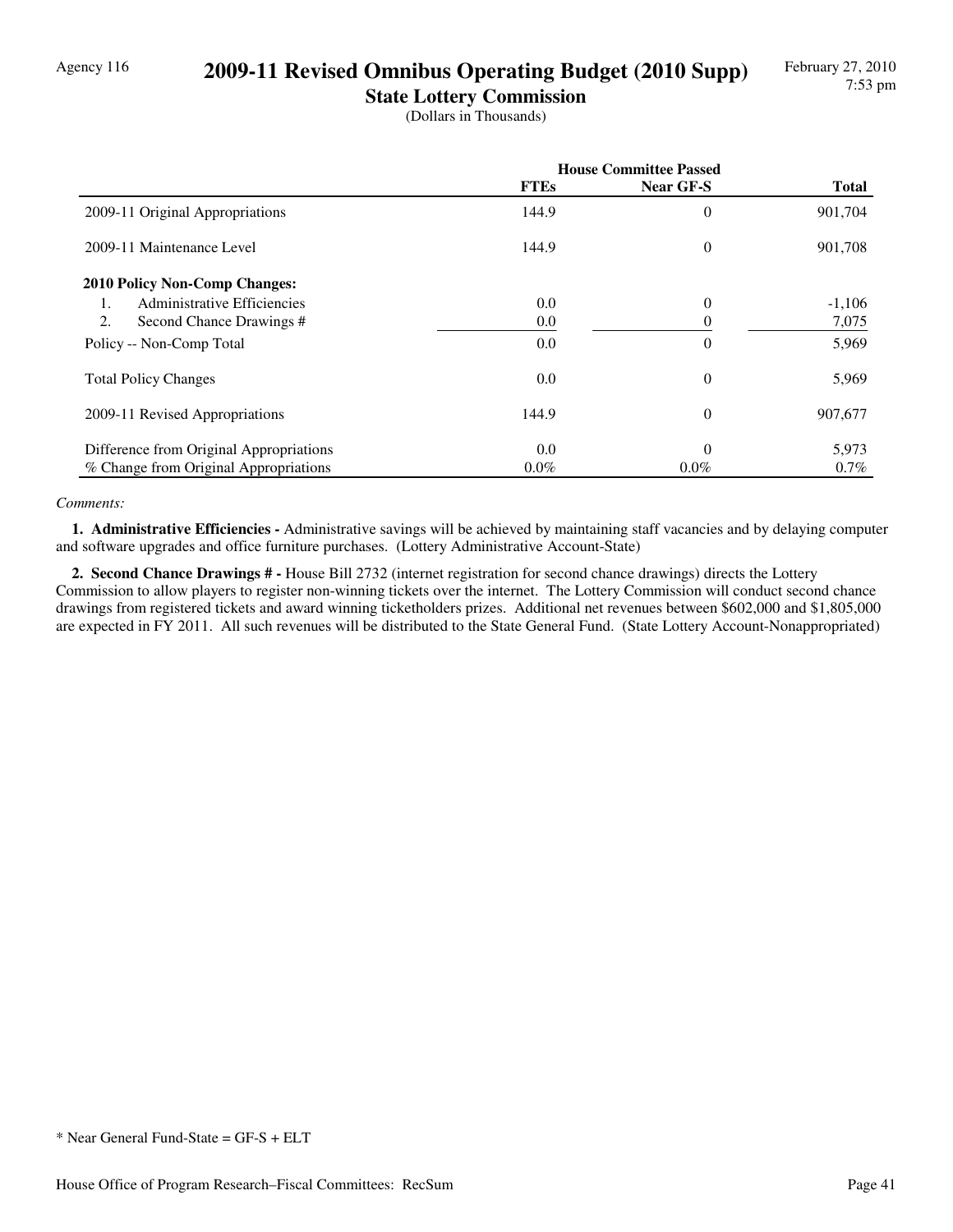# Agency 117 **2009-11 Revised Omnibus Operating Budget (2010 Supp)**

**Washington State Gambling Comm** (Dollars in Thousands)

|                                         | <b>House Committee Passed</b> |           |              |
|-----------------------------------------|-------------------------------|-----------|--------------|
|                                         | <b>FTEs</b>                   | Near GF-S | <b>Total</b> |
| 2009-11 Original Appropriations         | 160.4                         | $\theta$  | 29,286       |
| 2009-11 Maintenance Level               | 160.4                         | $\theta$  | 29,290       |
| 2010 Policy Non-Comp Changes:           |                               |           |              |
| Adjust Federal Forfeiture Funds<br>1.   | 5.0                           | $\theta$  | 4,320        |
| 2.<br><b>Implement SACS Directive</b>   | $-1.1$                        | 0         | $-29$        |
| Policy -- Non-Comp Total                | 4.0                           | $\theta$  | 4,291        |
| <b>Total Policy Changes</b>             | 4.0                           | $\theta$  | 4,291        |
| 2009-11 Revised Appropriations          | 164.4                         | $\theta$  | 33,581       |
| Difference from Original Appropriations | 4.0                           | $\Omega$  | 4,295        |
| % Change from Original Appropriations   | 2.5%                          | $0.0\%$   | 14.7%        |

#### *Comments:*

 **1. Adjust Federal Forfeiture Funds -** In FY 2009, the Gambling Commission received federal seizure funds (which generally must be used by the receiving agency for law enforcement purposes within two or three years). The Commission will use the funds for operating costs including vehicle replacement, equipment, and training. This also will allow for new programs in gambling education and awareness, computer forensics, criminal investigations and intelligence, and law enforcement accreditation. (Federal Seizure Account-Nonappropriated)

 **2. Implement SACS Directive -** As part of the Governor's shared service directive, small agencies will use the Office of Financial Management's Small Agency Client Services (SACS) to provide centralized accounting, payroll, and budgeting services.

<sup>\*</sup> Near General Fund-State = GF-S + ELT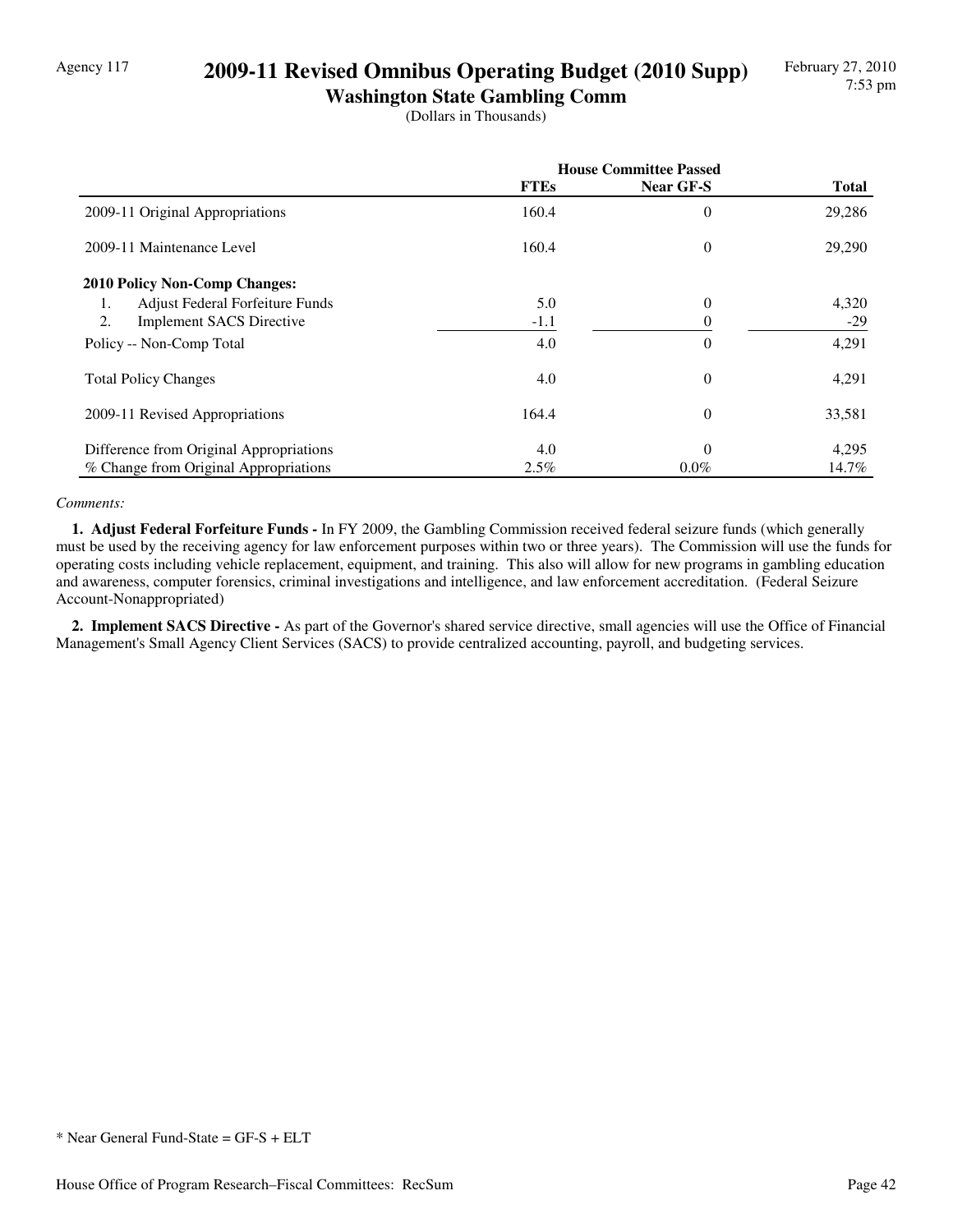# Agency 118 **2009-11 Revised Omnibus Operating Budget (2010 Supp)**

**WA State Comm on Hispanic Affairs** (Dollars in Thousands)

|                                         | <b>House Committee Passed</b> |           |              |
|-----------------------------------------|-------------------------------|-----------|--------------|
|                                         | <b>FTEs</b>                   | Near GF-S | <b>Total</b> |
| 2009-11 Original Appropriations         | 2.0                           | 513       | 513          |
| 2009-11 Maintenance Level               | 2.0                           | 513       | 513          |
| <b>2010 Policy Non-Comp Changes:</b>    |                               |           |              |
| Reduce Administrative Expenditures      | 0.0                           | $-9$      | $-9$         |
| Policy -- Non-Comp Total                | 0.0                           | $-9$      | $-9$         |
| <b>Total Policy Changes</b>             | 0.0                           | $-9$      | $-9$         |
| 2009-11 Revised Appropriations          | 2.0                           | 504       | 504          |
| Difference from Original Appropriations | 0.0                           | $-9$      | $-9$         |
| % Change from Original Appropriations   | $0.0\%$                       | $-1.8\%$  | $-1.8\%$     |

#### *Comments:*

 **1. Reduce Administrative Expenditures -** The Commission will reduce expenditures for travel, goods, and services.

<sup>\*</sup> Near General Fund-State = GF-S + ELT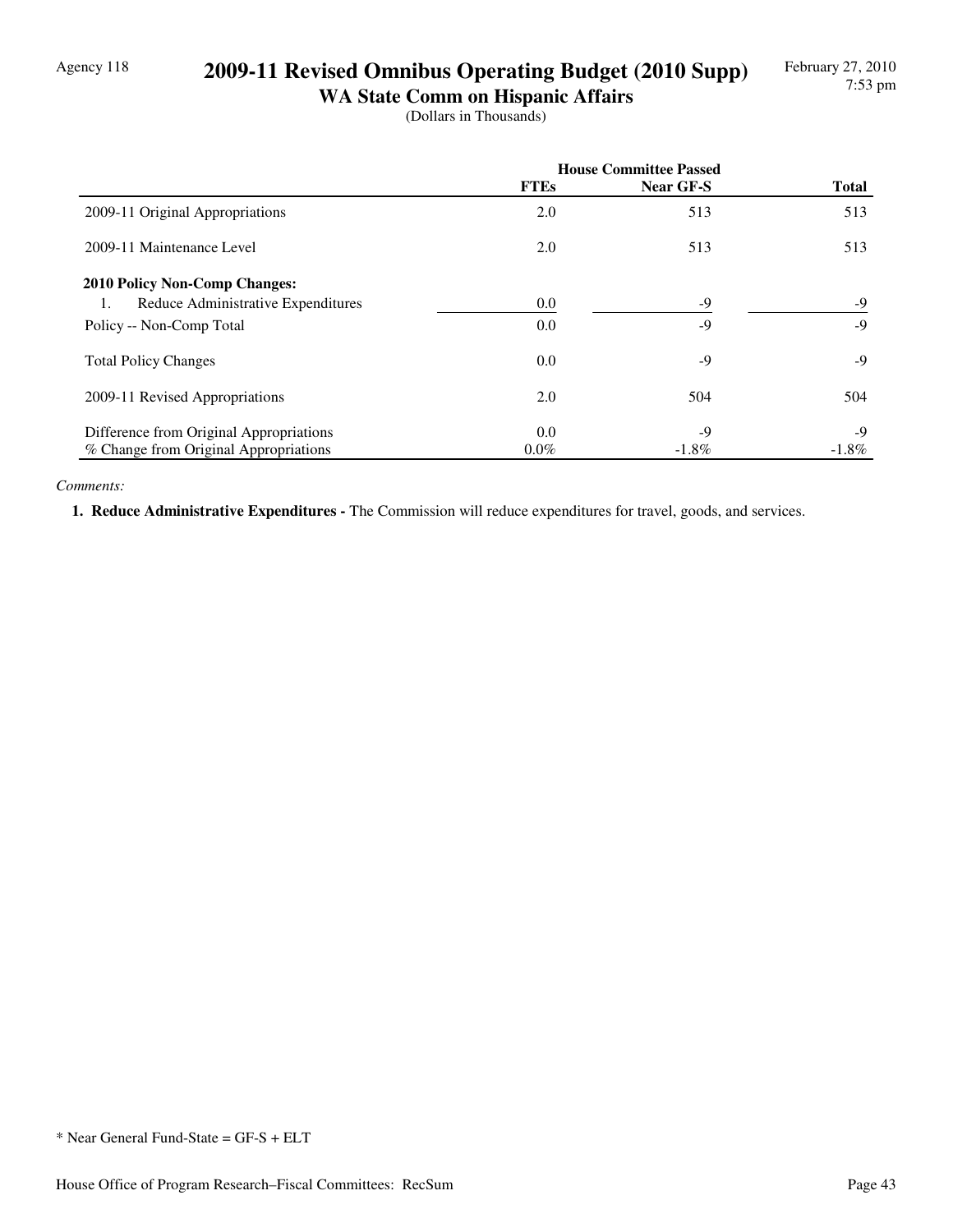# Agency 119 **2009-11 Revised Omnibus Operating Budget (2010 Supp)**

**African-American Affairs Comm** (Dollars in Thousands)

|                                          | <b>House Committee Passed</b> |           |              |
|------------------------------------------|-------------------------------|-----------|--------------|
|                                          | <b>FTEs</b>                   | Near GF-S | <b>Total</b> |
| 2009-11 Original Appropriations          | 2.0                           | 487       | 487          |
| 2009-11 Maintenance Level                | 2.0                           | 487       | 487          |
| <b>2010 Policy Non-Comp Changes:</b>     |                               |           |              |
| Reduce Administrative Expenditures<br>1. | $0.0\,$                       | -9        | -9           |
| Policy -- Non-Comp Total                 | 0.0                           | $-9$      | $-9$         |
| <b>Total Policy Changes</b>              | 0.0                           | -9        | $-9$         |
| 2009-11 Revised Appropriations           | 2.0                           | 478       | 478          |
| Difference from Original Appropriations  | 0.0                           | $-9$      | $-9$         |
| % Change from Original Appropriations    | $0.0\%$                       | $-1.9\%$  | $-1.9\%$     |

#### *Comments:*

 **1. Reduce Administrative Expenditures -** The commission will reduce expenditures for travel, goods, and services.

\* Near General Fund-State = GF-S + ELT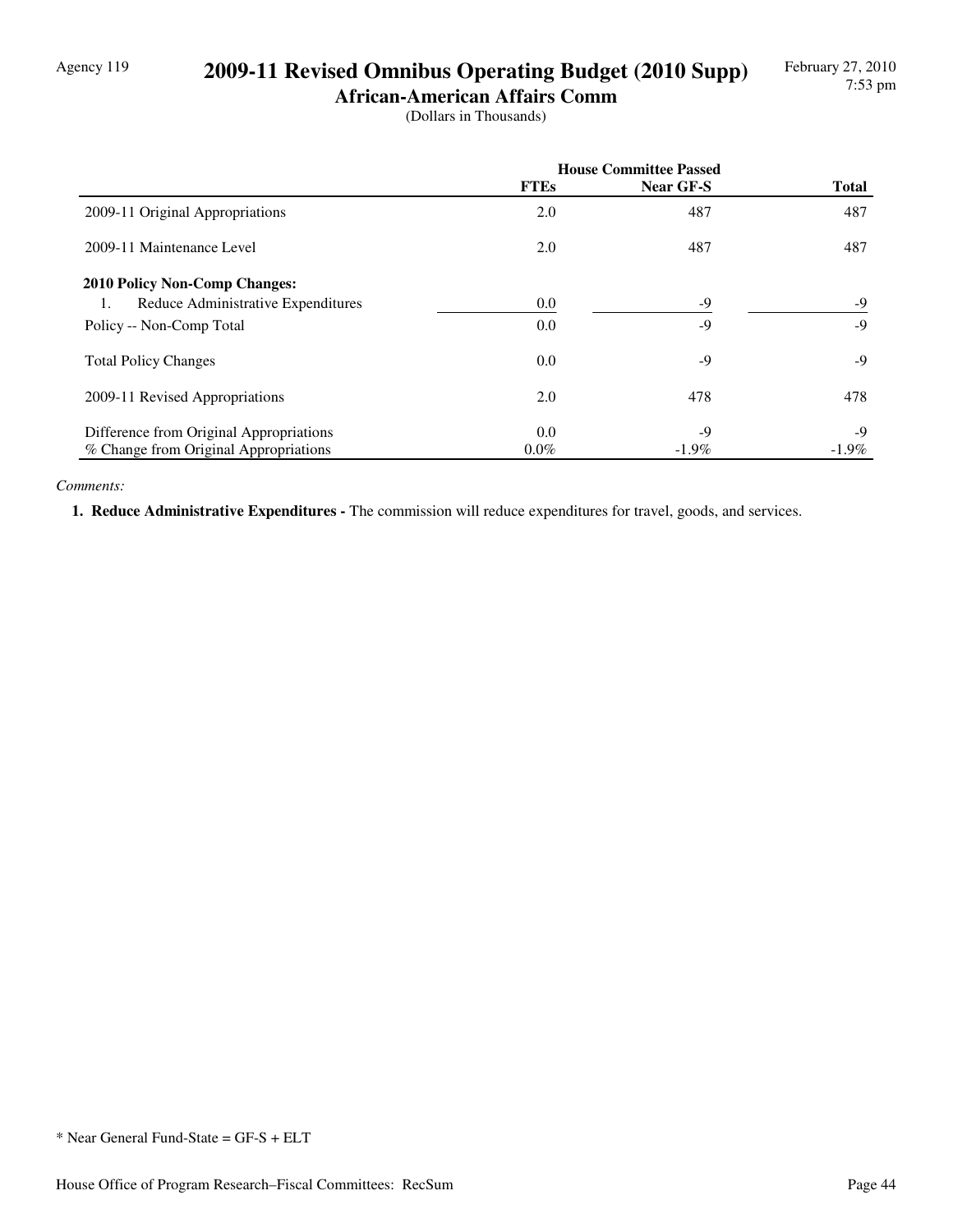# Agency 124 **2009-11 Revised Omnibus Operating Budget (2010 Supp)**

**Department of Retirement Systems** (Dollars in Thousands)

|                                                         | <b>House Committee Passed</b> |                  |          |
|---------------------------------------------------------|-------------------------------|------------------|----------|
|                                                         | <b>FTEs</b>                   | <b>Near GF-S</b> | Total    |
| 2009-11 Original Appropriations                         | 268.1                         | 0                | 53,109   |
| 2009-11 Maintenance Level                               | 268.1                         | $\theta$         | 53,115   |
| 2010 Policy Non-Comp Changes:                           |                               |                  |          |
| Adjustment to LEOFF 2 Board Support<br>1.               | $-4.0$                        | 0                | $\Omega$ |
| Recordkeeping Funding Source<br>2.                      | 0.0                           | 0                | $\theta$ |
| 3.<br>Half-time educational employees                   | 0.0                           | 0                | 58       |
| $\overline{4}$ .<br><b>Public Safety Death Benefits</b> | 0.0                           | 0                | 32       |
| Policy -- Non-Comp Total                                | $-4.0$                        | 0                | 90       |
| <b>Total Policy Changes</b>                             | $-4.0$                        | $\theta$         | 90       |
| 2009-11 Revised Appropriations                          | 264.1                         | $\theta$         | 53,205   |
| Difference from Original Appropriations                 | $-4.0$                        | $\Omega$         | 96       |
| % Change from Original Appropriations                   | $-1.5\%$                      | $0.0\%$          | $0.2\%$  |

#### *Comments:*

 **1. Adjustment to LEOFF 2 Board Support -** The LEOFF 2 Board structure does not require the Department of Retirement Systems to use the four FTE staff that it was initially allocated. Because the FTE staff were reimbursable, there were no associated costs in the Department's budget. (Department of Retirement Systems Expense Account-State)

 **2. Recordkeeping Funding Source -** The cost of contracted record keeping services for Plan 3 members who have assets in one of the Self-Directed Investment Programs is shifted to the nonappropriated side of the administrative expense fund. (Department of Retirement Systems Expense Account-State)

 **3. Half-time educational employees -** Funding is provided for costs associated with the implementation of House Bill 1541 (halftime educational employees), granting half-time service credit to certain school employees for work during school years prior to January 1, 1987. (Department of Retirement Systems Expense Account-State)

 **4. Public Safety Death Benefits -** Funding is provided for administrative changes to the Law Enforcement Officers' and Firefighters' Retirement System Plan 2 and the Washington State Patrol Retirement System Plan 2 required to implement Engrossed House Bill 2519 (public safety employees' death benefits).

<sup>\*</sup> Near General Fund-State = GF-S + ELT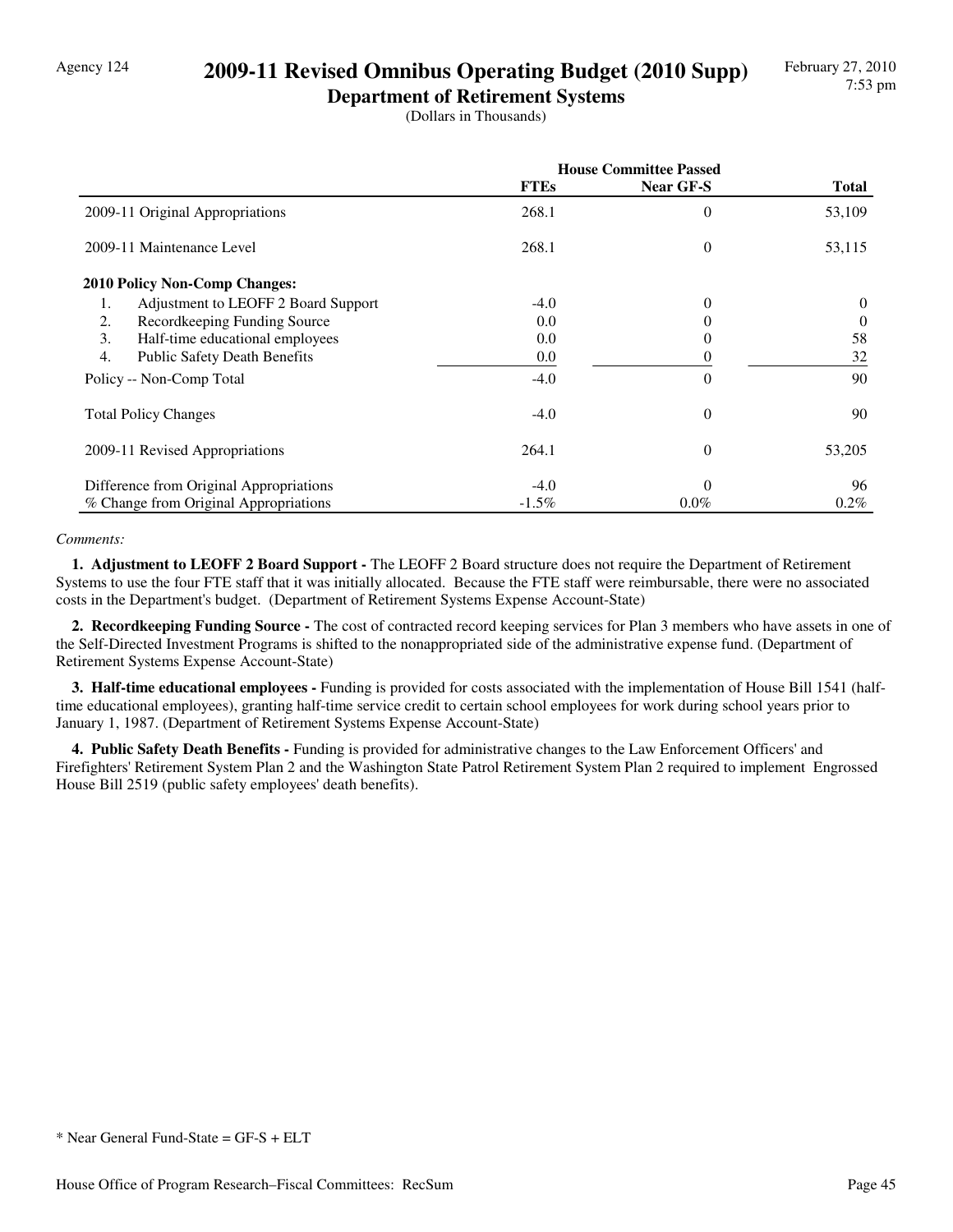# Agency 126 **2009-11 Revised Omnibus Operating Budget (2010 Supp)**

**State Investment Board**

(Dollars in Thousands)

|                                         | <b>House Committee Passed</b> |                  |              |
|-----------------------------------------|-------------------------------|------------------|--------------|
|                                         | <b>FTEs</b>                   | <b>Near GF-S</b> | <b>Total</b> |
| 2009-11 Original Appropriations         | 81.4                          | 0                | 29,581       |
| 2009-11 Maintenance Level               | 81.4                          | 0                | 29,585       |
| 2009-11 Revised Appropriations          | 81.4                          | 0                | 29,585       |
| Difference from Original Appropriations | 0.0                           | 0                | 4            |
| % Change from Original Appropriations   | $0.0\%$                       | $0.0\%$          | $0.0\%$      |

*Comments:*

\* Near General Fund-State = GF-S + ELT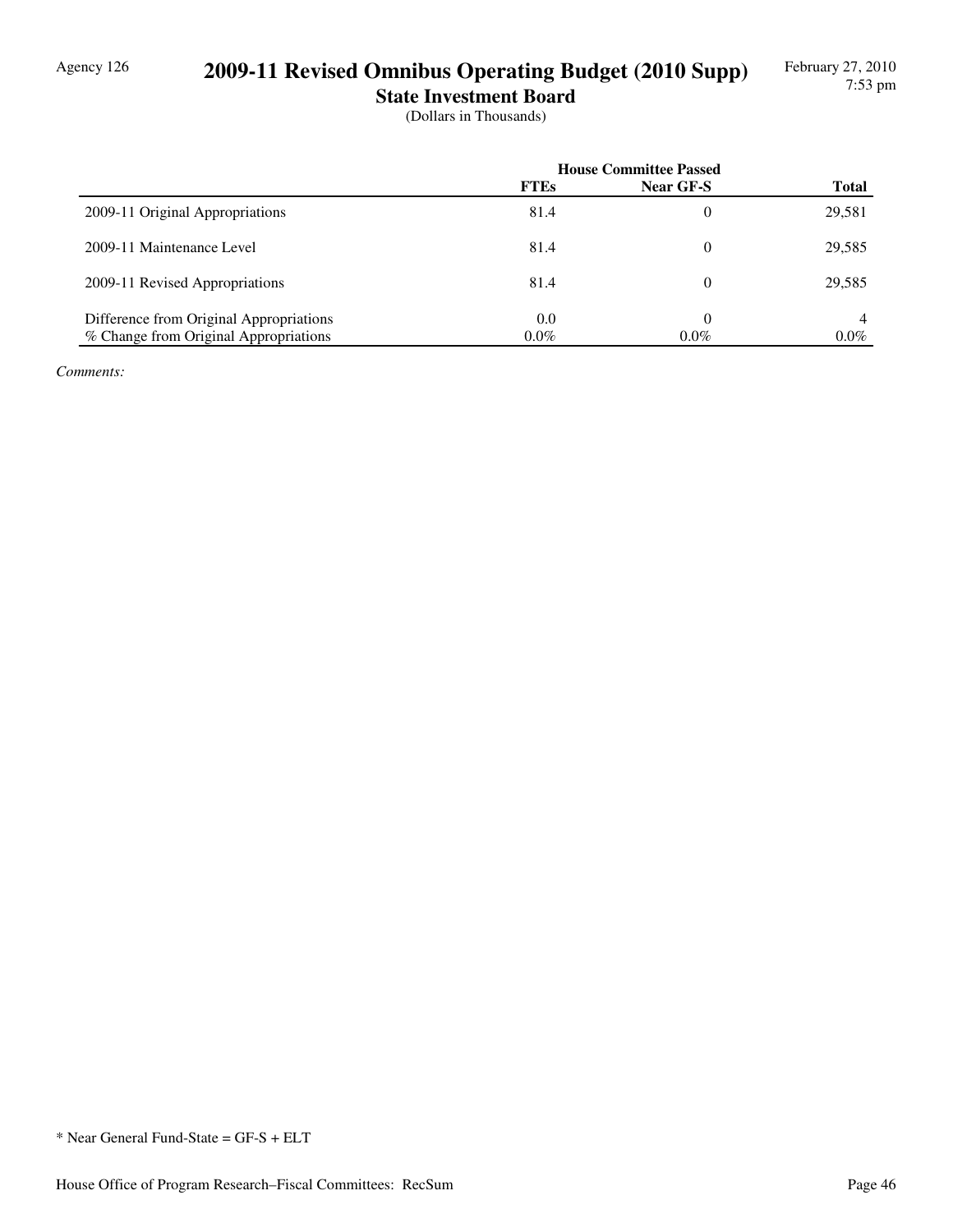# Agency 130 **2009-11 Revised Omnibus Operating Budget (2010 Supp)**

**Public Printer**

(Dollars in Thousands)

|                                         | <b>House Committee Passed</b> |                  |           |
|-----------------------------------------|-------------------------------|------------------|-----------|
|                                         | <b>FTEs</b>                   | <b>Near GF-S</b> | Total     |
| 2009-11 Original Appropriations         | 137.8                         | $\theta$         | 19,980    |
| 2009-11 Maintenance Level               | 137.8                         | $\theta$         | 19,982    |
| <b>2010 Policy Non-Comp Changes:</b>    |                               |                  |           |
| Merge State Printer into DIS #<br>1.    | $-68.0$                       | $\theta$         | $-9,128$  |
| 2.<br>Envelope Standarization #         | 0.0                           | $\Omega$         | $-646$    |
| 3.<br>Eliminate Markup #                | 0.0                           | 0                | $-332$    |
| 4.<br>Merger efficiencies#              | $-1.0$                        | 0                | $-108$    |
| Policy -- Non-Comp Total                | $-69.0$                       | $\theta$         | $-10,214$ |
| <b>Total Policy Changes</b>             | $-69.0$                       | $\theta$         | $-10,214$ |
| 2009-11 Revised Appropriations          | 68.8                          | $\theta$         | 9,768     |
| Difference from Original Appropriations | $-69.0$                       | $\Omega$         | $-10,212$ |
| % Change from Original Appropriations   | $-50.1\%$                     | $0.0\%$          | $-51.1\%$ |

#### *Comments:*

 **1. Merge State Printer into DIS # -** Funding for the Public Printer is transferred to the Department of Information Services. With certain exceptions, the Public Printer prints and binds publications for state agencies. (Printing Plant Revolving Account-Local)

 **2. Envelope Standarization # -** House Bill 2969 (efficiencies at the public printer) directs state agencies to consult with the Printer to standardize envelopes. Reduced revenues and reduced expenditures are expected to result from this initiative. (Printing Plant Revolving Account-Nonappropriated)

 **3. Eliminate Markup # -** House Bill 2969 (efficiencies at the public printer) eliminates the markup on orders that are contracted out to private vendors. Reduced revenues and expenditures are expected to result from this initiative. (Printing Plant Revolving Account-Nonappropriated)

 **4. Merger efficiencies# -** House Bill 3020 (eliminating the public printer) merges the Department of Printing into the Department of Information Services. As part of this merger, the two executive positions are eliminated. (Printing Plant Revolving Account-Nonappropriated)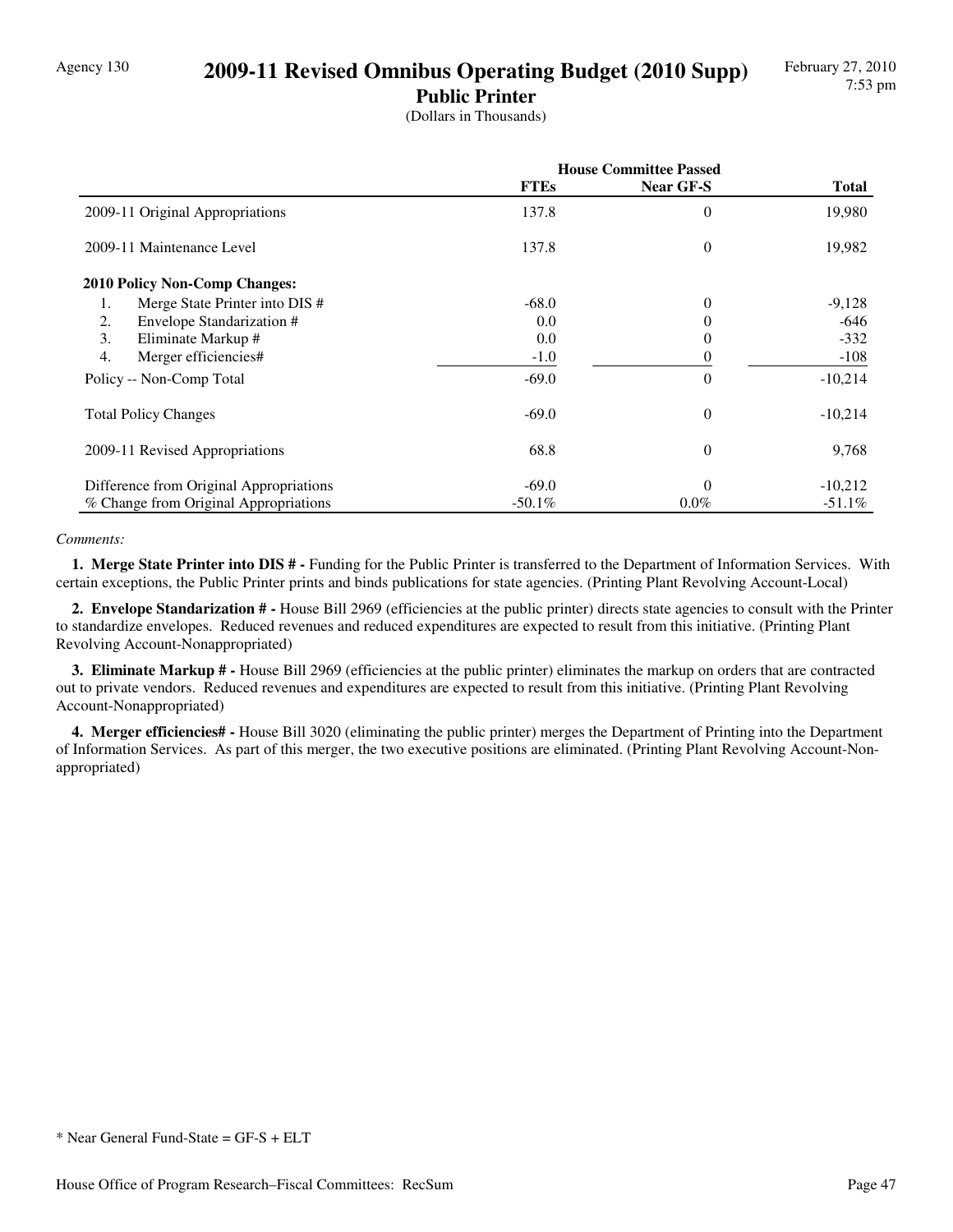## Agency 140 **2009-11 Revised Omnibus Operating Budget (2010 Supp)**

**Department of Revenue**

(Dollars in Thousands)

|                                          | <b>House Committee Passed</b> |           |              |
|------------------------------------------|-------------------------------|-----------|--------------|
|                                          | <b>FTEs</b>                   | Near GF-S | <b>Total</b> |
| 2009-11 Original Appropriations          | 1,122.4                       | 215,210   | 231,784      |
| 2009-11 Maintenance Level                | 1,122.4                       | 215,236   | 231,810      |
| <b>2010 Policy Non-Comp Changes:</b>     |                               |           |              |
| 1.<br><b>Adjust Grant Authority</b>      | 0.0                           | $\Omega$  | 2,379        |
| <b>Reduce Information Services</b><br>2. | $-0.3$                        | $-50$     | $-50$        |
| 3.<br>Vehicle License Fraud Enforcement# | 0.5                           | 0         | 72           |
| 4.<br>Tax Programs Administration#       | 0.5                           | 96        | 96           |
| Policy -- Non-Comp Total                 | 0.7                           | 46        | 2,497        |
| <b>Total Policy Changes</b>              | 0.7                           | 46        | 2,497        |
| 2009-11 Revised Appropriations           | 1,123.1                       | 215,282   | 234,307      |
| Difference from Original Appropriations  | 0.7                           | 72        | 2,523        |
| % Change from Original Appropriations    | 0.1%                          | $0.0\%$   | $1.1\%$      |

#### *Comments:*

 **1. Adjust Grant Authority -** Expenditure authority for the Real Estate Excise Tax Grant Account is increased to reflect grant funding that may be distributed to counties. (Real Estate Excise Tax Grant Account-State)

 **2. Reduce Information Services -** Savings will be achieved through reduction in staff.

 **3. Vehicle License Fraud Enforcement# -** Under Second Substitute House Bill 2436 (vehicle license fraud), \$72,000 is appropriated to support vehicle license fraud enforcement and collections. (Vehicle License Fraud Account)

 **4. Tax Programs Administration# -** Engrossed Second Substitute House Bill 1597 (administration of tax programs) directs the Department of Revenue to take steps to improve the administration of state and local tax programs without impacting tax collections. It will do this by providing greater consistency in numerous tax incentive programs and revising provisions relating to the confidentiality and disclosure of tax information. Funding is provided for staff time including IT staffing, printing and mailing a notice, and translating and printing a fact sheet.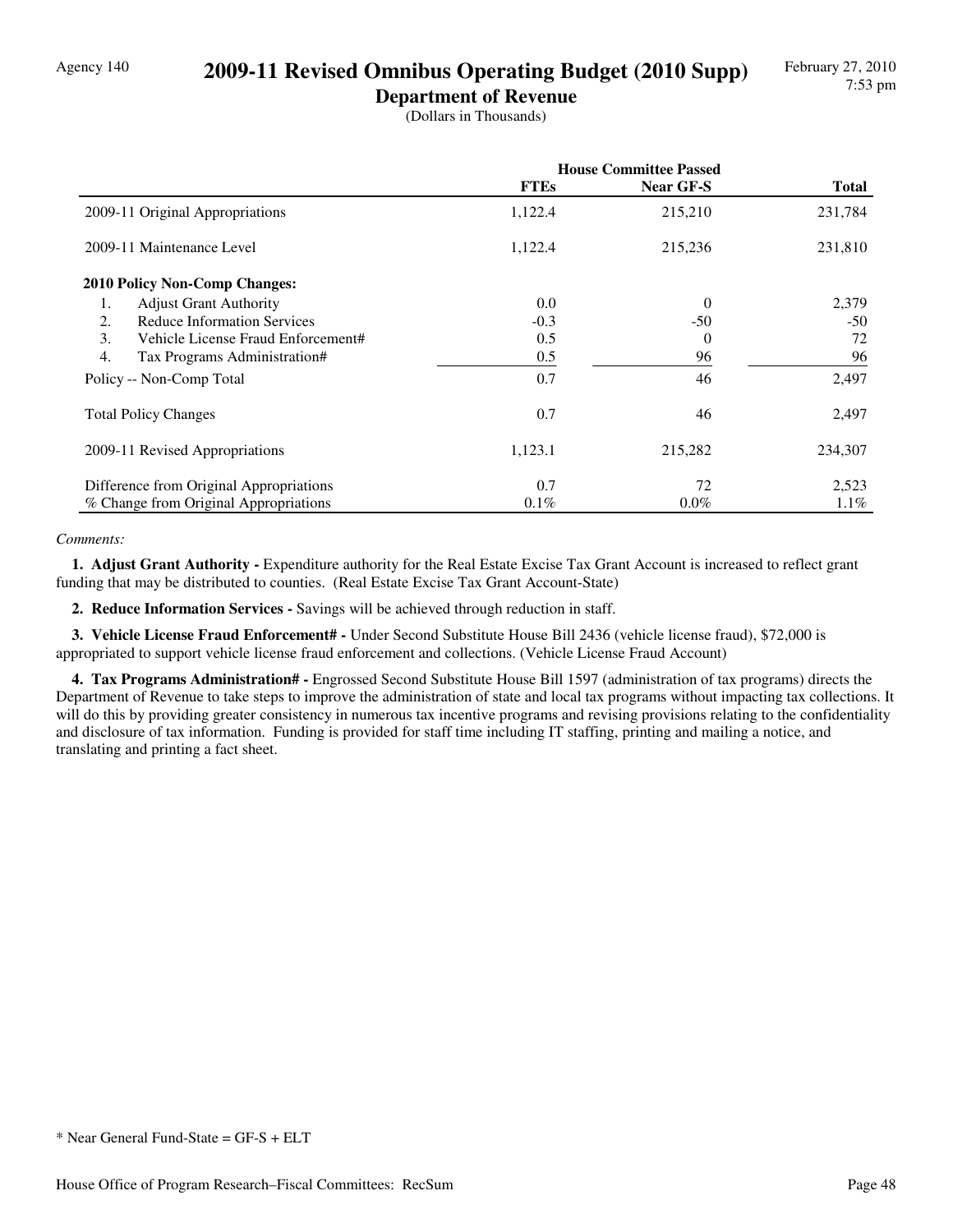# Agency 144 **2009-11 Revised Omnibus Operating Budget (2010 Supp)**

**Municipal Research Council** (Dollars in Thousands)

|                                           | <b>House Committee Passed</b> |           |              |
|-------------------------------------------|-------------------------------|-----------|--------------|
|                                           | <b>FTEs</b>                   | Near GF-S | <b>Total</b> |
| 2009-11 Original Appropriations           | 0.0                           | $\theta$  | 5,455        |
| 2009-11 Maintenance Level                 | 0.0                           | $\theta$  | 5,455        |
| <b>2010 Policy Non-Comp Changes:</b>      |                               |           |              |
| Eliminate the Municipal Research C#<br>1. | 0.0                           | $\theta$  | -11          |
| 2.<br>Transfer Municipal Research Servic# | 0.0                           | 0         | $-2,715$     |
| Policy -- Non-Comp Total                  | 0.0                           | $\theta$  | $-2,726$     |
| <b>Total Policy Changes</b>               | 0.0                           | $\theta$  | $-2,726$     |
| 2009-11 Revised Appropriations            | 0.0                           | $\theta$  | 2,729        |
| Difference from Original Appropriations   | 0.0                           | $\Omega$  | $-2,726$     |
| % Change from Original Appropriations     | $0.0\%$                       | $0.0\%$   | $-50.0\%$    |

#### *Comments:*

 **1. Eliminate the Municipal Research C# -** The Municipal Research Council is eliminated as part of the Governor's initiative to eliminate boards and commissions. (County Research Services Account-State, City and Town Research Services Account-State)

 **2. Transfer Municipal Research Servic# -** Funding for administering the contract with the Municipal Research Services Center (MRSC) is transferred from the Municipal Research Council to the Department of Commerce. Under this contract, the MRSC responds to requests for advice and information on topics of interest to city governments, including but not limited to municipal law, finance, and growth management. (County Research Services Account-State, City and Town Research Services Account-State)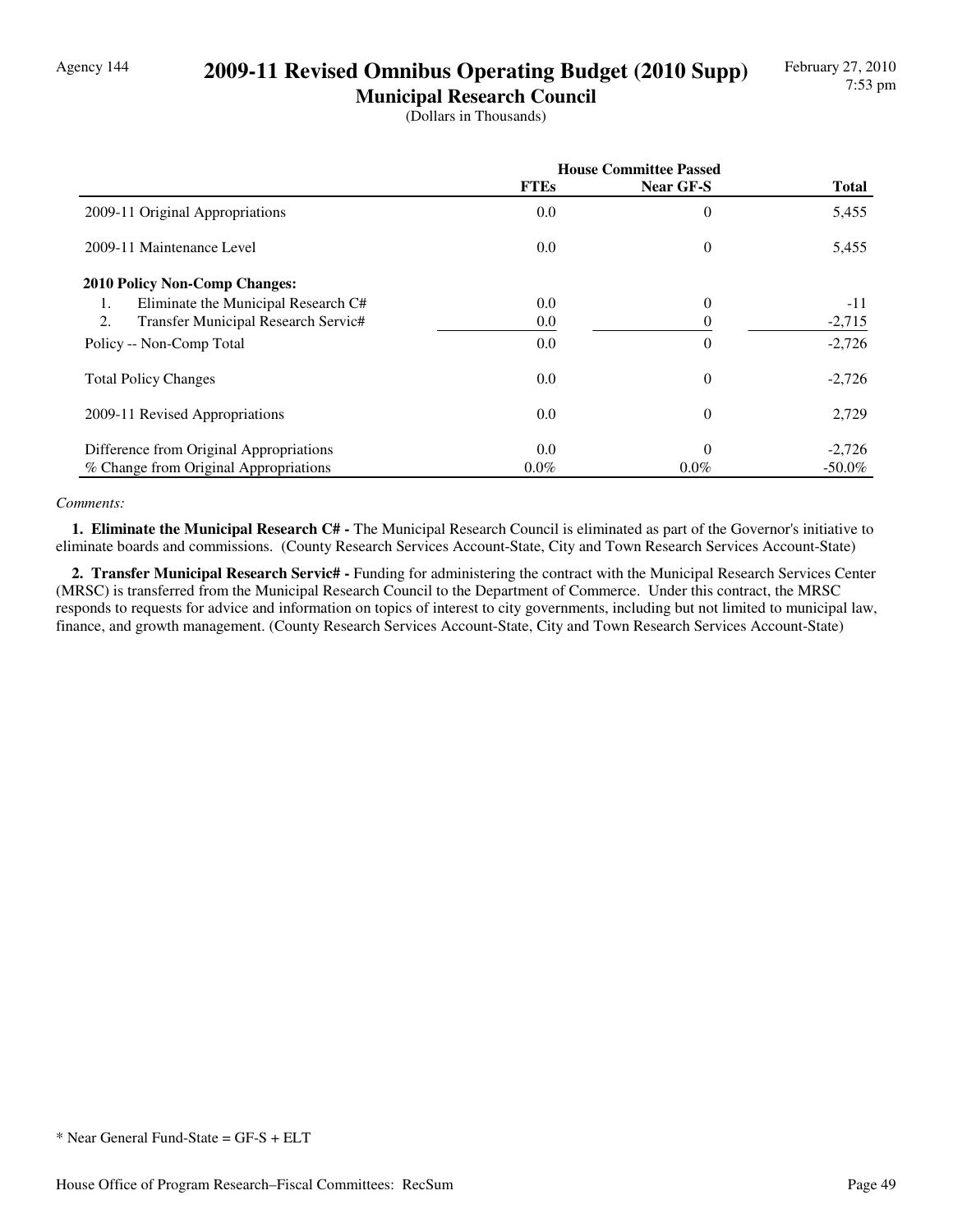# Agency 147 **2009-11 Revised Omnibus Operating Budget (2010 Supp)**

**Minority & Women's Business Enterp** (Dollars in Thousands)

|                                          | <b>House Committee Passed</b> |                |           |
|------------------------------------------|-------------------------------|----------------|-----------|
|                                          | <b>FTEs</b>                   | Near GF-S      | Total     |
| 2009-11 Original Appropriations          | 17.0                          | $\theta$       | 3,622     |
| 2009-11 Maintenance Level                | 17.0                          | $\theta$       | 3,622     |
| <b>2010 Policy Non-Comp Changes:</b>     |                               |                |           |
| Merger Savings#<br>1.                    | $-1.0$                        | $\theta$       | $-95$     |
| 2.<br>Merge OMWBE to Dept. of Commerce # | $-8.0$                        | 0              | $-1,804$  |
| 3.<br><b>Workload Increases</b>          | 0.5                           | 0              | 85        |
| Policy -- Non-Comp Total                 | $-8.5$                        | $\theta$       | $-1,814$  |
| <b>Total Policy Changes</b>              | $-8.5$                        | $\theta$       | $-1,814$  |
| 2009-11 Revised Appropriations           | 8.5                           | $\overline{0}$ | 1,808     |
| Difference from Original Appropriations  | $-8.5$                        | $\Omega$       | $-1,814$  |
| % Change from Original Appropriations    | $-50.0\%$                     | $0.0\%$        | $-50.1\%$ |

#### *Comments:*

 **1. Merger Savings# -** Engrossed Substitute House Bill 3175 merges the Office of Minority and Women's Business Enterprise into the Department of Commerce. As part of this merger, the director and one administrative staff are eliminated. (Minority and Women's Business Enterprise Account-State)

 **2. Merge OMWBE to Dept. of Commerce # -** Funding for the Office of Minority and Women's Business Enterprises (OMWBE) is transferred to the Department of Commerce. The OMWBE promotes minority and women-owned businesses' participation in state government contracting. (OMWBE Account-State)

 **3. Workload Increases -** Funding is authorized to hire one temporary FTE in FY 2011, to assist with the timely processing of applications for certification. (Minority and Women's Business Enterprises Account-State)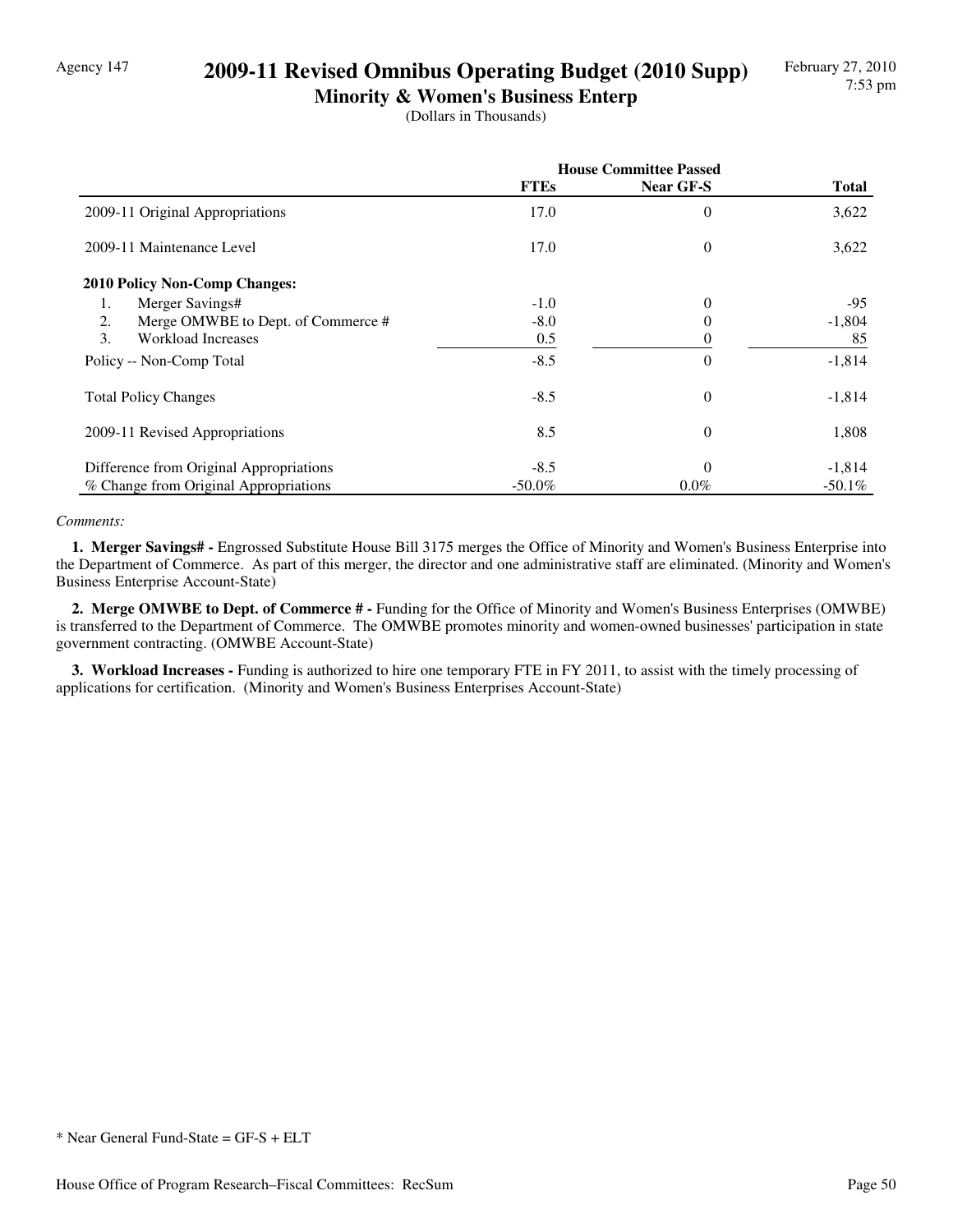### Agency 150 **2009-11 Revised Omnibus Operating Budget (2010 Supp)**

**Dept of General Administration** (Dollars in Thousands)

|                                           | <b>House Committee Passed</b> |                  |              |
|-------------------------------------------|-------------------------------|------------------|--------------|
|                                           | <b>FTEs</b>                   | <b>Near GF-S</b> | <b>Total</b> |
| 2009-11 Original Appropriations           | 572.7                         | 1,626            | 194,524      |
| 2009-11 Maintenance Level                 | 572.7                         | 1,626            | 194,536      |
| 2010 Policy Non-Comp Changes:             |                               |                  |              |
| 1.<br><b>Tenant Improvements</b>          | $-4.1$                        | $\theta$         | $-1,138$     |
| 2.<br>Office Facility/Public Historic Bui | $-10.8$                       | 0                | $-3,206$     |
| 3.<br><b>Visitor Services</b>             | $-1.3$                        | 0                | $-422$       |
| Increased Utility and Fixed Costs<br>4.   | 0.0                           | $\theta$         | 1,502        |
| 5.<br><b>Real Estate Services</b>         | $-0.7$                        | 0                | $-244$       |
| 6.<br>Suspend Two Boards #                | $-1.0$                        | $-149$           | $-181$       |
| <b>Off Campus Facilities</b><br>7.        | $-1.1$                        | $\Omega$         | $-905$       |
| 8.<br>Move Food Program to Agriculture #  | $-2.3$                        | $-390$           | $-3,172$     |
| 9.<br>Facilities Services Accountability  | 0.0                           | 3,545            | 3,545        |
| Policy -- Non-Comp Total                  | $-21.1$                       | 3,006            | $-4,221$     |
| <b>Total Policy Changes</b>               | $-21.1$                       | 3,006            | $-4,221$     |
| 2009-11 Revised Appropriations            | 551.6                         | 4,632            | 190,315      |
| Difference from Original Appropriations   | $-21.1$                       | 3,006            | $-4,209$     |
| % Change from Original Appropriations     | $-3.7\%$                      | 184.9%           | $-2.2%$      |

#### *Comments:*

 **1. Tenant Improvements -** Skilled work units made up of painters, electricians, and carpenters are eliminated. Demand for these services have been steadily decreasing. As a result, this fee-for-service activity does not raise sufficient revenues to cover the ongoing cost of operations. Remaining units of multi-skilled workers in General Administration will absorb any remaining workload. (General Administration Services Account-Nonappropriated)

 **2. Office Facility/Public Historic Bui -** The Department will eliminate multiple staff positions across several lines of business, including gardeners, custodians, asset managers, maintenance staff, and budget and business managers. This will result in less gardening on campus grounds. Financial and physical oversight of facilities is reduced and long-range planning will be suspended. Non-vital repairs and improvements are delayed or eliminated. Purchase of equipment, goods and services are reduced, and 20 agency fleet vehicles are eliminated. Elevator maintenance contracts are eliminated and staff will be hired to assume these tasks at a savings. (General Administration Services Account-State, General Administration Services Account-Nonappropriated)

 **3. Visitor Services -** Visitor Services will focus its efforts on coordination of large events and scheduling of school tours. School tours are reduced by one-third during the legislative session, and staffed tours for the general public are replaced by self-guided tours. (General Administration Services Account-State)

 **4. Increased Utility and Fixed Costs -** Funding is provided for campus parking lot utility and fixed price contracts previously subsidized by the General Administration Services Account to the State Vehicle Parking Account. Additionally, expenditure authority is increased to address unanticipated costs associated with a tax assessment by the Department of Revenue that requires the sales tax to be collected on parking fee revenue. (State Vehicle Parking Account-State)

**5. Real Estate Services -** Savings are achieved through staff reductions. These reductions will result in delays to leasing, design modifications, and process improvement efforts. (General Administration Services Account-State)

 **6. Suspend Two Boards # -** The Capital Projects Advisory Review Board and the Capitol Campus Design Advisory Committee are suspended on July 1, 2010.

\* Near General Fund-State = GF-S + ELT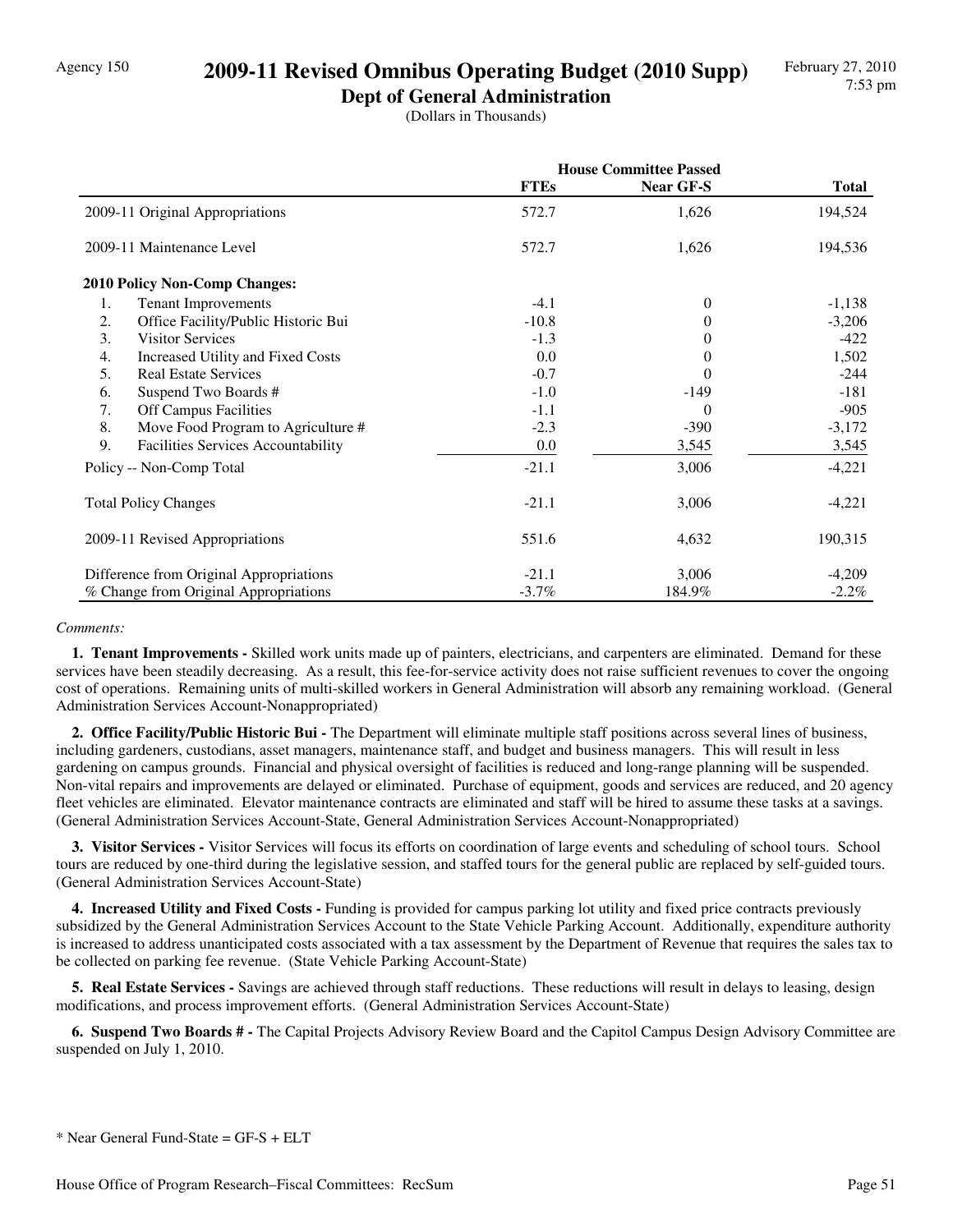# Agency 150 **2009-11 Revised Omnibus Operating Budget (2010 Supp) Dept of General Administration**

 **7. Off Campus Facilities -** Savings are achieved through the elimination and consolidation of several supervisory, budget, administrative, and maintenance positions. These reductions will result in less financial and physical facility oversight, short- and long-range planning, and customer service. Additional savings are achieved through debt service refinancing. (General Administration Services Account-Nonappropriated)

 **8. Move Food Program to Agriculture # -** Funding for the Department of General Administration's Emergency Food Assistance Program (TEFAP) is transferred to the Department of Agriculture, effective July 1, 2010. TEFAP distributes food to 21 lead agencies. These agencies in turn provide food to 450 food banks, shelters and meal providers in Washington that serve hungry lowincome children, adults, elderly and the homeless. (General Fund-State, General Fund-Federal)

 **9. Facilities Services Accountability -** Funding for facilities services charges, utilities and contracts charges, and public and historic facilities charges is transferred to the General Administration. Performance standards and quality assurance provisions must be established.

\* Near General Fund-State = GF-S + ELT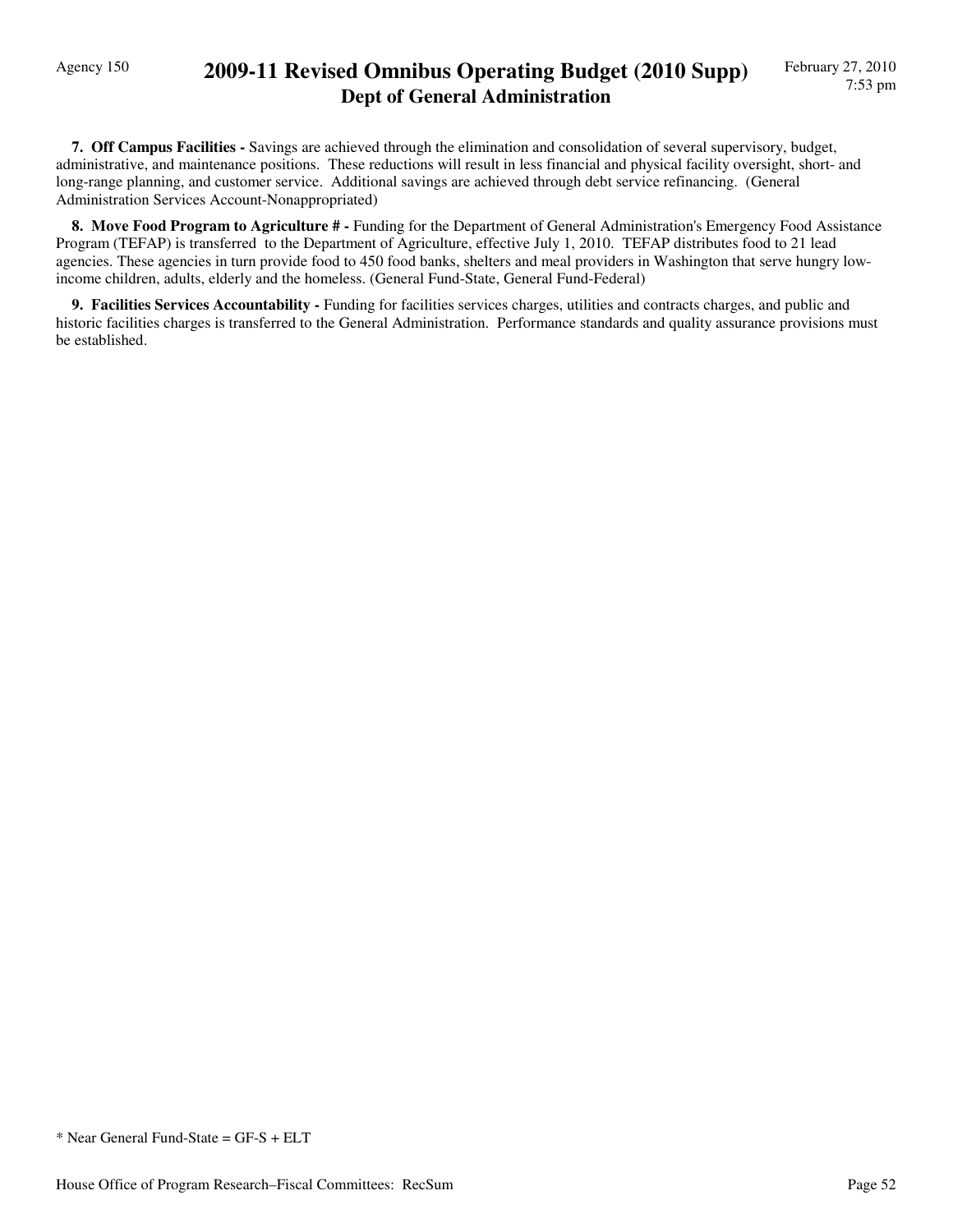# Agency 155 **2009-11 Revised Omnibus Operating Budget (2010 Supp)**

**Department of Information Services** (Dollars in Thousands)

|                                             | <b>House Committee Passed</b> |                  |              |
|---------------------------------------------|-------------------------------|------------------|--------------|
|                                             | <b>FTEs</b>                   | <b>Near GF-S</b> | <b>Total</b> |
| 2009-11 Original Appropriations             | 472.0                         | 2,172            | 260,352      |
| 2009-11 Maintenance Level                   | 472.0                         | 2,172            | 260,366      |
| 2010 Policy Non-Comp Changes:               |                               |                  |              |
| Merge State Printer into DIS #<br>1.        | 68.0                          | 0                | 9,128        |
| Administration and Policy<br>2.             | $-4.5$                        | 0                | $-839$       |
| 3.<br><b>Broadband Mapping and Strategy</b> | 0.0                           | 0                | 1,567        |
| $\overline{4}$ .<br>Security Lifeline Act   | 0.0                           | 0                | 178          |
| Policy -- Non-Comp Total                    | 63.5                          | 0                | 10,034       |
| <b>Total Policy Changes</b>                 | 63.5                          | $\theta$         | 10,034       |
| 2009-11 Revised Appropriations              | 535.5                         | 2,172            | 270,400      |
| Difference from Original Appropriations     | 63.5                          | $\Omega$         | 10,048       |
| % Change from Original Appropriations       | 13.5%                         | $0.0\%$          | 3.9%         |

#### *Comments:*

 **1. Merge State Printer into DIS # -** Funding for the Public Printer is transferred to the Department of Information Services. With certain exceptions, the Public Printer prints and binds publications for state agencies. (Printing Plant Revolving Account-Local)

 **2. Administration and Policy -** Funding for the Management Support Division and the Policy and Regulation Division is reduced to lower agency administrative and policy costs to client organizations. (Data Processing Revolving Account-State, Data Processing Revolving Account-Nonappropriated)

 **3. Broadband Mapping and Strategy -** Funds are provided to collect and display comprehensive data on statewide broadband availability and infrastructure through the development of a Geographical Information System. The resulting map will include broadband provider information, technology type, and speed. It will be displayed on a website with enhanced interactive capabilities to provide the public with access to broadband information. In addition, the Department will partner with the Office of the Superintendent of Public Instruction and the University of Washington to develop strategies to bring high-speed broadband to public institutions and schools. (Educational Technology Account-Nonappropriated, Broadband Mapping Account-Nonappropriated)

 **4. Security Lifeline Act -** Funding is provided to implement Second Substitute House Bill 2782 (Security Lifeline Act). The Department of Information Services will support the creation of a user-friendly electronic Opportunity Portal to allow Washington residents to access a broad array of benefits.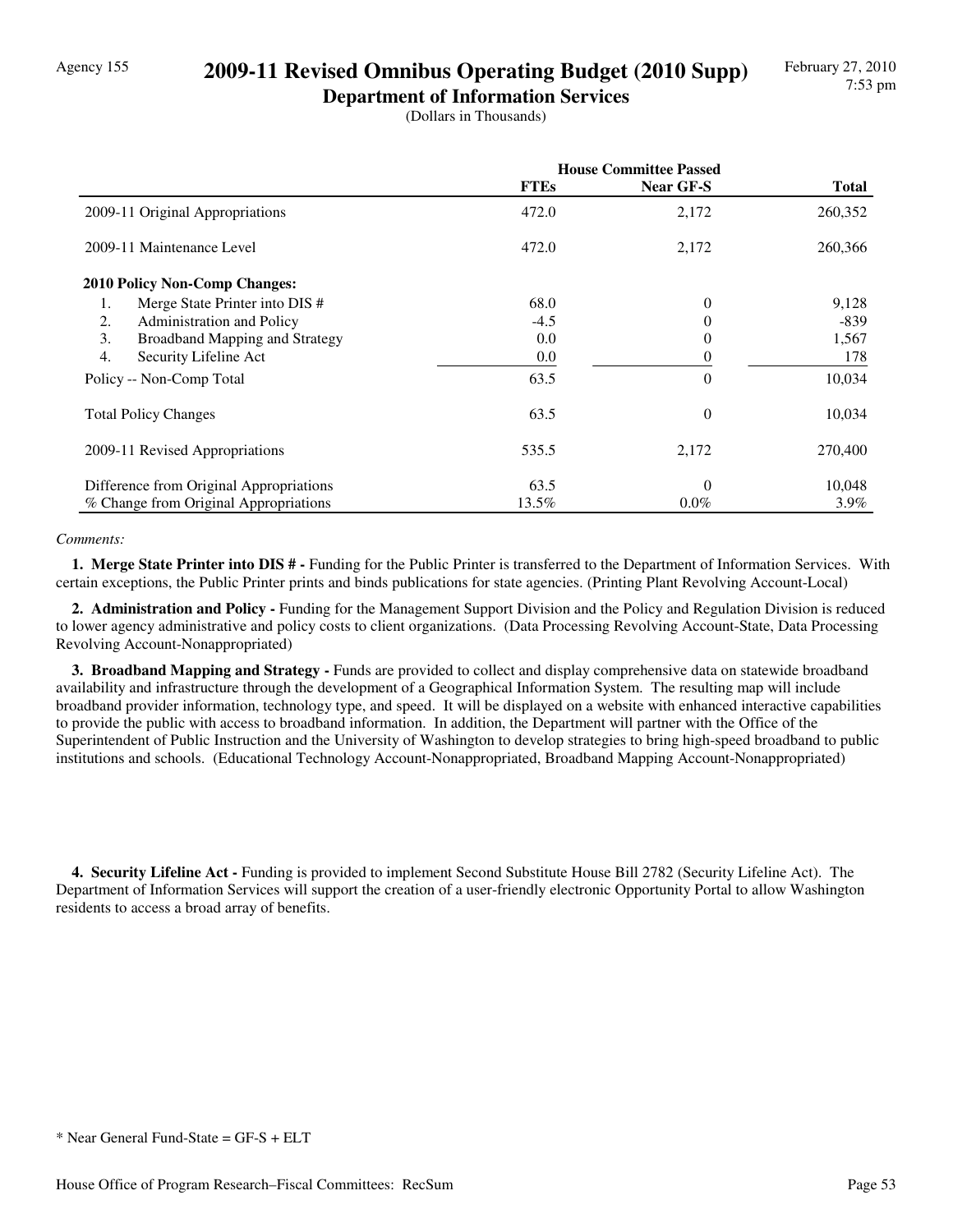# Agency 160 **2009-11 Revised Omnibus Operating Budget (2010 Supp)**

**Office of Insurance Commissioner** (Dollars in Thousands)

|                                         | <b>House Committee Passed</b> |           |              |
|-----------------------------------------|-------------------------------|-----------|--------------|
|                                         | <b>FTEs</b>                   | Near GF-S | <b>Total</b> |
| 2009-11 Original Appropriations         | 229.4                         | 0         | 49,921       |
| 2009-11 Maintenance Level               | 229.4                         | $\theta$  | 49,927       |
| 2010 Policy Non-Comp Changes:           |                               |           |              |
| Surplus Line Brokers#<br>1.             | 0.2                           | $\theta$  | $-16$        |
| Joint Underwriting Associations#<br>2.  | 0.0                           | 0         | 40           |
| Policy -- Non-Comp Total                | 0.2                           | 0         | 24           |
| <b>Total Policy Changes</b>             | 0.2                           | $\theta$  | 24           |
| 2009-11 Revised Appropriations          | 229.5                         | $\theta$  | 49,951       |
| Difference from Original Appropriations | 0.2                           | $\Omega$  | 30           |
| % Change from Original Appropriations   | $0.1\%$                       | $0.0\%$   | $0.1\%$      |

#### *Comments:*

 **1. Surplus Line Brokers# -** Fingerprint background check requirements are removed for certain insurance licensees. Staffing is reduced by 0.3 FTEs to compensate for a reduced workload. (Insurance Commissioners Regulatory Account-State)

 **2. Joint Underwriting Associations# -** Funding is authorized for rulemaking and establishing a joint underwriting association, in the event that a joint underwriting authority is created for excess flood insurance. (Insurance Commissioner's Regulatory Account)

<sup>\*</sup> Near General Fund-State = GF-S + ELT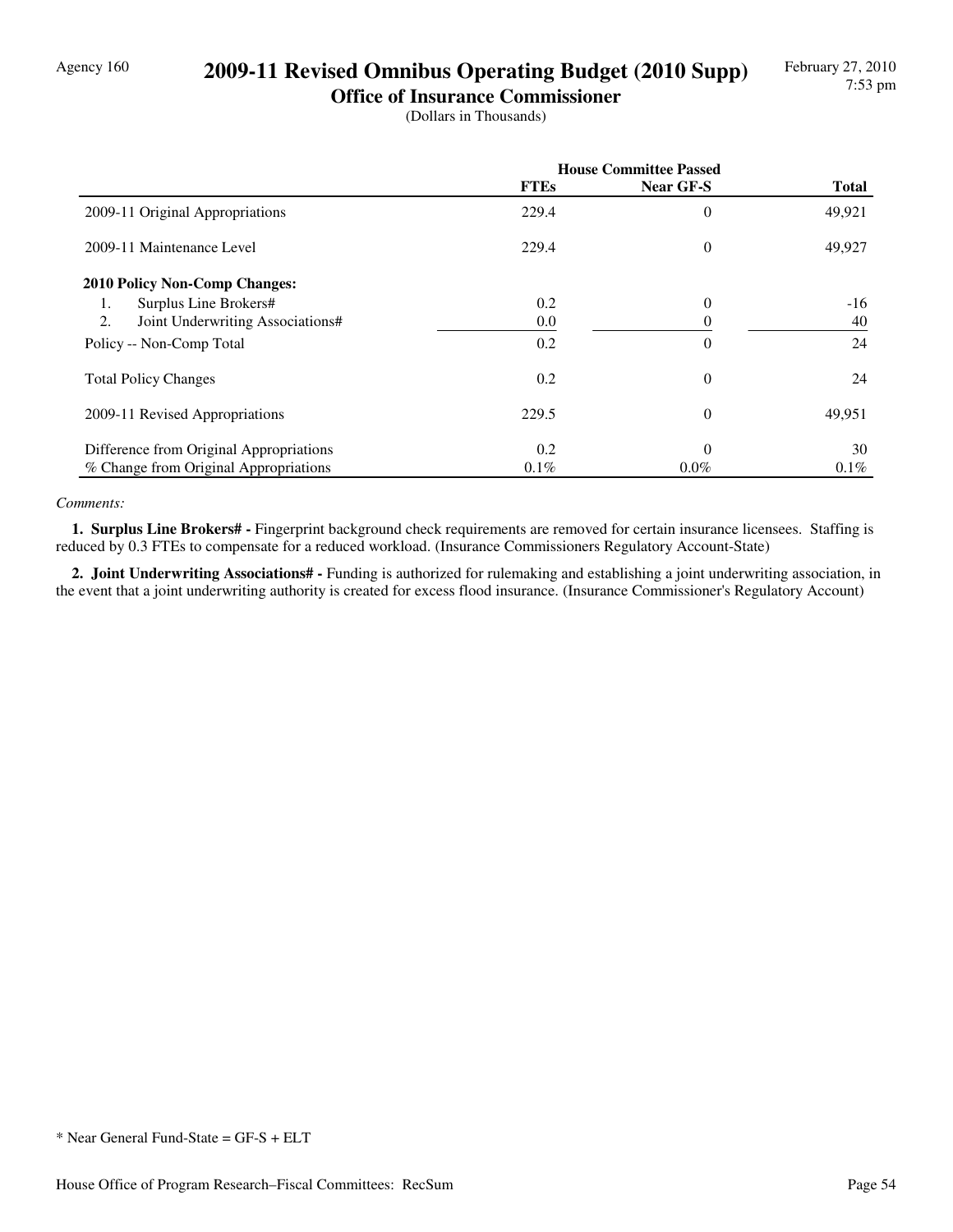### Agency 165 **2009-11 Revised Omnibus Operating Budget (2010 Supp)**

**State Board of Accountancy** (Dollars in Thousands)

|                                         | <b>House Committee Passed</b> |                  |              |
|-----------------------------------------|-------------------------------|------------------|--------------|
|                                         | <b>FTEs</b>                   | <b>Near GF-S</b> | <b>Total</b> |
| 2009-11 Original Appropriations         | 11.3                          | $\overline{0}$   | 3,016        |
| 2009-11 Maintenance Level               | 11.3                          | $\theta$         | 3,016        |
| 2010 Policy Non-Comp Changes:           |                               |                  |              |
| Conduct Independent Investigation<br>1. | 0.0                           | $\theta$         | 150          |
| 2.<br>Settle Agency Lawsuit             | 0.0                           | 0                | 500          |
| Policy -- Non-Comp Total                | 0.0                           | $\theta$         | 650          |
| <b>Total Policy Changes</b>             | 0.0                           | $\theta$         | 650          |
| 2009-11 Revised Appropriations          | 11.3                          | $\theta$         | 3,666        |
| Difference from Original Appropriations | 0.0                           | $\theta$         | 650          |
| % Change from Original Appropriations   | $0.0\%$                       | $0.0\%$          | 21.6%        |

#### *Comments:*

 **1. Conduct Independent Investigation -** Additional expenditure authority is provided to engage an independent firm of legal consultants, governmental entities familiar with the Administrative Procedures Act, and/or a joint venture of such organizations to evaluate and report on the efficiency and effectiveness of the Board's practices, policies, and procedures. (Certified Public Accountants' Account-State)

 **2. Settle Agency Lawsuit -** Additional expenditure authority is provided as a partial condition of a mediated conditional settlement of seven lawsuits against the Executive Director, the agency, and the Board filed by one litigant between April 2008 and September 2009. The conditional settlement agreement includes withdrawal of fifteen public records requests, dismissal of the lawsuits, and waiver of the rights of appeal on those matters. The Board or the agency must also meet certain conditions, including the payment of \$500,000 to the trust account of one of the law firms representing the litigant. (Certified Public Accountants' Account-State)

<sup>\*</sup> Near General Fund-State = GF-S + ELT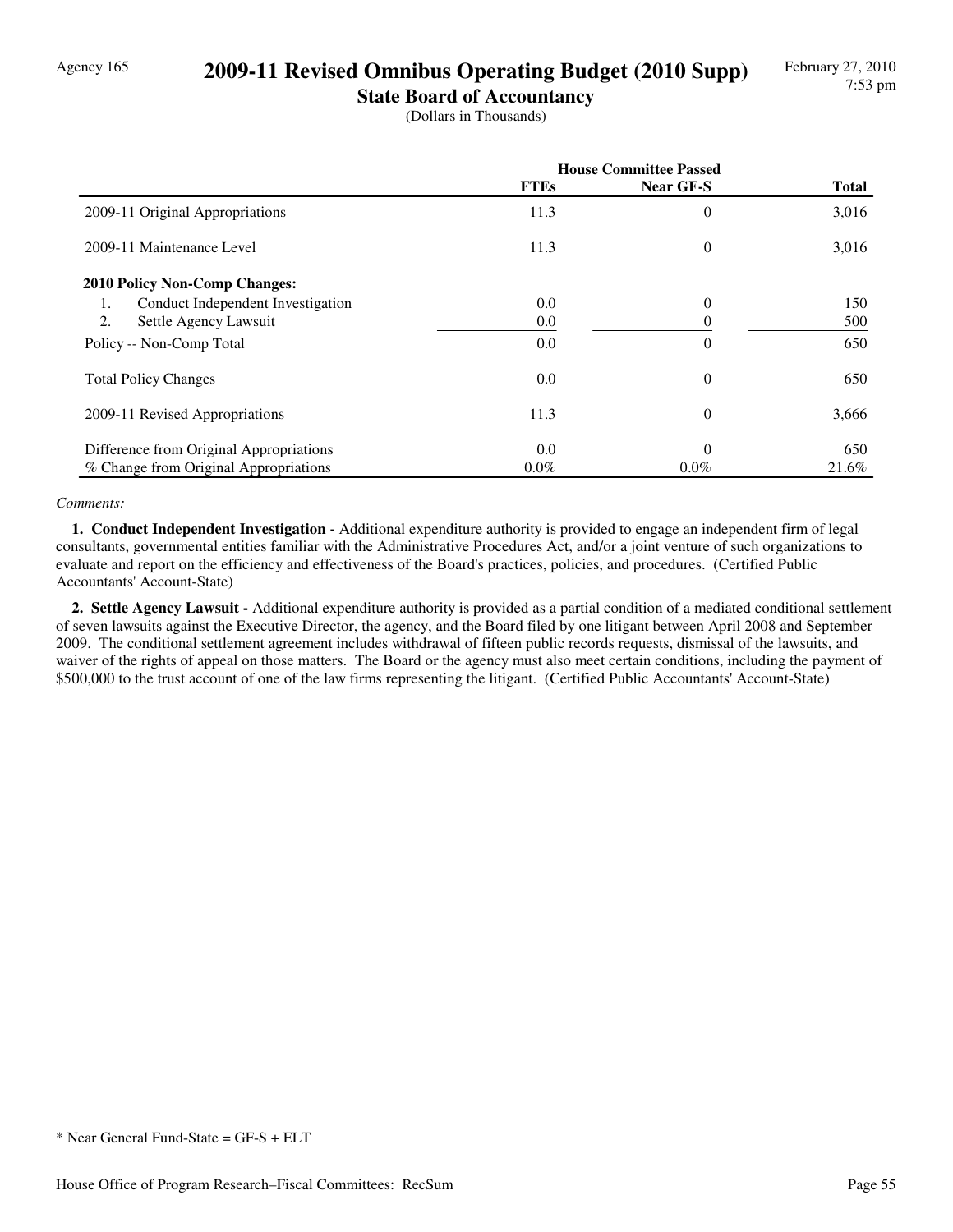# Agency 185 **2009-11 Revised Omnibus Operating Budget (2010 Supp)**

**Washington Horse Racing Commission** (Dollars in Thousands)

|                                         | <b>House Committee Passed</b> |           |              |
|-----------------------------------------|-------------------------------|-----------|--------------|
|                                         | <b>FTEs</b>                   | Near GF-S | <b>Total</b> |
| 2009-11 Original Appropriations         | 28.5                          | 0         | 10,614       |
| 2009-11 Maintenance Level               | 28.5                          | 0         | 10,337       |
| 2009-11 Revised Appropriations          | 28.5                          | 0         | 10,337       |
| Difference from Original Appropriations | 0.0                           | 0         | $-277$       |
| % Change from Original Appropriations   | $0.0\%$                       | $0.0\%$   | $-2.6\%$     |

*Comments:*

\* Near General Fund-State = GF-S + ELT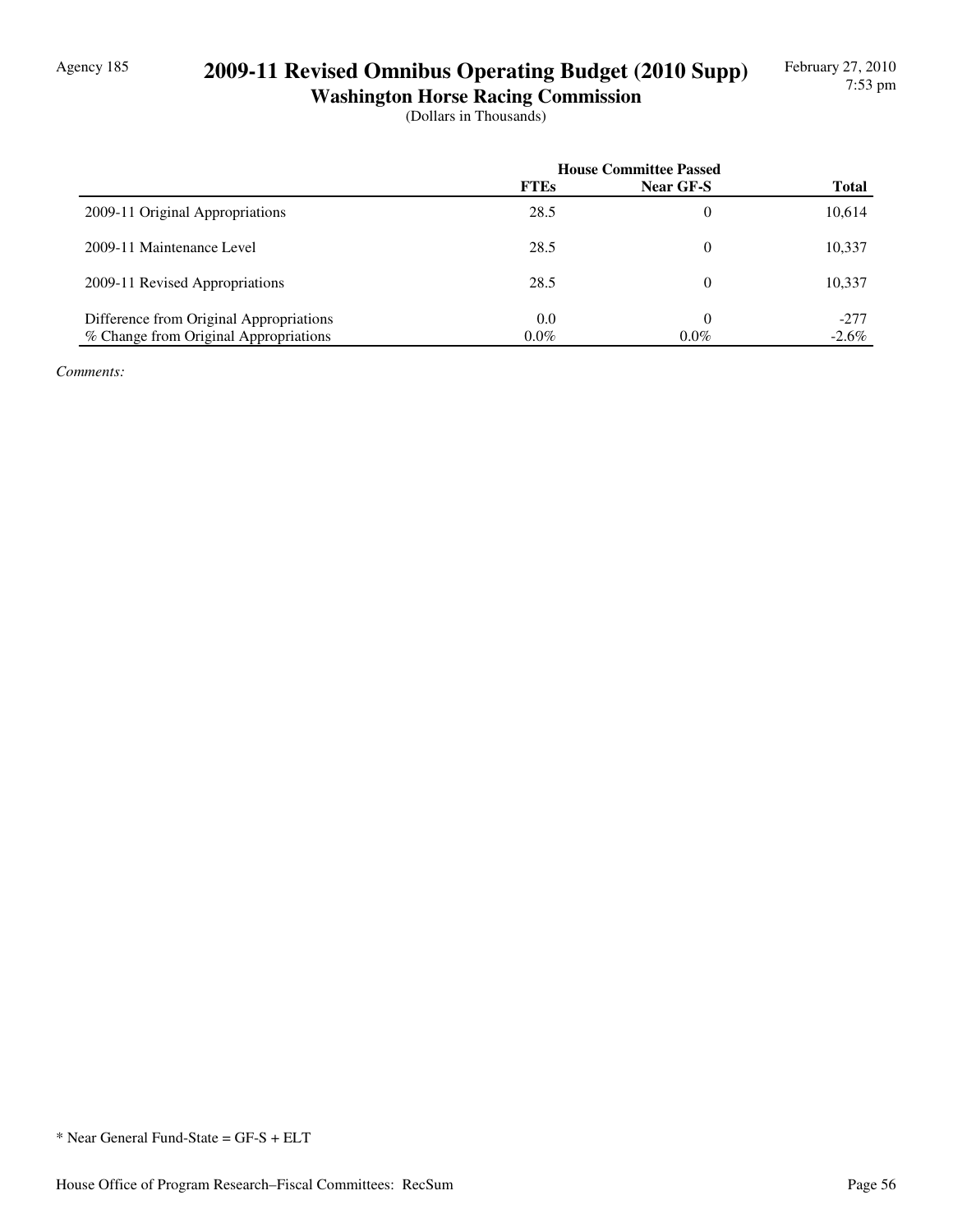# Agency 195 **2009-11 Revised Omnibus Operating Budget (2010 Supp)**

**WA State Liquor Control Board** (Dollars in Thousands)

|                                           | <b>House Committee Passed</b> |                |              |
|-------------------------------------------|-------------------------------|----------------|--------------|
|                                           | <b>FTEs</b>                   | Near GF-S      | <b>Total</b> |
| 2009-11 Original Appropriations           | 1,186.6                       | $\theta$       | 243,518      |
| 2009-11 Maintenance Level                 | 1,186.6                       | $\mathbf{0}$   | 243,647      |
| <b>2010 Policy Non-Comp Changes:</b>      |                               |                |              |
| Beer & Wine Tasting in Grocery Sto#<br>1. | 0.9                           | $\theta$       | 130          |
| 2.<br>Contract Liquor Stores#             | $-16.0$                       | 0              | $-110$       |
| Policy -- Non-Comp Total                  | $-15.2$                       | $\theta$       | 20           |
| <b>2010 Policy Comp Changes:</b>          |                               |                |              |
| 3.<br>Partial Funding for Board Members   | 1.6                           | $\overline{0}$ | 331          |
| Policy -- Comp Total                      | 1.6                           | $\theta$       | 331          |
| <b>Total Policy Changes</b>               | $-13.6$                       | $\theta$       | 351          |
| 2009-11 Revised Appropriations            | 1,173.1                       | $\theta$       | 243,998      |
| Difference from Original Appropriations   | $-13.6$                       | $\theta$       | 480          |
| % Change from Original Appropriations     | $-1.1\%$                      | $0.0\%$        | $0.2\%$      |

#### *Comments:*

 **1. Beer & Wine Tasting in Grocery Sto# -** Substitute House Bill 2688 allows beer and wine tasting in grocery stores, which will increase the workload for the Licensing and Enforcement Division. Funding is provided for additional staffing. (Liquor Revolving Account-State)

 **2. Contract Liquor Stores# -** Under House Bill 3189, the Liquor Control Board (LCB) will close at least 20 low-performing state liquor stores and replace them with contract liquor stores. As a pilot project, the LCB will also close an additional 10 stores with medium or high performance and replace these with contract liquor stores. Based on the performance of the new contract stores, the LCB will study further contracting out state stores, and report its finding to the Legislature by the end of 2012. In FY 2011, reduced expenditures of \$110,000 will result in equivalent distributions, which will be split equally between the state general fund and local governments. Savings and associated distributions under this initiative will be greater in future biennia. (Liquor Revolving Account-State; Liquor Revolving Account-Nonappropriated)

 **3. Partial Funding for Board Members -** Funding partially restores reductions made in the 2009 biennial budget for the threemember Liquor Control Board. (Liquor Revolving Account-State)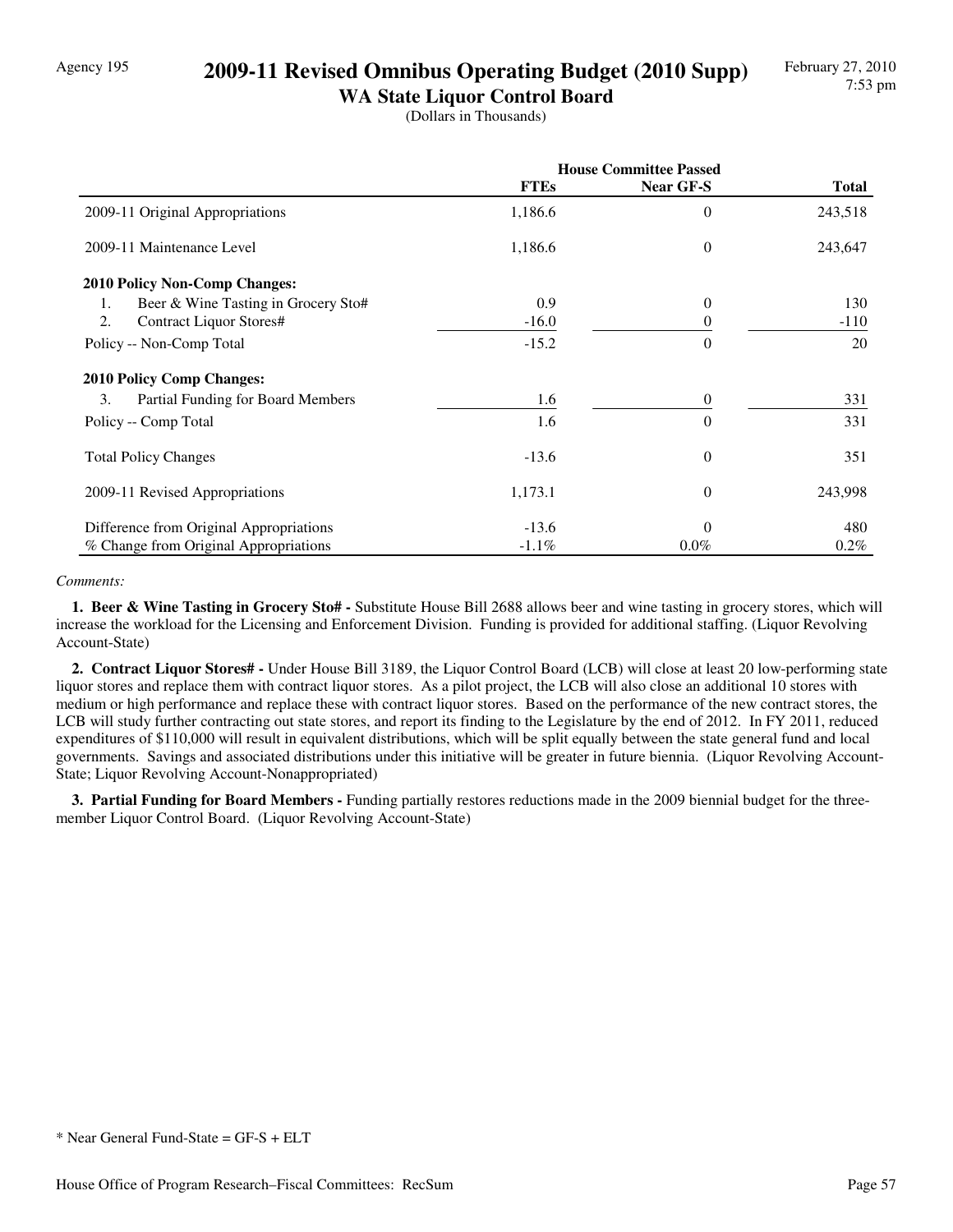# Agency 215 **2009-11 Revised Omnibus Operating Budget (2010 Supp)**

**Utilities and Transportation Comm** (Dollars in Thousands)

|                                         | <b>House Committee Passed</b> |                  |              |
|-----------------------------------------|-------------------------------|------------------|--------------|
|                                         | <b>FTEs</b>                   | <b>Near GF-S</b> | <b>Total</b> |
| 2009-11 Original Appropriations         | 151.7                         | $\overline{0}$   | 36,036       |
| 2009-11 Maintenance Level               | 151.7                         | $\theta$         | 36,040       |
| 2010 Policy Non-Comp Changes:           |                               |                  |              |
| Public Utility Comm-Recovery Act<br>1.  | 1.1                           | $\Omega$         | 267          |
| Net metering of electricity#<br>2.      | 0.3                           |                  | 69           |
| 3.<br>Solid waste regulatory fees       | 0.0                           |                  | 100          |
| Policy -- Non-Comp Total                | 1.4                           | $\theta$         | 436          |
| <b>Total Policy Changes</b>             | 1.4                           | $\theta$         | 436          |
| 2009-11 Revised Appropriations          | 153.0                         | $\theta$         | 36,476       |
| Difference from Original Appropriations | 1.4                           | $\theta$         | 440          |
| % Change from Original Appropriations   | $0.9\%$                       | $0.0\%$          | $1.2\%$      |

#### *Comments:*

 **1. Public Utility Comm-Recovery Act -** Spending authority is provided for a federal American Recovery & Reinvestment Act (ARRA) grant from the US Department of Energy for managing the projected increase in dockets and other regulatory actions resulting from ARRA electricity-related projects and initiatives. This includes hiring 2 FTEs towards the end of FY 2010.

 **2. Net metering of electricity# -** Funding is authorized for rulemaking to implement new standards for net metering of electricity. (Public Service Revolving Account-State)

 **3. Solid waste regulatory fees -** Expenditure authority is increased to reflect increased revenues from solid waste regulatory fees. (Public Service Revolving Account-State)

<sup>\*</sup> Near General Fund-State = GF-S + ELT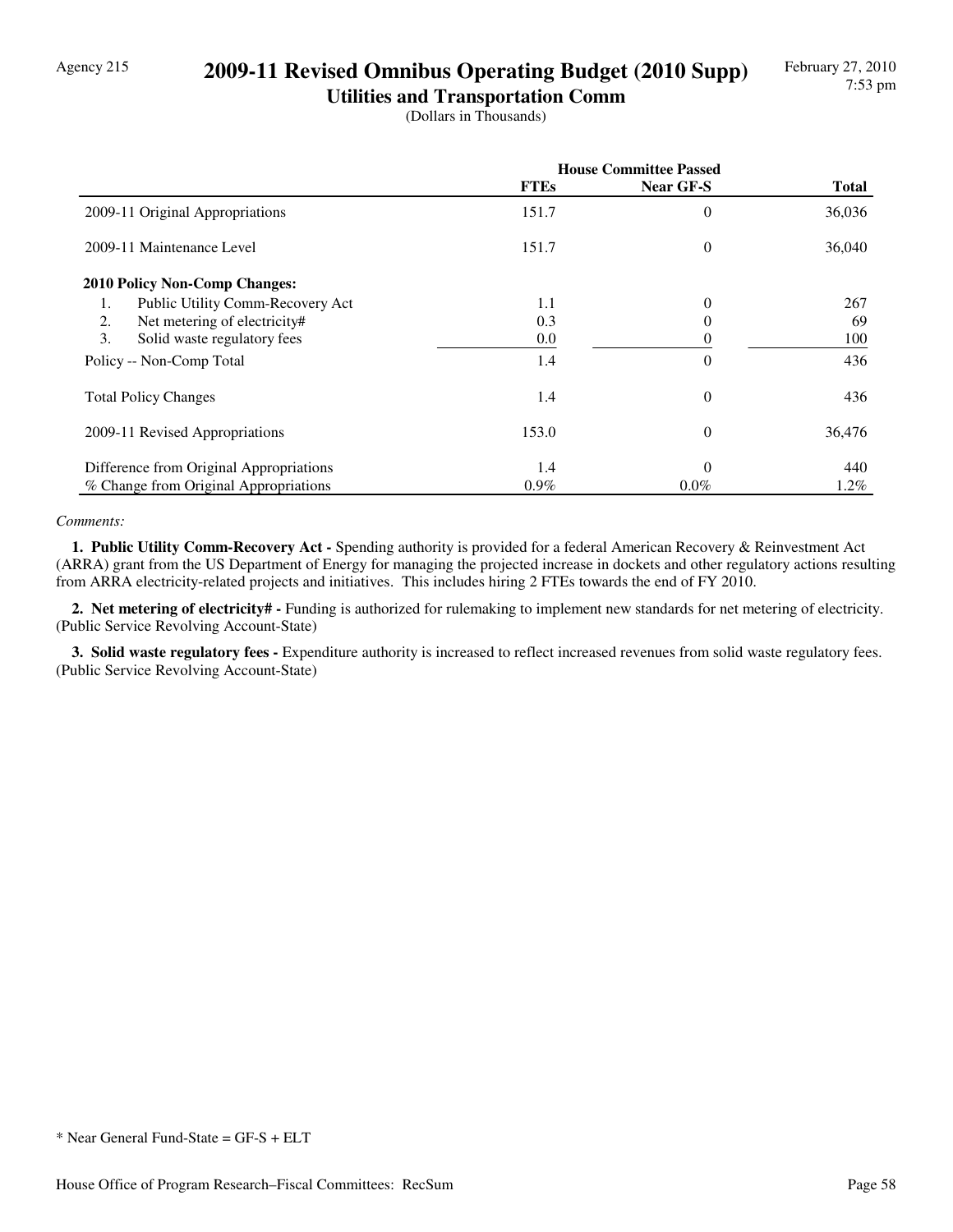### Agency 245 **2009-11 Revised Omnibus Operating Budget (2010 Supp)**

**Military Department** (Dollars in Thousands)

|                                             | <b>House Committee Passed</b> |                  |              |
|---------------------------------------------|-------------------------------|------------------|--------------|
|                                             | <b>FTEs</b>                   | <b>Near GF-S</b> | <b>Total</b> |
| 2009-11 Original Appropriations             | 322.1                         | 20,274           | 330,586      |
| 2009-11 Maintenance Level                   | 330.1                         | 20,276           | 354,331      |
| 2010 Policy Non-Comp Changes:               |                               |                  |              |
| 1.<br>WIN211 Reductions                     | 0.0                           | $-500$           | $-500$       |
| 2.<br>Network Warfare Squadron Building     | 0.0                           | 12               | 47           |
| 3.<br>WYA: Unanticipated Apportionment      | 0.0                           | $-692$           | $-692$       |
| Public Safety Interoperability Grnt<br>4.   | 0.0                           | 0                | 17,982       |
| 5.<br>Washington Youth Academy Staffing     | 1.6                           | 0                | $\theta$     |
| <b>State Emergency Readiness</b><br>6.      | 1.3                           |                  | 392          |
| <b>Next Generation 911 Transition</b><br>7. | 0.0                           | 0                | 7,864        |
| 8.<br><b>Administrative Savings</b>         | $-4.9$                        | $-1,270$         | $-1,270$     |
| Policy -- Non-Comp Total                    | $-2.1$                        | $-2,450$         | 23,823       |
| <b>Total Policy Changes</b>                 | $-2.1$                        | $-2,450$         | 23,823       |
| 2009-11 Revised Appropriations              | 328.0                         | 17,826           | 378,154      |
| Difference from Original Appropriations     | 6.0                           | $-2,448$         | 47,568       |
| % Change from Original Appropriations       | 1.9%                          | $-12.1\%$        | 14.4%        |

#### *Comments:*

 **1. WIN211 Reductions -** Grant funding in FY 2011 is eliminated for Washington Information Network 211 (WIN211), a private, non-profit organization that provides social service referral services. This constitutes a 26 percent reduction to WIN211's budget in FY 2011.

 **2. Network Warfare Squadron Building -** Federal expenditure authority and state matching funds are provided for the operation and maintenance of the Network Warfare Squadron building, an Air National Guard facility scheduled to open at McChord Air Force Base in January 2011. (General Fund-State, General Fund-Federal)

 **3. WYA: Unanticipated Apportionment -** After operating the program for nearly 11 months, the Washington Youth Academy utilized a higher than average number of classroom hours with students. This workload resulted in higher than anticipated apportionment funding. General Fund-State funding is reduced by \$692,000 to compensate for the unanticipated apportionment funds. A reduction of \$260,000 (state general fund) was made in Proposed Substitute House Bill 2921 (early savings).

 **4. Public Safety Interoperability Grnt -** Expenditure authority is provided to continue projects originally funded with a Public Safety Interoperable Communications grant received in 2007 from the Department of Homeland Security. The grant is to be used to enhance statewide communications infrastructure and address initiatives identified in the Statewide Communications Interoperability Plan. The Military Department will continue to administer the funds for equipment, exercises, training, planning, and grant administration. Ninety-seven percent of these funds are passed through to local jurisdictions with the remaining three percent retained by the Military Department for grant administration and management. (General Fund-Federal)

 **5. Washington Youth Academy Staffing -** After operating the program for nearly 11 months, the Washington Youth Academy utilized a higher than average number of classroom hours with students. This workload resulted in higher than anticipated apportionment funding. This apportionment funding is used to hire 2.5 FTEs. New staff are assumed to begin April 1, 2010.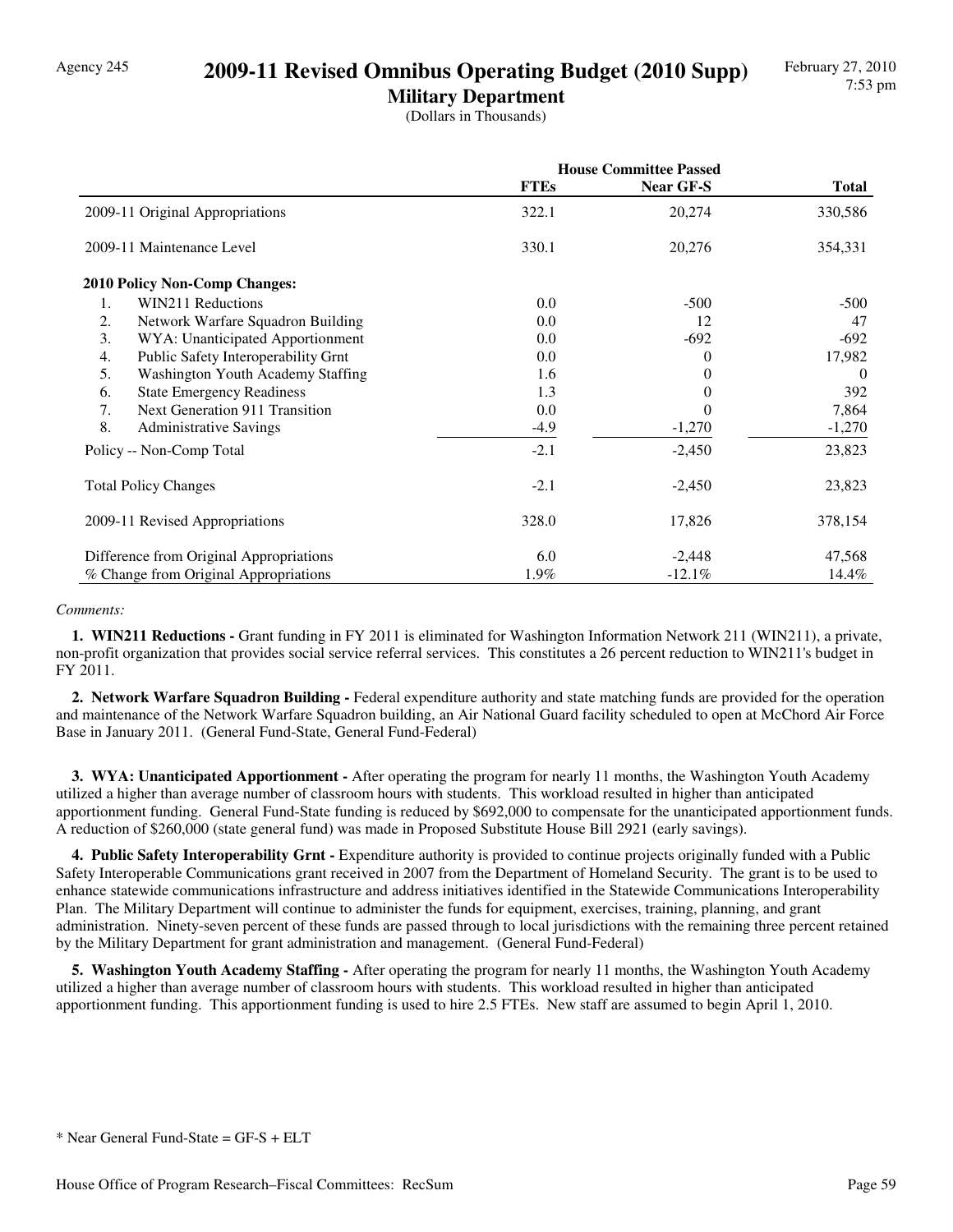# Agency 245 **2009-11 Revised Omnibus Operating Budget (2010 Supp) Military Department**

 **6. State Emergency Readiness -** Two additional FTEs are hired to continue planning to strengthen the state's emergency logistics and catastrophic disaster preparedness. A team of skilled planners is employed to increase the state's ability to prepare for, respond to, and recover from all hazards, particularly catastrophic incidents. Specifically, the team will address gaps in state and local capabilities and coordinate plans to fill these gaps. The team will also develop plans, exercises, and training modules for statewide emergency logistics and catastrophic incidents. (Military Department Active State Service Account-State)

**7. Next Generation 911 Transition -** Expenditure authority is provided from the E911 account to continue upgrades to the current 911 telephone system to accommodate Next Generation 911 (NG911). This upgrade provides a modern internet protocol system that will allow the 911 system to accept information from a wide variety of communication devices during emergencies. (Enhanced 911 Account-State, General Fund-Federal)

 **8. Administrative Savings -** Savings are achieved by reorganizing the Emergency Management Division, implementing early retirement incentives, maintaining vacancies, and staff reductions.

\* Near General Fund-State = GF-S + ELT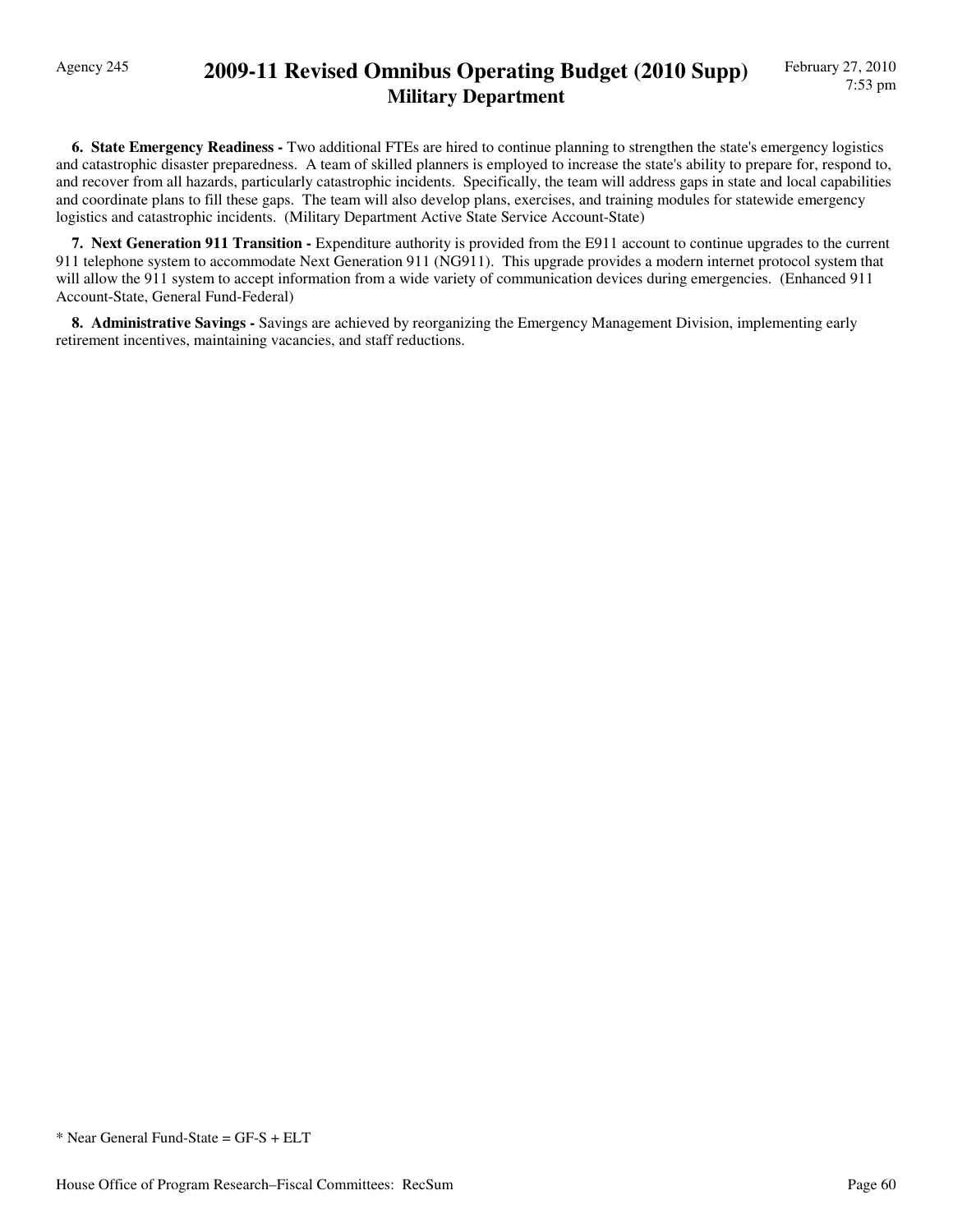# Agency 275 **2009-11 Revised Omnibus Operating Budget (2010 Supp)**

**Public Employment Relations Comm** (Dollars in Thousands)

|                                                  | <b>House Committee Passed</b> |                  |              |
|--------------------------------------------------|-------------------------------|------------------|--------------|
|                                                  | <b>FTEs</b>                   | <b>Near GF-S</b> | <b>Total</b> |
| 2009-11 Original Appropriations                  | 43.9                          | 6,208            | 9,498        |
| 2009-11 Maintenance Level                        | 43.9                          | 6,208            | 9,498        |
| <b>2010 Policy Non-Comp Changes:</b>             |                               |                  |              |
| <b>Higher Education Fund Source Change</b><br>1. | 0.0                           | $-250$           | $\theta$     |
| <b>Administrative Reduction</b><br>2.            | $-0.6$                        | $-620$           | $-620$       |
| 3.<br>Child Care Center Bargaining               | 0.0                           | 50               | 50           |
| 4.<br><b>Implement SACS Directive</b>            | $-0.6$                        | $-37$            | $-37$        |
| 5.<br>Language Access Provider Bargaining        | 0.0                           | 50               | 50           |
| Policy -- Non-Comp Total                         | $-1.2$                        | $-807$           | $-557$       |
| <b>Total Policy Changes</b>                      | $-1.2$                        | $-807$           | $-557$       |
| 2009-11 Revised Appropriations                   | 42.7                          | 5,401            | 8,941        |
| Difference from Original Appropriations          | $-1.2$                        | $-807$           | -557         |
| % Change from Original Appropriations            | $-2.7\%$                      | $-13.0\%$        | $-5.9\%$     |

#### *Comments:*

 **1. Higher Education Fund Source Change -** Chapter 571, Laws of 2009 made the Public Employees' Collective Bargaining Act applicable to many employees of higher education institutions who are exempt from civil service under the Personnel System Reform Act. Funding for this activity is shifted from the the General Fund to the Higher Education Personnel Services Account. (General Fund-State, Higher Education Personnel Services Account-State)

 **2. Administrative Reduction -** The agency will reduce staff, eliminate vacant positions, impose furloughs, eliminate nonmandatory staff training, and delay information technology maintenance. These reductions will affect agency productivity and push out unavoidable costs to the future.

 **3. Child Care Center Bargaining -** Funding is provided to support legal and administrative costs related to the implementaton of Substitute House Bill 1329 (childcare center collective bargaining).

 **4. Implement SACS Directive -** As part of the Governor's shared service directive, small agencies will use the Office of Financial Management's Small Agency Client Services (SACS) to provide centralized accounting, payroll, and budgeting services.

 **5. Language Access Provider Bargaining -** Funding is provided to support legal and administrative costs related to the implementaton of Substitute Substitute House Bill 3062 (language access provider collective bargaining).

<sup>\*</sup> Near General Fund-State = GF-S + ELT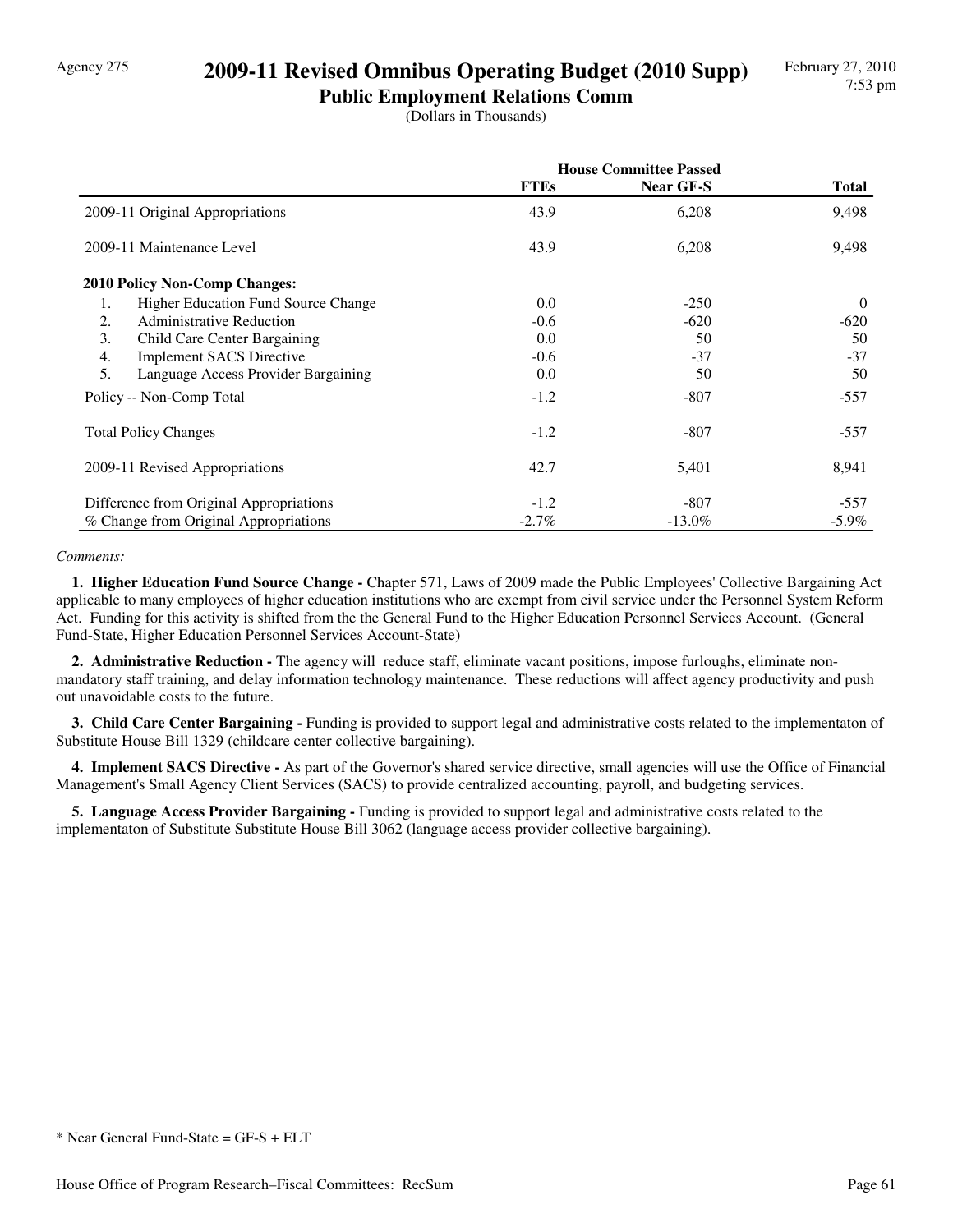# Agency 355 **2009-11 Revised Omnibus Operating Budget (2010 Supp)**

**Archaeology & Historic Preservation** (Dollars in Thousands)

|                                         | <b>House Committee Passed</b> |                  |                |
|-----------------------------------------|-------------------------------|------------------|----------------|
|                                         | <b>FTEs</b>                   | <b>Near GF-S</b> | <b>Total</b>   |
| 2009-11 Original Appropriations         | 16.4                          | 2,720            | 4,687          |
| 2009-11 Maintenance Level               | 16.4                          | 2,720            | 4,687          |
| 2010 Policy Non-Comp Changes:           |                               |                  |                |
| Increased Federal Expd Authority<br>1.  | 0.4                           | $\Omega$         | 650            |
| GIS Fee Bill<br>2.                      | 0.0                           | $-167$           | $\overline{0}$ |
| 3.<br>Main Street Transfer #            | 0.5                           | 121              | 121            |
| 4.<br><b>Main Street Reduction</b>      | 0.0                           | $-77$            | $-77$          |
| 5.<br><b>Technical Error</b>            | 0.0                           | -77              | $-77$          |
| Policy -- Non-Comp Total                | 0.9                           | $-200$           | 617            |
| <b>Total Policy Changes</b>             | 0.9                           | $-200$           | 617            |
| 2009-11 Revised Appropriations          | 17.3                          | 2,520            | 5,304          |
| Difference from Original Appropriations | 0.9                           | $-200$           | 617            |
| % Change from Original Appropriations   | $5.5\%$                       | $-7.4\%$         | 13.2%          |

#### *Comments:*

 **1. Increased Federal Expd Authority -** Additional federal expenditure authority is provided for the 2009-11 biennium. This includes a one-time federal carry-over of \$400,000 from the previous year, plus \$125,000 in ongoing federal funding for increased reviews of capital projects. The federal stimulus program is increasing the number of projects requiring archaeological review, but it is providing some funds to cover those costs. (General Fund-Federal)

 **2. GIS Fee Bill -** The Department's Geographic Information System (GIS) database, called the Washington Information System for Architectural and Archaeological Records Database (WISAARD), provides information for archaeological, historic archaeological, cultural, and burial information related to cemeteries, burials and graves (human remains). Pursuant to Substitute House Bill 3156 (Archaeology and historic preservation), the Department will begin to charge fees on its non-public portal, and these fees will be deposited into a new account created for the Department to cover the annual maintenance and upgrade costs of WISAARD (replacing funding from the general fund). The public WISAARD web site that contains historic buildings, structures and districts, will continue to be provided free of charge.

 **3. Main Street Transfer # -** Substitute House Bill 2704 (Washington main street program) transfers the program from the Department of Commerce to the Department of Archaeology and Historic Preservation. The Washington State Main Street Program (WSMSP) helps communities revitalize the economy, appearance, and image of their traditional commercial districts through training, technical assistance, and organization of local resources.

 **4. Main Street Reduction -** The Main Street program's General Fund-State funding of \$121,000 is reduced in FY 2011 to \$44,000, and the program will use \$24,000 in funds from the Washington Main Street Trust Fund Account for the remainder of FY2011. General Fund-State funding will resume in FY 2012. (Washington Main Street Trust Fund Account-Non-Appropriated)

 **5. Technical Error -** Main Street Error: amendment should have reduced amount in proviso-only. Amounts in transfer and red items are correct.

<sup>\*</sup> Near General Fund-State = GF-S + ELT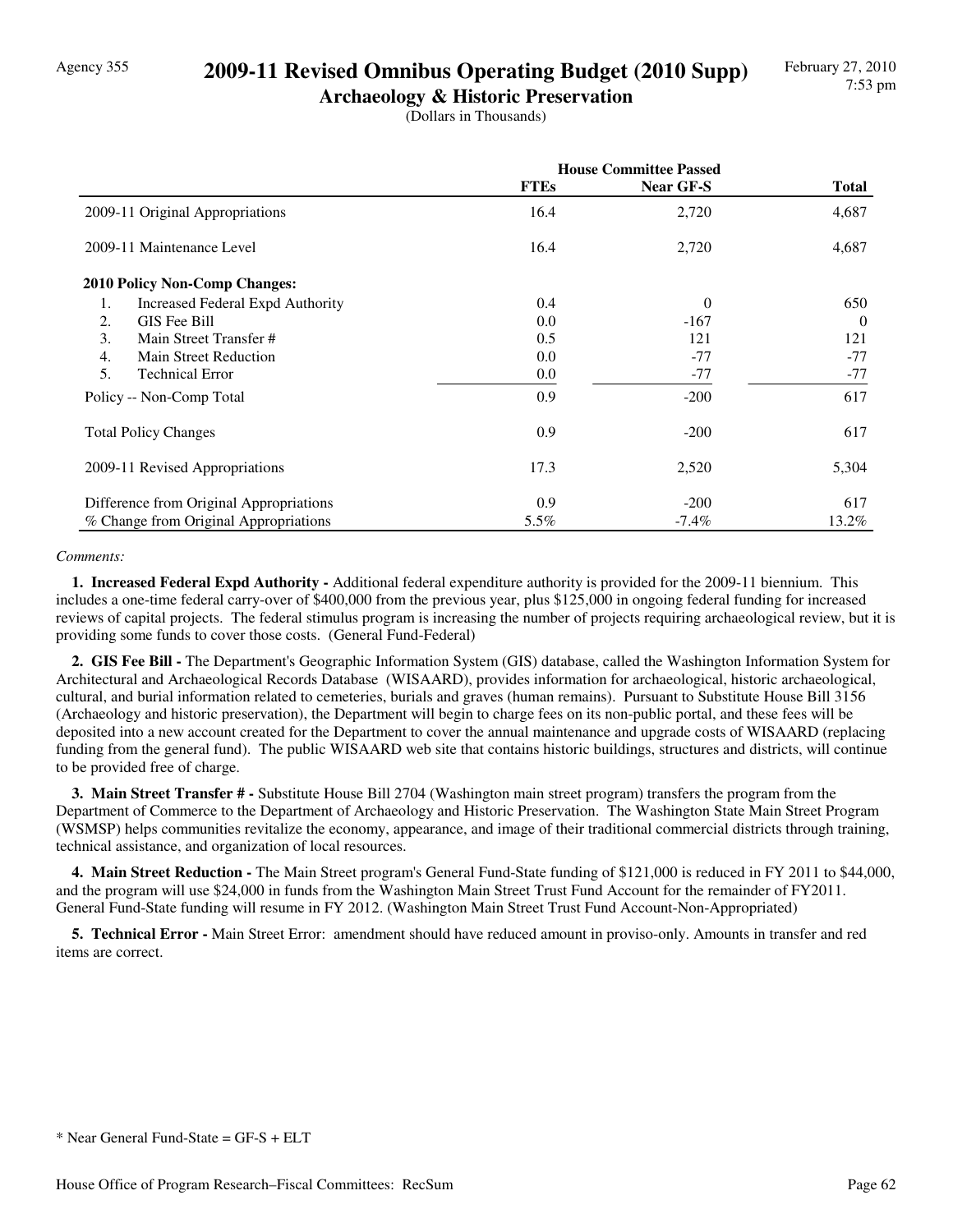### Agency 476 **2009-11 Revised Omnibus Operating Budget (2010 Supp) Growth Management Hearings Board**

(Dollars in Thousands)

|                                         | <b>House Committee Passed</b> |           |              |
|-----------------------------------------|-------------------------------|-----------|--------------|
|                                         | <b>FTEs</b>                   | Near GF-S | <b>Total</b> |
| 2009-11 Original Appropriations         | 12.0                          | 3,172     | 3,172        |
| 2009-11 Maintenance Level               | 12.0                          | 3,172     | 3,172        |
| 2010 Policy Non-Comp Changes:           |                               |           |              |
| Board Restructuring Legislation #<br>1. | $-0.8$                        | $-91$     | -91          |
| Policy -- Non-Comp Total                | $-0.8$                        | $-91$     | $-91$        |
| <b>Total Policy Changes</b>             | $-0.8$                        | $-91$     | $-91$        |
| 2009-11 Revised Appropriations          | 11.3                          | 3,081     | 3,081        |
| Difference from Original Appropriations | $-0.8$                        | $-91$     | $-91$        |
| % Change from Original Appropriations   | $-6.3\%$                      | $-2.9\%$  | $-2.9\%$     |

#### *Comments:*

 **1. Board Restructuring Legislation # -** Pursuant to Substitute House Bill 2442 (growth management hearings boards), the number of board members is reduced from nine to seven, and the three regional boards are merged into a single, statewide board from which regional panels will be drawn. Funding and staff are reduced to reflect the savings associated with implementing this legislation.

<sup>\*</sup> Near General Fund-State = GF-S + ELT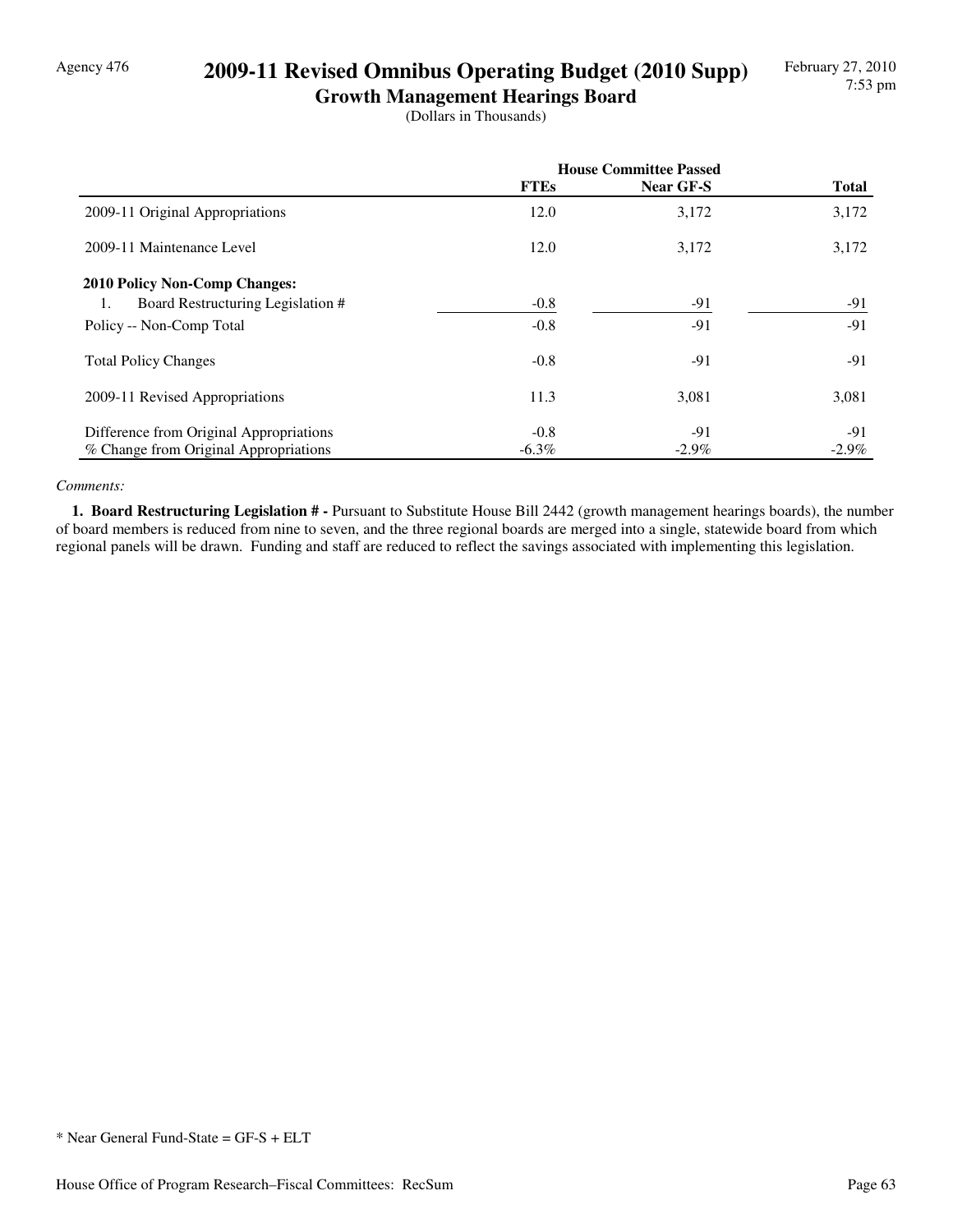# Agency 107 **2009-11 Revised Omnibus Operating Budget (2010 Supp)**

**WA State Health Care Authority** (Dollars in Thousands)

|                                          | <b>House Committee Passed</b> |                  |           |
|------------------------------------------|-------------------------------|------------------|-----------|
|                                          | <b>FTEs</b>                   | <b>Near GF-S</b> | Total     |
| 2009-11 Original Appropriations          | 284.4                         | 388,433          | 590,480   |
| 2009-11 Maintenance Level                | 284.4                         | 389,500          | 630,798   |
| <b>2010 Policy Non-Comp Changes:</b>     |                               |                  |           |
| 1.<br><b>Health Information Exchange</b> | 0.0                           | $\Omega$         | 3,370     |
| 2.<br>Moore, et al. v. HCA               | 0.0                           | 1,651            | 1,651     |
| 3.<br>Health Data Information Tech Trnf  | 0.0                           | $-137$           | $-137$    |
| 4.<br>Basic Health Program Bridge        | 0.0                           | $-56,488$        | $-49,482$ |
| 5.<br>Primary Care Pilot Projects        | 0.0                           | 5,864            | 5,864     |
| 6.<br>Security Lifeline Act              | 0.0                           | 92               | 100       |
| Policy -- Non-Comp Total                 | 0.0                           | $-49,018$        | $-38,634$ |
| <b>Total Policy Changes</b>              | 0.0                           | $-49,018$        | $-38,634$ |
| 2009-11 Revised Appropriations           | 284.4                         | 340,482          | 592,164   |
| Difference from Original Appropriations  | 0.0                           | $-47,951$        | 1,684     |
| % Change from Original Appropriations    | $0.0\%$                       | $-12.3\%$        | $0.3\%$   |

#### *Comments:*

 **1. Health Information Exchange -** An allocation has been set aside for the state of Washington for a noncompetitive federal grant of \$11.3 million through the Health Information Technology for Economic and Clinical Health provisions of the American Recovery and Reinvestment Act (ARRA). An application has been submitted to the Office of the National Coordinator for development of a statewide health information technology plan. Additional federal expenditure authority is provided for the state's anticipated share of the federal grant. (General Fund-Federal)

 **2. Moore, et al. v. HCA -** Additional authority is provided for costs associated with litigation on a class action seeking damages related to health care benefits for part-time employees in state agencies and institutions. (General Fund-State, Basic Health Plan Subscription Account-Nonappropriated)

 **3. Health Data Information Tech Trnf -** The Health Care Authority has taken the lead in coordinating the state's efforts to secure American Recovery and Reinvestment Act grants for health information technology. In the 2009-11 operating budget, the Legislature appropriated funds for the activities required to apply for these funds. Most of the funding available will be through the Medicaid program. Funds are transferred to the Department of Social and Health Services to establish a partner organization to maximize the benefit available to the state and its partner providers. These funds will serve as a 10 percent match for federal grant funding.

 **4. Basic Health Program Bridge -** The Basic Health Plan (BHP) is a health care program that provides approximately 70,000 lowincome Washington residents with a state subsidy to assist with the cost of premiums. The program is provided with sufficient funds to continue with 65,000 enrollees until January 1, 2011, when it is assumed that federal matching funds will be available for those residents at or below 133 percent of the Federal Poverty Level. In the event that federal matching funds are not available, the BHP will be discontinued as of April 1, 2011. Adjustments are made for increased premium contributions. (General Fund-State; Basic Health Plan Trust Account-Nonappropriated)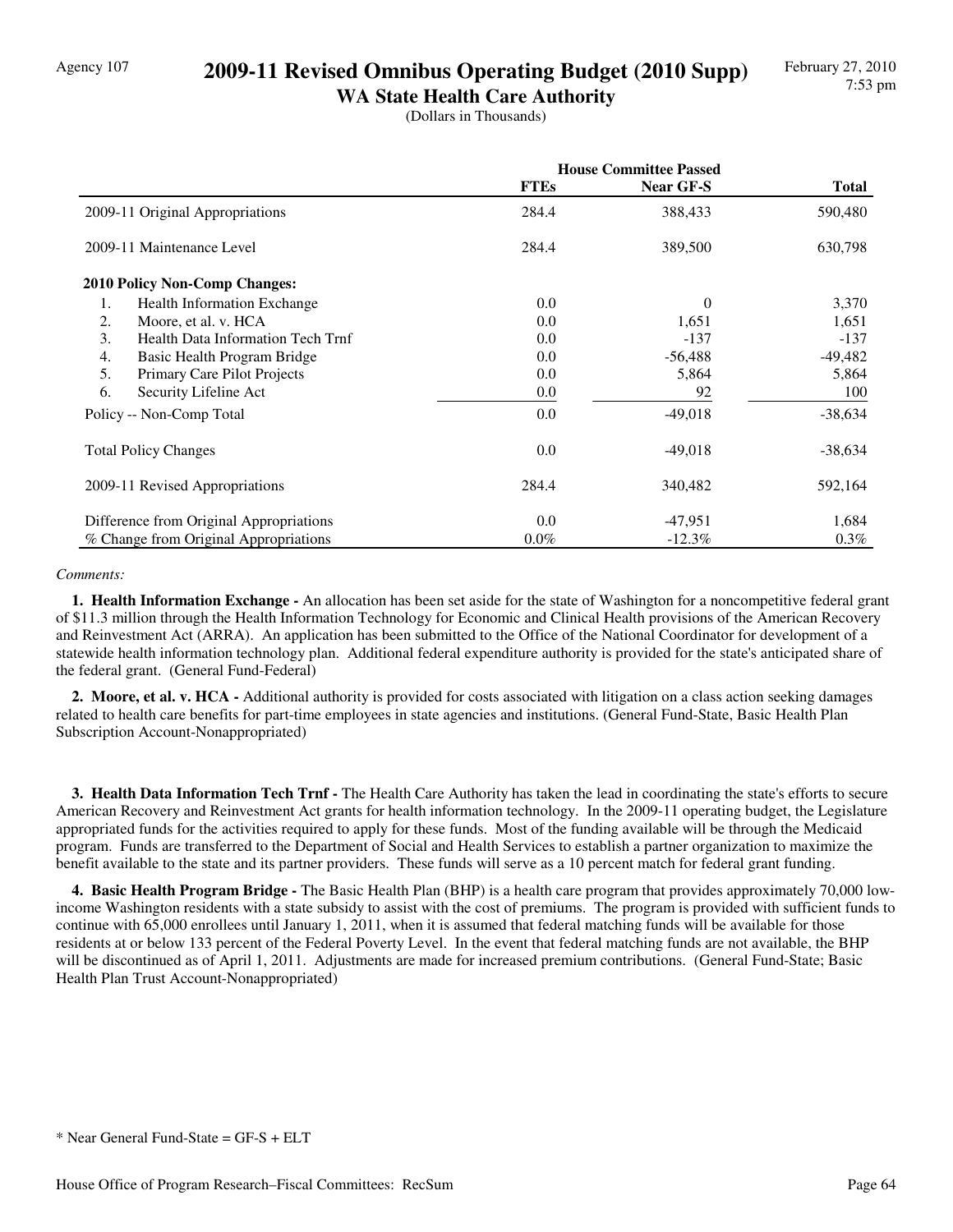# Agency 107 **2009-11 Revised Omnibus Operating Budget (2010 Supp) WA State Health Care Authority**

 **5. Primary Care Pilot Projects -** The Health Care Authority shall conduct three pilot projects to each cover 1,000 enrollees in a health care services package that combines primary care services, limited specialty services, and a catastrophic health plan. The pilot projects shall continue for two years and shall be conducted in Spokane, Thurston, and Whatcom counties. Enrollees shall not be enrolled in the Basic Health Plan, nor eligible for either Medicaid or Medicare. The Health Care Authority must report to the Legislature by December 1, 2011, on the results of the pilot projects.

 **6. Security Lifeline Act -** Funding is provided to implement Second Substitute House Bill 2782 (Security Lifeline Act). Individuals who lose Disability Lifeline benefits due to improvements in health status will be given high priority for enrollment in the Basic Health Plan. Funding is provided for system changes, printing costs, and postage associated with this policy change.

<sup>\*</sup> Near General Fund-State = GF-S + ELT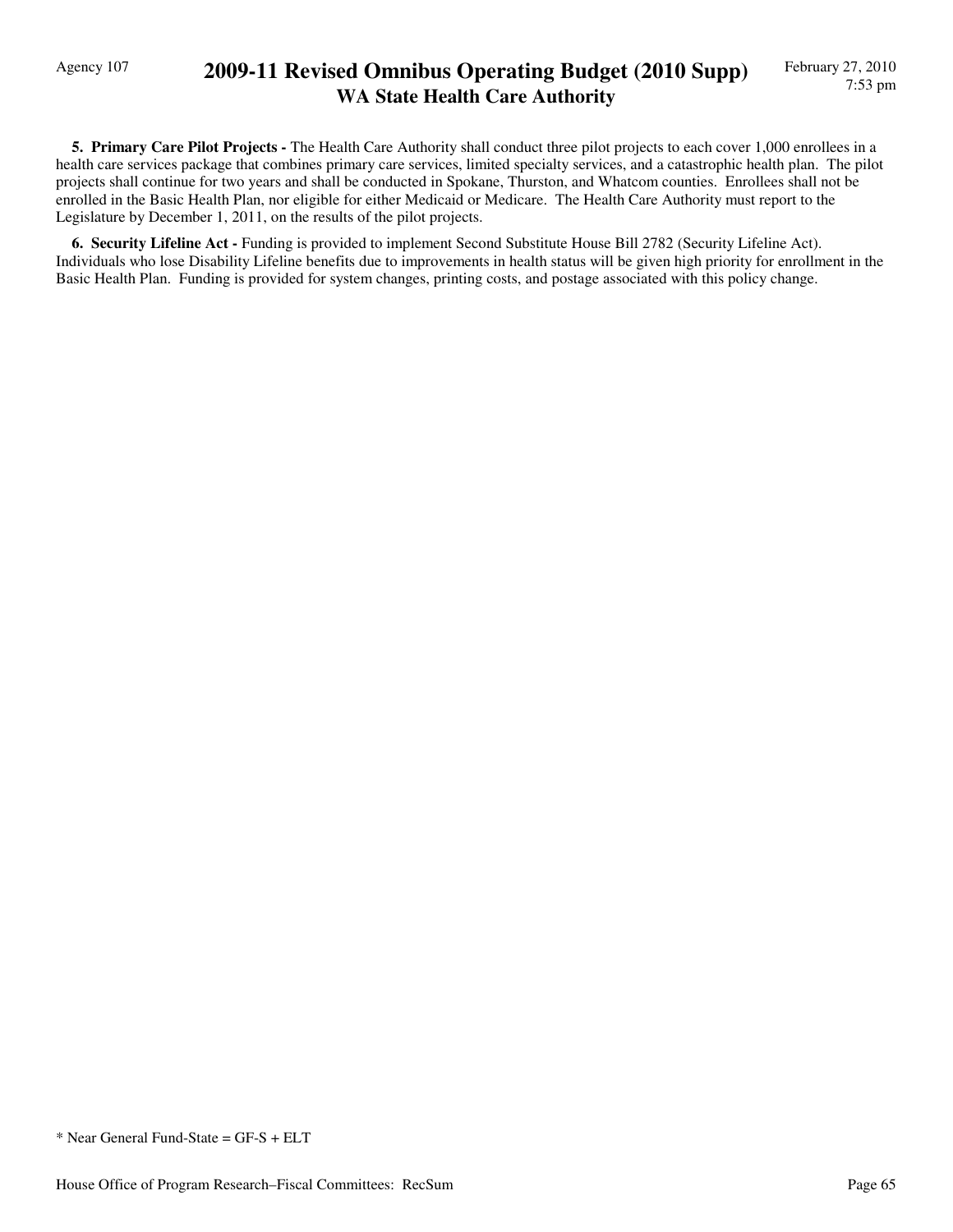# Agency 120 **2009-11 Revised Omnibus Operating Budget (2010 Supp)**

**Human Rights Commission** (Dollars in Thousands)

|                                         | <b>House Committee Passed</b> |           |              |
|-----------------------------------------|-------------------------------|-----------|--------------|
|                                         | <b>FTEs</b>                   | Near GF-S | <b>Total</b> |
| 2009-11 Original Appropriations         | 37.2                          | 5,171     | 6,470        |
| 2009-11 Maintenance Level               | 37.2                          | 5,171     | 6,470        |
| 2010 Policy Non-Comp Changes:           |                               |           |              |
| Federal Revenue & Expenditures<br>1.    | 2.0                           | $\theta$  | 297          |
| Policy -- Non-Comp Total                | 2.0                           | $\theta$  | 297          |
| <b>Total Policy Changes</b>             | 2.0                           | $\theta$  | 297          |
| 2009-11 Revised Appropriations          | 39.2                          | 5,171     | 6,767        |
| Difference from Original Appropriations | 2.0                           | $\theta$  | 297          |
| % Change from Original Appropriations   | 5.4%                          | $0.0\%$   | $4.6\%$      |

#### *Comments:*

 **1. Federal Revenue & Expenditures -** Federal expenditure authority is increased to allow the agency to hire the staff necessary to continue to investigate housing and employment discrimination claims in a timely manner in accordance with Chapter 49.60 RCW. Revenue for these activities will come from work-sharing agreements with the Equal Employment Opportunity Commission and the U.S. Department of Housing and Urban Development.

<sup>\*</sup> Near General Fund-State = GF-S + ELT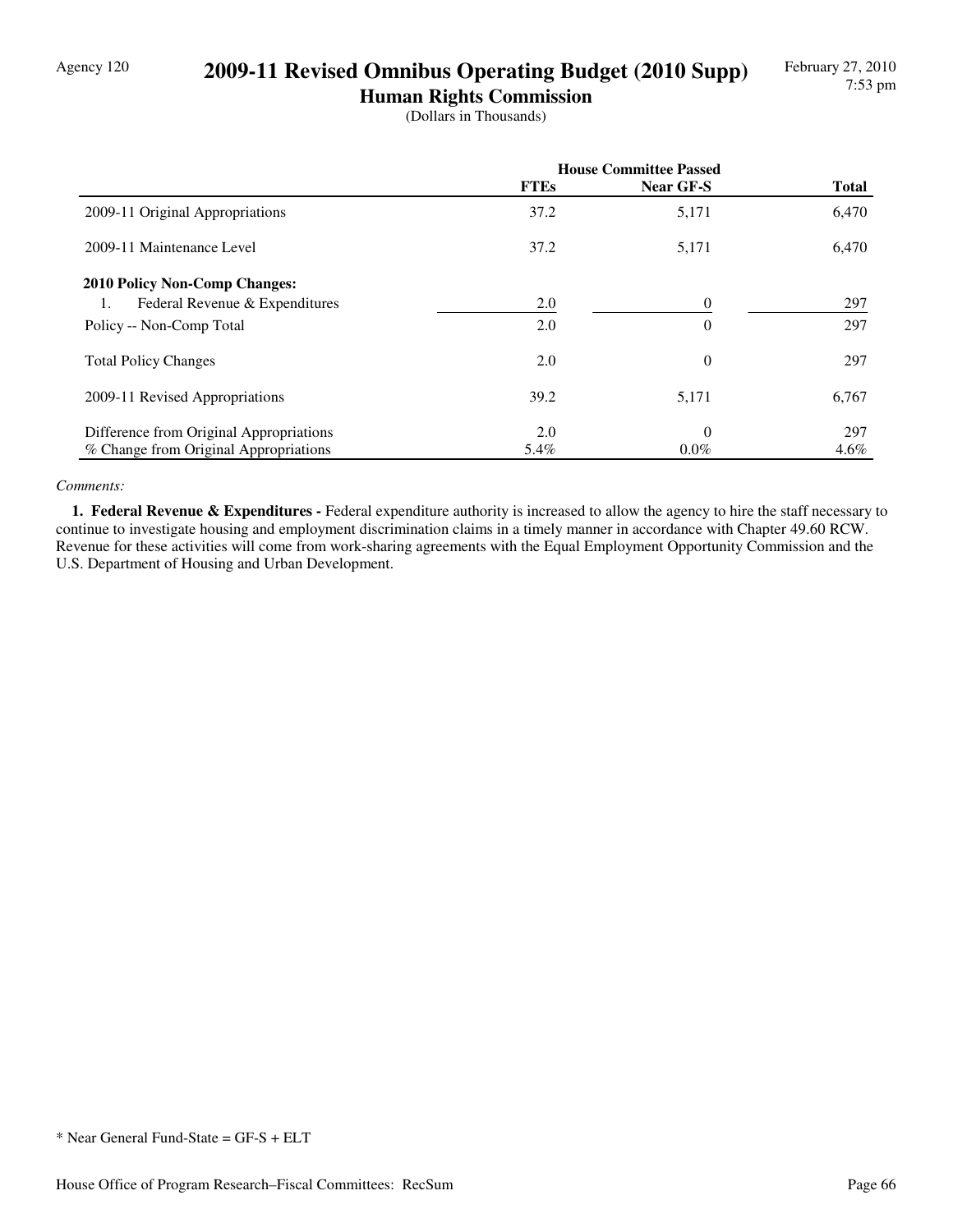# Agency 190 **2009-11 Revised Omnibus Operating Budget (2010 Supp)**

**Bd of Industrial Insurance Appeals** (Dollars in Thousands)

|                                         | <b>House Committee Passed</b> |                |              |
|-----------------------------------------|-------------------------------|----------------|--------------|
|                                         | <b>FTEs</b>                   | Near GF-S      | <b>Total</b> |
| 2009-11 Original Appropriations         | 159.3                         | $\overline{0}$ | 36,926       |
| 2009-11 Maintenance Level               | 159.3                         | $\theta$       | 36,930       |
| 2010 Policy Non-Comp Changes:           |                               |                |              |
| <b>Implement SACS Directive</b><br>1.   | $-1.2$                        | $\theta$       | -66          |
| Administrative Efficiencies<br>2.       | 0.0                           | 0              | $-300$       |
| Policy -- Non-Comp Total                | $-1.2$                        | $\theta$       | $-366$       |
| <b>Total Policy Changes</b>             | $-1.2$                        | $\theta$       | $-366$       |
| 2009-11 Revised Appropriations          | 158.1                         | $\theta$       | 36,564       |
| Difference from Original Appropriations | $-1.2$                        | $\Omega$       | $-362$       |
| % Change from Original Appropriations   | $-0.7\%$                      | $0.0\%$        | $-1.0\%$     |

#### *Comments:*

 **1. Implement SACS Directive -** Savings will be achieved through the increased use of the Office of Financial Management's Small Agency Client Services (SACS), which provides centralized accounting, payroll, and budgeting services. (Medical Aid Account - State, Accident Account - State)

 **2. Administrative Efficiencies -** Savings will be achieved by reducing maintenance contract costs, implementing print assessment recommendations, contracting with a new phone vendor, utilizing office space more efficiently through telework and office sharing, and implementing a number of various other process improvements. (Accident Account-State, Medical Aid Account-State)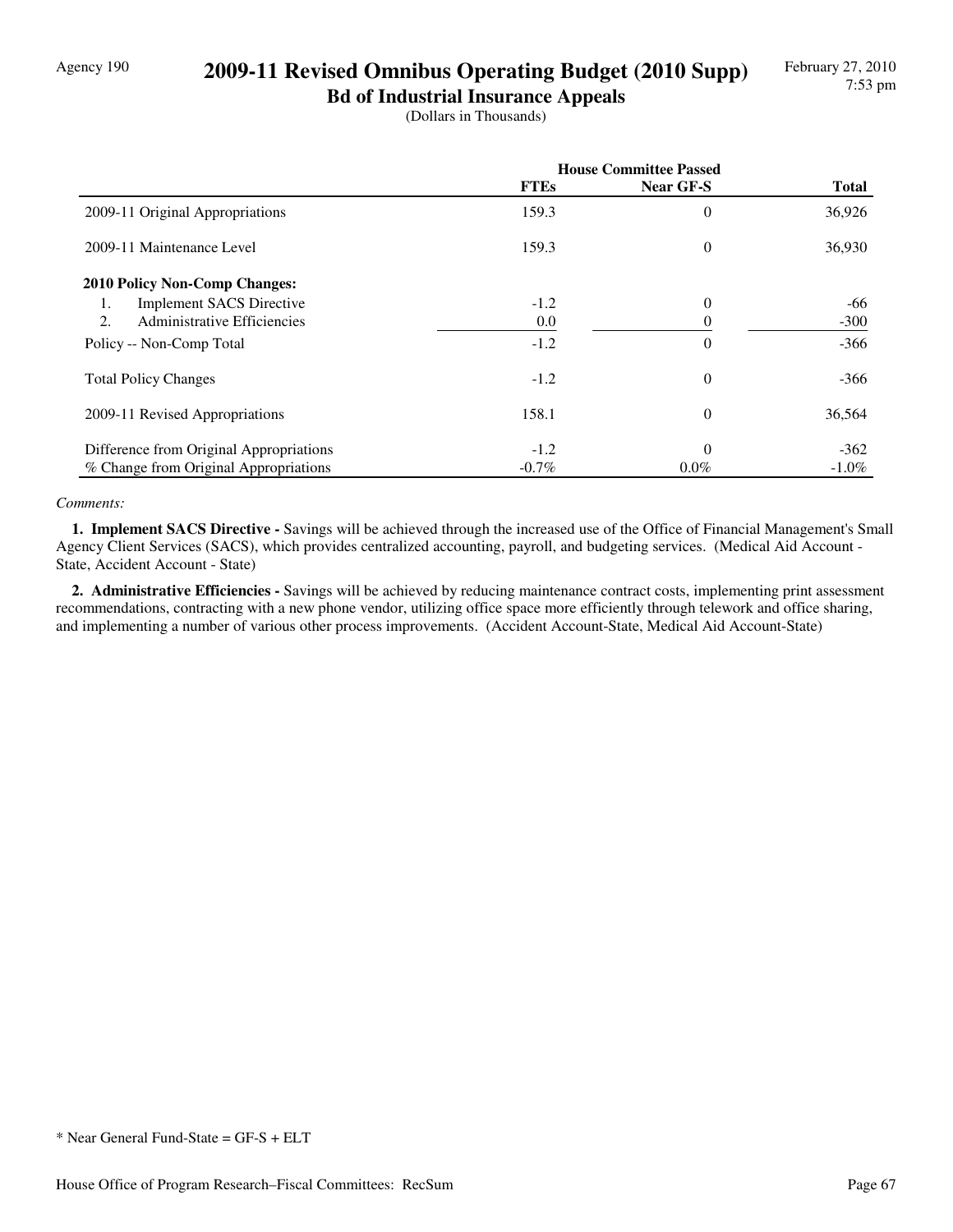### Agency 227 **2009-11 Revised Omnibus Operating Budget (2010 Supp)**

**Criminal Justice Training Comm** (Dollars in Thousands)

|                                                 | <b>House Committee Passed</b> |                  |          |
|-------------------------------------------------|-------------------------------|------------------|----------|
|                                                 | <b>FTEs</b>                   | <b>Near GF-S</b> | Total    |
| 2009-11 Original Appropriations                 | 35.1                          | 38,322           | 44,974   |
| 2009-11 Maintenance Level                       | 35.1                          | 36,037           | 42,689   |
| <b>2010 Policy Non-Comp Changes:</b>            |                               |                  |          |
| 1.<br>Eliminate Standards Board #               | 0.0                           | $-9$             | $-9$     |
| 2.<br>Drug Prosecution Assistance               | 0.0                           | 236              | 236      |
| 3.<br>Project Safe Neighborhoods                | 0.0                           | $\Omega$         | 228      |
| 4.<br>Reduce funding for Development Div.       | $-0.8$                        | $-220$           | $-220$   |
| 5.<br><b>Reimbursement for Ammunition Costs</b> | 0.0                           | $-171$           | $\Omega$ |
| 6.<br>Crisis Intervention Training              | 0.0                           | $\overline{0}$   | 950      |
| Policy -- Non-Comp Total                        | $-0.8$                        | $-164$           | 1,185    |
| <b>Total Policy Changes</b>                     | $-0.8$                        | $-164$           | 1,185    |
| 2009-11 Revised Appropriations                  | 34.4                          | 35,873           | 43,874   |
| Difference from Original Appropriations         | $-0.8$                        | $-2,449$         | $-1,100$ |
| % Change from Original Appropriations           | $-2.1\%$                      | $-6.4\%$         | $-2.5\%$ |

#### *Comments:*

 **1. Eliminate Standards Board # -** Funding is reduced to reflect savings from elimination of the Boards of Law Enforcement and Correctional Training Standards, pursuant to Substitute House Bill 2617 (boards and commissions).

 **2. Drug Prosecution Assistance -** Funding for the Drug Prosecution Assistance activity is transferred from the Department of Commerce to the Washington Criminal Justice Training Commission effective July 1, 2010. Drug Prosecution Assistance funds are used to handle the increased caseloads due to drug interdiction programs.

 **3. Project Safe Neighborhoods -** Funding for the Project Safe Neighborhoods program is transferred from the Department of Commerce to the Criminal Justice Training Commission effective July 1, 2010. The Project Safe Neighborhood program aims to reduce the incidence of gun crime and gang violence in communities. (General Fund-Federal)

**4. Reduce funding for Development Div. -** Funding is reduced for curriculum designers within the Development, Training, and Standards Division.

 **5. Reimbursement for Ammunition Costs -** Funding from General Fund-State is reduced and funding from General Fund-Local is increased to reflect cost recovery for ammunition. Agencies with 100 or more full-time commissioned officers will reimburse the Criminal Justice Training Commission the costs of ammunition, based on the average cost of ammunition per cadet, for cadets they enroll in the Basic Law Enforcement Academy. (General Fund-State, General Fund-Local)

 **6. Crisis Intervention Training -** Funding is provided to deliver crisis intervention training in coordination with the King County Sheriff's Office. Crisis intervention training will be provided in order to increase the number of trained police officers and emergency workers in King County responding to calls involving individuals who may be affected by a mental illness or chemical dependency.

<sup>\*</sup> Near General Fund-State = GF-S + ELT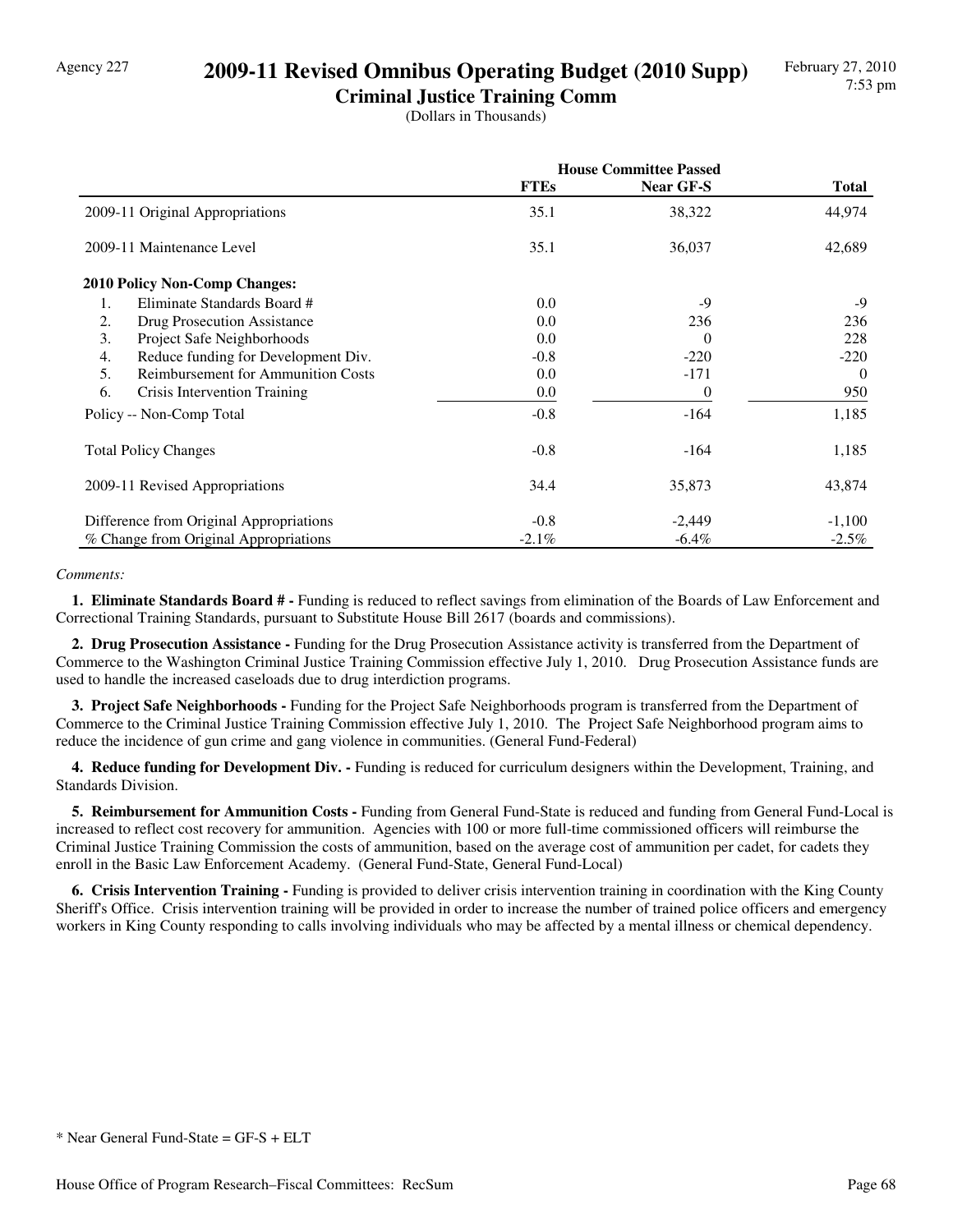# Agency 235 **2009-11 Revised Omnibus Operating Budget (2010 Supp)**

**Department of Labor and Industries** (Dollars in Thousands)

|                                              | <b>House Committee Passed</b> |           |              |
|----------------------------------------------|-------------------------------|-----------|--------------|
|                                              | <b>FTEs</b>                   | Near GF-S | <b>Total</b> |
| 2009-11 Original Appropriations              | 2,744.1                       | 48,489    | 630,563      |
| 2009-11 Maintenance Level                    | 2,744.5                       | 48,347    | 624,453      |
| <b>2010 Policy Non-Comp Changes:</b>         |                               |           |              |
| Crime Victims Comp Adjustments#<br>1.        | 0.0                           | -446      | -446         |
| 2.<br><b>Fiscal Year Adjustment</b>          | 0.0                           | $\Omega$  | $\theta$     |
| 3.<br>Reduc to Contractor Compliance Pgm     | $-1.0$                        | $-619$    | $-619$       |
| <b>Boiler Inspection Program Costs</b><br>4. | 0.0                           | $\theta$  | 381          |
| 5.<br><b>CVC Reduce Medical Fees</b>         | 0.0                           | $-774$    | $-774$       |
| 6.<br>Crime Victim Mental Health Services    | 0.0                           | 66        | 66           |
| 7.<br>Convert to New Federal Medical Code    | 1.6                           | 0         | 878          |
| 8.<br>Prevailing Wage Backlog                | 1.1                           | 0         | 148          |
| 9.<br>Underground Economy                    | 0.0                           | 0         | 96           |
| Policy -- Non-Comp Total                     | 1.6                           | $-1,773$  | $-270$       |
| <b>Total Policy Changes</b>                  | 1.6                           | $-1,773$  | $-270$       |
| 2009-11 Revised Appropriations               | 2,746.1                       | 46,574    | 624,183      |
| Difference from Original Appropriations      | 2.1                           | $-1,915$  | $-6,380$     |
| % Change from Original Appropriations        | $0.1\%$                       | $-4.0\%$  | $-1.0\%$     |

#### *Comments:*

 **1. Crime Victims Comp Adjustments# -** Savings is achieved by implementing eligibility and benefits changes. These changes will result in payment caps and other benefit reductions in the Crime Victims Compensation (CVC) Program. This item assumes a reduction of Permanent Partial Disability benefits to \$7,000, a requirement that claimants reported their crime within 90 days and that they apply for CVC benefits within one year of the date of the crime. Time loss benefits will be paid only to those individuals who were employed at the time of the crime. Convicted felons will no longer be eligible for CVC benefits. The overall benefit maximum will be reduced to \$50,000 and funeral expenses will be capped at \$5,000.

 **2. Fiscal Year Adjustment -** Due to a rising caseload and a smaller allocation of federal funds, the Crime Victims Compensation Program is projected to be overspent in FY 2010. The program is authorized to shift General Fund-State funds from FY 2011 to FY 2010. This is a net zero impact to the general fund.

 **3. Reduc to Contractor Compliance Pgm -** Savings is achieved by eliminating inspector positions in the construction compliance program. (General Fund-State)

 **4. Boiler Inspection Program Costs -** Funding is provided to cover basic program operating expenses. These expenses include travel for inspectors and advisory board members, the annual purchase of revised national code manuals, mobile computing equipment, inspector training on industry standards, and consumer education and outreach materials. (Pressure Systems Safety Account-State)

**5. CVC Reduce Medical Fees -** Savings is achieved by reducing provider reimbursement rates to Medicaid levels for mental health and dental services. (General Fund-State)

 **6. Crime Victim Mental Health Services -** Funding is provided for mental health services for Crime Victims' Compensation Program clients who have an established relationship with a mental health provider and subsequently obtain coverage under other government health care programs. This funding provides continuity of care when such mental health services are not covered by the client's other government health care coverage. (General Fund-State)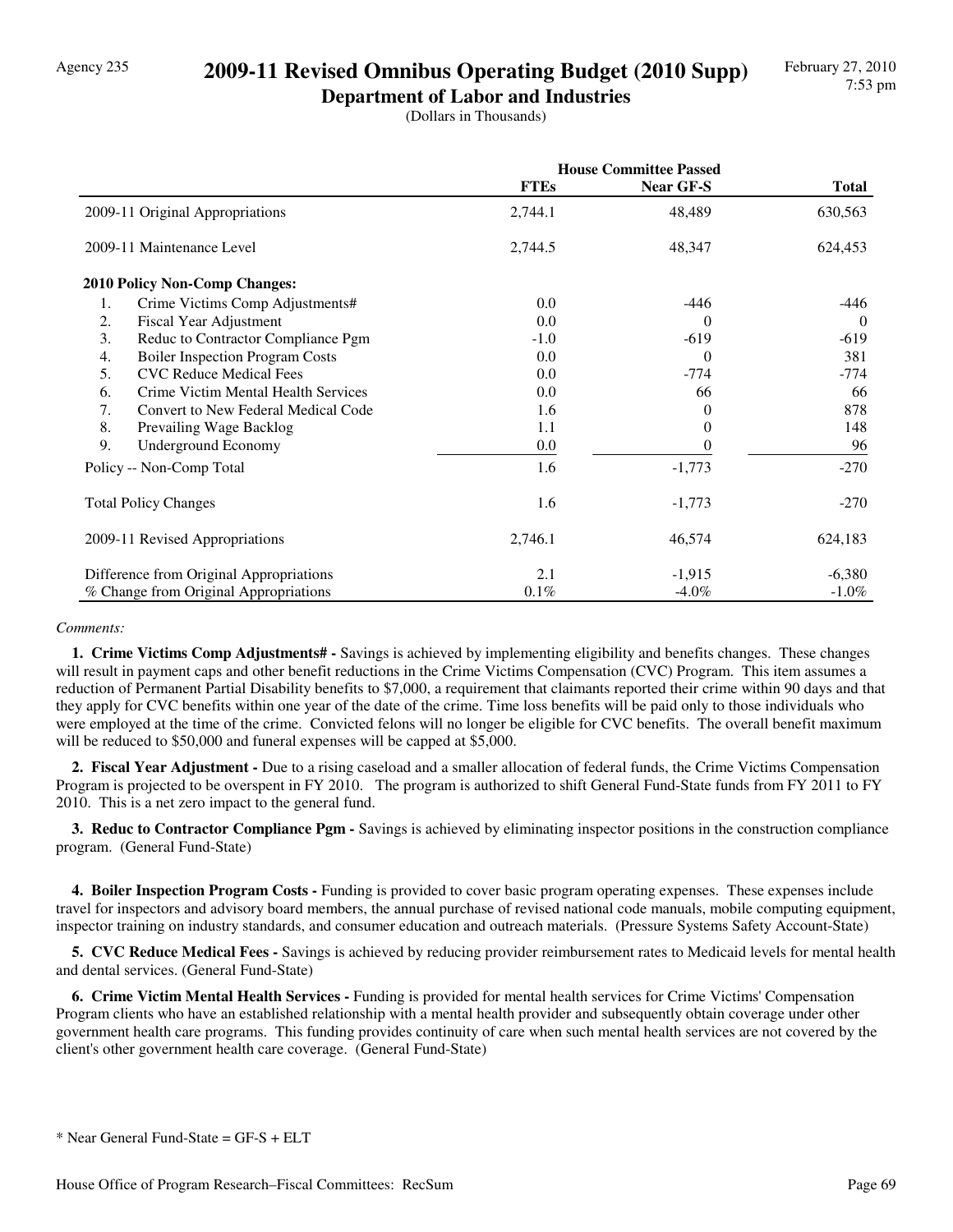## Agency 235 **2009-11 Revised Omnibus Operating Budget (2010 Supp) Department of Labor and Industries**

 **7. Convert to New Federal Medical Code -** Funding is provided to modify information technology systems. Funds will be used to bring systems into conformity with new Version 10 of the International Classification of Diseases. These classifications are used for electronic billing or other data transactions. (Accident Account-State, Medical Aid Account-State)

**8. Prevailing Wage Backlog -** Funding is provided for two permanent employees to process certified payroll requests and review of Statement of Intents to Pay Prevailing Wages and Affidavit of Wages Paid filed by contractors under the Public Works Act. (Public Works Account-State)

 **9. Underground Economy -** Funding is provided for Substitute House Bill 2789 (underground economy activity). This bill authorizes issuance of third-party subpoenas for purposes of agency investigations.

\* Near General Fund-State = GF-S + ELT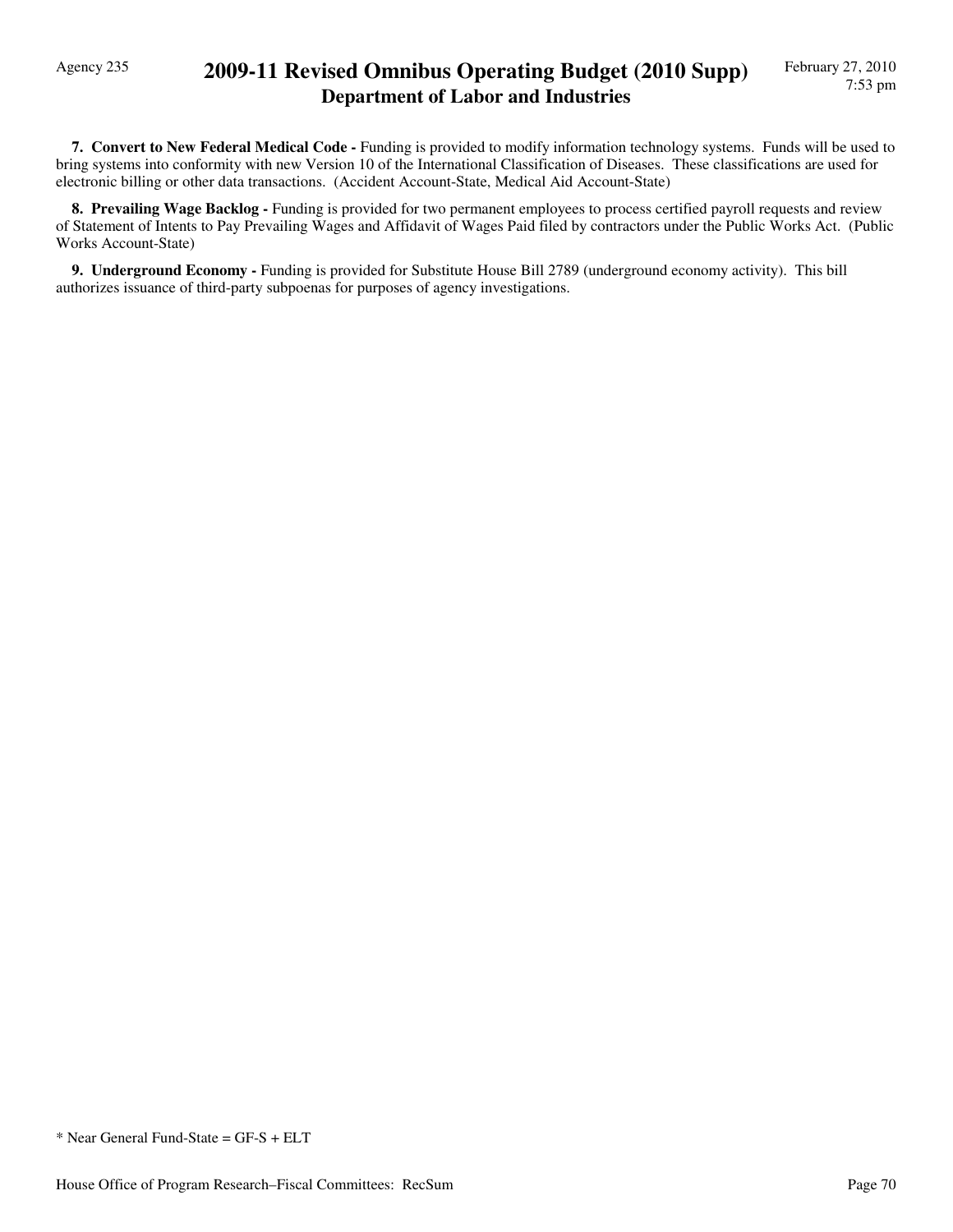### Agency 250 **2009-11 Revised Omnibus Operating Budget (2010 Supp) Indeterminate Sentence Review Board**

(Dollars in Thousands)

|                                         | <b>House Committee Passed</b> |           |              |
|-----------------------------------------|-------------------------------|-----------|--------------|
|                                         | <b>FTEs</b>                   | Near GF-S | <b>Total</b> |
| 2009-11 Original Appropriations         | 17.2                          | 3,768     | 3,768        |
| 2009-11 Maintenance Level               | 17.2                          | 3,768     | 3,768        |
| <b>2010 Policy Non-Comp Changes:</b>    |                               |           |              |
| Merge ISRB with DOC<br>1.               | $-8.6$                        | $-1,886$  | $-1,886$     |
| Policy -- Non-Comp Total                | $-8.6$                        | $-1,886$  | $-1,886$     |
| <b>Total Policy Changes</b>             | $-8.6$                        | $-1,886$  | $-1,886$     |
| 2009-11 Revised Appropriations          | 8.6                           | 1,882     | 1,882        |
| Difference from Original Appropriations | $-8.6$                        | $-1,886$  | $-1,886$     |
| % Change from Original Appropriations   | $-50.0\%$                     | $-50.1\%$ | $-50.1\%$    |

#### *Comments:*

 **1. Merge ISRB with DOC -** The Indeterminate Sentencing Review Board (ISRB) is merged into the Department of Corrections, effective July 1, 2010. The functions of the ISRB, including responsibility of supervision, release, and revocation of offenders sentences to felony offenses prior to July 1, 1984, and for offenders with "determinate plus" sentences will continue.

<sup>\*</sup> Near General Fund-State = GF-S + ELT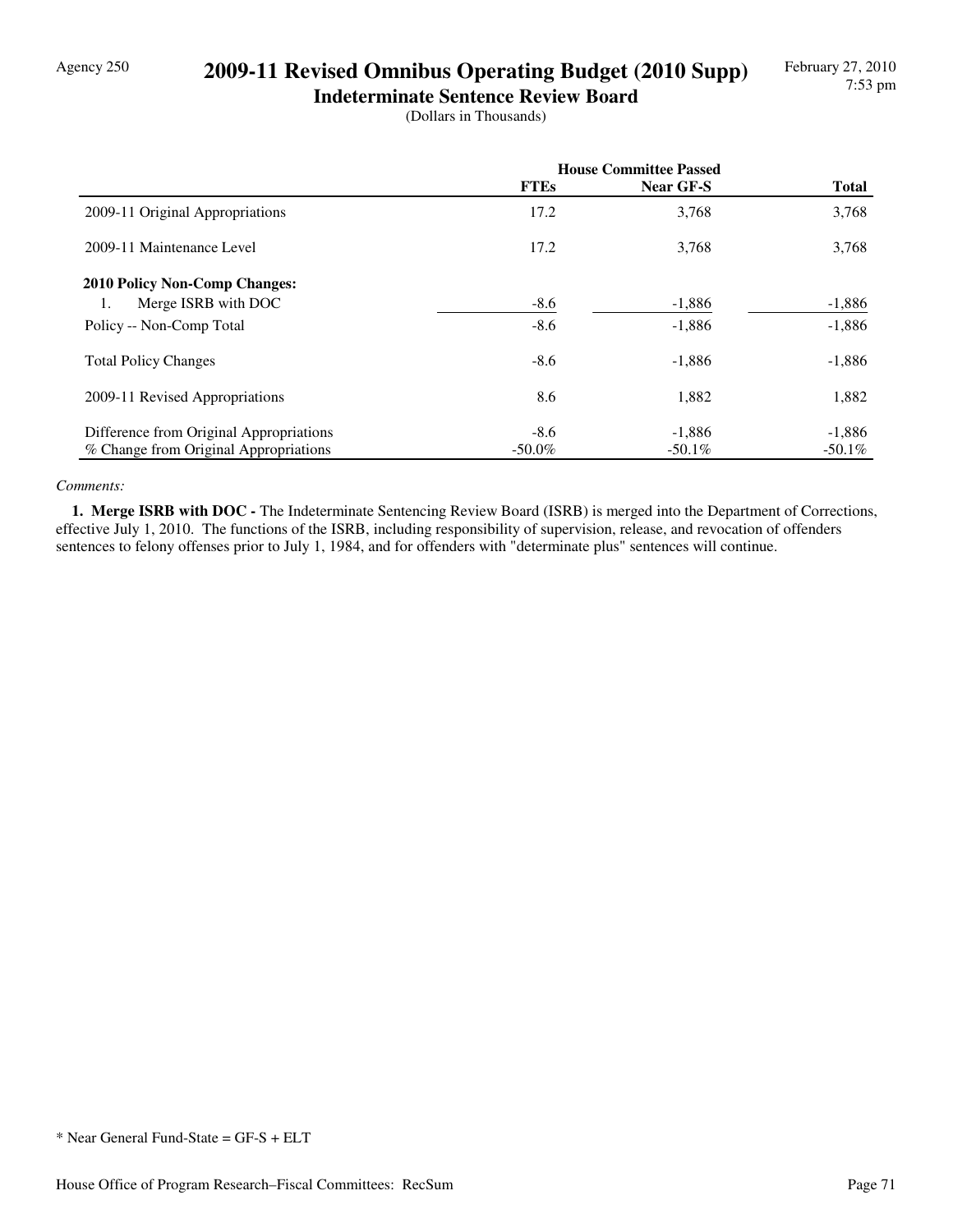## Agency 303 **2009-11 Revised Omnibus Operating Budget (2010 Supp)**

**Department of Health**

(Dollars in Thousands)

|     |                                           |             | <b>House Committee Passed</b> |                  |
|-----|-------------------------------------------|-------------|-------------------------------|------------------|
|     |                                           | <b>FTEs</b> | <b>Near GF-S</b>              | <b>Total</b>     |
|     | 2009-11 Original Appropriations           | 1,526.1     | 190,219                       | 988,843          |
|     | 2009-11 Maintenance Level                 | 1,574.7     | 189,987                       | 1,094,351        |
|     | 2010 Policy Non-Comp Changes:             |             |                               |                  |
| 1.  | Discipline of Unsafe Nurses               | 7.7         | $\boldsymbol{0}$              | 1,961            |
| 2.  | Discipline of Unsafe Providers            | 9.5         | $\boldsymbol{0}$              | 2,147            |
| 3.  | MQAC Educational Programs/Research        | 0.7         | $\boldsymbol{0}$              | 128              |
| 4.  | Reduce Tobacco Prevention prgms           | 0.0         | $\boldsymbol{0}$              | $-2,649$         |
| 5.  | Reduce Child and Maternal Health          | 0.0         | -438                          | $-438$           |
| 6.  | Elim Subsidized Digital Mammography       | 0.0         | $-578$                        | $-578$           |
| 7.  | <b>Universal Vaccination Savings</b>      | 0.0         | $-9,000$                      | $-9,000$         |
| 8.  | Reduce Environmental Health Prgms         | 0.0         | $-200$                        | $-200$           |
| 9.  | Reduce Area Health Centers                | 0.0         | $-60$                         | $-60$            |
| 10. | <b>Reduce Radiation Lab Testing</b>       | $-1.0$      | $-150$                        | $-150$           |
| 11. | Reduce Colon Screening                    | 0.0         | $-208$                        | $-208$           |
| 12. | Elim Medical Nutritional Therapy          | 0.0         | $-370$                        | $-370$           |
| 13. | DD Council and Endowment                  | 4.5         | 57                            | 2,149            |
| 14. | <b>EMS</b> Trauma Fund Reductions         | 0.0         | $\boldsymbol{0}$              | $-319$           |
| 15. | Cardio Invasive Specialists               | 0.0         | $\overline{0}$                | 10               |
| 16. | Maintain Newborn Clinic Support           | 0.0         | $-408$                        | $\boldsymbol{0}$ |
| 17. | <b>Registered Domestic Partners</b>       | 0.0         | 58                            | 58               |
| 18. | <b>Family Planning Grants</b>             | 0.0         | 3,000                         | 3,000            |
| 19. | Reduce AIDS Funding                       | 0.0         | $-3,872$                      | $-3,872$         |
| 20. | Eliminate EMS Licensing Committee         | 0.0         | -8                            | -8               |
| 21. | <b>Credentialing Health Professionals</b> | 5.2         | $\boldsymbol{0}$              | 706              |
| 22. | Pain Management                           | 0.0         | $\theta$                      | 66               |
| 23. | Health Professions Survey Study           | 0.0         | 50                            | 50               |
| 24. | Pharmacy Tech Continuing Education        | 0.0         | $\boldsymbol{0}$              | 18               |
| 25. | Tracking Pseudoephedrine                  | 0.0         | 23                            | 23               |
| 26. | <b>Washington Vaccine Association</b>     | 0.0         | 100                           | 52,274           |
| 27. | Occupational Therapy Wound Care           | 0.0         | $\boldsymbol{0}$              | 12               |
| 28. | Preventing Impaired Practice              | 2.3         | $\boldsymbol{0}$              | 441              |
| 29. | Licensing Barriers to Nursing Care        | 2.6         | $\theta$                      | 403              |
| 30. | Poison Center Funding Transfer            | 0.0         | -400                          | $-400$           |
|     | Policy -- Non-Comp Total                  | 31.3        | $-12,404$                     | 45,194           |
|     | <b>Total Policy Changes</b>               | 31.3        | $-12,404$                     | 45,194           |
|     | 2009-11 Revised Appropriations            | 1,605.9     | 177,583                       | 1,139,545        |
|     | Difference from Original Appropriations   | 79.9        | $-12,636$                     | 150,702          |
|     | % Change from Original Appropriations     | 5.2%        | $-6.6%$                       | 15.2%            |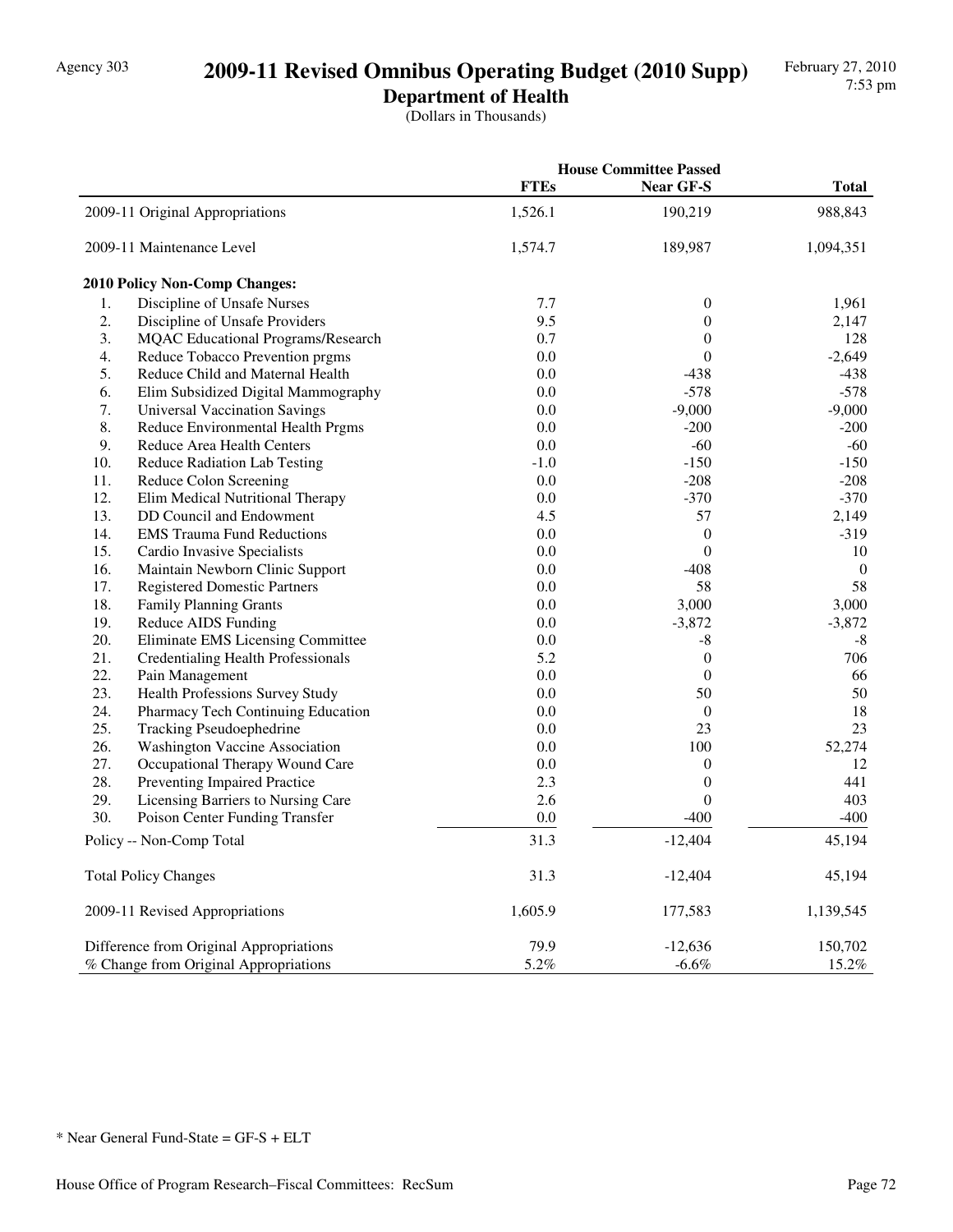## Agency 303 **2009-11 Revised Omnibus Operating Budget (2010 Supp) Department of Health**

#### *Comments:*

 **1. Discipline of Unsafe Nurses -** The Nursing Care Quality Assurance Commission (NCQAC) takes legal action on nurses' licenses, based on complaints of unprofessional conduct as investigated and prosecuted. Additional expenditure authority is provided for increased investigators, legal staff, and health law judges to address the backlog of cases. (Health Professions Account-State)

 **2. Discipline of Unsafe Providers -** The Secretary of Health takes legal action against health care providers in approximately 70 health professions, based on complaints of unprofessional conduct both investigated and prosecuted. Additional expenditure authority is provided for increased investigators, legal staff, and health law judges to meet workload needs. (Health Professions Account-State)

 **3. MQAC Educational Programs/Research -** The Medical Quality Assurance Commission is statutorily mandated to compare its licensing and disciplinary performance to other health care boards and commissions in Washington State while participating in an ongoing pilot project. Additional expenditure authority is provided to report progress and outcomes to the Governor and the Legislature in both annual reports as well as a comparative report by December 2013. (Health Profession Account-State)

 **4. Reduce Tobacco Prevention prgms -** Tobacco usage prevention and treatment programs are reduced as of July 1, 2010. The state will continue to operate the Quit-Line, and focus on disparities in treatment for those most at risk of engaging in tobacco usage. (Tobacco Prevention and Control Account-State)

 **5. Reduce Child and Maternal Health -** The Child and Maternal Health Division (Division) will achieve program savings through efficiencies gained by reorganizing division responsibilities. The Division works to prevent disease and outbreaks, educate individuals regarding potentially dangerous behaviors, and facilitate access to care and health services for specific populations.

 **6. Elim Subsidized Digital Mammography -** In the 2008 supplemental operating budget, funds were provided to reimburse health care providers participating in the Breast and Cervical Health Program for digital mammography services at the Medicare rate. The state will no longer subsidize the cost differential between digital mammography and traditional screening methods as of July 1, 2010.

 **7. Universal Vaccination Savings -** The state's Universal Vaccination Program is discontinued as of May 1, 2010. Due to trend changes, projected vaccination costs, and revised purchasing strategies, the program will save an additional \$9.0 million prior to its discontinuation.

**8. Reduce Environmental Health Prgms -** Competitive grants to local health jurisdictions for upgrading and enhancing On Site Sewage (OSS) databases are eliminated for FY 2010. These systems are used to monitor OSS within marine recovery areas.

 **9. Reduce Area Health Centers -** Area Health Education Centers (AHECs) are organizations that work on the regional recruitment and retention of health care providers, especially in underserved areas. Contracts with Washington's two AHECs are reduced by 10 percent as of July 1, 2010.

 **10. Reduce Radiation Lab Testing -** Capacity for testing at the Public Health Laboratory to support state laws and the regulation of medical radiation facilities is reduced for the remainder of the biennium.

 **11. Reduce Colon Screening -** The 2008 supplemental operating budget provided funds to expand the Washington Colon Health Program (Program). The 2009-11 operating budget reduced the Program by 80 percent. The Program is discontinued in FY 2011.

 **12. Elim Medical Nutritional Therapy -** The Department provides funding to the Lifelong AIDS Alliance to conduct medical nutrition therapy for financially and medically qualified clients. Support for nutritional therapy services is eliminated as of January 1, 2010.

 **13. DD Council and Endowment -** The Developmental Disabilities Council and Endowment Trust Fund are transferred from the Department of Commerce to the Department of Health. The Developmental Disabilities Council works with people with developmental disabilities and their families to promote a comprehensive system of services, and serve as an advocate and a planning body for Washington's citizens with developmental disabilities. The Endowment Trust Fund works with families and individuals with developmental disabilities to prepare for their future financial stability. (General Fund-State, General Fund-Federal, Community and Economic Development Fee Account-State)

 **14. EMS Trauma Fund Reductions -** The Trauma Care Fund (Fund) provides grants and reimbursement for trauma care services provided by ambulances and trauma care centers. Funding for these activities is reduced to accommodate decreased revenue into the Fund. (Emergency Medical State)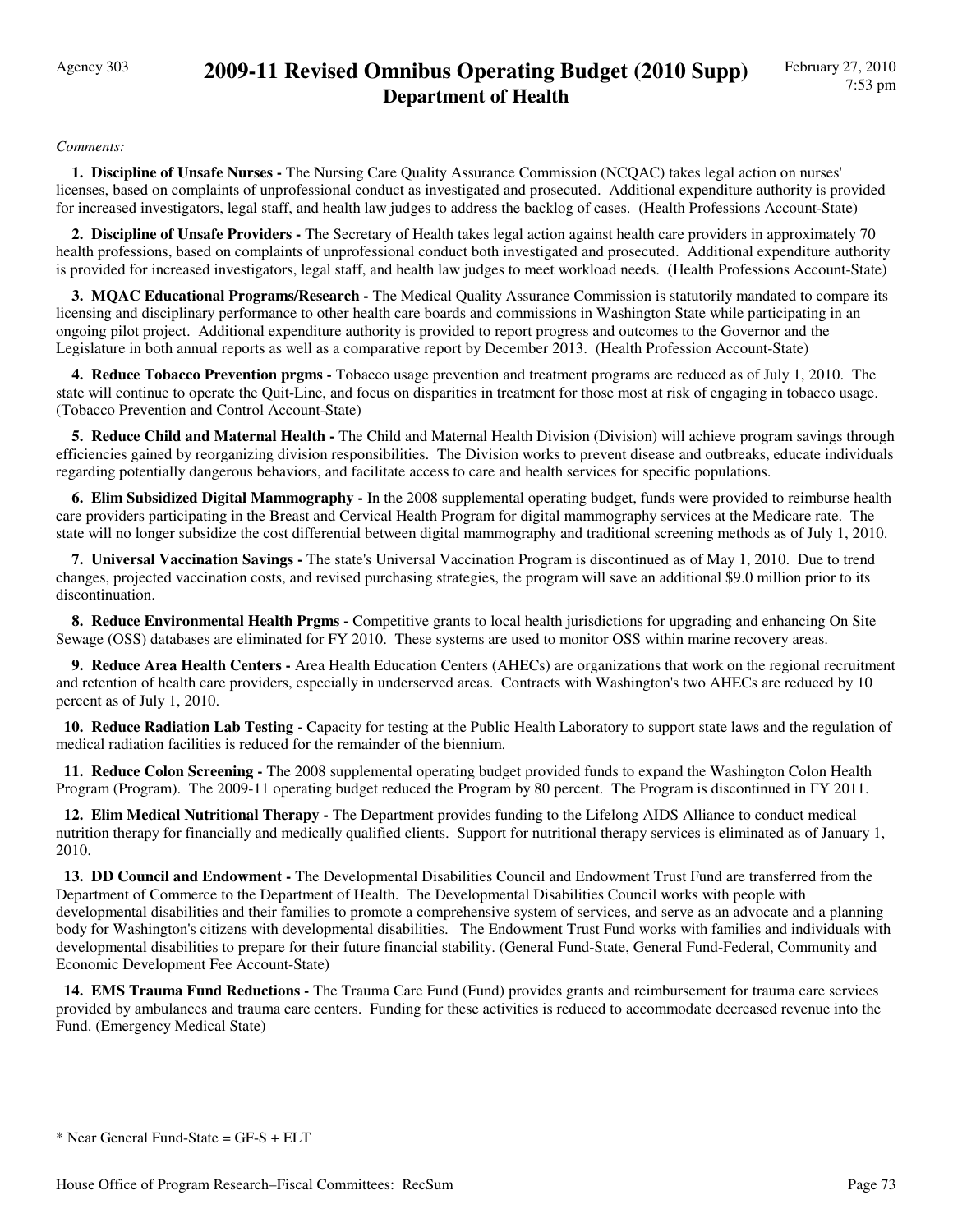## Agency 303 **2009-11 Revised Omnibus Operating Budget (2010 Supp) Department of Health**

 **15. Cardio Invasive Specialists -** Funding is provided pursuant to Substitute House Bill 2430 (cardiovascular invasive specialists) which creates a new credentialing requirement for cardiovascular invasive specialists. (Health Professions Account)

 **16. Maintain Newborn Clinic Support -** The University of Washington Hospital clinic provides treatments for children with certain inheritable or metabolic disorders. In addition, Children's Hospital supports a sickle cell disease collaborative project with state support. The newborn screening fee collected to support specialty clinics for treatment services for children with congenital disorders is raised to provide additional support for the treatment services at the University of Washington Hospital clinic and to continue the sickle cell collaborative. (General Fund-State; General Fund-Private/Local)

 **17. Registered Domestic Partners -** Funding is provided to the Department to modify its vital records program to implement Engrossed Second Substitute House Bill 2793 (registered domestic partners).

 **18. Family Planning Grants -** During the 2007-09 biennium funding was provided to the Department to support family planning clinics to increase capacity for non-DSHS eligible clients by adding more clients as well as coverage for sexually-transmitted disease testing. The 2009-11 operating budget decreases annual funding by 10 percent in FY 2010 and 70 percent in FY 2011. Funding is restored to FY 2010 levels for FY 2011.

 **19. Reduce AIDS Funding -** The Department supports people with HIV/AIDS through the HIV Client Services program, AIDS education program, and grants to regional AIDSNETs. Total state funding for these activities is reduced by 20 percent. The Department is directed to manage the remaining funding between the programs as necessary to support the greatest needs of the population, including suspending curriculum review activities, identifying sources of insurance for clients, redesigning the formulary, restricting eligibility, decreasing grants, and reducing regional costs for AIDSNET administration.

 **20. Eliminate EMS Licensing Committee -** Funding for the Emergency Medical Services Licensing and Certification Advisory Committee is eliminated pursuant to Substitute House Bill 2617 (boards and commissions).

 **21. Credentialing Health Professionals -** The Department of Health's credentialing workload has experienced an increase in new applicants in FY 2009. This increase is expected to continue in existing and newly regulated professions. Additional expenditure authority is provided to meet the demands of credentialing Washington's health professionals. (Health Professions Account-State)

 **22. Pain Management -** Funding is provided pursuant to Engrossed Substitute House Bill 2876 (pain management) which requires certain health boards and commissions to adopt rules regarding pain management. (Health Professions Account)

 **23. Health Professions Survey Study -** The Department was directed to discontinue its activities relating to collecting data regarding the health professions workforce. Funding is provided to support the development of a plan for the comprehensive and costeffective collection of data related to the health professions workforce. The plan shall be submitted to the Governor and the Legislature by December 1, 2010.

 **24. Pharmacy Tech Continuing Education -** Funding is provided pursuant to House Bill 2888 (pharmacy technicians/continuing education) which requires certified pharmacy technicians to complete continuing education requirements. (Health Professions Account)

 **25. Tracking Pseudoephedrine -** Funding is provided to implement Engrossed Second Substitute House Bill 2961 (tracking ephedrine, etc.) which establishes a statewide electronic tracking system for non-prescription sales of methamphetamine precursors.

 **26. Washington Vaccine Association -** Funding is provided to implement Second Substitute House Bill 2551 (Washington vaccine association) which establishes the Washington Vaccine Association (Association) to facilitate the purchase of childhood vaccines among health carriers and third party administrators. Members of the Association shall pay assessments for the purchase of childhood vaccines that shall allow for Washington to maintain its status as a Universal Vaccine Purchase state. The Department has responsibilities to the board of the Association, including providing data regarding program costs. (General Fund-State; Universal Vaccine Purchase Account)

 **27. Occupational Therapy Wound Care -** Funding is provided to implement Engrossed Substitute House Bill 3072 (occupational therapy wound care) which allows occupational therapists to perform wound care management under certain circumstances.

 **28. Preventing Impaired Practice -** Additional expenditure authority is provided to keep pace with increased workload in the impaired physicians program. (Health Professions Account-State)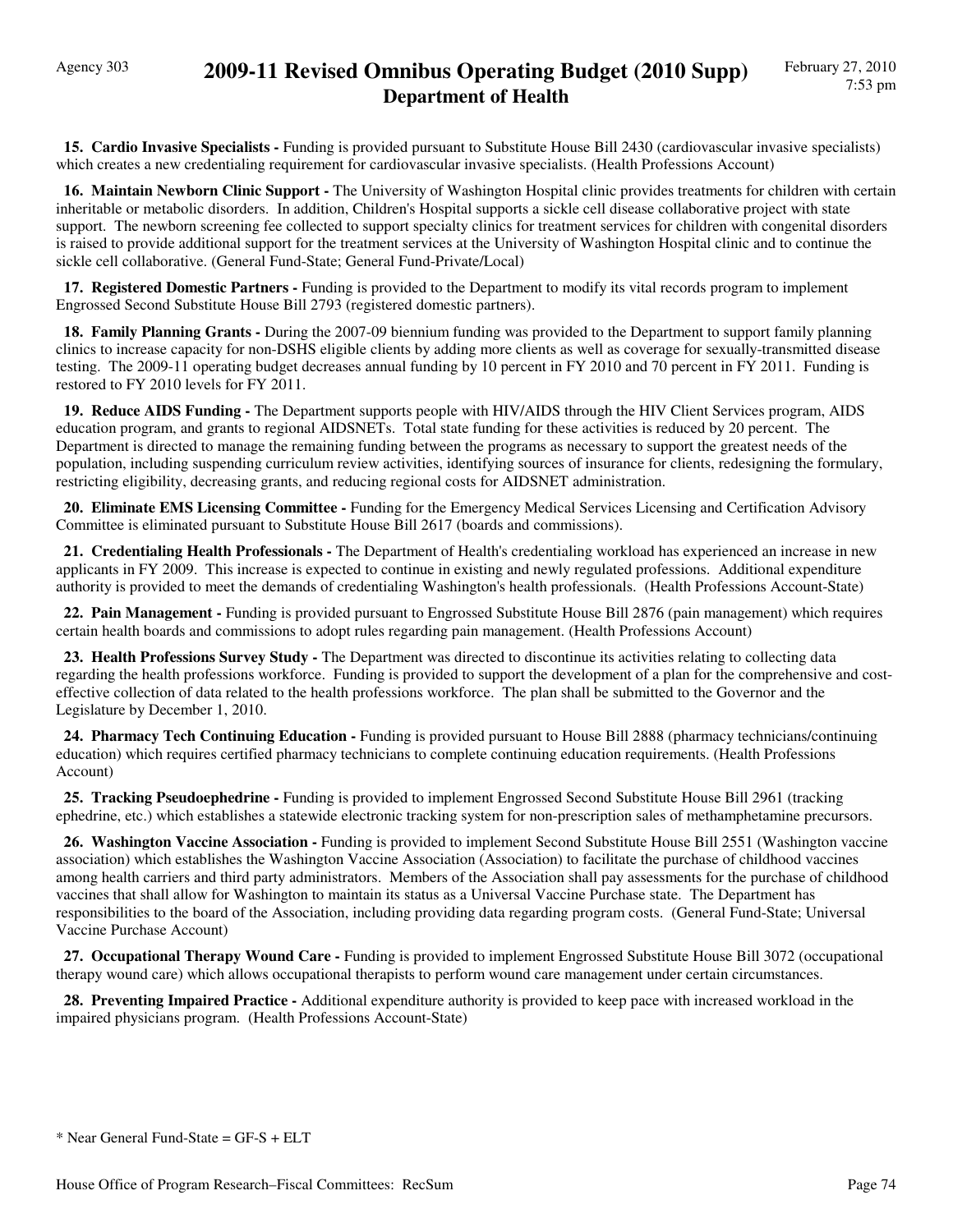## Agency 303 **2009-11 Revised Omnibus Operating Budget (2010 Supp) Department of Health**

**29. Licensing Barriers to Nursing Care -** The number of nurses licensed in the last year has increased by 30 percent. To avoid delays in discipline that would result from continued practice by unsafe or unskilled providers, additional expenditure authority is provided to meet workload needs. (Health Professions Account-State)

 **30. Poison Center Funding Transfer -** A portion of the Department's funding for the Washington State Poison Center (WPC) is transferred to the Medical Assistance program at the Department of Social and Health Services which shall disburse the funds to the WPC and seek federal matching funds under the Children's Health Insurance Program. The WPC provides statewide treatment advice and assistance in the case of exposure to poisonous, hazardous, or toxic substances.

\* Near General Fund-State = GF-S + ELT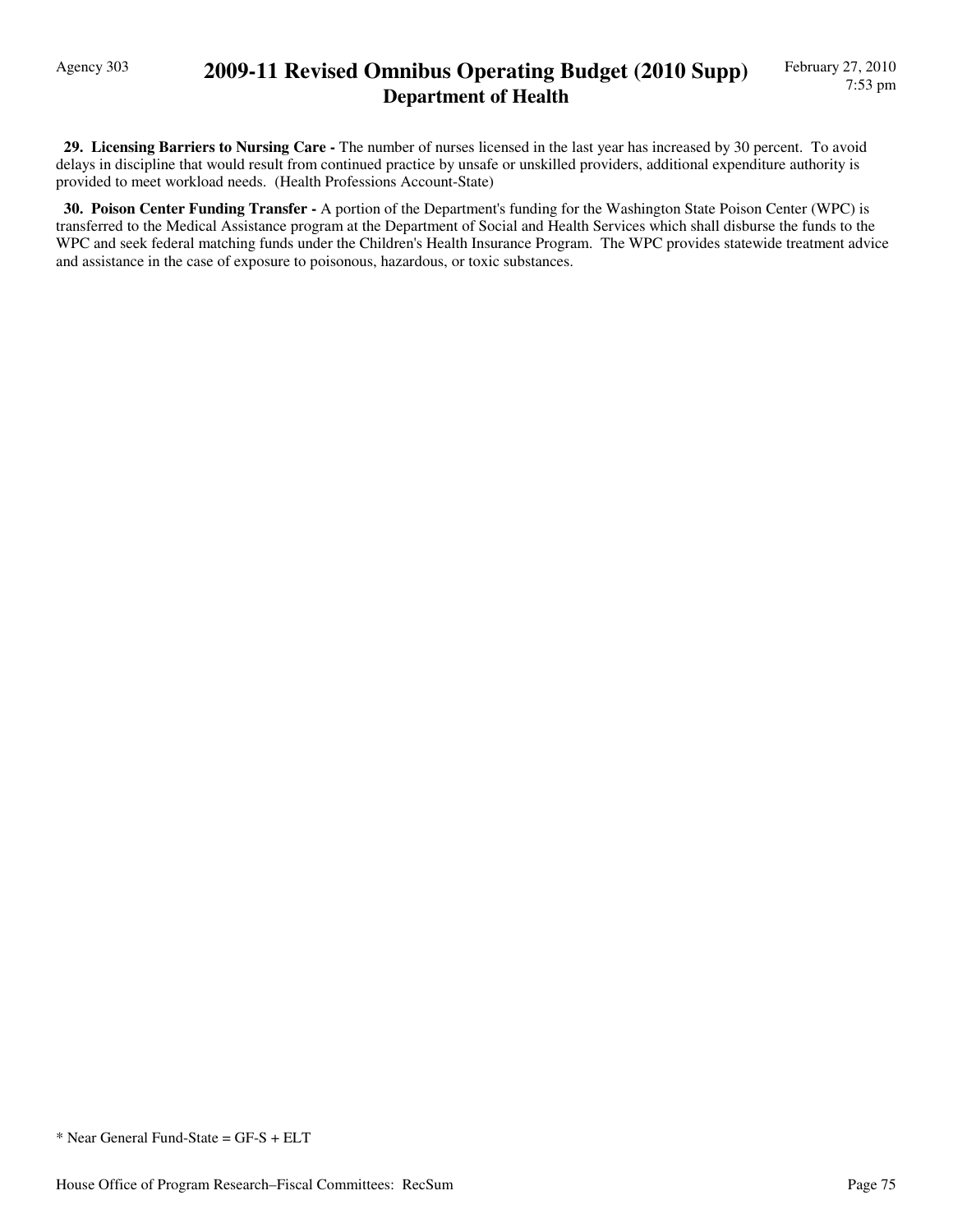## Agency 305 **2009-11 Revised Omnibus Operating Budget (2010 Supp)**

**Department of Veterans' Affairs** (Dollars in Thousands)

|                                           | <b>House Committee Passed</b> |                  |              |
|-------------------------------------------|-------------------------------|------------------|--------------|
|                                           | <b>FTEs</b>                   | <b>Near GF-S</b> | <b>Total</b> |
| 2009-11 Original Appropriations           | 683.3                         | 20,123           | 110,239      |
| 2009-11 Maintenance Level                 | 684.3                         | 20,125           | 113,090      |
| <b>2010 Policy Non-Comp Changes:</b>      |                               |                  |              |
| Savings & Revenue in Veterans Homes<br>1. | $-1.0$                        | $-396$           | $-396$       |
| <b>Stimulus FMAP Extension</b><br>2.      | 0.0                           | $-484$           | $\Omega$     |
| 3.<br>Veteran Service Officers Contract   | 0.0                           | 0                | 250          |
| Policy -- Non-Comp Total                  | $-1.0$                        | $-880$           | $-146$       |
| <b>Total Policy Changes</b>               | $-1.0$                        | $-880$           | -146         |
| 2009-11 Revised Appropriations            | 683.3                         | 19,245           | 112,944      |
| Difference from Original Appropriations   | 0.0                           | $-878$           | 2,705        |
| % Change from Original Appropriations     | $0.0\%$                       | $-4.4\%$         | $2.5\%$      |

#### *Comments:*

 **1. Savings & Revenue in Veterans Homes -** Funding is reduced to reflect savings from revising contracts for goods and services in the skilled nursing facilities at Orting, Retsil, and Spokane.

 **2. Stimulus FMAP Extension -** The Federal Medical Assistance Percentage (FMAP) is the share of Medicaid costs that the federal government provides. The American Recovery and Reinvestment Act of 2009 increased FMAP by almost 13 percentage points for FY 2010 and the first six months of FY 2011. The Legislature anticipates that the FMAP increase from 50.00 percent to 62.94 percent will be extended for six additional months through June 2011, resulting in a reduction in state expenditures for services that receive Medicaid Title XIX and Title VI-E federal match. (General Fund-State, General Fund-Federal)

 **3. Veteran Service Officers Contract -** Funding is provided for the Veterans Affairs to contract with six additional veteran service officers to be located at the DSHS Community Service Offices to assist veterans in obtaining federal veterans benefits. (Veterans Innovations Program Account-State)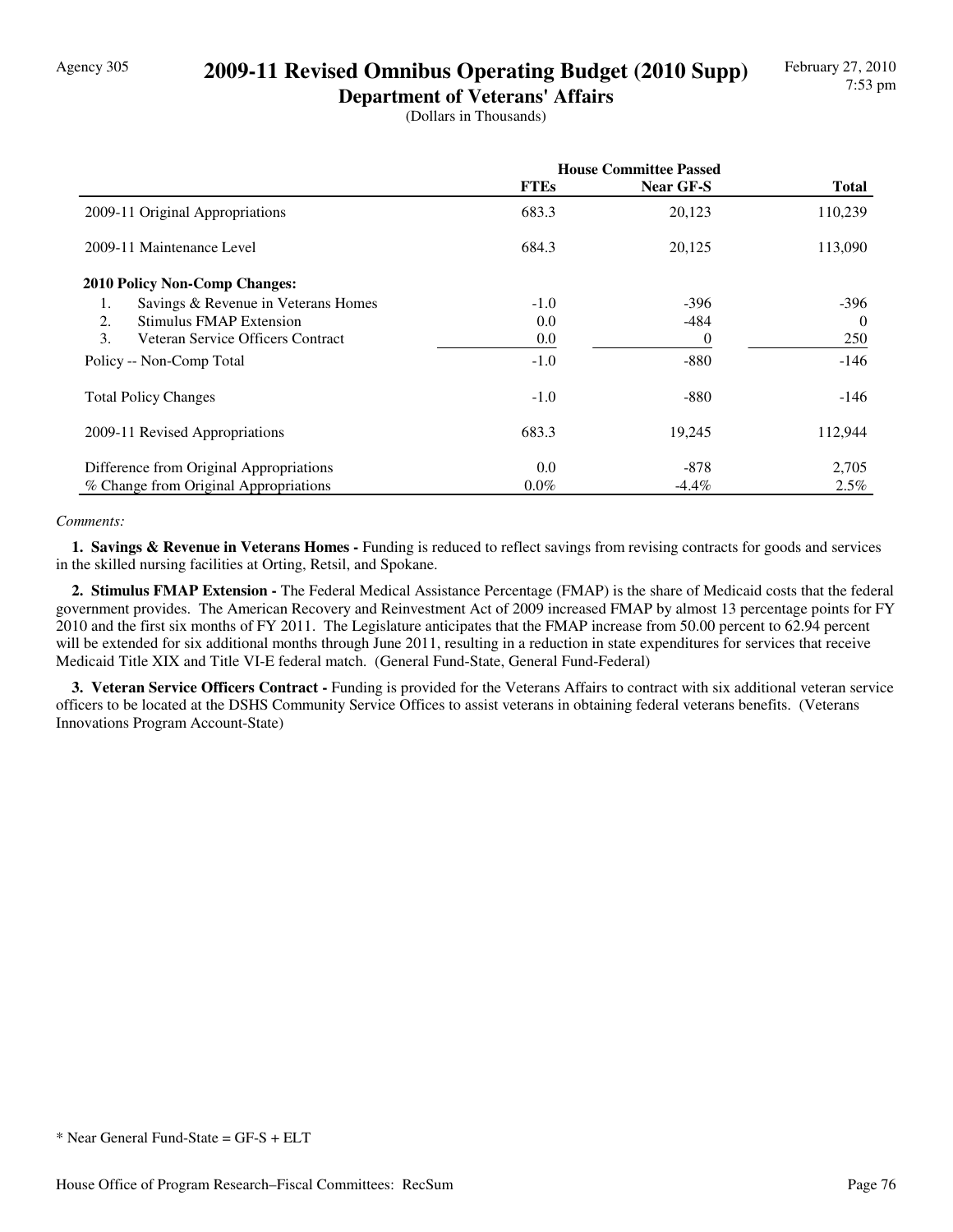## Agency 310 **2009-11 Revised Omnibus Operating Budget (2010 Supp)**

**Department of Corrections**

(Dollars in Thousands)

|     |                                           |             | <b>House Committee Passed</b> |              |
|-----|-------------------------------------------|-------------|-------------------------------|--------------|
|     |                                           | <b>FTEs</b> | <b>Near GF-S</b>              | <b>Total</b> |
|     | 2009-11 Original Appropriations           | 8,949.5     | 1,573,978                     | 1,773,657    |
|     | 2009-11 Maintenance Level                 | 8,977.9     | 1,595,571                     | 1,793,580    |
|     | 2010 Policy Non-Comp Changes:             |             |                               |              |
| 1.  | ISRB Merger Savings #                     | $-3.3$      | $-577$                        | $-577$       |
| 2.  | Peninsula College Contract                | 0.0         | $-400$                        | $-400$       |
| 3.  | <b>Administrative Staff Reductions</b>    | $-5.5$      | $-783$                        | $-783$       |
| 4.  | <b>Eliminate Purchasing Fees</b>          | 0.0         | $-366$                        | $-366$       |
| 5.  | Minimum Camp Capacity Reduction           | $-14.1$     | $-944$                        | $-944$       |
| 6.  | <b>Reduce Work Release Capacity</b>       | 0.0         | $-4,166$                      | $-4,166$     |
| 7.  | Merge Indeterminate Sentencing Revi       | 8.6         | 1,886                         | 1,886        |
| 8.  | Parent Sentencing Alternative #           | $-2.8$      | $-225$                        | $-225$       |
| 9.  | Downsize McNeil Island CC                 | $-42.0$     | $-12,748$                     | $-12,748$    |
| 10. | Open Coyote Ridge Medium Units            | 81.7        | $-1,042$                      | $-1,042$     |
| 11. | Close Pine Lodge Corrections Center       | $-40.2$     | $-7,202$                      | $-7,202$     |
| 12. | Open Mission Creek Unit                   | 15.5        | 1,764                         | 1,764        |
| 13. | Close Ahtanum View CC                     | $-65.0$     | 196                           | 196          |
| 14. | <b>Restore Facility Closure Reduction</b> | 0.0         | 12,000                        | 12,000       |
| 15. | Closure Unemployment Costs                | $0.0\,$     | 658                           | 658          |
| 16. | <b>Closure FTE Adjustment</b>             | 25.5        | $\overline{0}$                | $\mathbf{0}$ |
| 17. | <b>Larch Corrections Center</b>           | $-23.3$     | $-3,789$                      | $-3,789$     |
| 18. | Mental Health Transfer to Monroe CC       | 0.0         | 953                           | 953          |
| 19. | <b>WSP Pharmacy Processing</b>            | 2.0         | 250                           | 250          |
| 20. | Neighborhood Partnership Officers         | 2.0         | 197                           | 197          |
| 21. | <b>Offender Deportation</b>               | $-18.5$     | $-4,062$                      | $-4,738$     |
| 22. | <b>Community Transition</b>               | 0.0         | $-1,000$                      | $-1,000$     |
|     | Policy -- Non-Comp Total                  | $-79.3$     | $-19,400$                     | $-20,076$    |
|     | <b>Total Policy Changes</b>               | $-79.3$     | $-19,400$                     | $-20,076$    |
|     | 2009-11 Revised Appropriations            | 8,898.6     | 1,576,171                     | 1,773,504    |
|     | Difference from Original Appropriations   | $-50.9$     | 2,193                         | $-153$       |
|     | % Change from Original Appropriations     | $-0.6%$     | 0.1%                          | $0.0\%$      |

#### *Comments:*

 **1. ISRB Merger Savings # -** Funding is reduced to reflect savings form the merger of the Department of Corrections (DOC) and the Indeterminate Sentence Review Board (ISRB), pursuant to Substitute House Bill 2957 (indeterminate sentence review board). Savings are achieved by eliminating 6.5 FTE staff positions and the additional expenses of being a stand-alone agency. The hearings functions of the ISRB will not change, and the ISRB will retain autonomy within the DOC with respect to its decisions.

 **2. Peninsula College Contract -** Funding is reduced to reflect a reduction in the contract with Peninsula College for curriculum development for staff training. The remainder of the contract with Peninsula College, in the amount of \$1.2 million per biennium, is maintained.

 **3. Administrative Staff Reductions -** Funding is reduced to reflect savings related to reductions in administrative staff due to reduced prison population and community supervision caseload.

\* Near General Fund-State = GF-S + ELT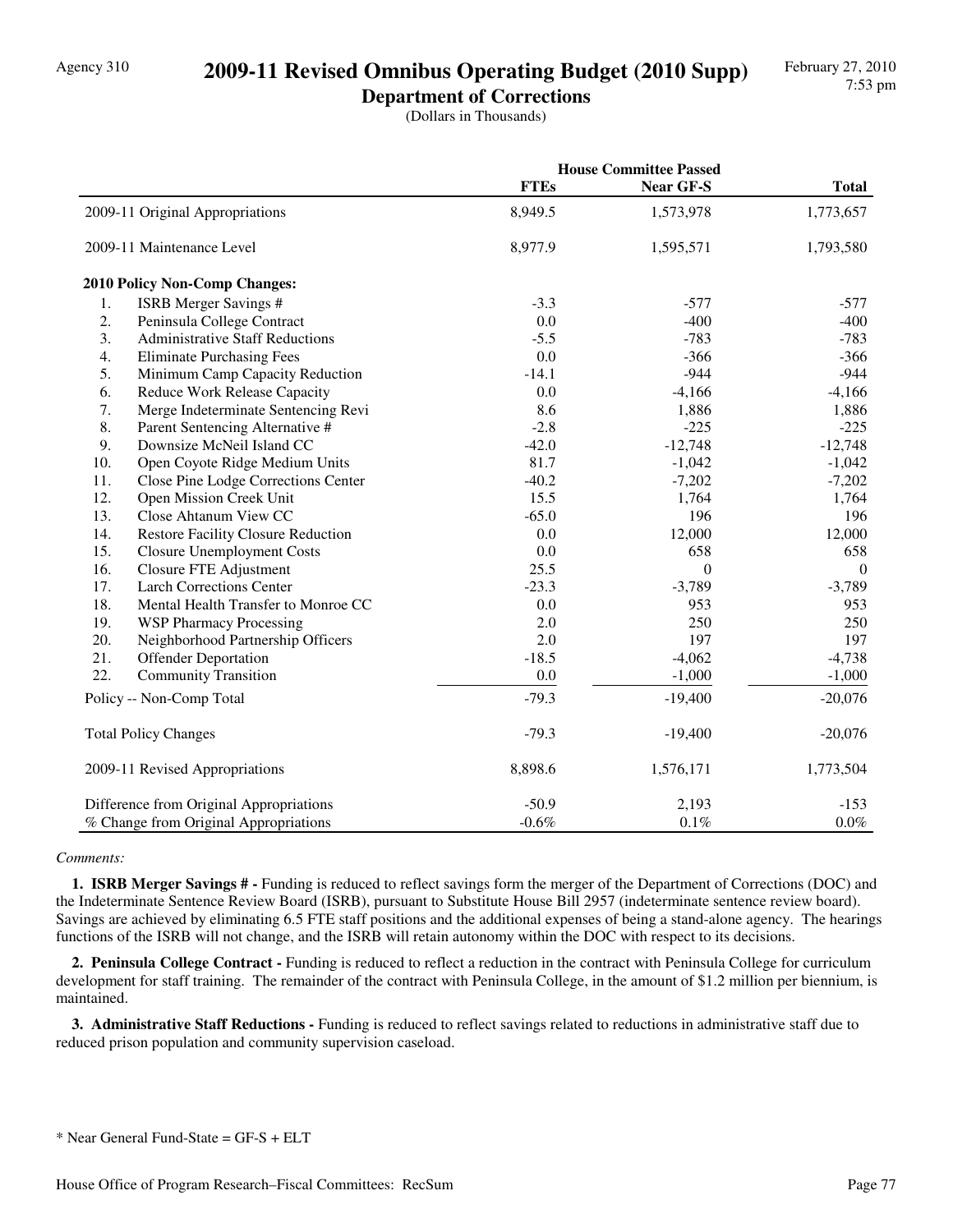## Agency 310 **2009-11 Revised Omnibus Operating Budget (2010 Supp) Department of Corrections**

 **4. Eliminate Purchasing Fees -** Funding is reduced to reflect savings from allowing the DOC to contract for medical supplies and uniforms so that administrative purchasing fees paid to the Department of General Administration will no longer need to be paid.

**5. Minimum Camp Capacity Reduction -** Funding is reduced to reflect a decrease in the operating capacity at the Cedar Creek Corrections Center from 500 to 480 offenders in order to achieve staff efficiencies and savings. Twenty offenders will be transferred to another minimum security facility.

 **6. Reduce Work Release Capacity -** Funding was received to finance the acquisition and construction of additional work release capacity. This funding is reduced as additional work release capacity is not needed this biennium.

 **7. Merge Indeterminate Sentencing Revi -** The Indeterminate Sentencing Review Board (ISRB) is merged into the Department of Corrections, effective July 1, 2010. The functions of the ISRB, including responsibility of supervision, release, and revocation of offenders sentences to felony offenses prior to July 1, 1984, and for offenders with "determinate plus" sentences will continue.

 **8. Parent Sentencing Alternative # -** Funding is reduced to reflect the creation of alternatives to incarceration for nonviolent offenders with minor children, pursuant to Second Substitute House Bill 3045 (confinement alternatives). The savings from this change are a reduction in the average daily population of 82 offenders, allowing the DOC to close a prison unit at a women's facility. Funding for community supervision is increased because of supplemental services that will be provided to offenders in lieu of a prison sentence. Caseload funding is increased for Medical Assistance in the Department of Social and Health Services (DSHS), and funding is provided to Children's Administration in the DSHS for the costs of providing reports to courts on offenders being considered for the sentencing alternative.

 **9. Downsize McNeil Island CC -** The final recommendations of the facilities closure study directed in the 2009-11 budget were used as a base for developing a facilities closure implementation plan which generates savings through more efficient use of existing prison capacity. Funding is reduced to reflect the conversion of McNeil Island Corrections Center into a minimum security facility and will reduce the inmate population from 1,249 to 512.

 **10. Open Coyote Ridge Medium Units -** The final recommendations of the facilities closure study directed in the the 2009-11 budget were used as a base for developing a facilities closure implementation plan which generates savings through more efficient use of existing prison capacity. Funding is provided to open units to maximize the capacity of Coyote Ridge Corrections Center in Connell.

 **11. Close Pine Lodge Corrections Center -** The final recommendations of the facilities closure study directed in the 2009-11 budget were used as a base for developing a facilities closure implementation plan which generates savings through more efficient use of existing prison capacity. Funding is reduced to reflect closure of the Pine Lodge Corrections Center for Women in Medical Lake.

**12. Open Mission Creek Unit -** The final recommendations of the facilities closure study directed in the the 2009-11 budget were used as a base for developing a facilities closure implementation plan which generates savings through more efficient use of existing prison capacity. Funding is provided to open a unit at the Mission Creek Corrections Center for Women in Belfair.

 **13. Close Ahtanum View CC -** The final recommendations of the facilities closure study directed in the 2009-11 budget were used as a base for developing a facilities closure implementation plan which generates savings through more efficient use of existing prison capacity. Funding is reduced to reflect closure of the Ahtanum View Corrections Center in Yakima.

 **14. Restore Facility Closure Reduction -** The final recommendations of the facilities closure study directed in the 2009-11 budget were used as a base for developing a facilities closure implementation plan which generates savings through more efficient use of existing prison capacity. The 2009-11 budget for the Department of Corrections included a reduction of \$12 million for FY 2011 based on anticipated savings from implementation of a closure plan. Funding is reduced by a total of \$24.9 million (net savings of \$12.9 million) for the elements of the closure plan, including the downsizing of McNeil Island Corrections Center, closure of Ahtanum View Corrections Center, Closure of Pine Lodge Corrections Center, closure of a unit at the Larch Corrections Center, and the activation of units at Coyote Ridge Corrections Center and at Mission Creek Corrections Center for Women.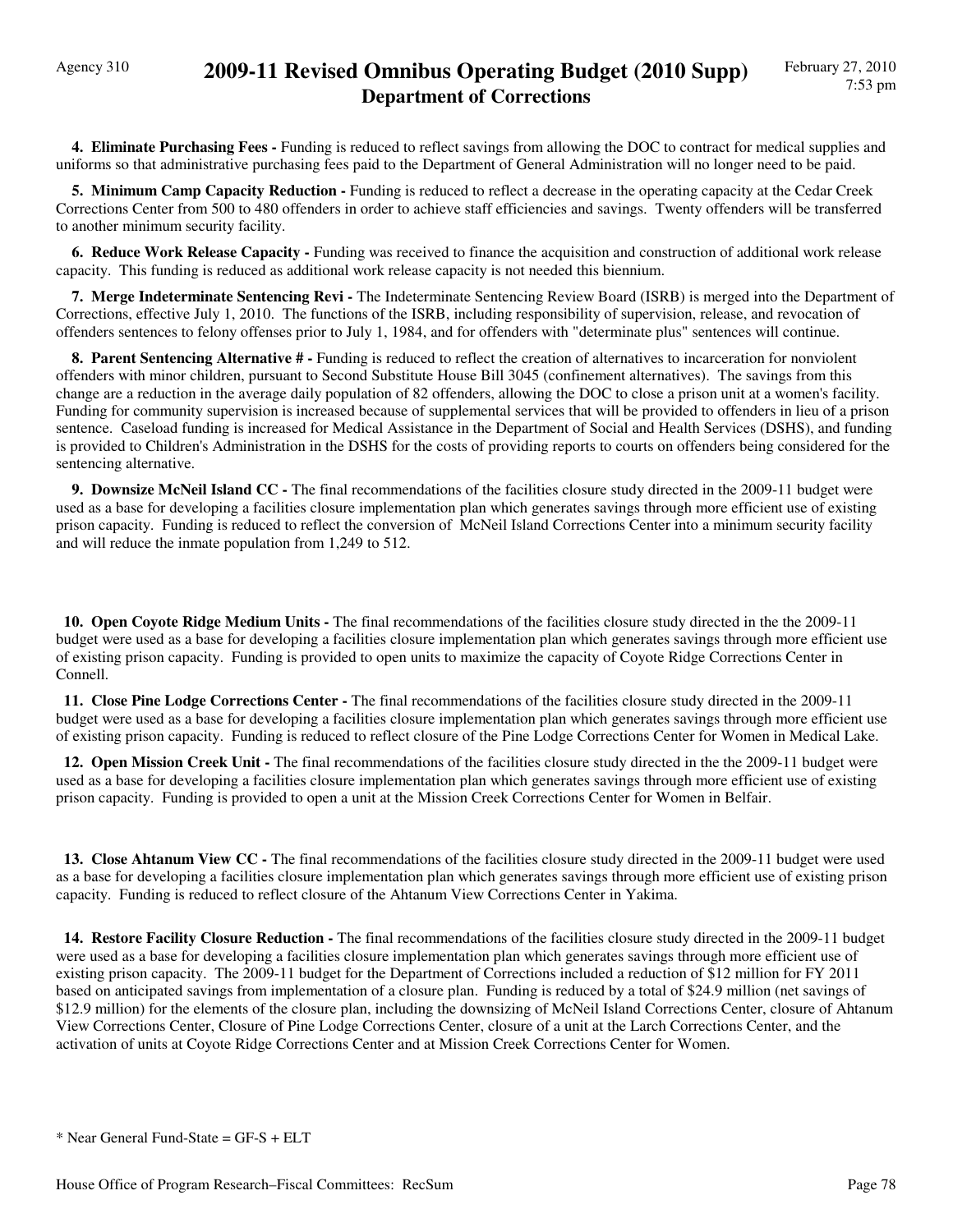## Agency 310 **2009-11 Revised Omnibus Operating Budget (2010 Supp) Department of Corrections**

 **15. Closure Unemployment Costs -** The final recommendations of the facilities closure study directed in the 2009-11 budget were used as a base for developing a facilities closure implementation plan which generates savings through more efficient use of existing prison capacity. Funding is provided for additional unemployment compensation costs as a result of the reduction of FTEs as part of the proposed closure plan.

 **16. Closure FTE Adjustment -** This technical adjustment reconciles the amounts included in the Governor's budget for the closure proposal with the backup information provided.

**17. Larch Corrections Center -** The final recommendations of the facilities closure study directed in the 2009-11 budget were used as a base for developing a facilities closure implementation plan which generates savings through more efficient use of existing prison capacity. Funding is reduced to reflect closure of one unit at the Larch Corrections Center in Yacolt.

 **18. Mental Health Transfer to Monroe CC -** Funding is provided to reflect transfer of custody staff related to the mental health program transfer from the McNeil Island Corrections Center to the Monroe Corrections Center.

 **19. WSP Pharmacy Processing -** Funding is provided for additional pharmacy staff at the Washington State Penitentiary who will be responsible for processing pharmacy orders for Coyote Ridge Corrections Center.

 **20. Neighborhood Partnership Officers -** Funding is provided for community corrections officers to work in partnership with local law enforcement officers.

 **21. Offender Deportation -** Savings are attributed to deporting non-citizen drug and property offenders. The proposal assumes that all qualifying non-citizen offenders are deported in FY 2011 and that qualifying newly-sentenced non-citizen offenders are deported as soon as they come to prison.

 **22. Community Transition -** Funding is reduced to reflect efficiencies related to the appropriate transition of offenders from custody as close as possible to the offender's earned release date.

<sup>\*</sup> Near General Fund-State = GF-S + ELT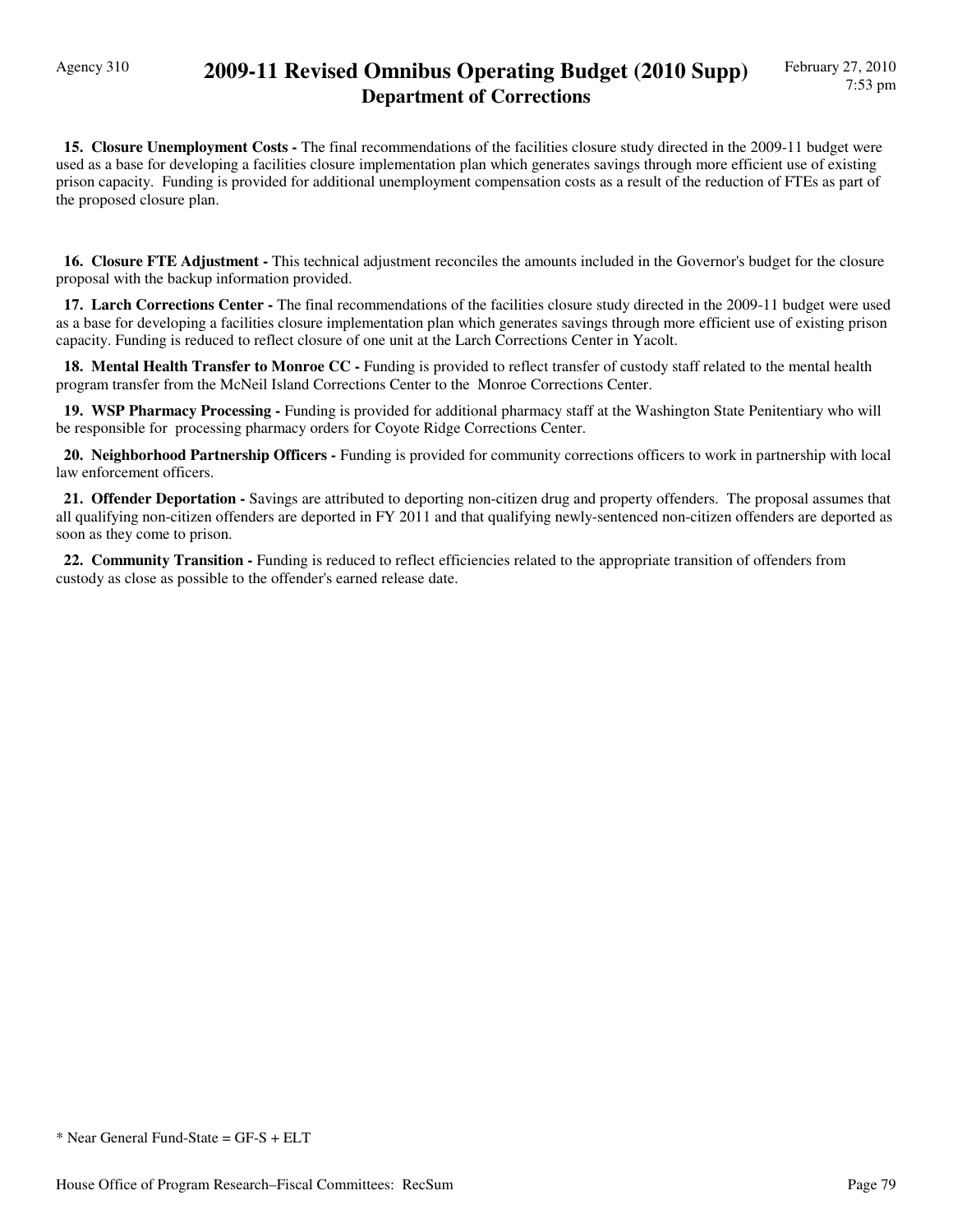## Agency 315 **2009-11 Revised Omnibus Operating Budget (2010 Supp)**

**Dept of Services for the Blind** (Dollars in Thousands)

|                                             | <b>House Committee Passed</b> |           |              |
|---------------------------------------------|-------------------------------|-----------|--------------|
|                                             | <b>FTEs</b>                   | Near GF-S | <b>Total</b> |
| 2009-11 Original Appropriations             | 75.0                          | 5,094     | 25,105       |
| 2009-11 Maintenance Level                   | 75.0                          | 5,094     | 25,117       |
| 2010 Policy Non-Comp Changes:               |                               |           |              |
| Increased Federal Revenue<br>$\mathbf{1}$ . | 0.0                           | $-81$     | $\Omega$     |
| Policy -- Non-Comp Total                    | 0.0                           | $-81$     | $\Omega$     |
| <b>Total Policy Changes</b>                 | 0.0                           | $-81$     | $\Omega$     |
| 2009-11 Revised Appropriations              | 75.0                          | 5,013     | 25,117       |
| Difference from Original Appropriations     | 0.0                           | $-81$     | 12           |
| % Change from Original Appropriations       | $0.0\%$                       | $-1.6\%$  | $0.1\%$      |

#### *Comments:*

 **1. Increased Federal Revenue -** Increased Social Security Administration reimbursements for clients who have successfully gained employment will offset state funding. (General Fund-State, General Fund-Federal)

\* Near General Fund-State = GF-S + ELT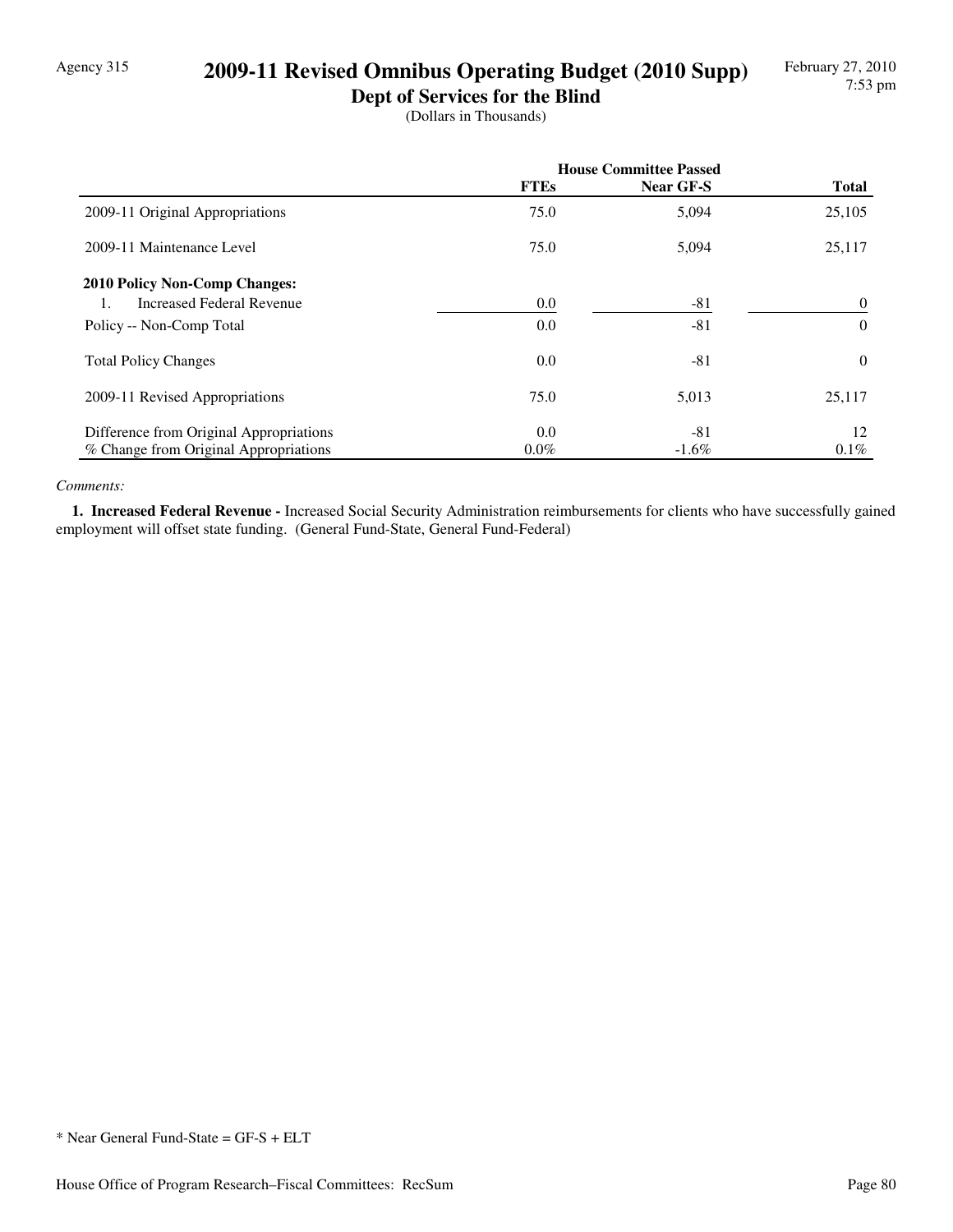## Agency 325 **2009-11 Revised Omnibus Operating Budget (2010 Supp)**

**Sentencing Guidelines Commission** (Dollars in Thousands)

|                                         | <b>House Committee Passed</b> |           |              |
|-----------------------------------------|-------------------------------|-----------|--------------|
|                                         | <b>FTEs</b>                   | Near GF-S | <b>Total</b> |
| 2009-11 Original Appropriations         | 8.7                           | 1,922     | 1,922        |
| 2009-11 Maintenance Level               | 8.7                           | 1,922     | 1,922        |
| <b>2010 Policy Non-Comp Changes:</b>    |                               |           |              |
| Reduce Number of Meetings<br>1.         | 0.0                           | $-12$     | $-12$        |
| 2.<br><b>Technical Error</b>            | 0.0                           | -6        | -6           |
| Policy -- Non-Comp Total                | 0.0                           | $-18$     | $-18$        |
| <b>Total Policy Changes</b>             | 0.0                           | $-18$     | $-18$        |
| 2009-11 Revised Appropriations          | 8.7                           | 1,904     | 1,904        |
| Difference from Original Appropriations | 0.0                           | $-18$     | $-18$        |
| % Change from Original Appropriations   | $0.0\%$                       | $-0.9\%$  | $-0.9\%$     |

#### *Comments:*

 **1. Reduce Number of Meetings -** Funding is reduced to reflect a savings from reducing the number of Sentencing Guidelines Commission meetings annually from 10 to eight and the number of Sex Offender Policy Board meetings from 12 to eight.

 **2. Technical Error -** Technical error in the fiscal year 2011 General Fund-- State for the department.

<sup>\*</sup> Near General Fund-State = GF-S + ELT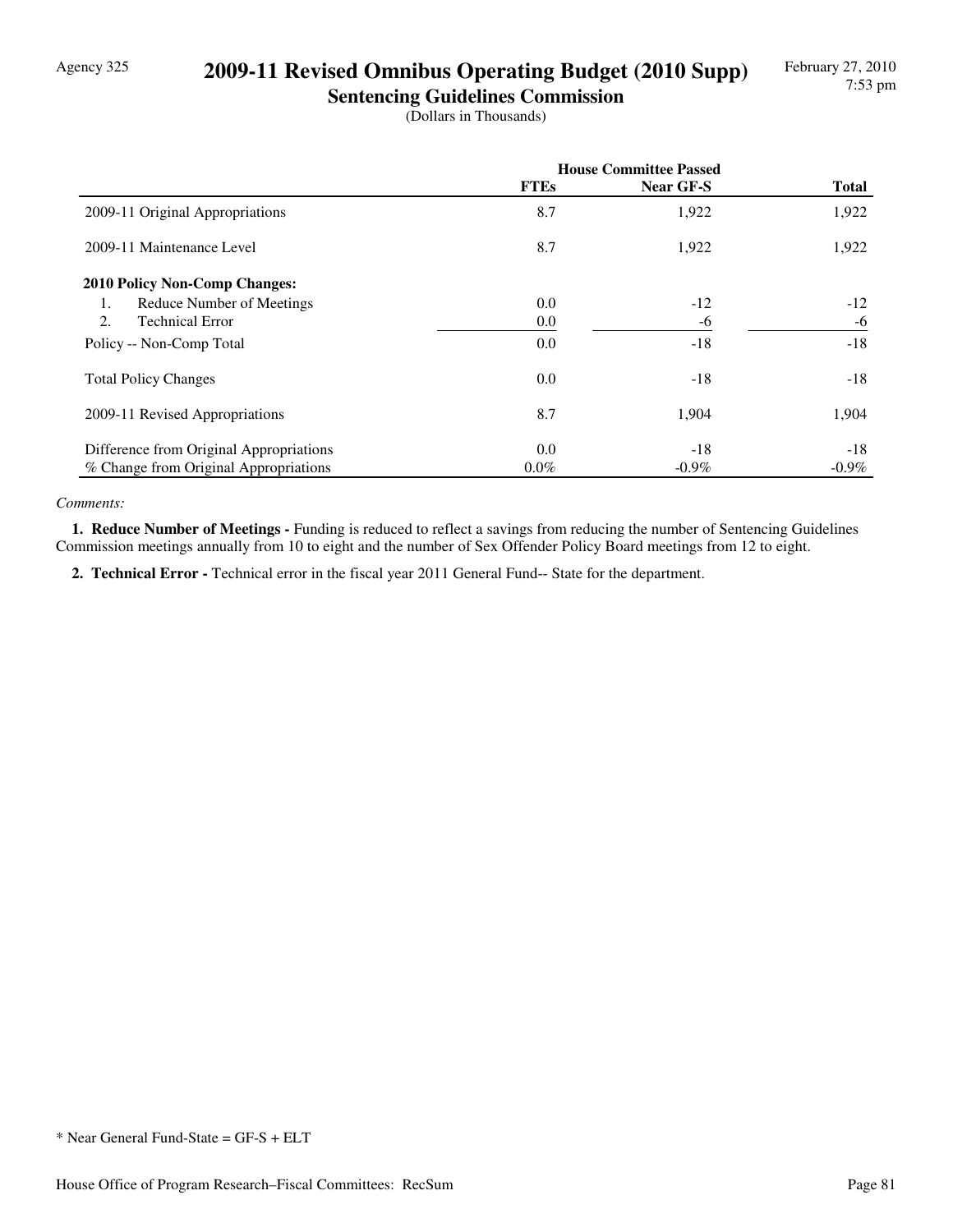## Agency 540 **2009-11 Revised Omnibus Operating Budget (2010 Supp)**

**Employment Security Department** (Dollars in Thousands)

|                                         | <b>House Committee Passed</b> |                  |              |
|-----------------------------------------|-------------------------------|------------------|--------------|
|                                         | <b>FTEs</b>                   | <b>Near GF-S</b> | <b>Total</b> |
| 2009-11 Original Appropriations         | 2,324.5                       | 7,107            | 731,885      |
| 2009-11 Maintenance Level               | 2,569.7                       | 7,107            | 763,932      |
| 2010 Policy Non-Comp Changes:           |                               |                  |              |
| Tax Administration #                    | 1.4                           | $\theta$         | 444          |
| 2.<br>Underground Economy               | 0.0                           | 0                | 232          |
| Policy -- Non-Comp Total                | 1.4                           | $\theta$         | 676          |
| <b>Total Policy Changes</b>             | 1.4                           | $\theta$         | 676          |
| 2009-11 Revised Appropriations          | 2,571.1                       | 7.107            | 764,608      |
| Difference from Original Appropriations | 246.6                         | $\Omega$         | 32,723       |
| % Change from Original Appropriations   | $10.6\%$                      | $0.0\%$          | $4.5\%$      |

#### *Comments:*

 **1. Tax Administration # -** Funding is provided to implement Substitute House Bill 2648 (unemployment insurance rates). This bill makes changes in the delinquency unemployment insurance tax rate and the penalty for knowingly failing to register. (Unemployment Compensation Administration Account-Federal)

 **2. Underground Economy -** Funding is provided for Substitute House Bill 2789 (underground economy activity). This bill authorizes issuance of third-party subpoenas for purposes of agency investigations.

\* Near General Fund-State = GF-S + ELT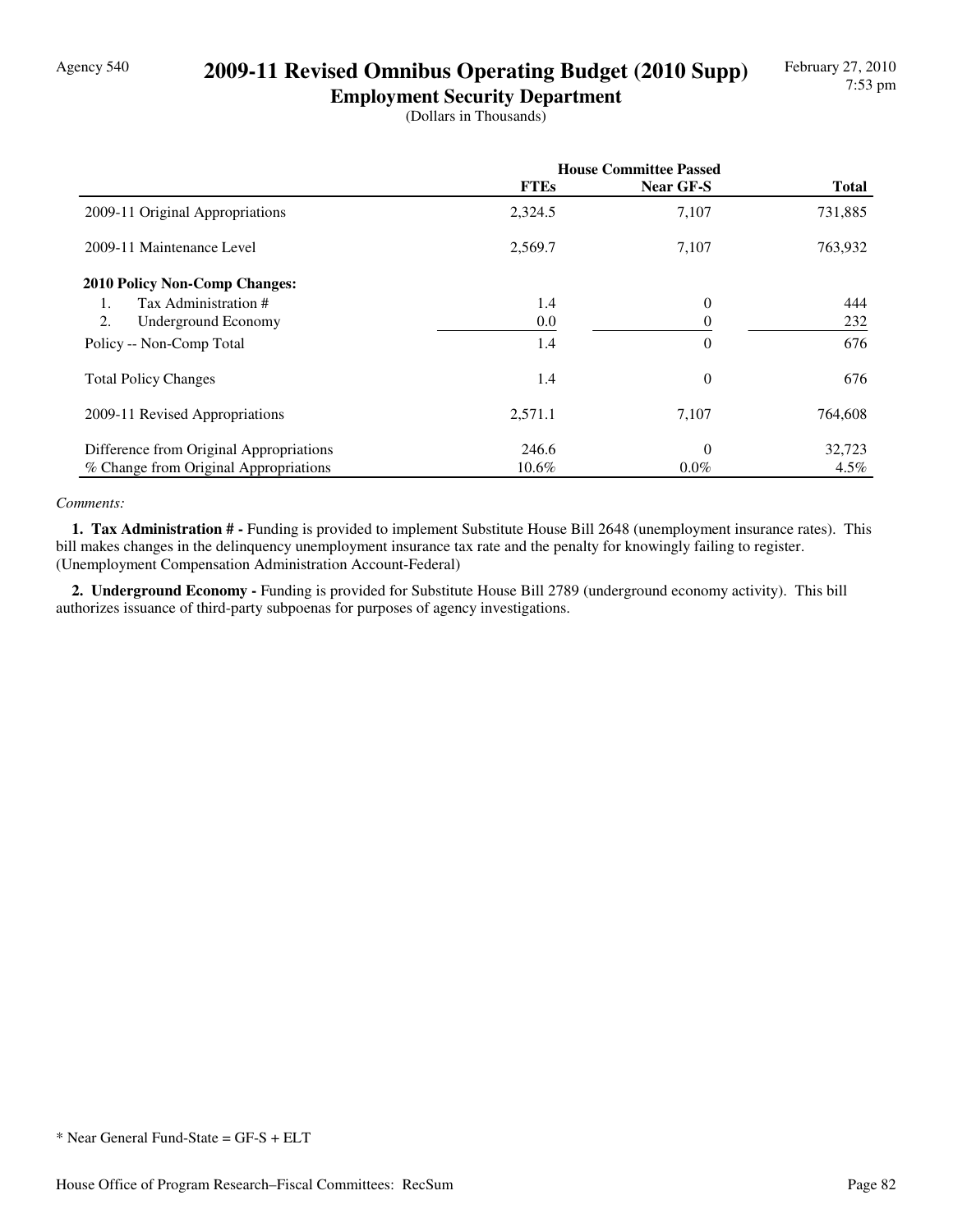#### **Dept of Social and Health Services Children and Family Services**

(Dollars in Thousands)

|     |                                            | <b>House Committee Passed</b> |                  |                |
|-----|--------------------------------------------|-------------------------------|------------------|----------------|
|     |                                            | <b>FTEs</b>                   | <b>Near GF-S</b> | <b>Total</b>   |
|     | 2009-11 Original Appropriations            | 2,821.6                       | 631,604          | 1,136,864      |
|     | 2009-11 Maintenance Level                  | 2,826.8                       | 638,747          | 1,153,222      |
|     | 2010 Policy Non-Comp Changes:              |                               |                  |                |
| 1.  | Transfer Child Abuse Program #             | 1.0                           | 214              | 645            |
| 2.  | <b>Administrative and Staff Reductions</b> | $-10.0$                       | $-1,080$         | $-1,440$       |
| 3.  | <b>Stimulus FMAP Extension</b>             | 0.0                           | $-6,791$         | $\overline{0}$ |
| 4.  | <b>Parent Sentencing Alternative</b>       | 0.0                           | 11               | 14             |
| 5.  | <b>Behavioral Rehabilitative Services</b>  | 0.0                           | $-4,151$         | $-6,472$       |
| 6.  | <b>Evaluations and Treatment</b>           | 0.0                           | $-912$           | $-912$         |
| 7.  | Ancillary and Child Services               | 0.0                           | $-664$           | $-664$         |
| 8.  | <b>Assessment Programs</b>                 | 0.0                           | $-121$           | $-132$         |
| 9.  | <b>Administrative Streamlining</b>         | $-0.5$                        | $-52$            | $-110$         |
| 10. | Medicaid Treatment Child Care              | 0.0                           | $-117$           | $-265$         |
| 11. | Continuum Of Care                          | 0.0                           | $-125$           | $-125$         |
| 12. | <b>Educational Advocacy Coordinators</b>   | 0.0                           | $-466$           | $\overline{0}$ |
| 13. | Pediatric Interim Care Beds                | 0.0                           | $-171$           | $-171$         |
| 14. | <b>Supervised Visits</b>                   | 0.0                           | $-1,013$         | $-1,266$       |
| 15. | <b>Adolescent Services</b>                 | 0.0                           | $-728$           | $-728$         |
|     | Policy -- Non-Comp Total                   | $-9.5$                        | $-16,166$        | $-11,626$      |
|     | <b>Total Policy Changes</b>                | $-9.5$                        | $-16,166$        | $-11,626$      |
|     | 2009-11 Revised Appropriations             | 2,817.3                       | 622,581          | 1,141,596      |
|     | Difference from Original Appropriations    | $-4.3$                        | $-9,023$         | 4,732          |
|     | % Change from Original Appropriations      | $-0.2%$                       | $-1.4%$          | $0.4\%$        |

#### *Comments:*

 **1. Transfer Child Abuse Program # -** Child Abuse Prevention Program funding and FTEs are transferred from the Administrative and Support Services Division to the Children's Administration. These funds support primary child abuse prevention public awareness and outreach. (General Fund-State, General Fund-Federal)

 **2. Administrative and Staff Reductions -** Funding is reduced to reflect savings from the elimination of 20 FTEs from the DSHS Children's Administration. Filled case-carrying staff positions are not eliminated. (General Fund-State, General Fund-Federal)

 **3. Stimulus FMAP Extension -** The Federal Medical Assistance Percentage (FMAP) is the share of Medicaid costs that the federal government provides. The American Recovery and Reinvestment Act of 2009 increased FMAP by almost 13 percentage points for FY 2010 and the first six months of FY 2011. The Legislature anticipates that the FMAP increase from 50.00 percent to 62.94 percent will be extended for six additional months through June 2011, resulting in a reduction in state expenditures for services that receive Medicaid Title XIX and Title VI-E federal match. (General Fund-State, General Fund-Federal)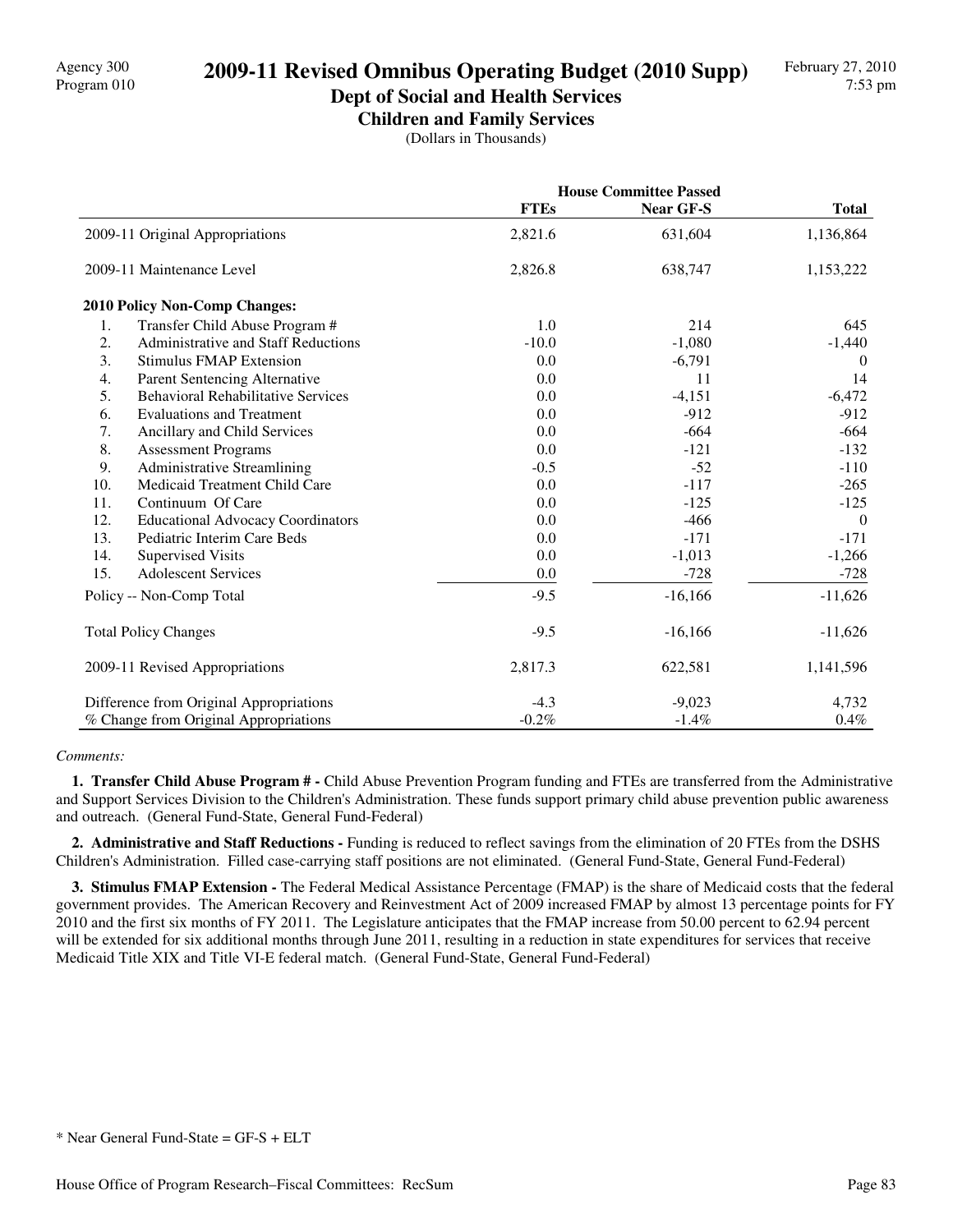## **2009-11 Revised Omnibus Operating Budget (2010 Supp) Dept of Social and Health Services Children and Family Services**

 **4. Parent Sentencing Alternative -** Caseload funding is increased for Medical Assistance in the Department of Social and Health Services (DSHS), and funding is provided to Children's Administration in the DSHS for the costs of providing reports to courts on offenders being considered for the sentencing alternative. Funding is reduced in the Department of Corrections (DOC) to reflect the creation of alternatives to incarceration for nonviolent offenders with minor children. The savings from this change is a reduction in the average daily population of 82 offenders, allowing the DOC to close a prison unit at a women's facility. Funding for community supervision is increased because of supplemental services that will be provided to offenders in lieu of a prison sentence. (General Fund-State, General Fund-Federal)

 **5. Behavioral Rehabilitative Services -** Funding for behavioral rehabilitative services (BRS) is reduced by 10 percent. To achieve this reduction, the Department will continue to focus on decreasing the length of stay and moving children to a less restrictive setting. (General Fund-State, General Fund-Federal)

 **6. Evaluations and Treatment -** Funding for neuropsychological testing and neuro-behavioral examinations for adults and children is reduced by 10 percent. Ongoing counseling, case consultation, and family or group treatment services remain available.

 **7. Ancillary and Child Services -** Funding is reduced by 10 percent to reflect savings achieved through efficiency measures adopted by the Department. These funds are utilized to cover miscellaneous expenses for those families involved with children and family services.

 **8. Assessment Programs -** Funding for the Intensive Foster Care Assessment Program (FCAP) and the Safety Assessment Programs is combined and reduced by 5 percent. The Department will redesign the program to administer the funding more flexibly and maintain the availability of the assessment programs. (General Fund-State, General Fund-Federal)

 **9. Administrative Streamlining -** Savings are achieved by streamlining administrative functions across the Department of Social and Health Services. (General Fund-State, General Fund-Federal)

 **10. Medicaid Treatment Child Care -** Funding is reduced by 5 percent for Medicaid Treatment Child Care (MTCC). MTCC provides intensive child development services to young children. Savings are achieved through a second review of the medical need for psychosocial services. (General Fund-State, General Fund-Federal)

 **11. Continuum Of Care -** Funding is eliminated in FY 2011 for the Continuum of Care Program, which provides an early intervention alternative response system for low-risk families.

 **12. Educational Advocacy Coordinators -** Funding is reduced for the educational advocacy coordinator program, which provides educational support services to children in out-of-home placements. The Department will obtain 33 percent of the funding through private/local resources.

 **13. Pediatric Interim Care Beds -** Funding for the Pediatric Interim Care (PIC) center beds is reduced from 17 beds to 14 beds. PIC services are provided to medically fragile drug impacted infants.

 **14. Supervised Visits -** Funding is reduced for supervised visits. The Department will revise supervised visit contracts and reimbursements to achieve savings. (General Fund-State, General Fund-Federal)

 **15. Adolescent Services -** Funding for Crisis Residential Centers, Secure Crisis Residential Centers, Hope Beds, and the Responsible Living Skills Program is combined and reduced by 10 percent beginning in FY 2011. The Department will redesign the program to more flexibly utilize funding while continuing to provide these services to adolescents and meet the statutory requirements.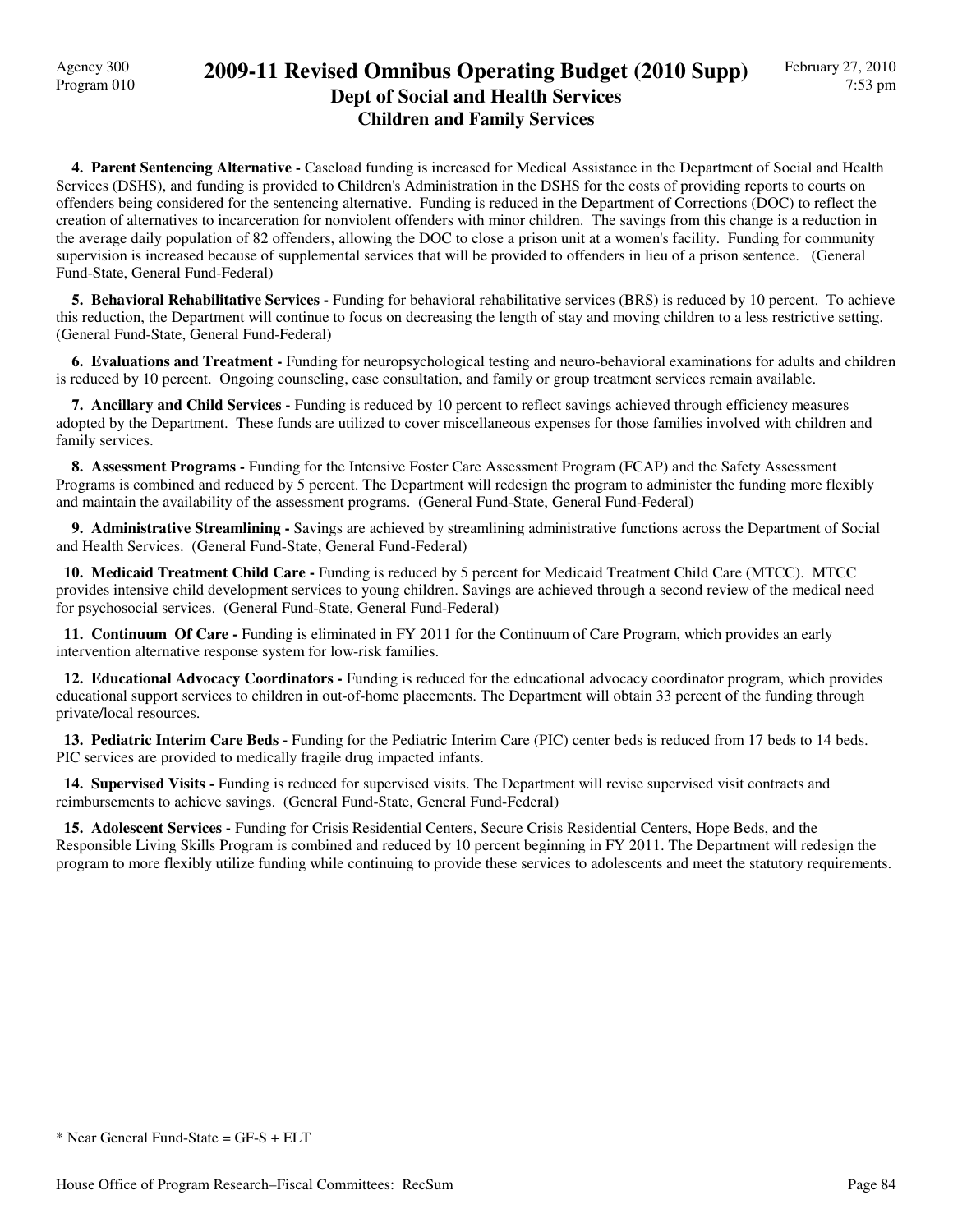#### **2009-11 Revised Omnibus Operating Budget (2010 Supp) Dept of Social and Health Services**

# **Juvenile Rehabilitation**

(Dollars in Thousands)

|                                                 | <b>House Committee Passed</b> |                  |              |
|-------------------------------------------------|-------------------------------|------------------|--------------|
|                                                 | <b>FTEs</b>                   | <b>Near GF-S</b> | <b>Total</b> |
| 2009-11 Original Appropriations                 | 1,044.2                       | 196,577          | 211,739      |
| 2009-11 Maintenance Level                       | 1,074.1                       | 205,071          | 215,383      |
| 2010 Policy Non-Comp Changes:                   |                               |                  |              |
| 1.<br>Stimulus FMAP Extension                   | 0.0                           | $-75$            | $\Omega$     |
| 2.<br><b>Reinstate Closure Funding</b>          | 0.0                           | 12,000           | 12,000       |
| 3.<br>GHS/MLS Admin Consolidation               | 0.0                           | $-368$           | $-368$       |
| 4.<br><b>GHS/MLS Capacity Reduction</b>         | 0.0                           | $-687$           | $-687$       |
| 5.<br><b>Community Group Homes</b>              | 0.0                           | 711              | 711          |
| <b>Naselle Capacity Reduction</b><br>6.         | $-25.1$                       | $-1,817$         | $-1,817$     |
| <b>Reduce Institution Staffing</b><br>7.        | $-43.2$                       | $-4,859$         | $-4,859$     |
| 8.<br>Juvenile Court Reduction                  | 0.0                           | $-2,513$         | $-2,513$     |
| 9.<br><b>JRA Administrative Staff Reduction</b> | $-23.5$                       | $-3,742$         | $-3,742$     |
| Policy -- Non-Comp Total                        | $-91.8$                       | $-1,350$         | $-1,275$     |
| <b>Total Policy Changes</b>                     | $-91.8$                       | $-1,350$         | $-1,275$     |
| 2009-11 Revised Appropriations                  | 982.3                         | 203,721          | 214,108      |
| Difference from Original Appropriations         | $-61.9$                       | 7,144            | 2,369        |
| % Change from Original Appropriations           | $-5.9\%$                      | $3.6\%$          | $1.1\%$      |

#### *Comments:*

 **1. Stimulus FMAP Extension -** The Federal Medical Assistance Percentage (FMAP) is the share of Medicaid costs that the federal government provides. The American Recovery and Reinvestment Act of 2009 increased FMAP by almost 13 percentage points for FY 2010 and the first six months of FY 2011. The Legislature anticipates that the FMAP increase from 50.00 percent to 62.94 percent will be extended for six additional months through June 2011, resulting in a reduction in state expenditures for services that receive Medicaid Title XIX and Title VI E federal match. (General Fund-State, General Fund-Federal)

 **2. Reinstate Closure Funding -** The 2009-11 budget included a study to develop a plan to close 235 beds in juvenile institutions and a commensurate reduction in funding. The study has been conducted and the Legislature has not closed a Juvenile Rehabilitation Administration (JRA) institution; as a result, the funding that was reduced is reinstated.

 **3. GHS/MLS Admin Consolidation -** Savings is achieved through a consolidation of certain administrative positions at Maple Lane and Green Hill Schools.

 **4. GHS/MLS Capacity Reduction -** Capacity and associated funding for Maple Lane School and Green Hill School is reduced. One cottage at Maple Lane School and two wings of a cottage at Green Hill School are closed. Youth in the general population at Green Hill School will be double bunked.

 **5. Community Group Homes -** Funding for contracted community group homes is provided to the Juvenile Rehabilitation Administration (JRA). It is expected that youth will begin moving from JRA institutions into contracted group homes effective July 1, 2011.

 **6. Naselle Capacity Reduction -** The Naselle Youth Camp is reduced to 50 beds, and will be used solely to house youth participating in the Department of Natural Resources (DNR) Forestry program

 **7. Reduce Institution Staffing -** The number of JRA administrative staff in the institutions is reduced.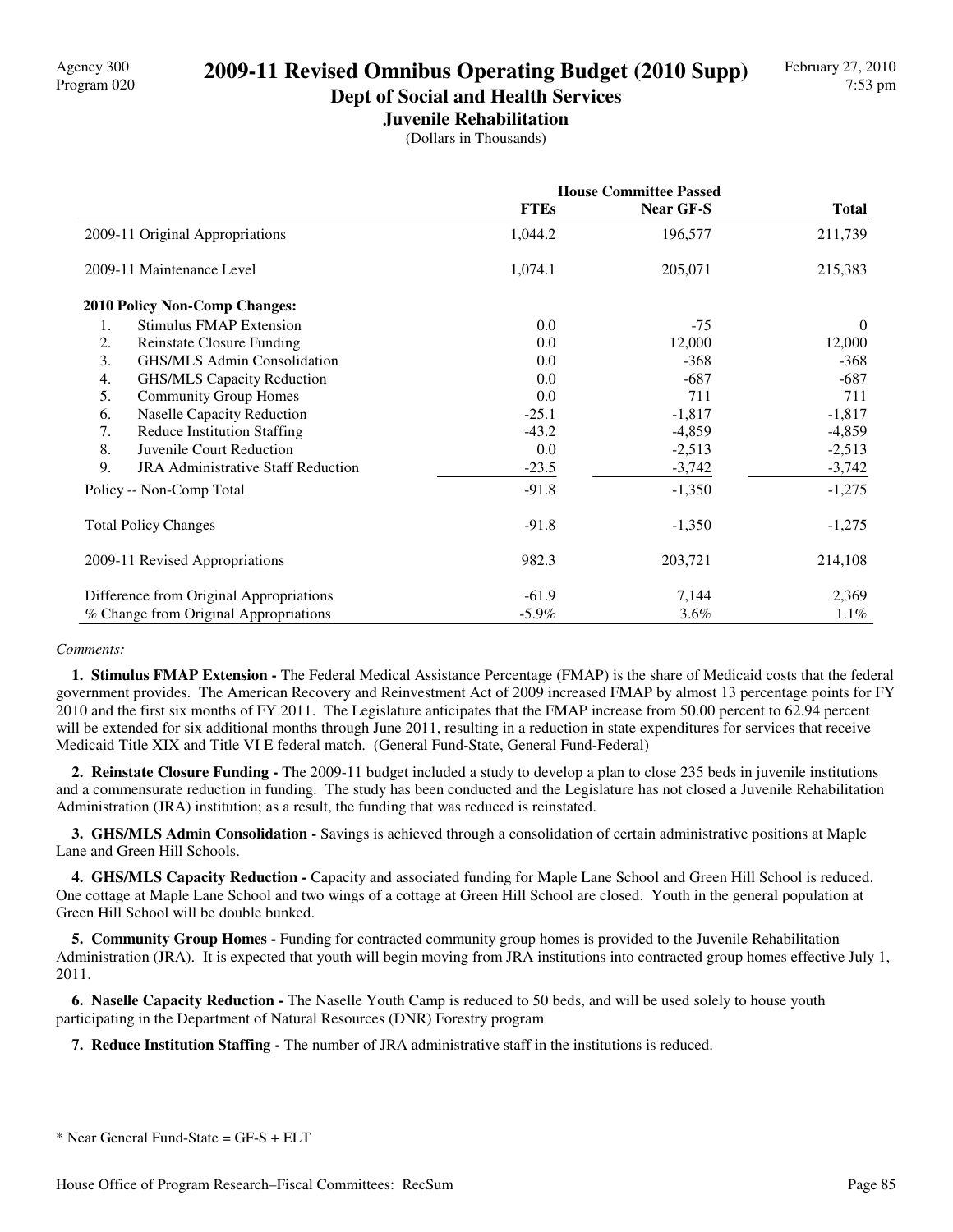Agency 300 Program 020

## **2009-11 Revised Omnibus Operating Budget (2010 Supp) Dept of Social and Health Services Juvenile Rehabilitation**

8. Juvenile Court Reduction - County pass-through funding for the juvenile courts is reduced by 10 percent, effective April 1, 2010. The reduction is in non-evidence based, non-sex offender disposition alternative funding.

 **9. JRA Administrative Staff Reduction -** Funding for JRA regional and headquarters staffing is reduced.

\* Near General Fund-State = GF-S + ELT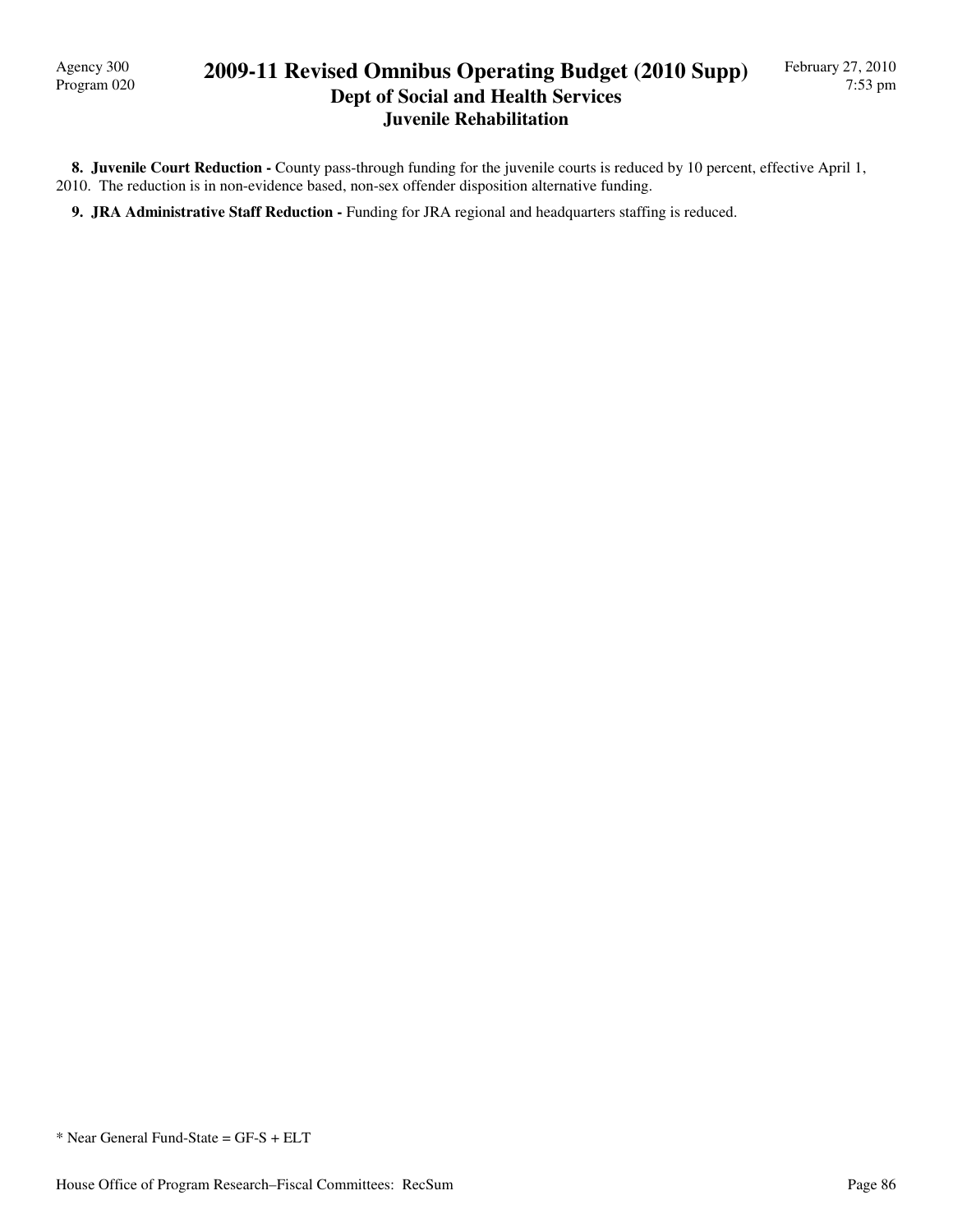## **2009-11 Revised Omnibus Operating Budget (2010 Supp) Dept of Social and Health Services**

**Mental Health**

(Dollars in Thousands)

|     |                                            | <b>House Committee Passed</b> |                  |              |
|-----|--------------------------------------------|-------------------------------|------------------|--------------|
|     |                                            | <b>FTEs</b>                   | <b>Near GF-S</b> | <b>Total</b> |
|     | 2009-11 Original Appropriations            | 2,912.9                       | 820,730          | 1,525,175    |
|     | 2009-11 Maintenance Level                  | 2,912.9                       | 838,711          | 1,564,908    |
|     | 2010 Policy Non-Comp Changes:              |                               |                  |              |
| 1.  | <b>Staff Reduction Direct Care- vacant</b> | $-14.0$                       | $-2,434$         | $-2,434$     |
| 2.  | Institut. Staff Admin & Indret Care        | $-37.7$                       | $-3,281$         | $-3,281$     |
| 3.  | <b>Stimulus FMAP Extension</b>             | 0.0                           | $-27,142$        | $\Omega$     |
| 4.  | <b>Reduce Medicaid Rates</b>               | 0.0                           | $-995$           | $-2,685$     |
| 5.  | <b>Performanced Based Contracting</b>      | 0.3                           | 1,280            | 1,310        |
| 6.  | <b>Administrative Streamlining</b>         | $-0.5$                        | $-48$            | $-110$       |
| 7.  | <b>Mental Health Assessments</b>           | 0.1                           | 25               | 37           |
| 8.  | Civil Detentions and Commitments           | 0.3                           | 1,726            | 1,726        |
| 9.  | <b>RSN</b> Local Match                     | 0.0                           | 0                | 14,093       |
| 10. | Spokane Hospital Alternatives              | 0.0                           | $-1,031$         | $-1,031$     |
|     | Policy -- Non-Comp Total                   | $-51.6$                       | $-31,900$        | 7,625        |
|     | <b>Total Policy Changes</b>                | $-51.6$                       | $-31,900$        | 7,625        |
|     | 2009-11 Revised Appropriations             | 2,861.3                       | 806,811          | 1,572,533    |
|     | Difference from Original Appropriations    | $-51.6$                       | $-13,919$        | 47,358       |
|     | % Change from Original Appropriations      | $-1.8%$                       | $-1.7%$          | $3.1\%$      |

#### *Comments:*

 **1. Staff Reduction Direct Care- vacant -** Savings are achieved by eliminating 14.0 vacant direct care positions at the state psychiatric hospitals. Reductions are 7.0 FTEs at Western State Hospital (WSH) and 7.0 FTEs at Eastern State Hospital (ESH). Cumulative FTE reductions in the 2010 supplemental budget are 2.0 percent for WSH and 1.3 percent for ESH.

 **2. Institut. Staff Admin & Indrct Care -** Savings are achieved by eliminating a total of 37.7 indirect care and administrative positions at the state psychiatric hospitals. Reductions by location are 1.5 FTEs at the Child Study and Treatment Center (CSTC), 33.0 FTEs at Western State Hospital (WSH), and 3.2 FTEs at Eastern State Hospital (ESH). Cumulative FTE reductions for CSTC include the Early Action Savings, Chapter 3, Laws of 2010 (ESHB 2921), and are 2.5 percent from the 2009-11 biennial budget levels. Cumulative FTE reductions in the 2010 supplemental are 2.0 percent for WSH and 1.3 percent for ESH. No FTE reductions were taken in the Early Action Savings for WSH and ESH.

 **3. Stimulus FMAP Extension -** The Federal Medical Assistance Percentage (FMAP) is the share of Medicaid costs that the federal government provides. The American Recovery and Reinvestment Act of 2009 increased FMAP by almost 13 percentage points for FY 2010 and the first six months of FY 2011. The Legislature anticipates that the FMAP increase from 50.00 percent to 62.94 percent will be extended for six additional months through June 2011, resulting in a reduction in state expenditures for services that receive Medicaid Title XIX and Title VI E federal match. (General Fund-State, General Fund-Federal)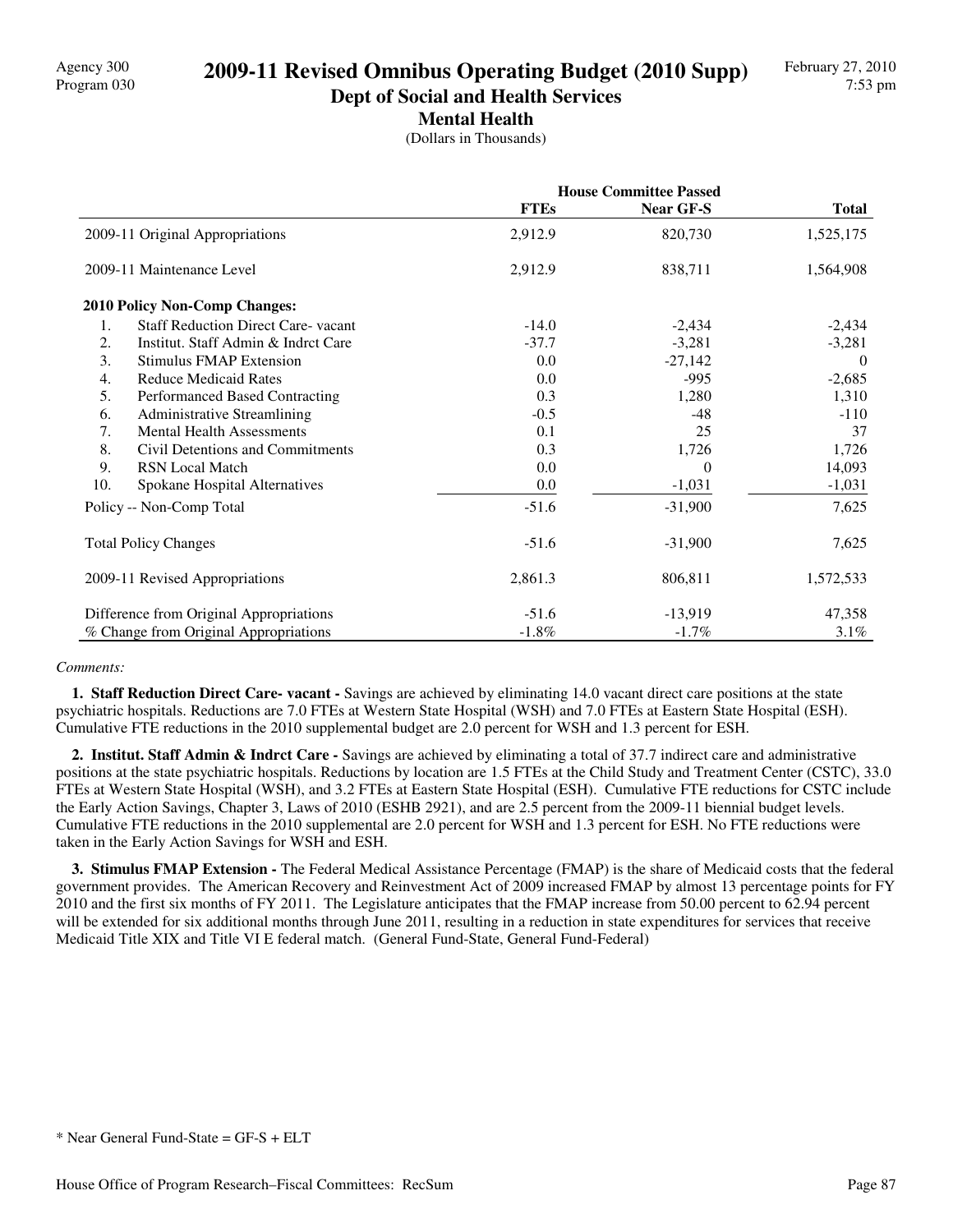## **2009-11 Revised Omnibus Operating Budget (2010 Supp) Dept of Social and Health Services Mental Health**

 **4. Reduce Medicaid Rates -** The managed care rates paid to local Regional Support Networks (RSNs) for the delivery of community mental health services under the Medicaid program are adjusted for the new actuarially rebased rate ranges. Federal law periodically requires that rates be re-evaluated. RSNs are funded at 0.9 percent below their FY 2011 maintenance level unless doing so falls outside their allowable rate ranges. Clark RSN and Pierce RSN are funded at the bottom of their rate ranges and receive an increase from FY 2011 maintenance level because they would otherwise fall below their allowable rate ranges. North Central RSN and Chelan Douglas RSN are funded at the top of their allowable rate ranges which will result in a reduction from the FY 2011maintenance level rates and will also cause them to drop below the current rates they are paid in FY 2010. (General Fund-State, General Fund-Federal)

 **5. Performanced Based Contracting -** Non-Medicaid funding is provided to mitigate significant Regional Support Network (RSN) Medicaid rate reductions that are due to the actuarial rate rebase. Funding is sufficient to pay North Central and Chelan Douglas RSNs at their FY 2010 maintenance level Medicaid rates. DSHS will enter into a performance based contract with North Central RSN and will provide technical assistance to this RSN with the expectation that the RSN will demonstrate cost effectiveness and improved Medicaid utilization by June 30th, 2011. DSHS is provided a 0.5 FTE to facilitate the development and implementation of a plan of improvement with the RSN that includes performance measures and outcome tracking. Funding is also provided to contract with an expert in the delivery of mental health services in a frontier setting for the purposes of providing technical assistance and identifying best practices with this RSN.

 **6. Administrative Streamlining -** Additional staffing reductions are achieved through efficiencies in the executive workforce.

 **7. Mental Health Assessments -** Pursuant to Second Substitute House Bill 3076 (involuntary treatment act), funding is provided for the Department of Social and Health Services to collaborate with Washington Institute for Public Policy in a search for a validated mental health assessment tool or tools that can be used to assess individuals for detention, commitment, and revocation under the involuntary treatment act, 71.05 RCW.

 **8. Civil Detentions and Commitments -** Non-Medicaid funding is provided for impacts due to modifications to the involuntary treatment act, 71.05 RCW. Pursuant to Second Substitute House Bill 3076 (involuntary treatment act) and Second Substitute House Bill 2882 (persons w/ mental disorders), funding is provided to implement the expanded definition of "likelihood of serious harm" and changes to the standards for emergent detention from "imminent" to "substantial" likelihood of serious harm. Funding is also provided to develop new policies and protocols to accommodate these modifications and to provide training to the designated mental health professionals, the courts, referral sources and the hospitals.

 **9. RSN Local Match -** Additional expenditure authority is authorized to allow King County Regional Support Network to gain federal matching funds for Medicaid allowable services. County legislative authorities may authorize a 0.1 percent sales tax and may choose to use this funding for the delivery of either Medicaid or non-Medicaid chemical dependency or mental health treatment programs as specified in RCW 82.14.460. Local funding that is authorized to serve Medicaid clients is matched with federal funding and becomes part of the overall Medicaid expenditures. When Medicaid rates are rebased, the increased level of Medicaid expenditures due to local matching funds becomes the state's responsibility. (General Fund-Federal, General Fund-Private/Local)

 **10. Spokane Hospital Alternatives -** Funding is eliminated for the Spokane Regional Support Network to implement services to reduce the census at Eastern State Hospital.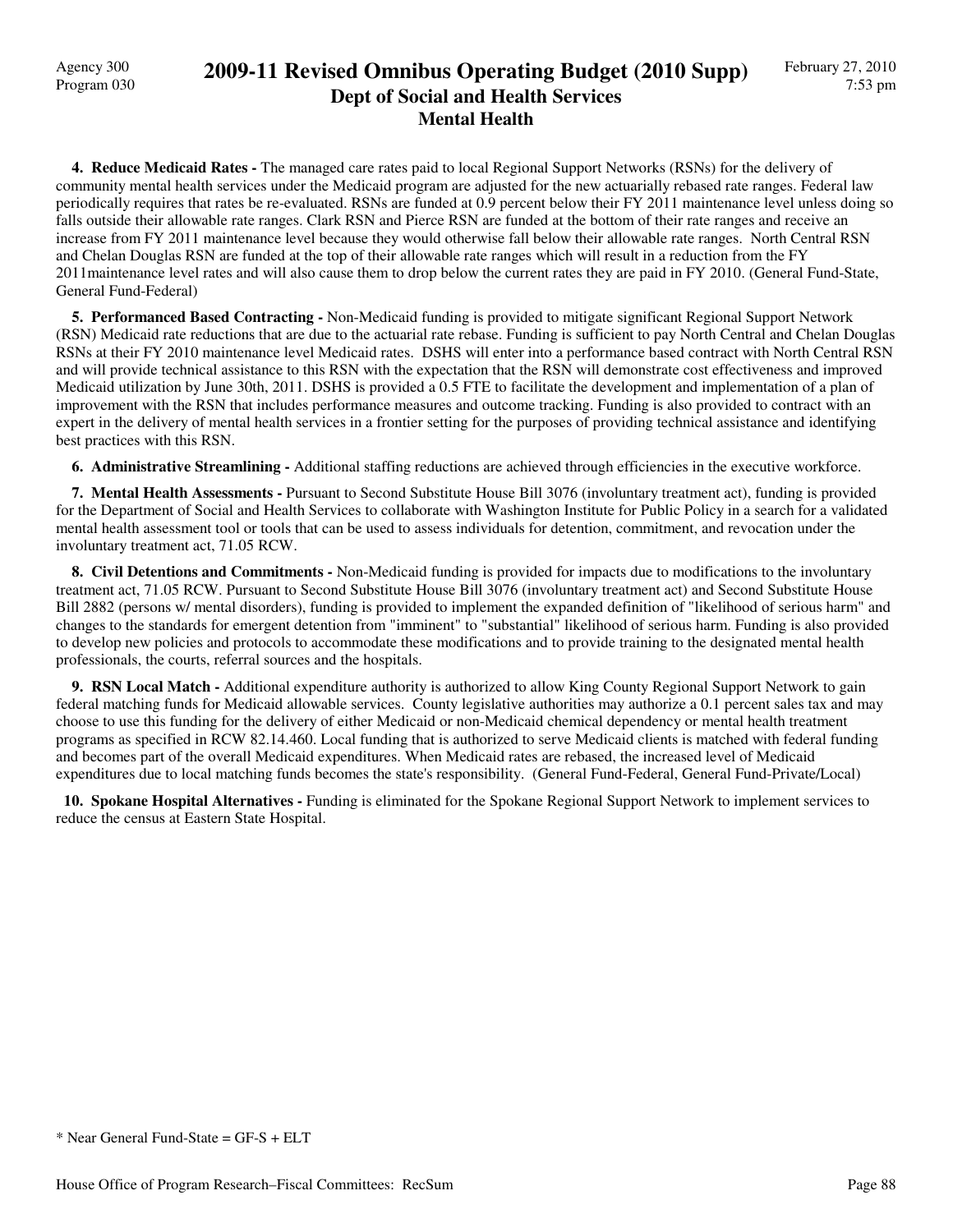#### **Dept of Social and Health Services Developmental Disabilities**

(Dollars in Thousands)

|     |                                            |             | <b>House Committee Passed</b> |              |
|-----|--------------------------------------------|-------------|-------------------------------|--------------|
|     |                                            | <b>FTEs</b> | <b>Near GF-S</b>              | <b>Total</b> |
|     | 2009-11 Original Appropriations            | 3,444.1     | 816,697                       | 1,912,987    |
|     | 2009-11 Maintenance Level                  | 3,457.8     | 828,027                       | 1,925,356    |
|     | 2010 Policy Non-Comp Changes:              |             |                               |              |
| 1.  | Reduce Institutional Funding               | 0.0         | $-1,778$                      | $-4,987$     |
| 2.  | <b>Stimulus FMAP Extension</b>             | 0.0         | $-56,833$                     | $\left($     |
| 3.  | Create Children's SOLA                     | 5.0         | 287                           | 752          |
| 4.  | Suspend Employment Partnership             | 0.0         | $-787$                        | $-1,750$     |
| 5.  | <b>Utilization of Residential Services</b> | 0.0         | $-1,414$                      | $-913$       |
| 6.  | Federal Funds Adjustment                   | 0.0         | $\mathbf{0}$                  | 5,346        |
| 7.  | <b>Employment and Day (Transition)</b>     | 0.0         | 1,702                         | 1,702        |
| 8.  | Employment and Day to Waiver               | 2.5         | 1,104                         | 2,876        |
| 9.  | Adjst AFH Rate for Licens Fee Incrs        | 0.0         | $\Omega$                      | 262          |
| 10. | Waiver Graduate Employment Services        | 0.0         | 680                           | 1,791        |
| 11. | DD Community Protection Residential        | 0.8         | 869                           | 2,185        |
| 12. | DD Expanded Community Residential          | 0.8         | 975                           | 2,433        |
| 13. | Adjst ResRate for Licens Fee Incrs         | 0.0         | $\theta$                      | 6            |
| 14. | Reduce Agency Admin Rate                   | 0.0         | $-95$                         | $-249$       |
| 15. | Eliminate Hours Add-On                     | 0.0         | $-725$                        | $-1,900$     |
| 16. | DD Revised Residential Phase-In            | 0.0         | 1,038                         | 2,871        |
| 17. | <b>Technical Adjustment</b>                | 0.0         | $-30$                         | $-30$        |
| 18. | <b>RHC</b> Transition Effort               | 0.0         | $-220$                        | $-250$       |
| 19. | Infant and Toddler Program Transfer        | $-9.4$      | $\boldsymbol{0}$              | $-16,795$    |
|     | Policy -- Non-Comp Total                   | $-0.4$      | $-55,227$                     | $-6,650$     |
|     | <b>Total Policy Changes</b>                | $-0.4$      | $-55,227$                     | $-6,650$     |
|     | 2009-11 Revised Appropriations             | 3,457.5     | 772,800                       | 1,918,706    |
|     | Difference from Original Appropriations    | 13.4        | $-43,897$                     | 5,719        |
|     | % Change from Original Appropriations      | 0.4%        | $-5.4%$                       | $0.3\%$      |

#### *Comments:*

 **1. Reduce Institutional Funding -** Savings is achieved through the implementation of efficiency measures at the state's Residential Habilitation Centers. Measures include cottage consolidation, changing maintenance schedules, reduced adult training programs, and reductions in services such as dental care. (General Fund-State, General Fund-Federal)

 **2. Stimulus FMAP Extension -** The Federal Medical Assistance Percentage (FMAP) is the share of Medicaid costs that the federal government provides. The American Recovery and Reinvestment Act of 2009 increased FMAP by almost 13 percentage points for FY 2010 and the first six months of FY 2011. The Legislature anticipates that the FMAP increase from 50.00 percent to 62.94 percent will be extended for six additional months through June 2011, resulting in a reduction in state expenditures for services that receive Medicaid Title XIX and Title VI E federal match. (General Fund-State, General Fund-Federal)

 **3. Create Children's SOLA -** Funding is provided for a new State Operated Living Alternative (SOLA) program to address the need for out-of-home placements for children with developmental disabilities. This item funds SOLA slots for eight children. (General Fund-State, General Fund-Federal)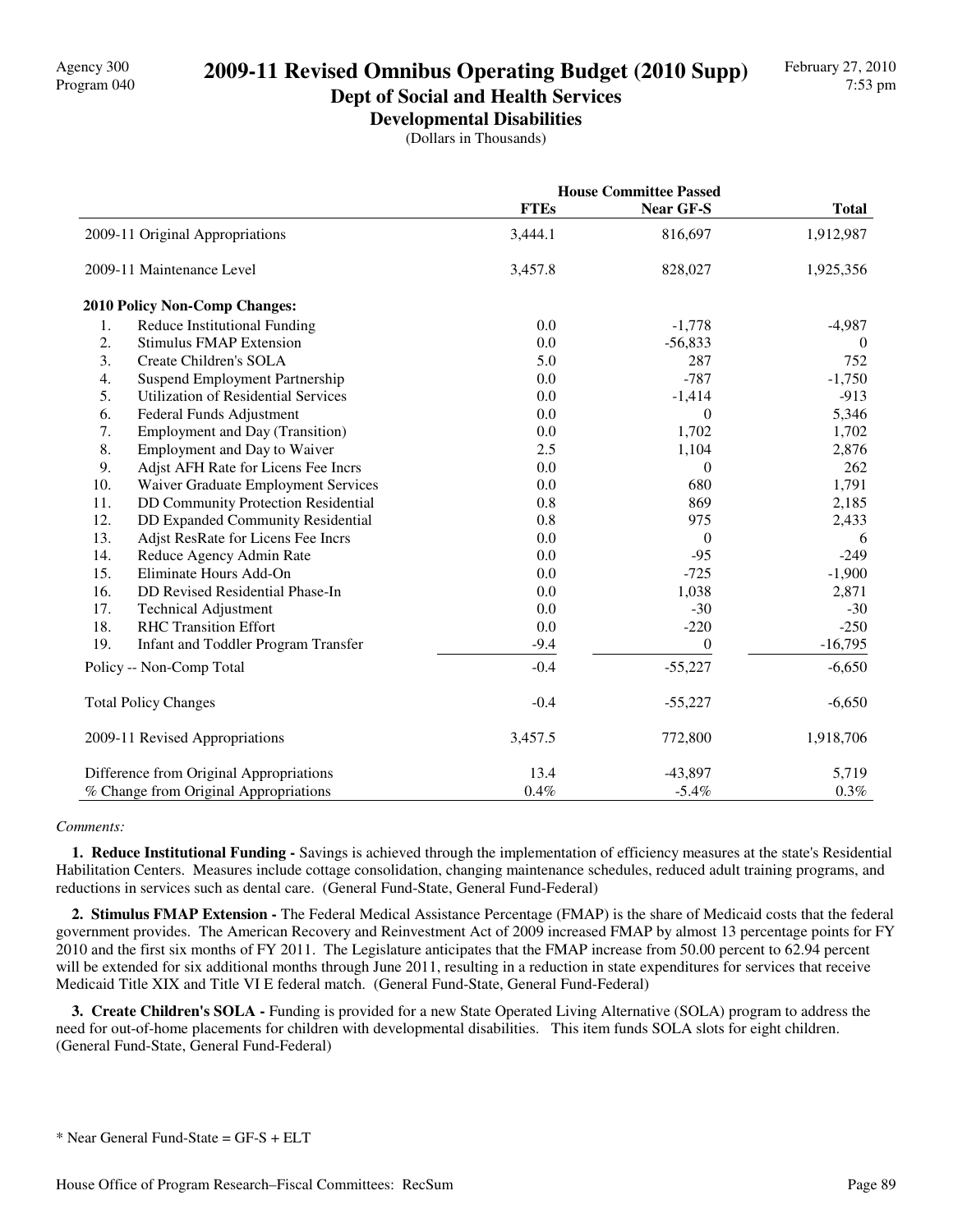### **2009-11 Revised Omnibus Operating Budget (2010 Supp) Dept of Social and Health Services Developmental Disabilities**

**4. Suspend Employment Partnership -** The Jobs by 21 Partnership provides project awards to counties to improve employment outcomes for individuals with developmental disabilities. The Partnership will be reduced by 75 percent in FY 2010 and completely suspended as of July 1, 2010.

 **5. Utilization of Residential Services -** Funding is provided for residential services in Adult Supported Living, Child Supported Living, Group Homes, Community Protection, and Community Intermediate Care Facilities for the Mentally Retarded. Beginning in March 2010, the agency will no longer hold funded vacancies to achieve savings. (General Fund-State, General Fund-Federal)

 **6. Federal Funds Adjustment -** Federal funds were appropriated for FY 2009 and FY 2010. These funds will instead be expended in FY 2011.

 **7. Employment and Day (Transition) -** Funding is provided for supported employment services for 629 individuals who are expected to graduate from high school during the 2009-11 biennium. No funding was provided in the biennial budget for this item. Employment and day services include job creation and job supports for paid employment. Services are provided at an average per client funding level of \$515 per month. (General Fund-State)

 **8. Employment and Day to Waiver -** Funding is provided for supported employment and other services for a total of 429 clients of the division of developmental disabilities who graduate from high school during the 2009-11 biennium. (General Fund-State, General Fund-Federal).

 **9. Adjst AFH Rate for Licens Fee Incrs -** Adult family home Medicaid rates for publicly funded beds are increased to cover costs associated with higher licensing fees that will begin July 1, 2010.

 **10. Waiver Graduate Employment Services -** Funding is provided for 343 individuals who are currently on a Home and Community Based Services Waiver and are entitled to supported employment services. (General Fund-State, General Fund-Federal)

 **11. DD Community Protection Residential -** Funding is provided for residential services, employment services, specialized therapies, and intensive case management and supports for 13 new clients who meet the eligibility criteria for community protection services. (General Fund-State, General Fund-Federal)

 **12. DD Expanded Community Residential -** Funding is provided for residential services and supports for 24 people with developmental disabilities that will be aging out of other DSHS programs such as the Juvenile Rehabilitation Administration and Children's Administration and have no other living arrangements. (General Fund-State, General Fund-Federal)

 **13. Adjst ResRate for Licens Fee Incrs -** Boarding home Medicaid rates for publicly funded beds are increased by approximately \$0.26 per patient day to cover costs associated with higher licensing fees that will begin July 1, 2010.

 **14. Reduce Agency Admin Rate -** The administrative portion of the hourly vendor rate paid to agency providers of in-home care is reduced by 2.5 percent. (General Fund-State, General Fund-Federal)

 **15. Eliminate Hours Add-On -** Authorized in-home personal care hours for clients with special needs for meal preparation and incontinence are reduced. Authorization for all service hours will now, like other services, be based upon the individual's assessed needs. Approximately 1,400 Developmental Disabilities clients will experience a reduction in approved service hours. (General Fund-State, General Fund-Federal)

 **16. DD Revised Residential Phase-In -** Funding is provided to cover additional costs associated with an adjustment to the phase-in schedule individuals entering the Expanded Community Services and Public Safety programs. These funds will be used to provide residential services for individuals released from mental hospitals, correctional facilities, or aging out of other Department programs such as foster care this year who do not have alternative living arrangements. (General Fund-State, General Fund-Federal)

 **17. Technical Adjustment -** A technical adjustment is made transferring \$30,000 from Special Projects to Program Support. (General Fund-State)

 **18. RHC Transition Effort -** Savings are achieved by closing one residential cottage at Rainier School. (General Fund-State, General Fund-Federal)

<sup>\*</sup> Near General Fund-State = GF-S + ELT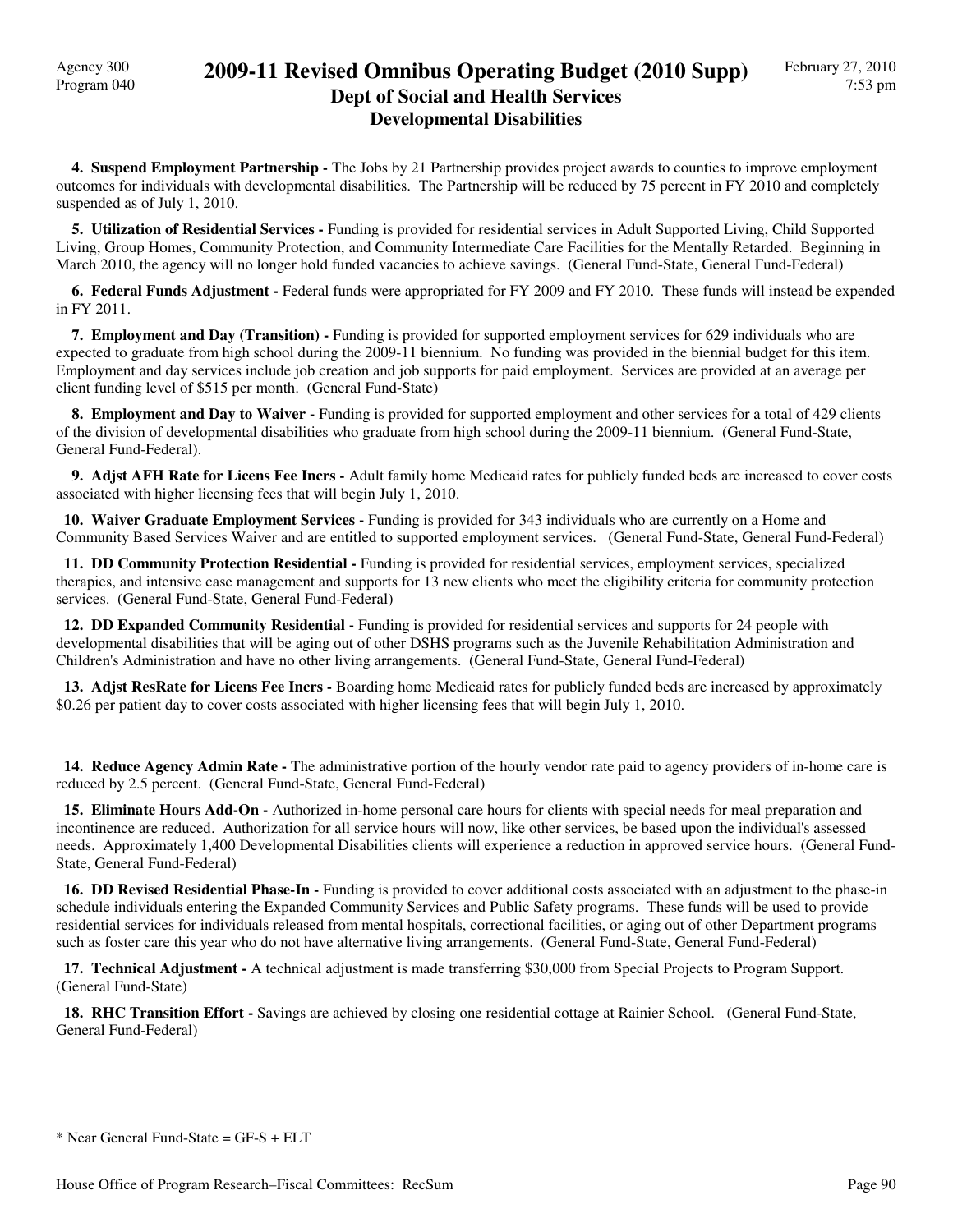Agency 300 Program 040

## **2009-11 Revised Omnibus Operating Budget (2010 Supp) Dept of Social and Health Services Developmental Disabilities**

February 27, 2010 7:53 pm

 **19. Infant and Toddler Program Transfer -** Funding for the Infant and Toddler Early Intervention Program is transferred to the Department of Early Learning per Substitute House Bill 2741 (infant and toddler program).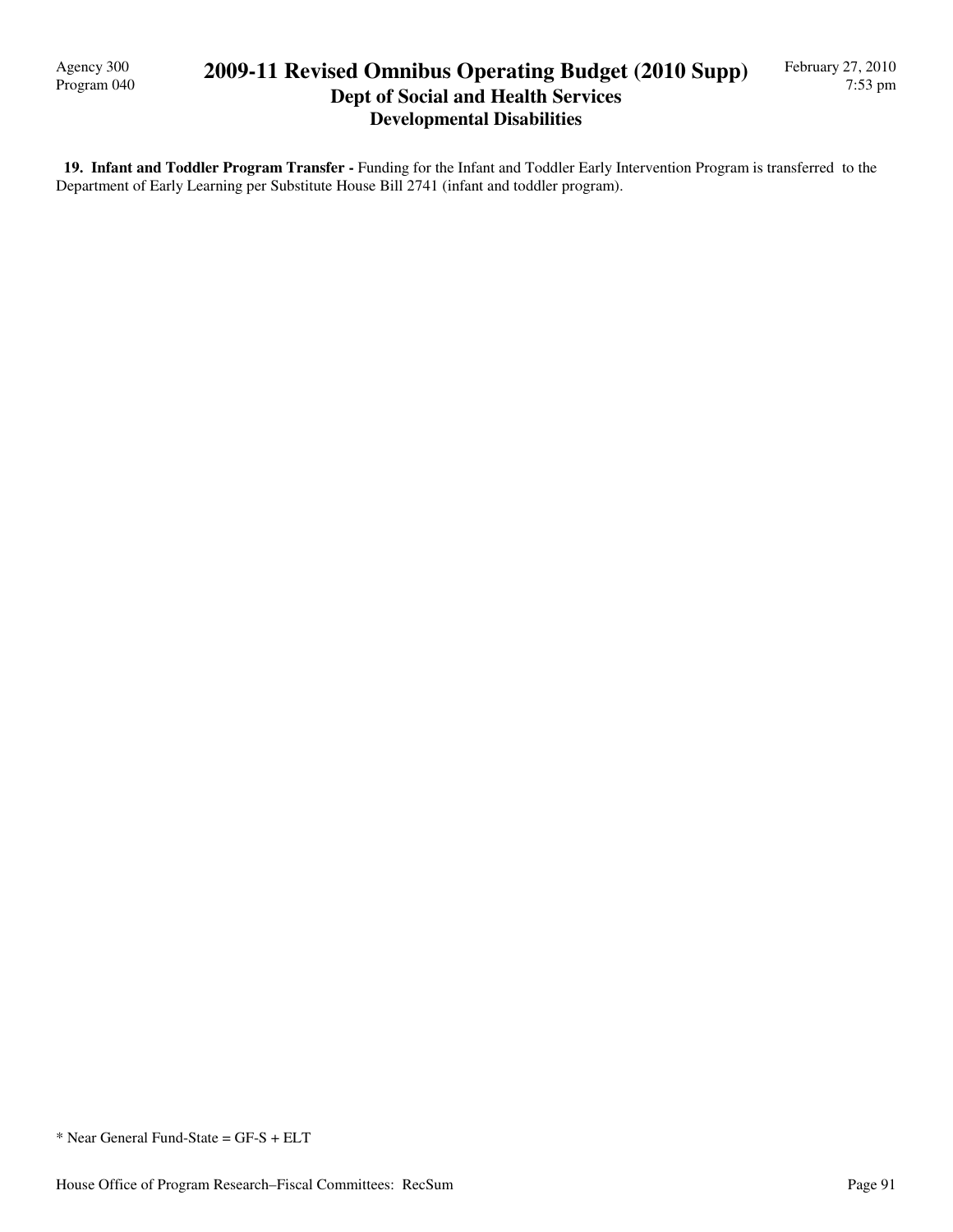### **2009-11 Revised Omnibus Operating Budget (2010 Supp) Dept of Social and Health Services**

**Long-Term Care**

(Dollars in Thousands)

|     |                                         |             | <b>House Committee Passed</b> |                |
|-----|-----------------------------------------|-------------|-------------------------------|----------------|
|     |                                         | <b>FTEs</b> | <b>Near GF-S</b>              | <b>Total</b>   |
|     | 2009-11 Original Appropriations         | 1,280.3     | 1,278,066                     | 3,105,813      |
|     | 2009-11 Maintenance Level               | 1,300.6     | 1,315,102                     | 3,142,689      |
|     | 2010 Policy Non-Comp Changes:           |             |                               |                |
| 1.  | <b>Stimulus FMAP Extension</b>          | 0.0         | $-90,401$                     | $\theta$       |
| 2.  | <b>Administrative Streamlining</b>      | 0.0         | $-48$                         | $-110$         |
| 3.  | Decision Support & Data Analysis        | 0.0         | $-75$                         | $-170$         |
| 4.  | <b>TBI</b> Transfer                     | 0.0         | $-2,000$                      | $\overline{0}$ |
| 5.  | ProviderOne Implementation              | 1.0         | 209                           | 419            |
| 6.  | Increase Adult Fam Home License *       | 0.0         | $-2,177$                      | 461            |
| 7.  | Adjst AFH Rate for Licens Fee Incrs     | 0.0         | $\theta$                      | 1,051          |
| 8.  | Adult Day Health - TRO                  | 2.7         | 19,306                        | 36,745         |
| 9.  | Increase Residential License Fees #     | 0.0         | $-1,085$                      | 528            |
| 10. | Adjst ResRate for Licens Fee Incrs      | 0.0         | $\Omega$                      | 628            |
| 11. | Increase Nursing Home License Fees      | 0.0         | $-1,920$                      | $-1,889$       |
| 12. | Adjst NH Rate for License Fee Incrs     | 0.0         | $\Omega$                      | 521            |
| 13. | Reduce Agency Admin Rate                | 0.0         | $-531$                        | $-1,393$       |
| 14. | Eliminate Hours Add-On                  | 0.0         | $-4,386$                      | $-11,500$      |
| 15. | NH Rates-Retention Incentive            | 0.0         | $-28$                         | $-397$         |
| 16. | NH Rates Freeze Capital Growth          | 0.0         | $-370$                        | $-970$         |
| 17. | NH Rates Eliminate Bed Banking          | 0.0         | $-444$                        | $-1,164$       |
| 18. | NH Rates Eliminate Variable Return      | 0.0         | $-4,619$                      | $-12,110$      |
| 19. | NH Rates Increase Minimum Occupancy     | 0.0         | $-563$                        | $-1,476$       |
| 20. | NH Rates Case Mix Adjustments           | 0.0         | $-163$                        | $-427$         |
| 21. | NH Rates-Finance Allowance              | 0.0         | $-459$                        | $-1,203$       |
| 22. | <b>WHCA</b> vs Dreyfus                  | 0.0         | 38,451                        | 100,746        |
| 23. | Adult Day Health - Revised Savings      | $-0.9$      | $-12,569$                     | $-20,717$      |
|     | Policy -- Non-Comp Total                | 2.8         | $-63,872$                     | 87,573         |
|     | <b>Total Policy Changes</b>             | 2.8         | $-63,872$                     | 87,573         |
|     | 2009-11 Revised Appropriations          | 1,303.4     | 1,251,230                     | 3,230,262      |
|     | Difference from Original Appropriations | 23.1        | $-26,836$                     | 124,449        |
|     | % Change from Original Appropriations   | 1.8%        | $-2.1%$                       | 4.0%           |

#### *Comments:*

 **1. Stimulus FMAP Extension -** The Federal Medical Assistance Percentage (FMAP) is the share of Medicaid costs that the federal government provides. The American Recovery and Reinvestment Act of 2009 increased FMAP by almost 13 percentage points for FY 2010 and the first six months of FY 2011. The Legislature anticipates that the FMAP increase from 50.00 percent to 62.94 percent will be extended for six additional months through June 2011, resulting in a reduction in state expenditures for services that receive Medicaid Title XIX and Title VI E federal match. (General Fund-State, General Fund-Federal)

 **2. Administrative Streamlining -** The agency will reduce its executive workforce. (General Fund-State, General Fund-Federal)

**3. Decision Support & Data Analysis - Five FTEs are eliminated across the Department of Social and Health Services in decision** support and data analysis functions. (General Fund-State, General Fund-Federal)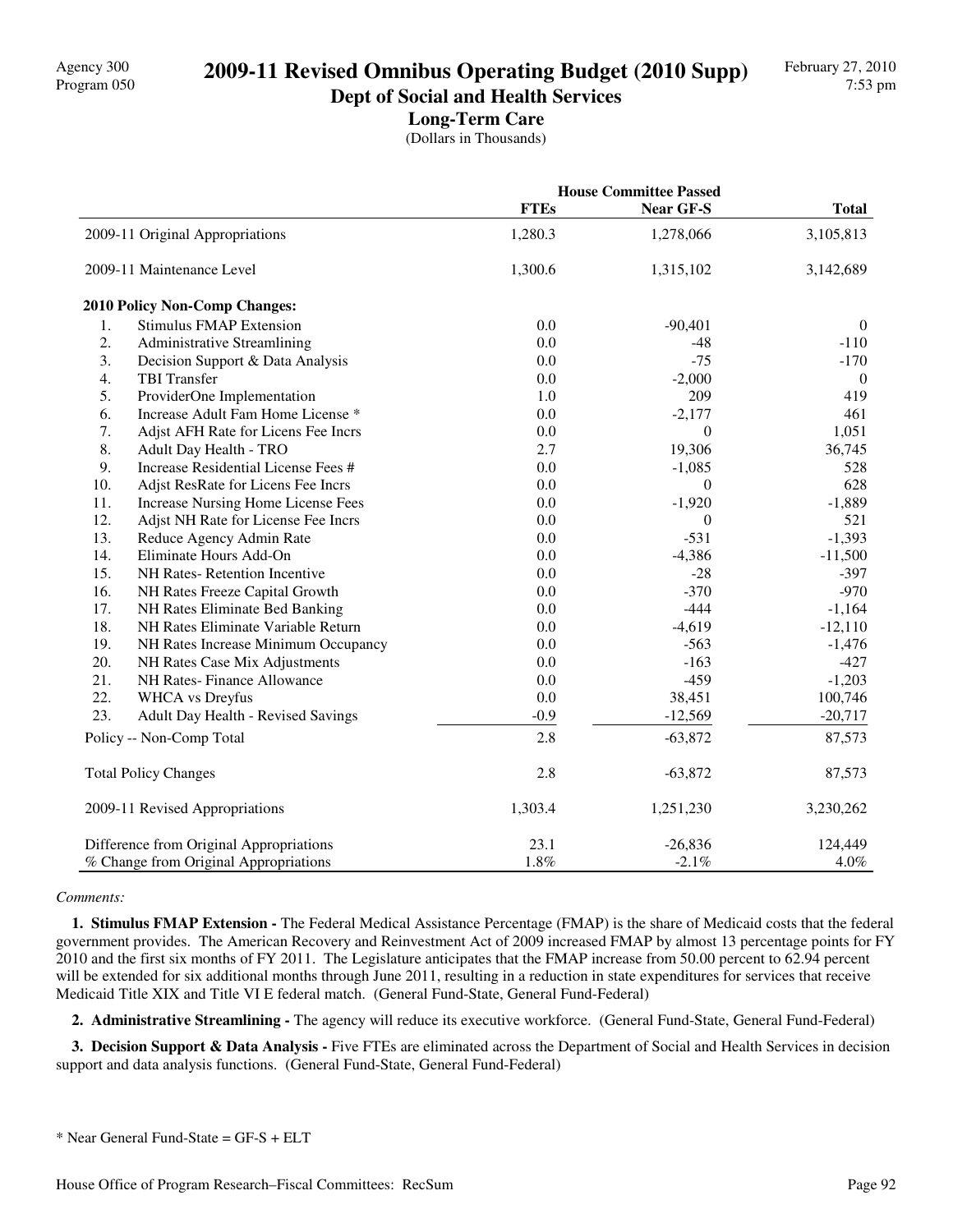Agency 300 Program 050

## **2009-11 Revised Omnibus Operating Budget (2010 Supp) Dept of Social and Health Services Long-Term Care**

 **4. TBI Transfer -** The unspent balance in the Traumatic Brain Injury (TBI) fund is used to offset costs for long term care clients such as increases in mandatory caseloads. As of September 2009, long term care was serving 2,092 clients in the home and community-based system and 136 clients in the nursing home system with some level of TBI. (Traumatic Brain Injury Account - - General Fund State)

 **5. ProviderOne Implementation -** Two temporary FTEs and associated funding are required to develop and implement an automated interface between the Department's ProviderOne payment system and the Aging and Disability Services Administration's Case Management Information System. (General Fund-State, General Fund-Federal)

 **6. Increase Adult Fam Home License \* -** License fees for Adult Family Homes (AFH) will be increased to cover more of the cost of providing licensure, regulatory, and re-inspection services. In FY 2010 the state will spend about \$3.6 million for these activities for approximately 2,800 AFHs whereas the revenue received from the licensing fees will be about \$300,000. Beginning July 1, 2010, the annual licensing fee will be raised from the current level of \$100 per home to \$220 per bed that may be paid in two installments. The initial licensing fee will be raised from the current level of \$800 per home to \$1,800 per home. AFHs that serve Medicaid-eligible clients will receive additional funding in their Medicaid rates to cover the increased costs for licensing and regulating publicly-funded beds. (General Fund-State, General Fund-Federal, Private-Local)

 **7. Adjst AFH Rate for Licens Fee Incrs -** Adult family home Medicaid rates for publicly-funded beds are increased to cover costs associated with higher licensing fees that will begin July 1, 2010. (General Fund Federal, Private-Local)

 **8. Adult Day Health - TRO -** The 2009 Legislature eliminated adult day health services for clients living in residential settings in the 2009-11 biennial budget; however, the savings have not been realized due to a lawsuit. A court decision in Ryan v. Dreyfus blocked the 2009-11 decision to only offer adult day health services to in-home clients. All clients who were previously denied services were reinstated by December 2009. (General Fund-State, General Fund-Federal)

 **9. Increase Residential License Fees # -** Beginning July 1, 2010, license fees for Boarding Homes (BH) are increased from \$79 to \$112 per bed to cover the cost of providing licensure, regulatory, and re-inspection services that the agency is required by law to provide. BHs that serve Medicaid eligible clients will receive additional funding in their Medicaid rates to cover the increased costs for licensing and regulating publicly-funded beds. (General Fund-State, General Fund-Federal, Private-Local)

 **10. Adjst ResRate for Licens Fee Incrs -** Boarding home Medicaid rates for publicly-funded beds are increased by approximately \$0.26 per patient day to cover costs associated with higher licensing fees that will begin July 1, 2010. (General Fund Federal, Private-Local)

 **11. Increase Nursing Home License Fees -** Beginning July 1, 2010, license fees for Nursing Homes (NH) are increased from \$275 to \$327 per bed to cover the cost of providing licensure, regulatory, and re-inspection services that the agency is required by law to provide. NHs that serve Medicaid-eligible clients will receive additional funding in their Medicaid rates to cover the increased costs for licensing publicly-funded beds. (General Fund-State, General Fund-Federal, Private-Local)

 **12. Adjst NH Rate for License Fee Incrs -** Nursing home Medicaid rates for publicly-funded beds are increased by approximately \$0.14 per patient day to cover costs associated with higher licensing fees that will begin July 1, 2010. (General Fund Federal, Private-Local)

 **13. Reduce Agency Admin Rate -** The administrative portion of the hourly vendor rate paid to agency providers of in-home care is reduced by 2.5 percent. (General Fund-State, General Fund-Federal)

 **14. Eliminate Hours Add-On -** Authorization for in-home service hours allowed for special meal preparation or incontinence will be based upon individual assessments of a client's needs like the authorization for other long-term care services. Previously, clients were authorized the maximum number of hours available for these two services regardless of acuity levels, individual needs, and the level of available assistance from family or friends. Approximately 8,100 Long Term Care clients will receive a reduction in authorized service hours. The average reduction is 8.4 hours. Clients whose individual assessments indicate a continued need for the maximum number of hours will continue to be authorized for those service hours. (General Fund-State, General Fund-Federal)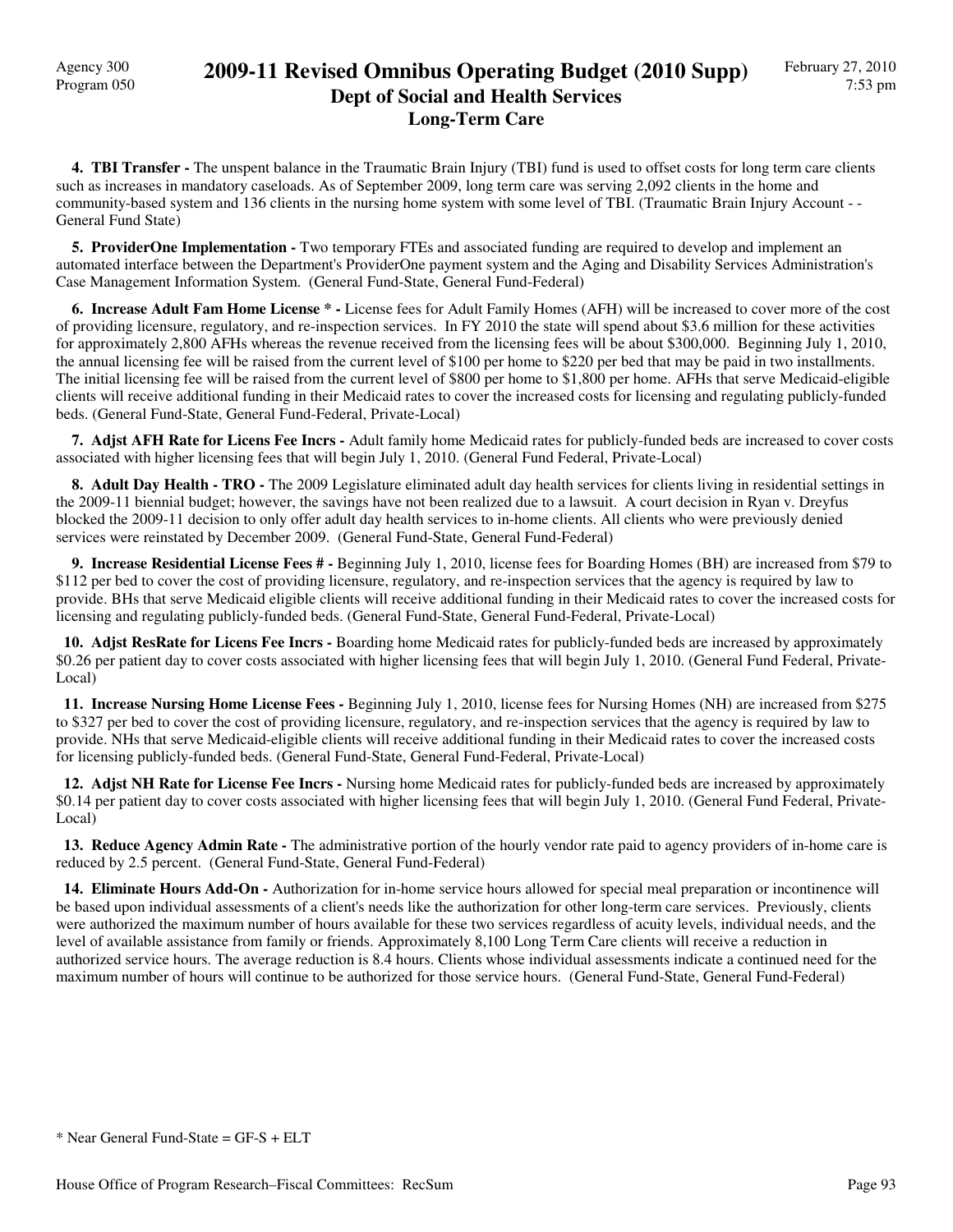## **2009-11 Revised Omnibus Operating Budget (2010 Supp) Dept of Social and Health Services Long-Term Care**

 **15. NH Rates- Retention Incentive -** Effective July 1, 2010, and thereafter, a retention incentive is created. The total nursing home rate is reduced by 1 percent for those facilities with direct care staff turnover above 75 percent as reported for all facilities on the previous year annual cost reports submitted to the Department. Effective July 1, 2011, and thereafter, the retention incentive funding that is returned to the state will be redistributed as a supplemental performance payment for the facilities who keep their direct care staff turnover at or below the 75 percent direct care staff turnover. (General Fund-State, General Fund-Federal)

 **16. NH Rates Freeze Capital Growth -** New capital projects are put on hold and the allowance for growth of less than 2 percent per year in the property and financing allowance is frozen. (General Fund-State, General Fund-Federal)

 **17. NH Rates Eliminate Bed Banking -** Approximately 17 nursing facilities will no longer be able to reduce the effects of minimum occupancy through bed banking (temporarily reducing the number of patient beds for which they are licensed). These facilities will need to decide whether to renew the Medicaid licensing on these beds, sell them, or relinquish them. This results in an average reduction to those facilities of about \$0.30 per client per day. (General Fund-State, General Fund-Federal)

 **18. NH Rates Eliminate Variable Return -** The variable return component of the nursing home payment system is eliminated. Variable Return was intended to reward facilities with the lowest costs by providing them flexible funding. It was calculated by ranking all facilities from highest to lowest based on their adjusted costs (lids excluded). The highest dollar amounts were paid to the facilities with the lowest cost regardless of the individual facility's level of efficiency or quality of care. (General Fund-State, General Fund-Federal)

 **19. NH Rates Increase Minimum Occupancy -** Minimum occupancy in the operating, finance, and property components of the nursing home payment system is raised from 90 percent to 92 percent for non-essential nursing facilities. Nursing facilities will be required to maintain occupancy for at least 92 percent of their licensed Medicaid beds. Per 74.46 RCW, if a facility does not maintain the minimum level of occupancy, they are charged a penalty. Nursing homes with 60 or fewer beds will continue to be held at 90 percent occupancy. (General Fund-State, General Fund-Federal)

 **20. NH Rates Case Mix Adjustments -** The average level of case mix for Medicaid clients in Washington will be adjusted once every 6 months rather than on a quarterly basis. The facility's average case mix index will continue to get updated when rates are rebased. (General Fund-State, General Fund-Federal)

 **21. NH Rates- Finance Allowance -** The allowable return on investment in the Finance Allowance component is reduced from 8.5 percent to 7.5 percent on the net book value of a facility's assets acquired on or after May 17, 1999 (tangible fixed assets such as leases and allowable land costs). The percentage of return on investment is set by the state and is adjusted to reflect lowering interest rates for commercial health industry loans. Allowable depreciation rates on fixed assets are 15 years for movable equipment, 5-10 years for shorter term equipment such as vehicles, and 40 years on fixed assets such as buildings. (General Fund-State, General Fund-Federal)

 **22. WHCA vs Dreyfus -** The 2009 Legislature reduced the Medicaid payment rates for Nursing Homes (NH) by 4 percent from the FY 2009 funded levels. A court decision in Washington Health Care Association v. Dreyfus blocked the implementation of this rate reduction. (General Fund-State, General Fund-Federal)

 **23. Adult Day Health - Revised Savings -** A court decision blocked the 2009-11 decision by the Legislature to only offer Adult Day Health (ADH) services to in-home clients. All clients who were previously denied services were reinstated by December 2009. As of January 1, 2010, ADH moved to a 1915(i) Medicaid state plan option and enrollment was capped. (General Fund-State, General Fund-Federal)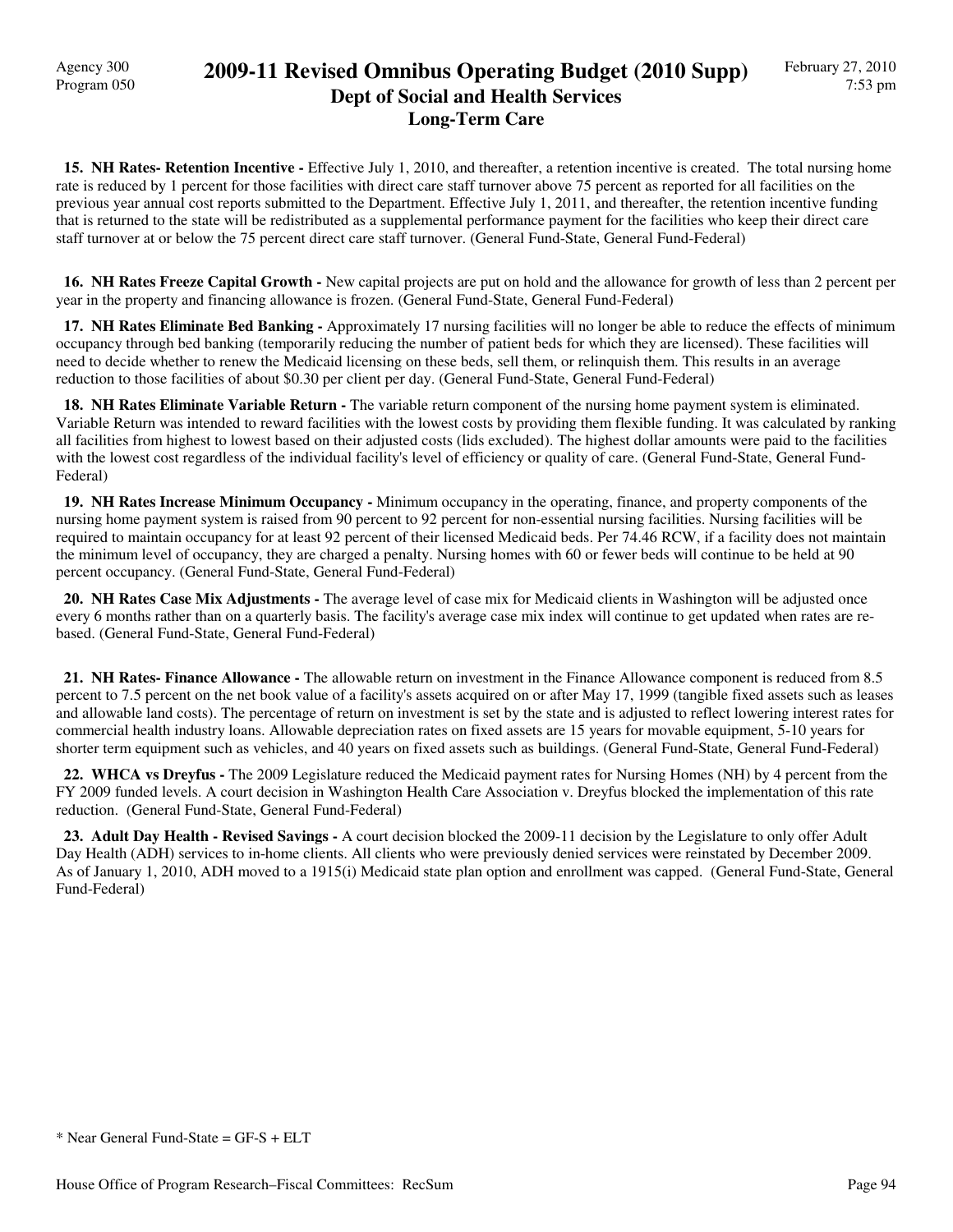#### **Dept of Social and Health Services Economic Services Administration**

(Dollars in Thousands)

|     |                                          | <b>House Committee Passed</b> |                  |              |
|-----|------------------------------------------|-------------------------------|------------------|--------------|
|     |                                          | <b>FTEs</b>                   | <b>Near GF-S</b> | <b>Total</b> |
|     | 2009-11 Original Appropriations          | 4,215.4                       | 1,145,425        | 2,342,380    |
|     | 2009-11 Maintenance Level                | 4,289.8                       | 1,182,476        | 2,394,555    |
|     | <b>2010 Policy Non-Comp Changes:</b>     |                               |                  |              |
| 1.  | Administrative and Staff Reductions      | $-72.0$                       | $-5,650$         | $-9,460$     |
| 2.  | Reduction of Mandatory Workload          | $-75.4$                       | $-6,416$         | $-11,582$    |
| 3.  | Working Connections Child Care Redu      | 0.0                           | $-30,137$        | $-30,137$    |
| 4.  | <b>Career Services for Non-WorkFirst</b> | 0.0                           | $-3,600$         | $-3,600$     |
| 5.  | Non-Compliance Sanction                  | 0.0                           | $-769$           | $-769$       |
| 6.  | <b>Sanction Cure Period</b>              | 0.0                           | $-500$           | $-500$       |
| 7.  | <b>Suspend Community Works Programs</b>  | 0.0                           | $-5,500$         | $-5,500$     |
| 8.  | Single Parent Participation              | 0.0                           | $-11,000$        | $-11,000$    |
| 9.  | City of Tukwila                          | 0.0                           | 60               | 60           |
| 10. | Refugee Assistance                       | 0.0                           | 200              | 200          |
| 11. | <b>Additional Reduction</b>              | 0.0                           | $-260$           | $-260$       |
| 12. | Planning & Policy Development            | $-1.5$                        | $-115$           | $-267$       |
| 13. | Administrative Streamlining              | $-0.5$                        | $-47$            | $-110$       |
| 14. | Reduce Job Search                        | 0.0                           | $-2,363$         | $-2,363$     |
| 15. | Security Lifeline Act                    | 5.7                           | $-3,907$         | $-281$       |
| 16. | GA Eliminate Admin Review Team           | 0.0                           | $-2,982$         | $-2,982$     |
|     | Policy -- Non-Comp Total                 | $-143.7$                      | $-72,986$        | $-78,551$    |
|     | <b>Total Policy Changes</b>              | $-143.7$                      | $-72,986$        | $-78,551$    |
|     | 2009-11 Revised Appropriations           | 4,146.1                       | 1,109,490        | 2,316,004    |
|     | Difference from Original Appropriations  | $-69.4$                       | $-35,935$        | $-26,376$    |
|     | % Change from Original Appropriations    | $-1.7%$                       | $-3.1\%$         | $-1.1\%$     |

#### *Comments:*

 **1. Administrative and Staff Reductions -** Funding for administrative costs within the Economic Services Administration (ESA) is reduced. This reduction will results in consolidation of some office functions. (General Fund-State, General Fund-Federal)

 **2. Reduction of Mandatory Workload -** This item eliminates funding provided for anticipated workload expenses. The item does not eliminate current staff, but eliminates funding that would have been provided for increased staff work due to caseload growth. (General Fund-State, General Fund-Federal)

**3. Working Connections Child Care Redu - Funding for the Working Connections Child Care (WCCC) program is reduced. The** WCCC provides subsidized child care to Temporary Assistance for Needy Families (TANF) clients, and other working families up to 200 percent of the federal poverty level. With this funding reduction, the number of families entering the program each month will be limited to the lowest income, including TANF clients, being the first priority. In addition, the department shall implement the 12 month authorization for certain families receiving child care benefits through WCCC pursuant to Engrossed Second Substitute House Bill No. 3141.

 **4. Career Services for Non-WorkFirst -** Savings is assumed through elimination of career services provided to non-WorkFirst food stamp recipients. Funding had been provided for up to 600 cases per month at \$500 per case that were receiving food stamps, but who were not on the TANF caseload.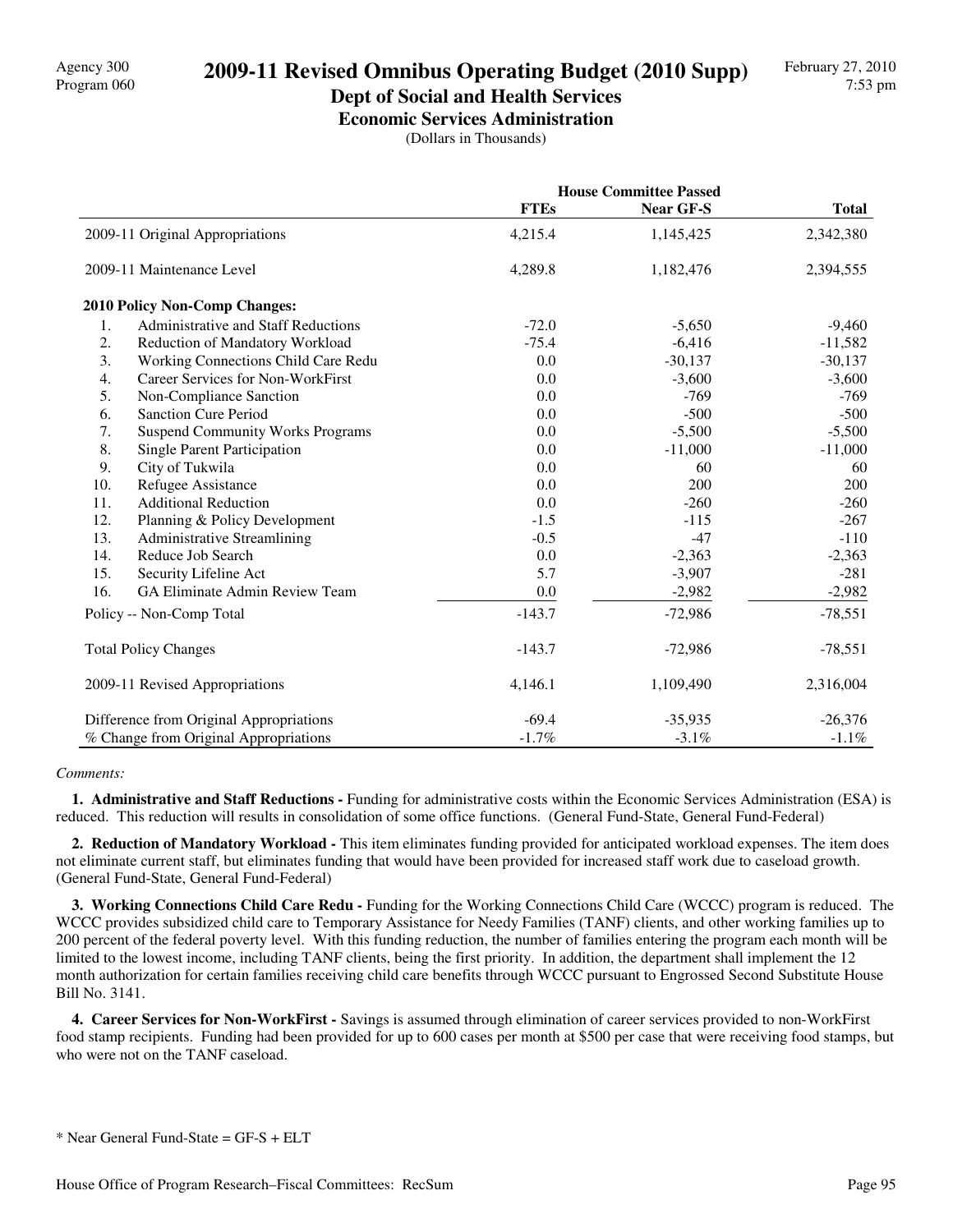Agency 300 Program 060

### **2009-11 Revised Omnibus Operating Budget (2010 Supp) Dept of Social and Health Services Economic Services Administration**

 **5. Non-Compliance Sanction -** Savings is assumed through a two-month reduction in sanction periods. Currently, if a family on WorkFirst/TANF does not comply with program requirements, they are placed on sanction status for six months and receive a reduced cash grant. The six-month time sanction period is reduced to four months.

 **6. Sanction Cure Period -** If a client leaves or is removed from the WorkFirst/TANF program, and reapplies within 6 months, they are required to participate in and comply with program requirements for four weeks prior to receiving a cash grant. This is known as the "cure" period. If a client returns after 60 months, there is no "cure" period required to receive their grant. This item extends the cure period to all families returning to WorkFirst after being sanctioned, regardless of the length of time they have been off the program.

 **7. Suspend Community Works Programs -** Funding for all Community Works programs, except for Community Jobs, within the WorkFirst program are suspended for fiscal year 2011.

 **8. Single Parent Participation -** Reduces demand for the Working Connections Child Care program by allowing single parents with children under the age of six to meet federal participation requirements of 20 hours per week, rather than the state requirement of 32 hours per week.

 **9. City of Tukwila -** Funding is provided from the Department of Social and Health Services Economic Services Administration, to the City of Tukwila to contract with that city to provide funding for basic human services functions.

 **10. Refugee Assistance -** Funding is provided for the Department of Social and Health Services to award grants to small mutual assistance or small community-based organizations to provide transitional assitance, langauge skills and otehr resources to improve refugees economic self sufficiency.

 **11. Additional Reduction -** Additional reducations are assumed for the Economic Services Adminsitration of the Department of Social and Health Services.

 **12. Planning & Policy Development -** Savings will be achieved through a reduction of three FTE staff associated with non-essential business functions. (General Fund-State, General Fund-Federal)

 **13. Administrative Streamlining -** Additional staffing reductions are achieved through efficiencies in the executive workforce. (General Fund-State, General Fund-Federal)

 **14. Reduce Job Search -** Funding for WorkFirst job search activities is reduced for fiscal year 2011.

 **15. Security Lifeline Act -** Funding and staff are provided to implement Second Substitute House Bill 2782 (Security Lifeline Act). The Department of Social and Health Services will sponsor the planning process for creating a user-friendly electronic Opportunity Portal to allow Washington residents to access a broad array of benefits. The Department will expand the Food Stamp Employment and Training program to three community colleges, subject to federal approval. The Department will seek to transfer individuals that are likely to be eligible for federal benefits to the Disability Lifeline Expedited Program no later than 90 days after initial eligibility is determined, which will decrease state expenditures by making clients eligible for federal funds. Caseloads are expected to decrease because an individual cannot continue to receive Disability Lifeline benefits if he or she refuses, without good cause, to participate in needed chemical dependency treatment. The Department will create a plan for a pilot project that would provide some Disability Lifeline clients with housing and a decreased cash grant.

16. GA Eliminate Admin Review Team - The General Assistance Administrative Review Team reviews client cases that have not been approved for assistance, and are the last opportunity for a client to receive benefits. The use of this review process is eliminated May 1, 2010. It is anticipated that 165 clients per month will not enter the caseload due to the elimination of this review process.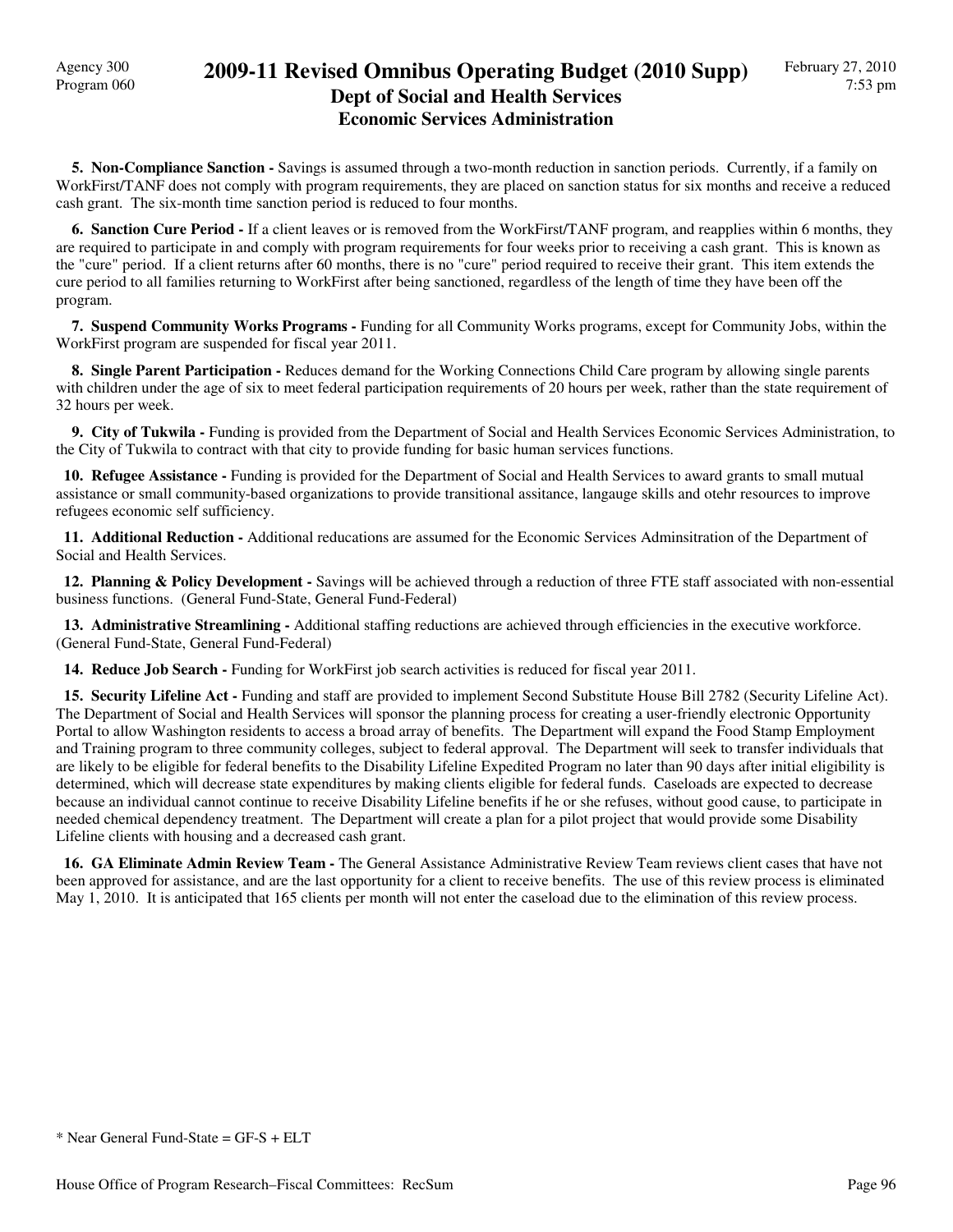#### **Dept of Social and Health Services Alcohol & Substance Abuse**

(Dollars in Thousands)

|                                                 | <b>House Committee Passed</b> |           |              |
|-------------------------------------------------|-------------------------------|-----------|--------------|
|                                                 | <b>FTEs</b>                   | Near GF-S | <b>Total</b> |
| 2009-11 Original Appropriations                 | 91.3                          | 166,710   | 334,239      |
| 2009-11 Maintenance Level                       | 91.3                          | 166,707   | 334,238      |
| 2010 Policy Non-Comp Changes:                   |                               |           |              |
| 1.<br>Reduce Low-Income Adult Services          | 0.0                           | $-2,000$  | $-2,000$     |
| 2.<br><b>Stimulus FMAP Extension</b>            | 0.0                           | $-2,506$  | $\Omega$     |
| 3.<br><b>Reduce County Administration Costs</b> | 0.0                           | $-1,343$  | $-1,343$     |
| <b>Agency Staff Reductions</b><br>4.            | $-5.0$                        | $-340$    | $-535$       |
| 5.<br>Reduce K-12 Prevention Funding            | 0.0                           | $-970$    | -970         |
| Transfer Juvenile Drug Courts #<br>6.           | 0.0                           | 566       | 566          |
| Substance Abuse Treatment #<br>7.               | 0.0                           | $\Omega$  | 133          |
| 8.<br>Security Lifeline Act                     | 0.0                           | 3,786     | 3,786        |
| Policy -- Non-Comp Total                        | $-5.0$                        | $-2,807$  | $-363$       |
| <b>Total Policy Changes</b>                     | $-5.0$                        | $-2,807$  | $-363$       |
| 2009-11 Revised Appropriations                  | 86.3                          | 163,900   | 333,875      |
| Difference from Original Appropriations         | $-5.0$                        | $-2,810$  | $-364$       |
| % Change from Original Appropriations           | $-5.5\%$                      | $-1.7\%$  | $-0.1\%$     |

#### *Comments:*

 **1. Reduce Low-Income Adult Services -** The Division of Alcohol and Substance Abuse (DASA) will reduce state funding for outpatient treatment and detoxification services for clients with incomes under 200 percent of the federal poverty level that are not eligible for state-funded treatment through other programs. State funding remains for court-ordered outpatient treatment and pregnant and parenting clients. (General Fund-State)

 **2. Stimulus FMAP Extension -** The Federal Medical Assistance Percentage (FMAP) is the share of Medicaid costs that the federal government provides. The American Recovery and Reinvestment Act of 2009 increased FMAP by almost 13 percentage points for FY 2010 and the first six months of FY 2011. The Legislature anticipates that the FMAP increase from 50.00 percent to 62.94 percent will be extended for six additional months through June 2011, resulting in a reduction in state expenditures for services that receive Medicaid Title XIX and Title VI-E federal match. (General Fund-State, General Fund-Federal)

 **3. Reduce County Administration Costs -** State support for county administration expenses is reduced from ten percent to eight percent per year. (General Fund-State)

 **4. Agency Staff Reductions -** Administrative staff is reduced by five FTEs. (General Fund-State, General Fund-Federal)

 **5. Reduce K-12 Prevention Funding -** The Office of the Superintendent of Public Instruction (OSPI) receives \$970,000 in state funding each year for administration costs and chemical dependency prevention grants for schools. This funding is eliminated. OSPI will continue to receive \$4 million in federal funding for chemical dependency prevention grants. (General Fund-State)

 **6. Transfer Juvenile Drug Courts # -** Funding for juvenile drug courts is transferred from the Department of Commerce to the Division of Alcohol and Substance Abuse. This program improves the capacity of juvenile drug courts statewide. (General Fund-State)

 **7. Substance Abuse Treatment # -** Funding for the Residential Substance Abuse Treatment Program is transferred from the Department of Commerce to the Department of Social and Health Services. The program helps state and local correctional facilities implement substance abuse programs for prisoners that are incarcerated for long periods. (General Fund-Federal)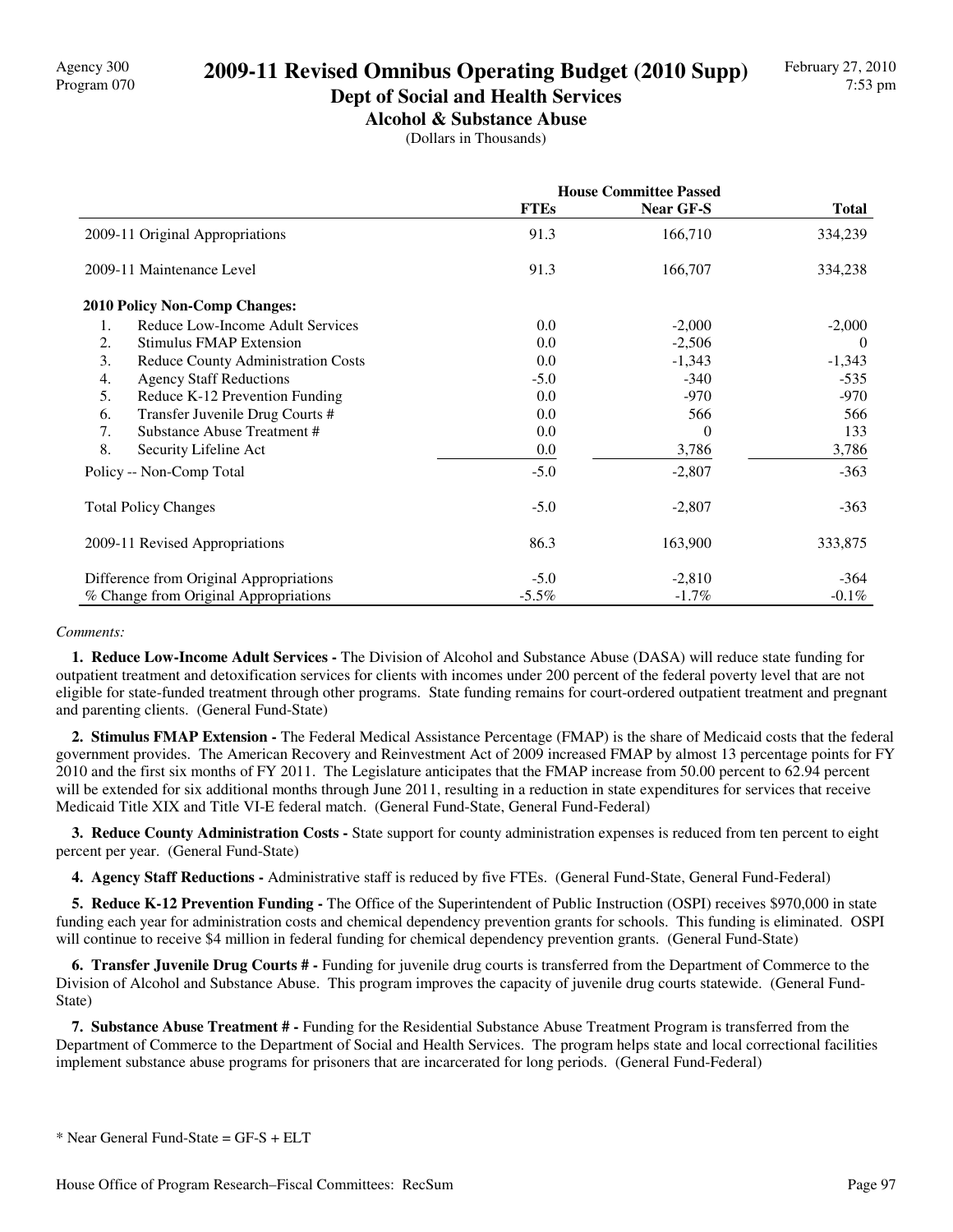Agency 300 Program 070

## **2009-11 Revised Omnibus Operating Budget (2010 Supp) Dept of Social and Health Services Alcohol & Substance Abuse**

 **8. Security Lifeline Act -** Funding is provided to implement Second Substitute House Bill 2782 (Security Lifeline Act). An individual cannot continue to receive Disability Lifeline benefits if he or she refuses without good cause to participate in needed chemical dependency treatment. The Department of Social and Health Services will give high priority for drug or alcohol treatment to Disability Lifeline clients that require treatment to improve their health to transition to employment or federal benefits, but pregnant women and parents will be given first priority. Funding is provided for treatment of those Disability Lifeline clients.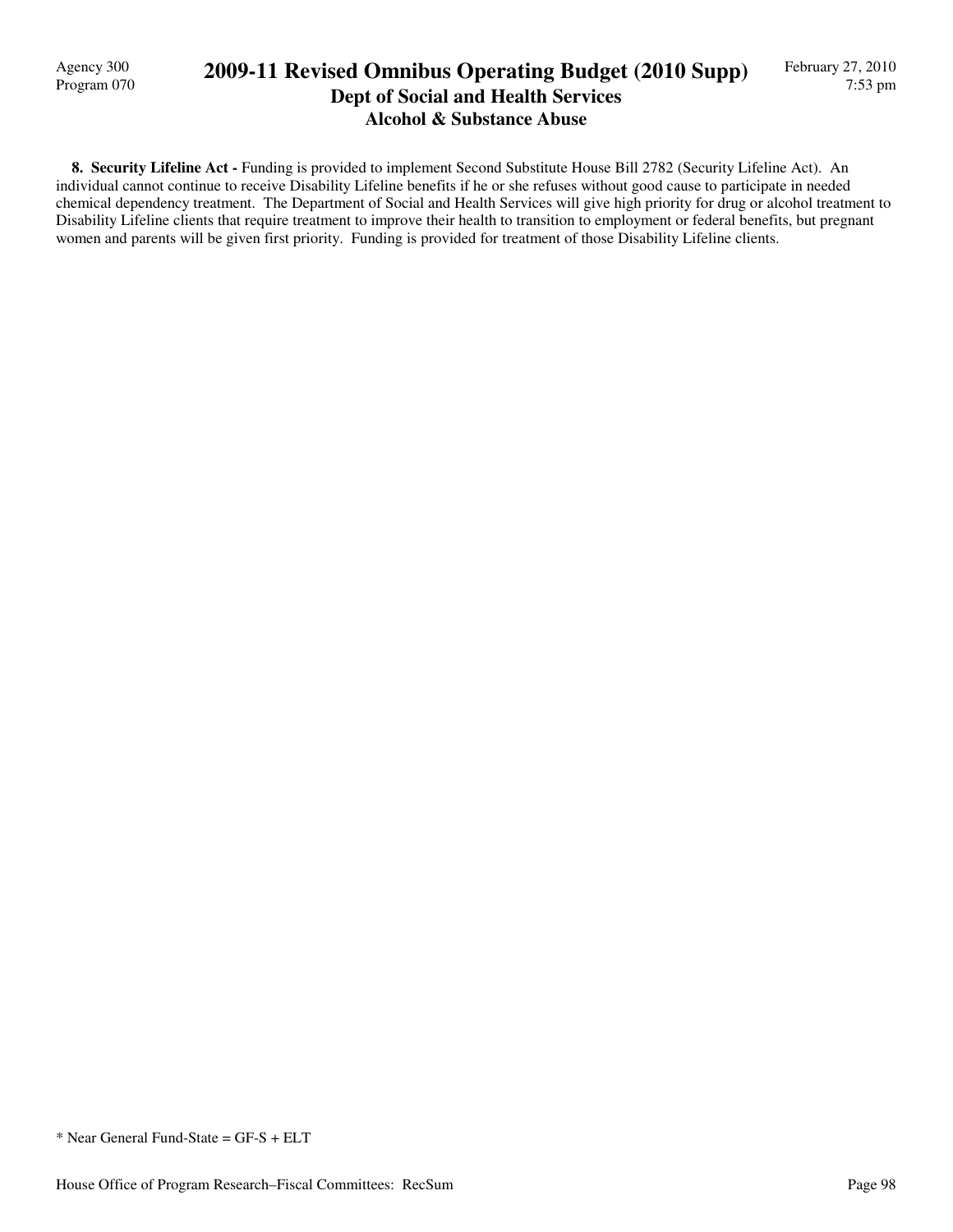#### **Dept of Social and Health Services Medical Assistance Payments**

(Dollars in Thousands)

|     |                                            | <b>House Committee Passed</b> |                  |                |
|-----|--------------------------------------------|-------------------------------|------------------|----------------|
|     |                                            | <b>FTEs</b>                   | <b>Near GF-S</b> | <b>Total</b>   |
|     | 2009-11 Original Appropriations            | 1,115.5                       | 3,583,840        | 8,828,440      |
|     | 2009-11 Maintenance Level                  | 1,115.8                       | 3,889,939        | 9,365,487      |
|     | 2010 Policy Non-Comp Changes:              |                               |                  |                |
| 1.  | <b>Stimulus FMAP Extension</b>             | 0.0                           | $-299,171$       | $-18,163$      |
| 2.  | Parent Sentencing Alternative              | 0.0                           | 73               | 123            |
| 3.  | Disability Lifeline Waiver                 | 0.0                           | $-14,441$        | $\overline{0}$ |
| 4.  | <b>Indigent Assistance DSH</b>             | 0.0                           | $-10,973$        | $-21,946$      |
| 5.  | Disability Lifeline Outpatient DSH         | 0.0                           | $-4,683$         | $\overline{0}$ |
| 6.  | <b>DSH</b> Savings                         | 0.0                           | $-1,623$         | $-1,623$       |
| 7.  | Medicare Part D Stimulus FMAP              | 0.0                           | $-86,901$        | $-86,901$      |
| 8.  | <b>Administrative Streamlining</b>         | $-0.5$                        | $-48$            | $-110$         |
| 9.  | Disability Lifeline Caseload               | 0.0                           | 8,000            | 10,245         |
| 10. | Disability Lifeline Managed Care           | 0.0                           | 23,892           | 23,674         |
| 11. | Decision Support & Data Analysis           | $-0.5$                        | $-37$            | $-85$          |
| 12. | <b>CHIPRA Bonus Payment</b>                | 0.0                           | $-7,461$         | $\Omega$       |
| 13. | <b>Inpatient and Outpatient Hosp Rates</b> | 3.0                           | $-32,000$        | 420,348        |
| 14. | ProviderOne Implementation                 | 6.3                           | 0                | 19,376         |
| 15. | Disability Determination Workload          | 37.5                          | $\theta$         | 6,304          |
| 16. | Poison Center Funding Transfer             | 0.0                           | 400              | 1,145          |
| 17. | F - FQHC Alternate Pymt Method             | 0.0                           | 39,902           | 95,307         |
| 18. | Correcting Medical Asst Admin Base         | 0.0                           | 10,750           | 21,500         |
| 19. | Security Lifeline Act                      | 0.0                           | 528              | 6,438          |
| 20. | Professional Svcs Supplemental Pymt        | 0.0                           | $\boldsymbol{0}$ | 2,063          |
| 21. | Electronic Health Record Project           | 5.6                           | 137              | 1,372          |
|     | Policy -- Non-Comp Total                   | 51.3                          | $-373,656$       | 479,067        |
|     | <b>Total Policy Changes</b>                | 51.3                          | $-373,656$       | 479,067        |
|     | 2009-11 Revised Appropriations             | 1,167.1                       | 3,516,283        | 9,844,554      |
|     | Difference from Original Appropriations    | 51.6                          | $-67,557$        | 1,016,114      |
|     | % Change from Original Appropriations      | 4.6%                          | $-1.9%$          | 11.5%          |

#### *Comments:*

 **1. Stimulus FMAP Extension -** The Federal Medical Assistance Percentage (FMAP) is the share of Medicaid costs that the federal government provides. The American Recovery and Reinvestment Act of 2009 increased FMAP by almost 13 percentage points for FY 2010 and the first six months of FY 2011. The Legislature anticipates that the FMAP increase from 50.00 percent to 62.94 percent will be extended for six additional months through June 2011, resulting in a reduction in state expenditures for services that receive Medicaid Title XIX and Title VI-E federal match. (General Fund-State, General Fund-Federal)

 **2. Parent Sentencing Alternative -** Funding is provided for medical assistance for an average daily population of 82 parents that will receive social services as an alternative to incarceration pursuant to Second Substitute House Bill 3045 (confinement alternative). (General Fund-State, General Fund-Federal)

 **3. Disability Lifeline Waiver -** The Department will seek federal matching funds for individuals covered under the Disability Lifeline program starting in January, 2011. (General Fund-State, General Fund-Federal)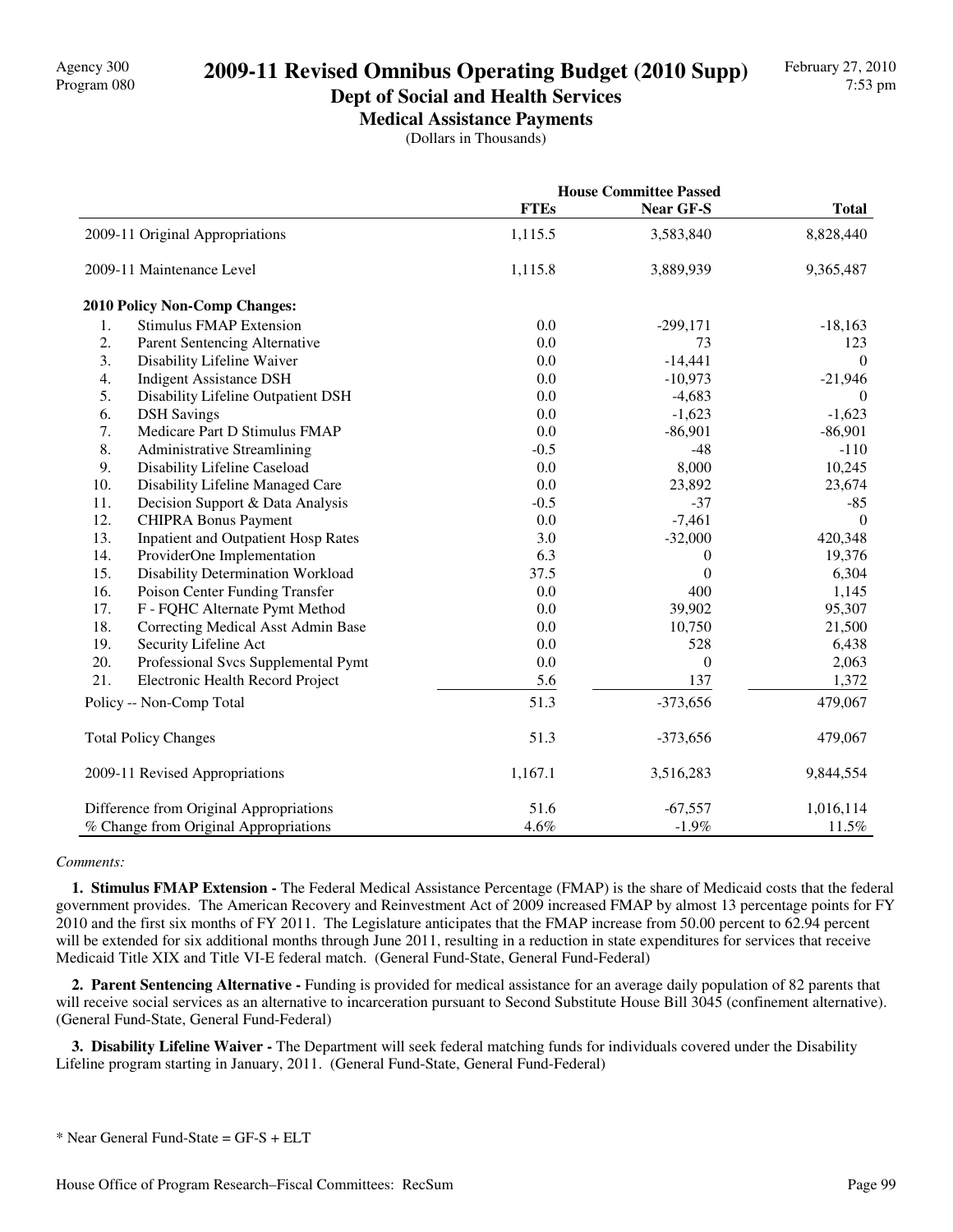## **2009-11 Revised Omnibus Operating Budget (2010 Supp) Dept of Social and Health Services Medical Assistance Payments**

 **4. Indigent Assistance DSH -** Funding for Indigent Assistance Disproportionate Share Hospital (DSH) payments is eliminated in FY 2011. (General Fund-State, General Fund-Federal)

 **5. Disability Lifeline Outpatient DSH -** During FY 2011, the Health and Recovery Services Administration will continue to provide Disproportionate Share Hospital payments to hospitals for providing outpatient services to low-income patients who are eligible for medical assistance under the Disability Lifeline program. These payments will end in January 2011, when the legislature expects to begin receiving federal matching funds for the Disability Lifeline program. (General Fund-State, General Fund-Federal)

 **6. DSH Savings -** Washington Disproportionate Share Hospital payments are forecasted to go beyond the maximum level for federal matching funds, and the state must fund the difference with state-only grants. Washington will no longer exceed the federal maximum as a result of the elimination of Indigent Assistance Disproportionate Share Hospital (DSH) payments. (General Fund-State)

 **7. Medicare Part D Stimulus FMAP -** The federal government reversed its decision not to apply the increased federal medical assistance percentage (FMAP) in the American Recovery and Reinvestment Act of 2009 to the reimbursement paid by the state to the federal government for Medicare Part D coverage for prescription drugs. (General Fund-State, General Fund-Federal)

 **8. Administrative Streamlining -** The Department of Social and Health Services will reduce its executive workforce. (General Fund-State, General Fund-Federal)

 **9. Disability Lifeline Caseload -** Funding is provided for growth in the Disability Lifeline caseload. (General Fund-State, General Fund-Federal)

 **10. Disability Lifeline Managed Care -** The Disability Lifeline medical program is transitioned to managed care beginning November 1, 2009. (General Fund-State)

 **11. Decision Support & Data Analysis -** Seven FTEs that provide decision support and data analysis functions are eliminated across the Department of Social and Health Services. (General Fund-State, General Fund-Federal)

 **12. CHIPRA Bonus Payment -** The Centers for Medicare and Medicaid Services will provide a one-time performance bonus payment for federal FY 2009 under the Children's Health Insurance Program Reauthorization Act of 2009 (CHIPRA). (General Fund-State, General Fund-Federal)

 **13. Inpatient and Outpatient Hosp Rates -** General Fund-State funding for hospitals is reduced. Substitute House Bill 2956 (hospital safety net assessment) establishes an assessment on hospitals that is placed in a new fund called the Hospital Safety Net Assessment Fund, increases payment rates for hospitals, and restores Small Rural Disproportionate Share Hospital payments to 120 percent of their 2009 levels. (General Fund-State, General Fund-Federal, Hospital Safety Net Assessment Fund)

 **14. ProviderOne Implementation -** Additional federal expenditure authority and transfers of state and federal funding from state FY 2010 to state FY 2011 for ProviderOne implementation are provided. The additional authority will allow for an expanded test environment and supporting services for providers. It includes funding for a live ProviderOne help desk for a period of six months beginning January 1, 2010. (General Fund-State, General Fund-Federal)

 **15. Disability Determination Workload -** Additional federal expenditure authority is provided to support increased workloads for determining eligibility for federal disability benefits. (General Fund-Federal)

 **16. Poison Center Funding Transfer -** A portion of the Department of Health's funding for the Washington State Poison Center (WPC) is transferred to the Medical Assistance program at the Department of Social and Health Services, which will disburse the funds to the WPC and seek federal matching funds under the Children's Health Insurance Program. The WPC provides statewide treatment advice and assistance in the case of exposure to poisonous, hazardous, or toxic substances. (General Fund-State, General Fund-Federal)

 **17. F - FQHC Alternate Pymt Method -** Federally Qualified Health Centers (FQHCs) are paid for the full cost of providing services to Medicaid clients. FQHCs are paid per encounter instead of per service. An alternative payment methodology has been developed to determine FQHC costs per encounter. This new method was implemented July 1, 2009 and made retroactive to January 1, 2009. (General Fund-State, General Fund-Federal)

<sup>\*</sup> Near General Fund-State = GF-S + ELT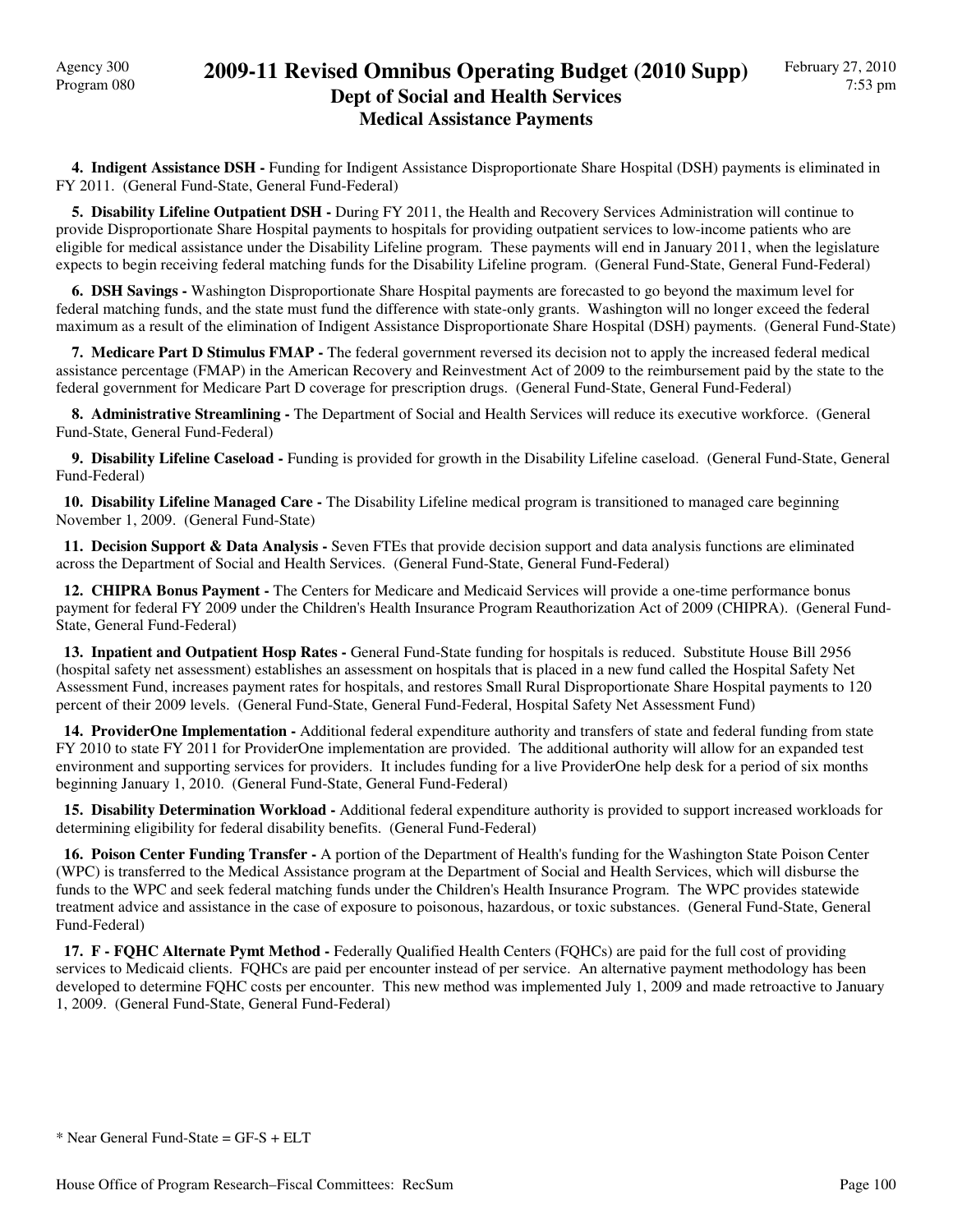### **2009-11 Revised Omnibus Operating Budget (2010 Supp) Dept of Social and Health Services Medical Assistance Payments**

 **18. Correcting Medical Asst Admin Base -** Administrative funding for the Medical Assistance program is increased to partially offset reductions in the biennial budget. Remaining administrative reductions will be achieved, to the greatest extent possible, by reducing those administrative costs that do not affect providers, direct client services, or direct service delivery or programs. Specifically, the Department of Social and Health Services will mitigate impacts related to cost recovery and cost avoidance, prior authorizations for dental services, claims backlogs, and hold times or unanswered calls from clients and providers. (General Fund-State, General Fund-Federal)

 **19. Security Lifeline Act -** Funding is provided to implement Second Substitute House Bill 2782 (Security Lifeline Act). The Department of Social and Health Services will implement a pilot project in King, Pierce, and Spokane counties to contract with the managed care organization that provides Disability Lifeline health care benefits for services related to transitioning persons receiving Disability Lifeline benefits to Disability Lifeline Expedited and federal benefits.

 **20. Professional Svcs Supplemental Pymt -** The Department of Social and Health Services will implement the professional services supplemental payment program for Valley Medical Center and Olympic Medical Center professional providers. The program will increase rates to the Average Commercial Rate to maximize allowable payment levels under the Medicare Upper Payment Limit (UPL). The hospitals are responsible for providing the local match required to obtain federal matching funds for supplemental payments made under the Medicare UPL. (General Fund-Federal, General Fund-Private/Local)

 **21. Electronic Health Record Project -** Additional federal expenditure authority is provided to develop the Health Information Technology Medicaid Plan, as created in the American Recovery and Reinvestment Act. The Health Care Authority is the lead agency and received funding in the 2009-11 budget to implement the state efforts. The ten percent state match for the federal expenditure authority is transferred from the Health Care Authority to DSHS. (General Fund-State, General Fund-Federal)

<sup>\*</sup> Near General Fund-State = GF-S + ELT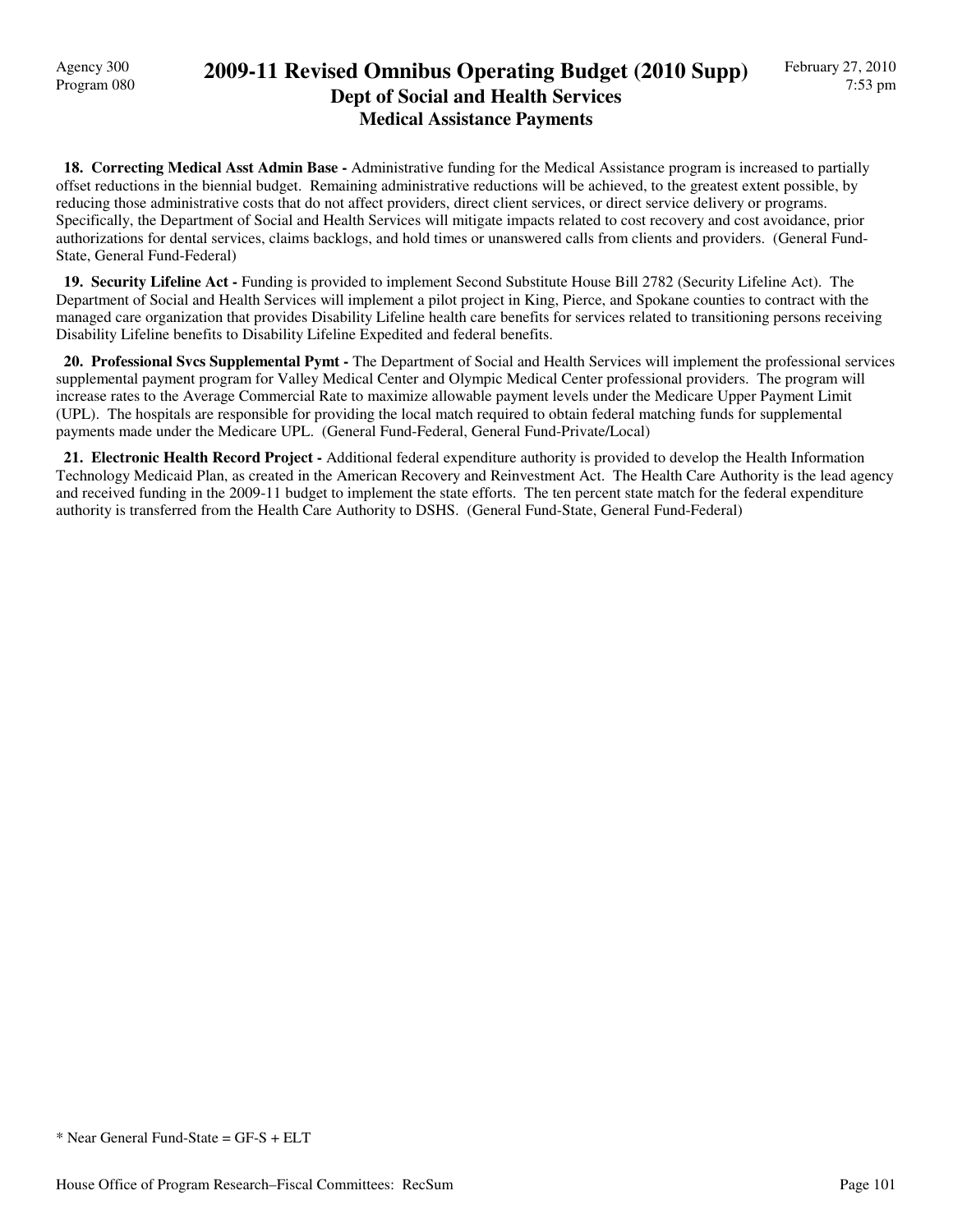## **2009-11 Revised Omnibus Operating Budget (2010 Supp) Dept of Social and Health Services**

# **Vocational Rehabilitation**

(Dollars in Thousands)

|                                               | <b>House Committee Passed</b> |           |              |
|-----------------------------------------------|-------------------------------|-----------|--------------|
|                                               | <b>FTEs</b>                   | Near GF-S | <b>Total</b> |
| 2009-11 Original Appropriations               | 330.1                         | 20,576    | 106,089      |
| 2009-11 Maintenance Level                     | 330.1                         | 20,578    | 116,145      |
| <b>2010 Policy Non-Comp Changes:</b>          |                               |           |              |
| Administrative and Staff Reductions<br>1.     | $-7.0$                        | $-412$    | $-2,344$     |
| 2.<br>Administrative Streamlining             | $-0.5$                        | $-24$     | $-110$       |
| 3.<br><b>State Match for Federal VR Grant</b> | 0.0                           | 0         | 20,000       |
| Policy -- Non-Comp Total                      | $-7.5$                        | $-436$    | 17,546       |
| <b>Total Policy Changes</b>                   | $-7.5$                        | $-436$    | 17,546       |
| 2009-11 Revised Appropriations                | 322.6                         | 20,142    | 133,691      |
| Difference from Original Appropriations       | $-7.5$                        | $-434$    | 27,602       |
| % Change from Original Appropriations         | $-2.3\%$                      | $-2.1\%$  | 26.0%        |

#### *Comments:*

 **1. Administrative and Staff Reductions -** The Vocational Rehabilitation program will continue to implement efficiency measures by holding vacant positions open and reducing travel, equipment replacement, and personal services contracts. (General Fund-State, General Fund-Federal)

 **2. Administrative Streamlining -** The Department of Social and Health Services will reduce its executive workforce. (General Fund-State, General Fund-Federal)

 **3. State Match for Federal VR Grant -** Funds from the Telecommunications Devices for the Hearing and Speech Impaired Account will used to meet the state's maintenance of effort requirements to continue to receive full Department of Education vocational rehabilitation grants. This is expected to increase the Telecommunications Relay Service excise tax from \$0.11 to the statutory maximum of \$0.19. (General Fund-Federal, Telecommunications Devices for the Hearing and Speech Impaired Account-State)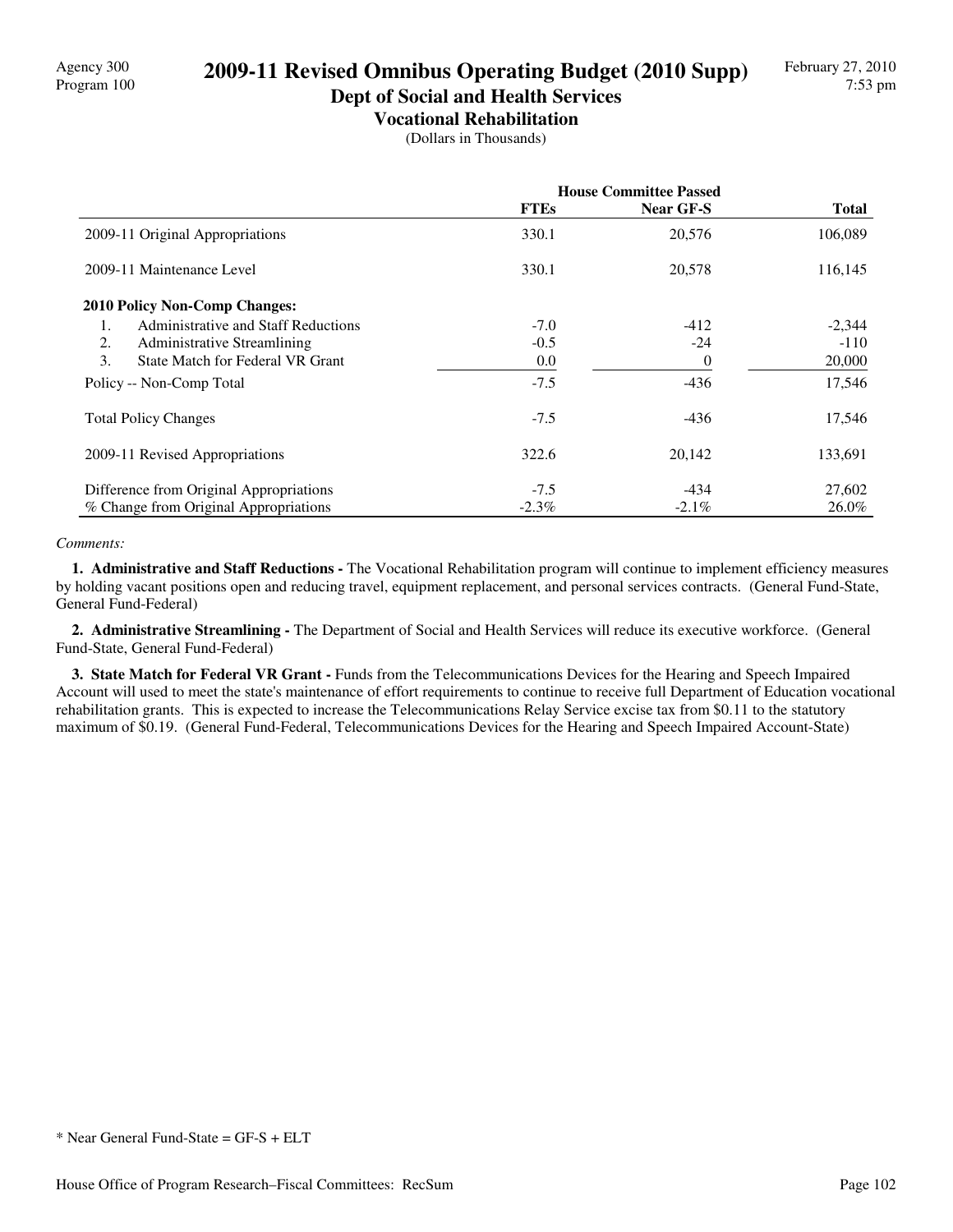#### **Dept of Social and Health Services Administration/Support Svcs**

(Dollars in Thousands)

|     |                                         | <b>House Committee Passed</b> |                  |              |
|-----|-----------------------------------------|-------------------------------|------------------|--------------|
|     |                                         | <b>FTEs</b>                   | <b>Near GF-S</b> | <b>Total</b> |
|     | 2009-11 Original Appropriations         | 622.4                         | 69,052           | 125,747      |
|     | 2009-11 Maintenance Level               | 626.4                         | 69,393           | 126,212      |
|     | <b>2010 Policy Non-Comp Changes:</b>    |                               |                  |              |
| 1.  | Transfer Child Abuse Program #          | $-1.0$                        | $-214$           | $-645$       |
| 2.  | Administrative and Staff Reductions     | $-15.0$                       | $-2,794$         | $-3,613$     |
| 3.  | Child Care Center Bargaining            | 0.0                           | 150              | 150          |
| 4.  | Streamline Planning & Policy            | 0.0                           | $-164$           | $-299$       |
| 5.  | <b>Administrative Streamlining</b>      | $-1.5$                        | $-182$           | $-330$       |
| 6.  | Decision Support & Data Analysis        | $-1.5$                        | $-140$           | $-255$       |
| 7.  | Home Visitation Transfer #              | $-0.5$                        | $-1,245$         | $-1,245$     |
| 8.  | Reimburse Spokane County Sheriff        | 0.0                           | $\Omega$         | 22           |
| 9.  | Civil Detentions and Commitments        | 0.0                           | 49               | 76           |
| 10. | Language Access Provider Bargaining     | 0.0                           | 150              | 150          |
|     | Policy -- Non-Comp Total                | $-19.5$                       | $-4,390$         | $-5,989$     |
|     | <b>Total Policy Changes</b>             | $-19.5$                       | $-4,390$         | $-5,989$     |
|     | 2009-11 Revised Appropriations          | 606.9                         | 65,003           | 120,223      |
|     | Difference from Original Appropriations | $-15.5$                       | $-4,049$         | $-5,524$     |
|     | % Change from Original Appropriations   | $-2.5\%$                      | $-5.9\%$         | $-4.4\%$     |

#### *Comments:*

 **1. Transfer Child Abuse Program # -** The child abuse and neglect prevention functions of the Council on Children and Families are assumed by the Children's Administration at the Department of Social and Health Services. (General Fund-State, General Fund-Federal)

 **2. Administrative and Staff Reductions -** Savings is achieved through the elimination of 15 FTEs and continued reductions to travel, equipment, and contract expenses. (General Fund-State, General Fund-Federal)

 **3. Child Care Center Bargaining -** Funding is provided to support administration costs related to the implementation of Substitute House Bill 1329 (childcare center collective bargaining).

 **4. Streamline Planning & Policy -** Savings is achieved by reducing planning and policy development functions across the Department. (General Fund-State, General Fund-Federal)

 **5. Administrative Streamlining -** Funding is achieved by a reduction of the agency's executive workforce. (General Fund-State, General Fund-Federal)

**6. Decision Support & Data Analysis -** Savings is achieved through the elimination of seven FTEs in decision support and data analysis. (General Fund-State, General Fund-Federal)

 **7. Home Visitation Transfer # -** Funding for evidence-based home visiting programs are transferred from the Council for Children and Families within the Department of Social and Health Services to the Department of Early Learning. Included is \$1.1 million for contracts with home visitation program providers, one FTE staff, and associated expenses.

 **8. Reimburse Spokane County Sheriff -** The Spokane County Sheriff's office is reimbursed for expenses related to apprehending a resident of Eastern State Hospital, in September 2009. (Institutional Impact Account)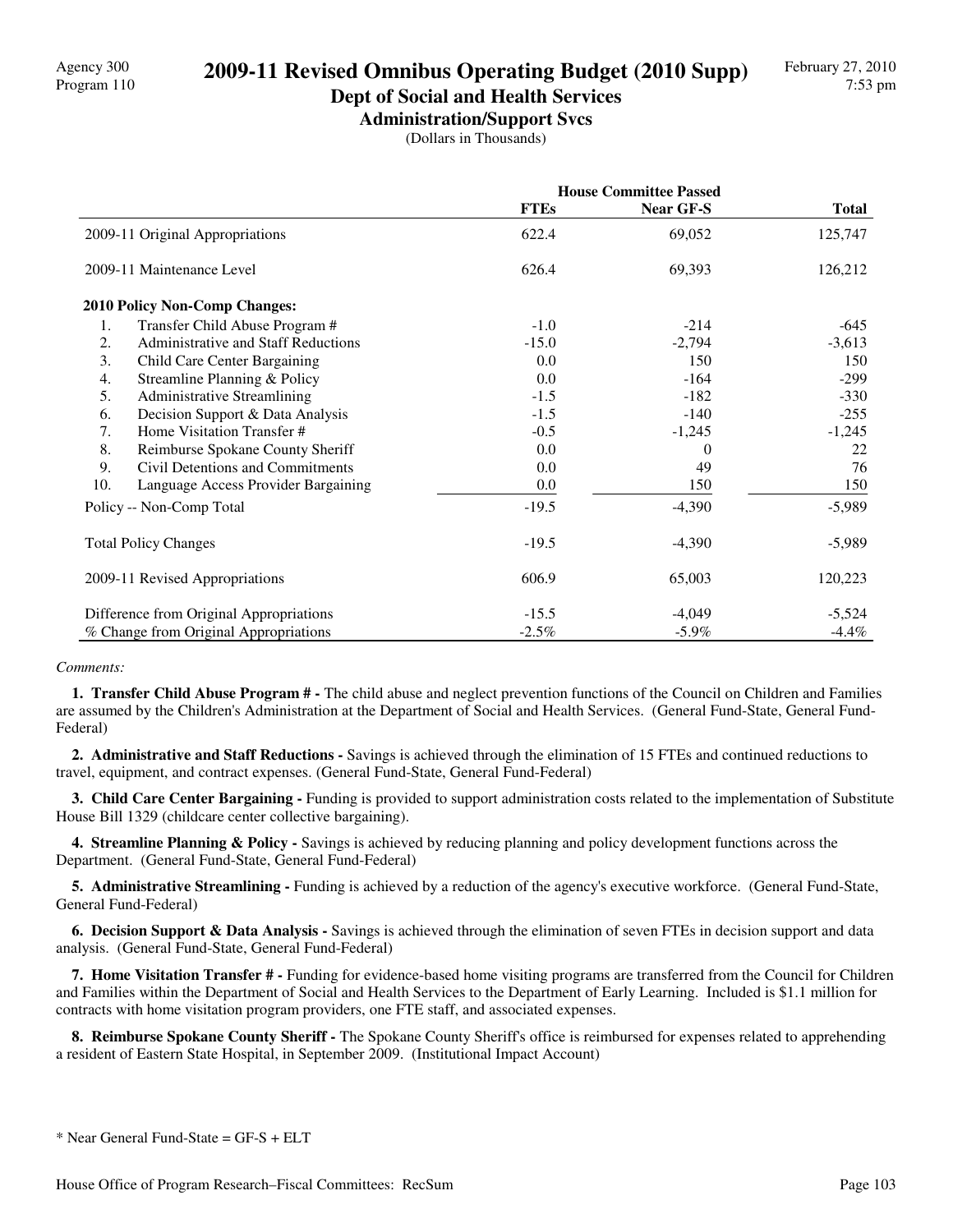### **2009-11 Revised Omnibus Operating Budget (2010 Supp) Dept of Social and Health Services Administration/Support Svcs**

 **9. Civil Detentions and Commitments -** Funding is provided to implement Second Substitute House Bill 2882 (persons with mental disorders) which modifies the involuntary treatment act. The DSHS Research and Data Division will track and report outcomes related to changes in definition from "imminent" to "substantial" likelihood of serious harm for emergent mental health detention. An annual report is due to the Legislature on October 1 of 2011, 2012, and 2013. (General Fund-State, General Fund-Federal)

 **10. Language Access Provider Bargaining -** Funding is provided to support administrative costs related to the implementation of Second Substitute House Bill 3062 (language access provider).

<sup>\*</sup> Near General Fund-State = GF-S + ELT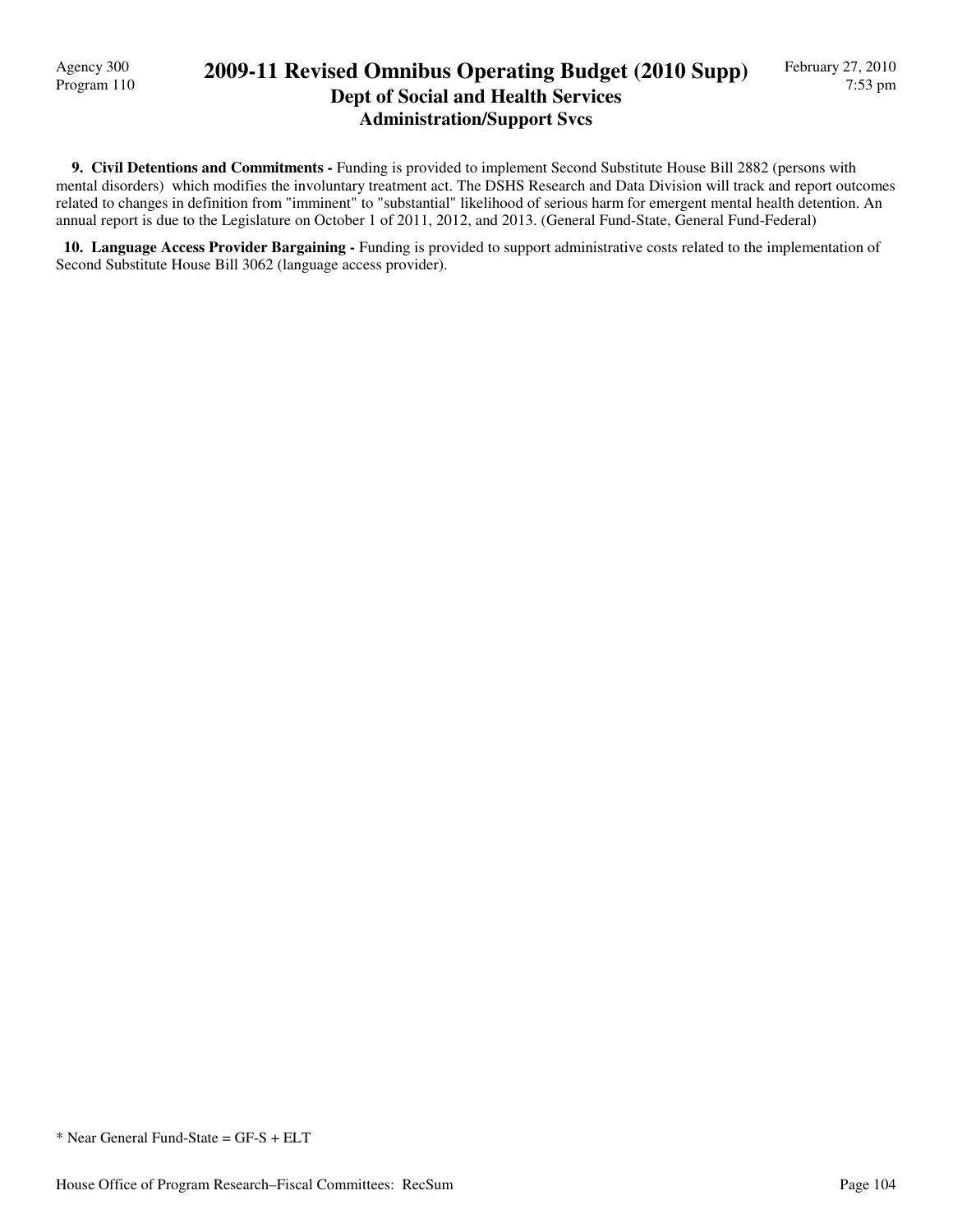#### **Dept of Social and Health Services Special Commitment Center**

(Dollars in Thousands)

|                                         | <b>House Committee Passed</b> |                  |          |
|-----------------------------------------|-------------------------------|------------------|----------|
|                                         | <b>FTEs</b>                   | <b>Near GF-S</b> | Total    |
| 2009-11 Original Appropriations         | 427.5                         | 97,077           | 97,077   |
| 2009-11 Maintenance Level               | 425.4                         | 96,307           | 96,307   |
| <b>2010 Policy Non-Comp Changes:</b>    |                               |                  |          |
| Eliminate City Agreement Funding<br>1.  | 0.0                           | $-139$           | $-139$   |
| Limit Evaluation Costs #<br>2.          | 0.0                           | $-354$           | $-354$   |
| Policy -- Non-Comp Total                | 0.0                           | $-493$           | $-493$   |
| <b>Total Policy Changes</b>             | 0.0                           | $-493$           | -493     |
| 2009-11 Revised Appropriations          | 425.4                         | 95,814           | 95,814   |
| Difference from Original Appropriations | $-2.1$                        | $-1,263$         | $-1,263$ |
| % Change from Original Appropriations   | $-0.5\%$                      | $-1.3\%$         | $-1.3\%$ |

#### *Comments:*

 **1. Eliminate City Agreement Funding -** The Special Commitment Center currently funds an agreement with the City of Seattle Police Department. Funding for the agreement is eliminated.

 **2. Limit Evaluation Costs # -** The Special Commitment Center (SCC) is responsible for paying all costs associated with the evaluation and treatment of SCC residents. The SCC will achieve the savings by standardizing the reimbursement rates of evaluations and depositions for SCC residents.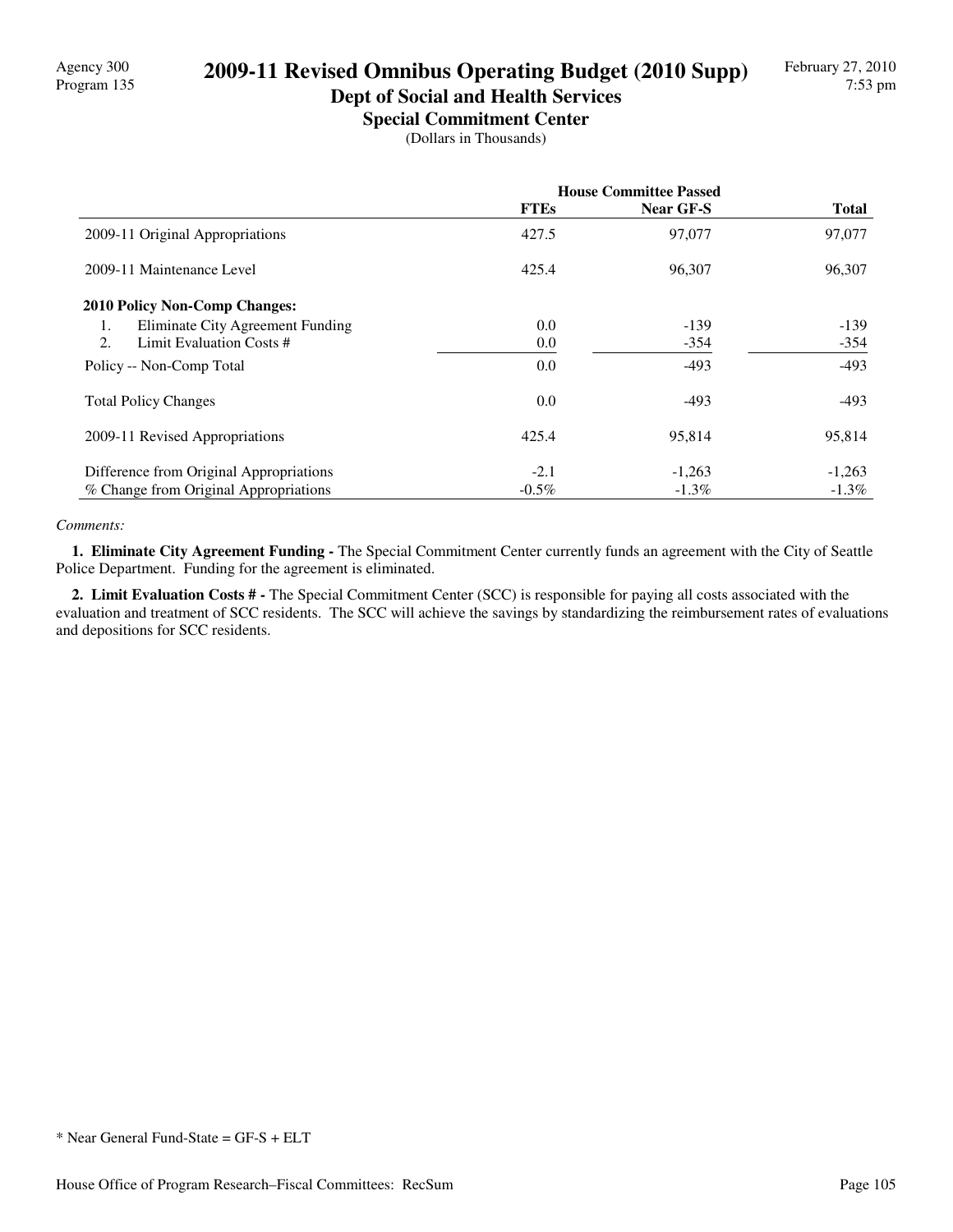### **Dept of Social and Health Services Payments to Other Agencies**

(Dollars in Thousands)

|                                         | <b>House Committee Passed</b> |                  |              |
|-----------------------------------------|-------------------------------|------------------|--------------|
|                                         | <b>FTEs</b>                   | <b>Near GF-S</b> | <b>Total</b> |
| 2009-11 Original Appropriations         | 0.0                           | 106.903          | 156,397      |
| 2009-11 Maintenance Level               | 0.0                           | 109.722          | 160,779      |
| <b>2010 Policy Non-Comp Changes:</b>    |                               |                  |              |
| Central Service Adjustment<br>1.        | 0.0                           | 11,148           | 15,933       |
| Policy -- Non-Comp Total                | 0.0                           | 11,148           | 15,933       |
| <b>Total Policy Changes</b>             | 0.0                           | 11,148           | 15,933       |
| 2009-11 Revised Appropriations          | 0.0                           | 120,870          | 176,712      |
| Difference from Original Appropriations | 0.0                           | 13,967           | 20,315       |
| % Change from Original Appropriations   | $0.0\%$                       | $13.1\%$         | 13.0%        |

#### *Comments:*

 **1. Central Service Adjustment -** Funding is provided to cover the cost of services provided to the Department by other state agencies such as the Attorney General, Office of Financial Management, and Department of General Administration. This partially restores a reduction in the biennial budget. (General Fund-State, General Fund-Federal)

<sup>\*</sup> Near General Fund-State = GF-S + ELT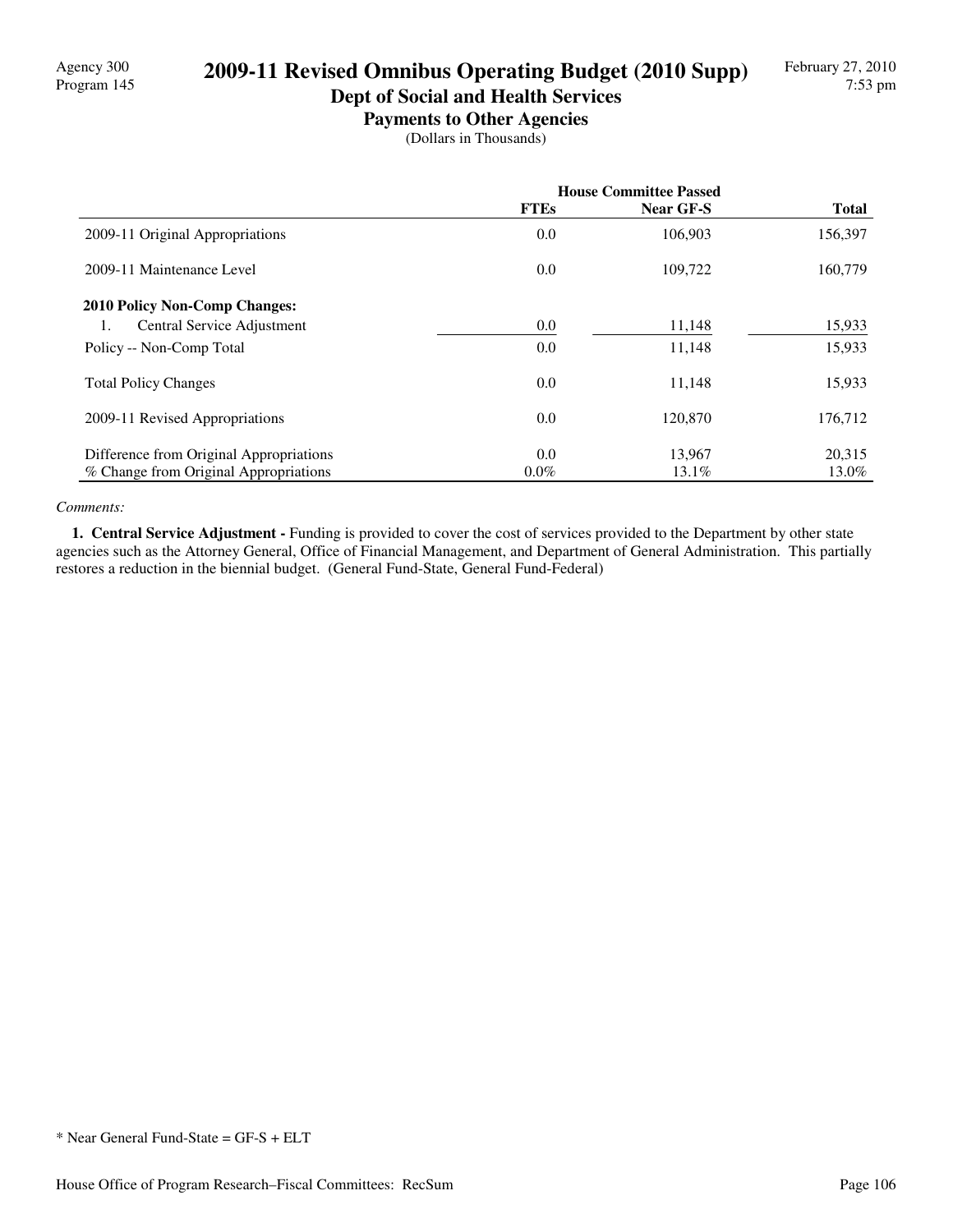### **Dept of Social and Health Services Information System Services**

(Dollars in Thousands)

|                                         | <b>House Committee Passed</b> |                |                |
|-----------------------------------------|-------------------------------|----------------|----------------|
|                                         | <b>FTEs</b>                   | Near GF-S      | <b>Total</b>   |
| 2009-11 Original Appropriations         | 141.8                         | $\theta$       | $\Omega$       |
| 2009-11 Maintenance Level               | 141.8                         | $\theta$       | $\overline{0}$ |
| 2010 Policy Non-Comp Changes:           |                               |                |                |
| Human Resources Reduction               | $-0.8$                        | 0              | $\Omega$       |
| Policy -- Non-Comp Total                | $-0.8$                        | $\overline{0}$ | $\theta$       |
| <b>Total Policy Changes</b>             | $-0.8$                        | $\Omega$       | $\Omega$       |
| 2009-11 Revised Appropriations          | 141.0                         | $\theta$       | $\Omega$       |
| Difference from Original Appropriations | $-0.8$                        | $\theta$       | $\Omega$       |
| % Change from Original Appropriations   | $-0.6\%$                      | $0.0\%$        | $0.0\%$        |

#### *Comments:*

 **1. Human Resources Reduction -** Savings are achieved by streamlining human resources functions across the Department. The Department will eliminate 11.2 FTEs agency-wide. (General Fund-State, General Fund-Federal)

<sup>\*</sup> Near General Fund-State = GF-S + ELT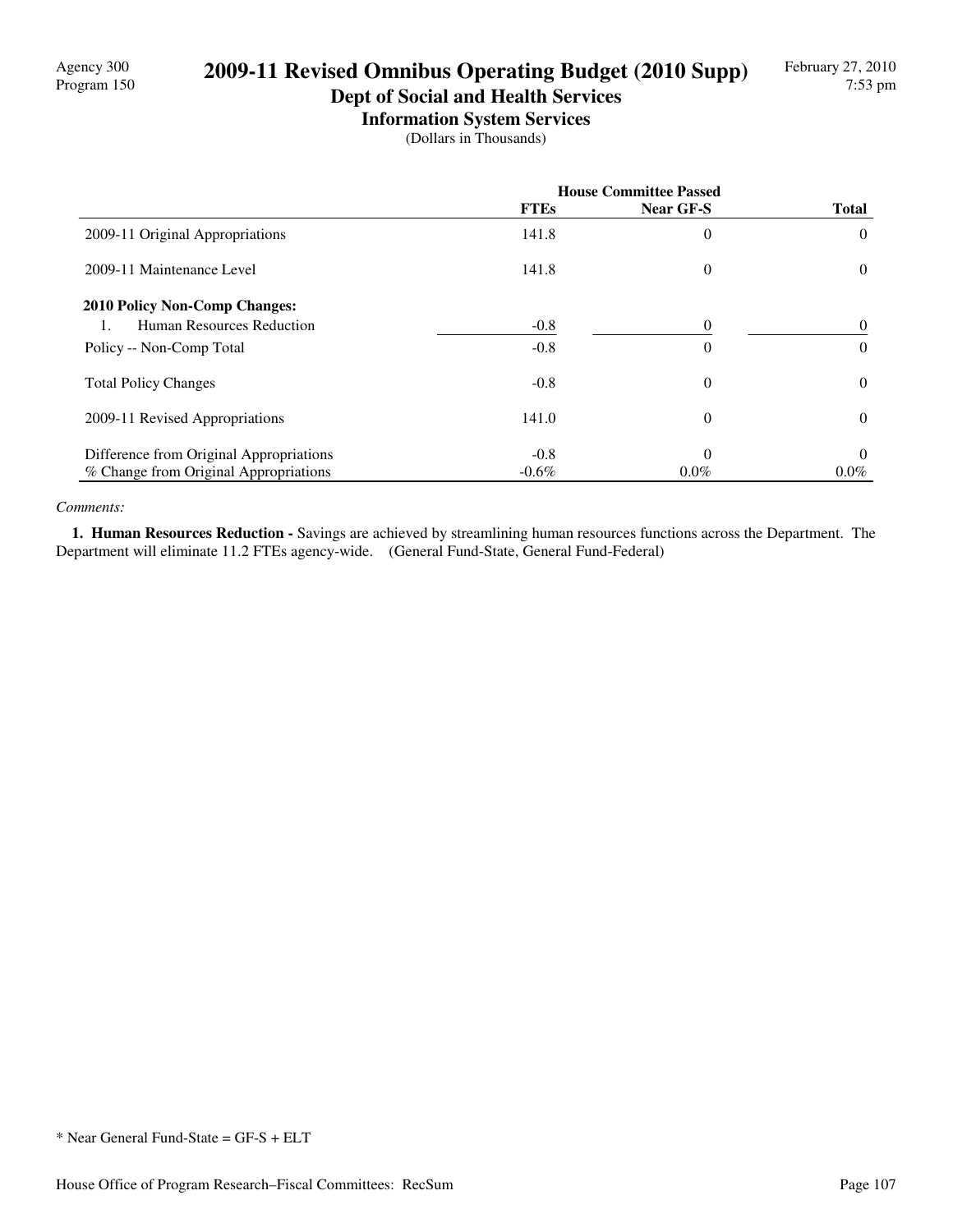# Agency 460 **2009-11 Revised Omnibus Operating Budget (2010 Supp)**

**Columbia River Gorge Commission** (Dollars in Thousands)

|                                           | <b>House Committee Passed</b> |           |              |
|-------------------------------------------|-------------------------------|-----------|--------------|
|                                           | <b>FTEs</b>                   | Near GF-S | <b>Total</b> |
| 2009-11 Original Appropriations           | 9.7                           | 886       | 1,780        |
| 2009-11 Maintenance Level                 | 9.7                           | 886       | 1,780        |
| <b>2010 Policy Non-Comp Changes:</b>      |                               |           |              |
| Eliminate Columbia River Gorge Comm<br>1. | $-3.7$                        | $-300$    | $-605$       |
| Policy -- Non-Comp Total                  | $-3.7$                        | $-300$    | $-605$       |
| <b>Total Policy Changes</b>               | $-3.7$                        | $-300$    | $-605$       |
| 2009-11 Revised Appropriations            | 6.0                           | 586       | 1,175        |
| Difference from Original Appropriations   | $-3.7$                        | $-300$    | $-605$       |
| % Change from Original Appropriations     | $-38.3\%$                     | $-33.9\%$ | $-34.0\%$    |

#### *Comments:*

 **1. Eliminate Columbia River Gorge Comm -** Funding is eliminated for the Columbia River Gorge Commission pursuant to Substitute House Bill 3132 (Columbia river gorge compact). The bill repeals the Columbia River Gorge Compact with the state of Oregon.

<sup>\*</sup> Near General Fund-State = GF-S + ELT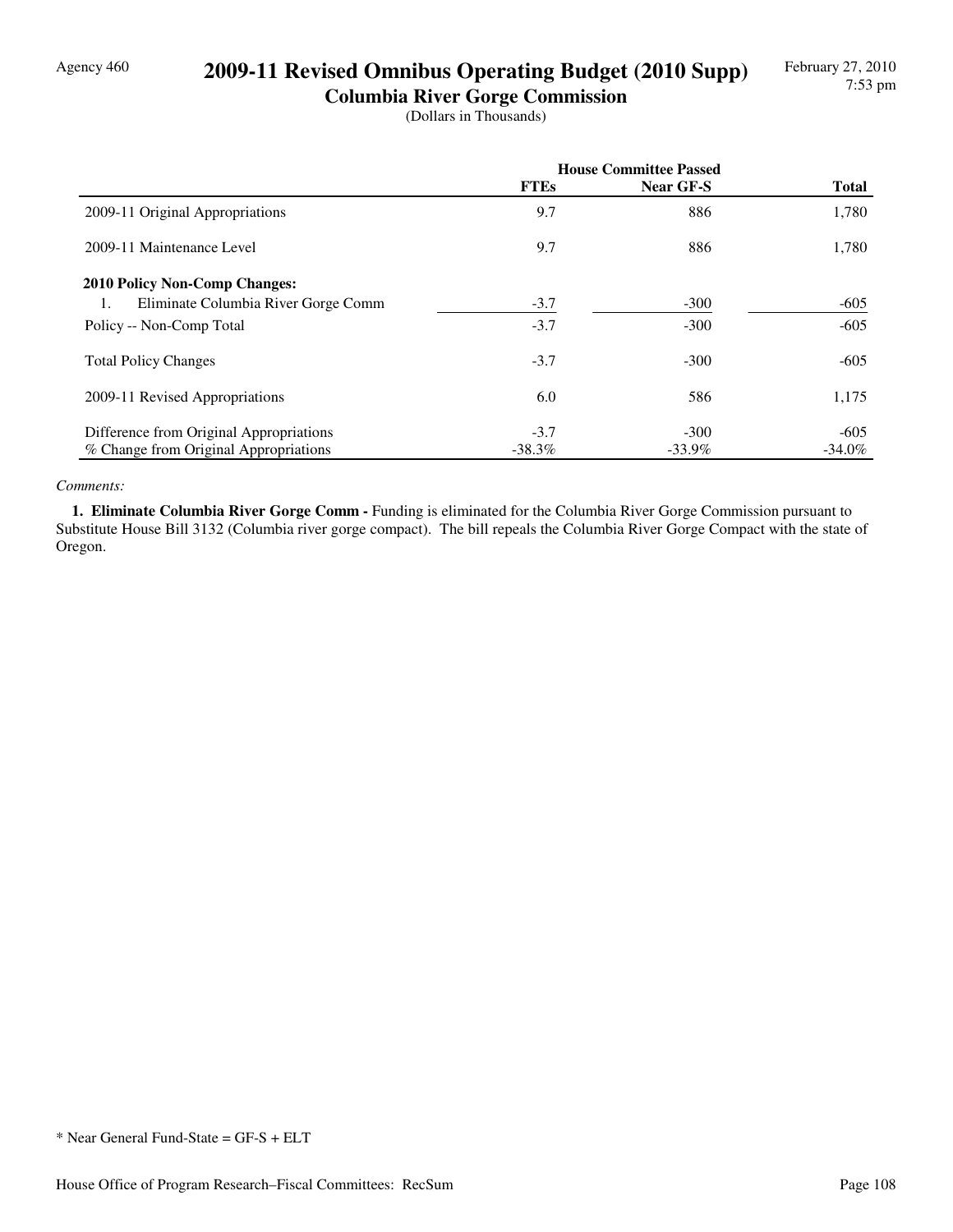## Agency 461 **2009-11 Revised Omnibus Operating Budget (2010 Supp)**

**Department of Ecology**

(Dollars in Thousands)

|     |                                         |             | <b>House Committee Passed</b> |                |
|-----|-----------------------------------------|-------------|-------------------------------|----------------|
|     |                                         | <b>FTEs</b> | <b>Near GF-S</b>              | <b>Total</b>   |
|     | 2009-11 Original Appropriations         | 1,546.3     | 118,038                       | 445,309        |
|     | 2009-11 Maintenance Level               | 1,546.3     | 117,868                       | 444,923        |
|     | 2010 Policy Non-Comp Changes:           |             |                               |                |
| 1.  | Reduce Air Quality Program Staffing     | $-1.7$      | $-300$                        | $-300$         |
| 2.  | <b>Reduce Monitoring Staffing</b>       | $-0.4$      | $-75$                         | $-75$          |
| 3.  | Reduce Shorelands Program Staffing      | $-2.0$      | $-354$                        | $-354$         |
| 4.  | <b>Reduce Water Quality Staffing</b>    | $-1.2$      | $-75$                         | $-75$          |
| 5.  | Reduce Toxic Cleanup Staffing           | $-8.0$      | $\boldsymbol{0}$              | $-3,501$       |
| 6.  | Reduce Litter Pickup                    | $-1.5$      | $\overline{0}$                | $-2,039$       |
| 7.  | Five Percent Admin. Reduction           | $-5.3$      | $-370$                        | $-1,187$       |
| 8.  | Reduce Watershed Planning               | $-5.2$      | $-5,309$                      | $-5,309$       |
| 9.  | Merge PLIA w/Ecology #                  | 3.0         | $\theta$                      | 808            |
| 10. | Reduce Hazardous Waste Staffing         | $-2.0$      | $\overline{0}$                | $-500$         |
| 11. | <b>Reduce Solid Waste Staffing</b>      | $-0.7$      | $\theta$                      | $-273$         |
| 12. | Eliminate Advisory Groups #             | $-0.1$      | $\theta$                      | $-8$           |
| 13. | Increase Use of Cost Reimbursement      | 0.0         | $-235$                        | $\overline{0}$ |
| 14. | Teck Cominco Litigation                 | 0.0         | $\mathbf{0}$                  | 350            |
| 15. | Meeting New Federal Air Standards       | 0.6         | $\theta$                      | 109            |
| 16. | <b>Biosolids</b>                        | 0.0         | $\Omega$                      | 400            |
| 17. | Managing Clean Water Loans              | 1.8         | $\theta$                      | 360            |
| 18. | NW Interstate Compact Litigation        | 0.0         | $\Omega$                      | 220            |
| 19. | <b>Electronic Product Recycling</b>     | 1.2         | $\Omega$                      | 273            |
| 20. | <b>Bisphenol A Use</b>                  | 0.2         | $\overline{0}$                | 48             |
| 21. | <b>Water Right Permits</b>              | 1.8         | $-743$                        | 1,641          |
| 22. | Woodstove Edu and Enforcement Reduc     | 0.0         | $-50$                         | $-50$          |
|     | Policy -- Non-Comp Total                | $-19.5$     | $-7,511$                      | $-9,462$       |
|     | <b>Total Policy Changes</b>             | $-19.5$     | $-7,511$                      | $-9,462$       |
|     | 2009-11 Revised Appropriations          | 1,526.9     | 110,357                       | 435,461        |
|     | Difference from Original Appropriations | $-19.5$     | $-7,681$                      | $-9,848$       |
|     | % Change from Original Appropriations   | $-1.3%$     | $-6.5%$                       | $-2.2%$        |

#### *Comments:*

 **1. Reduce Air Quality Program Staffing -** Savings are achieved by reducing two positions in the Air Quality Program.

 **2. Reduce Monitoring Staffing -** Savings are achieved by reducing funding for a position responsible for monitoring the effectiveness of water cleanup plans implemented under the federal Clean Water Act for the first nine months of FY 2010. Funding for the position is restored in FY 2011.

 **3. Reduce Shorelands Program Staffing -** General fund savings are achieved by reducing staff in the Shorelands Program.

 **4. Reduce Water Quality Staffing -** Funding is reduced for vacant positions in the Water Quality Program during FY 2010.

 **5. Reduce Toxic Cleanup Staffing -** Funding is reduced for staff in the Toxic Cleanup Program. This reduction includes positions responsible for overseeing environmental cleanups, as well as associated funding for administration. (State Toxics Control Account-State)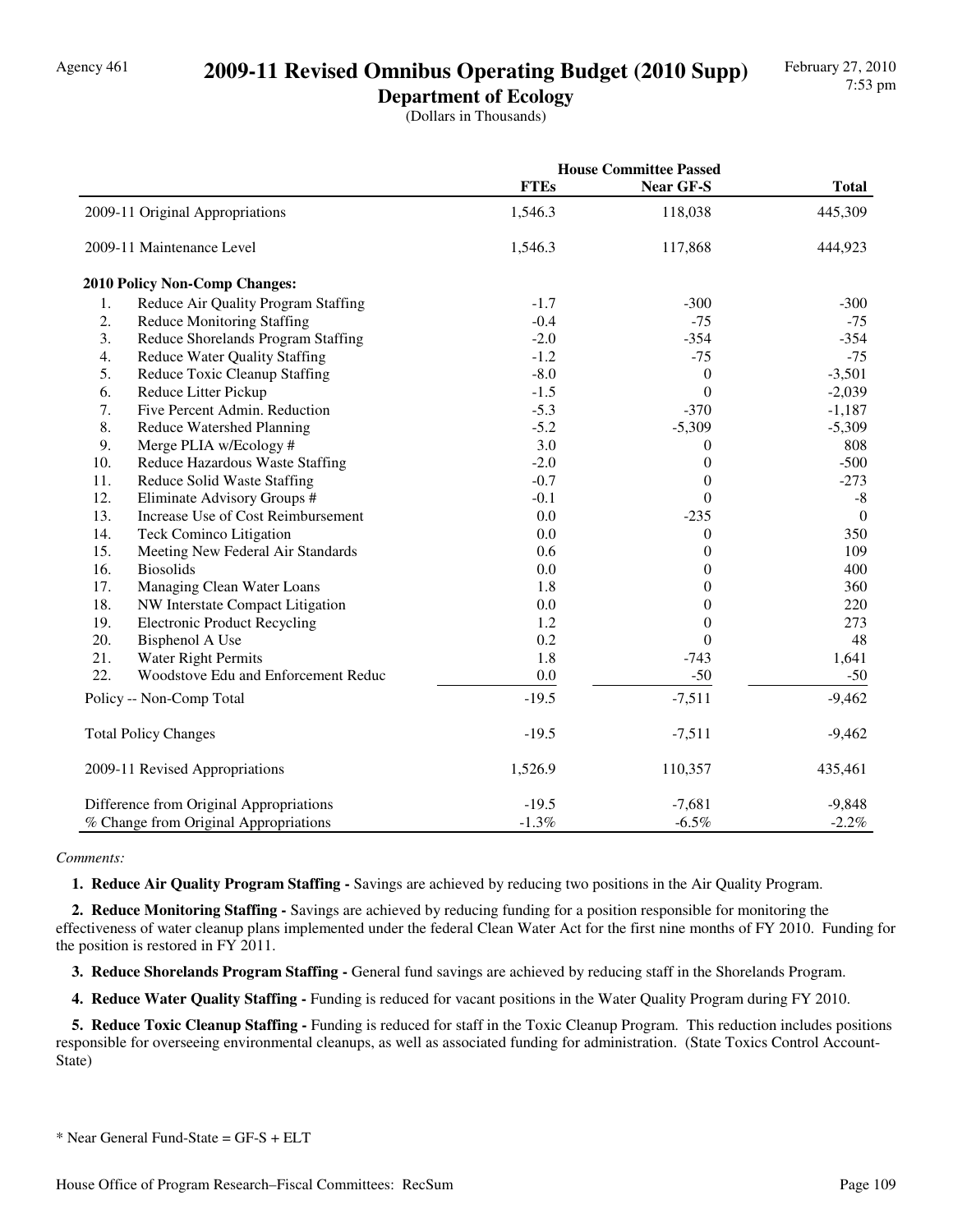#### Agency 461 **2009-11 Revised Omnibus Operating Budget (2010 Supp) Department of Ecology**

 **6. Reduce Litter Pickup -** Funding and staff are reduced for litter pickup activities managed by the Department of Ecology, other state agencies, and local governments. This reduction also includes funding associated with administration. Remaining litter pickup funding of \$1.0 million is dedicated to litter pickup along interstate highways, with a focus on maximizing the use of correctional crews. (Waste Reduction, Recycling, and Litter Control Account-State)

 **7. Five Percent Admin. Reduction -** The Department of Ecology will effect an ongoing 5 percent reduction in administrative costs. (General Fund-State, General Fund-Federal, Various Other Accounts)

 **8. Reduce Watershed Planning -** Funding and FTE staff are reduced for the Shorelands Program's technical and financial assistance to local watershed management groups and associated administration. Remaining FY 2011 funding of \$300,000 for this activity is designated for pass-through incentive grants designed to merge watershed planning and watershed-based salmon recovery efforts into a single, integrated process by the beginning of FY 2012. These incentive grants will be distributed by the Recreation and Conservation Office. In addition, \$235,000 of remaining FY 2011 funding is retained for an existing implementation grant for Water Resource Inventory Area 32 (Walla Walla Watershed). Finally, \$100,000 of remaining FY 2011 funding is provided to continue ongoing efforts to develop and implement water agreements in the Nooksack Basin and the Bertrand Watershed.

 **9. Merge PLIA w/Ecology # -** Pursuant to Engrossed House Bill 3023 (pollution liability agency), the Pollution Liability Insurance Agency is merged with the Department of Ecology, effective July 1, 2010. (Pollution Liability Insurance Program Trust Account-State, Heating Oil Liability Trust Account-Nonappropriated)

 **10. Reduce Hazardous Waste Staffing -** Funding is reduced in the Hazardous Waste and Toxics Reduction Program. (State Toxics Control Account-State)

 **11. Reduce Solid Waste Staffing -** Funding is reduced for solid waste management activities. Local health jurisdictions that regulate solid waste handling and disposal facilities will receive less state technical assistance and oversight. (State Toxics Control Account-State)

 **12. Eliminate Advisory Groups # -** Funding is reduced pursuant to Substitute House Bill 2617 (boards and commissions) which eliminates the State Solid Waste Advisory Committee. (State Toxics Account-State)

 **13. Increase Use of Cost Reimbursement -** Under state law, water rights applicants may enter into agreements to reimburse the Department of Ecology for the use of a private consultant to evaluate their water rights applications, plus any previously filed applications for the same source of water. The sum of \$235,000 is shifted from General Fund-State to General Fund-Private/Local to reflect the Department's increased use of cost reimbursement agreements for water rights processing. (General Fund-State, General Fund-Private/Local)

 **14. Teck Cominco Litigation -** One-time funding is provided for Attorney General services and expert-witness costs associated with the Pakootas et al. v. Teck Cominco, Ltd., case concerning a toxic cleanup site on the Upper Columbia River. The Department of Ecology and the Confederated Tribes of the Colville Reservation are co-plaintiffs in this litigation, which addresses the liability, under federal cleanup law, of a smelter complex located in British Columbia, Canada, for cleanup and natural resource restoration costs at the site. (State Toxics Control Account-State)

 **15. Meeting New Federal Air Standards -** In October 2009, federal regulators declared areas of Pierce County to be in violation of federal clean air standards for fine particle pollution, such as smoke and soot that present public health risks. The area has until 2012 to develop a pollution reduction plan, and must meet the clean air standards by 2014 or face federal sanctions and penalties. Funding is provided through 2013 to analyze, identify, and implement clean air strategies designed to return Pierce County to compliance with federal standards. (Air Pollution Control Account-State)

 **16. Biosolids -** The state Biosolids Program provides oversight, permitting, and assistance for sewage treatment plants and other facilities that generate, treat, and use biosolids. State law requires the regulatory program to be fully supported by fees. The 2009 Legislature approved an administrative fee increase to cover the Program's anticipated costs. Expenditure authority is increased to allow the agency to spend the additional revenue from this fee increase for activities such as permitting, inspections, and technical assistance. (Biosolids Permit Account-State)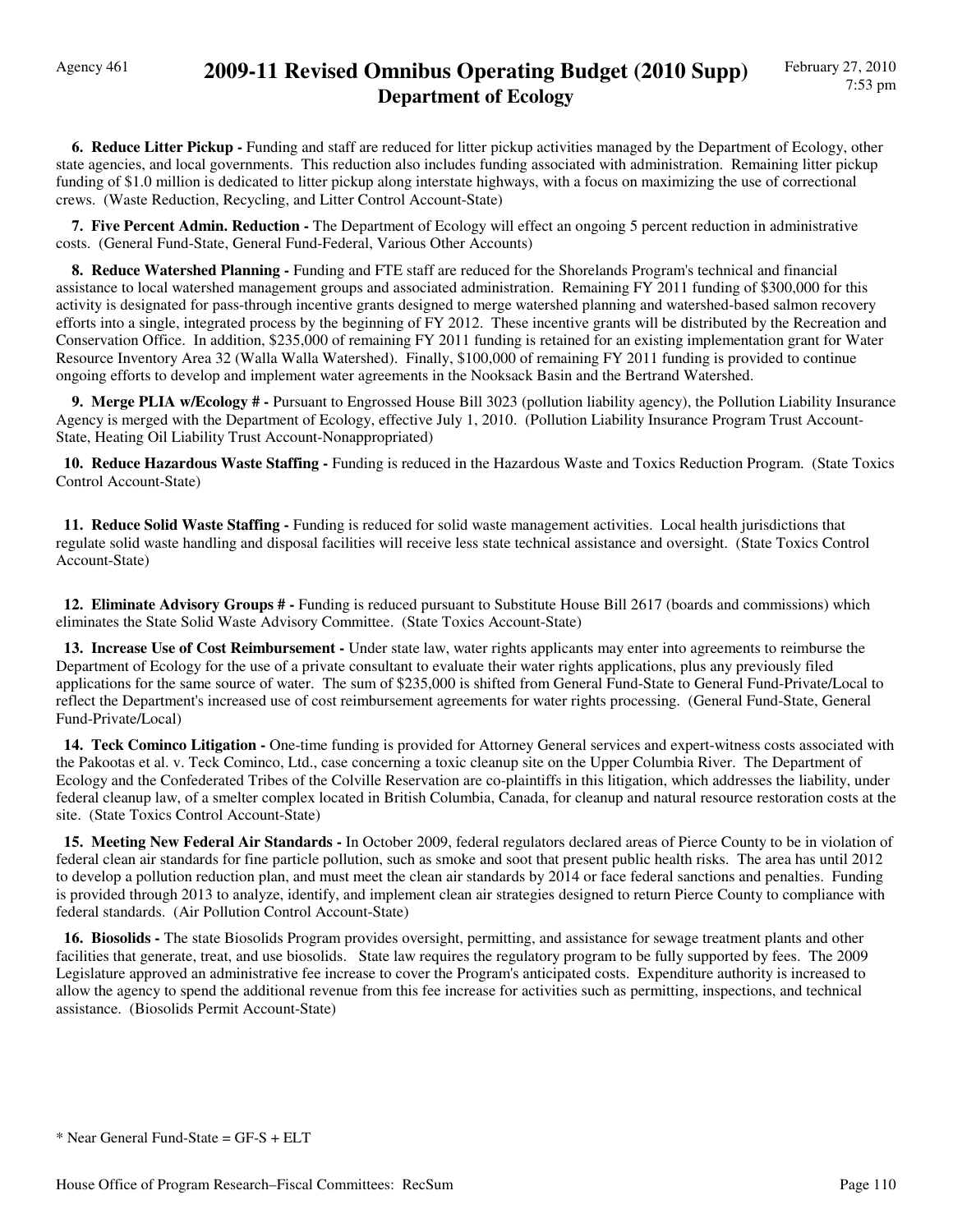## Agency 461 **2009-11 Revised Omnibus Operating Budget (2010 Supp) Department of Ecology**

 **17. Managing Clean Water Loans -** The Department of Ecology operates the Washington State Water Pollution Control Revolving Fund Loan Program. This Program provides low-interest loans to local governments for wastewater treatment facility projects. Increased federal funding, plus increased loan repayments, have resulted in an increase in funds available to be loaned during the 2009-11 biennium. Funding is provided to manage these additional funds available in the capital budget consistent with federal guidelines for loan administration and oversight. (Water Pollution Control Revolving Account-State, Water Pollution Control Revolving Account-Federal)

 **18. NW Interstate Compact Litigation -** Washington is a member of the Northwest Interstate Compact (NWIC) on Low-Level Radioactive Waste Management. As the host state of a facility where regional generators located in eight member states can send lowlevel radioactive waste for disposal, Washington receives permit fee revenue to support NWIC operations, including providing legal counsel. The NWIC is defending itself against a lawsuit filed by a site operator in another member state. The case is going to appeal and is expected to last up to two years. One-time funding is provided for legal defense costs associated with this lawsuit. (Site Closure Account-State)

 **19. Electronic Product Recycling -** Washington law requires manufacturers of televisions and computers, through the Washington Materials Management and Financing Authority, to provide recycling services to consumers free of charge. The 2009-11 operating budget authorized the Department to raise manufacturer fees to fully cover its regulatory oversight of this electronic products recycling process. Expenditure authority is increased to match expected fee revenue. (Electronic Products Recycling Account-Nonappropriated)

 **20. Bisphenol A Use -** Funding is provided for Second Substitute House Bill 1180 (bisphenol A use). The legislation bans the manufacture and sale of containers made with bisphenol A designed to hold food and beverages used by children under the age of 3 and sports water bottles made with bisphenol A beginning July 1, 2010.

 **21. Water Right Permits -** Funding is provided for Second Substitute House Bill 2591 (water rights permits). The bill adjusts fees relating to the processing of water right applications and change applications. The Department of Ecology (DOE) is required to adjust the water right application fees on a periodic basis to reflect the direct administrative costs incurred in the processing of water right applications and change applications and the safety inspection of hydraulic works and plans and specifications. The bill also creates a permit exempt well registry with a registration fee. (Water Rights Processing and Dam Safety Account-State, various other accounts)

 **22. Woodstove Edu and Enforcement Reduc -** The Woodstove Education and Enforcement Program (WEEP) under the Department's Air Quality Program is supported by a one-time purchase fee of \$30 assessed to consumers on the purchase a woodstove, fireplace, or other solid fuel burning device. The WEEP is 65 percent subsidized by the state general fund. The WEEP's state general fund budget is is reduced by \$50,000 in FY 2011.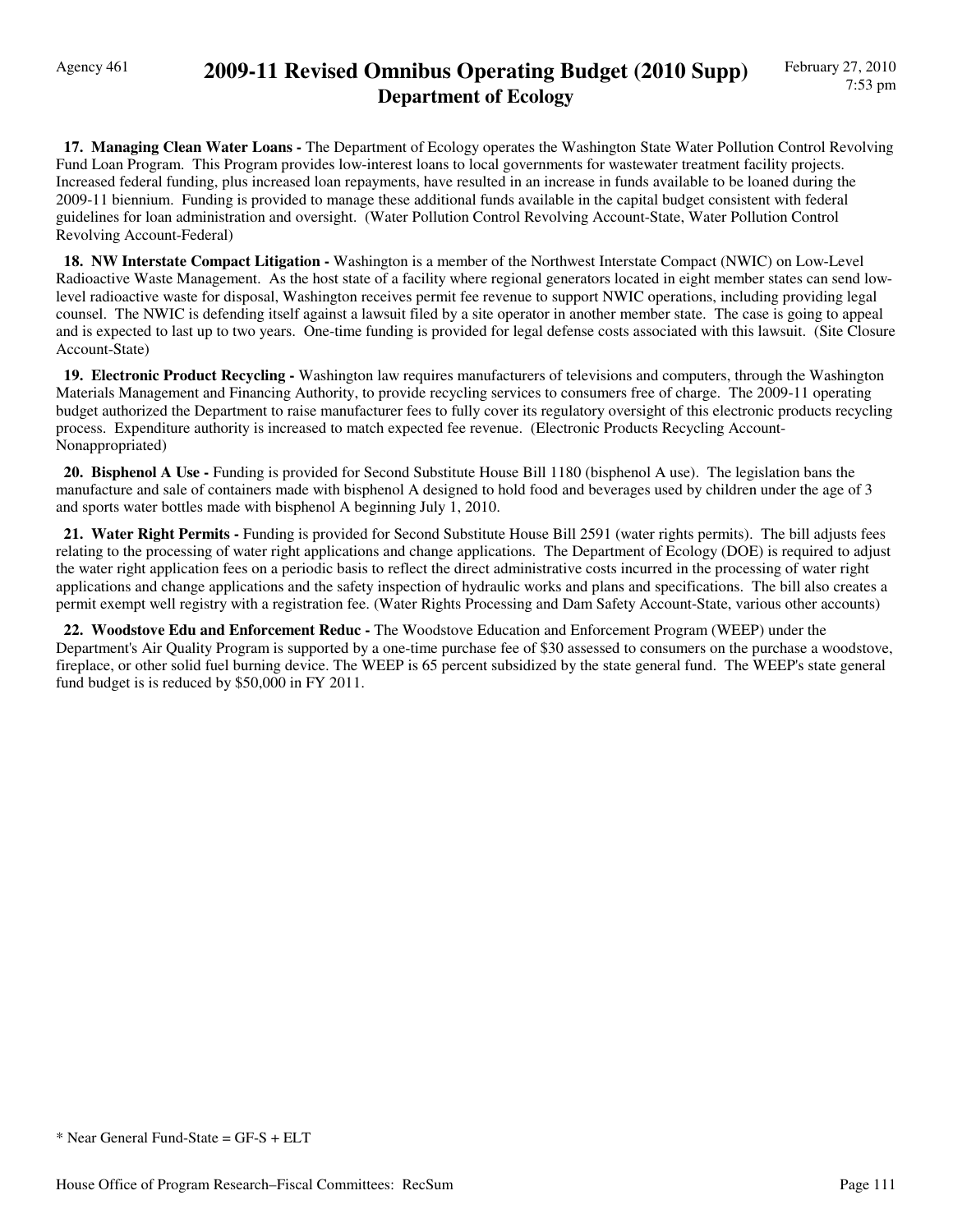# Agency 462 **2009-11 Revised Omnibus Operating Budget (2010 Supp)**

**WA Pollution Liab Insurance Program** (Dollars in Thousands)

|                                         | <b>House Committee Passed</b> |           |              |
|-----------------------------------------|-------------------------------|-----------|--------------|
|                                         | <b>FTEs</b>                   | Near GF-S | <b>Total</b> |
| 2009-11 Original Appropriations         | 6.0                           | $\theta$  | 1,644        |
| 2009-11 Maintenance Level               | 6.0                           | $\theta$  | 1,644        |
| <b>2010 Policy Non-Comp Changes:</b>    |                               |           |              |
| Merge Pollution Liab. w/Ecology #<br>1. | $-3.0$                        | 0         | $-808$       |
| Policy -- Non-Comp Total                | $-3.0$                        | $\theta$  | $-808$       |
| <b>Total Policy Changes</b>             | $-3.0$                        | $\theta$  | $-808$       |
| 2009-11 Revised Appropriations          | 3.0                           | $\theta$  | 836          |
| Difference from Original Appropriations | $-3.0$                        | $\theta$  | $-808$       |
| % Change from Original Appropriations   | $-50.0\%$                     | $0.0\%$   | $-49.2\%$    |

#### *Comments:*

 **1. Merge Pollution Liab. w/Ecology # -** Pursuant to Engrossed House Bill 3023 (pollution liability agency) funding and staff are reduced to reflect merging the Pollution Liability Insurance Agency with the Department of Ecology, effective July 1, 2010. (Pollution Liability Insurance Program Trust Account-State, Heating Oil Liability Trust Account-Nonappropriated)

<sup>\*</sup> Near General Fund-State = GF-S + ELT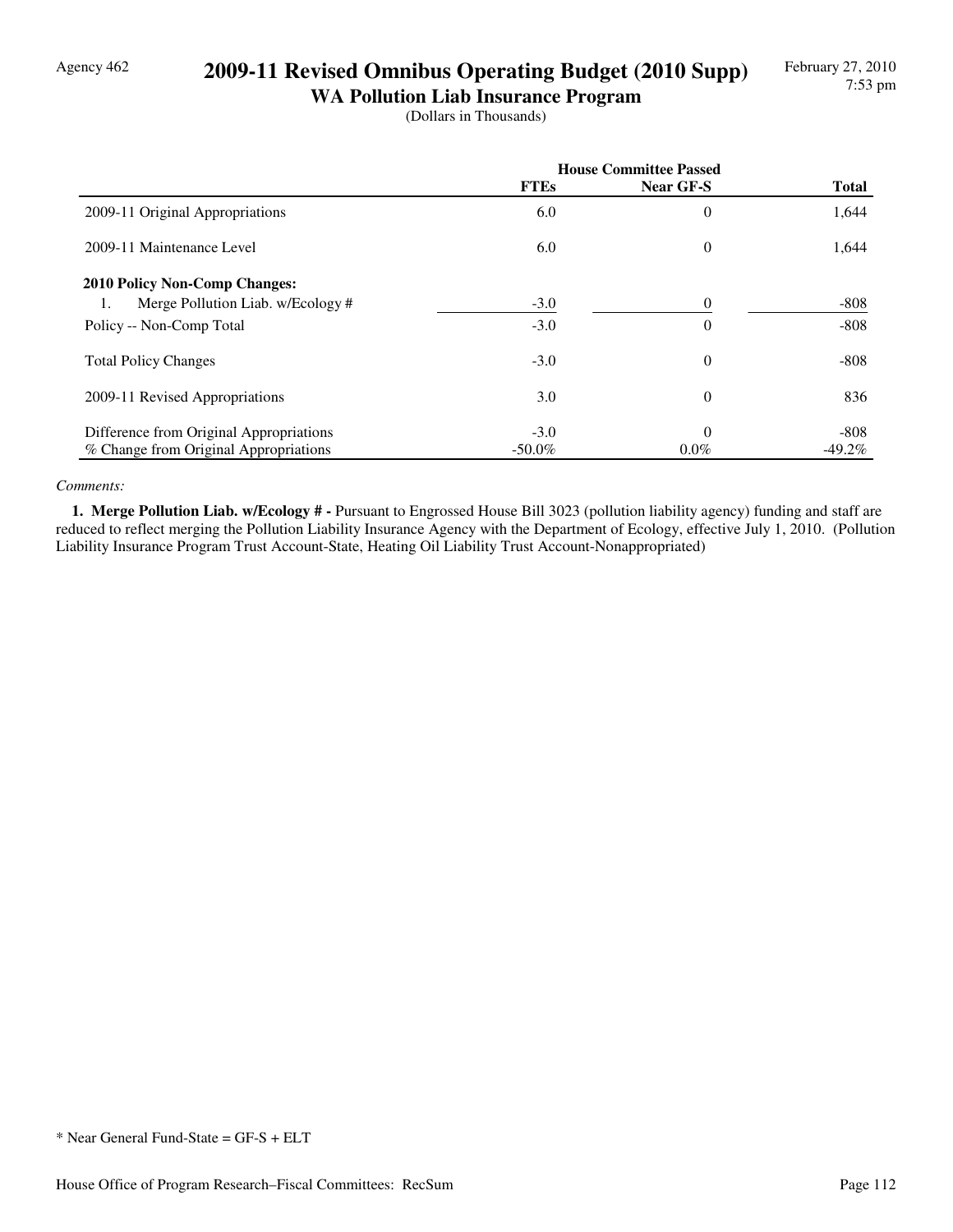### Agency 465 **2009-11 Revised Omnibus Operating Budget (2010 Supp)**

**State Parks and Recreation Comm** (Dollars in Thousands)

|                                             | <b>House Committee Passed</b> |                  |              |
|---------------------------------------------|-------------------------------|------------------|--------------|
|                                             | <b>FTEs</b>                   | <b>Near GF-S</b> | <b>Total</b> |
| 2009-11 Original Appropriations             | 745.9                         | 46,055           | 151,551      |
| 2009-11 Maintenance Level                   | 745.9                         | 46,067           | 151,563      |
| 2010 Policy Non-Comp Changes:               |                               |                  |              |
| <b>Administrative Staff Reduction</b><br>1. | $-5.0$                        | $-442$           | -442         |
| 2.<br>Reduce Interpretive Staff             | $-2.3$                        | $-226$           | $-226$       |
| 3.<br><b>Transfer Parks to Local Owners</b> | $-3.0$                        | -186             | $-186$       |
| 4.<br>Fill Positions with Temp. Rangers     | $-5.0$                        | $-500$           | $-500$       |
| 5.<br>Fund Shift to PRSA                    | 0.0                           | $-1,200$         | $\Omega$     |
| 6.<br>Recreational Boating Federal Funds    | 0.0                           | $\theta$         | 1,000        |
| Policy -- Non-Comp Total                    | $-15.3$                       | $-2,554$         | $-354$       |
| <b>Total Policy Changes</b>                 | $-15.3$                       | $-2,554$         | $-354$       |
| 2009-11 Revised Appropriations              | 730.7                         | 43,513           | 151,209      |
| Difference from Original Appropriations     | $-15.3$                       | $-2,542$         | -342         |
| % Change from Original Appropriations       | $-2.0\%$                      | $-5.5\%$         | $-0.2\%$     |

#### *Comments:*

**1. Administrative Staff Reduction - Funding is reduced for administrative staff positions.** 

 **2. Reduce Interpretive Staff -** Funding is reduced for interpretive staff in state parks that do not have formal interpretive centers. This reduction does not apply to staff associated with formal interpretive centers, such as the Lewis and Clark Interpretive Center, Mt. St. Helens Interpretive Center at Silver Lake, and Sacagawea Interpretive Center.

 **3. Transfer Parks to Local Owners -** State funding is reduced to reflect that Osoyoos Lake State Park is transferring to local ownership.

 **4. Fill Positions with Temp. Rangers -** Temporary park rangers instead of full-time rangers will be hired for four months in FY 2011 during the high-use season.

 **5. Fund Shift to PRSA -** The Parks Renewal and Stewardship Account ended FY 2009 with a higher fund balance than anticipated. The sum of \$1.2 million of this balance is used to replace General Fund-State resources. (General Fund-State, Parks Renewal and Stewardship Account-State)

 **6. Recreational Boating Federal Funds -** State Parks operates a \$6 million recreational boating program that includes providing boating safety grants to local law enforcement for conducting on-the-water patrols, enforcement, vessel safety inspections, and boating safety educational activities. Federal expenditure authority is increased to allow State Parks to spend additional federal funding available for these purposes during the 2009-11 biennium. (General Fund-Federal)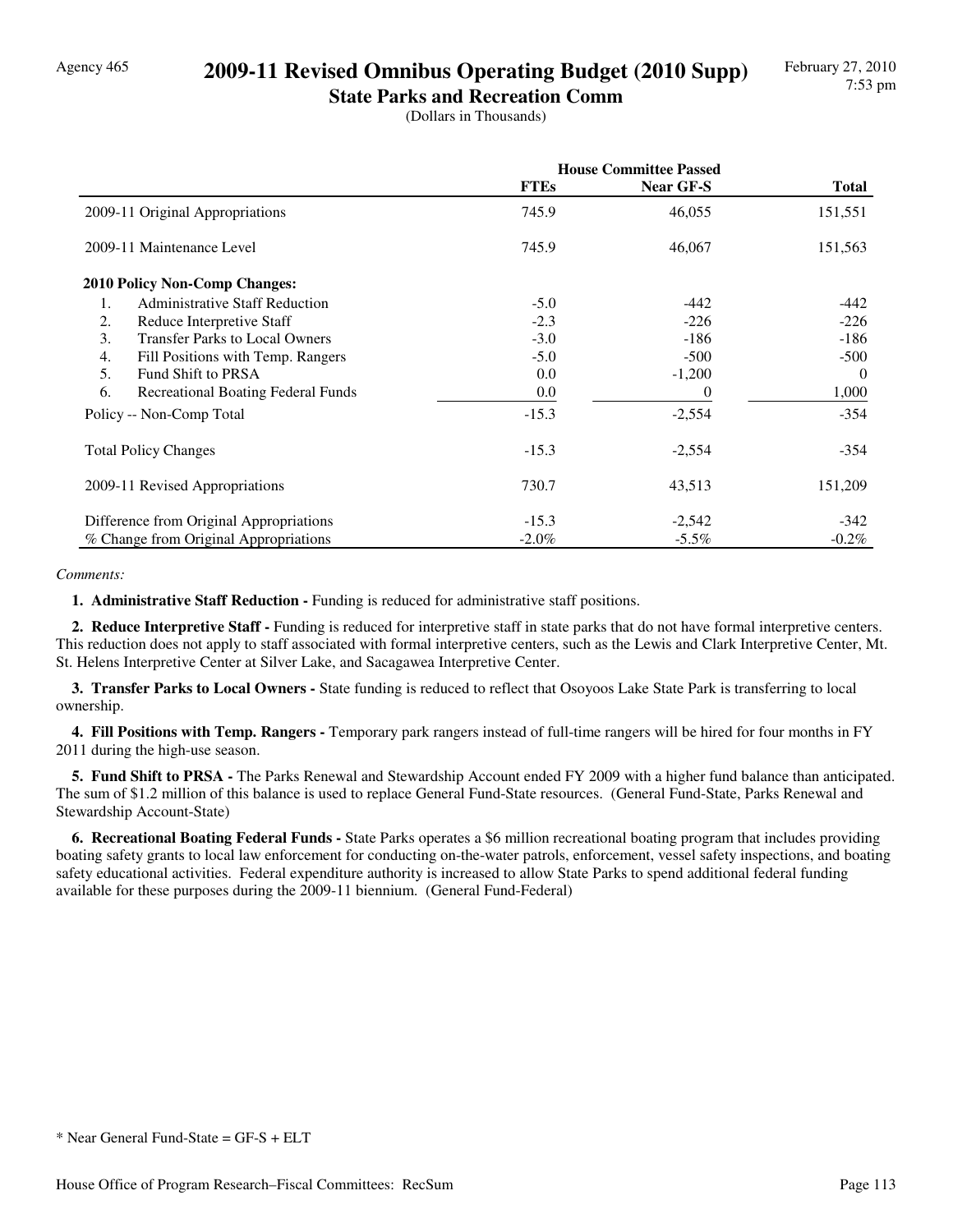# Agency 467 **2009-11 Revised Omnibus Operating Budget (2010 Supp)**

**Rec and Conservation Funding Board** (Dollars in Thousands)

|                                           | <b>House Committee Passed</b> |           |          |
|-------------------------------------------|-------------------------------|-----------|----------|
|                                           | <b>FTEs</b>                   | Near GF-S | Total    |
| 2009-11 Original Appropriations           | 24.8                          | 3,069     | 18,207   |
| 2009-11 Maintenance Level                 | 24.8                          | 3,069     | 18,207   |
| <b>2010 Policy Non-Comp Changes:</b>      |                               |           |          |
| 1.<br>Eliminate Biodiversity Council      | $-0.6$                        | $-92$     | $-92$    |
| Eliminate Salmon Recovry Data Coord<br>2. | 0.0                           | $-78$     | $-78$    |
| 3.<br><b>Small Agency Consortium</b>      | 0.0                           | $-26$     | $-144$   |
| 4.<br><b>Recover Vacancy Savings</b>      | $-0.2$                        | -49       | -49      |
| 5.<br><b>Implement SACS Directive</b>     | $-1.0$                        | $-7$      | $-37$    |
| Policy -- Non-Comp Total                  | $-1.8$                        | $-252$    | $-400$   |
| <b>Total Policy Changes</b>               | $-1.8$                        | $-252$    | $-400$   |
| 2009-11 Revised Appropriations            | 23.0                          | 2,817     | 17,807   |
| Difference from Original Appropriations   | $-1.8$                        | $-252$    | $-400$   |
| % Change from Original Appropriations     | $-7.1\%$                      | $-8.2\%$  | $-2.2\%$ |

#### *Comments:*

 **1. Eliminate Biodiversity Council -** Concurrent with the expiration of the executive order authorizing the Biodiversity Council, funding for the Council is eliminated in FY 2011, thereby eliminating one staff position. Additionally, funding for the Invasive Species Council in FY 2011 is reduced by 10 percent.

 **2. Eliminate Salmon Recovry Data Coord -** Funding for the Natural Resources Information Portal being developed to coordinate salmon recovery data is eliminated in FY 2011.

 **3. Small Agency Consortium -** The Puget Sound Partnership and the Recreation and Conservation Office will combine some administrative functions to improve efficiency. Information technology, web support, human resources, board support, and invasive species staff will be considered for consolidation. Funding for two staff positions is eliminated beginning in FY 2011. (General Fund-State, General Fund-Federal, Recreation Resources Account-State, Nonhighway and Off-Road Vehicle Activities Account-State)

 **4. Recover Vacancy Savings -** Funding is reduced for vacant staff positions.

 **5. Implement SACS Directive -** The Recreation and Conservation Office will use the Office of Financial Management's Small Agency Client Services (SACS) to provide centralized accounting, payroll, and budgeting services. (General Fund-State, General Fund-Federal, various other accounts)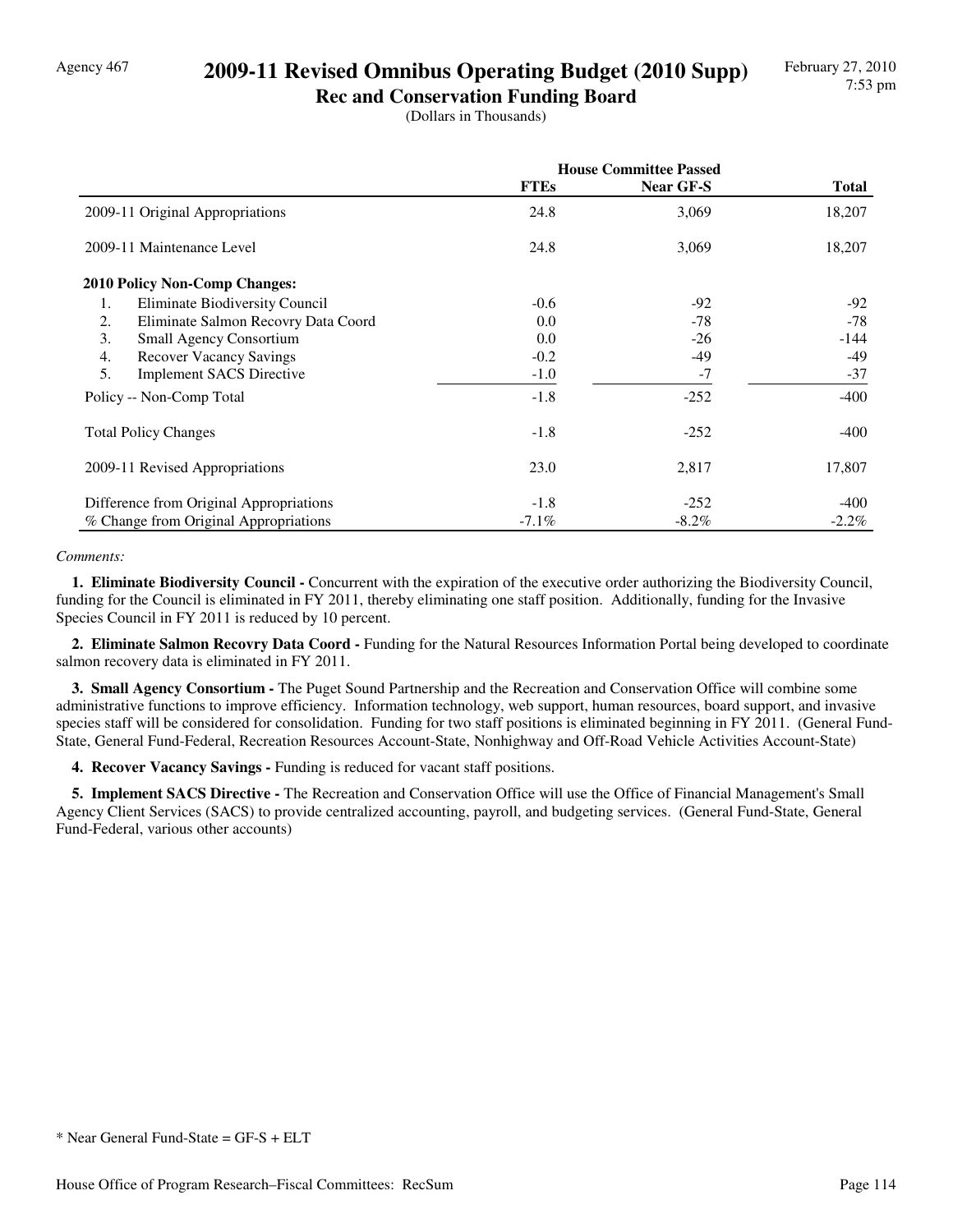# Agency 468 **2009-11 Revised Omnibus Operating Budget (2010 Supp)**

**Environmental Hearings Office** (Dollars in Thousands)

|                                         | <b>House Committee Passed</b> |           |              |
|-----------------------------------------|-------------------------------|-----------|--------------|
|                                         | <b>FTEs</b>                   | Near GF-S | <b>Total</b> |
| 2009-11 Original Appropriations         | 9.0                           | 2,153     | 2,153        |
| 2009-11 Maintenance Level               | 9.0                           | 2,217     | 2,217        |
| <b>2010 Policy Non-Comp Changes:</b>    |                               |           |              |
| <b>Reduced Staffing</b><br>1.           | $-0.2$                        | $-34$     | $-34$        |
| 2.<br><b>Tenant Improvements</b>        | 0.0                           | 46        | 46           |
| Policy -- Non-Comp Total                | $-0.2$                        | 12        | 12           |
| <b>Total Policy Changes</b>             | $-0.2$                        | 12        | 12           |
| 2009-11 Revised Appropriations          | 8.8                           | 2,229     | 2,229        |
| Difference from Original Appropriations | $-0.2$                        | 76        | 76           |
| % Change from Original Appropriations   | $-2.2\%$                      | 3.5%      | $3.5\%$      |

*Comments:*

 **1. Reduced Staffing -** Funding is reduced to reflect savings for a vacant administrative law judge position.

 **2. Tenant Improvements -** The sum of \$46,000 is provided in FY 2011 for tenant improvement costs.

<sup>\*</sup> Near General Fund-State = GF-S + ELT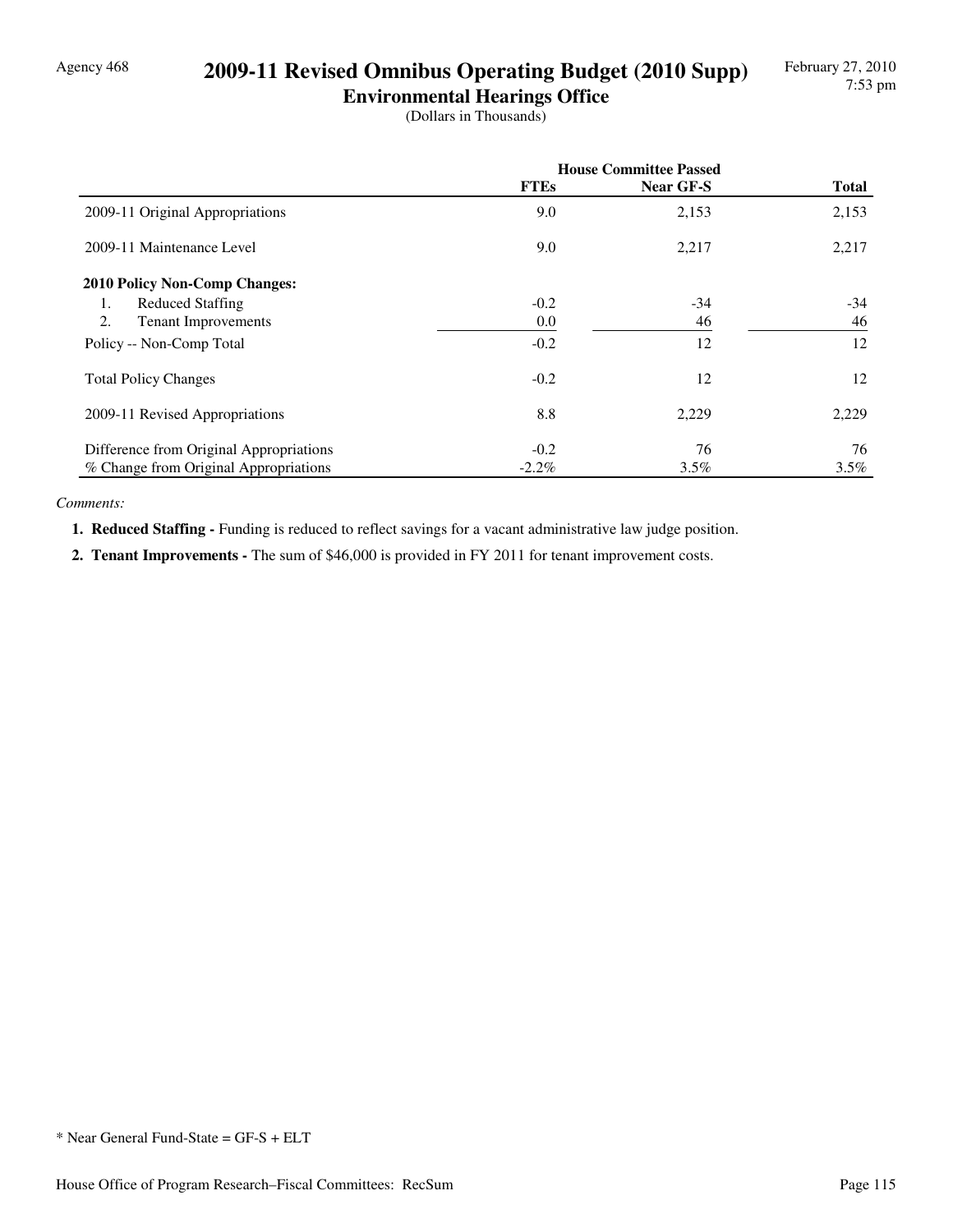# Agency 471 **2009-11 Revised Omnibus Operating Budget (2010 Supp)**

**State Conservation Commission** (Dollars in Thousands)

|                                         | <b>House Committee Passed</b> |           |              |
|-----------------------------------------|-------------------------------|-----------|--------------|
|                                         | <b>FTEs</b>                   | Near GF-S | <b>Total</b> |
| 2009-11 Original Appropriations         | 17.6                          | 15,165    | 16,344       |
| 2009-11 Maintenance Level               | 17.6                          | 15,165    | 16,344       |
| <b>2010 Policy Non-Comp Changes:</b>    |                               |           |              |
| Reduce Local CD Funding 5%<br>1.        | 0.0                           | $-250$    | $-250$       |
| Policy -- Non-Comp Total                | 0.0                           | $-250$    | $-250$       |
| <b>Total Policy Changes</b>             | 0.0                           | $-250$    | $-250$       |
| 2009-11 Revised Appropriations          | 17.6                          | 14,915    | 16,094       |
| Difference from Original Appropriations | 0.0                           | $-250$    | $-250$       |
| % Change from Original Appropriations   | $0.0\%$                       | $-1.7\%$  | $-1.5\%$     |

#### *Comments:*

 **1. Reduce Local CD Funding 5% -** Pass-through funding to local conservation districts is reduced by 5 percent in FY 2011.

<sup>\*</sup> Near General Fund-State = GF-S + ELT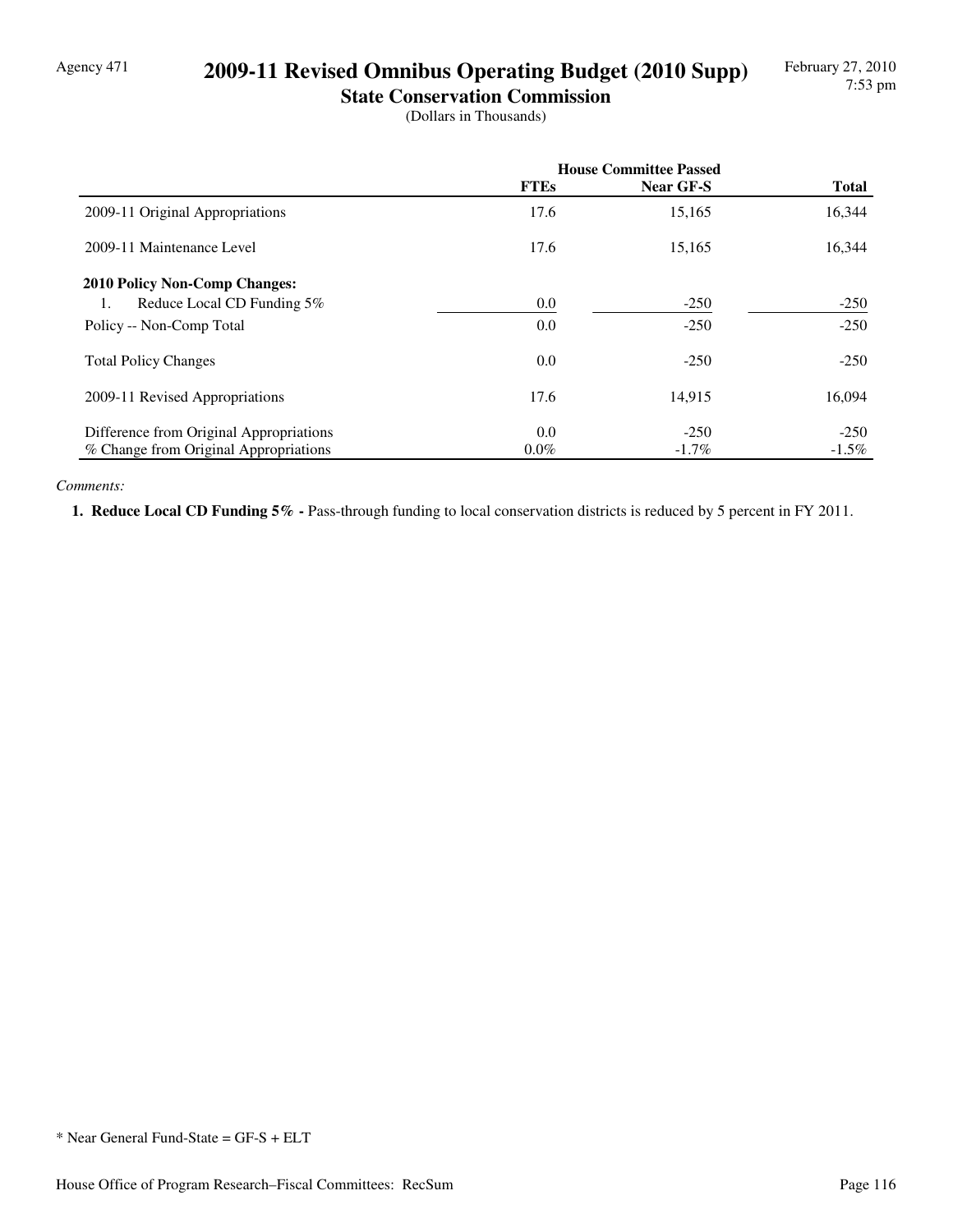# Agency 477 **2009-11 Revised Omnibus Operating Budget (2010 Supp)**

**Dept of Fish and Wildlife**

(Dollars in Thousands)

|     |                                         |             | <b>House Committee Passed</b> |              |  |
|-----|-----------------------------------------|-------------|-------------------------------|--------------|--|
|     |                                         | <b>FTEs</b> | Near GF-S                     | <b>Total</b> |  |
|     | 2009-11 Original Appropriations         | 1,385.6     | 79,577                        | 326,669      |  |
|     | 2009-11 Maintenance Level               | 1,385.6     | 80,413                        | 331,519      |  |
|     | 2010 Policy Non-Comp Changes:           |             |                               |              |  |
| 1.  | Reduce Outreach and Education           | $-0.7$      | $-155$                        | $-155$       |  |
| 2.  | Reduce Executive Management             | $-0.5$      | $-120$                        | $-120$       |  |
| 3.  | Reduce Wildlife Disease Monitoring      | $-0.8$      | $-162$                        | $-162$       |  |
| 4.  | Reduce Wildlife Area Mgmt Planning      | $-0.7$      | $-114$                        | $-114$       |  |
| 5.  | Charge Fees for Some HPAs *             | 1.8         | $-3,060$                      | 347          |  |
| 6.  | Fund Hatcheries Using Partnerships      | 0.0         | $-288$                        | $-288$       |  |
| 7.  | Reduce Fisheries Mgmt Authority         | 0.0         | $\theta$                      | $-5,792$     |  |
| 8.  | Less Scientific TA for Salmon Revry     | $-1.2$      | $-250$                        | $-250$       |  |
| 9.  | Eliminate Reg Fisheries Enh Board #     | 0.0         | $\theta$                      | $-20$        |  |
| 10. | <b>Restore Aviation Funding</b>         | 1.0         | 170                           | 170          |  |
| 11. | <b>Maintain Core Admin Functions</b>    | 0.0         | $\boldsymbol{0}$              | 2,000        |  |
| 12. | Wildfire on WDFW Lands                  | 0.0         | 185                           | 185          |  |
| 13. | Fund Support Prgrms Proportionately     | 0.0         | $\theta$                      | 710          |  |
| 14. | Incr Hunter Access on Private Land      | 1.5         | $\Omega$                      | 711          |  |
| 15. | <b>Outdoor Recreation Information</b>   | 0.0         | $\theta$                      | 123          |  |
| 16. | Spirit Lake Fishery                     | 0.2         | $\Omega$                      | 56           |  |
| 17. | Voight Creek Hatchery                   | 0.0         | 50                            | 50           |  |
|     | Policy -- Non-Comp Total                | 0.6         | $-3,744$                      | $-2,549$     |  |
|     | <b>Total Policy Changes</b>             | 0.6         | $-3,744$                      | $-2,549$     |  |
|     | 2009-11 Revised Appropriations          | 1,386.2     | 76,669                        | 328,970      |  |
|     | Difference from Original Appropriations | 0.6         | $-2,908$                      | 2,301        |  |
|     | % Change from Original Appropriations   | $0.0\%$     | $-3.7%$                       | 0.7%         |  |

#### *Comments:*

**1. Reduce Outreach and Education - Funding for outreach and education programs is reduced by 6 percent in FY 2011.** 

 **2. Reduce Executive Management -** The Department of Fish and Wildlife (WDFW) will reduce one executive management position and consolidate administrative and policy functions.

 **3. Reduce Wildlife Disease Monitoring -** Funding for the Puget Sound Ambient Monitoring Laboratory and testing for contaminants in salmon and other species is reduced by 18 percent in FY 2011.

 **4. Reduce Wildlife Area Mgmt Planning -** Funding for wildlife area management planning is reduced 3 percent in FY 2011, delaying approximately 20 plans and updates and input from citizen advisory groups.

 **5. Charge Fees for Some HPAs \* -** Pursuant to House Bill 3037 (hydraulic project permitting) General Fund-State funding for administering Hydraulic Permit Approvals is eliminated as of January 1, 2011. The program will fully recover its costs through a new fee by January 2011. (General Fund-State, Hydraulic Permit Fee Account-State)

 **6. Fund Hatcheries Using Partnerships -** State law allows the Department to enter into partnerships with local groups to support fish hatcheries. Funding is reduced for the McKernan and Mayr Brothers fish hatcheries in anticipation of the Department forming partnerships to assist in supporting the operation and maintenance of these hatcheries.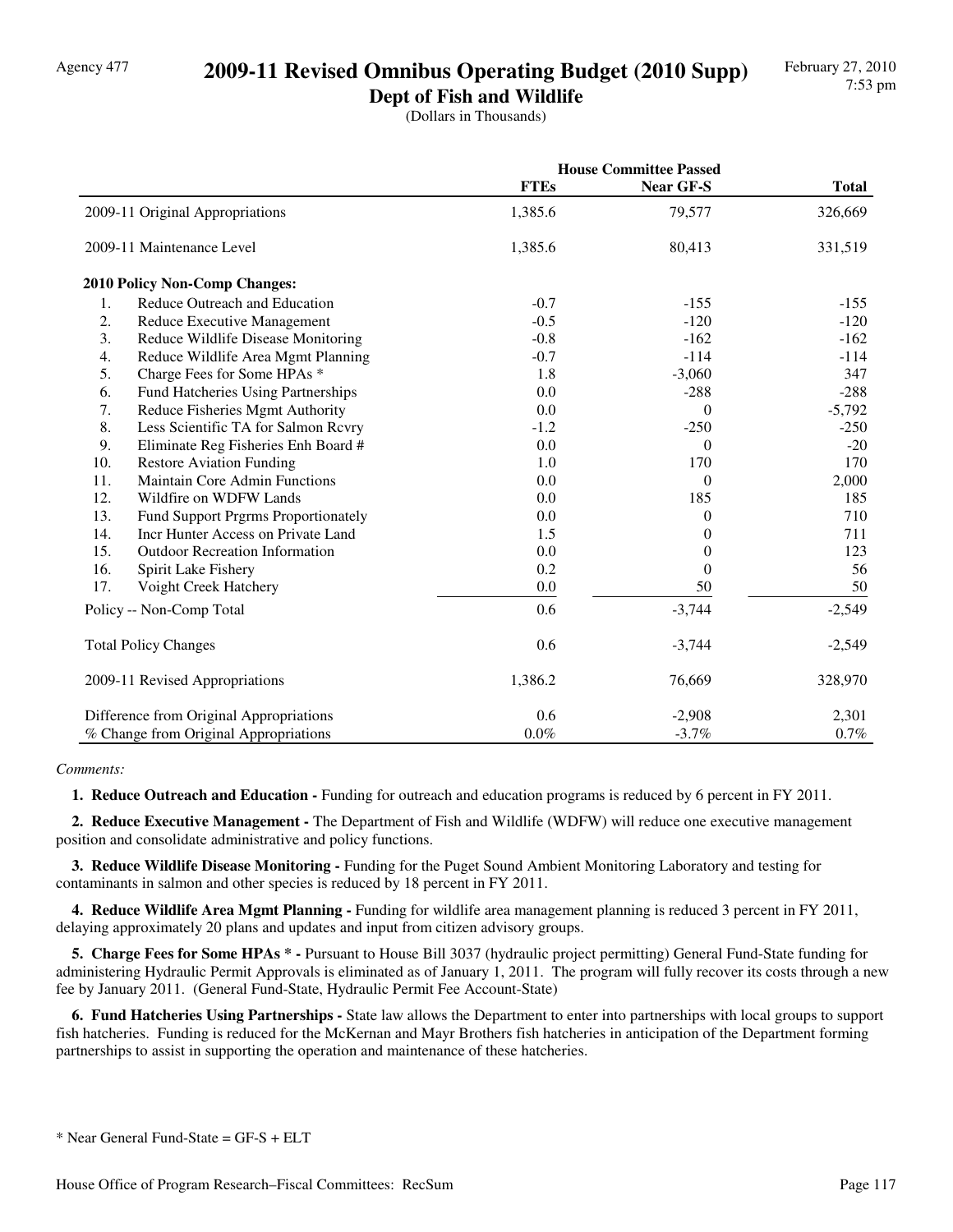## Agency 477 **2009-11 Revised Omnibus Operating Budget (2010 Supp) Dept of Fish and Wildlife**

 **7. Reduce Fisheries Mgmt Authority -** Reductions are made to the expenditure authority for five accounts for projected revenue during the 2009-11 biennium. No planned work will be reduced. (Special Wildlife Account-Federal, Sea Cucumber Dive Fishery Account-Nonappropriated, Puget Sound Crab Pot Buoy Tag Account-Nonappropriated, Washington Coastal Crab Pot Buoy Tag Account-Nonappropriated, Recreational Fisheries Enhancement Account-State)

**8. Less Scientific TA for Salmon Rcvry -** Technical assistance to local salmon recovery efforts is reduced by 2.5 percent in FY 2011.

 **9. Eliminate Reg Fisheries Enh Board # -** Pursuant to Substitute House Bill 2617 (boards and commissions) funding is eliminated for the Regional Fisheries Enhancement Group Advisory Board. (Regional Fisheries Enhancement Group Account-Nonappropriated)

**10. Restore Aviation Funding -** Funding is restored for the maintenance and operation of the Department's Partenavia aircraft. The Partenavia will continue to be used for survey missions and fish planting, and will assist the Department of Natural Resources with fire suppression coordination.

 **11. Maintain Core Admin Functions -** The Department's indirect rate for administration and overhead from federal grants has been reduced, resulting in a net loss of approximately \$3.8 million for the 2009-11 biennium. Funding is provided to partially restore the loss from the lower indirect rate. (State Wildlife Account-State)

 **12. Wildfire on WDFW Lands -** Funding is provided to WDFW to pay for Department of Natural Resources fire suppression activity costs incurred during FY 2010.

**13. Fund Support Prgrms Proportionately - Funding is provided in FY 2011 to pay for administrative support services.** Additionally, \$250,000 per fiscal year will support the automated Washington Interactive Licensing Database system. (State Wildlife Account-State)

 **14. Incr Hunter Access on Private Land -** Funding is provided for the Department to bring 200,000 additional acres of private land under contract for recreational access. The program is funded through special hunting permit application fees. (State Wildlife Account-State)

 **15. Outdoor Recreation Information -** Funding is provided for Substitute House Bill 2569 (outdoor recreation information). The bill authorizes the WDFW to collect information relating to outdoor recreational access on a page of its website that is only accessible to license holders. The cost of a Vehicle Use Permit issued by the WDFW is increased in steps from \$10 to \$30. Individuals who purchase a wildlife-themed or personalized license plate are permitted to park at land access sites managed by the WDFW without having to display a Vehicle Use Permit.

 **16. Spirit Lake Fishery -** A raffle-based limited trout fishery in Spirit Lake at the base of Mount St. Helens is authorized by Substitute House Bill 1838 (Spirit Lake trout fishery).

 **17. Voight Creek Hatchery -** Funding is provided to enhance fish production at Voight Creek Hatchery.

<sup>\*</sup> Near General Fund-State = GF-S + ELT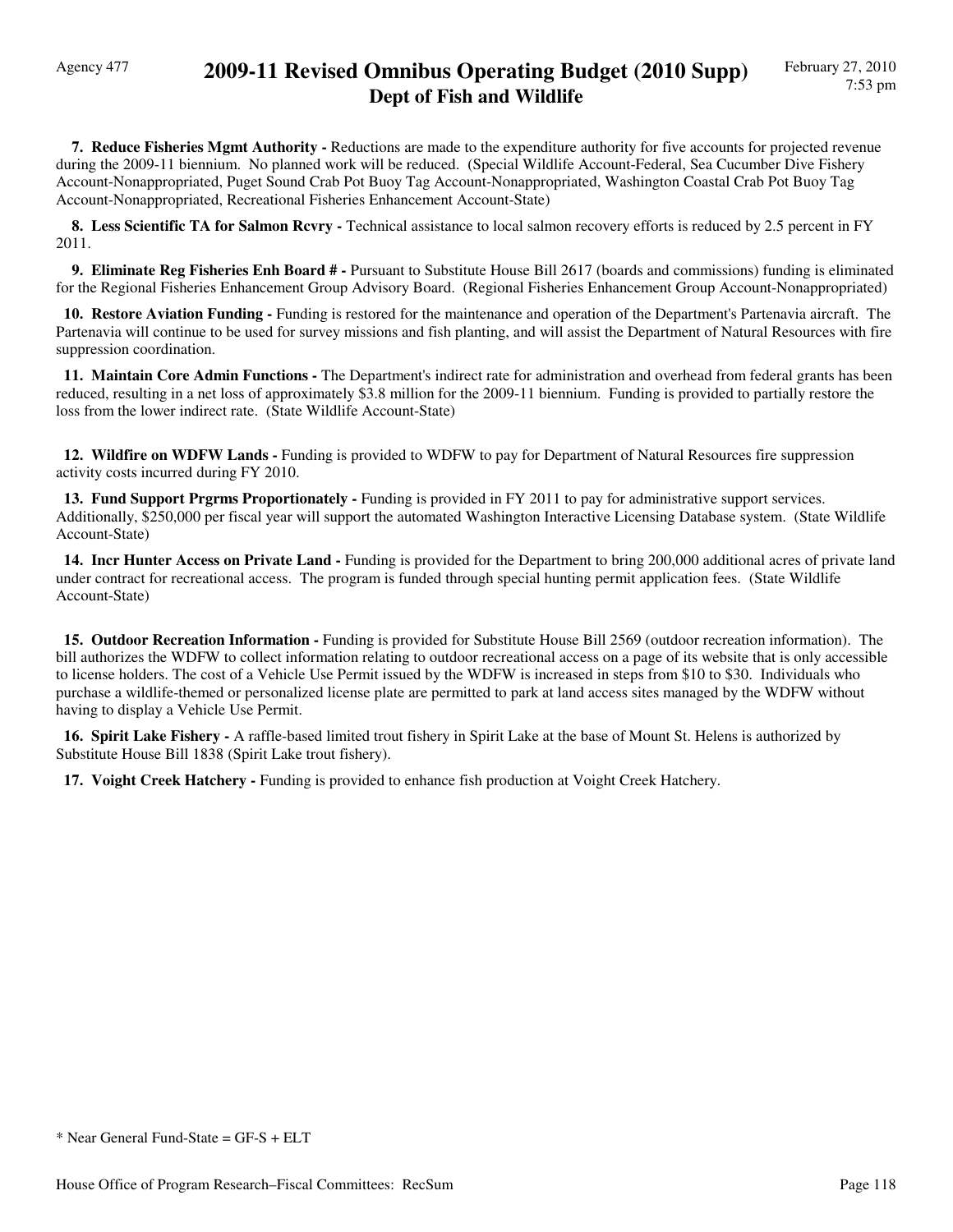## Agency 478 **2009-11 Revised Omnibus Operating Budget (2010 Supp)**

**Puget Sound Partnership** (Dollars in Thousands)

|                                                | <b>House Committee Passed</b> |           |        |
|------------------------------------------------|-------------------------------|-----------|--------|
|                                                | <b>FTEs</b>                   | Near GF-S | Total  |
| 2009-11 Original Appropriations                | 32.4                          | 6,315     | 11,334 |
| 2009-11 Maintenance Level                      | 32.4                          | 6,333     | 11,281 |
| 2010 Policy Non-Comp Changes:                  |                               |           |        |
| 1.<br><b>Small Agency Consortium</b>           | $-1.5$                        | -60       | $-106$ |
| <b>Additional Anticipated Federal PS</b><br>2. | 2.9                           | $\theta$  | 1,400  |
| 3.<br><b>Increased Federal PS Recovery</b>     | 3.6                           | $\theta$  | 2,247  |
| 4.<br>Administrative Reduction 5%              | 0.0                           | $-92$     | $-92$  |
| Policy -- Non-Comp Total                       | 5.0                           | $-152$    | 3,449  |
| <b>Total Policy Changes</b>                    | 5.0                           | $-152$    | 3,449  |
| 2009-11 Revised Appropriations                 | 37.4                          | 6,181     | 14,730 |
| Difference from Original Appropriations        | 5.0                           | $-134$    | 3,396  |
| % Change from Original Appropriations          | 15.3%                         | $-2.1\%$  | 30.0%  |

#### *Comments:*

 **1. Small Agency Consortium -** The Puget Sound Partnership and the Recreation and Conservation Office will combine administrative functions to improve efficiency. The Partnership will move into the Natural Resources Building by July 1, 2010, in order to co-locate with the Recreation and Conservation Office. The savings anticipated from the consolidation are offset by \$90,000 of one-time moving costs and higher lease payments of \$20,000 per year. (General Fund-State, General Fund-Federal, Aquatic Lands Enhancement Account-State, State Toxics Control Account-State)

 **2. Additional Anticipated Federal PS -** Additional federal expenditure authority is provided for anticipated federal grant awards. This federal funding will support stormwater management, mitigation reform, and floodplain management. (General Fund-Federal)

 **3. Increased Federal PS Recovery -** Additional federal expenditure authority is provided to account for a National Estuary Program grant from the U.S. Environmental Protection Agency for Puget Sound restoration efforts. Funding will be passed through to local watershed projects and to conduct environmental monitoring, scientific modeling, and performance management. (General Fund-Federal)

 **4. Administrative Reduction 5% -** General Fund-State funding is reduced by 5 percent for administration.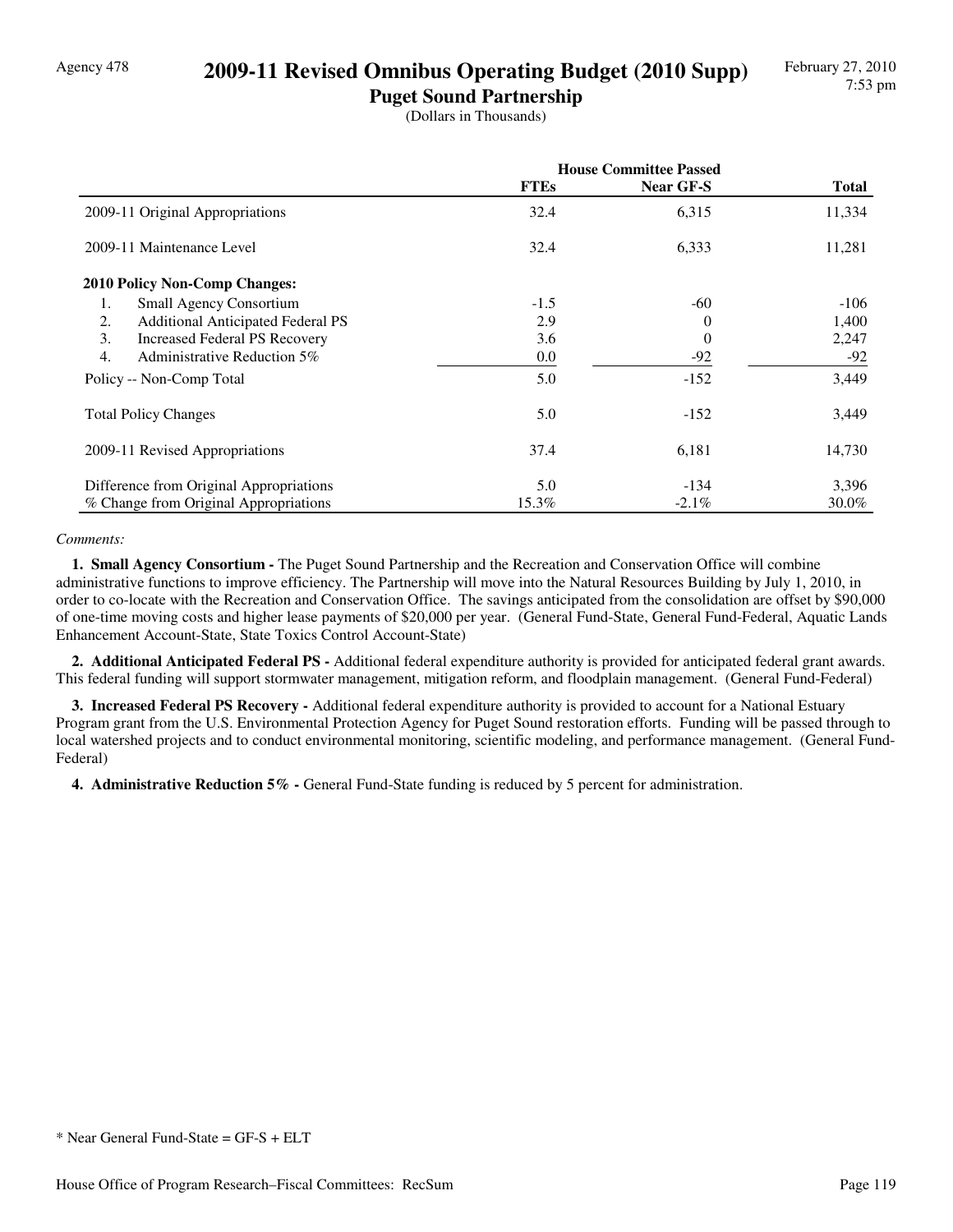## Agency 490 **2009-11 Revised Omnibus Operating Budget (2010 Supp)**

**Department of Natural Resources** (Dollars in Thousands)

|     |                                         |             | <b>House Committee Passed</b> |                |
|-----|-----------------------------------------|-------------|-------------------------------|----------------|
|     |                                         | <b>FTEs</b> | Near GF-S                     | <b>Total</b>   |
|     | 2009-11 Original Appropriations         | 1,365.2     | 81,132                        | 360,354        |
|     | 2009-11 Maintenance Level               | 1,365.2     | 81,142                        | 360,385        |
|     | 2010 Policy Non-Comp Changes:           |             |                               |                |
| 1.  | <b>Recover Land Mgmt Savings</b>        | 0.0         | $-950$                        | $-1,650$       |
| 2.  | Shift Fire Protection Costs to FFPA     | 0.0         | $-5,000$                      | $\overline{0}$ |
| 3.  | <b>Reduce New Land Purchases</b>        | $-0.5$      | $-100$                        | $-100$         |
| 4.  | Reduce Recreation Access & Enfremt      | $-1.8$      | $-278$                        | $-278$         |
| 5.  | Reduce Natural Heritage Pgm             | $-1.7$      | $-218$                        | $-218$         |
| 6.  | Reduce Survey/Maps Activity             | 0.0         | $\Omega$                      | $-200$         |
| 7.  | Reduce Administration                   | $-0.6$      | $-110$                        | $-110$         |
| 8.  | Maintain Adaptive Management Pgm        | 0.0         | $\Omega$                      | 1,530          |
| 9.  | Puget Sound Cleanup & Recovery          | 0.0         | $\Omega$                      | 640            |
| 10. | <b>Emergency Fire Suppression</b>       | 0.0         | 11,542                        | 11,542         |
| 11. | <b>Sustainable Recreation Workgroup</b> | 0.3         | 56                            | 56             |
| 12. | <b>Forest Biomass Agreements</b>        | 0.4         | 0                             | 87             |
| 13. | Natural Heritage Program Fees           | 0.1         | $\Omega$                      | 143            |
| 14. | Reimbursable Agreements                 | 1.0         | $\theta$                      | 1,000          |
| 15. | <b>Reopen Recreation Sites</b>          | 0.4         | $\Omega$                      | 200            |
|     | Policy -- Non-Comp Total                | $-2.4$      | 4,942                         | 12,642         |
|     | <b>Total Policy Changes</b>             | $-2.4$      | 4,942                         | 12,642         |
|     | 2009-11 Revised Appropriations          | 1,362.8     | 86,084                        | 373,027        |
|     | Difference from Original Appropriations | $-2.4$      | 4,952                         | 12,673         |
|     | % Change from Original Appropriations   | $-0.2%$     | 6.1%                          | 3.5%           |

#### *Comments:*

 **1. Recover Land Mgmt Savings -** Lower timber prices have led to fewer timber sales which has resulted in fewer costs associated with the preparation of sales. Funding is reduced to reflect lower management costs on Agricultural College Trust Lands. In addition to lowering the Department's expenditure authority in the Agricultural College Trust Management Account (ACTMA), the amount of General Fund-State funding provided for deposit into the ACTMA is also reduced. (General Fund-State, Agricultural College Trust Management Account-State)

 **2. Shift Fire Protection Costs to FFPA -** Fire preparedness and prevention costs are shifted from the General Fund-State to the Forest Fire Protection Assessment Account-Nonappropriated. (General Fund-State, Forest Fire Protection Assessment Account-Nonappropriated)

 **3. Reduce New Land Purchases -** Funding is eliminated for a staff position that applies for new land acquisitions from state grant programs.

 **4. Reduce Recreation Access & Enfrcmt -** Funding for staffing recreation programs is reduced by 4 percent in FY 2011. This reduction results in the closure of 22 primitive facilities throughout the state. One law enforcement position is also reduced.

 **5. Reduce Natural Heritage Pgm -** General Fund-State support of the Natural Heritage Program is reduced. The Program provides data that is used by a number of agencies, organizations, companies, and individuals for conservation planning, environmental review processes, and other information requests. The Department is authorized to charge fees pursuant to House Bill 3122 (Natural heritage program/DNR) to recover costs associated with providing this service.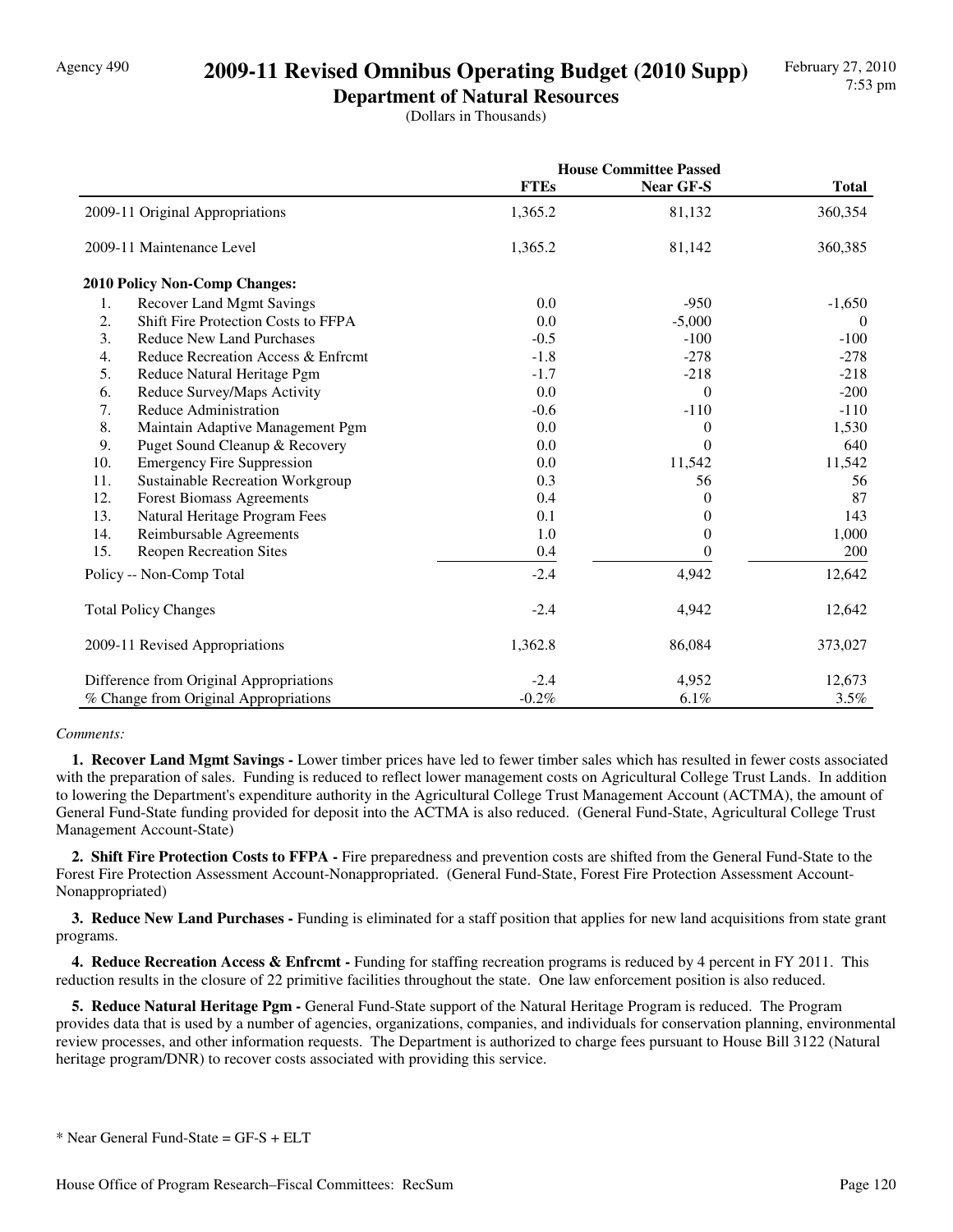**6. Reduce Survey/Maps Activity -** Due to lower revenue into the Survey and Maps Account, expenditure authority for mapping and surveys is reduced. (Survey and Maps Account-State)

 **7. Reduce Administration -** Funding is reduced for the proportionate share of administrative costs from the the Department of Natural Resources' (DNR) other General Fund-State reductions.

 **8. Maintain Adaptive Management Pgm -** Funding is provided to continue DNR's adaptive management activities. FY 2011 funding for this program includes \$970,000 of redirected Forest and Fish Support Account funding. (Aquatic Lands Enhancement Account-State, General Fund-Federal)

**9. Puget Sound Cleanup & Recovery -** Funding is provided for projects that remove contaminants from Puget Sound. Projects include completing the remedial investigation of Whitmarsh Landfill, and repairing a sediment cap in Commencement Bay. (State Toxics Control Account-State)

 **10. Emergency Fire Suppression -** Funding is provided for costs associated with fire suppression activities during FY 2010 that were above the DNR's existing fire suppression appropriation.

 **11. Sustainable Recreation Workgroup -** Funding is provided for Engrossed Second Substitute House Bill 2480 (sustainable recreation work group). The bill specifies fees that the Department may charge for access to recreational areas.

 **12. Forest Biomass Agreements -** Funding is provided for Second Substitute House Bill 2481 (forest biomass agreements) which permits DNR to enter into contracts for the purpose of providing a supply of forest biomass from lands managed by DNR.

 **13. Natural Heritage Program Fees -** Expenditure Authority is provided for House Bill 3122 (natural heritage program/DNR) which allows DNR to charge access fees for the Natural Heritage Program. The Program provides data that is used by a number of agencies, organizations, companies, and individuals for conservation planning, environmental review processes, and other information requests. (Natural Resources Conservation Areas Stewardship Account-State)

 **14. Reimbursable Agreements -** Additional expenditure authority is provided to allow DNR to utilize reimbursable agreements related to reforestation, the Washington Conservation Corps, and habitat restoration. (General Fund-Private/Local)

 **15. Reopen Recreation Sites -** Funding is provided from the Off Road Vehicle Account to support access to 13 recreational sites utilized by off road vehicle users. (Off Road Vehicle Account-State)

<sup>\*</sup> Near General Fund-State = GF-S + ELT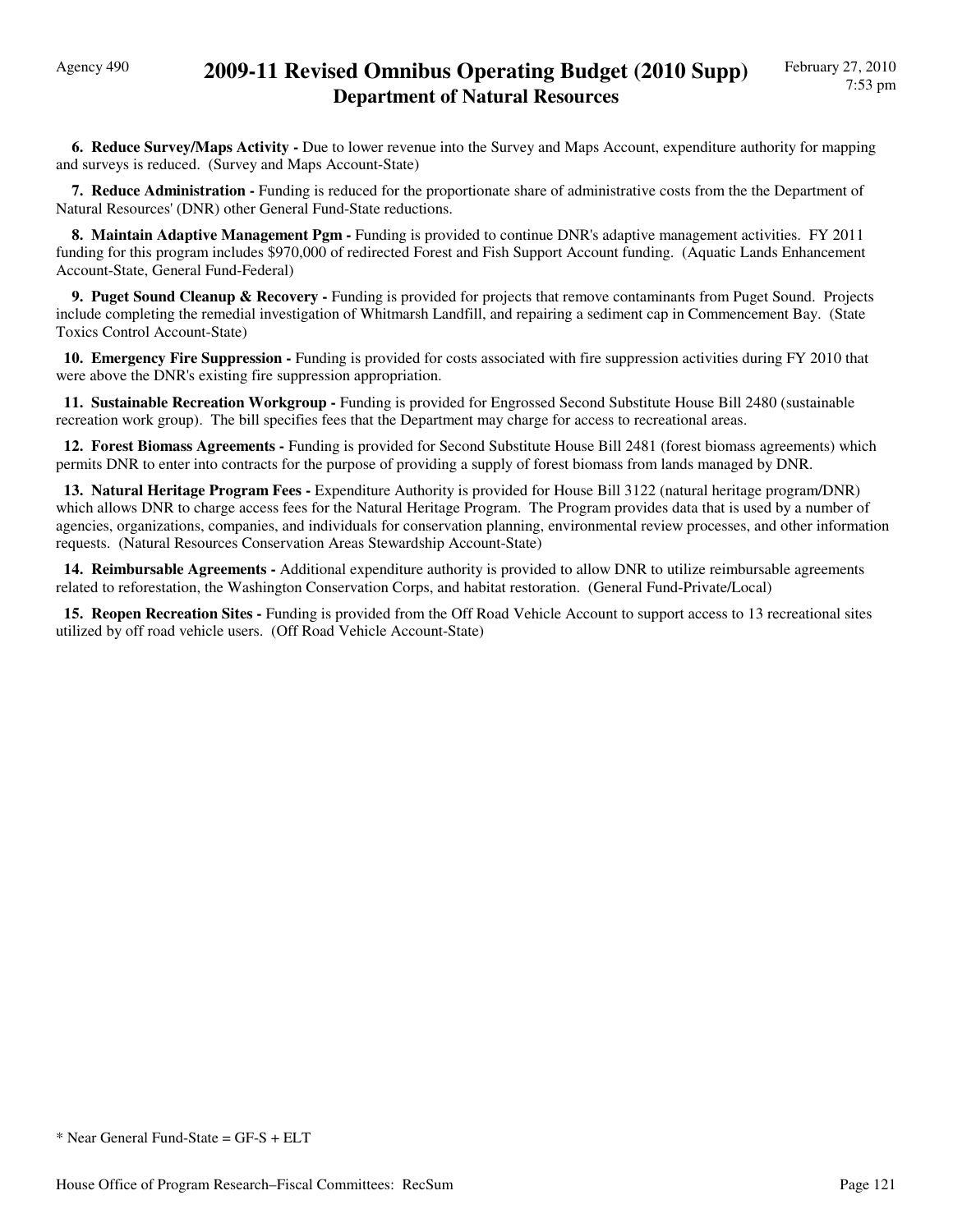### Agency 495 **2009-11 Revised Omnibus Operating Budget (2010 Supp)**

**Department of Agriculture** (Dollars in Thousands)

|                                           | <b>House Committee Passed</b> |                  |              |
|-------------------------------------------|-------------------------------|------------------|--------------|
|                                           | <b>FTEs</b>                   | <b>Near GF-S</b> | <b>Total</b> |
| 2009-11 Original Appropriations           | 741.3                         | 23,600           | 126,925      |
| 2009-11 Maintenance Level                 | 741.3                         | 23,604           | 126,937      |
| 2010 Policy Non-Comp Changes:             |                               |                  |              |
| 1.<br>Reduce Spartina Funding             | $0.0\,$                       | $-33$            | $-33$        |
| 2.<br>Shift Pesticides Testing to STCA    | 0.0                           | $-416$           | $\Omega$     |
| 3.<br>Suspend Funding for Agr Fairs       | $0.0\,$                       | $\Omega$         | $-1,200$     |
| <b>Reduce Knotweed Grants</b><br>4.       | 0.0                           | $-108$           | $-108$       |
| 5.<br>Commerce Food Pgm Transfer to Ag    | 1.2                           | 5,030            | 5,030        |
| 6.<br>GA Food Program Transfer to Ag      | 2.3                           | 390              | 3,172        |
| 7.<br>Elim of Interag Integr Pest Mgt CC# | $-0.2$                        | $-14$            | $-14$        |
| 8.<br>Incr Federal Agr Support            | 5.6                           | $\Omega$         | 6,661        |
| Policy -- Non-Comp Total                  | 8.9                           | 4,849            | 13,508       |
| <b>Total Policy Changes</b>               | 8.9                           | 4,849            | 13,508       |
| 2009-11 Revised Appropriations            | 750.2                         | 28,453           | 140,445      |
| Difference from Original Appropriations   | 8.9                           | 4,853            | 13,520       |
| % Change from Original Appropriations     | 1.2%                          | 20.6%            | $10.7\%$     |

#### *Comments:*

 **1. Reduce Spartina Funding -** Funding for the eradication of Spartina is reduced.

 **2. Shift Pesticides Testing to STCA -** Environmental pesticide testing is transferred to the State Toxics Control Account from the state general fund. (General Fund-State, State Toxics Control Account-State)

 **3. Suspend Funding for Agr Fairs -** The transfer of \$2 million state general fund dollars to the Fair Fund for agricultural fairs is eliminated for FY 2011. Available fund balance in the Fair Fund will offset about half of the reduction. Funding for youth shows will not be reduced during the 2009-11 biennium. (Fair Fund-Nonappropriated)

**4. Reduce Knotweed Grants - Grants for Knotweed removal projects are reduced.** 

 **5. Commerce Food Pgm Transfer to Ag -** Pursuant to Substitute House Bill 2863 (food assistance/ag dept) the Department of Commerce's Emergency Food Assistance Program is transferred to the Department of Agriculture, effective July 1, 2010.

 **6. GA Food Program Transfer to Ag -** Pursuant to Substitute House Bill 2863 (food assistance/ag dept) the Department of General Administration's Temporary Emergency Food Assistance Program and the Commodity Supplemental Food Program are transferred to the Department of Agriculture, effective July 1, 2010. (General Fund-State, General Fund-Federal)

 **7. Elim of Interag Integr Pest Mgt CC# -** Pursuant to Substitute House Bill 2617 (boards and commissions) funding for the Interagency Integrated Pest Management Coordinating Committee is eliminated.

 **8. Incr Federal Agr Support -** Additional federal expenditure authority is provided to reflect recent federal awards for protecting food safety, supporting organic agriculture and specialty crops, detecting sudden oak death, and Spartina removal. (General Fund-Federal)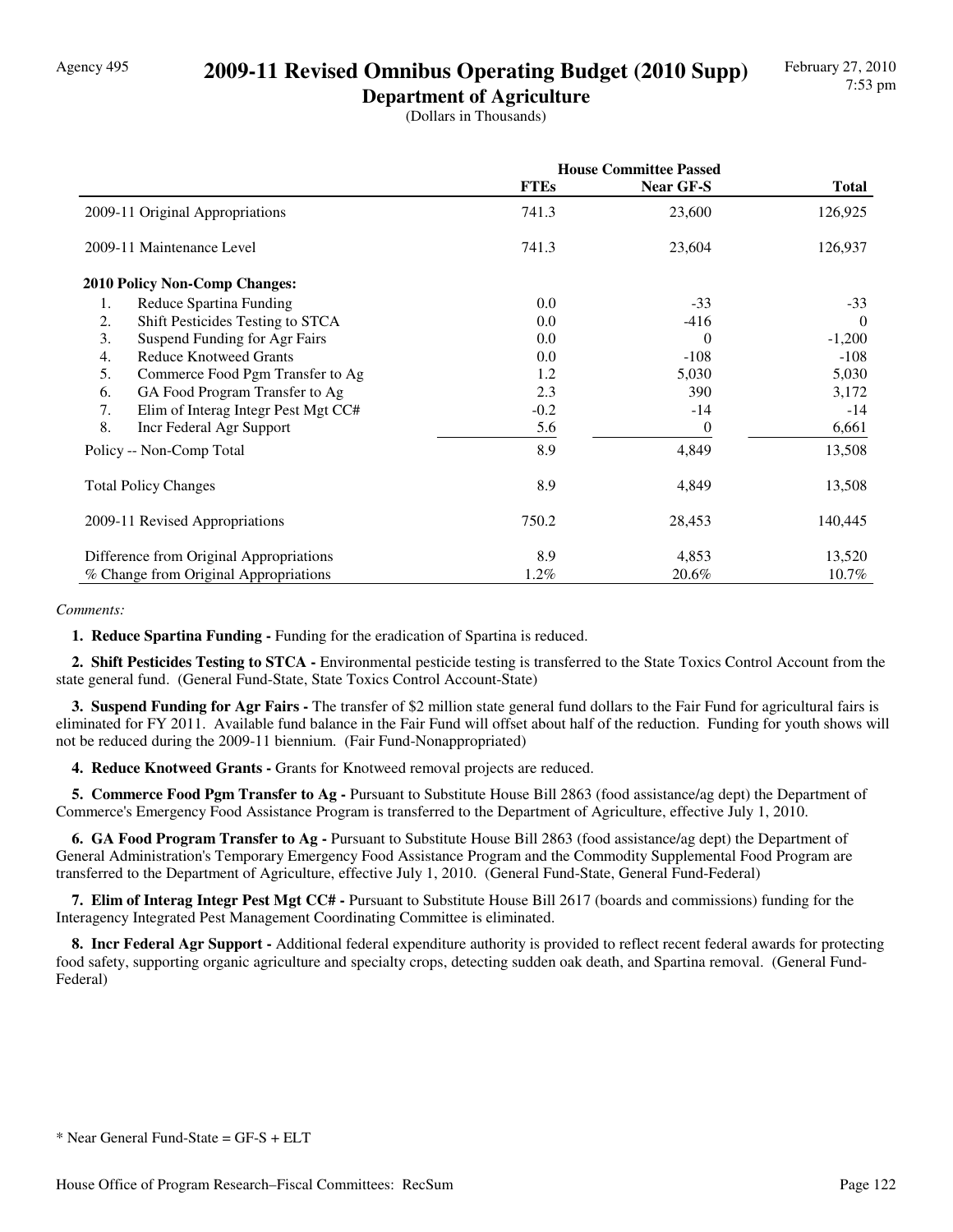#### Agency 225 **2009-11 Revised Omnibus Operating Budget (2010 Supp)**

**Washington State Patrol**

(Dollars in Thousands)

|     |                                         | <b>House Committee Passed</b> |           |              |
|-----|-----------------------------------------|-------------------------------|-----------|--------------|
|     |                                         | <b>FTEs</b>                   | Near GF-S | <b>Total</b> |
|     | 2009-11 Original Appropriations         | 548.6                         | 80,234    | 134,875      |
|     | 2009-11 Maintenance Level               | 557.6                         | 79,380    | 139,264      |
|     | 2010 Policy Non-Comp Changes:           |                               |           |              |
| 1.  | Eliminate Fire Protection Board #       | 0.0                           | $-3$      | $-5$         |
| 2.  | Criminal Records Fund Shift             | 0.0                           | $-800$    | $\Omega$     |
| 3.  | Criminal Records Funding                | 0.0                           | $-2,000$  | $\theta$     |
| 4.  | Restore License Fraud Program           | 1.0                           | $\theta$  | 270          |
| 5.  | Forensic Sciences Improvement           | 0.0                           | $_{0}$    | 288          |
| 6.  | Post-Conviction DNA Analysis            | 0.0                           | 0         | 313          |
| 7.  | <b>Eliminate Staff Positions</b>        | $-29.0$                       | $-3,771$  | $-3,771$     |
| 8.  | Fire Training Academy Funding           | 0.0                           | $-92$     | $\Omega$     |
| 9.  | <b>Restore Trooper Funding</b>          | 0.7                           | 60        | 60           |
| 10. | Restore Crime Lab Equipment Funding     | 0.0                           | 110       | 220          |
| 11. | Criminal Background Checks              | 0.2                           | 0         | 24           |
|     | Policy -- Non-Comp Total                | $-27.2$                       | $-6,496$  | $-2,601$     |
|     | <b>Total Policy Changes</b>             | $-27.2$                       | $-6,496$  | $-2,601$     |
|     | 2009-11 Revised Appropriations          | 530.5                         | 72,884    | 136,663      |
|     | Difference from Original Appropriations | $-18.1$                       | $-7,350$  | 1,788        |
|     | % Change from Original Appropriations   | $-3.3\%$                      | $-9.2%$   | 1.3%         |

#### *Comments:*

 **1. Eliminate Fire Protection Board # -** The Fire Protection Board is eliminated in FY 2011. The Board works to establish a comprehensive state policy regarding fire protection services. (General Fund-State, Fire Service Training Account-State)

 **2. Criminal Records Fund Shift -** Funding is provided from the Fingerprint Identification Account rather than the General Fund-State for the Criminal History Section. The Criminal History Section is the state repository for fingerprint based criminal history information. (General Fund-State, Fingerprint Identification Account-State)

**3. Criminal Records Funding -** One-time funding for the Criminal History Section is provided from the Fingerprint Identification Account rather than from General Fund-State. The Criminal History Section is state repository for fingerprint based criminal history information. (General Fund-State, Fingerprint Identification Account-State)

 **4. Restore License Fraud Program -** Funding is provided to the Department for one trooper and one sergeant to implement Second Substitute House Bill 2436 (vehicle license fraud). (Vehicle License Fraud-State)

 **5. Forensic Sciences Improvement -** The Forensic Sciences Improvement Program is transferred from the Department of Commerce to the Washington State Patrol. The program supports forensic science services and medical examiner services provided by state and local governments. (General Fund-Federal)

 **6. Post-Conviction DNA Analysis -** Funding for the Post-Conviction DNA Analysis Program is transferred from Department of Commerce to the Washington State Patrol. The program provides testing of old evidence to determine if the DNA analysis substantiates prior convictions. (General Fund-Federal)

 **7. Eliminate Staff Positions -** Funding is reduced to reflect savings from eliminating 25 FTE positions across the various divisions within the State Patrol.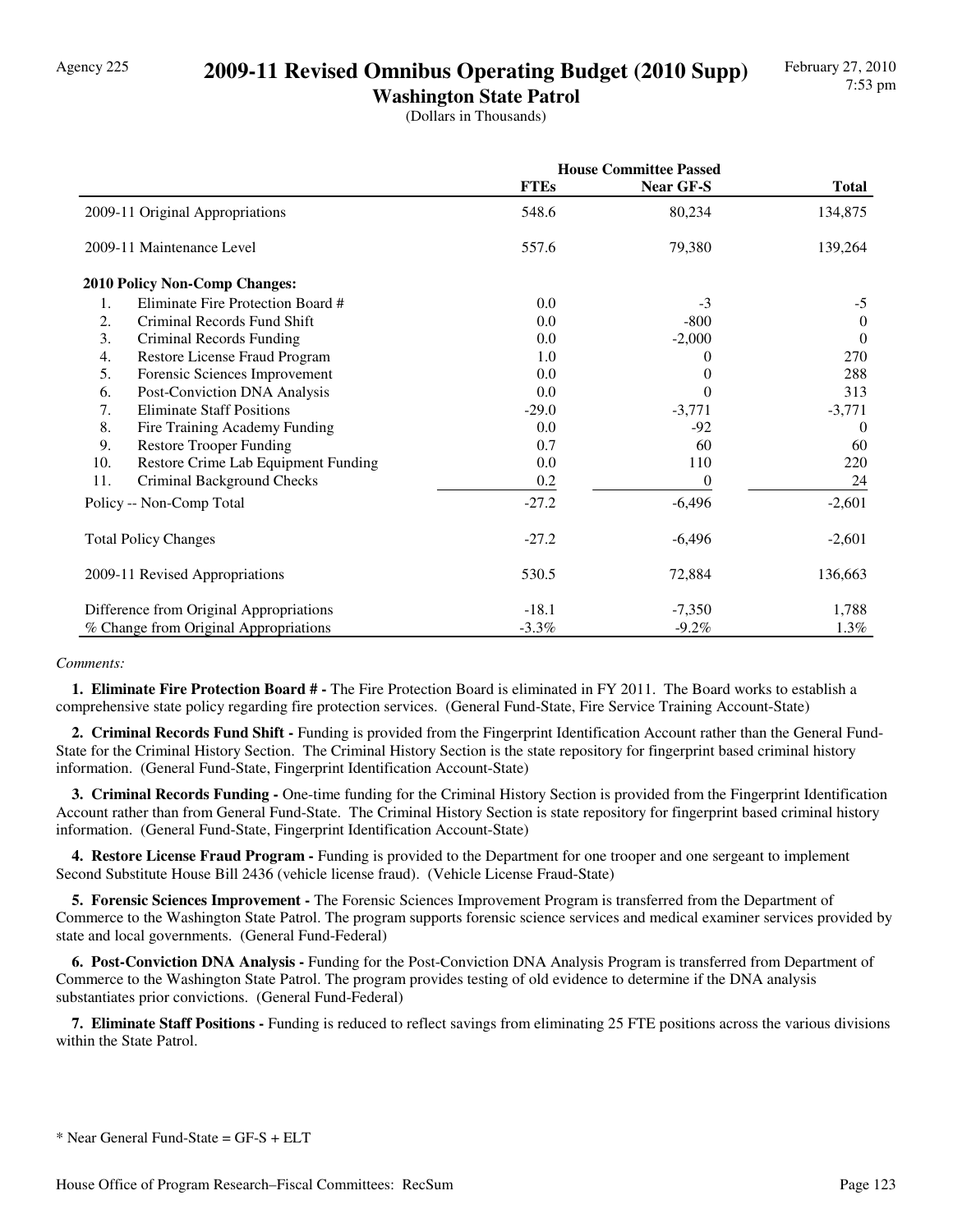### Agency 225 **2009-11 Revised Omnibus Operating Budget (2010 Supp) Washington State Patrol**

 **8. Fire Training Academy Funding -** The remaining state general funds are removed from the State Patrol Fire Training Academy (FTA) and funding is provided from the Fire Service Training Account. The FTA provides live fire training to fire and emergency response personnel. (General Fund-State, Fire Service Training-State)

 **9. Restore Trooper Funding -** Funding is provided to maintain current trooper levels this biennium in the Field Operations Bureau. The Bureau is responsible for enforcing traffic laws, investigating collisions, and assisting motorists.

 **10. Restore Crime Lab Equipment Funding -** Funding is provided for two gas chromatograph/mass spectrometers. These instruments are used at the State Patrol Crime Labs to analyze drug, arson, explosives, poisons, and toxins evidence. (Federal Seizure Account-Non Appropriated, General Fund-State)

 **11. Criminal Background Checks -** Funding is provided for the additional workload associated with implementing House Bill 2437 (criminal background checks). (Fingerprint Identification Account-State)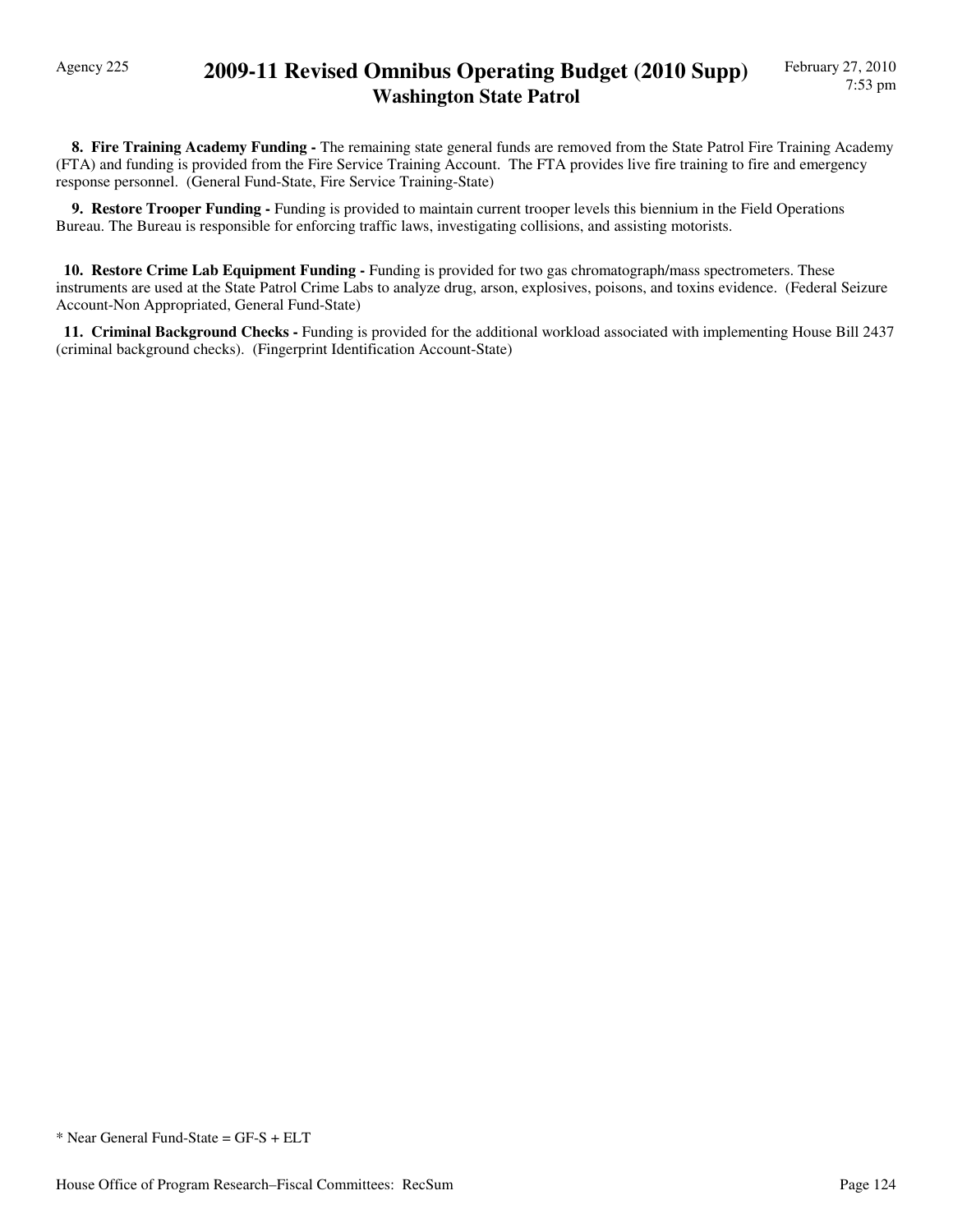## Agency 240 **2009-11 Revised Omnibus Operating Budget (2010 Supp)**

**Department of Licensing** (Dollars in Thousands)

|                                           | <b>House Committee Passed</b> |           |              |
|-------------------------------------------|-------------------------------|-----------|--------------|
|                                           | <b>FTEs</b>                   | Near GF-S | <b>Total</b> |
| 2009-11 Original Appropriations           | 278.9                         | 2,971     | 55,887       |
| 2009-11 Maintenance Level                 | 278.9                         | 2,971     | 56,137       |
| 2010 Policy Non-Comp Changes:             |                               |           |              |
| Eliminate Onsite Wastewater Commit#<br>1. | 0.0                           | 0         | -6           |
| 2.<br>Real Estate License Fee#            | 0.0                           | 0         | 151          |
| 3.<br>Regulation of Limousine Carriers#   | 1.2                           |           | 294          |
| Policy -- Non-Comp Total                  | 1.2                           | $\theta$  | 439          |
| <b>Total Policy Changes</b>               | 1.2                           | $\theta$  | 439          |
| 2009-11 Revised Appropriations            | 280.0                         | 2,971     | 56,576       |
| Difference from Original Appropriations   | 1.2                           | $\Omega$  | 689          |
| % Change from Original Appropriations     | $0.4\%$                       | $0.0\%$   | $1.2\%$      |

#### *Comments:*

 **1. Eliminate Onsite Wastewater Commit# -** Expenditure authority is reduced to reflect the elimination of the Onsite Wastewater Treatment System Advisory Committee. (Professional Engineers Account-State)

 **2. Real Estate License Fee# -** The Department of Licensing's authority to collect a \$10 fee from real estate licensees is extended through FY 2015. This fee is transmitted to the Washington Center on Real Estate Research. (Real Estate Research Account-State)

 **3. Regulation of Limousine Carriers# -** Funding is provided for the Department of Licensing to implement the Engrossed Substitute House Bill 1775 (limousine carrier regulations). Expenditures include IT staffing, customer service, and intra-agency reimbursement. (Master License Account-State)

<sup>\*</sup> Near General Fund-State = GF-S + ELT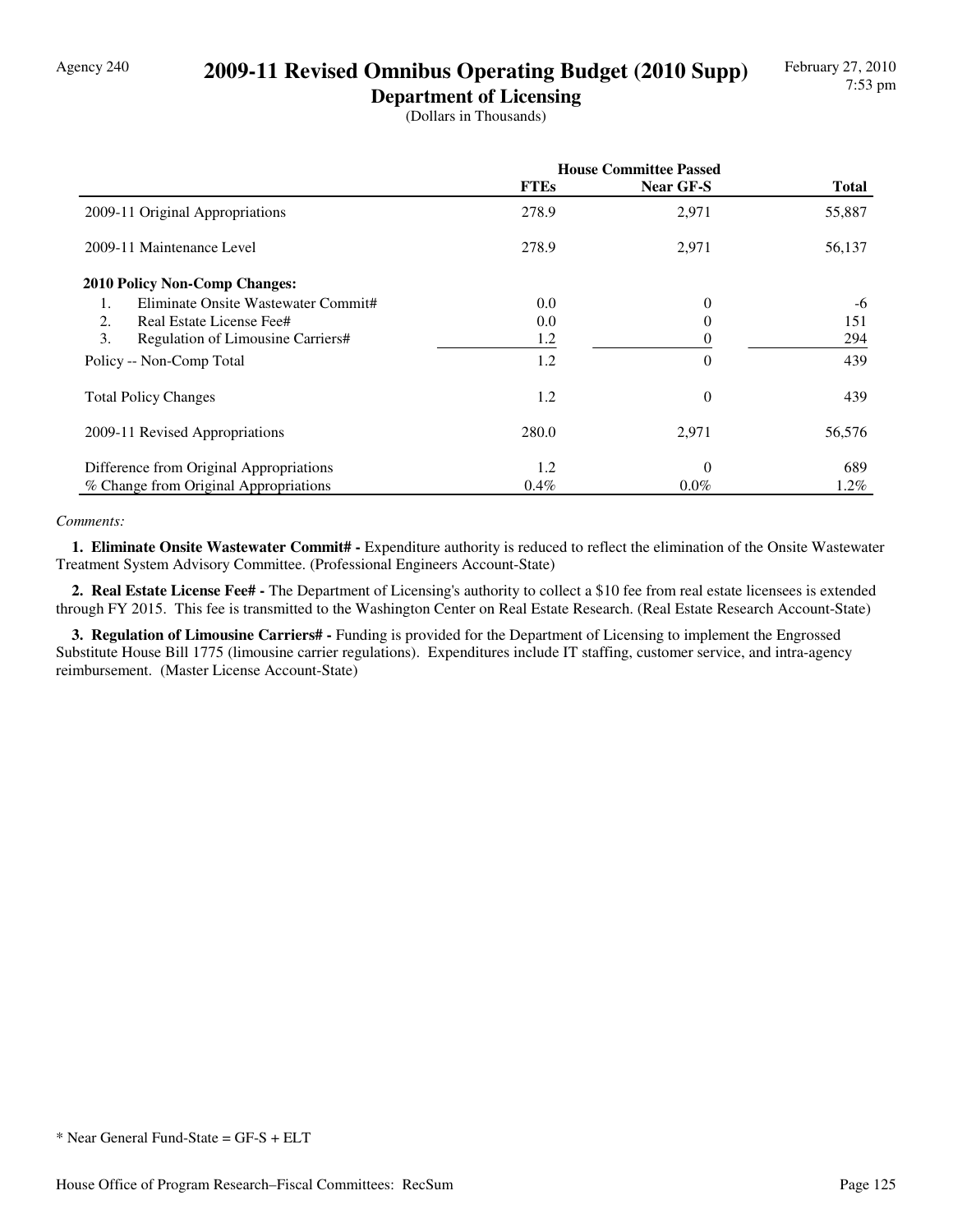# Agency 350 **2009-11 Revised Omnibus Operating Budget (2010 Supp)**

**Public Schools**

|     |                                         |             | <b>House Committee Passed</b> |              |
|-----|-----------------------------------------|-------------|-------------------------------|--------------|
|     |                                         | <b>FTEs</b> | Near GF-S                     | <b>Total</b> |
|     | 2009-11 Original Appropriations         | 291.2       | 13,310,462                    | 15,647,542   |
|     | 2009-11 Maintenance Level               | 291.2       | 13,561,188                    | 16,028,874   |
|     | 2010 Policy Non-Comp Changes:           |             |                               |              |
| 1.  | Apportionment and Financial Systems     | 0.0         | 250                           | 250          |
| 2.  | <b>Bus Depreciation</b>                 | 0.0         | $-22,090$                     | $-22,090$    |
| 3.  | Beginning Educator Support Team         | 0.0         | $-2,348$                      | $-2,348$     |
| 4.  | Navigation 101                          | 0.0         | $-3,220$                      | $-3,220$     |
| 5.  | <b>Alternate Routes</b>                 | 0.0         | $-2,053$                      | $-2,053$     |
| 6.  | <b>Communities in Schools</b>           | 0.0         | $-25$                         | $-25$        |
| 7.  | <b>Basic Education Allocation</b>       | 0.0         | 2,518                         | 2,518        |
| 8.  | WWII Oral History Project               | 0.0         | $-25$                         | $-25$        |
| 9.  | Compana Quetzal                         | 0.0         | $-50$                         | $-50$        |
| 10. | <b>Dyslexia Pilot Best Practices</b>    | 0.0         | $-145$                        | $-145$       |
| 11. | Civil Rights Enforcement                | 0.0         | 133                           | 133          |
| 12. | Dropout Reengagement                    | 0.0         | 500                           | 500          |
| 13. | <b>Focused Assistance</b>               | 0.0         | $-3,046$                      | $-3,046$     |
| 14. | K-4 Staffing Levels                     | 0.0         | $-11,234$                     | $-11,234$    |
| 15. | Student Achievement Program             | 0.0         | $-78,519$                     | $-78,519$    |
| 16. | Learning Improvement Day                | 0.0         | $-15,650$                     | $-15,657$    |
| 17. | <b>Current Year Program Savings</b>     | 0.0         | $-1,245$                      | $-1,245$     |
| 18. | <b>Administrative Reductions</b>        | 0.0         | $-413$                        | $-413$       |
| 19. | Higher Ed Internet Schools              | 0.0         | 250                           | 250          |
| 20. | K-20 Network                            | 0.0         | $-776$                        | $-776$       |
| 21. | School Levies                           | 0.0         | 25,331                        | 25,331       |
| 22. | Per Pupil Inflator                      | 0.0         | 7,230                         | 7,230        |
| 23. | LAP Income Verification                 | 0.0         | $-208$                        | $-208$       |
| 24. | Nat Board Challenging Sch Bonus         | 0.0         | $-3,550$                      | $-3,550$     |
| 25. | National Board Bonus Reduction          | 0.0         | $-517$                        | $-517$       |
| 26. | Nat'l Board Bonus for Principals        | 0.0         | $-810$                        | $-810$       |
| 27. | Pipeline for Paraeducators              | 0.0         | $-150$                        | $-150$       |
| 28. | Middle School Career & Technical Ed     | 0.0         | $-1,775$                      | $-1,775$     |
| 29. | <b>National Board Assessment Fees</b>   | 0.0         | $-801$                        | $-801$       |
| 30. | <b>STEM Best Practices</b>              | 0.0         | 150                           | 150          |
| 31. | At Risk Children                        | 0.0         | 125                           | 125          |
|     | Policy -- Non-Comp Total                | 0.0         | $-112,163$                    | $-112,170$   |
|     | <b>Total Policy Changes</b>             | 0.0         | $-112,163$                    | $-112,170$   |
|     | 2009-11 Revised Appropriations          | 291.2       | 13,449,025                    | 15,916,704   |
|     | Difference from Original Appropriations | 0.0         | 138,563                       | 269,162      |
|     | % Change from Original Appropriations   | $0.0\%$     | $1.0\%$                       | 1.7%         |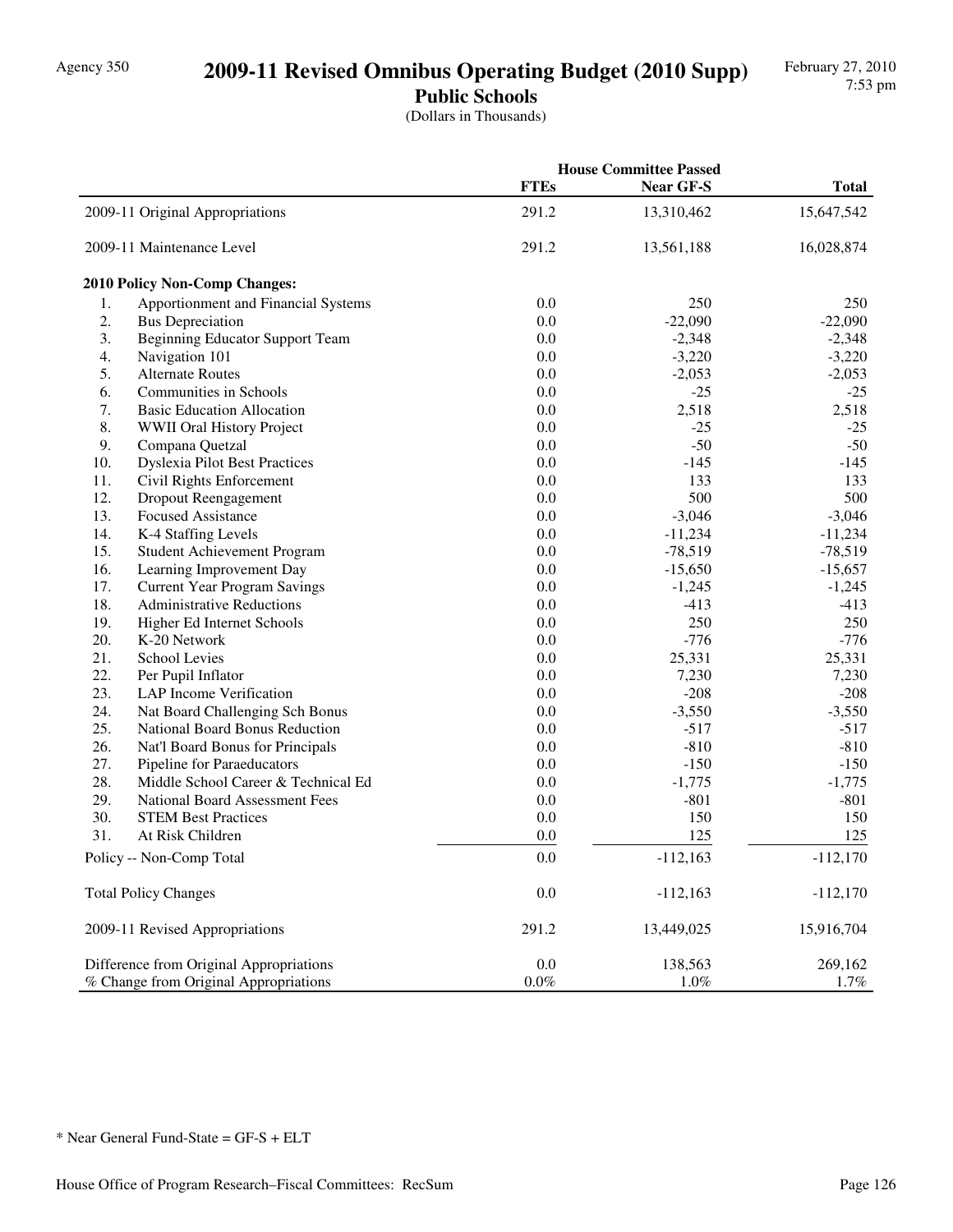**OSPI & Statewide Programs** (Dollars in Thousands)

|     |                                         | <b>House Committee Passed</b> |           |              |  |
|-----|-----------------------------------------|-------------------------------|-----------|--------------|--|
|     |                                         | <b>FTEs</b>                   | Near GF-S | <b>Total</b> |  |
|     | 2009-11 Original Appropriations         | 240.4                         | 67,767    | 158,984      |  |
|     | 2009-11 Maintenance Level               | 240.4                         | 68,553    | 160,632      |  |
|     | 2010 Policy Non-Comp Changes:           |                               |           |              |  |
| 1.  | Apportionment and Financial Systems     | 0.0                           | 250       | 250          |  |
| 2.  | Navigation 101                          | 0.0                           | $-3,220$  | $-3,220$     |  |
| 3.  | <b>Alternate Routes</b>                 | 0.0                           | $-2,053$  | $-2,053$     |  |
| 4.  | Communities in Schools                  | 0.0                           | $-25$     | $-25$        |  |
| 5.  | <b>Basic Education Allocation</b>       | 0.0                           | 2,518     | 2,518        |  |
| 6.  | WWII Oral History Project               | 0.0                           | $-25$     | $-25$        |  |
| 7.  | Compana Quetzal                         | 0.0                           | $-50$     | $-50$        |  |
| 8.  | <b>Dyslexia Pilot Best Practices</b>    | 0.0                           | $-145$    | $-145$       |  |
| 9.  | Civil Rights Enforcement                | 0.0                           | 133       | 133          |  |
| 10. | Dropout Reengagement                    | 0.0                           | 500       | 500          |  |
| 11. | <b>Current Year Program Savings</b>     | 0.0                           | $-611$    | $-611$       |  |
| 12. | <b>Administrative Reductions</b>        | 0.0                           | $-337$    | $-337$       |  |
| 13. | K-20 Network                            | 0.0                           | $-776$    | $-776$       |  |
| 14. | Pipeline for Paraeducators              | 0.0                           | $-150$    | $-150$       |  |
| 15. | At Risk Children                        | 0.0                           | 125       | 125          |  |
|     | Policy -- Non-Comp Total                | 0.0                           | $-3,866$  | $-3,866$     |  |
|     | <b>Total Policy Changes</b>             | 0.0                           | $-3,866$  | $-3,866$     |  |
|     | 2009-11 Revised Appropriations          | 240.4                         | 64,687    | 156,766      |  |
|     | Difference from Original Appropriations | 0.0                           | $-3,080$  | $-2,218$     |  |
|     | % Change from Original Appropriations   | $0.0\%$                       | $-4.5\%$  | $-1.4%$      |  |

#### *Comments:*

 **1. Apportionment and Financial Systems -** Funding is provided to complete the conversion from the current COBOL/VAX-based apportionment and financial reporting systems to a modern, windows-based software platform. The funding represents the final step of a multi-year conversion process. The objective of the project is to streamline data interfacing with school districts, and to the reduce costs of maintaining the software platform, due to the limited supply of contractors still servicing the older COBOL/VAX systems.

 **2. Navigation 101 -** Funding for Navigation 101 is discontinued beginning in FY 2011. Navigation 101 is a guidance and career counseling program providing college and career readiness services and curriculum for students. The discontinued funding provided implementation grants to school districts in support of the program.

 **3. Alternate Routes -** The Alternative Routes to Certification program provides assistance to individuals pursuing teacher certification through performance-based, non-traditional programs. These programs are aimed at recruiting candidates to teach in statewide subject matter and geographic shortage areas. Funding for this certification program is reduced by \$2 million in FY 2011.

 **4. Communities in Schools -** Funding for the Communities in Schools Program in Pierce County is discontinued beginning in FY 2011.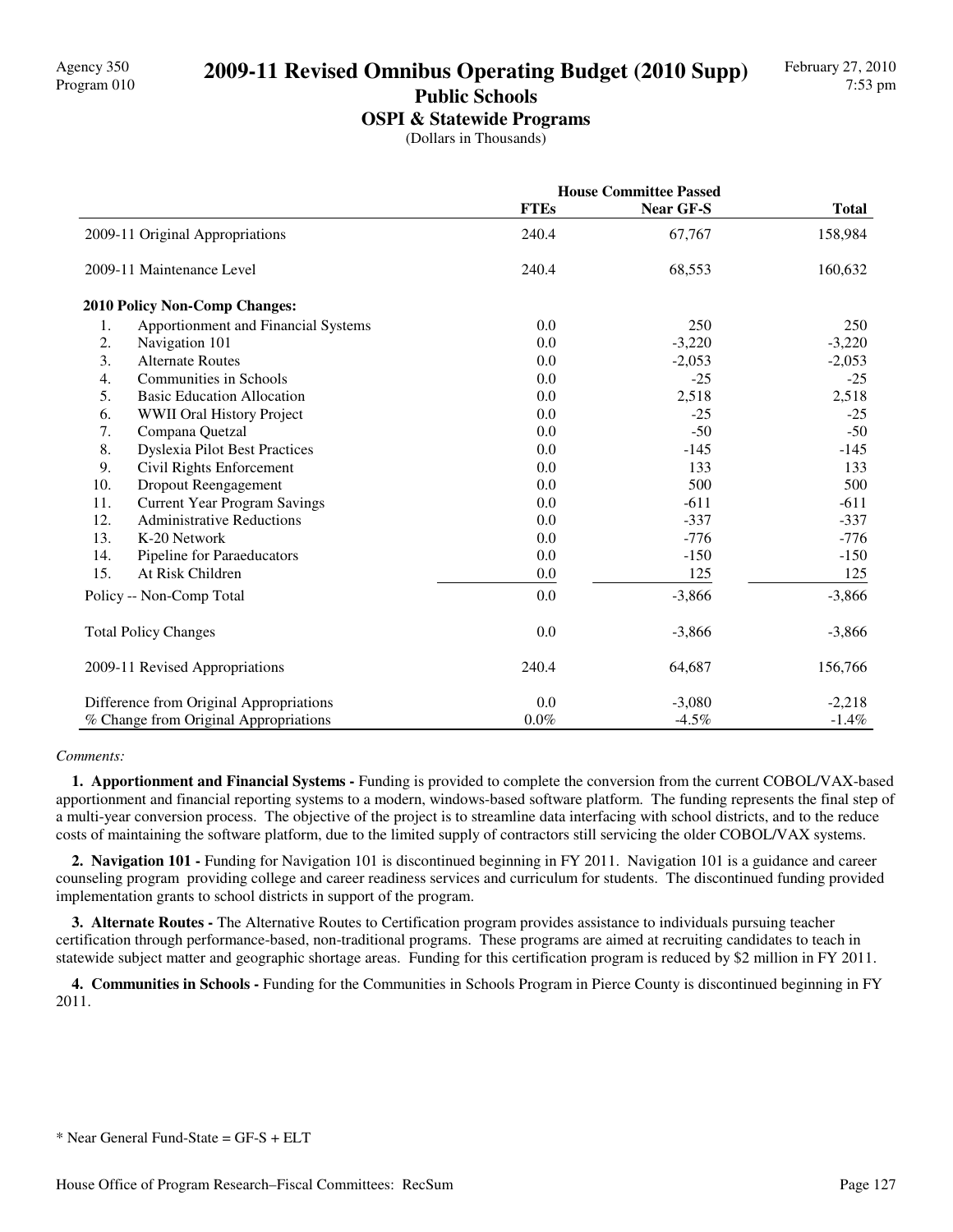#### **2009-11 Revised Omnibus Operating Budget (2010 Supp) Public Schools OSPI & Statewide Programs**

 **5. Basic Education Allocation -** Funding is provided to develop the IT systems infrastructure to support the school funding formula provisions contained in Substitute House Bill 2776 (K-12 education funding). The funding primarily supports reprogramming for the pupil transportation and general apportionment funding formulas. The pupil transportation IT systems work comprises approximately \$800,000 of this total, and funds the development of infrastructure capable of mapping out bus routes to document route miles for funding purposes. The work will also development of enhanced reporting capabilities in the system. The general apportionment system reprogramming comprises approximately \$1.7 million of this total, and funds systems to align with the funding formulas contained in Chapter 548, Laws of 2009, including structuring funding based on prototypical school models.

 **6. WWII Oral History Project -** Funding for the World War II Oral History Project is discontinued beginning in FY 2011. The funding supports the development of oral history presentations, documentation, and other curriculum materials for teaching the historical significance of World War II, under the direction of the World War II Memorial Education Foundation.

 **7. Compana Quetzal -** Funding for the Seattle Coalition of Campaña Quetzal is discontined beginning FY 2011. The program provides support program to the Latino/Latina community in early childhood education, parent leadership training; and high school success and college preparation.

 **8. Dyslexia Pilot Best Practices -** Funding to support implementation of findings from the Lorraine Wojahn Dyslexia Pilot Reading Program is discontinued beginning in FY 2011.

 **9. Civil Rights Enforcement -** Funding is provided to support the provisions of Engrossed Second Substitute House Bill 3026 (state & federal civil rights laws). The funding supports the staff necessary to carryout the duties given to OSPI concerning enforcement and monitoring of civil rights in schools.

 **10. Dropout Reengagement -** Funding is provided to support drop-out prevention and reengagement activities developed by the office of the superintendent of public instruction.

 **11. Current Year Program Savings -** Reductions are made in FY 2010 to several K-12 programs to capture savings from underexpended contracts. This includes Navigation 101, K-20 communications, longitudinal data systems, Building Bridges, and other smaller programs.

 **12. Administrative Reductions -** Funding for agency operations is reduced in FY 2011. Reductions are made to OSPI, as well as the Professional Educators' Standards Board, and the State Board of Education.

**13. K-20 Network - State funding for the K-20 network is reduced by 40 percent in FY 2011. K-20 Network is a technology** network connecting Washington State's educational community, including K-12 schools and institutions of higher education.

 **14. Pipeline for Paraeducators -** Funding for the pipeline for paraeducators program is reduced for FY 2011. Prior year allocations for this program remain underspent and available for use via the Future Teachers Conditional Scholarship Account administered by the Higher Education Coordinating Board.

 **15. At Risk Children -** Funding is provided for Second Substitute House Bill 2731 (at-risk children program), implementing a program of early learning for educationally at-risk children within the state's program of basic education. Additional funding is provided for the Department of Early Learning for this legislation. Funding is provided for staffing and pre-implementation costs at OSPI.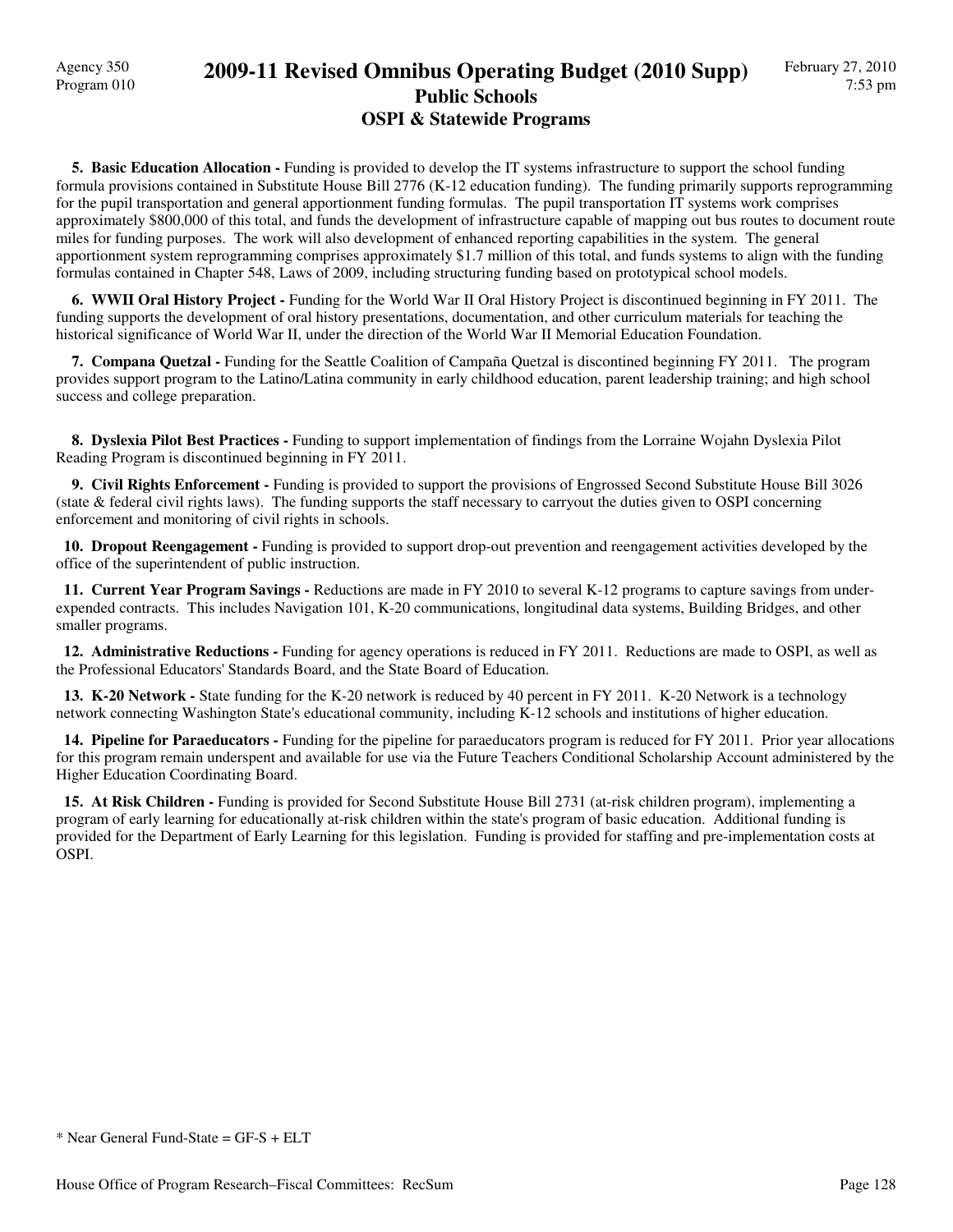# **General Apportionment**

(Dollars in Thousands)

|                                         | <b>House Committee Passed</b> |                  |              |
|-----------------------------------------|-------------------------------|------------------|--------------|
|                                         | <b>FTEs</b>                   | <b>Near GF-S</b> | <b>Total</b> |
| 2009-11 Original Appropriations         | 0.0                           | 10,186,760       | 10,186,760   |
| 2009-11 Maintenance Level               | 0.0                           | 10,315,685       | 10,315,685   |
| <b>2010 Policy Non-Comp Changes:</b>    |                               |                  |              |
| K-4 Staffing Levels<br>1.               | 0.0                           | $-11,221$        | $-11,221$    |
| 2.<br>Higher Ed Internet Schools        | 0.0                           | 250              | 250          |
| Policy -- Non-Comp Total                | 0.0                           | $-10,971$        | $-10,971$    |
| <b>Total Policy Changes</b>             | 0.0                           | $-10.971$        | $-10,971$    |
| 2009-11 Revised Appropriations          | 0.0                           | 10,304,714       | 10,304,714   |
| Difference from Original Appropriations | 0.0                           | 117.954          | 117,954      |
| % Change from Original Appropriations   | $0.0\%$                       | $1.2\%$          | $1.2\%$      |

#### *Comments:*

 **1. K-4 Staffing Levels -** The state allocation for certificated instructional staffing in grades K-4 is reduced to approximately 52.69 staff per 1000 students. The current allocation rate is 53.2 staff per 1000 students for most districts.

 **2. Higher Ed Internet Schools -** Funding is provided to enable Institutions of Higher Education to provide K-12 instruction in digital and online settings, as outlined in House Bill 2852 (college level learning).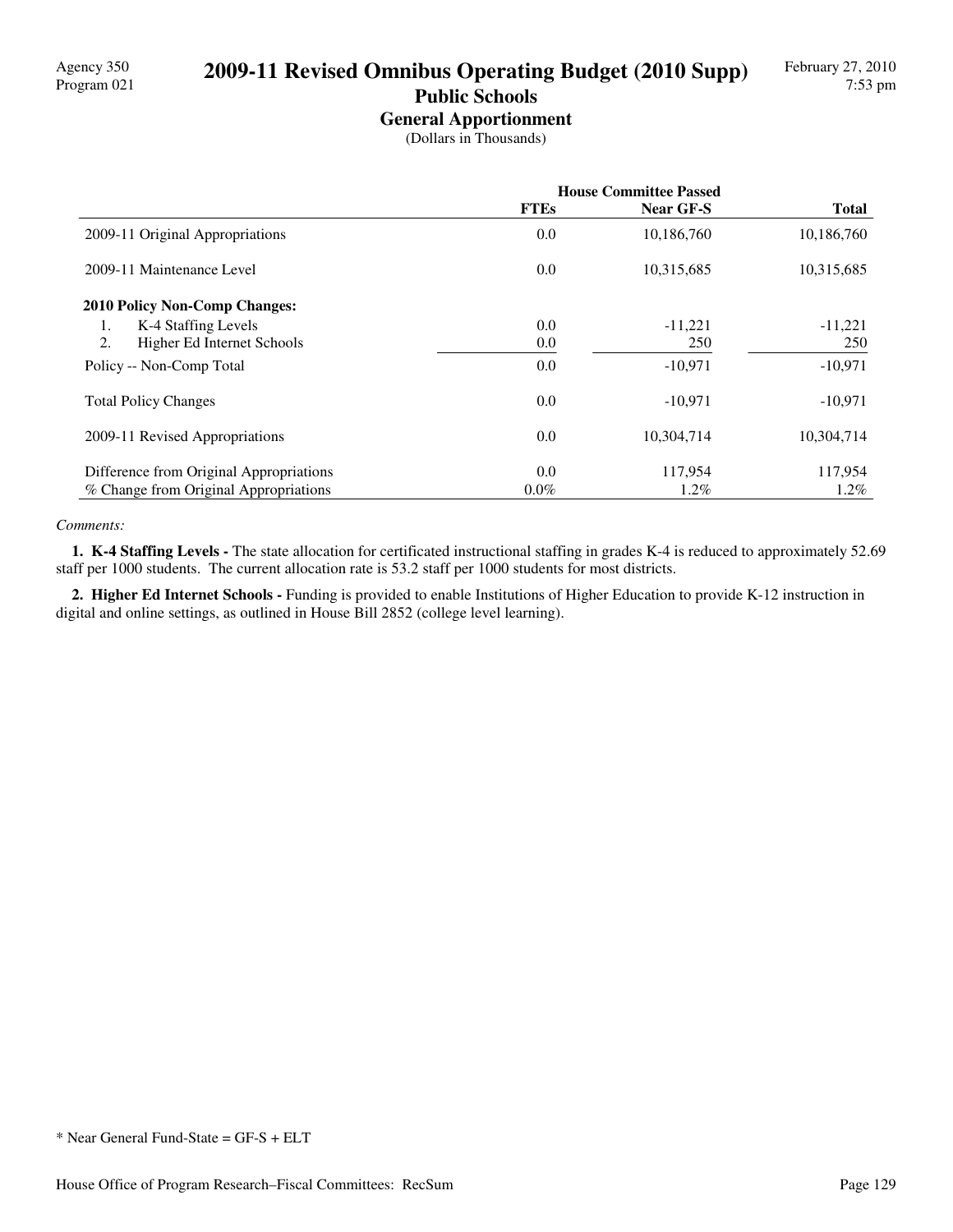# **Pupil Transportation**

(Dollars in Thousands)

|                                         | <b>House Committee Passed</b> |                  |              |
|-----------------------------------------|-------------------------------|------------------|--------------|
|                                         | <b>FTEs</b>                   | <b>Near GF-S</b> | <b>Total</b> |
| 2009-11 Original Appropriations         | 0.0                           | 614,427          | 614,427      |
| 2009-11 Maintenance Level               | 0.0                           | 635,936          | 635,936      |
| <b>2010 Policy Non-Comp Changes:</b>    |                               |                  |              |
| <b>Bus Depreciation</b><br>1.           | 0.0                           | $-22,090$        | $-22,090$    |
| Policy -- Non-Comp Total                | 0.0                           | $-22,090$        | $-22,090$    |
| <b>Total Policy Changes</b>             | 0.0                           | $-22.090$        | $-22,090$    |
| 2009-11 Revised Appropriations          | 0.0                           | 613.846          | 613,846      |
| Difference from Original Appropriations | 0.0                           | $-581$           | $-581$       |
| % Change from Original Appropriations   | $0.0\%$                       | $-0.1\%$         | $-0.1\%$     |

#### *Comments:*

 **1. Bus Depreciation -** Savings is assumed for fiscal year 2011 by postponing sales tax payments for bus depreciation. The Office of the Superintendent of Public Instruction shall provide sufficient funds in the last year of a bus's expected life cycle sufficient to cover sales tax costs, rather than providing a portion of these funds to districts each year.

<sup>\*</sup> Near General Fund-State = GF-S + ELT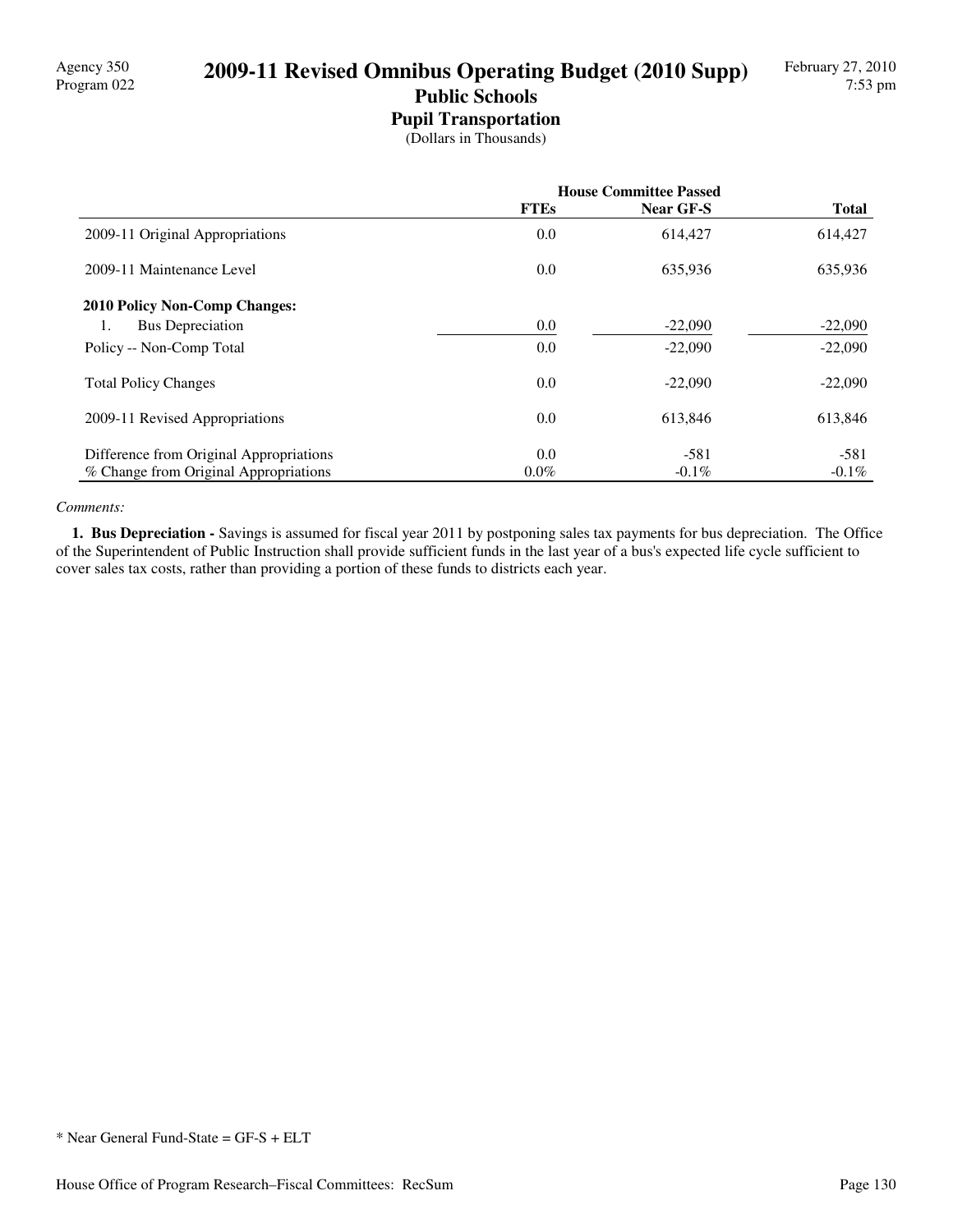# **School Food Services**

(Dollars in Thousands)

|                                         | <b>House Committee Passed</b> |           |              |
|-----------------------------------------|-------------------------------|-----------|--------------|
|                                         | <b>FTEs</b>                   | Near GF-S | <b>Total</b> |
| 2009-11 Original Appropriations         | 0.0                           | 6,318     | 433,318      |
| 2009-11 Maintenance Level               | 0.0                           | 6,318     | 543,318      |
| 2009-11 Revised Appropriations          | 0.0                           | 6.318     | 543,318      |
| Difference from Original Appropriations | 0.0                           | $\theta$  | 110,000      |
| % Change from Original Appropriations   | $0.0\%$                       | $0.0\%$   | 25.4%        |

*Comments:*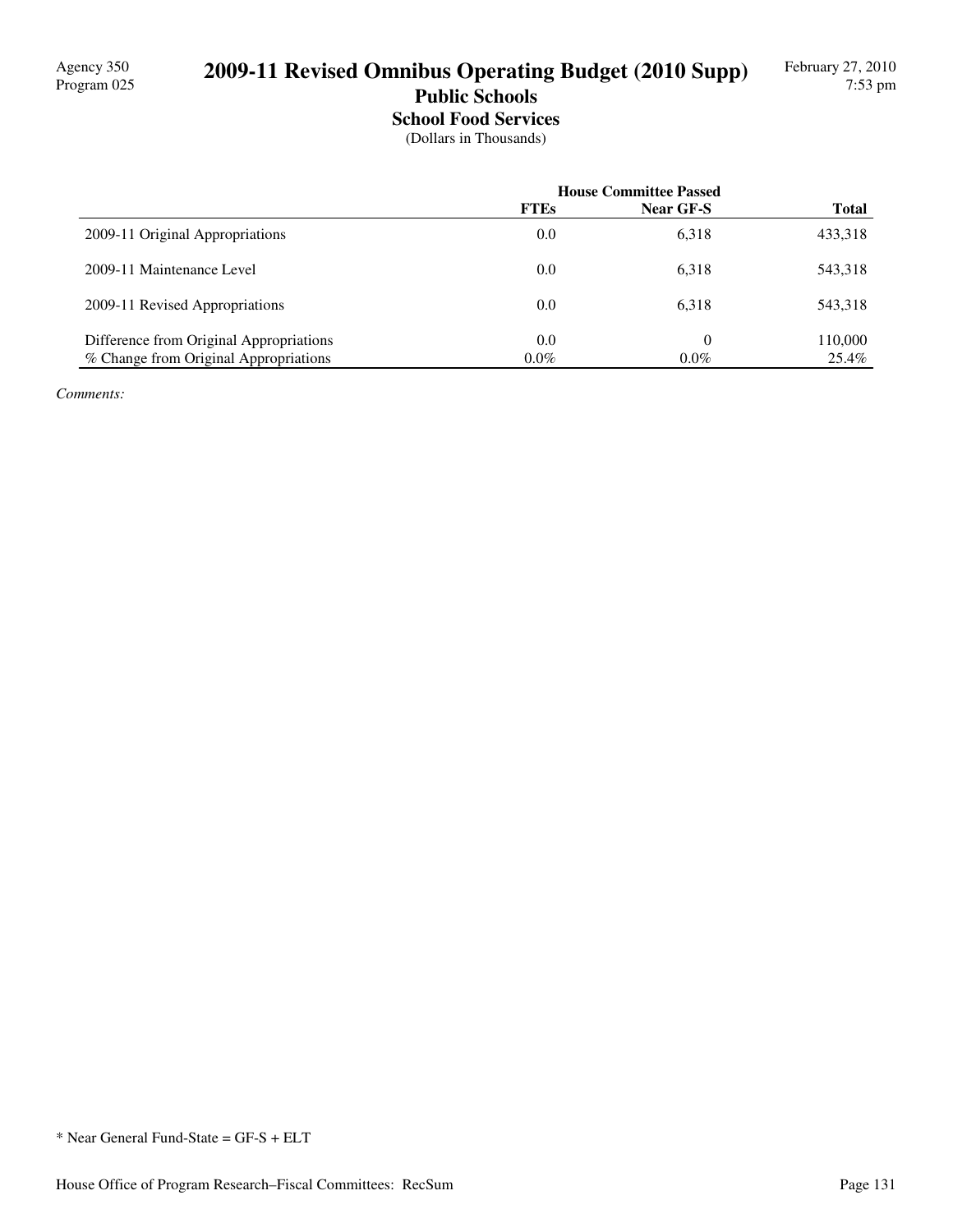## **2009-11 Revised Omnibus Operating Budget (2010 Supp) Public Schools Special Education**

(Dollars in Thousands)

|                                         | <b>House Committee Passed</b> |                  |              |
|-----------------------------------------|-------------------------------|------------------|--------------|
|                                         | <b>FTEs</b>                   | <b>Near GF-S</b> | <b>Total</b> |
| 2009-11 Original Appropriations         | 1.5                           | 1,294,103        | 1,950,155    |
| 2009-11 Maintenance Level               | 1.5                           | 1,284,141        | 1,948,742    |
| 2009-11 Revised Appropriations          | 1.5                           | 1,284,141        | 1,948,742    |
| Difference from Original Appropriations | 0.0                           | $-9,962$         | $-1,413$     |
| % Change from Original Appropriations   | $0.0\%$                       | $-0.8\%$         | $-0.1\%$     |

*Comments:*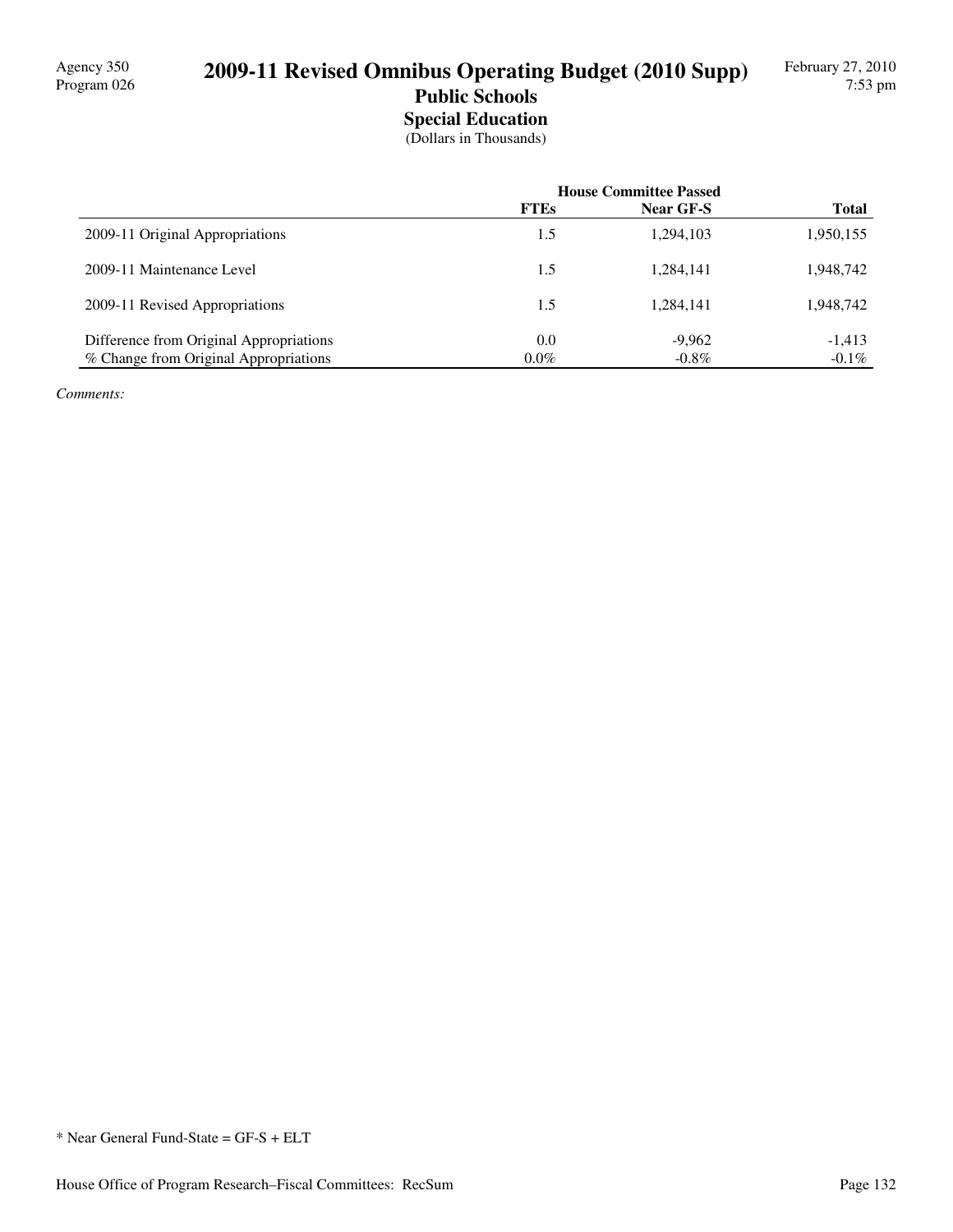# **Educational Service Districts**

(Dollars in Thousands)

|                                         | <b>House Committee Passed</b> |           |              |
|-----------------------------------------|-------------------------------|-----------|--------------|
|                                         | <b>FTEs</b>                   | Near GF-S | <b>Total</b> |
| 2009-11 Original Appropriations         | 0.0                           | 16,789    | 16,789       |
| 2009-11 Maintenance Level               | 0.0                           | 16,789    | 16,789       |
| <b>2010 Policy Non-Comp Changes:</b>    |                               |           |              |
| <b>Administrative Reductions</b>        | 0.0                           | $-76$     | -76          |
| Policy -- Non-Comp Total                | 0.0                           | $-76$     | $-76$        |
| <b>Total Policy Changes</b>             | 0.0                           | $-76$     | -76          |
| 2009-11 Revised Appropriations          | 0.0                           | 16,713    | 16,713       |
| Difference from Original Appropriations | 0.0                           | $-76$     | -76          |
| % Change from Original Appropriations   | $0.0\%$                       | $-0.5\%$  | $-0.5\%$     |

#### *Comments:*

 **1. Administrative Reductions -** An administrative reduction is applied to the Educational Service District core budget for FY 2011.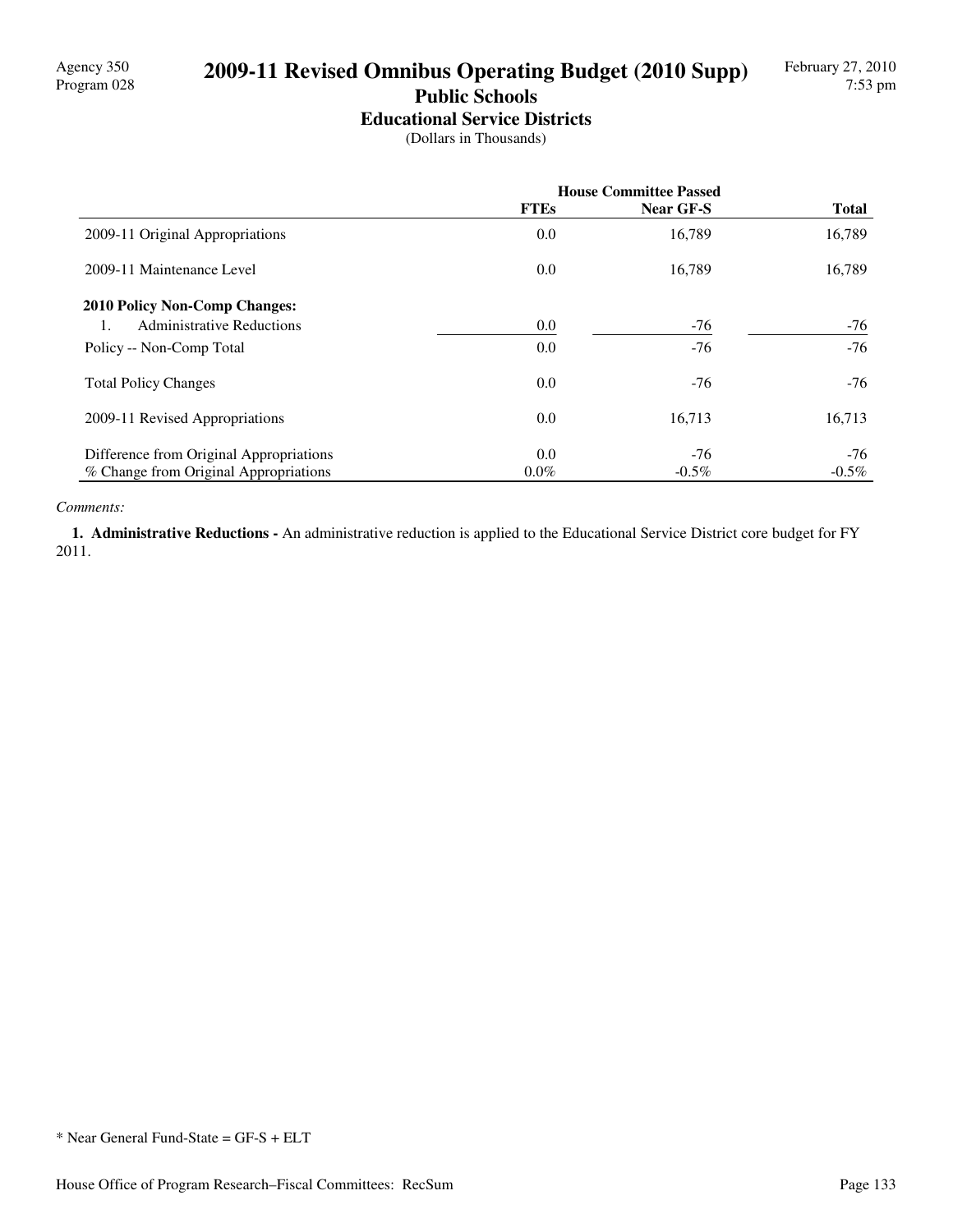# **Levy Equalization**

(Dollars in Thousands)

|                                         | <b>House Committee Passed</b> |                  |              |
|-----------------------------------------|-------------------------------|------------------|--------------|
|                                         | <b>FTEs</b>                   | <b>Near GF-S</b> | <b>Total</b> |
| 2009-11 Original Appropriations         | 0.0                           | 252,918          | 429,202      |
| 2009-11 Maintenance Level               | 0.0                           | 331,030          | 507,314      |
| <b>2010 Policy Non-Comp Changes:</b>    |                               |                  |              |
| School Levies<br>1.                     | 0.0                           | 25,331           | 25,331       |
| 2.<br>Per Pupil Inflator                | 0.0                           | 7,230            | 7,230        |
| Policy -- Non-Comp Total                | 0.0                           | 32,561           | 32,561       |
| <b>Total Policy Changes</b>             | 0.0                           | 32.561           | 32,561       |
| 2009-11 Revised Appropriations          | 0.0                           | 363,591          | 539,875      |
| Difference from Original Appropriations | 0.0                           | 110.673          | 110,673      |
| % Change from Original Appropriations   | $0.0\%$                       | 43.8%            | 25.8%        |

#### *Comments:*

 **1. School Levies -** Substitute House Bill (SHB) 2893 (school levies) and Second Substitute House Bill 2670 (school district levy base) make changes to the Initiative 728 and Initiative 732 levy bases, and include the Kindergarten to 4th grade staffing enhancement funds in the levy base, regardless of whether funding for the enhancement is included in the budget. SHB 2893 also includes an increase in the levy lid of 4 percent, and an increase in levy equalization of 2 percent. Appropriations for this item reflect the last six months of FY 2011.

 **2. Per Pupil Inflator -** Funding is provided to fund the per pupil inflator at 4 percent, rather than 1 percent. This results in a general fund cost of \$7.23 million. This item increases local effort assistance funds for districts, and will allow some districts to collect additional local funds previously approved by voters. Appropriations reflect the last six months of FY 2011.

<sup>\*</sup> Near General Fund-State = GF-S + ELT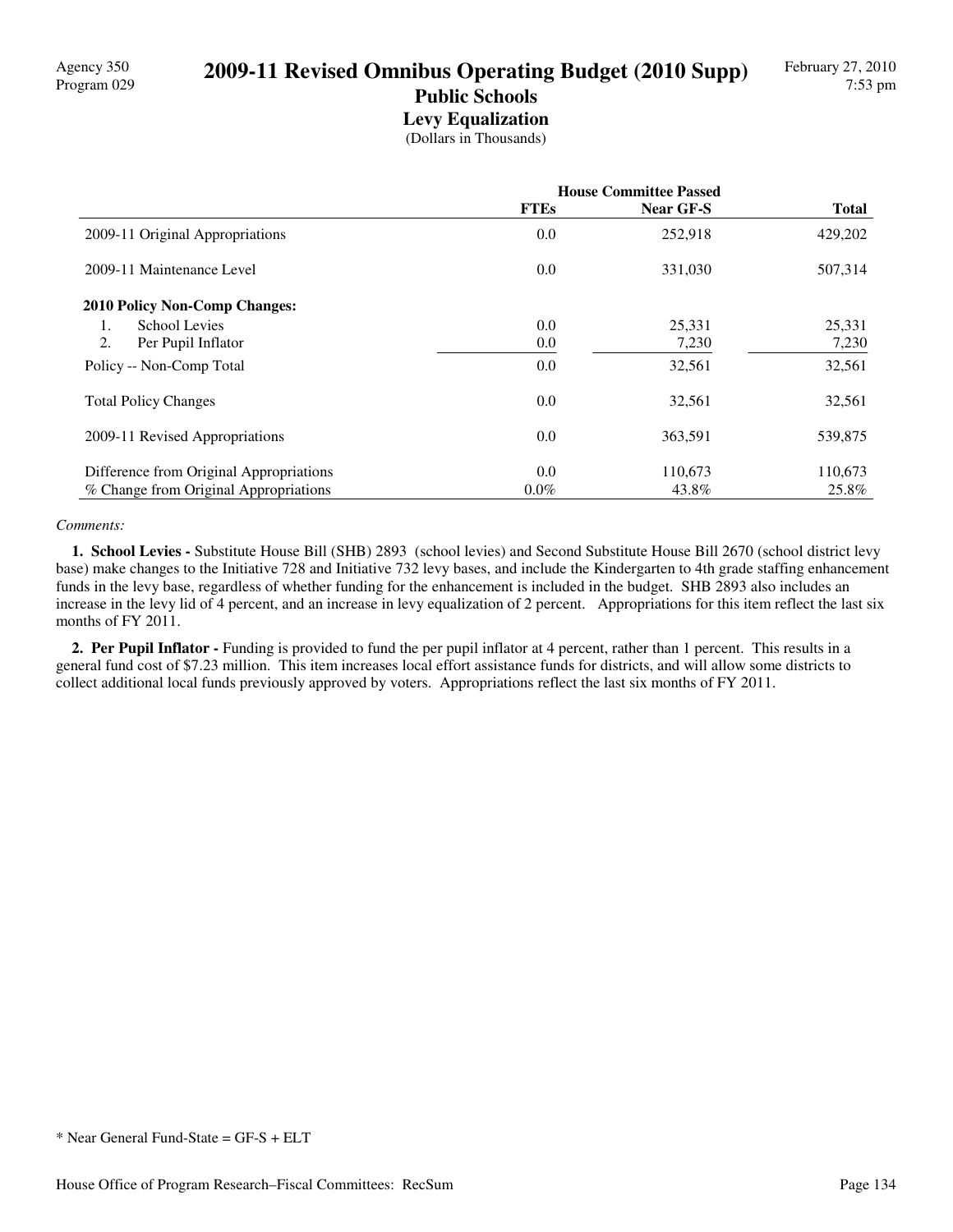# **Elementary/Secondary School Improv**

(Dollars in Thousands)

|                                         | <b>House Committee Passed</b> |           |              |
|-----------------------------------------|-------------------------------|-----------|--------------|
|                                         | <b>FTEs</b>                   | Near GF-S | <b>Total</b> |
| 2009-11 Original Appropriations         | 0.0                           | $\theta$  | 43,450       |
| 2009-11 Maintenance Level               | 0.0                           | 0         | 43,886       |
| 2009-11 Revised Appropriations          | 0.0                           | $\theta$  | 43,886       |
| Difference from Original Appropriations | 0.0                           | 0         | 436          |
| % Change from Original Appropriations   | $0.0\%$                       | $0.0\%$   | $1.0\%$      |

*Comments:*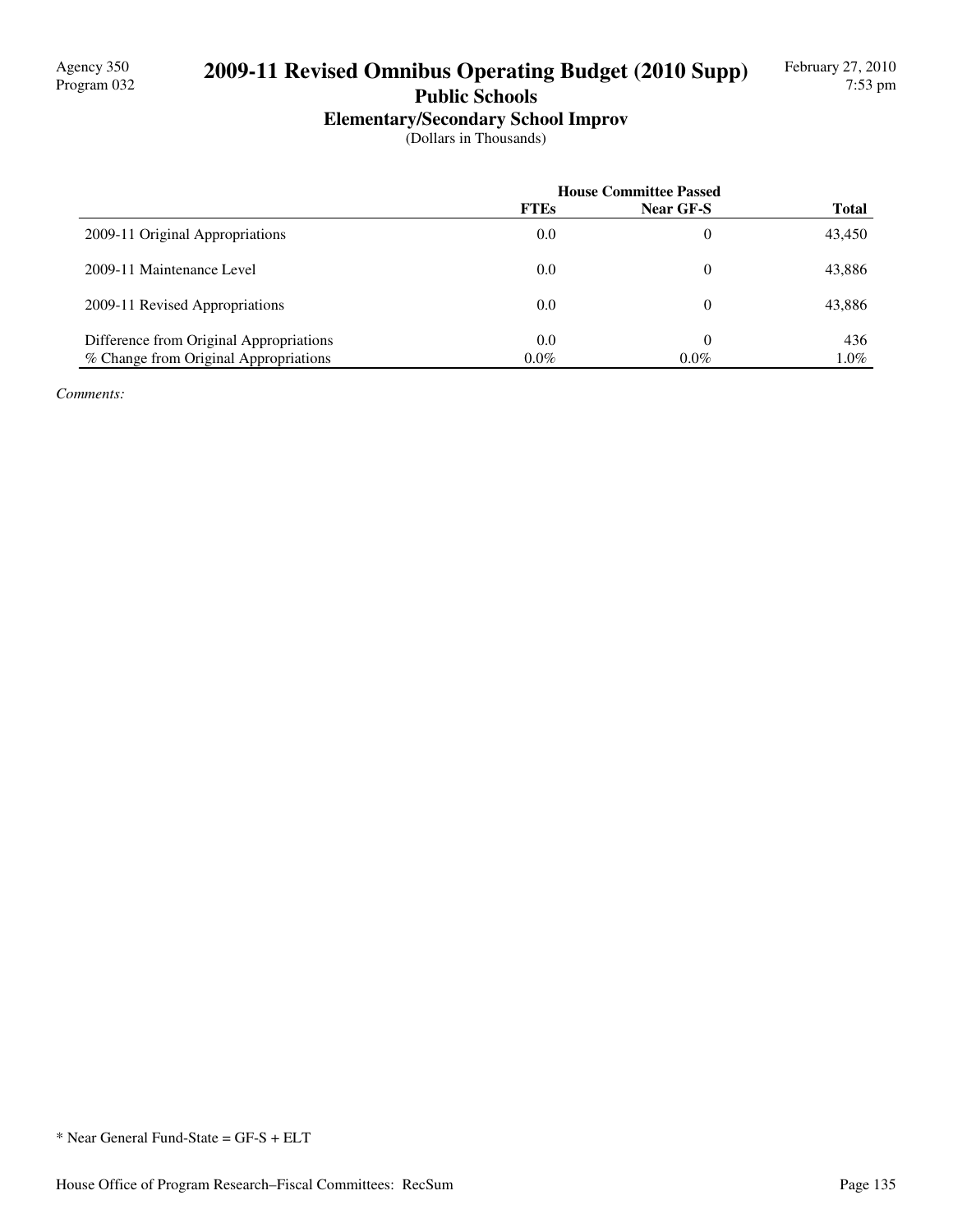### **Institutional Education**

(Dollars in Thousands)

|                                         | <b>House Committee Passed</b> |                  |              |
|-----------------------------------------|-------------------------------|------------------|--------------|
|                                         | <b>FTEs</b>                   | <b>Near GF-S</b> | <b>Total</b> |
| 2009-11 Original Appropriations         | 0.0                           | 36,935           | 36,935       |
| 2009-11 Maintenance Level               | 0.0                           | 35.323           | 35,323       |
| 2009-11 Revised Appropriations          | 0.0                           | 35.323           | 35,323       |
| Difference from Original Appropriations | 0.0                           | $-1,612$         | $-1,612$     |
| % Change from Original Appropriations   | $0.0\%$                       | $-4.4\%$         | $-4.4\%$     |

*Comments:*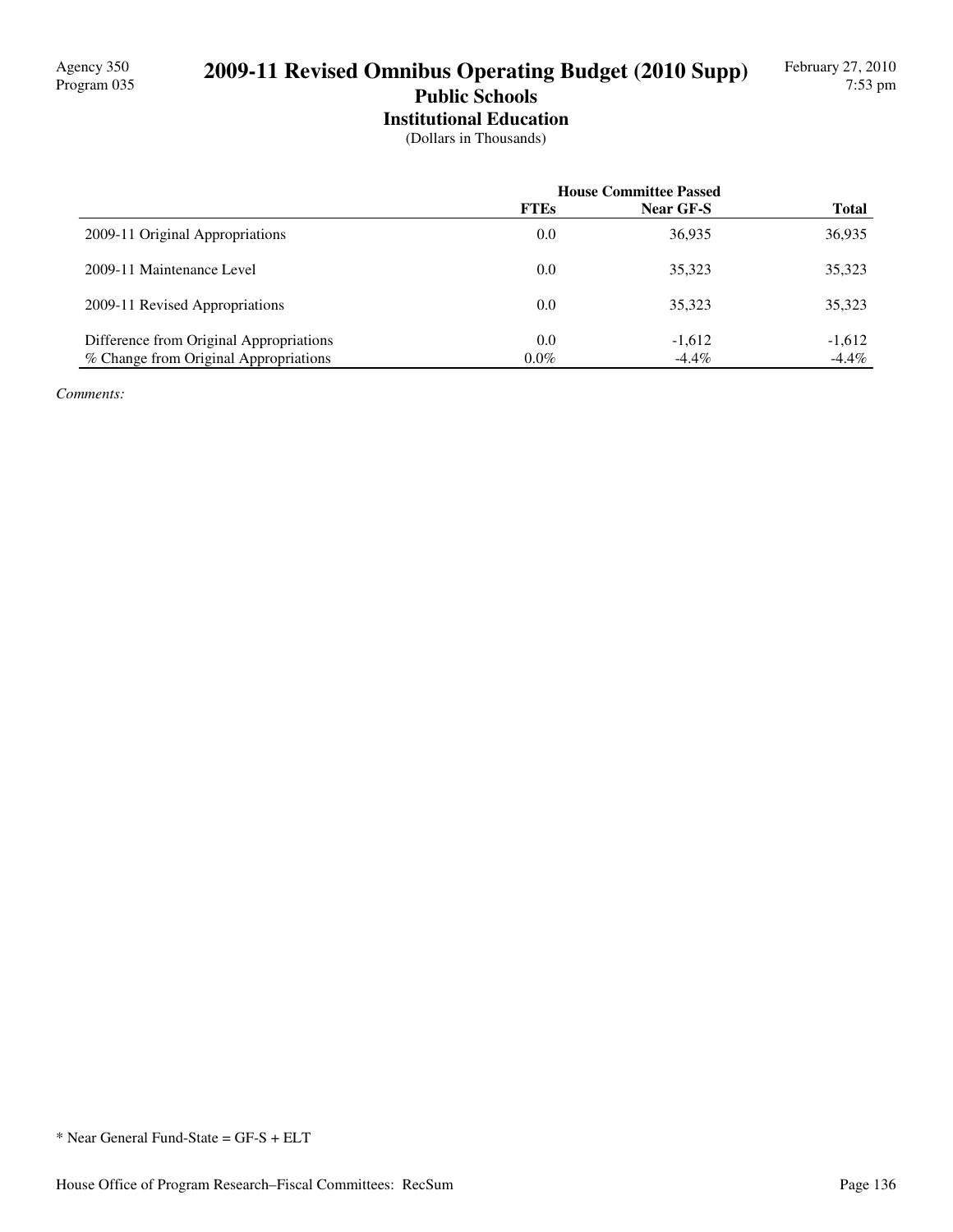# **Ed of Highly Capable Students**

(Dollars in Thousands)

|                                         | <b>House Committee Passed</b> |                  |              |
|-----------------------------------------|-------------------------------|------------------|--------------|
|                                         | <b>FTEs</b>                   | <b>Near GF-S</b> | <b>Total</b> |
| 2009-11 Original Appropriations         | 0.0                           | 18,867           | 18,867       |
| 2009-11 Maintenance Level               | 0.0                           | 18.377           | 18,377       |
| 2009-11 Revised Appropriations          | 0.0                           | 18.377           | 18,377       |
| Difference from Original Appropriations | 0.0                           | $-490$           | $-490$       |
| % Change from Original Appropriations   | $0.0\%$                       | $-2.6\%$         | $-2.6\%$     |

*Comments:*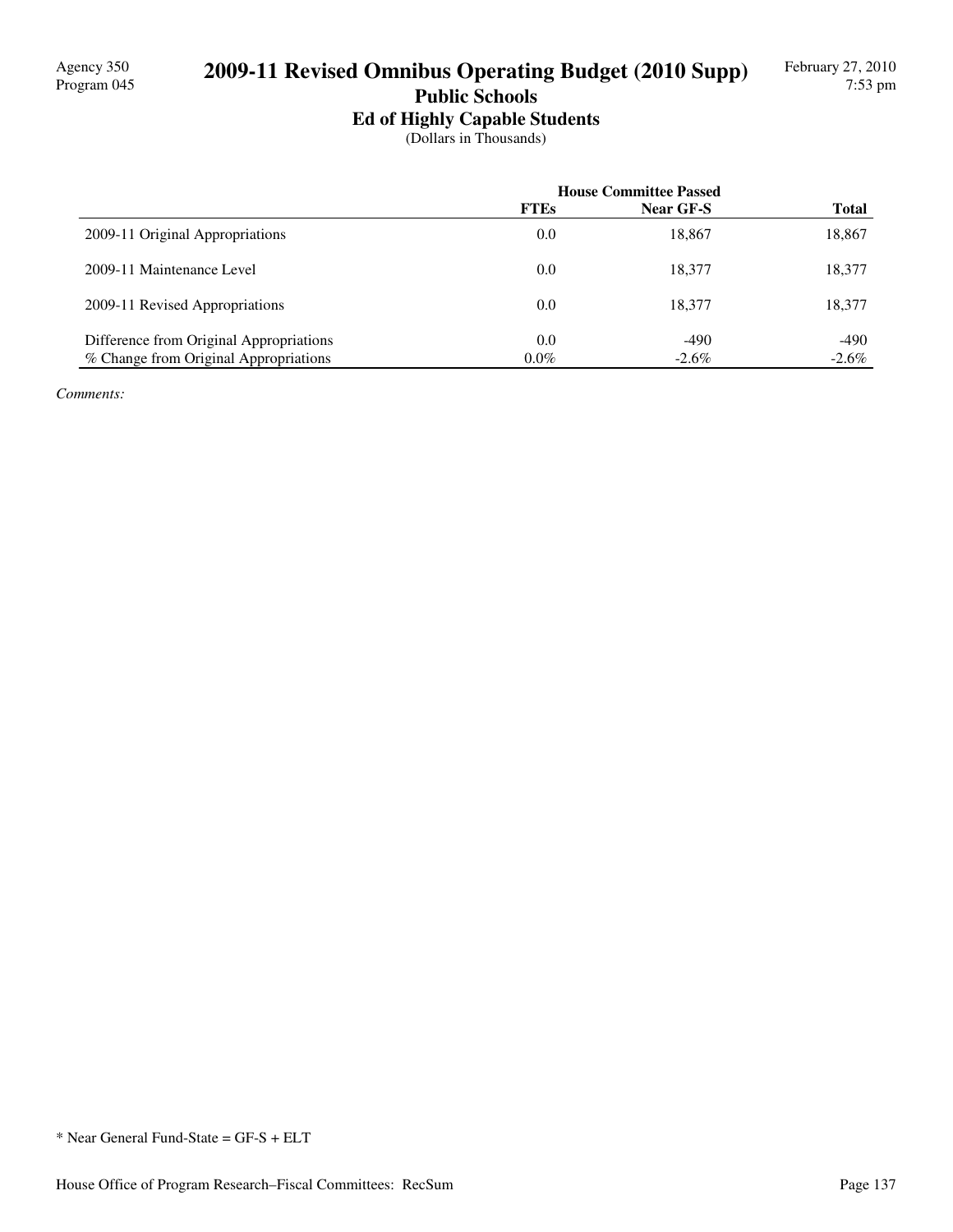**Student Achievement Program** (Dollars in Thousands)

|                                         | <b>House Committee Passed</b> |           |              |
|-----------------------------------------|-------------------------------|-----------|--------------|
|                                         | <b>FTEs</b>                   | Near GF-S | <b>Total</b> |
| 2009-11 Original Appropriations         | 0.0                           | 104.101   | 304,396      |
| 2009-11 Maintenance Level               | 0.0                           | 123,509   | 304,563      |
| <b>2010 Policy Non-Comp Changes:</b>    |                               |           |              |
| Student Achievement Program<br>1.       | 0.0                           | $-78,519$ | $-78,519$    |
| Policy -- Non-Comp Total                | 0.0                           | $-78.519$ | $-78,519$    |
| <b>Total Policy Changes</b>             | 0.0                           | $-78.519$ | $-78,519$    |
| 2009-11 Revised Appropriations          | 0.0                           | 44,990    | 226,044      |
| Difference from Original Appropriations | 0.0                           | $-59,111$ | $-78,352$    |
| % Change from Original Appropriations   | $0.0\%$                       | $-56.8\%$ | $-25.7\%$    |

#### *Comments:*

 **1. Student Achievement Program -** The Student Achievement Program is currently budgeted to provide \$99.32 for each eligible K-12 student in Washington State in the 2010-11 school year. This funding is eliminated.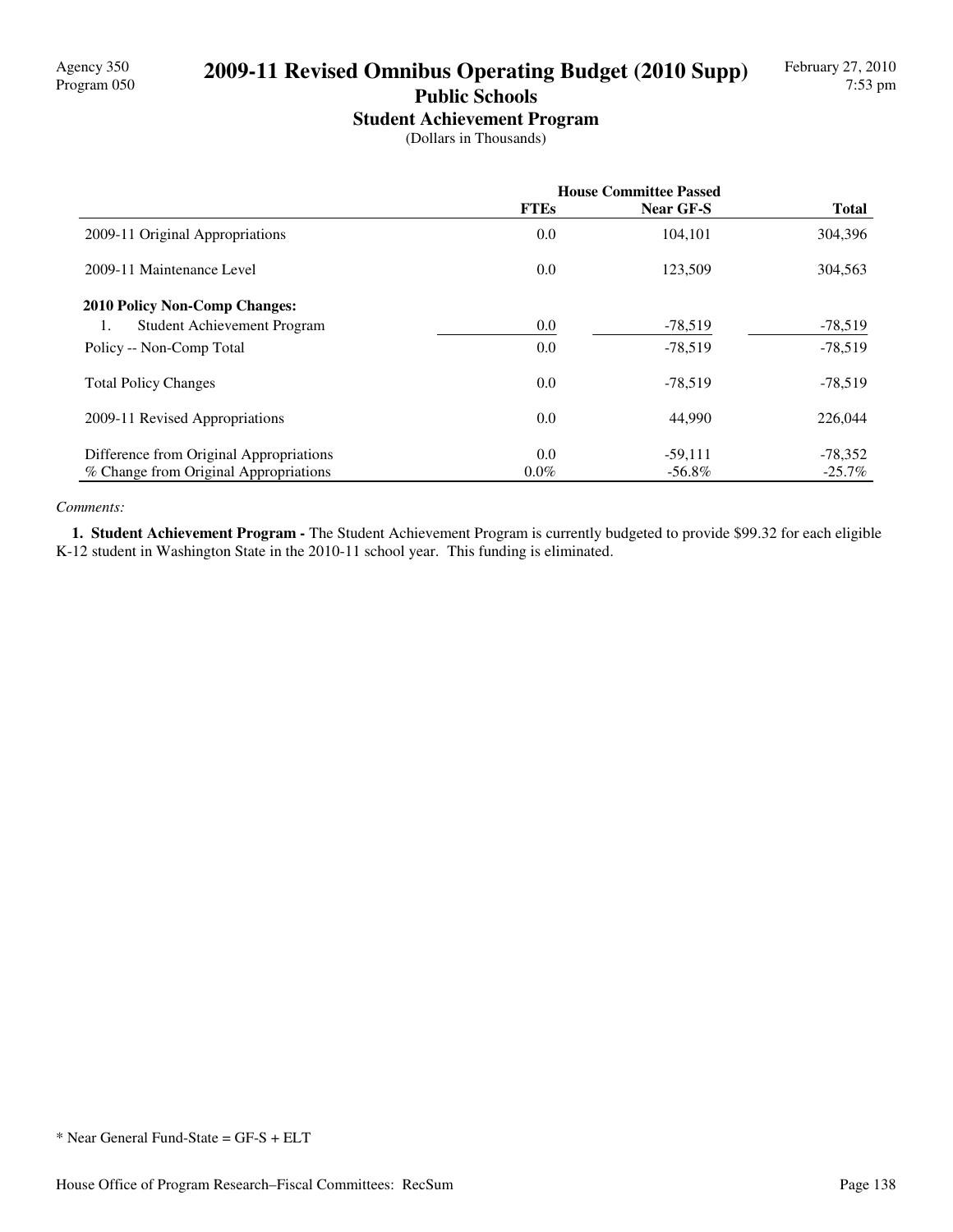#### **Education Reform**

(Dollars in Thousands)

|                                           | <b>House Committee Passed</b> |           |              |
|-------------------------------------------|-------------------------------|-----------|--------------|
|                                           | <b>FTEs</b>                   | Near GF-S | <b>Total</b> |
| 2009-11 Original Appropriations           | 49.3                          | 291,305   | 444,893      |
| 2009-11 Maintenance Level                 | 49.3                          | 299,684   | 453,272      |
| <b>2010 Policy Non-Comp Changes:</b>      |                               |           |              |
| 1.<br>Beginning Educator Support Team     | 0.0                           | $-2,348$  | $-2,348$     |
| 2.<br><b>Focused Assistance</b>           | 0.0                           | $-3,046$  | $-3,046$     |
| 3.<br><b>Current Year Program Savings</b> | 0.0                           | $-634$    | $-634$       |
| Nat Board Challenging Sch Bonus<br>4.     | 0.0                           | $-3,550$  | $-3,550$     |
| 5.<br>National Board Bonus Reduction      | 0.0                           | $-517$    | $-517$       |
| 6.<br>Nat'l Board Bonus for Principals    | 0.0                           | $-810$    | $-810$       |
| 7.<br>Middle School Career & Technical Ed | 0.0                           | $-1,775$  | $-1,775$     |
| 8.<br>National Board Assessment Fees      | 0.0                           | $-801$    | $-801$       |
| 9.<br><b>STEM Best Practices</b>          | 0.0                           | 150       | 150          |
| Policy -- Non-Comp Total                  | 0.0                           | $-13,331$ | $-13,331$    |
| <b>Total Policy Changes</b>               | 0.0                           | $-13,331$ | $-13,331$    |
| 2009-11 Revised Appropriations            | 49.3                          | 286,353   | 439,941      |
| Difference from Original Appropriations   | 0.0                           | $-4,952$  | $-4,952$     |
| % Change from Original Appropriations     | $0.0\%$                       | $-1.7\%$  | $-1.1\%$     |

#### *Comments:*

 **1. Beginning Educator Support Team -** Funding for the Beginning Educator Support Team (BEST) program is discontinued beginning FY 2011. The program provides early career educators with mentorship and support.

 **2. Focused Assistance -** Funding for Focused Assistance programs within OSPI is discontinued beginning in FY 2011. Programs will continue with support from increasing federal revenues for school improvement programs.

 **3. Current Year Program Savings -** Reductions are made in FY 2010 to several K-12 programs to capture savings from underexpended contracts. This includes Focused Assistance, Readiness to Learn, career and technical education grants, and other smaller programs. (General Fund-State, Education Legacy Trust Account-State)

 **4. Nat Board Challenging Sch Bonus -** The challenging school bonus for national board certified teachers is reduced from \$5,000 to \$2,500 for the 2010-11 school year. The challenging school bonus is an additional amount beyond the base bonus going to national board certified teachers employed in high-poverty schools.

 **5. National Board Bonus Reduction -** The base national board bonus amount is set at the pre-inflation adjusted amount of \$5,000 for school year 2010-11. The bonus amount assumed in the 2009-11 enacted base budget was \$5,090.

 **6. Nat'l Board Bonus for Principals -** The enacted base budget permits national board certified teachers who subsequently become principals to keep their bonus as principals. This provision is discontinued beginning in the 2010-11 school year.

 **7. Middle School Career & Technical Ed -** Funding for middle school career and technical education is discontinued beginning in FY 2011.

 **8. National Board Assessment Fees -** State funding for scholarships providing a \$2,500 advance to help cover the up-front costs of pursuing certification from the National Board for Professional Teaching Standards is discontinued in FY 2011. The program will continue to operate with available federal funding.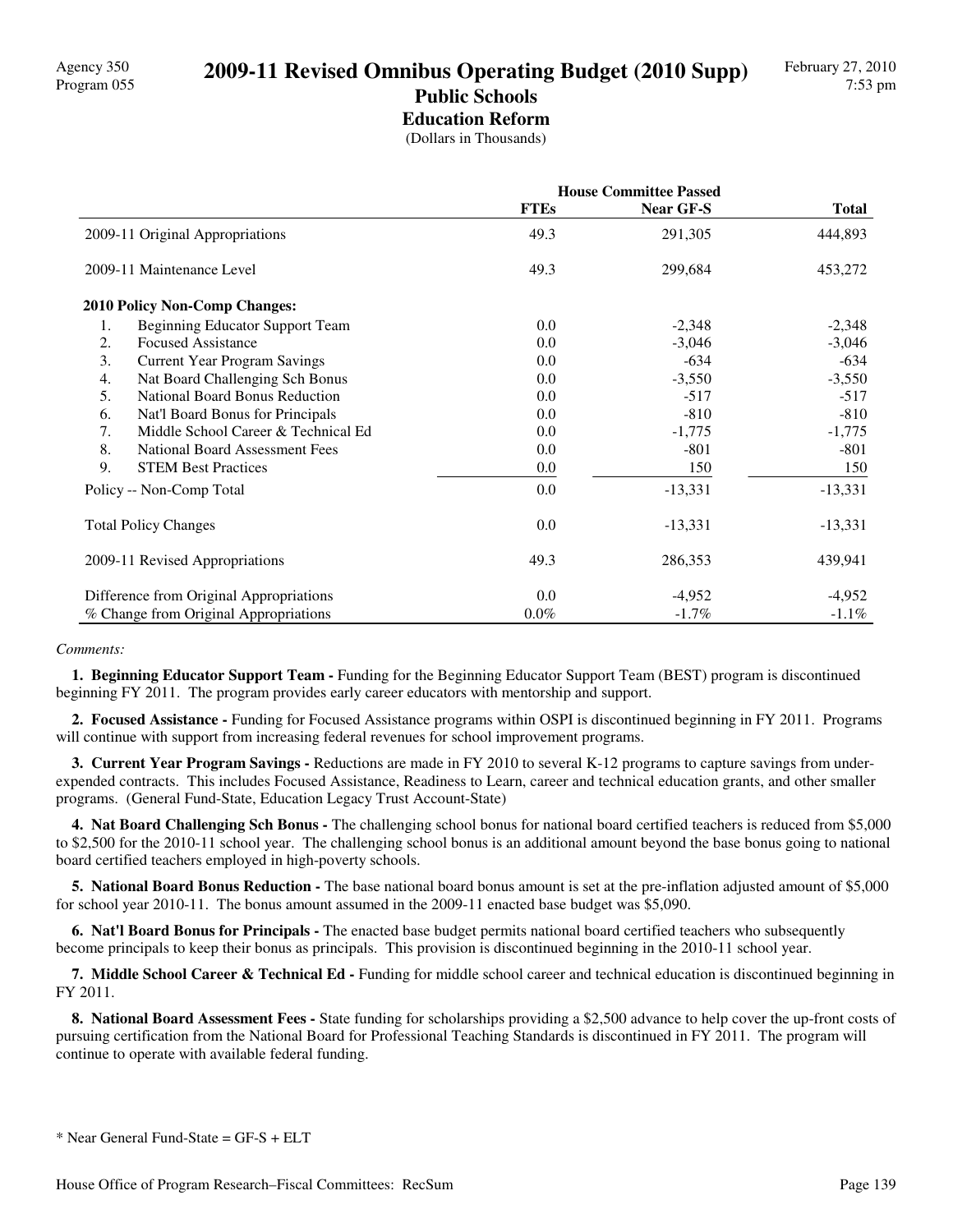Agency 350 Program 055

#### **2009-11 Revised Omnibus Operating Budget (2010 Supp) Public Schools Education Reform**

 **9. STEM Best Practices -** Funding is provided for the implementation of House Bill 2621, which funds 3 best practice "lighthouse" districts in the area of science, technology, engineering and math (STEM) instruction. The STEM lighthouse districts will provide technical assistance to help replicate best practices in other districts.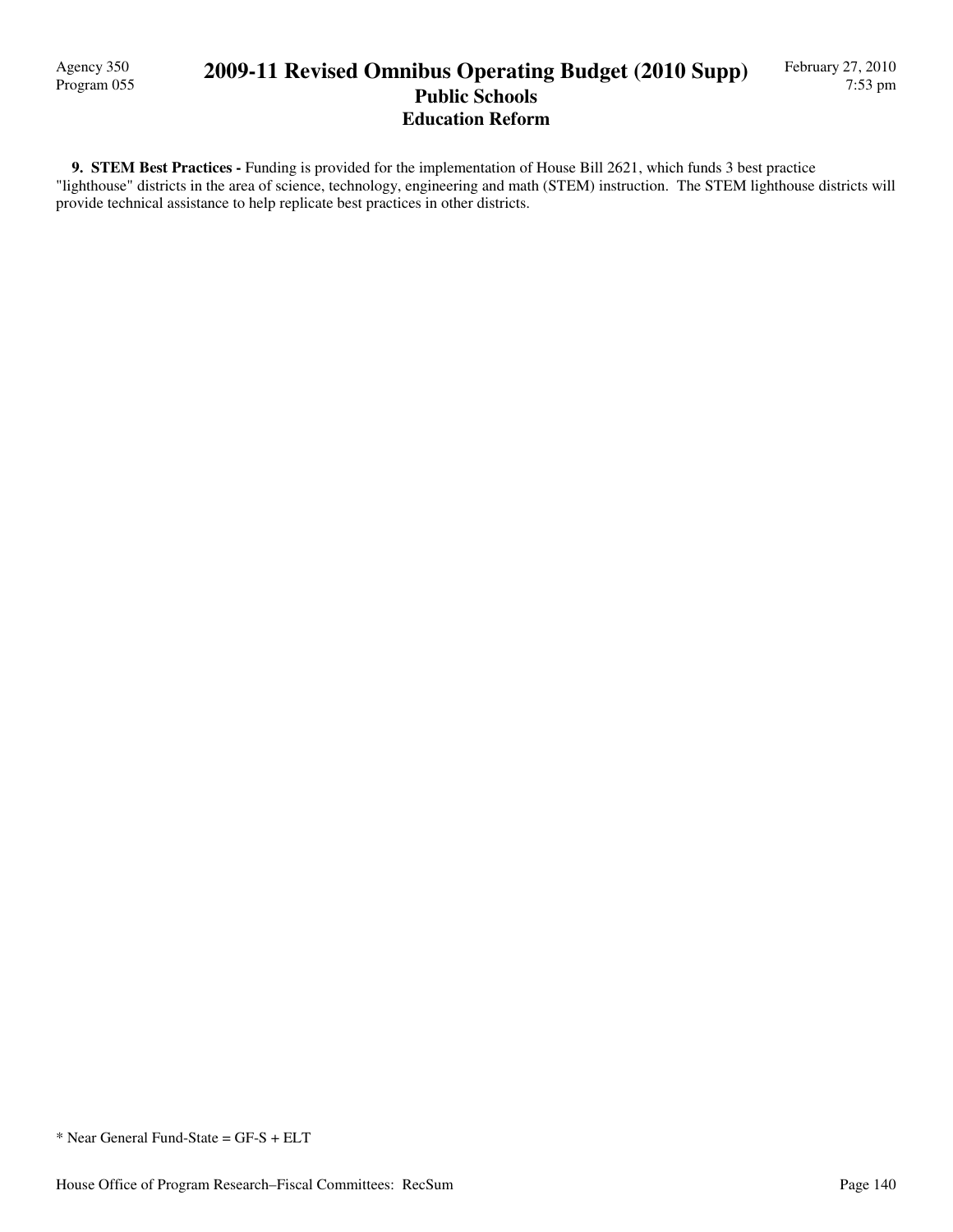# **Transitional Bilingual Instruction**

(Dollars in Thousands)

|                                         | <b>House Committee Passed</b> |                  |              |
|-----------------------------------------|-------------------------------|------------------|--------------|
|                                         | <b>FTEs</b>                   | <b>Near GF-S</b> | <b>Total</b> |
| 2009-11 Original Appropriations         | 0.0                           | 158.931          | 204,194      |
| 2009-11 Maintenance Level               | 0.0                           | 154.091          | 219.354      |
| 2009-11 Revised Appropriations          | 0.0                           | 154.091          | 219,354      |
| Difference from Original Appropriations | 0.0                           | -4.840           | 15,160       |
| % Change from Original Appropriations   | $0.0\%$                       | $-3.1\%$         | 7.4%         |

*Comments:*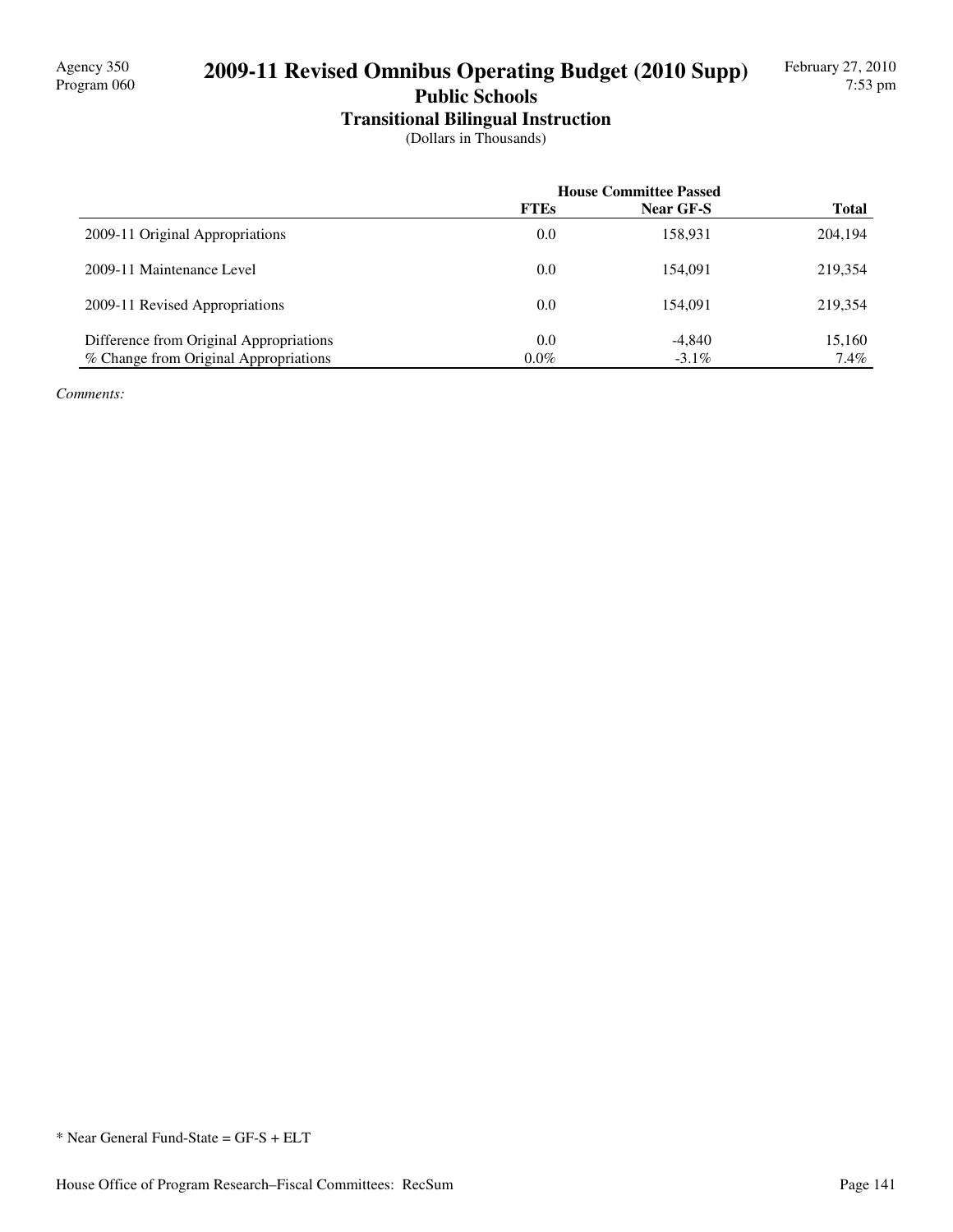### **Learning Assistance Program (LAP)**

(Dollars in Thousands)

|                                         | <b>House Committee Passed</b> |                  |              |
|-----------------------------------------|-------------------------------|------------------|--------------|
|                                         | <b>FTEs</b>                   | <b>Near GF-S</b> | <b>Total</b> |
| 2009-11 Original Appropriations         | 0.0                           | 251,284          | 795,209      |
| 2009-11 Maintenance Level               | 0.0                           | 262,365          | 816,290      |
| <b>2010 Policy Non-Comp Changes:</b>    |                               |                  |              |
| LAP Income Verification                 | 0.0                           | $-208$           | $-208$       |
| Policy -- Non-Comp Total                | 0.0                           | $-208$           | $-208$       |
| <b>Total Policy Changes</b>             | 0.0                           | $-208$           | $-208$       |
| 2009-11 Revised Appropriations          | 0.0                           | 262,157          | 816,082      |
| Difference from Original Appropriations | 0.0                           | 10.873           | 20,873       |
| % Change from Original Appropriations   | $0.0\%$                       | $4.3\%$          | $2.6\%$      |

#### *Comments:*

1. LAP Income Verification - Funding is adjusted to reflect implementation of recommendations contained in the State Auditor's February, 2010 report on the Learning Assistance Program. Beginning in the 2010-11 school year, Learning Assistance Program funds allocated to school districts shall be adjusted for ineligible free and reduced price lunch applications identified through the annual income verification process required by the national school lunch program.

<sup>\*</sup> Near General Fund-State = GF-S + ELT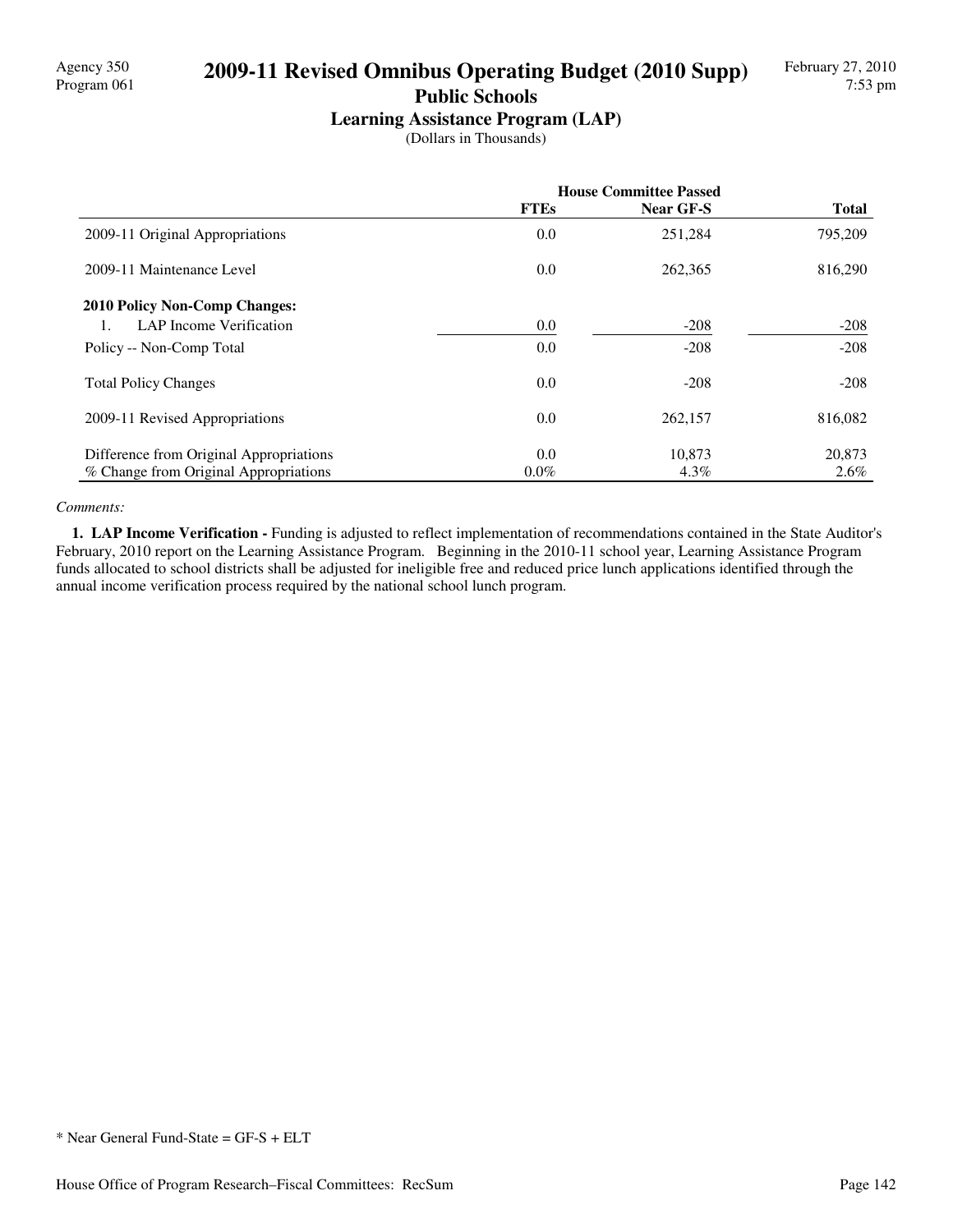# **2009-11 Revised Omnibus Operating Budget (2010 Supp)**

# **Public Schools**

**Compensation Adjustments** (Dollars in Thousands)

|                                         | <b>House Committee Passed</b> |            |              |
|-----------------------------------------|-------------------------------|------------|--------------|
|                                         | <b>FTEs</b>                   | Near GF-S  | <b>Total</b> |
| 2009-11 Original Appropriations         | 0.0                           | 9,957      | 9,963        |
| 2009-11 Maintenance Level               | 0.0                           | 9,387      | 9,393        |
| <b>2010 Policy Non-Comp Changes:</b>    |                               |            |              |
| K-4 Staffing Levels<br>1.               | 0.0                           | $-13$      | $-13$        |
| 2.<br>Learning Improvement Day          | 0.0                           | $-15,650$  | $-15,657$    |
| Policy -- Non-Comp Total                | 0.0                           | $-15,663$  | $-15,670$    |
| <b>Total Policy Changes</b>             | 0.0                           | $-15,663$  | $-15,670$    |
| 2009-11 Revised Appropriations          | 0.0                           | $-6,276$   | $-6,277$     |
| Difference from Original Appropriations | 0.0                           | $-16,233$  | $-16,240$    |
| % Change from Original Appropriations   | $0.0\%$                       | $-163.0\%$ | $-163.0\%$   |

#### *Comments:*

 **1. K-4 Staffing Levels -** Changes in the certificated instructional staffing ratios for grades K-4 in general apportionment impact the cost of proposed compensation adjustments.

 **2. Learning Improvement Day -** The 2009-11 base operating budget funds one learning improvement day to state-funded certified instructional staff. This funding is discontinued beginning in the 2010-11 school year.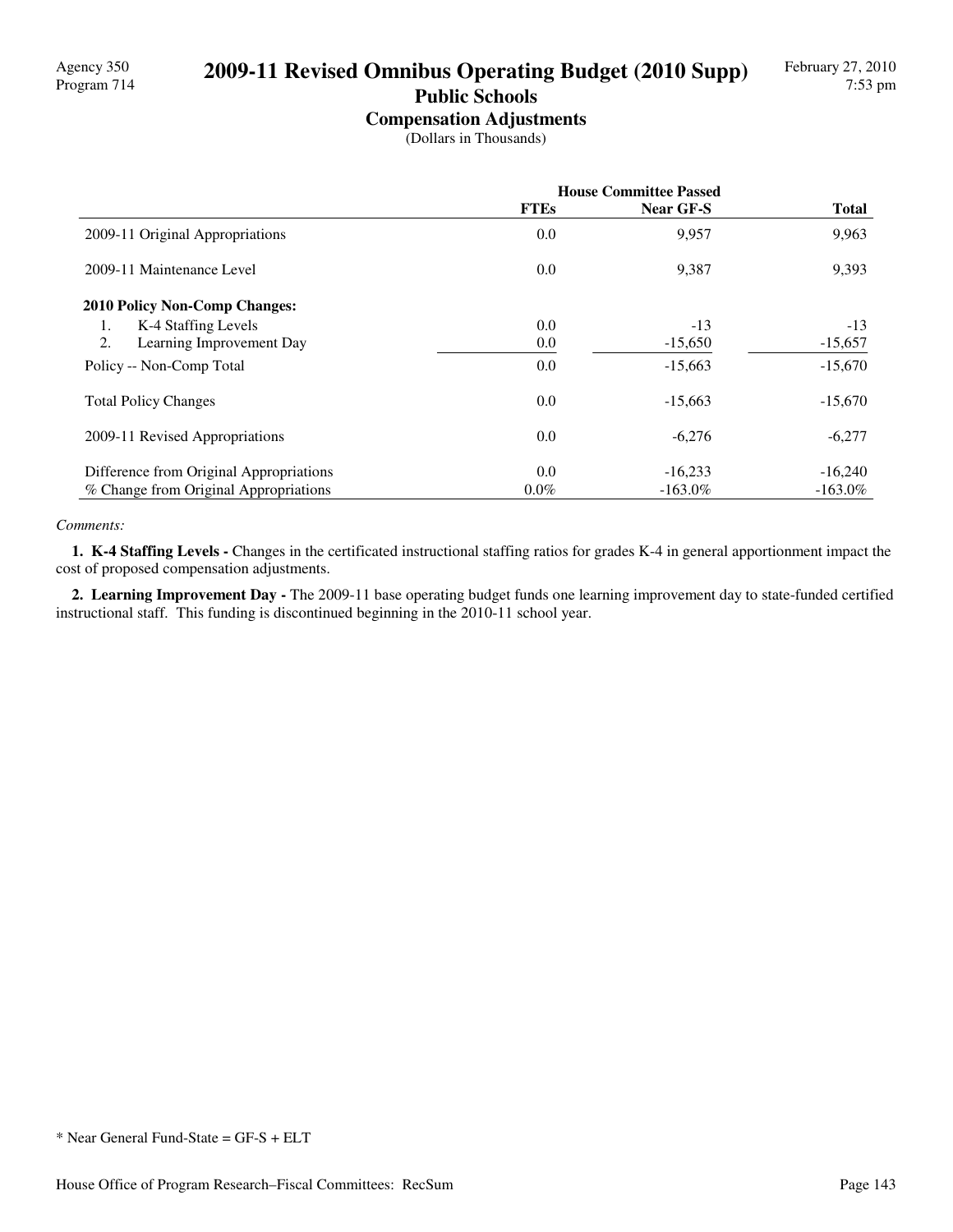## Agency 343 **2009-11 Revised Omnibus Operating Budget (2010 Supp)**

**Higher Education Coordinating Board** (Dollars in Thousands)

|     |                                         | <b>House Committee Passed</b> |           |                |
|-----|-----------------------------------------|-------------------------------|-----------|----------------|
|     |                                         | <b>FTEs</b>                   | Near GF-S | <b>Total</b>   |
|     | 2009-11 Original Appropriations         | 100.7                         | 534,919   | 582,489        |
|     | 2009-11 Maintenance Level               | 100.7                         | 534,921   | 575,091        |
|     | 2010 Policy Non-Comp Changes:           |                               |           |                |
| 1.  | <b>State Work Study Program</b>         | 0.0                           | $-7,722$  | $-7,722$       |
| 2.  | State-Funded GEAR-UP Projects           | 0.0                           | $-500$    | $-500$         |
| 3.  | Health Prof'l Loans & Scholarships      | 0.0                           | $-1,417$  | $-1,417$       |
| 4.  | Future Teachers Schol.                  | 0.0                           | $-326$    | $-326$         |
| 5.  | <b>Expenditure Authority Adjustment</b> | 0.0                           | $\Omega$  | $-6,000$       |
| 6.  | Community Schol. Matching Grants        | 0.0                           | $-81$     | $-81$          |
| 7.  | Leadership 1000                         | 0.0                           | $-163$    | $-163$         |
| 8.  | <b>HECB</b> Administrative Reduction    | $-1.3$                        | $-384$    | $-384$         |
| 9.  | State Need Grant Adjustment             | 0.0                           | $-6,099$  | $-6,099$       |
| 10. | Eliminate HECB Advisory Council         | 0.0                           | $-1$      | $-1$           |
| 11. | <b>Fund Source Change</b>               | 0.0                           | $\theta$  | $\overline{0}$ |
|     | Policy -- Non-Comp Total                | $-1.3$                        | $-16,693$ | $-22,693$      |
|     | <b>Total Policy Changes</b>             | $-1.3$                        | $-16,693$ | $-22,693$      |
|     | 2009-11 Revised Appropriations          | 99.5                          | 518,228   | 552,398        |
|     | Difference from Original Appropriations | $-1.3$                        | $-16,691$ | $-30,091$      |
|     | % Change from Original Appropriations   | $-1.2%$                       | $-3.1%$   | $-5.2\%$       |

### *Comments:*

 **1. State Work Study Program -** Funding is reduced for the State Work Study (SWS) program. In the SWS program, students earn money for college through part-time work with their wages subsidized by the state. The amount of money that a student can earn in an academic year is reduced to achieve this savings.

 **2. State-Funded GEAR-UP Projects -** Funding is reduced for the Gaining Early Awareness and Readiness for Undergraduates Program (GEAR UP). The GEAR-UP program provides pre-collegiate preparation services to students in school districts without structured college access programs. The federally-funded program is currently available in 43 school districts in Washington and serves about 27,000 students. State funding was provided in the 2007-09 budget to extend these services to students in at least 25 additional school districts. This item reduces the number of school districts served by the state GEAR-UP program. (Education Legacy Trust Account-State)

 **3. Health Prof'l Loans & Scholarships -** Funding is reduced for the Health Professions scholarship and loan repayment program. The Loan Repayment provides loan payment assistance to licensed primary care health professionals. The Scholarship provides conditional scholarships to students training to become primary care health professionals. In return, program participants agree to provide primary care health care in rural or underserved urban areas with designated shortages. Individuals currently receiving scholarships or loan repayment benefits will continue to receive them, the number of new scholarship and loan repayments awards is reduced.

 **4. Future Teachers Schol. -** Funding is reduced for the Future Teachers Scholarship program. In return for conditional scholarships or loan repayments, participants agree to teach in Washington K-12 public schools. Selection criteria include academic ability, contributions to the public school system, potential to serve as a positive role model for students, length of time until completion of the education program, and commitment to serve as a Washington classroom teacher. Students currently receiving scholarships or loan repayment benefits will continue to receive them, the number of new scholarship and loan repayments awards is reduced. (Education Legacy Trust Account-State)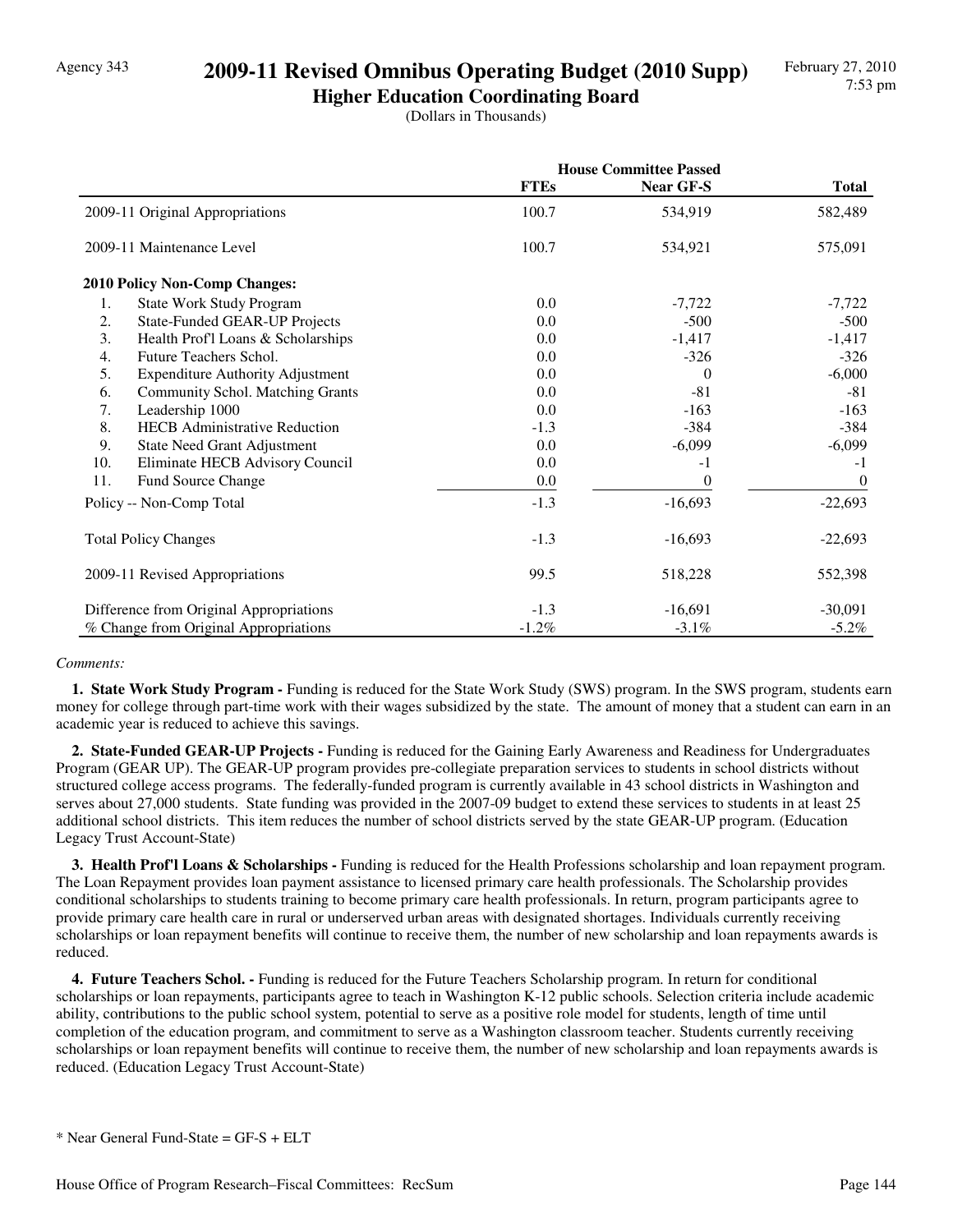**5. Expenditure Authority Adjustment -** Appropriation authority is adjusted as a result of the suspension of the College Bound scholarship state prepayment in the 2009-11 biennial budget. (Education Trust Account-Nonappropriated)

 **6. Community Schol. Matching Grants -** Funding for the Community Scholarship Matching Grant Program (CSMS) is reduced. CSMS provides \$2,000 matching awards as an incentive for non-profit, community-based organizations to raise local dollars for college student scholarships.

 **7. Leadership 1000 -** Funding is reduced for the board to contract with the Leadership 1000 Scholarship Program. The program matches private benefactors with selected economically-disadvantaged students who have exhausted all other sources of scholarship and financial aid and would otherwise be unable to attend college. The state funding is leveraged with private donations.

**8. HECB Administrative Reduction -** Funding is reduced in FY 2011 by approximately 3 percent. Savings are to be achieved by reductions to policy coordination activities as well as financial aid program administration.

 **9. State Need Grant Adjustment -** Due to higher than anticipated federal aid allocations, the State Need Grant program needs less state funding in FY 2011 than previously estimated. This item does not change eligibility or grant awards; the policy enacted in the 2009-11 biennial budget is not changed.

 **10. Eliminate HECB Advisory Council -** Funding is reduced to reflect savings achieved through implementation of Substitute House Bill 2617 (boards and commissions). The Higher Education Coordinating Board Advisory Council is eliminated.

 **11. Fund Source Change -** Funding for a portion of the State Need Grant is shifted from the state general fund to the Education Legacy Trust Account. No change is made to grant eligibility or award amounts. (General Fund-State, Education Legacy Account-State)

<sup>\*</sup> Near General Fund-State = GF-S + ELT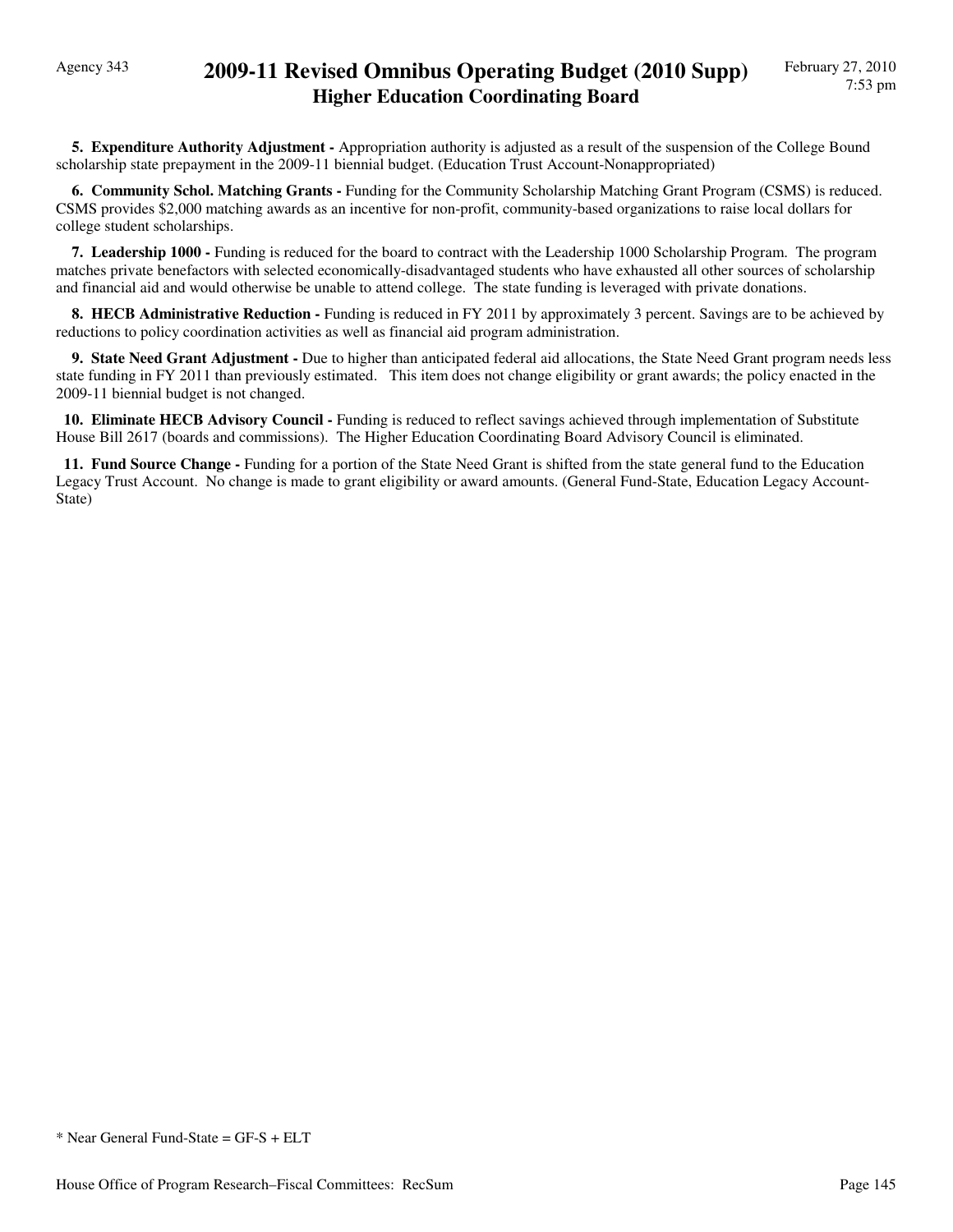### Agency 360 **2009-11 Revised Omnibus Operating Budget (2010 Supp)**

**University of Washington**

(Dollars in Thousands)

|                                          | <b>House Committee Passed</b> |                  |              |
|------------------------------------------|-------------------------------|------------------|--------------|
|                                          | <b>FTEs</b>                   | <b>Near GF-S</b> | <b>Total</b> |
| 2009-11 Original Appropriations          | 19,354.3                      | 621,090          | 4,278,377    |
| 2009-11 Maintenance Level                | 19,354.3                      | 601,887          | 4,278,555    |
| 2010 Policy Non-Comp Changes:            |                               |                  |              |
| <b>Higher Education Reductions</b><br>1. | $-126.0$                      | $-12,155$        | $-12,155$    |
| WWAMI Healthcare System Planning<br>2.   | 0.0                           | 250              | 250          |
| 3.<br>Telecommunications Regulation      | 0.0                           | 183              | 183          |
| Policy -- Non-Comp Total                 | $-126.0$                      | $-11,722$        | $-11,722$    |
| <b>Total Policy Changes</b>              | $-126.0$                      | $-11,722$        | $-11,722$    |
| 2009-11 Revised Appropriations           | 19,228.3                      | 590.165          | 4,266,833    |
| Difference from Original Appropriations  | $-126.0$                      | $-30,925$        | $-11,544$    |
| % Change from Original Appropriations    | $-0.7\%$                      | $-5.0\%$         | $-0.3\%$     |

### *Comments:*

 **1. Higher Education Reductions -** Funding is reduced in FY 2011 by approximately 4 percent. Savings are to be achieved by reductions to administrative programs and academic course offerings.

 **2. WWAMI Healthcare System Planning -** Funding is provided for joint planning to increase the number of residency positions and programs in eastern Washington and Spokane within the existing Washington, Wyoming, Alaska, Montana, Idaho (WWAMI) regional medical education program partnership between the University of Washington School of Medicine, Washington State University, and area physicians and hospitals. The joint planning efforts are to include preparation of applications for new residency programs in Family Medicine, Internal Medicine, Obstetrics, Psychiatry and General Surgery; business plans for those new programs and for increasing the number of positions in existing programs among regional academic and hospital partners and networks.

 **3. Telecommunications Regulation -** Funding is provided for the Technology Law and Public Policy Clinic at the University of Washington school of law to prepare a comprehensive report identifying and analzying trends in the telecommunications industry and pathways for telecommunications regulatory reform. The report must be submitted to the legislature by December 1, 2011.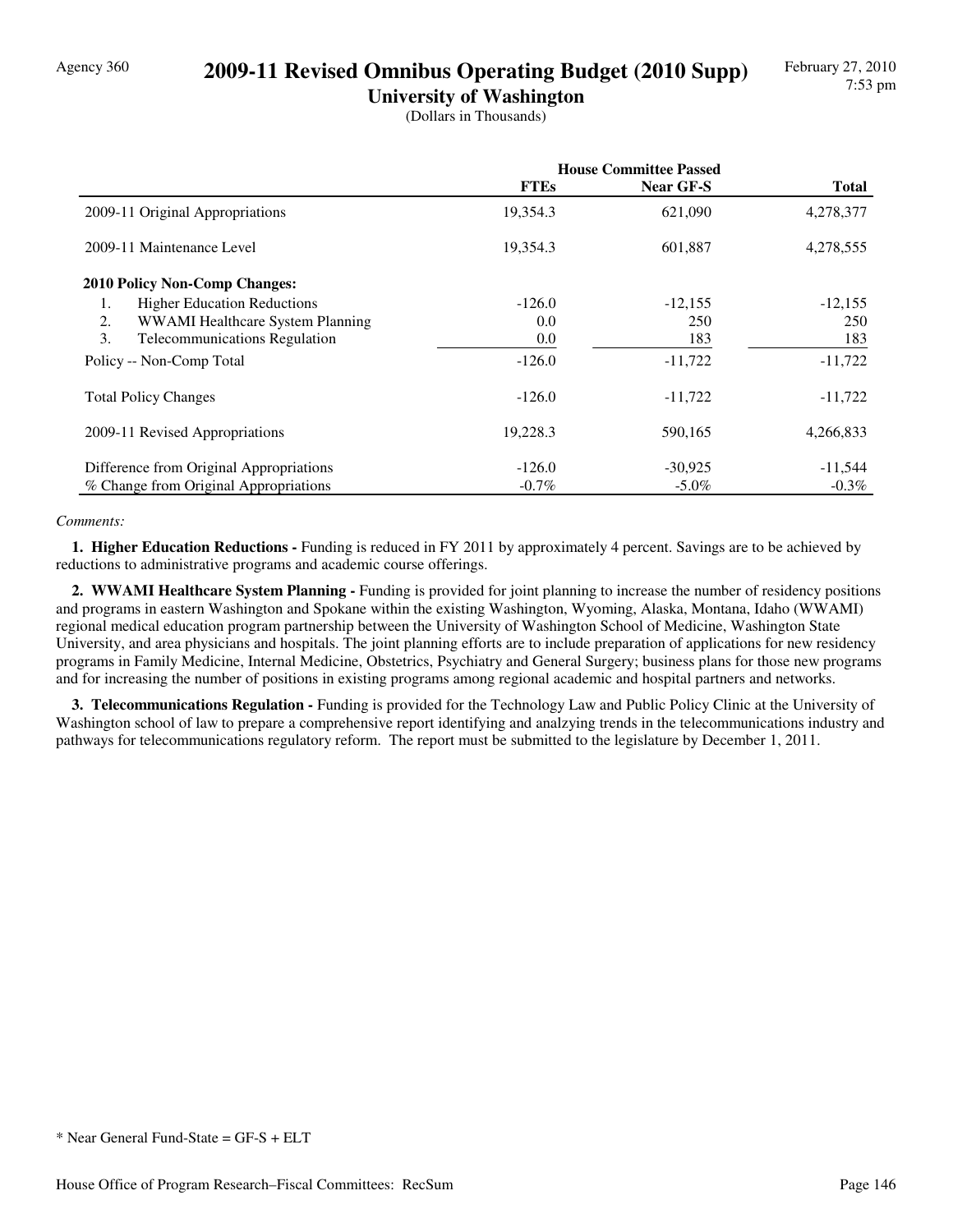### Agency 365 **2009-11 Revised Omnibus Operating Budget (2010 Supp)**

**Washington State University**

(Dollars in Thousands)

|                                          | <b>House Committee Passed</b> |           |              |
|------------------------------------------|-------------------------------|-----------|--------------|
|                                          | <b>FTEs</b>                   | Near GF-S | <b>Total</b> |
| 2009-11 Original Appropriations          | 5,956.0                       | 409,437   | 1,185,606    |
| 2009-11 Maintenance Level                | 5,956.0                       | 409.465   | 1,185,644    |
| <b>2010 Policy Non-Comp Changes:</b>     |                               |           |              |
| <b>Higher Education Reductions</b><br>1. | $-37.0$                       | $-5,529$  | $-5,529$     |
| WA Center for Real Estate Research<br>2. | 0.0                           | 0         | 160          |
| Policy -- Non-Comp Total                 | $-37.0$                       | $-5,529$  | $-5,369$     |
| <b>Total Policy Changes</b>              | $-37.0$                       | $-5,529$  | $-5,369$     |
| 2009-11 Revised Appropriations           | 5,919.0                       | 403.936   | 1,180,275    |
| Difference from Original Appropriations  | $-37.0$                       | $-5,501$  | $-5,331$     |
| % Change from Original Appropriations    | $-0.6\%$                      | $-1.3\%$  | $-0.5\%$     |

### *Comments:*

 **1. Higher Education Reductions -** Funding is reduced in FY 2011 by approximately 3 percent. Savings to be achieved by reductions to administrative programs and academic course offerings.

 **2. WA Center for Real Estate Research -** Funding is provided for the real estate research center to provide research, information, education services, and project-oriented research to real estate licensees, real estate consumers, real estate service providers, institutional customers, public agencies, and communities in Washington state and the Pacific Northwest region. (Higher Education Grant and Contracts Account-Nonappropriated)

<sup>\*</sup> Near General Fund-State = GF-S + ELT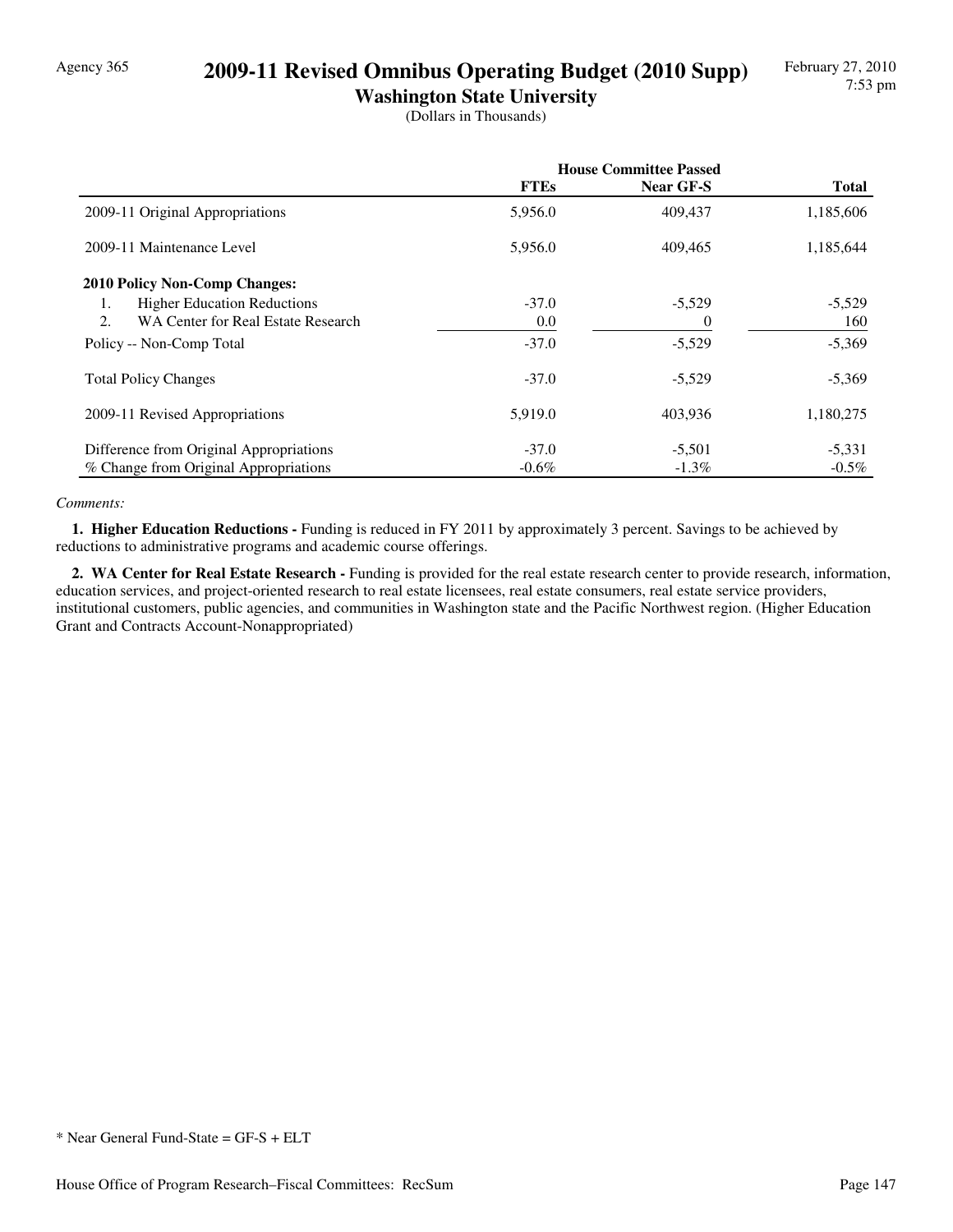# Agency 370 **2009-11 Revised Omnibus Operating Budget (2010 Supp)**

**Eastern Washington University** (Dollars in Thousands)

|                                          | <b>House Committee Passed</b> |           |              |
|------------------------------------------|-------------------------------|-----------|--------------|
|                                          | <b>FTEs</b>                   | Near GF-S | <b>Total</b> |
| 2009-11 Original Appropriations          | 1,305.2                       | 91,568    | 235,883      |
| 2009-11 Maintenance Level                | 1,305.2                       | 91,576    | 235,891      |
| 2010 Policy Non-Comp Changes:            |                               |           |              |
| <b>Higher Education Reductions</b><br>1. | $-9.0$                        | $-1,465$  | $-1,465$     |
| Policy -- Non-Comp Total                 | $-9.0$                        | $-1,465$  | $-1,465$     |
| <b>Total Policy Changes</b>              | $-9.0$                        | $-1,465$  | $-1,465$     |
| 2009-11 Revised Appropriations           | 1,296.2                       | 90,111    | 234,426      |
| Difference from Original Appropriations  | $-9.0$                        | $-1,457$  | $-1,457$     |
| % Change from Original Appropriations    | $-0.7\%$                      | $-1.6\%$  | $-0.6\%$     |

### *Comments:*

 **1. Higher Education Reductions -** Funding is reduced in FY 2011 by approximately 3 percent. Savings are to be achieved by reductions to administrative programs and academic course offerings.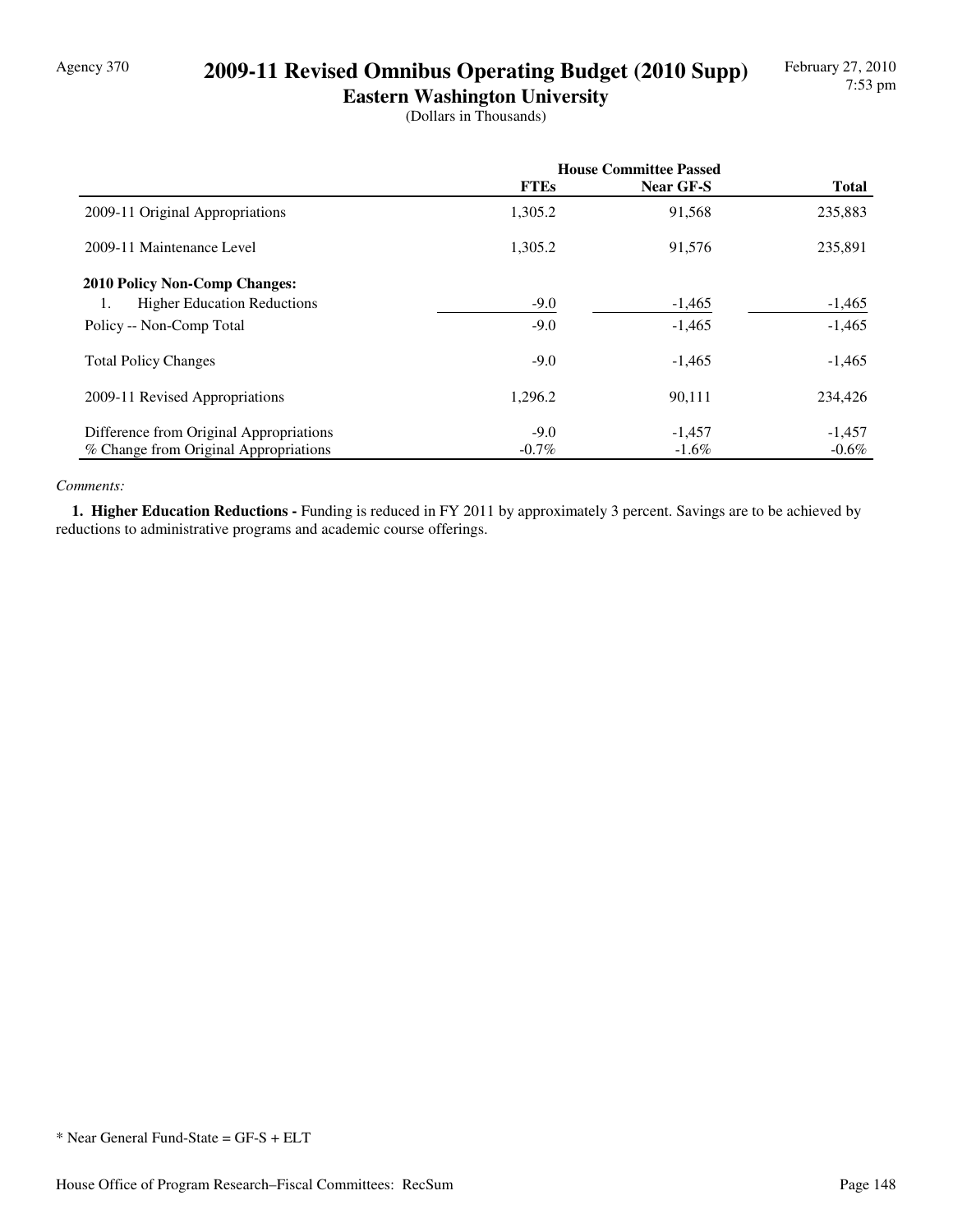# Agency 375 **2009-11 Revised Omnibus Operating Budget (2010 Supp)**

**Central Washington University** (Dollars in Thousands)

|                                          | <b>House Committee Passed</b> |           |              |
|------------------------------------------|-------------------------------|-----------|--------------|
|                                          | <b>FTEs</b>                   | Near GF-S | <b>Total</b> |
| 2009-11 Original Appropriations          | 1,134.8                       | 86,940    | 262,122      |
| 2009-11 Maintenance Level                | 1,134.8                       | 86,950    | 262,132      |
| <b>2010 Policy Non-Comp Changes:</b>     |                               |           |              |
| <b>Higher Education Reductions</b><br>1. | $-8.2$                        | $-1,414$  | $-1,414$     |
| Policy -- Non-Comp Total                 | $-8.2$                        | $-1,414$  | $-1,414$     |
| <b>Total Policy Changes</b>              | $-8.2$                        | $-1,414$  | $-1,414$     |
| 2009-11 Revised Appropriations           | 1,126.6                       | 85,536    | 260,718      |
| Difference from Original Appropriations  | $-8.2$                        | $-1,404$  | $-1,404$     |
| % Change from Original Appropriations    | $-0.7\%$                      | $-1.6\%$  | $-0.5\%$     |

### *Comments:*

 **1. Higher Education Reductions -** Funding is reduced in FY 2011 by approximately 3 percent. Savings are to be achieved by reductions to administrative programs and academic course offerings.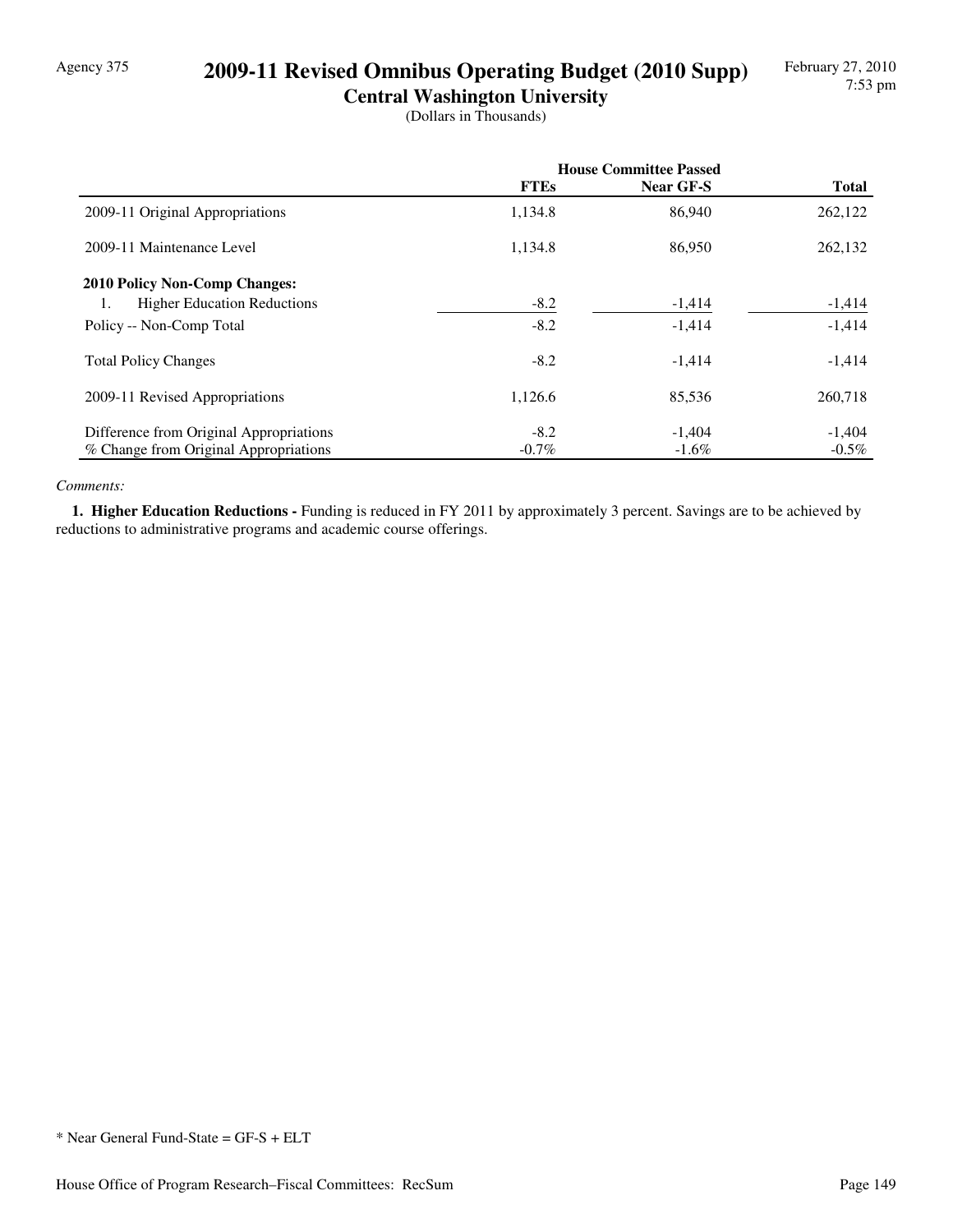### Agency 376 **2009-11 Revised Omnibus Operating Budget (2010 Supp)**

**The Evergreen State College** (Dollars in Thousands)

|                                                       | <b>House Committee Passed</b> |                  |          |
|-------------------------------------------------------|-------------------------------|------------------|----------|
|                                                       | <b>FTEs</b>                   | <b>Near GF-S</b> | Total    |
| 2009-11 Original Appropriations                       | 634.7                         | 48,827           | 111,698  |
| 2009-11 Maintenance Level                             | 634.7                         | 48,831           | 111,702  |
| <b>2010 Policy Non-Comp Changes:</b>                  |                               |                  |          |
| <b>WSIPP Studies</b><br>1.                            | 0.0                           | 10               | 10       |
| 2.<br><b>Higher Education Reductions</b>              | $-7.0$                        | $-768$           | $-768$   |
| 3.<br><b>Mental Health Assessments</b>                | 0.0                           | 60               | 60       |
| $\overline{4}$ .<br>Transfer Labor Edu. & Res. Center | 0.0                           | $-150$           | $-150$   |
| 5.<br>WSIPP K-12 Study                                | 0.0                           | 55               | 55       |
| Policy -- Non-Comp Total                              | $-7.0$                        | $-793$           | $-793$   |
| <b>Total Policy Changes</b>                           | $-7.0$                        | $-793$           | $-793$   |
| 2009-11 Revised Appropriations                        | 627.7                         | 48,038           | 110,909  |
| Difference from Original Appropriations               | $-7.0$                        | $-789$           | -789     |
| % Change from Original Appropriations                 | $-1.1\%$                      | $-1.6\%$         | $-0.7\%$ |

### *Comments:*

 **1. WSIPP Studies -** Funding is provided for the Washington State Institute for Public Policy (WSIPP) to conduct a study examining substance abuse treatment.

 **2. Higher Education Reductions -** Funding is reduced in FY 2011 by approximately 3 percent. Savings are to be achieved by reductions to administrative programs and academic course offerings.

 **3. Mental Health Assessments -** Pursuant to Second Substitute House Bill 3076 (involuntary treatment act), funding is provided for the Washington Institute of Public Policy to collaborate with the Department of Social and Health Services in a search for a validated mental health assessment tool or tools that can be used to assess individuals for detention, commitment, and revocation under the involuntary treatment act, 71.05 RCW.

 **4. Transfer Labor Edu. & Res. Center -** Funding is reduced to transfer the Labor Education and Research Center from The Evergreen State College to South Seattle Community College.

**5. WSIPP K-12 Study - Funding is provided for the Washington State Institute Institute for Public Policy (WSIPP) to conduct a** study of K-12 student suspensions and expulsions. WSIPP shall report its findings to the Legislature by December 1, 2010.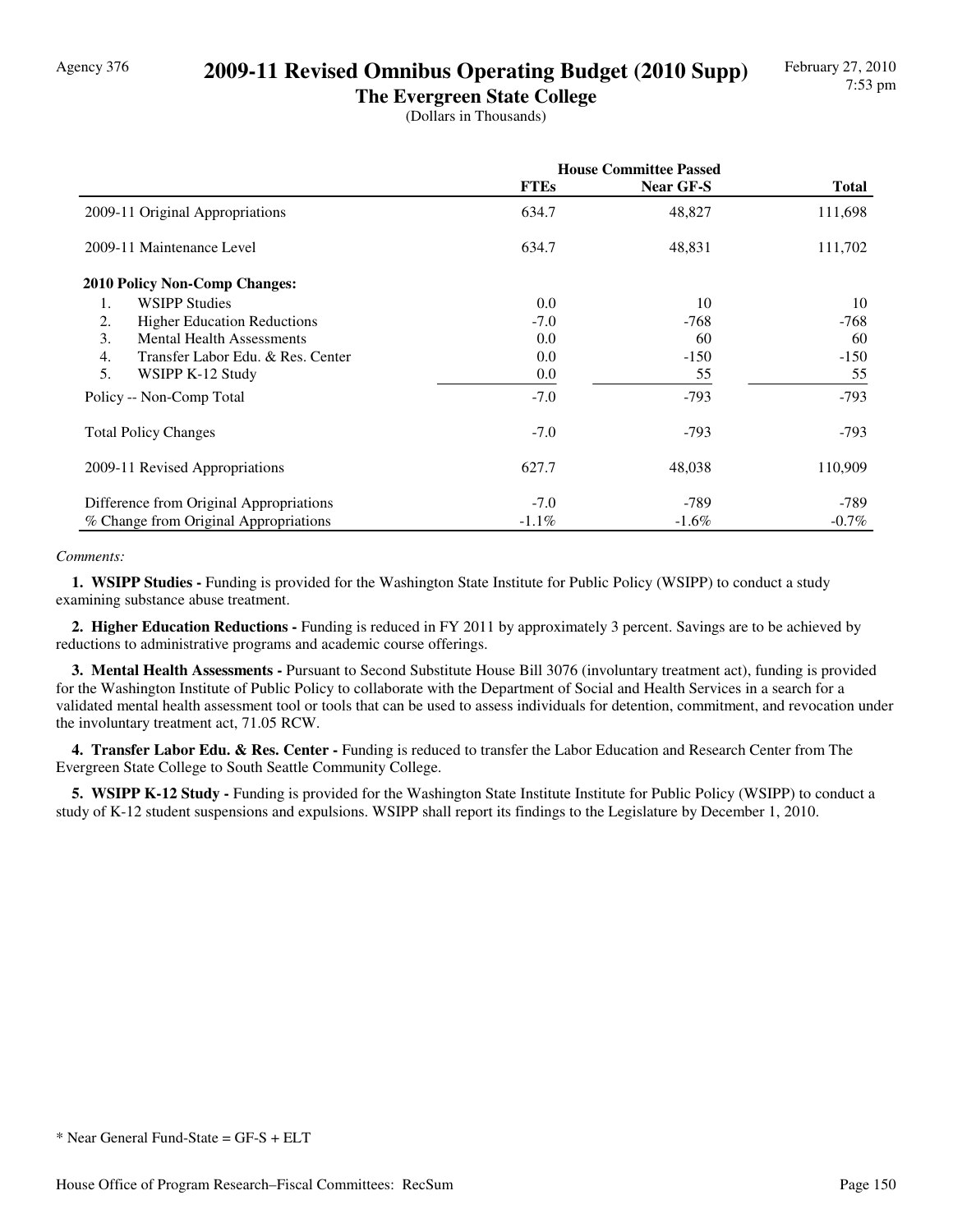## Agency 377 **2009-11 Revised Omnibus Operating Budget (2010 Supp)**

**Spokane Intercoll Rsch & Tech Inst** (Dollars in Thousands)

|                                         | <b>House Committee Passed</b> |           |              |
|-----------------------------------------|-------------------------------|-----------|--------------|
|                                         | <b>FTEs</b>                   | Near GF-S | <b>Total</b> |
| 2009-11 Original Appropriations         | 21.7                          | 3,209     | 5,487        |
| 2009-11 Maintenance Level               | 21.7                          | 3,209     | 5,487        |
| 2010 Policy Non-Comp Changes:           |                               |           |              |
| <b>Budget Reduction</b><br>1.           | 0.0                           | $-96$     | -96          |
| 2.<br><b>Implement SACS Directive</b>   | 0.0                           | $-4$      | $-4$         |
| Policy -- Non-Comp Total                | 0.0                           | $-100$    | $-100$       |
| <b>Total Policy Changes</b>             | 0.0                           | $-100$    | $-100$       |
| 2009-11 Revised Appropriations          | 21.7                          | 3,109     | 5,387        |
| Difference from Original Appropriations | 0.0                           | $-100$    | $-100$       |
| % Change from Original Appropriations   | $0.0\%$                       | $-3.1\%$  | $-1.8\%$     |

*Comments:*

1. Budget Reduction - Funding is reduced. SIRTI is given flexibility in determining how to achieve these savings.

 **2. Implement SACS Directive -** Funding is reduced to reflect savings achieved by SIRTI using the Office of Financial Management's Small Agency Client Services (SACS) to provide centralized accounting, payroll, and budgeting services.

<sup>\*</sup> Near General Fund-State = GF-S + ELT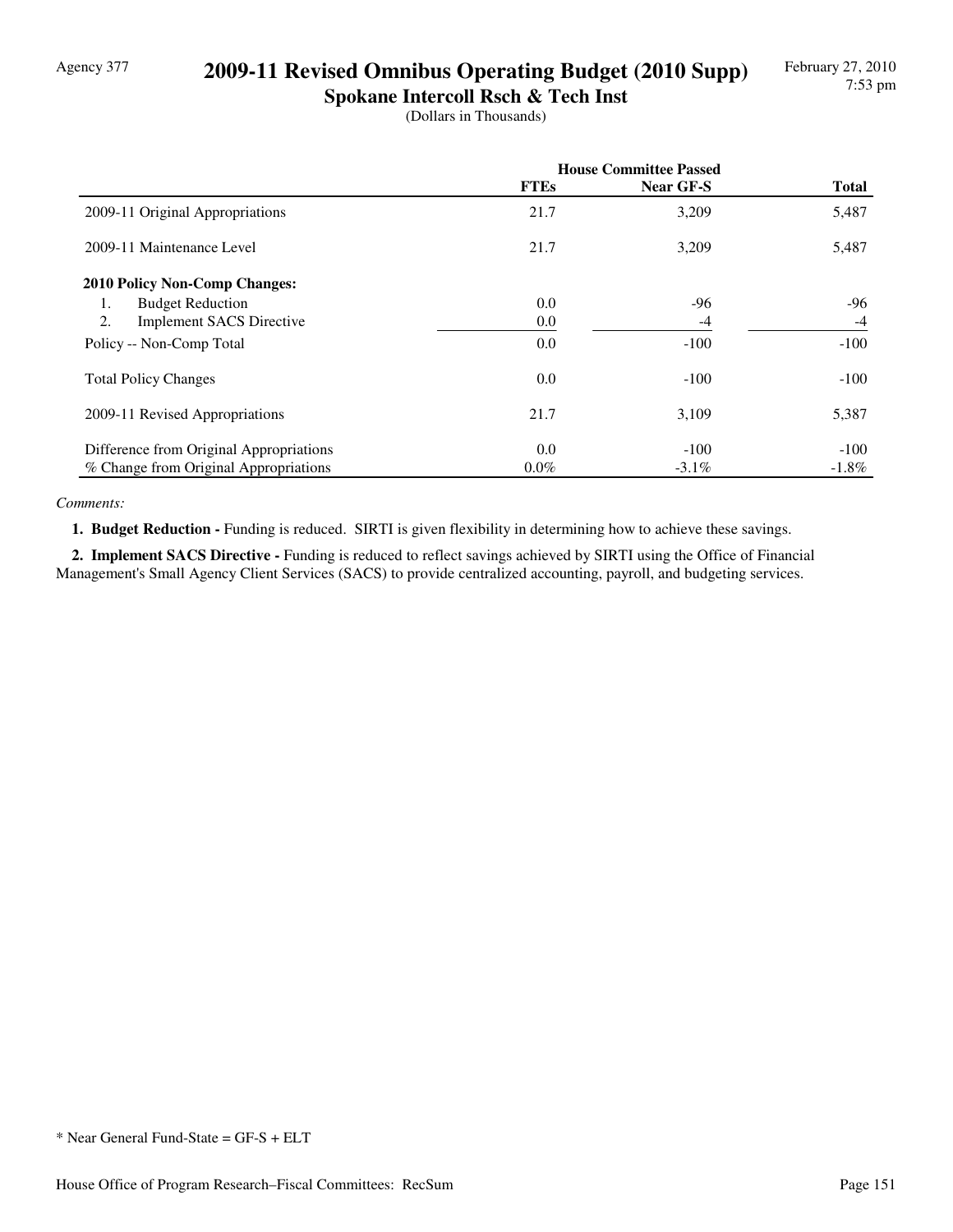# Agency 380 **2009-11 Revised Omnibus Operating Budget (2010 Supp)**

**Western Washington University** (Dollars in Thousands)

|                                          | <b>House Committee Passed</b> |                  |              |
|------------------------------------------|-------------------------------|------------------|--------------|
|                                          | <b>FTEs</b>                   | <b>Near GF-S</b> | <b>Total</b> |
| 2009-11 Original Appropriations          | 1,648.3                       | 108,929          | 336,544      |
| 2009-11 Maintenance Level                | 1,648.3                       | 108.939          | 336,556      |
| <b>2010 Policy Non-Comp Changes:</b>     |                               |                  |              |
| <b>Higher Education Reductions</b><br>1. | $-11.7$                       | $-1,767$         | $-1,767$     |
| Policy -- Non-Comp Total                 | $-11.7$                       | $-1,767$         | $-1,767$     |
| <b>Total Policy Changes</b>              | $-11.7$                       | $-1,767$         | $-1,767$     |
| 2009-11 Revised Appropriations           | 1,636.6                       | 107,172          | 334,789      |
| Difference from Original Appropriations  | $-11.7$                       | $-1,757$         | $-1,755$     |
| % Change from Original Appropriations    | $-0.7\%$                      | $-1.6\%$         | $-0.5\%$     |

### *Comments:*

 **1. Higher Education Reductions -** Funding is reduced in FY 2011 by approximately 3 percent. Savings are to be achieved by reductions to administrative programs and academic course offerings.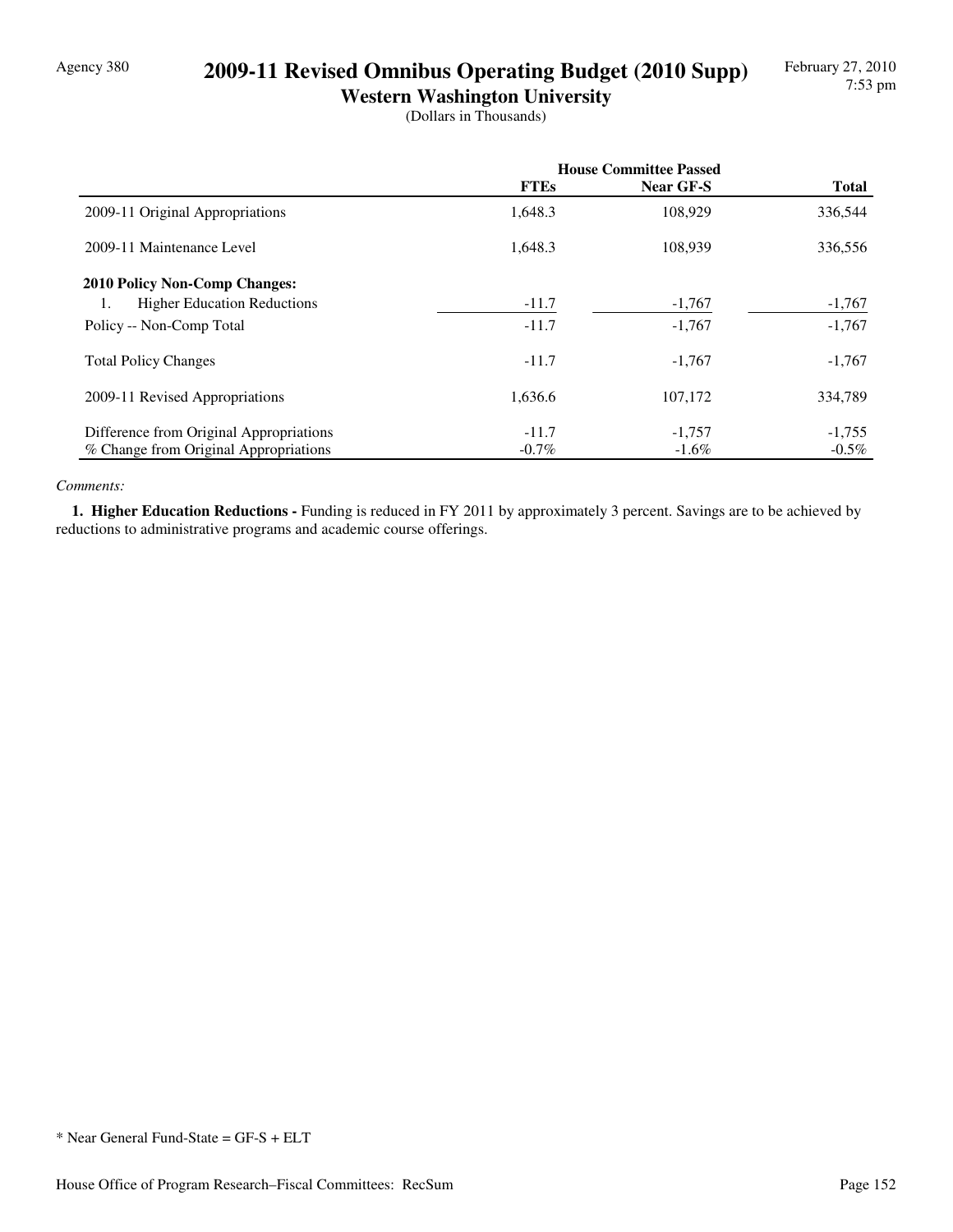### Agency 699 **2009-11 Revised Omnibus Operating Budget (2010 Supp)**

**Community/Technical College System** (Dollars in Thousands)

|                                                       | <b>House Committee Passed</b> |                  |              |
|-------------------------------------------------------|-------------------------------|------------------|--------------|
|                                                       | <b>FTEs</b>                   | <b>Near GF-S</b> | <b>Total</b> |
| 2009-11 Original Appropriations                       | 15,147.1                      | 1,357,705        | 2,493,520    |
| 2009-11 Maintenance Level                             | 15,147.1                      | 1,357,779        | 2,493,611    |
| 2010 Policy Non-Comp Changes:                         |                               |                  |              |
| 1.<br><b>Higher Education Reductions</b>              | 0.0                           | $-17,664$        | $-17,664$    |
| Facilities-Related Expenditures<br>2.                 | 0.0                           | 809              | 809          |
| 3.<br>BS in Nursing/University Center                 | 0.0                           | 210              | 210          |
| $\overline{4}$ .<br>Transfer Labor Edu. & Res. Center | 0.0                           | 150              | 150          |
| Policy -- Non-Comp Total                              | 0.0                           | $-16,495$        | $-16,495$    |
| <b>Total Policy Changes</b>                           | 0.0                           | $-16,495$        | $-16,495$    |
| 2009-11 Revised Appropriations                        | 15,147.1                      | 1,341,284        | 2,477,116    |
| Difference from Original Appropriations               | 0.0                           | $-16,421$        | $-16,404$    |
| % Change from Original Appropriations                 | $0.0\%$                       | $-1.2\%$         | $-0.7\%$     |

### *Comments:*

 **1. Higher Education Reductions -** Funding is reduced in FY 2011 by approximately 2 percent. Savings are to be achieved by reductions to administrative programs and academic course offerings.

 **2. Facilities-Related Expenditures -** Funding is provided for maintenance costs at three instructional facilities that will open during the 2009-11 biennium.

 **3. BS in Nursing/University Center -** Funding is provided to implement House Bill 2694 (bachelor of science in nursing program at the university center). The University Center at Everett Community College, in partnership with the University of Washington-Bothell, must offer a bachelor of science in nursing program for 50 students.

 **4. Transfer Labor Edu. & Res. Center -** Funding is provided to transfer the Labor Education and Research Center from The Evergreen State College to South Seattle Community College. The center shall begin operations on July 1, 2010 providing outreach programs and direct educational and research services to labor unions and worker-centered organizations.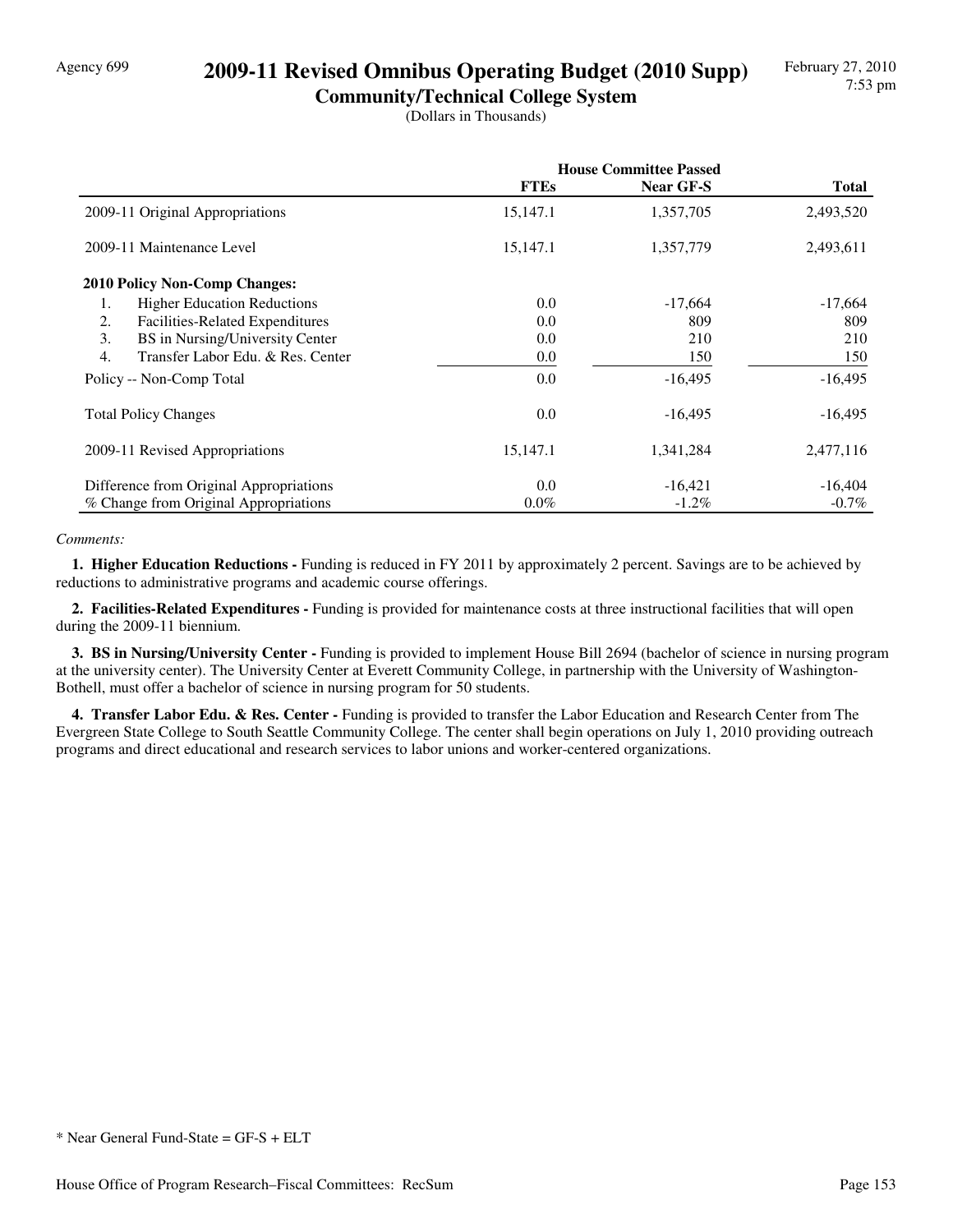# Agency 351 **2009-11 Revised Omnibus Operating Budget (2010 Supp)**

**State School for the Blind** (Dollars in Thousands)

|                                         | <b>House Committee Passed</b> |           |              |
|-----------------------------------------|-------------------------------|-----------|--------------|
|                                         | <b>FTEs</b>                   | Near GF-S | <b>Total</b> |
| 2009-11 Original Appropriations         | 86.0                          | 11,810    | 13,738       |
| 2009-11 Maintenance Level               | 86.0                          | 11,810    | 13,738       |
| 2010 Policy Non-Comp Changes:           |                               |           |              |
| Reduce Administration/Operations<br>1.  | 0.0                           | -64       | -64          |
| Policy -- Non-Comp Total                | 0.0                           | $-64$     | -64          |
| <b>Total Policy Changes</b>             | 0.0                           | -64       | -64          |
| 2009-11 Revised Appropriations          | 86.0                          | 11,746    | 13,674       |
| Difference from Original Appropriations | 0.0                           | -64       | -64          |
| % Change from Original Appropriations   | $0.0\%$                       | $-0.5\%$  | $-0.5\%$     |

### *Comments:*

1. Reduce Administration/Operations - Funding for building and ground maintenance and other administrative costs is reduced. Reductions will not be taken from educational programs, residential services, or student transportation.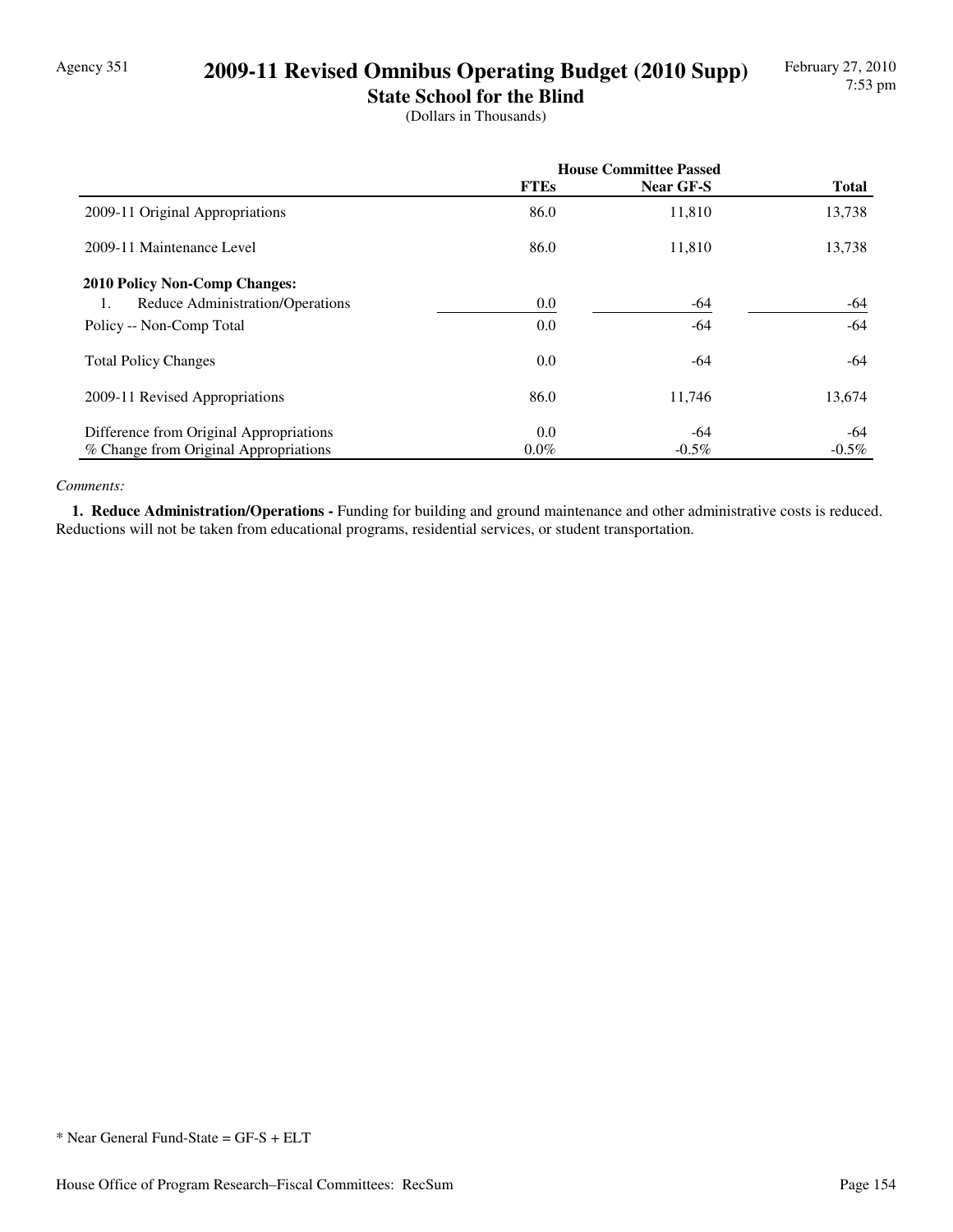# Agency 353 **2009-11 Revised Omnibus Operating Budget (2010 Supp)**

**Childhood Deafness & Hearing Loss** (Dollars in Thousands)

|                                         | <b>House Committee Passed</b> |           |              |
|-----------------------------------------|-------------------------------|-----------|--------------|
|                                         | <b>FTEs</b>                   | Near GF-S | <b>Total</b> |
| 2009-11 Original Appropriations         | 109.2                         | 17,248    | 17,774       |
| 2009-11 Maintenance Level               | 109.2                         | 17.250    | 17,776       |
| 2010 Policy Non-Comp Changes:           |                               |           |              |
| Reduce Administration/Operations<br>1.  | 0.0                           | $-47$     | -47          |
| Policy -- Non-Comp Total                | 0.0                           | $-47$     | $-47$        |
| <b>Total Policy Changes</b>             | 0.0                           | $-47$     | $-47$        |
| 2009-11 Revised Appropriations          | 109.2                         | 17,203    | 17,729       |
| Difference from Original Appropriations | 0.0                           | $-45$     | $-45$        |
| % Change from Original Appropriations   | $0.0\%$                       | $-0.3\%$  | $-0.3\%$     |

### *Comments:*

 **1. Reduce Administration/Operations -** Funding for building and grounds maintenance and other administrative costs is reduced. Reductions will not be taken from educational programs, residential services, or student transportation.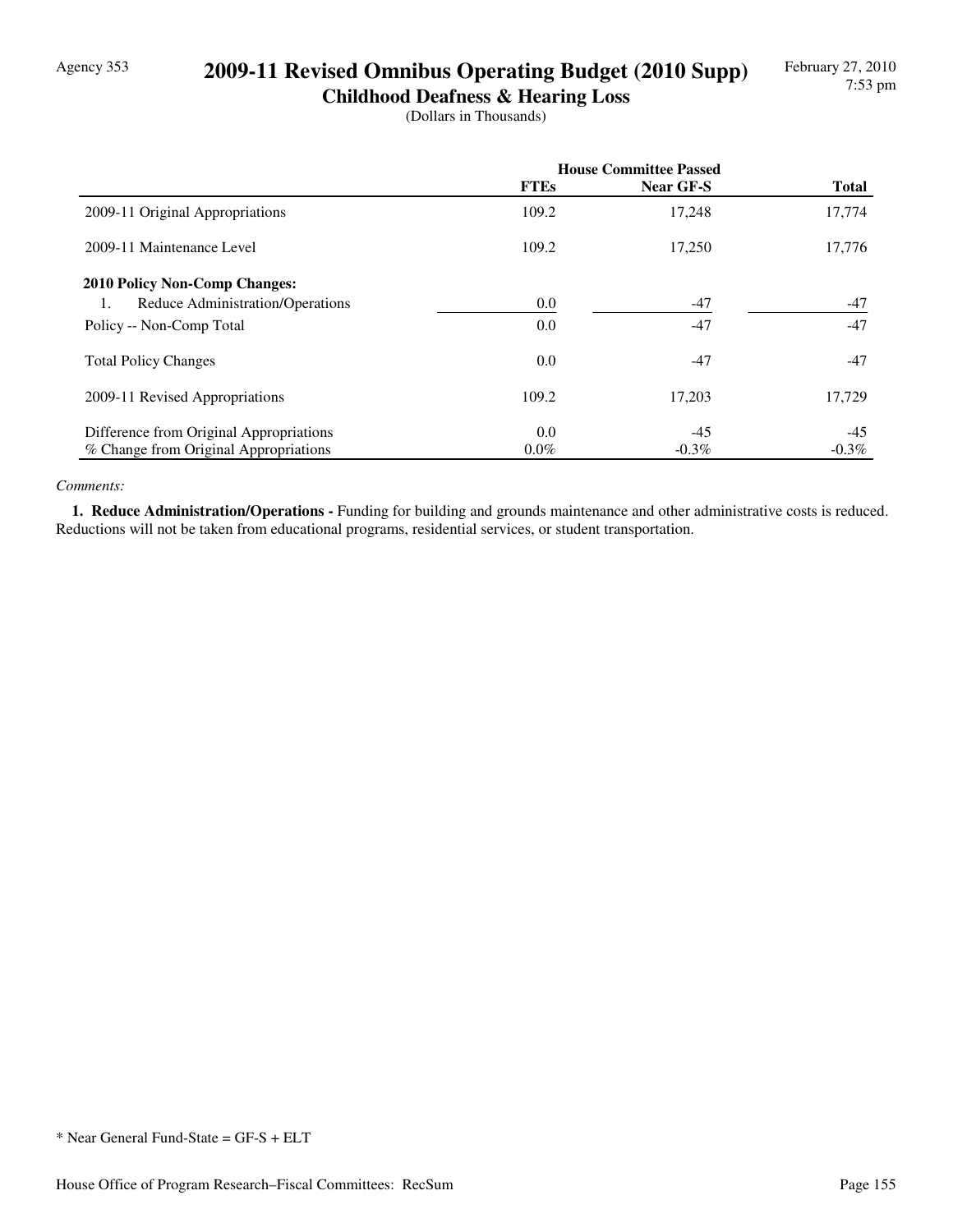## Agency 354 **2009-11 Revised Omnibus Operating Budget (2010 Supp)**

**Workforce Trng & Educ Coord Board** (Dollars in Thousands)

|                                                       | <b>House Committee Passed</b> |           |              |
|-------------------------------------------------------|-------------------------------|-----------|--------------|
|                                                       | <b>FTEs</b>                   | Near GF-S | <b>Total</b> |
| 2009-11 Original Appropriations                       | 20.7                          | 3,143     | 57,678       |
| 2009-11 Maintenance Level                             | 20.7                          | 3,143     | 57,678       |
| 2010 Policy Non-Comp Changes:                         |                               |           |              |
| Administration and Service Reductio<br>$\mathbf{1}$ . | $-0.3$                        | $-275$    | $-275$       |
| Policy -- Non-Comp Total                              | $-0.3$                        | $-275$    | $-275$       |
| <b>Total Policy Changes</b>                           | $-0.3$                        | $-275$    | $-275$       |
| 2009-11 Revised Appropriations                        | 20.4                          | 2,868     | 57,403       |
| Difference from Original Appropriations               | $-0.3$                        | $-275$    | $-275$       |
| % Change from Original Appropriations                 | $-1.5\%$                      | $-8.8\%$  | $-0.5\%$     |

### *Comments:*

 **1. Administration and Service Reductio -** A combination of administrative efficiencies and reductions in service delivery will generate savings. The Board has the discretion to manage the reduction in skills panels, private vocational regulation, or other programs to achieve this level of savings.

<sup>\*</sup> Near General Fund-State = GF-S + ELT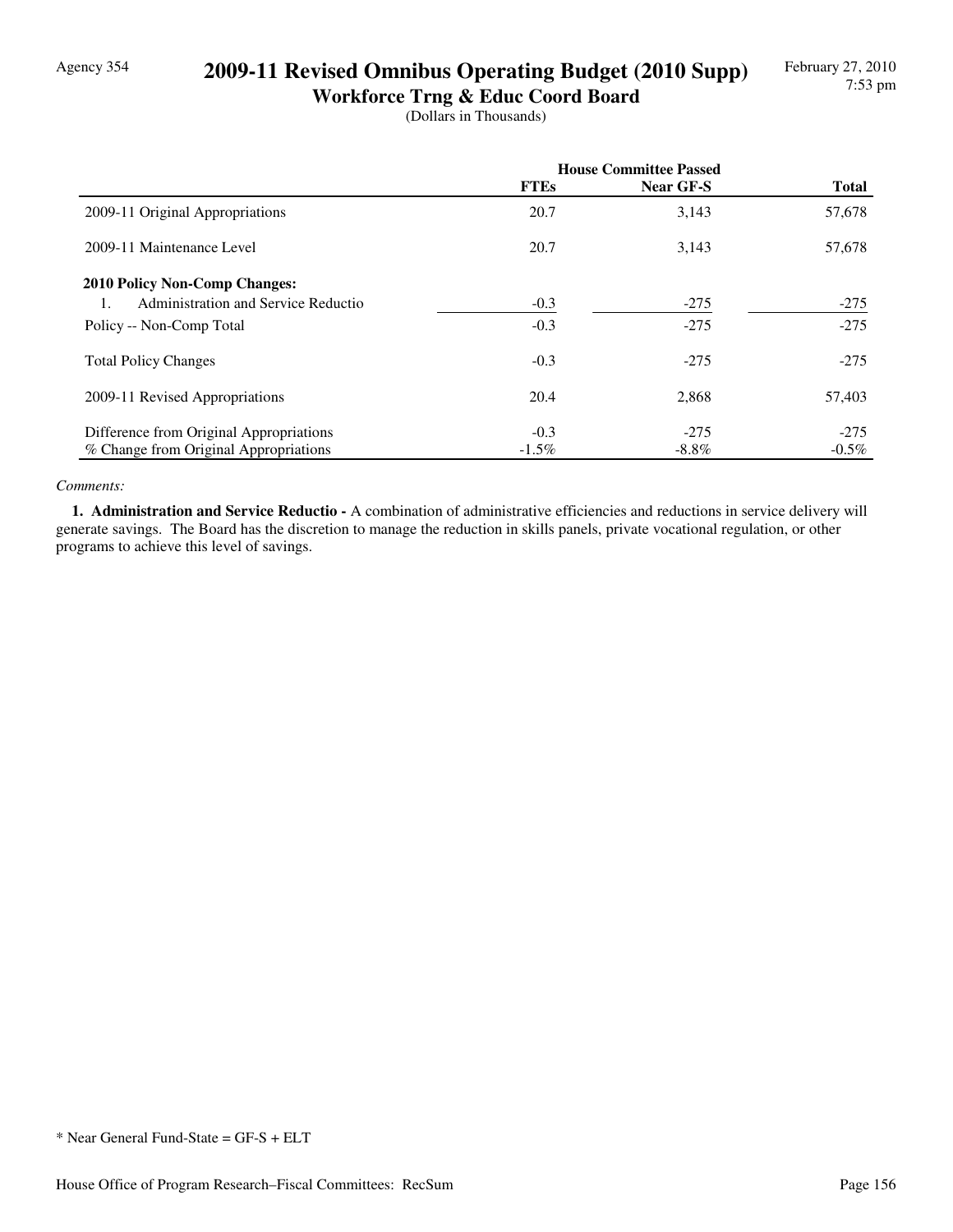### Agency 357 **2009-11 Revised Omnibus Operating Budget (2010 Supp)**

**Department of Early Learning** (Dollars in Thousands)

|                                           | <b>House Committee Passed</b> |                  |         |
|-------------------------------------------|-------------------------------|------------------|---------|
|                                           | <b>FTEs</b>                   | <b>Near GF-S</b> | Total   |
| 2009-11 Original Appropriations           | 188.1                         | 121,323          | 366,182 |
| 2009-11 Maintenance Level                 | 188.1                         | 121,325          | 366,188 |
| 2010 Policy Non-Comp Changes:             |                               |                  |         |
| Federal Funding Adjustment<br>1.          | 0.0                           | $\Omega$         | 3,940   |
| Reduction to Operations/Staff<br>2.       | $-0.1$                        | $-45$            | $-45$   |
| 3.<br>Home Visitation Transfer            | 0.5                           | 1,245            | 1,245   |
| 4.<br><b>Home Visitation Account</b>      | 0.0                           | $\Omega$         | 100     |
| 5.<br>Resource and Referral Reduction     | 0.0                           | $-100$           | $-100$  |
| 6.<br>At-risk Children                    | 0.3                           | 98               | 98      |
| 7.<br>Infant and Toddler Program Transfer | 9.4                           | 0                | 16,795  |
| Policy -- Non-Comp Total                  | 10.1                          | 1,198            | 22,033  |
| <b>Total Policy Changes</b>               | 10.1                          | 1,198            | 22,033  |
| 2009-11 Revised Appropriations            | 198.2                         | 122,523          | 388,221 |
| Difference from Original Appropriations   | 10.1                          | 1,200            | 22,039  |
| % Change from Original Appropriations     | 5.3%                          | $1.0\%$          | $6.0\%$ |

#### *Comments:*

 **1. Federal Funding Adjustment -** Federal expenditure authority is increased due to additional Child Care and Development Fund dollars awarded to the Department. (General Fund-Federal)

 **2. Reduction to Operations/Staff -** Administrative costs for management of programs and contracts is reduced.

 **3. Home Visitation Transfer -** Funding for evidence-based home visiting programs are transferred from the Council for Children and Families within the Department of Social and Health Services to the Department. Of the funds transferred, \$1.1 million is provided to the newly created Home Visiting Services Account. Included within amounts transferred is funding for contracts with home visitation program providers, one FTE staff, and associated expenses. This transfer is effective July 1, 2010.

 **4. Home Visitation Account -** The Home Visiting Services Account account is created in Subsitute House BIll No. 2824. The account shall be used to fund evidence based home home visiting programs. \$100,000 is appropriated to the account for administrative purposes related to the Home Visiting Services account and home visiting contracts. Additional funds provided to the account are nonappropriated.

 **5. Resource and Referral Reduction -** Funding for the Washington State Child Care Resource and Referral Network is reduced from \$425,000 to \$325,000 in FY 2011. American Recovery and Reinvestment Act (ARRA) funds will continue as will other federal funding contracted to the organization.

 **6. At-risk Children -** Funding is provided for Second Substitute House Bill 2731 (at-risk children program), learning for educationally at-risk children within the state's program of basic education. Additional funding is provided for the Office of the Superintendent of Public Instruction for this legislation. Funding is provided for staffing and pre-implementation costs.

 **7. Infant and Toddler Program Transfer -** Funding is provided for Substitute House Bill 2741 (infant and toddler program). The bill transfers the Infant and Toddler Early Intervention Program from the Department of Social and Health Services to the Department of Early Learning effective July 1, 2010. The bill also renames the program the Early Support Program.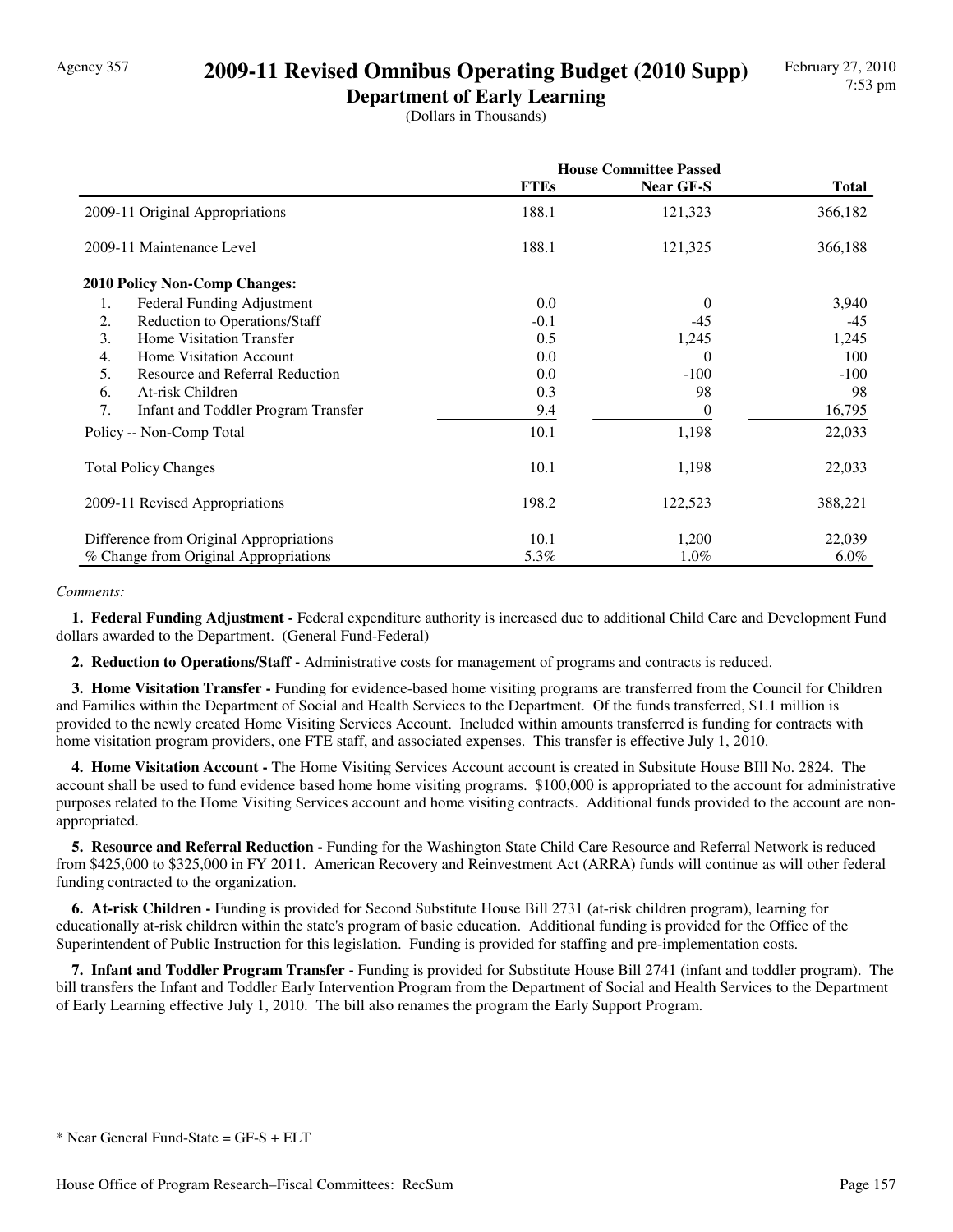## Agency 387 **2009-11 Revised Omnibus Operating Budget (2010 Supp)**

**Washington State Arts Commission** (Dollars in Thousands)

|                                           | <b>House Committee Passed</b> |           |              |
|-------------------------------------------|-------------------------------|-----------|--------------|
|                                           | <b>FTEs</b>                   | Near GF-S | <b>Total</b> |
| 2009-11 Original Appropriations           | 11.0                          | 3,759     | 6,736        |
| 2009-11 Maintenance Level                 | 11.0                          | 3,759     | 6,757        |
| <b>2010 Policy Non-Comp Changes:</b>      |                               |           |              |
| Reduced Agency Administration and O<br>1. | $-0.5$                        | $-156$    | $-156$       |
| <b>Reduction to Arts Grants</b><br>2.     | 0.0                           | $-400$    | -400         |
| Policy -- Non-Comp Total                  | $-0.5$                        | $-556$    | $-556$       |
| <b>Total Policy Changes</b>               | $-0.5$                        | $-556$    | $-556$       |
| 2009-11 Revised Appropriations            | 10.5                          | 3,203     | 6,201        |
| Difference from Original Appropriations   | $-0.5$                        | $-556$    | $-535$       |
| % Change from Original Appropriations     | $-4.6\%$                      | $-14.8\%$ | $-7.9\%$     |

### *Comments:*

 **1. Reduced Agency Administration and O -** Savings will be achieved through vacancy savings; reduced lease payments, data processing, and accounting costs; and reductions in staff hours or other administrative expenses. The Arts Commission also will generate savings by reducing the number of meetings held.

 **2. Reduction to Arts Grants -** State funding for the Community Services art grant programs is reduced by more than 50 percent in FY 2011. This funding constitutes pass-through dollars distributed to local arts organizations. Since federal funding also supports these programs, this constitutes about a 23 percent reduction to the programs.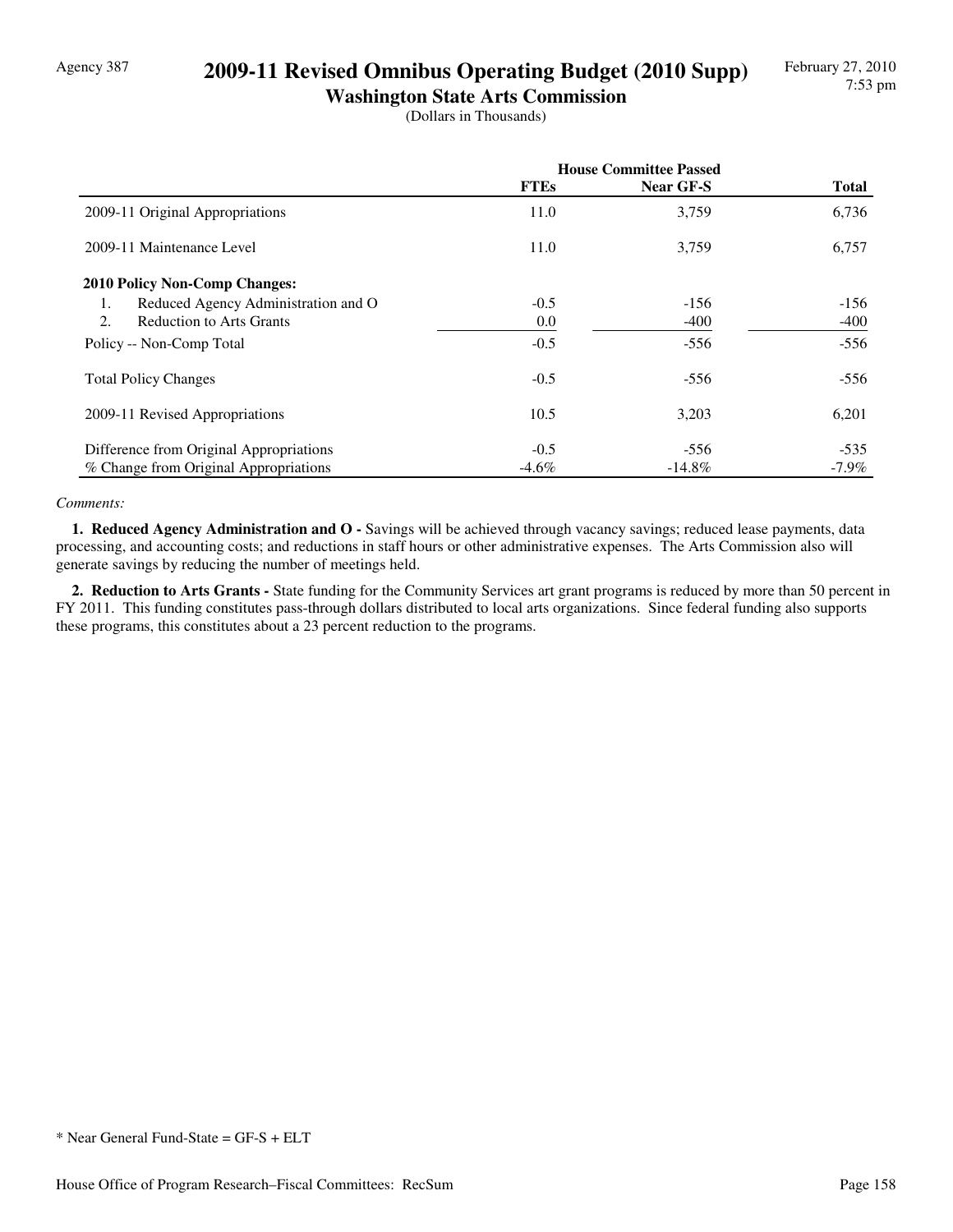## Agency 390 **2009-11 Revised Omnibus Operating Budget (2010 Supp)**

**Washington State Historical Society** (Dollars in Thousands)

|                                          | <b>House Committee Passed</b> |                  |              |
|------------------------------------------|-------------------------------|------------------|--------------|
|                                          | <b>FTEs</b>                   | <b>Near GF-S</b> | <b>Total</b> |
| 2009-11 Original Appropriations          | 43.8                          | 5,228            | 7,737        |
| 2009-11 Maintenance Level                | 43.8                          | 5,228            | 7,737        |
| 2010 Policy Non-Comp Changes:            |                               |                  |              |
| <b>Shared Service Efficiencies</b><br>1. | $-0.8$                        | $-246$           | $-246$       |
| Policy -- Non-Comp Total                 | $-0.8$                        | $-246$           | $-246$       |
| <b>Total Policy Changes</b>              | $-0.8$                        | $-246$           | $-246$       |
| 2009-11 Revised Appropriations           | 43.0                          | 4,982            | 7,491        |
| Difference from Original Appropriations  | $-0.8$                        | $-246$           | $-246$       |
| % Change from Original Appropriations    | $-1.7\%$                      | $-4.7\%$         | $-3.2\%$     |

### *Comments:*

 **1. Shared Service Efficiencies -** Savings are expected from shared administrative services at the Eastern Washington Historical Society and the Washington State Historical Society. Specific areas where the Historical Societies will form a consortium to achieve efficiencies include exhibit planning and sharing, information technology, digital archives, and finance and accounting services.

<sup>\*</sup> Near General Fund-State = GF-S + ELT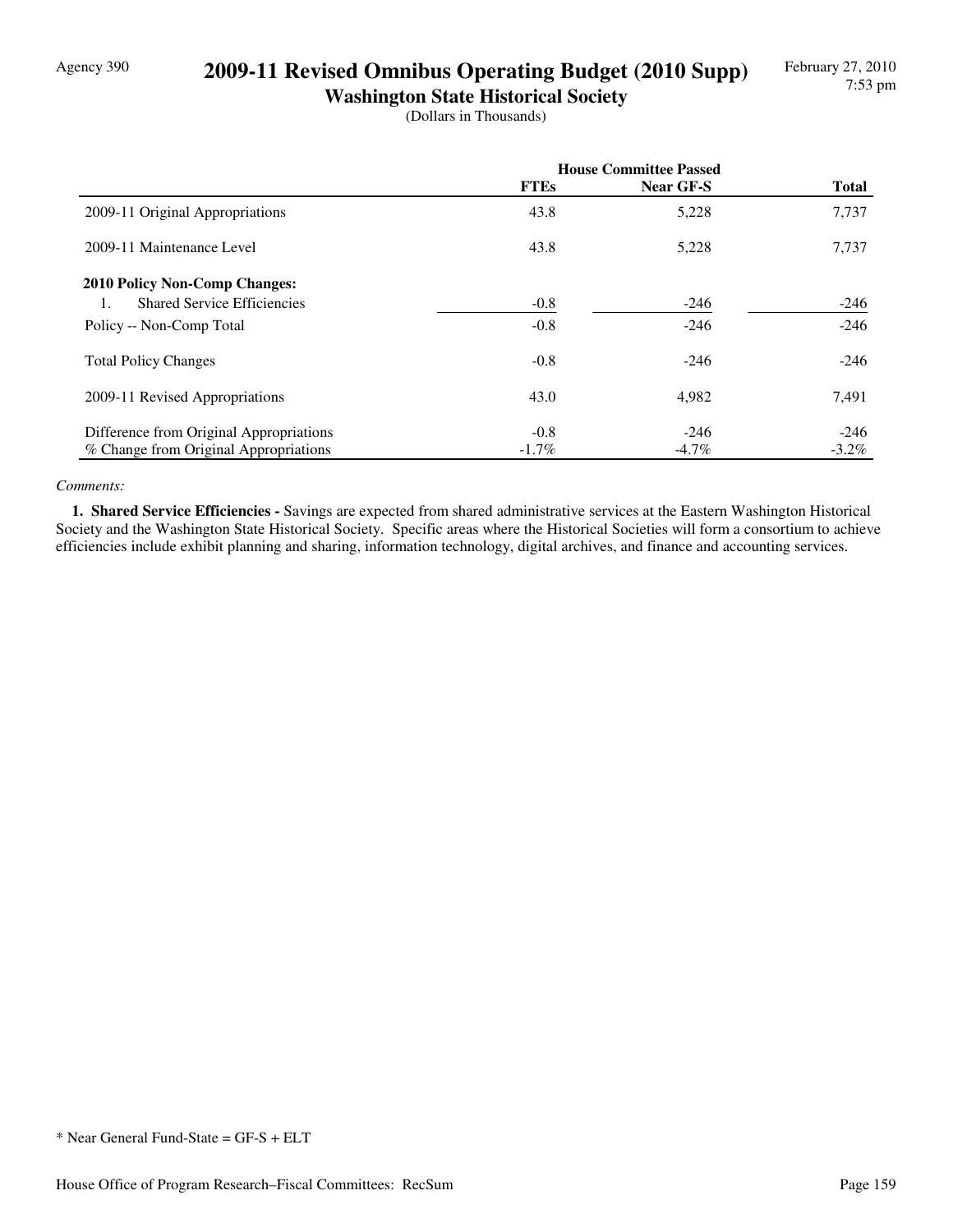## Agency 395 **2009-11 Revised Omnibus Operating Budget (2010 Supp)**

**East Wash State Historical Society** (Dollars in Thousands)

|                                          | <b>House Committee Passed</b> |           |              |
|------------------------------------------|-------------------------------|-----------|--------------|
|                                          | <b>FTEs</b>                   | Near GF-S | <b>Total</b> |
| 2009-11 Original Appropriations          | 34.8                          | 3,267     | 6,355        |
| 2009-11 Maintenance Level                | 34.8                          | 3,267     | 6,355        |
| <b>2010 Policy Non-Comp Changes:</b>     |                               |           |              |
| <b>Shared Service Efficiencies</b><br>1. | $-1.0$                        | $-154$    | $-154$       |
| Policy -- Non-Comp Total                 | $-1.0$                        | $-154$    | $-154$       |
| <b>Total Policy Changes</b>              | $-1.0$                        | $-154$    | $-154$       |
| 2009-11 Revised Appropriations           | 33.8                          | 3,113     | 6,201        |
| Difference from Original Appropriations  | $-1.0$                        | $-154$    | $-154$       |
| % Change from Original Appropriations    | $-2.9\%$                      | $-4.7\%$  | $-2.4\%$     |

### *Comments:*

 **1. Shared Service Efficiencies -** Savings are expected from shared administrative services at the Eastern Washington Historical Society and the Washington State Historical Society. Specific areas where the Historical Societies will form a consortium to achieve efficiencies include exhibit planning and sharing, information technology, digital archives, and finance and accounting services.

<sup>\*</sup> Near General Fund-State = GF-S + ELT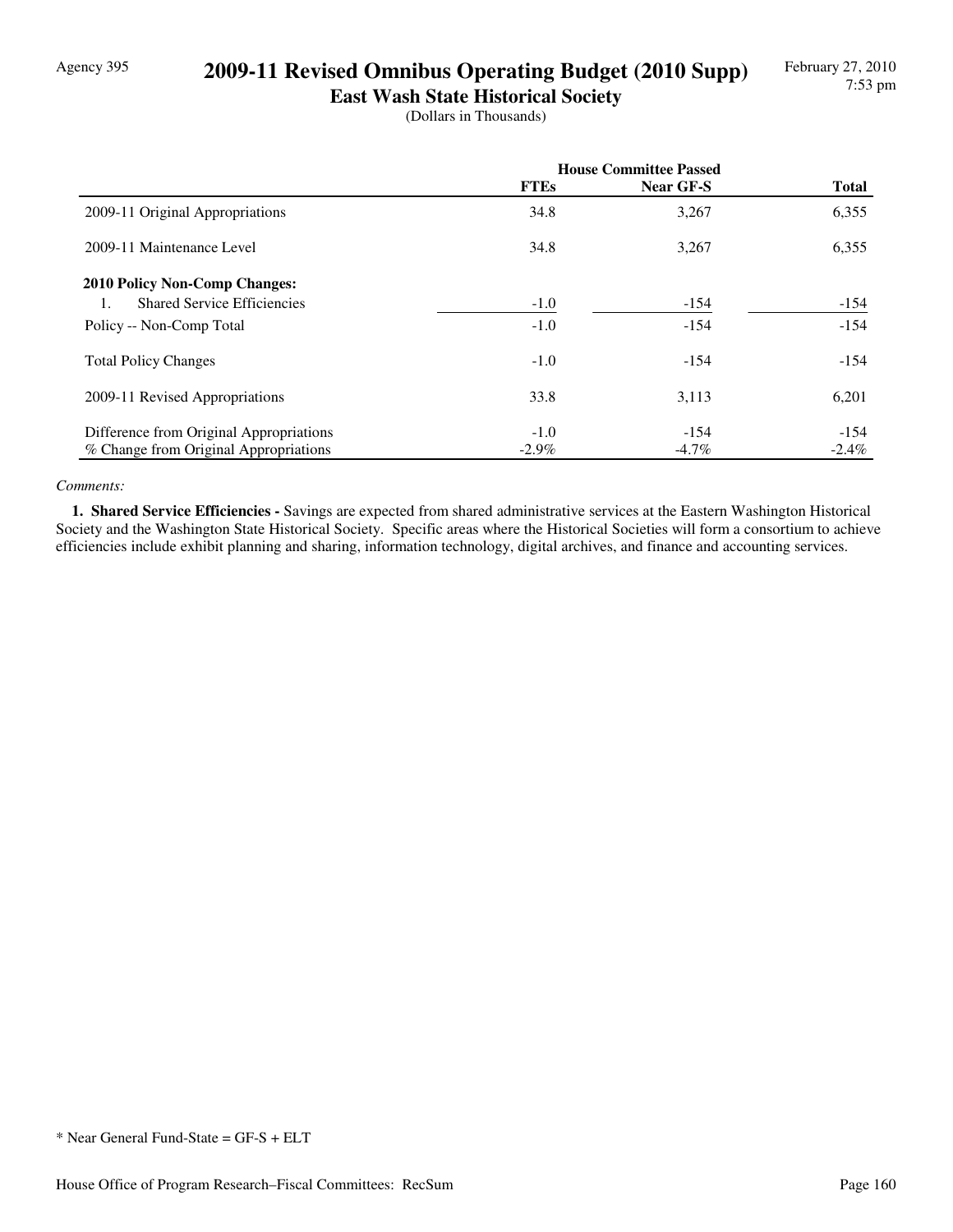# Agency 010 **2009-11 Revised Omnibus Operating Budget (2010 Supp)**

**Bond Retirement and Interest** (Dollars in Thousands)

|                                         | <b>House Committee Passed</b> |                  |              |
|-----------------------------------------|-------------------------------|------------------|--------------|
|                                         | <b>FTEs</b>                   | <b>Near GF-S</b> | <b>Total</b> |
| 2009-11 Original Appropriations         | 0.0                           | 1,813,244        | 1,997,338    |
| 2009-11 Maintenance Level               | 0.0                           | 1,793,797        | 1,977,277    |
| 2009-11 Revised Appropriations          | 0.0                           | 1,793,797        | 1,977,277    |
| Difference from Original Appropriations | 0.0                           | $-19.447$        | $-20,061$    |
| % Change from Original Appropriations   | $0.0\%$                       | $-1.1\%$         | $-1.0\%$     |

*Comments:*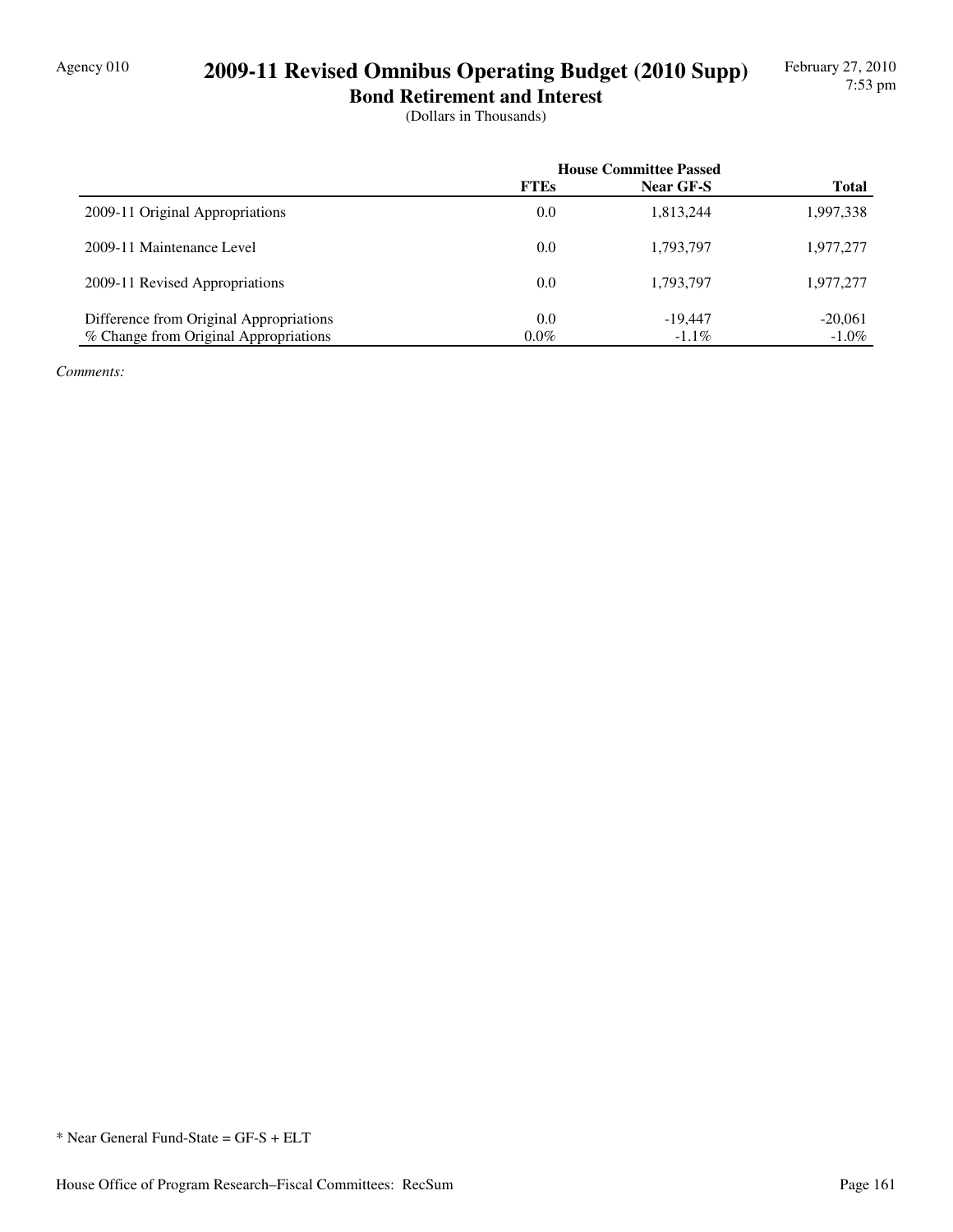### Agency 076 **2009-11 Revised Omnibus Operating Budget (2010 Supp)**

**Special Approps to the Governor** (Dollars in Thousands)

|                                             | <b>House Committee Passed</b> |                  |           |
|---------------------------------------------|-------------------------------|------------------|-----------|
|                                             | <b>FTEs</b>                   | <b>Near GF-S</b> | Total     |
| 2009-11 Original Appropriations             | 0.0                           | 123,992          | 132,492   |
| 2009-11 Maintenance Level                   | 0.0                           | 123,992          | 132,492   |
| 2010 Policy Non-Comp Changes:               |                               |                  |           |
| Capital Building Construction Acct<br>1.    | 0.0                           | $-400$           | $-400$    |
| 2.<br><b>Extraordinary Criminal Justice</b> | 0.0                           | 620              | 620       |
| 3.<br>Election Acct/Help America Vote Act   | 0.0                           | 77               | 77        |
| 4.<br>IT Reform                             | 0.0                           | $-30,000$        | $-30,000$ |
| 5.<br>Reading Achievement Acct              | 0.0                           | 150              | 150       |
| 6.<br><b>Strategic Printing</b>             | 0.0                           | $-3,081$         | $-6,162$  |
| Policy -- Non-Comp Total                    | 0.0                           | $-32,634$        | $-35,715$ |
| <b>Total Policy Changes</b>                 | 0.0                           | $-32,634$        | $-35,715$ |
| 2009-11 Revised Appropriations              | 0.0                           | 91,358           | 96,777    |
| Difference from Original Appropriations     | 0.0                           | $-32,634$        | $-35,715$ |
| % Change from Original Appropriations       | $0.0\%$                       | $-26.3\%$        | $-27.0\%$ |

### *Comments:*

 **1. Capital Building Construction Acct -** The state general fund appropriation into the Capital Building Construction Account is reduced due to increased timber sales revenues. The Capital Building Construction Account is used to pay debt service on the Natural Resources Building and the Legislative Building rehabilitation. The state general fund is used to backfill the account when timber sales revenues, which are the primary source of revenue for the account, do not cover the debt service.

 **2. Extraordinary Criminal Justice -** Funding is provided for counties that have experienced extraordinary criminal justice costs. The funding is to reimburse Jefferson County (\$197,000), Skagit County (\$390,000), and Franklin County (\$33,000).

**3. Election Acct/Help America Vote Act -** State general funds are appropriated for deposit into the Election Account to meet the 5 percent matching requirement to receive federal Help America Vote Act (HAVA) funding. This appropriation will qualify the state to receive \$1.4 million in federal HAVA funding for state and local election efforts.

**4. IT Reform -** Funding is reduced to reflect savings from information technology efficiency efforts outlined in House Bill 3178 (state govt technology use).

 **5. Reading Achievement Acct -** State general funds are appropriated into the Reaching Achievement Account to fund early reading programs in medical offices.

 **6. Strategic Printing -** Funding is reduced to reflect savings achieved through a strategic print strategy. The strategy will include utilizing print management, standardizing envelopes, and streamling printing processes.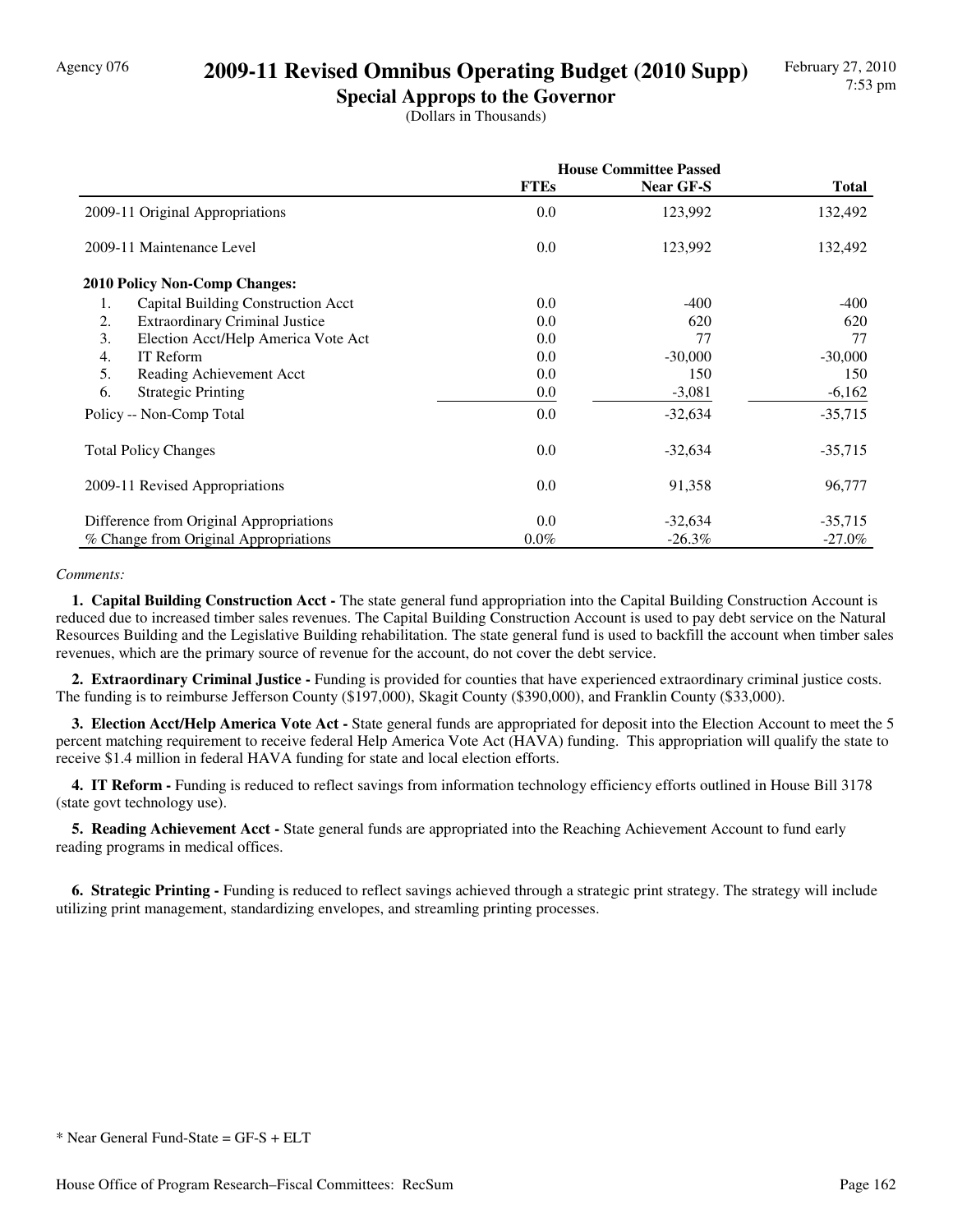# Agency 707 **2009-11 Revised Omnibus Operating Budget (2010 Supp)**

**Sundry Claims**

(Dollars in Thousands)

|                                         | <b>House Committee Passed</b> |                |              |
|-----------------------------------------|-------------------------------|----------------|--------------|
|                                         | <b>FTEs</b>                   | Near GF-S      | <b>Total</b> |
| 2009-11 Original Appropriations         | 0.0                           | $\overline{0}$ | $\Omega$     |
| 2009-11 Maintenance Level               | 0.0                           | $\mathbf{0}$   | $\theta$     |
| <b>2010 Policy Non-Comp Changes:</b>    |                               |                |              |
| <b>Sundry Claims</b><br>1.              | $0.0\,$                       | 809            | 809          |
| Policy -- Non-Comp Total                | $0.0\,$                       | 809            | 809          |
| <b>Total Policy Changes</b>             | $0.0\,$                       | 809            | 809          |
| 2009-11 Revised Appropriations          | $0.0\,$                       | 809            | 809          |
| Difference from Original Appropriations | 0.0                           | 809            | 809          |
| % Change from Original Appropriations   | $0.0\%$                       | $0.0\%$        | $0.0\%$      |

### *Comments:*

 **1. Sundry Claims -** On the recommendation of the Risk Management Division at the Office of Financial Management, payment is made under RCW 9A.16.110 for claims for reimbursement of legal costs and other expenses of criminal defendants acquitted on the basis of self-defense (\$656,000) and under RCW 41.04.017 for a death benefit claim (\$150,000).

<sup>\*</sup> Near General Fund-State = GF-S + ELT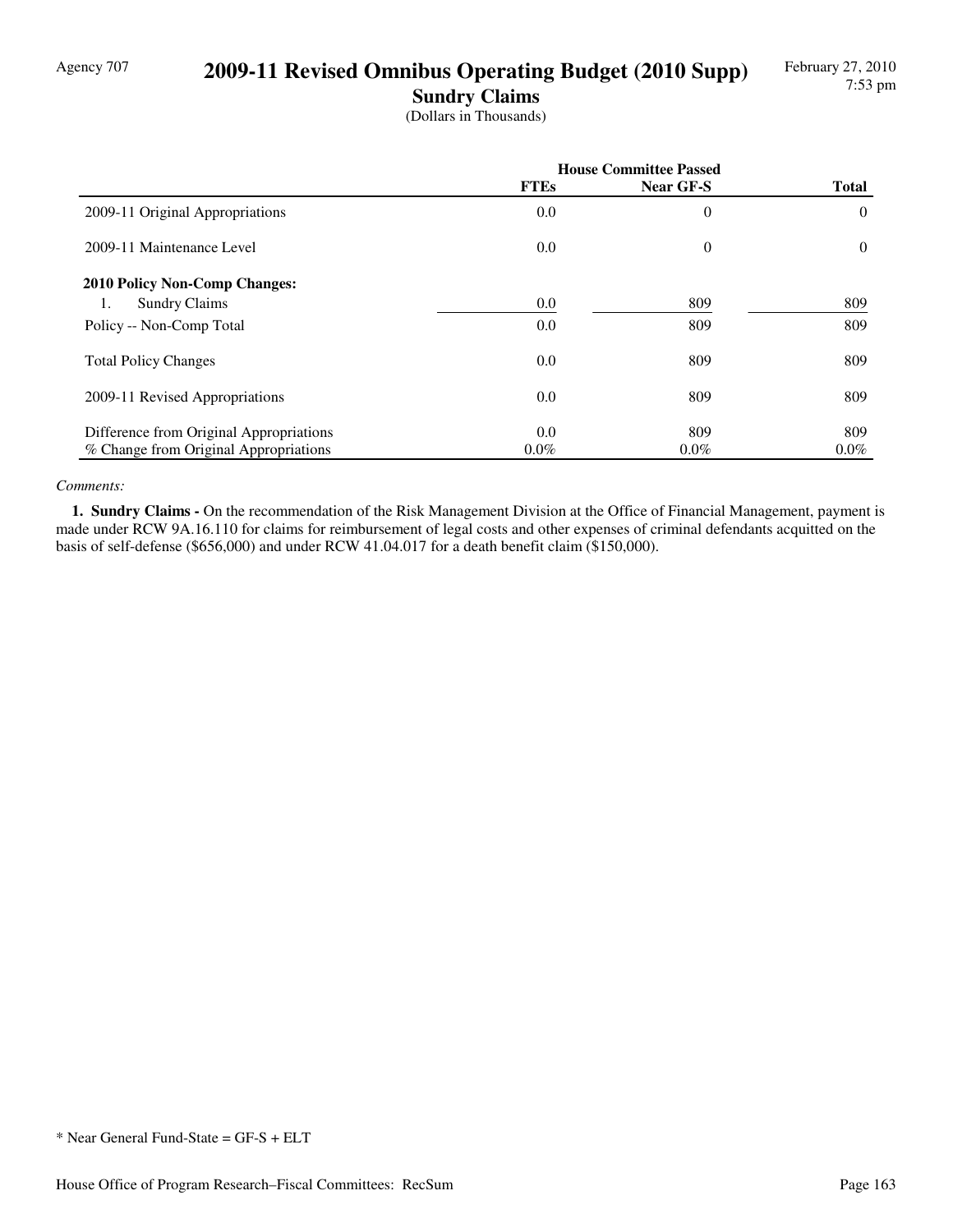## Agency 713 **2009-11 Revised Omnibus Operating Budget (2010 Supp)**

**State Employee Compensation Adjust** (Dollars in Thousands)

|                                         | <b>House Committee Passed</b> |                  |              |
|-----------------------------------------|-------------------------------|------------------|--------------|
|                                         | <b>FTEs</b>                   | <b>Near GF-S</b> | <b>Total</b> |
| 2009-11 Original Appropriations         | $0.0\,$                       | 800              | 1,800        |
| 2009-11 Maintenance Level               | 0.0                           | $\theta$         | $\theta$     |
| 2010 Policy Non-Comp Changes:           |                               |                  |              |
| 1.<br><b>Temporary Layoffs</b>          | 0.0                           | $-38,215$        | $-110,896$   |
| 2.<br><b>Management Compensation</b>    | 0.0                           | $-10,000$        | $-29,360$    |
| Policy -- Non-Comp Total                | 0.0                           | $-48,215$        | $-140,256$   |
| <b>Total Policy Changes</b>             | $0.0\,$                       | $-48,215$        | $-140,256$   |
| 2009-11 Revised Appropriations          | 0.0                           | $-48,215$        | $-140,256$   |
| Difference from Original Appropriations | 0.0                           | $-49.015$        | $-142,056$   |
| % Change from Original Appropriations   | $0.0\%$                       | $-6126.9\%$      | -7892.0%     |

### *Comments:*

 **1. Temporary Layoffs -** Agency appropriations are reduced consistent with amended Substitute Senate Bill 6503 (closing state agencies on specified dates) due to the closure of state agencies and higher education institutions, or approved alternative compensation reduction plans. (General Fund-State, various other funds)

 **2. Management Compensation -** Agency appropriations are reduced consistent with amended Substitute Senate Bill 6503 (closing state agencies on specified dates) due to the reduction in compensation costs requred for Washington Management Services and exempt management employees in general government state agencies. (General Fund-State, various other funds)